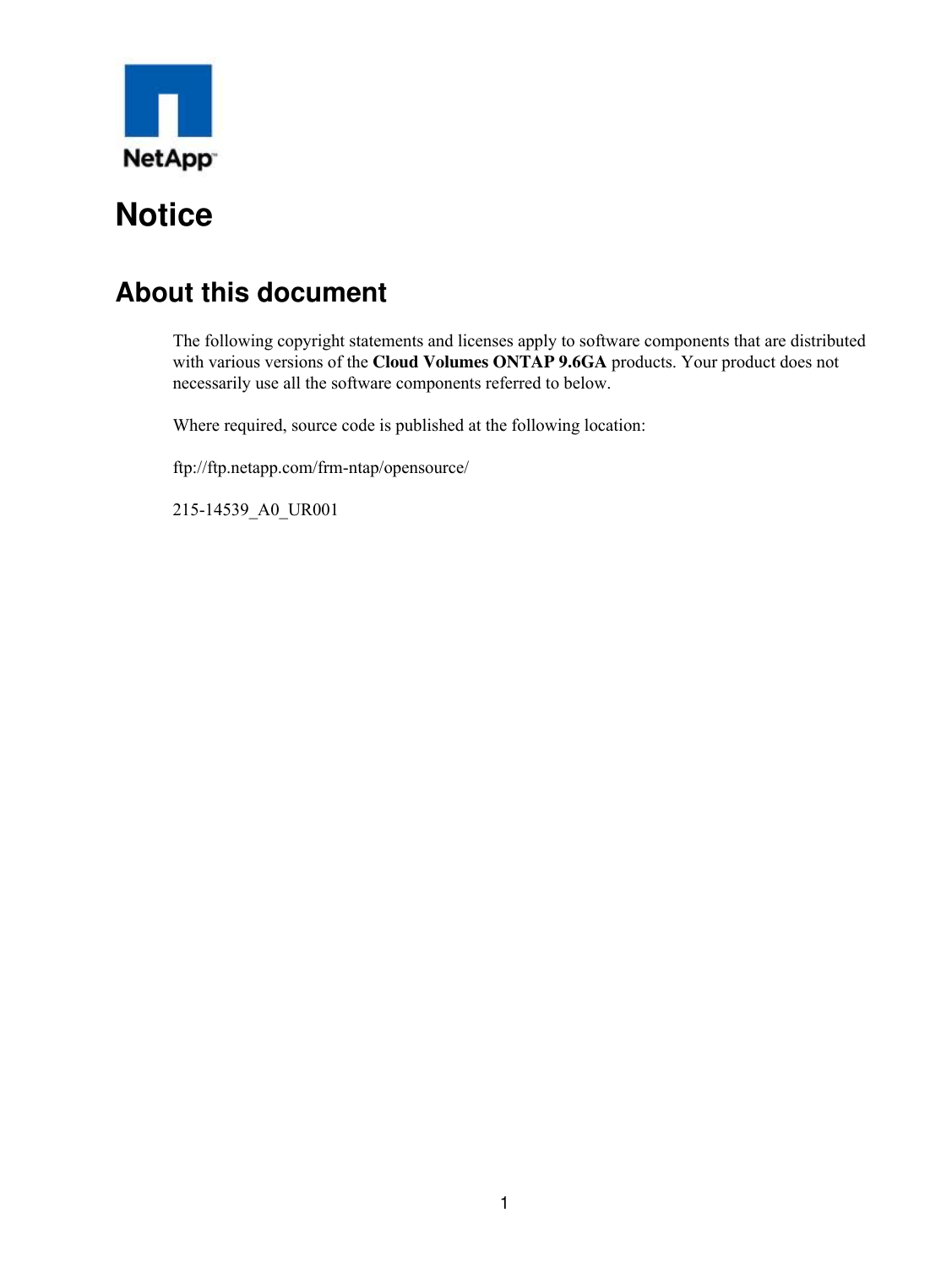# **Copyrights and licenses**

## **The following component(s) is(are) subject to the Apache License Version 2.0**

• Apache 2.0 contribution to urllib3 - Unspecified

*Copyright 2015 Google Inc.*

• aws-cli - 1.15.83

*Copyright (c) 2012-2015 Amazon.com, Inc. or its affiliates.*

 $\bullet$  botocore - 1.10.82

*Copyright 2012-2016 Amazon.com, Inc. Copyright (c) 2012-2013 Mitch Garnaat*

• google-code-prettify - Unspecified

*Copyright (C) 2006, 2013 Google Inc.*

• requests  $-2.7.0$ 

*copyright: (c) 2012 by Kenneth Reitz*

• s3transfer - 0.1.13

*Copyright 2016 Amazon.com, Inc. or its affiliates.*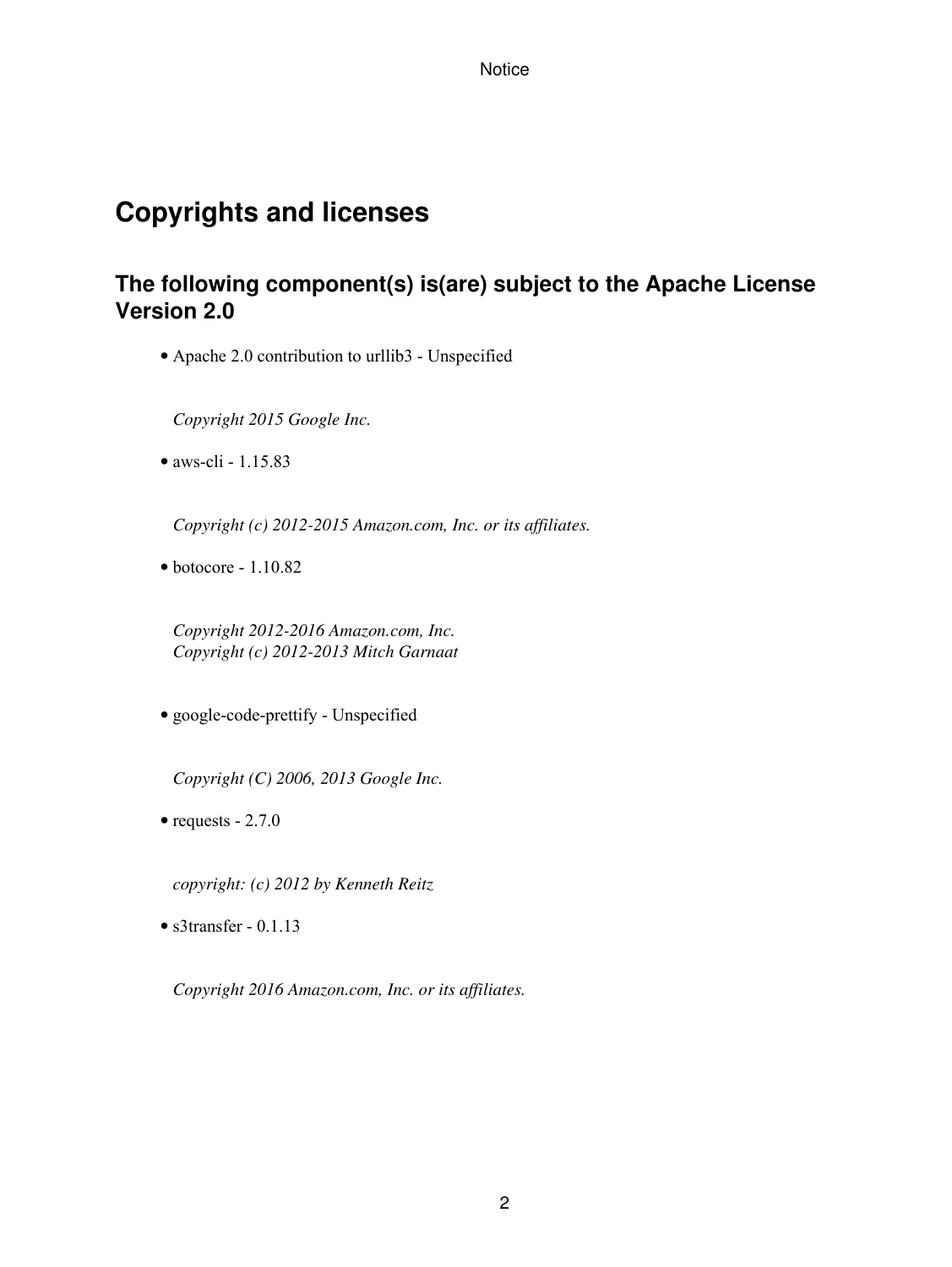# **Apache License Version 2.0, January 2004**

http://www.apache.org/licenses/

#### TERMS AND CONDITIONS FOR USE, REPRODUCTION, AND DISTRIBUTION

#### **1. Definitions**.

"License" shall mean the terms and conditions for use, reproduction, and distribution as defined by Sections 1 through 9 of this document.

"Licensor" shall mean the copyright owner or entity authorized by the copyright owner that is granting the License.

"Legal Entity" shall mean the union of the acting entity and all other entities that control, are controlled by, or are under common control with that entity. For the purposes of this definition, "control" means (i) the power, direct or indirect, to cause the direction or management of such entity, whether by contract or otherwise, or (ii) ownership of fifty percent (50%) or more of the outstanding shares, or (iii) beneficial ownership of such entity.

"You" (or "Your") shall mean an individual or Legal Entity exercising permissions granted by this License.

"Source" form shall mean the preferred form for making modifications, including but not limited to software source code, documentation source, and configuration files.

"Object" form shall mean any form resulting from mechanical transformation or translation of a Source form, including but not limited to compiled object code, generated documentation, and conversions to other media types.

"Work" shall mean the work of authorship, whether in Source or Object form, made available under the License, as indicated by a copyright notice that is included in or attached to the work (an example is provided in the Appendix below).

"Derivative Works" shall mean any work, whether in Source or Object form, that is based on (or derived from) the Work and for which the editorial revisions, annotations, elaborations, or other modifications represent, as a whole, an original work of authorship. For the purposes of this License, Derivative Works shall not include works that remain separable from, or merely link (or bind by name) to the interfaces of, the Work and Derivative Works thereof.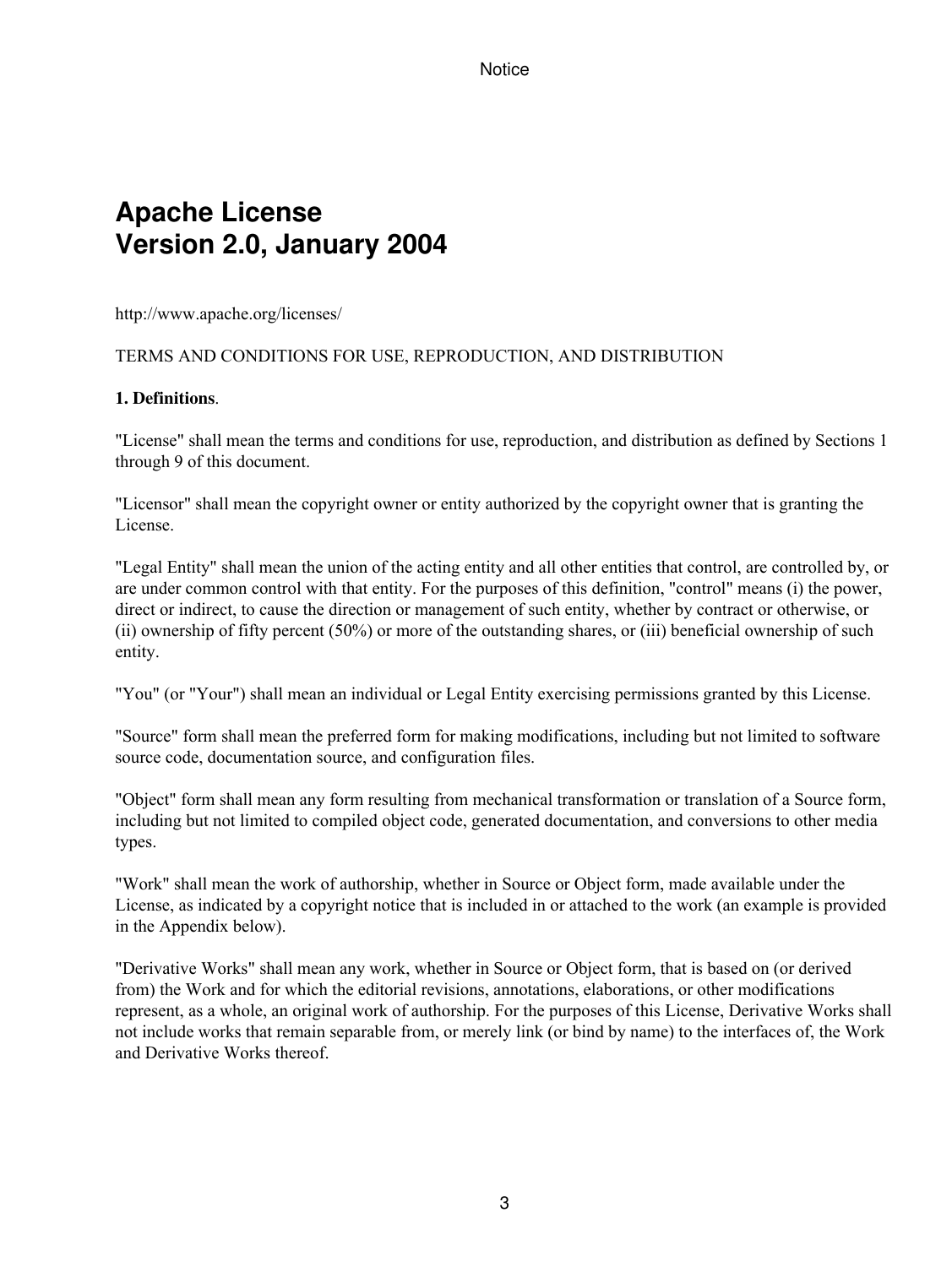"Contribution" shall mean any work of authorship, including the original version of the Work and any modifications or additions to that Work or Derivative Works thereof, that is intentionally submitted to Licensor for inclusion in the Work by the copyright owner or by an individual or Legal Entity authorized to submit on behalf of the copyright owner. For the purposes of this definition, "submitted" means any form of electronic, verbal, or written communication sent to the Licensor or its representatives, including but not limited to communication on electronic mailing lists, source code control systems, and issue tracking systems that are managed by, or on behalf of, the Licensor for the purpose of discussing and improving the Work, but excluding communication that is conspicuously marked or otherwise designated in writing by the copyright owner as "Not a Contribution."

"Contributor" shall mean Licensor and any individual or Legal Entity on behalf of whom a Contribution has been received by Licensor and subsequently incorporated within the Work.

**2. Grant of Copyright License**. Subject to the terms and conditions of this License, each Contributor hereby grants to You a perpetual, worldwide, non-exclusive, no-charge, royalty-free, irrevocable copyright license to reproduce, prepare Derivative Works of, publicly display, publicly perform, sublicense, and distribute the Work and such Derivative Works in Source or Object form.

**3. Grant of Patent License**. Subject to the terms and conditions of this License, each Contributor hereby grants to You a perpetual, worldwide, non-exclusive, no-charge, royalty-free, irrevocable (except as stated in this section) patent license to make, have made, use, offer to sell, sell, import, and otherwise transfer the Work, where such license applies only to those patent claims licensable by such Contributor that are necessarily infringed by their Contribution(s) alone or by combination of their Contribution(s) with the Work to which such Contribution(s) was submitted. If You institute patent litigation against any entity (including a cross-claim or counterclaim in a lawsuit) alleging that the Work or a Contribution incorporated within the Work constitutes direct or contributory patent infringement, then any patent licenses granted to You under this License for that Work shall terminate as of the date such litigation is filed.

**4. Redistribution**. You may reproduce and distribute copies of the Work or Derivative Works thereof in any medium, with or without modifications, and in Source or Object form, provided that You meet the following conditions:

- a. You must give any other recipients of the Work or Derivative Works a copy of this License; and
- b. You must cause any modified files to carry prominent notices stating that You changed the files; and
- c. You must retain, in the Source form of any Derivative Works that You distribute, all copyright, patent, trademark, and attribution notices from the Source form of the Work, excluding those notices that do not pertain to any part of the Derivative Works; and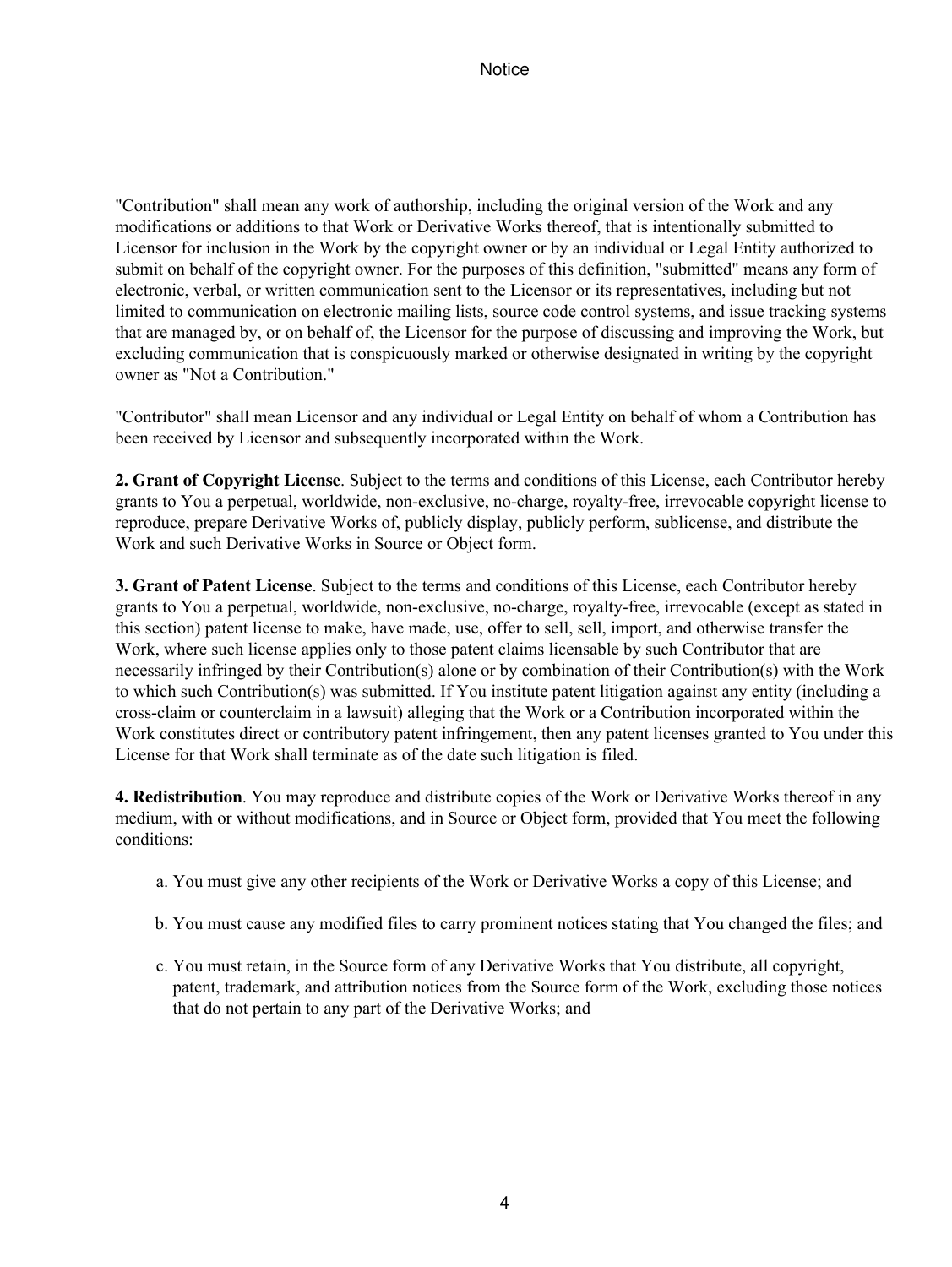d. If the Work includes a "NOTICE" text file as part of its distribution, then any Derivative Works that You distribute must include a readable copy of the attribution notices contained within such NOTICE file, excluding those notices that do not pertain to any part of the Derivative Works, in at least one of the following places: within a NOTICE text file distributed as part of the Derivative Works; within the Source form or documentation, if provided along with the Derivative Works; or, within a display generated by the Derivative Works, if and wherever such third-party notices normally appear. The contents of the NOTICE file are for informational purposes only and do not modify the License. You may add Your own attribution notices within Derivative Works that You distribute, alongside or as an addendum to the NOTICE text from the Work, provided that such additional attribution notices cannot be construed as modifying the License.

You may add Your own copyright statement to Your modifications and may provide additional or different license terms and conditions for use, reproduction, or distribution of Your modifications, or for any such Derivative Works as a whole, provided Your use, reproduction, and distribution of the Work otherwise complies with the conditions stated in this License.

**5. Submission of Contributions**. Unless You explicitly state otherwise, any Contribution intentionally submitted for inclusion in the Work by You to the Licensor shall be under the terms and conditions of this License, without any additional terms or conditions. Notwithstanding the above, nothing herein shall supersede or modify the terms of any separate license agreement you may have executed with Licensor regarding such Contributions.

**6. Trademarks**. This License does not grant permission to use the trade names, trademarks, service marks, or product names of the Licensor, except as required for reasonable and customary use in describing the origin of the Work and reproducing the content of the NOTICE file.

**7. Disclaimer of Warranty**. Unless required by applicable law or agreed to in writing, Licensor provides the Work (and each Contributor provides its Contributions) on an "AS IS" BASIS, WITHOUT WARRANTIES OR CONDITIONS OF ANY KIND, either express or implied, including, without limitation, any warranties or conditions of TITLE, NON-INFRINGEMENT, MERCHANTABILITY, or FITNESS FOR A PARTICULAR PURPOSE. You are solely responsible for determining the appropriateness of using or redistributing the Work and assume any risks associated with Your exercise of permissions under this License.

**8. Limitation of Liability**. In no event and under no legal theory, whether in tort (including negligence), contract, or otherwise, unless required by applicable law (such as deliberate and grossly negligent acts) or agreed to in writing, shall any Contributor be liable to You for damages, including any direct, indirect, special, incidental, or consequential damages of any character arising as a result of this License or out of the use or inability to use the Work (including but not limited to damages for loss of goodwill, work stoppage, computer failure or malfunction, or any and all other commercial damages or losses), even if such Contributor has been advised of the possibility of such damages.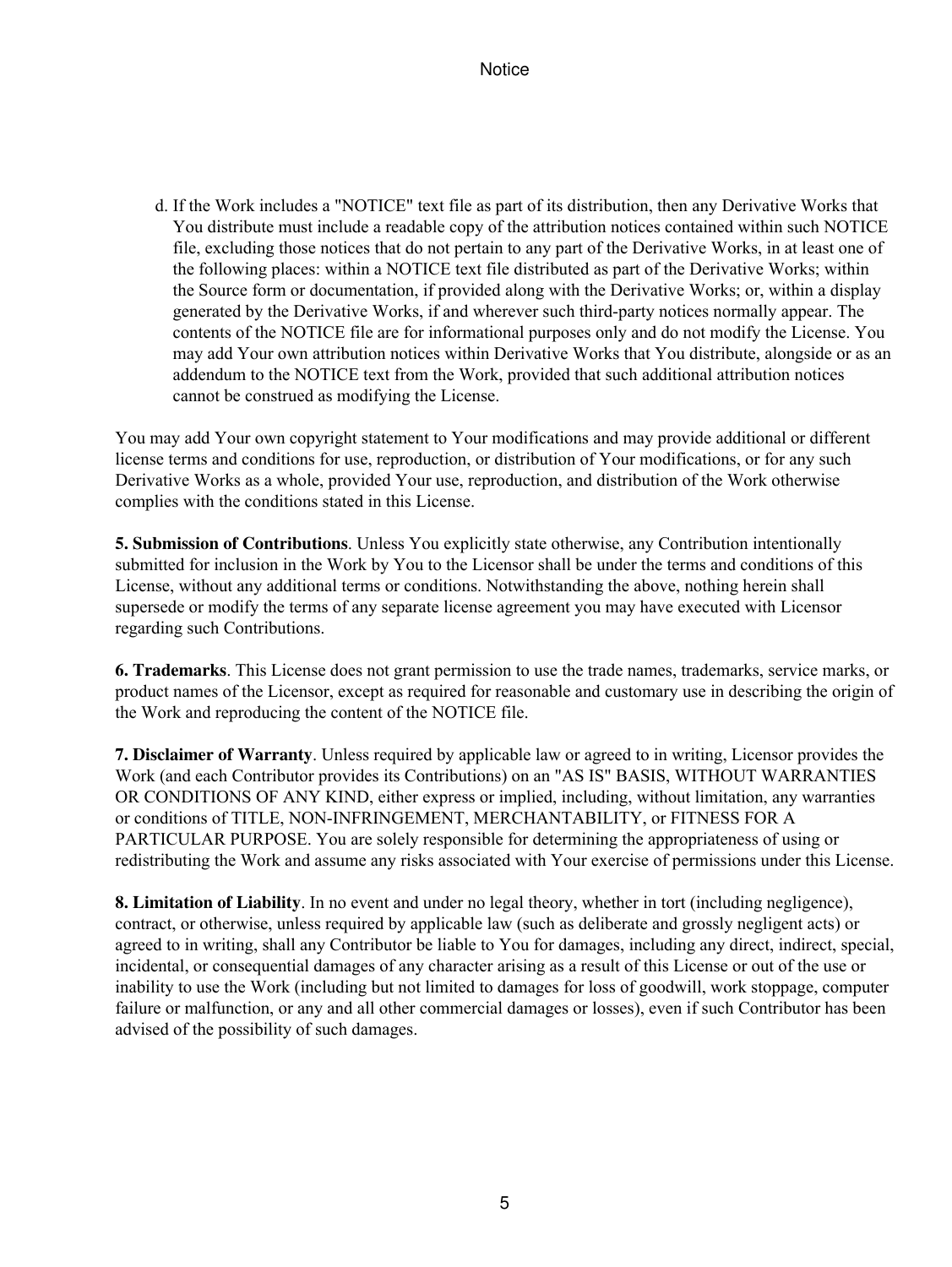**9. Accepting Warranty or Additional Liability**. While redistributing the Work or Derivative Works thereof, You may choose to offer, and charge a fee for, acceptance of support, warranty, indemnity, or other liability obligations and/or rights consistent with this License. However, in accepting such obligations, You may act only on Your own behalf and on Your sole responsibility, not on behalf of any other Contributor, and only if You agree to indemnify, defend, and hold each Contributor harmless for any liability incurred by, or claims asserted against, such Contributor by reason of your accepting any such warranty or additional liability.

#### END OF TERMS AND CONDITIONS

#### **APPENDIX: How to apply the Apache License to your work**

To apply the Apache License to your work, attach the following boilerplate notice, with the fields enclosed by brackets "[]" replaced with your own identifying information. (Don't include the brackets!) The text should be enclosed in the appropriate comment syntax for the file format. We also recommend that a file or class name and description of purpose be included on the same "printed page" as the copyright notice for easier identification within third-party archives.

Copyright [yyyy] [name of copyright owner] Licensed under the Apache License, Version 2.0 (the "License"); you may not use this file except in compliance with the License. You may obtain a copy of the License at http://www.apache.org/licenses/LICENSE-2.0 Unless required by applicable law or agreed to in writing, software distributed under the License is distributed on an "AS IS" BASIS, WITHOUT WARRANTIES OR CONDITIONS OF ANY KIND, either express or implied. See the License for the specific language governing permissions and limitations under the License.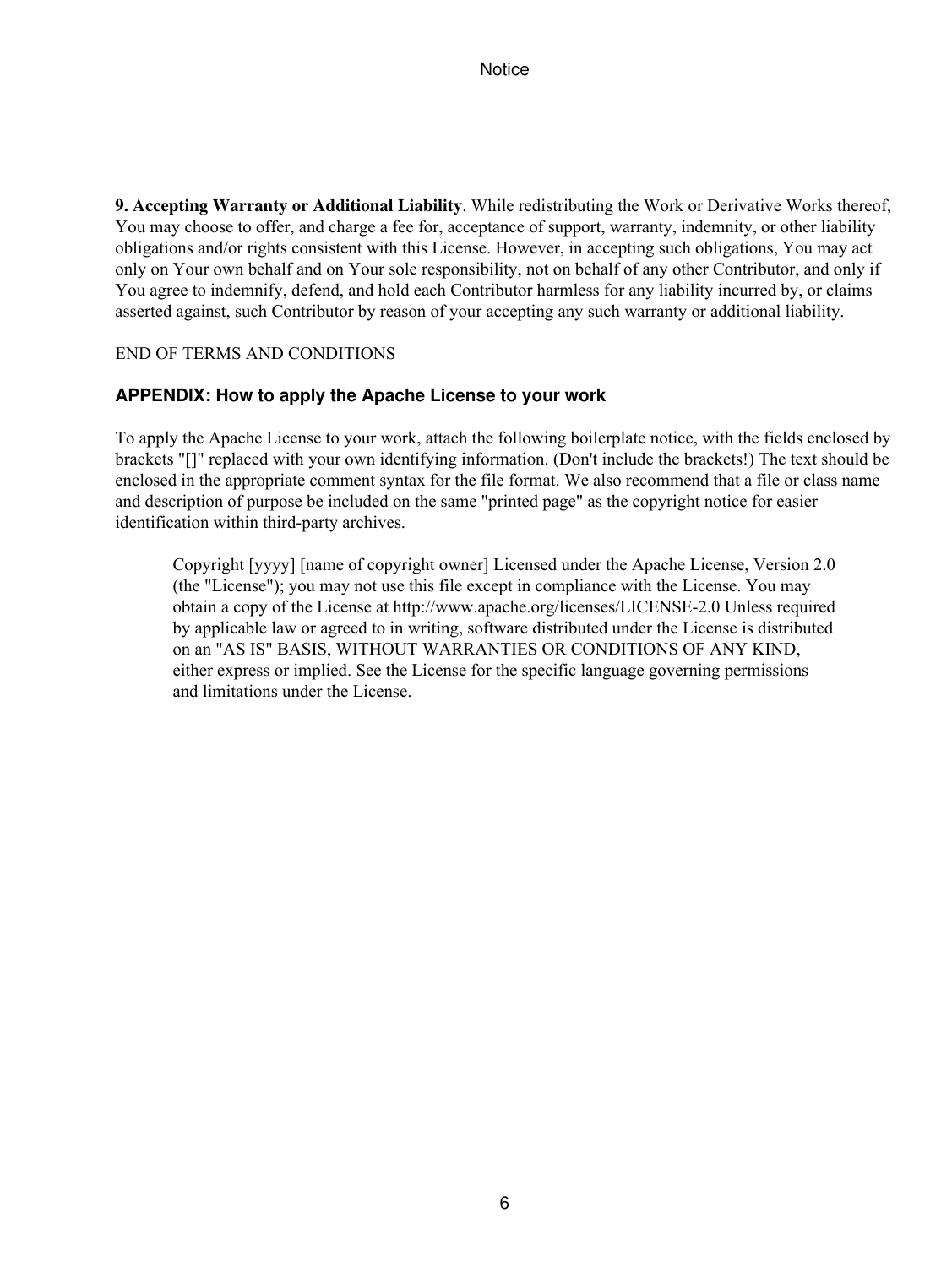## **The following component(s) is(are) subject to the Artistic License 2.0**

• Mojolicious - 6.38

*Copyright (C) 2008-2015, Sebastian Riedel*

• Net::SSLeay - 1.72

*Copyright (C) 2001, Paul Marquess Copyright (C) 2005-2006 Florian Ragwitz*

*Copyright 2008 - 2012 Adam Kennedy*

*Copyright (c) 1996-2003 Sampo Kellomaki*

*Copyright (c) 2004-2009, Marcus Holland-Moritz*

*Copyright (C) 1999, Kenneth Albanowski*

*Copyright (C) 2005 Mike McCauley*

# **Artistic License 2.0**

Copyright (c) 2000-2006, The Perl Foundation.

Everyone is permitted to copy and distribute verbatim copies of this license document, but changing it is not allowed.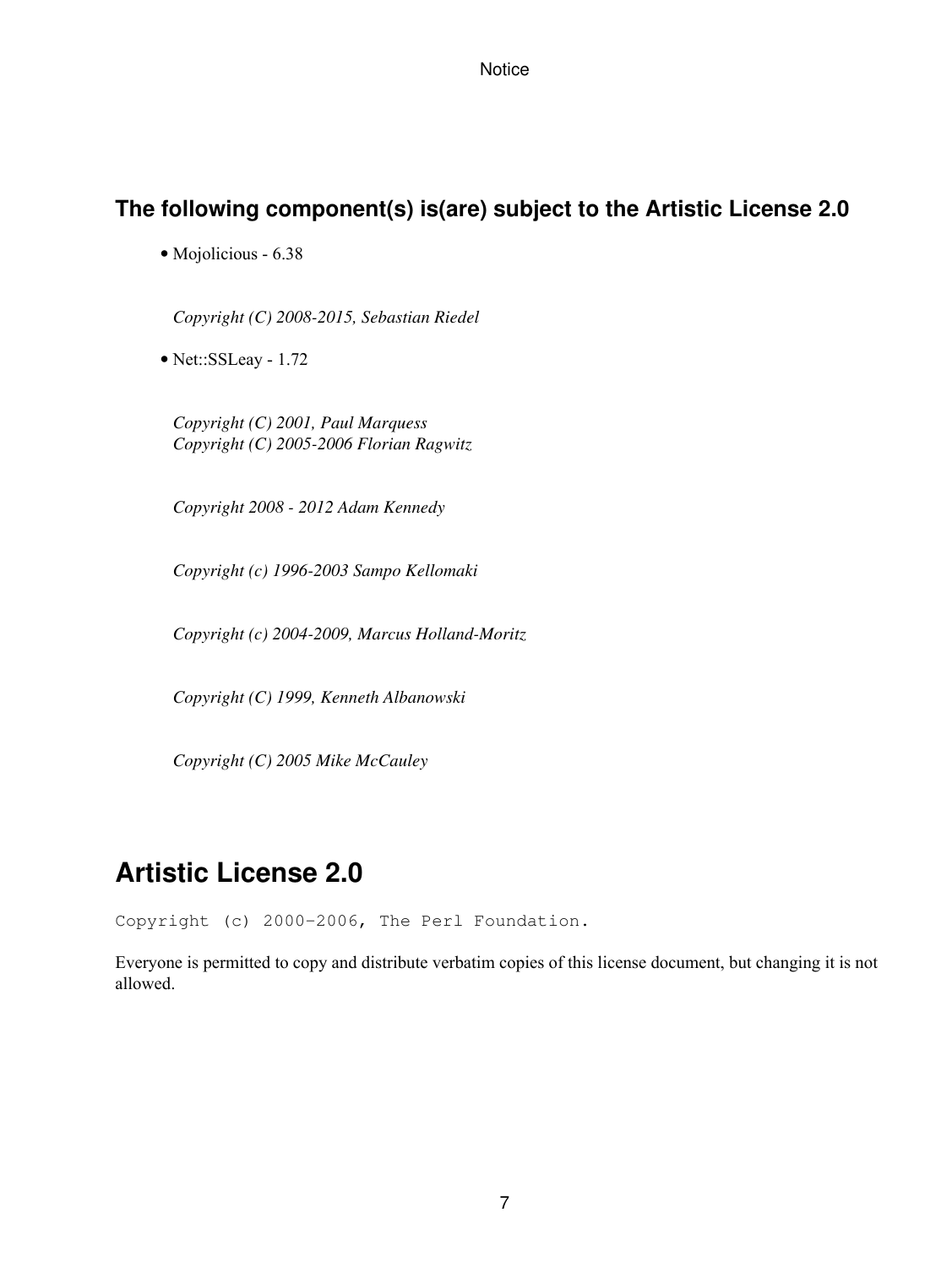## **Preamble**

This license establishes the terms under which a given free software Package may be copied, modified, distributed, and/or redistributed. The intent is that the Copyright Holder maintains some artistic control over the development of that Package while still keeping the Package available as open source and free software.

You are always permitted to make arrangements wholly outside of this license directly with the Copyright Holder of a given Package. If the terms of this license do not permit the full use that you propose to make of the Package, you should contact the Copyright Holder and seek a different licensing arrangement.

## **Definitions**

"Copyright Holder" means the individual(s) or organization(s) named in the copyright notice for the entire Package.

"Contributor" means any party that has contributed code or other material to the Package, in accordance with the Copyright Holder's procedures.

"You" and "your" means any person who would like to copy, distribute, or modify the Package.

"Package" means the collection of files distributed by the Copyright Holder, and derivatives of that collection and/or of those files. A given Package may consist of either the Standard Version, or a Modified Version.

"Distribute" means providing a copy of the Package or making it accessible to anyone else, or in the case of a company or organization, to others outside of your company or organization.

"Distributor Fee" means any fee that you charge for Distributing this Package or providing support for this Package to another party. It does not mean licensing fees.

"Standard Version" refers to the Package if it has not been modified, or has been modified only in ways explicitly requested by the Copyright Holder.

"Modified Version" means the Package, if it has been changed, and such changes were not explicitly requested by the Copyright Holder.

"Original License" means this Artistic License as Distributed with the Standard Version of the Package, in its current version or as it may be modified by The Perl Foundation in the future.

"Source" form means the source code, documentation source, and configuration files for the Package.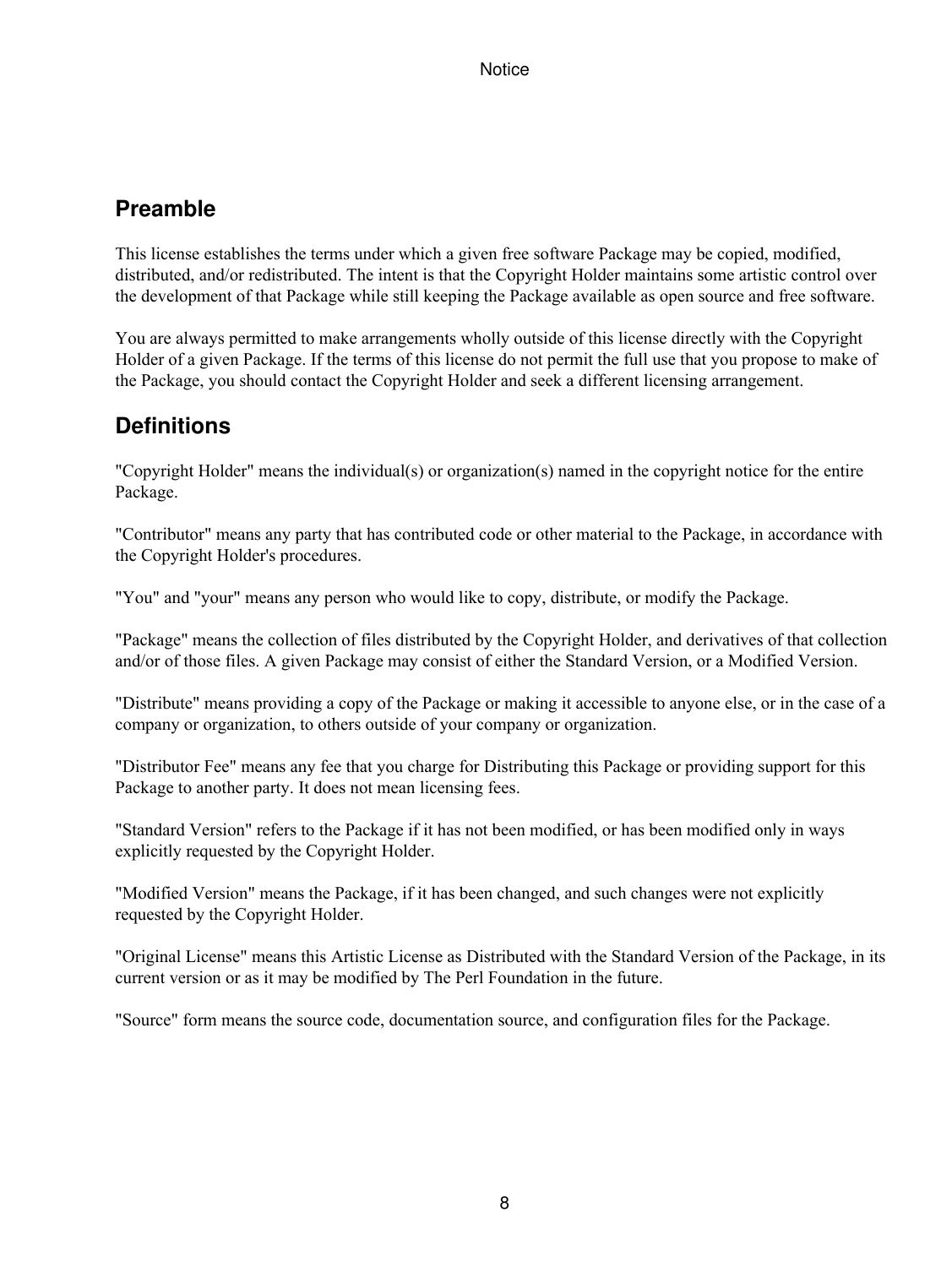"Compiled" form means the compiled bytecode, object code, binary, or any other form resulting from mechanical transformation or translation of the Source form.

## **Permission for Use and Modification Without Distribution**

(1) You are permitted to use the Standard Version and create and use Modified Versions for any purpose without restriction, provided that you do not Distribute the Modified Version.

## **Permissions for Redistribution of the Standard Version**

(2) You may Distribute verbatim copies of the Source form of the Standard Version of this Package in any medium without restriction, either gratis or for a Distributor Fee, provided that you duplicate all of the original copyright notices and associated disclaimers. At your discretion, such verbatim copies may or may not include a Compiled form of the Package.

(3) You may apply any bug fixes, portability changes, and other modifications made available from the Copyright Holder. The resulting Package will still be considered the Standard Version, and as such will be subject to the Original License.

## **Distribution of Modified Versions of the Package as Source**

(4) You may Distribute your Modified Version as Source (either gratis or for a Distributor Fee, and with or without a Compiled form of the Modified Version) provided that you clearly document how it differs from the Standard Version, including, but not limited to, documenting any non-standard features, executables, or modules, and provided that you do at least ONE of the following:

(a) make the Modified Version available to the Copyright Holder of the Standard Version, under the Original License, so that the Copyright Holder may include your modifications in the Standard Version. (b) ensure that installation of your Modified Version does not prevent the user installing or running the Standard Version. In addition, the Modified Version must bear a name that is different from the name of the Standard Version.

(c) allow anyone who receives a copy of the Modified Version to make the Source form of the Modified Version available to others under

(i) the Original License or

(ii) a license that permits the licensee to freely copy, modify and redistribute the Modified Version using the same licensing terms that apply to the copy that the licensee received, and requires that the Source form of the Modified Version, and of any works derived from it, be made freely available in that license fees are prohibited but Distributor Fees are allowed.

Distribution of Compiled Forms of the Standard Version or Modified Versions without the Source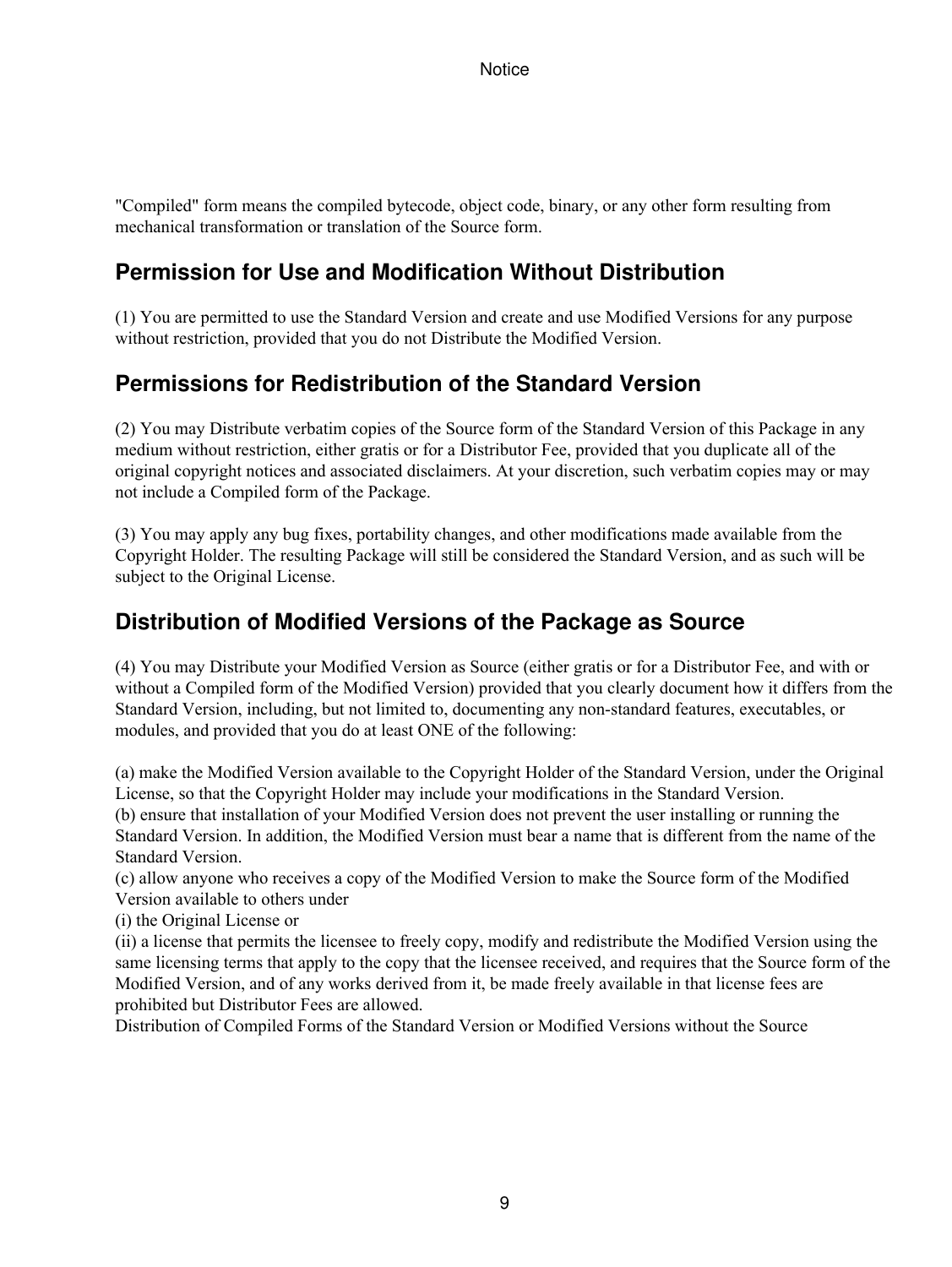(5) You may Distribute Compiled forms of the Standard Version without the Source, provided that you include complete instructions on how to get the Source of the Standard Version. Such instructions must be valid at the time of your distribution. If these instructions, at any time while you are carrying out such distribution, become invalid, you must provide new instructions on demand or cease further distribution. If you provide valid instructions or cease distribution within thirty days after you become aware that the instructions are invalid, then you do not forfeit any of your rights under this license.

(6) You may Distribute a Modified Version in Compiled form without the Source, provided that you comply with Section 4 with respect to the Source of the Modified Version.

## **Aggregating or Linking the Package**

(7) You may aggregate the Package (either the Standard Version or Modified Version) with other packages and Distribute the resulting aggregation provided that you do not charge a licensing fee for the Package. Distributor Fees are permitted, and licensing fees for other components in the aggregation are permitted. The terms of this license apply to the use and Distribution of the Standard or Modified Versions as included in the aggregation.

(8) You are permitted to link Modified and Standard Versions with other works, to embed the Package in a larger work of your own, or to build stand-alone binary or bytecode versions of applications that include the Package, and Distribute the result without restriction, provided the result does not expose a direct interface to the Package.

## **Items That are Not Considered Part of a Modified Version**

(9) Works (including, but not limited to, modules and scripts) that merely extend or make use of the Package, do not, by themselves, cause the Package to be a Modified Version. In addition, such works are not considered parts of the Package itself, and are not subject to the terms of this license.

## **General Provisions**

(10) Any use, modification, and distribution of the Standard or Modified Versions is governed by this Artistic License. By using, modifying or distributing the Package, you accept this license. Do not use, modify, or distribute the Package, if you do not accept this license.

(11) If your Modified Version has been derived from a Modified Version made by someone other than you, you are nevertheless required to ensure that your Modified Version complies with the requirements of this license.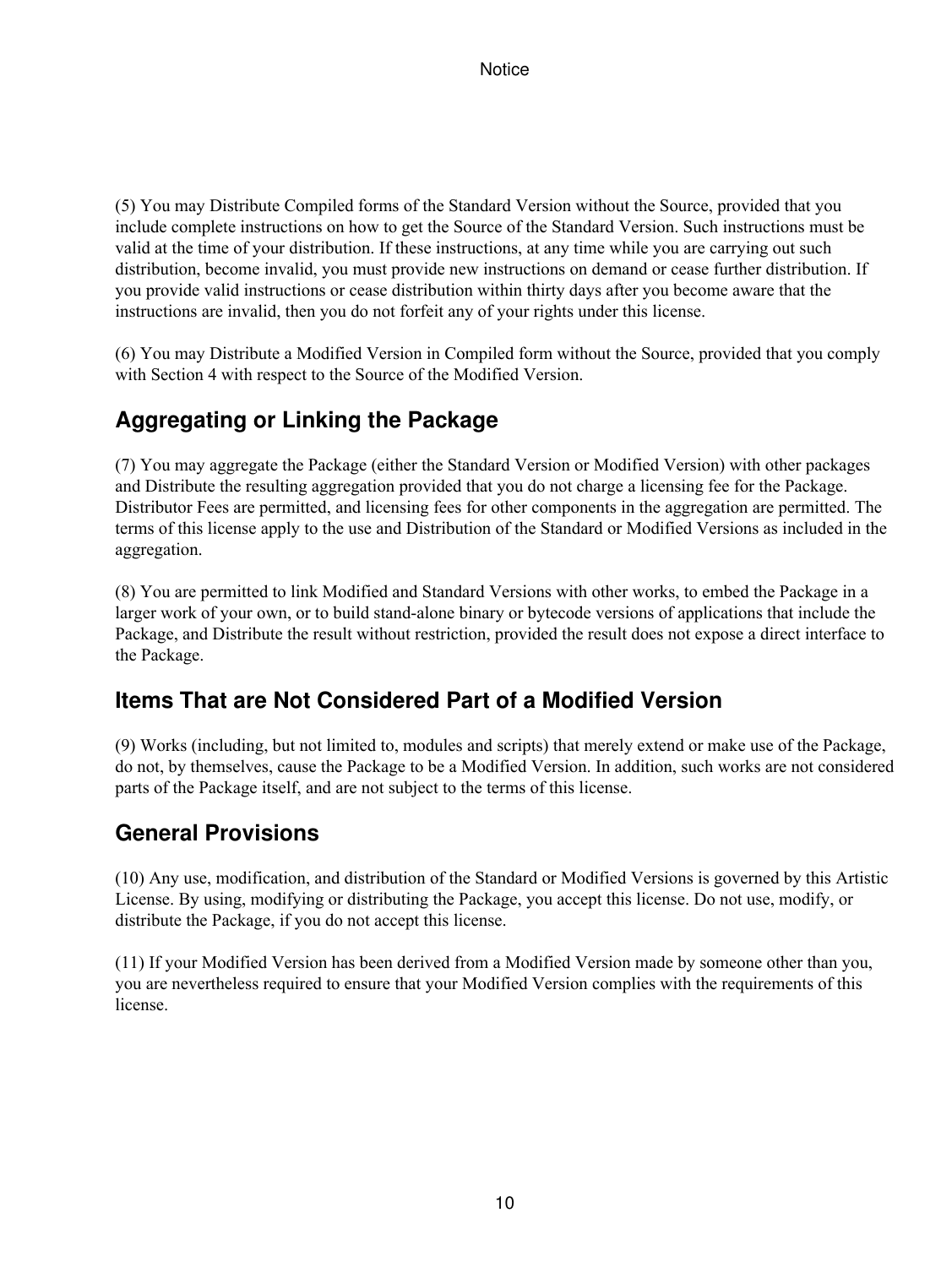(12) This license does not grant you the right to use any trademark, service mark, tradename, or logo of the Copyright Holder.

(13) This license includes the non-exclusive, worldwide, free-of-charge patent license to make, have made, use, offer to sell, sell, import and otherwise transfer the Package with respect to any patent claims licensable by the Copyright Holder that are necessarily infringed by the Package. If you institute patent litigation (including a cross-claim or counterclaim) against any party alleging that the Package constitutes direct or contributory patent infringement, then this Artistic License to you shall terminate on the date that such litigation is filed.

(14) Disclaimer of Warranty: THE PACKAGE IS PROVIDED BY THE COPYRIGHT HOLDER AND CONTRIBUTORS "AS IS' AND WITHOUT ANY EXPRESS OR IMPLIED WARRANTIES. THE IMPLIED WARRANTIES OF MERCHANTABILITY, FITNESS FOR A PARTICULAR PURPOSE, OR NON-INFRINGEMENT ARE DISCLAIMED TO THE EXTENT PERMITTED BY YOUR LOCAL LAW. UNLESS REQUIRED BY LAW, NO COPYRIGHT HOLDER OR CONTRIBUTOR WILL BE LIABLE FOR ANY DIRECT, INDIRECT, INCIDENTAL, OR CONSEQUENTIAL DAMAGES ARISING IN ANY WAY OUT OF THE USE OF THE PACKAGE, EVEN IF ADVISED OF THE POSSIBILITY OF SUCH DAMAGE.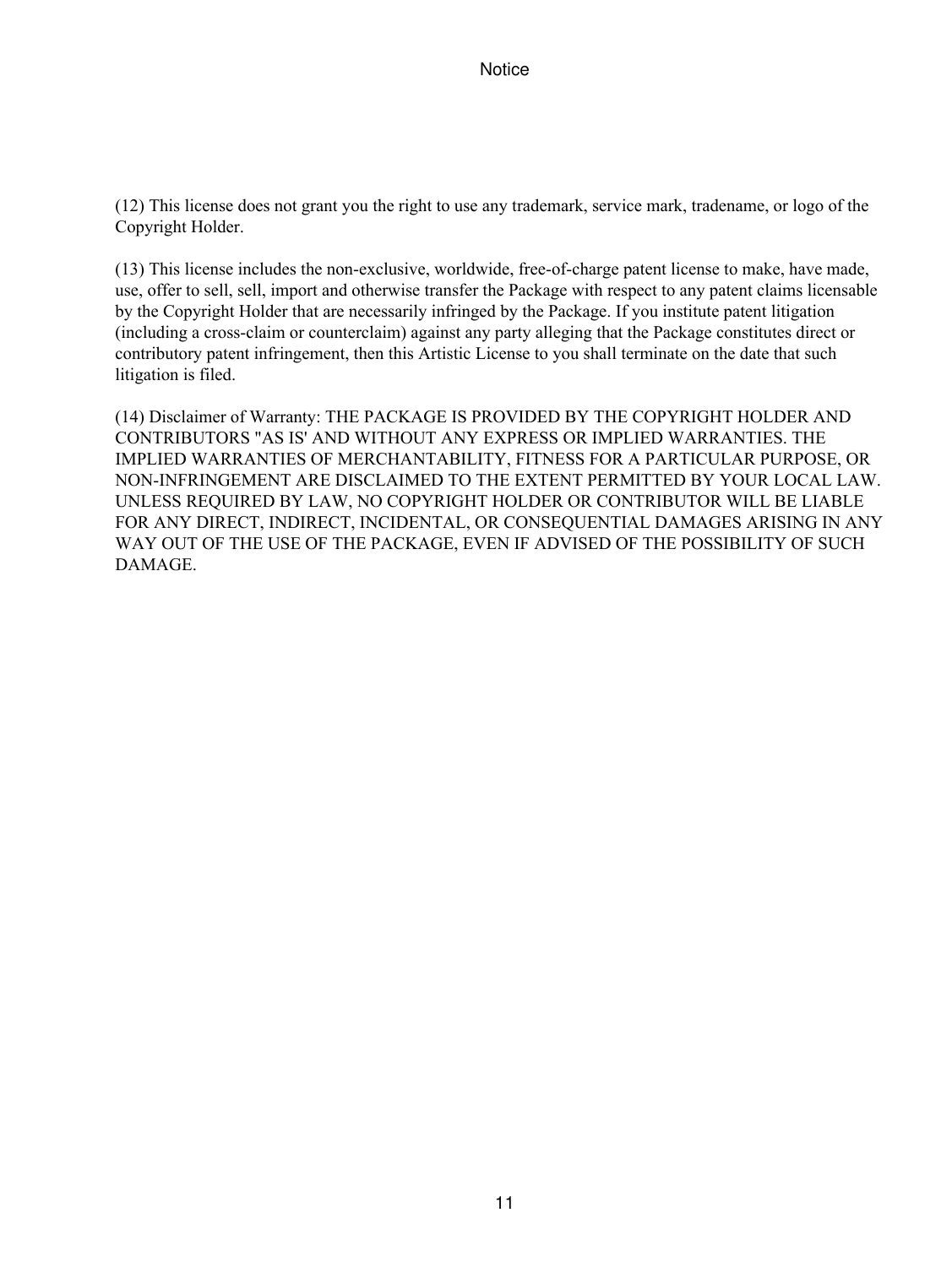## **The following component(s) is(are) subject to the BSD 2.0**

• python-dateutil - 2.5.0

*Copyright (c) 2003-2011 - Gustavo Niemeyer Copyright (c) 2012-2014 - Tomi Pieviläinen*

*Copyright (c) 2014 - Yaron de Leeuw*

• SocksiPy - A Python SOCKS module - 1.6.8

*Copyright 2006 Dan-Haim*

Copyright (c) <YEAR>, <OWNER> All rights reserved.

Redistribution and use in source and binary forms, with or without modification, are permitted provided that the following conditions are met:

- Redistributions of source code must retain the above copyright notice, this list of conditions and the following disclaimer.
- Redistributions in binary form must reproduce the above copyright notice, this list of conditions and the following disclaimer in the documentation and/or other materials provided with the distribution.
- Neither the name of the <ORGANIZATION> nor the names of its contributors may be used to endorse or promote products derived from this software without specific prior written permission.

THIS SOFTWARE IS PROVIDED BY THE COPYRIGHT HOLDERS AND CONTRIBUTORS "AS IS" AND ANY EXPRESS OR IMPLIED WARRANTIES, INCLUDING, BUT NOT LIMITED TO, THE IMPLIED WARRANTIES OF MERCHANTABILITY AND FITNESS FOR A PARTICULAR PURPOSE ARE DISCLAIMED. IN NO EVENT SHALL THE COPYRIGHT OWNER OR CONTRIBUTORS BE LIABLE FOR ANY DIRECT, INDIRECT, INCIDENTAL, SPECIAL, EXEMPLARY, OR CONSEQUENTIAL DAMAGES (INCLUDING, BUT NOT LIMITED TO, PROCUREMENT OF SUBSTITUTE GOODS OR SERVICES; LOSS OF USE, DATA, OR PROFITS; OR BUSINESS INTERRUPTION) HOWEVER CAUSED AND ON ANY THEORY OF LIABILITY, WHETHER IN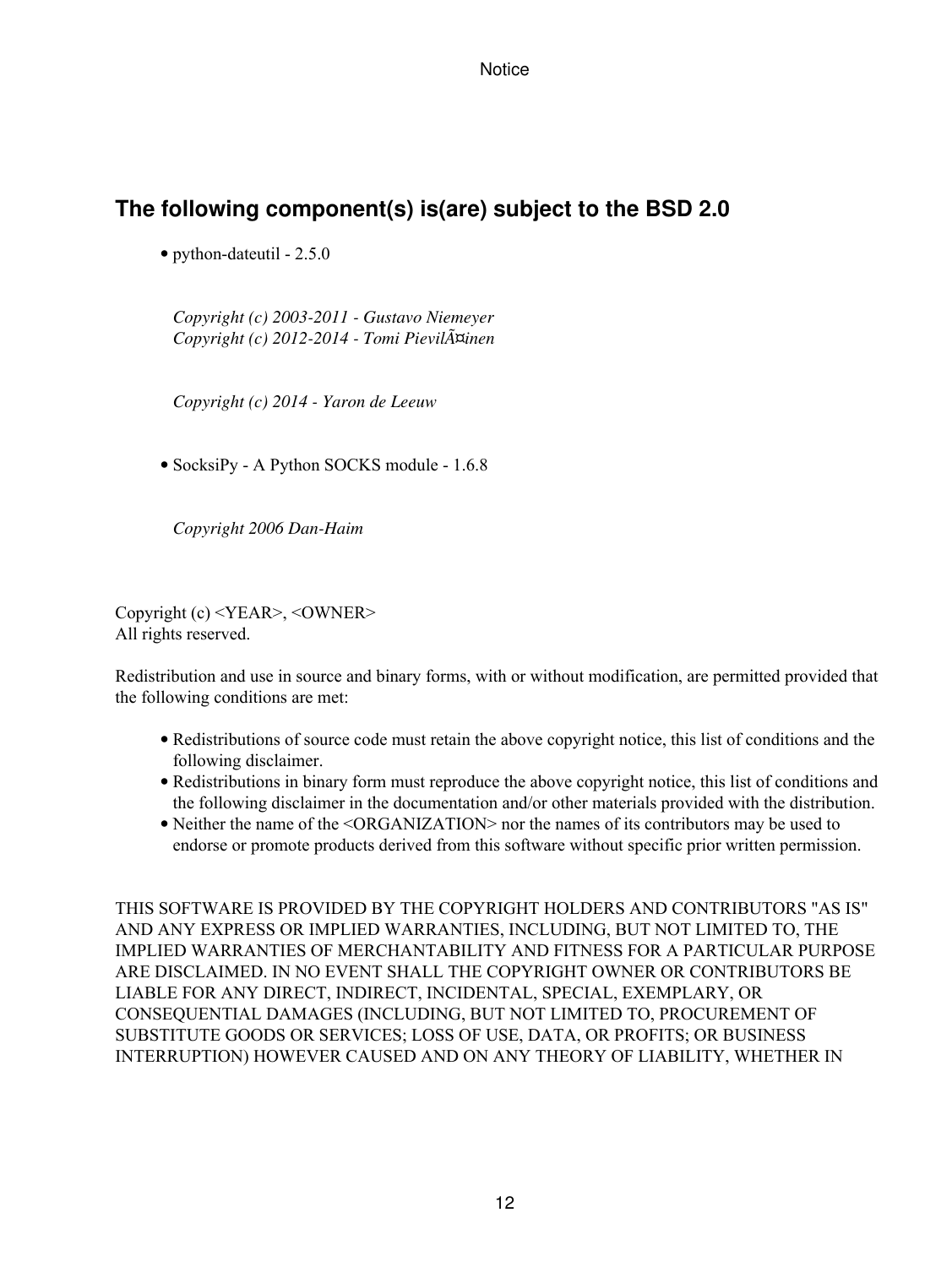#### CONTRACT, STRICT LIABILITY, OR TORT (INCLUDING NEGLIGENCE OR OTHERWISE) ARISING IN ANY WAY OUT OF THE USE OF THIS SOFTWARE, EVEN IF ADVISED OF THE POSSIBILITY OF SUCH DAMAGE.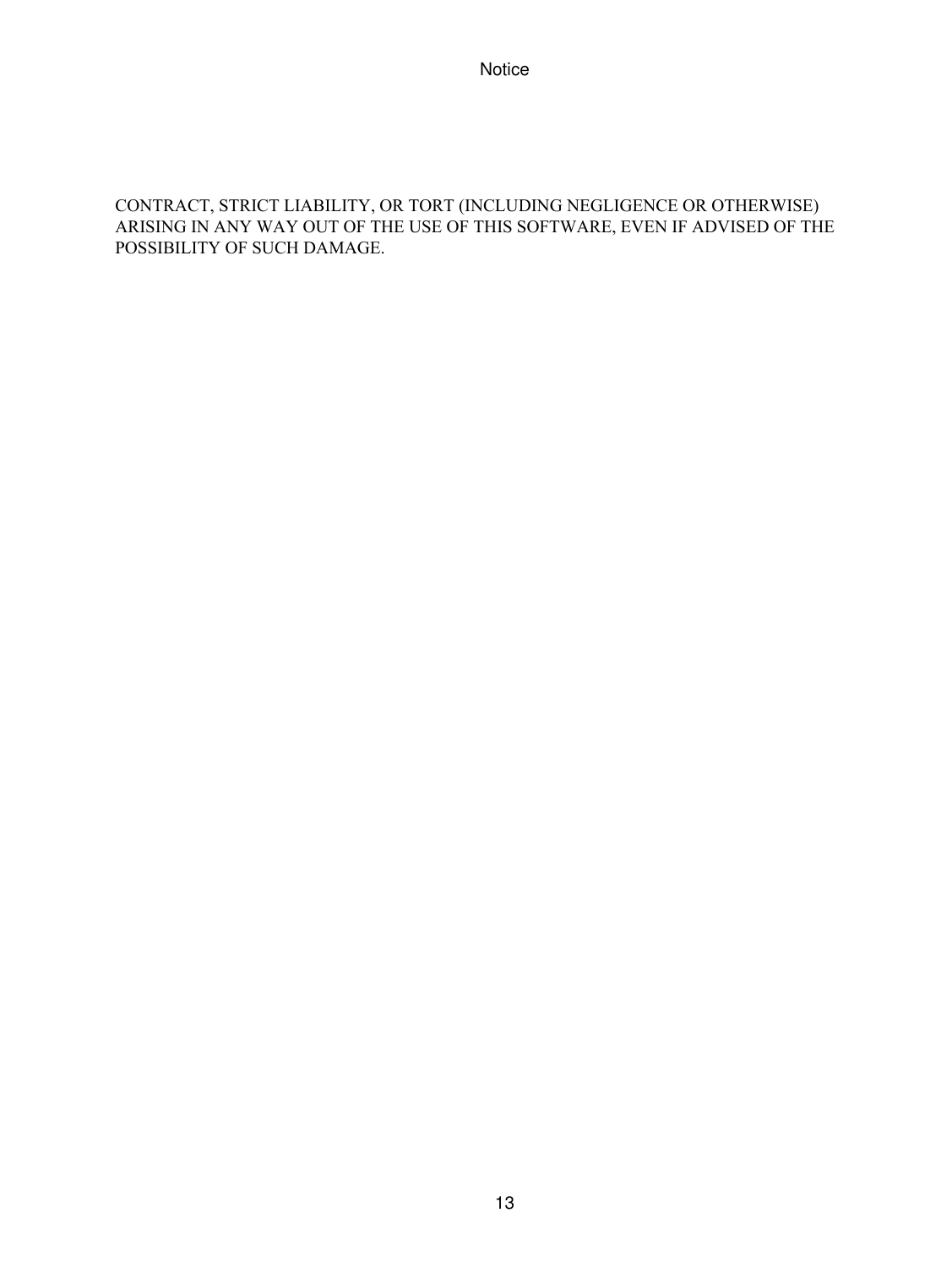## **The following component(s) is(are) subject to the Creative Commons Attribution Share Alike 4.0**

• creativecommons-sa-4.0 contribution to Mojolicious - Unspecified

# **Creative Commons Attribution Share Alike 4.0**

Creative Commons Attribution-ShareAlike 4.0 International

Creative Commons Corporation (•Creative Commons†) is not a law firm and does not provide legal services or legal advice. Distribution of Creative Commons public licenses does not create a lawyer-client or other relationship. Creative Commons makes its licenses and related information available on an •as-is† basis. Creative Commons gives no warranties regarding its licenses, any material licensed under their terms and conditions, or any related information. Creative Commons disclaims all liability for damages resulting from their use to the fullest extent possible.

Using Creative Commons Public Licenses

Creative Commons public licenses provide a standard set of terms and conditions that creators and other rights holders may use to share original works of authorship and other material subject to copyright and certain other rights specified in the public license below. The following considerations are for informational purposes only, are not exhaustive, and do not form part of our licenses.

Considerations for licensors: Our public licenses are intended for use by those authorized to give the public permission to use material in ways otherwise restricted by copyright and certain other rights. Our licenses are irrevocable. Licensors should read and understand the terms and conditions of the license they choose before applying it. Licensors should also secure all rights necessary before applying our licenses so that the public can reuse the material as expected. Licensors should clearly mark any material not subject to the license. This includes other CC-licensed material, or material used under an exception or limitation to copyright. More considerations for licensors.

Considerations for the public: By using one of our public licenses, a licensor grants the public permission to use the licensed material under specified terms and conditions. If the licensor‡s permission is not necessary for any reason-for example, because of any applicable exception or limitation to copyright-then that use is not regulated by the license. Our licenses grant only permissions under copyright and certain other rights that a licensor has authority to grant. Use of the licensed material may still be restricted for other reasons, including because others have copyright or other rights in the material. A licensor may make special requests, such as asking that all changes be marked or described.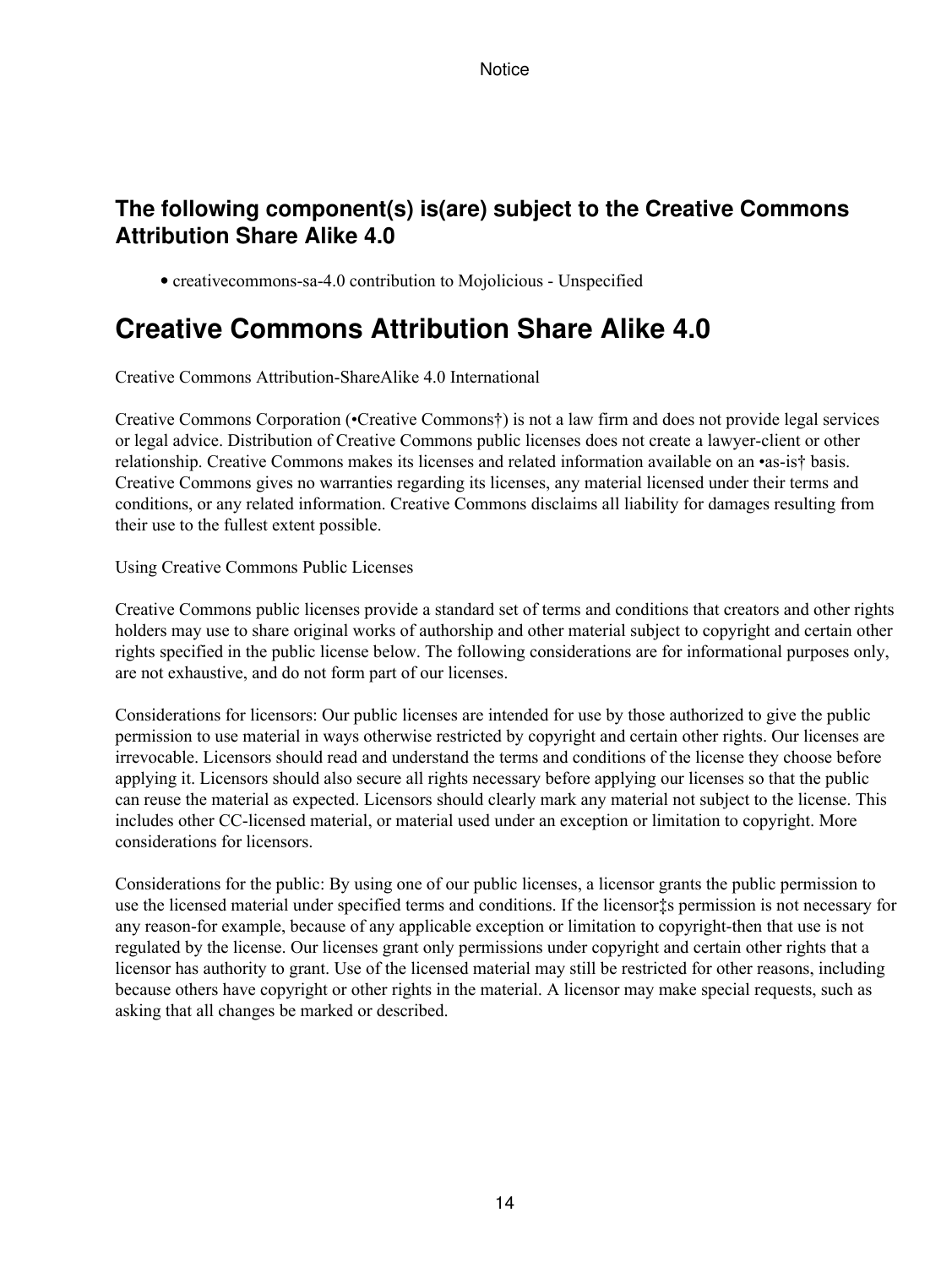Although not required by our licenses, you are encouraged to respect those requests where reasonable. More considerations for the public.

Creative Commons Attribution-ShareAlike 4.0 International Public License

By exercising the Licensed Rights (defined below), You accept and agree to be bound by the terms and conditions of this Creative Commons Attribution-ShareAlike 4.0 International Public License ("Public License"). To the extent this Public License may be interpreted as a contract, You are granted the Licensed Rights in consideration of Your acceptance of these terms and conditions, and the Licensor grants You such rights in consideration of benefits the Licensor receives from making the Licensed Material available under these terms and conditions.

Section 1 - Definitions.

a. Adapted Material means material subject to Copyright and Similar Rights that is derived from or based upon the Licensed Material and in which the Licensed Material is translated, altered, arranged, transformed, or otherwise modified in a manner requiring permission under the Copyright and Similar Rights held by the Licensor. For purposes of this Public License, where the Licensed Material is a musical work, performance, or sound recording, Adapted Material is always produced where the Licensed Material is synched in timed relation with a moving image.

b. Adapter's License means the license You apply to Your Copyright and Similar Rights in Your contributions to Adapted Material in accordance with the terms and conditions of this Public License.

c. BY-SA Compatible License means a license listed at creativecommons.org/compatiblelicenses, approved by Creative Commons as essentially the equivalent of this Public License.

d. Copyright and Similar Rights means copyright and/or similar rights closely related to copyright including, without limitation, performance, broadcast, sound recording, and Sui Generis Database Rights, without regard to how the rights are labeled or categorized. For purposes of this Public License, the rights specified in Section 2(b)(1)-(2) are not Copyright and Similar Rights.

e. Effective Technological Measures means those measures that, in the absence of proper authority, may not be circumvented under laws fulfilling obligations under Article 11 of the WIPO Copyright Treaty adopted on December 20, 1996, and/or similar international agreements.

f. Exceptions and Limitations means fair use, fair dealing, and/or any other exception or limitation to Copyright and Similar Rights that applies to Your use of the Licensed Material.

g. License Elements means the license attributes listed in the name of a Creative Commons Public License. The License Elements of this Public License are Attribution and ShareAlike.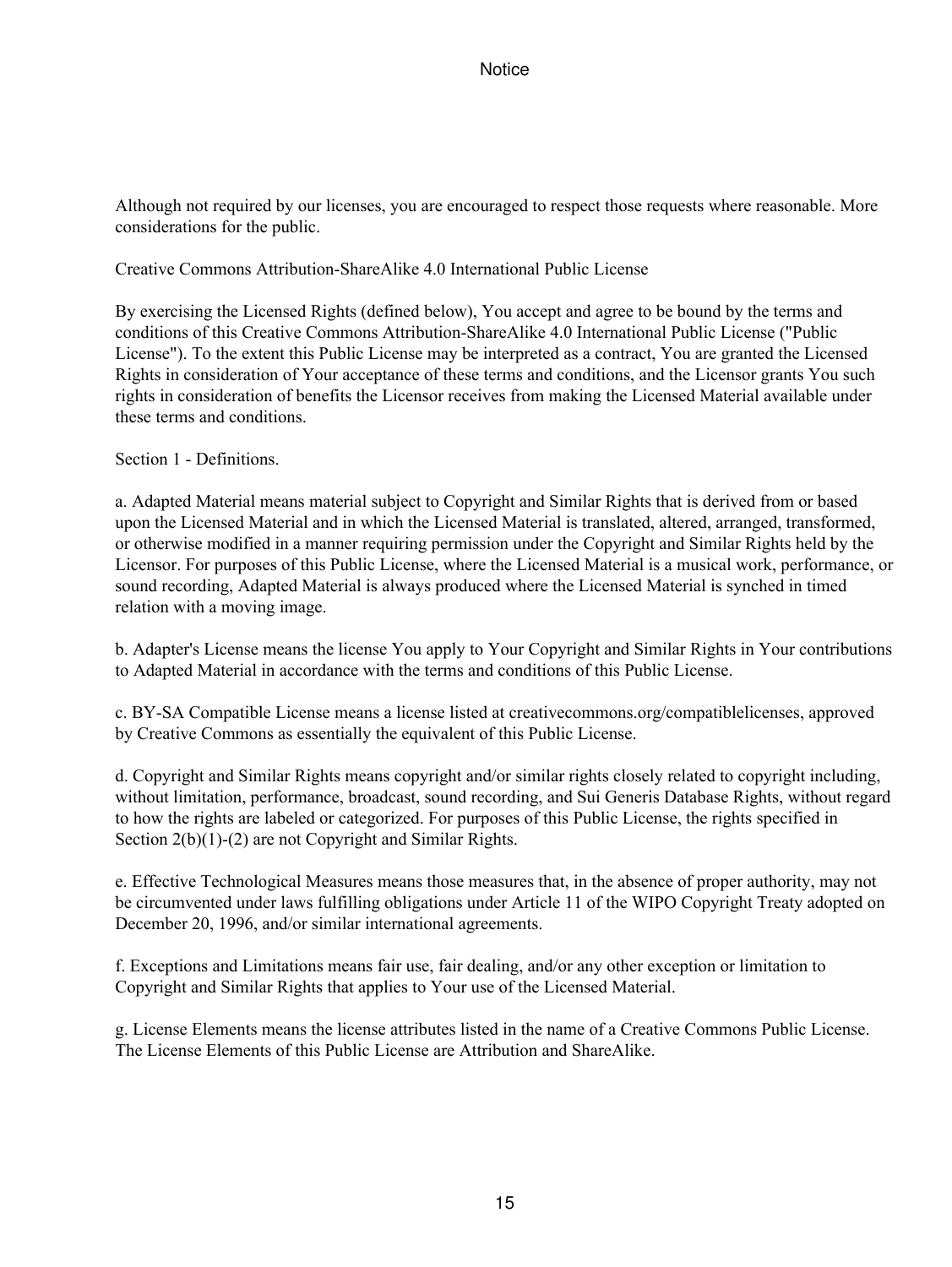h. Licensed Material means the artistic or literary work, database, or other material to which the Licensor applied this Public License.

i. Licensed Rights means the rights granted to You subject to the terms and conditions of this Public License, which are limited to all Copyright and Similar Rights that apply to Your use of the Licensed Material and that the Licensor has authority to license.

j. Licensor means the individual(s) or entity(ies) granting rights under this Public License.

k. Share means to provide material to the public by any means or process that requires permission under the Licensed Rights, such as reproduction, public display, public performance, distribution, dissemination, communication, or importation, and to make material available to the public including in ways that members of the public may access the material from a place and at a time individually chosen by them.

l. Sui Generis Database Rights means rights other than copyright resulting from Directive 96/9/EC of the European Parliament and of the Council of 11 March 1996 on the legal protection of databases, as amended and/or succeeded, as well as other essentially equivalent rights anywhere in the world.

m. You means the individual or entity exercising the Licensed Rights under this Public License. Your has a corresponding meaning.

Section 2 - Scope.

a. License grant.

1. Subject to the terms and conditions of this Public License, the Licensor hereby grants You a worldwide, royalty-free, non-sublicensable, non-exclusive, irrevocable license to exercise the Licensed Rights in the Licensed Material to:

A. reproduce and Share the Licensed Material, in whole or in part

; and

B. produce, reproduce, and Share Adapted Material.

2. Exceptions and Limitations. For the avoidance of doubt, where Exceptions and Limitations apply to Your use, this Public License does not apply, and You do not need to comply with its terms and conditions.

3. Term. The term of this Public License is specified in Section 6(a).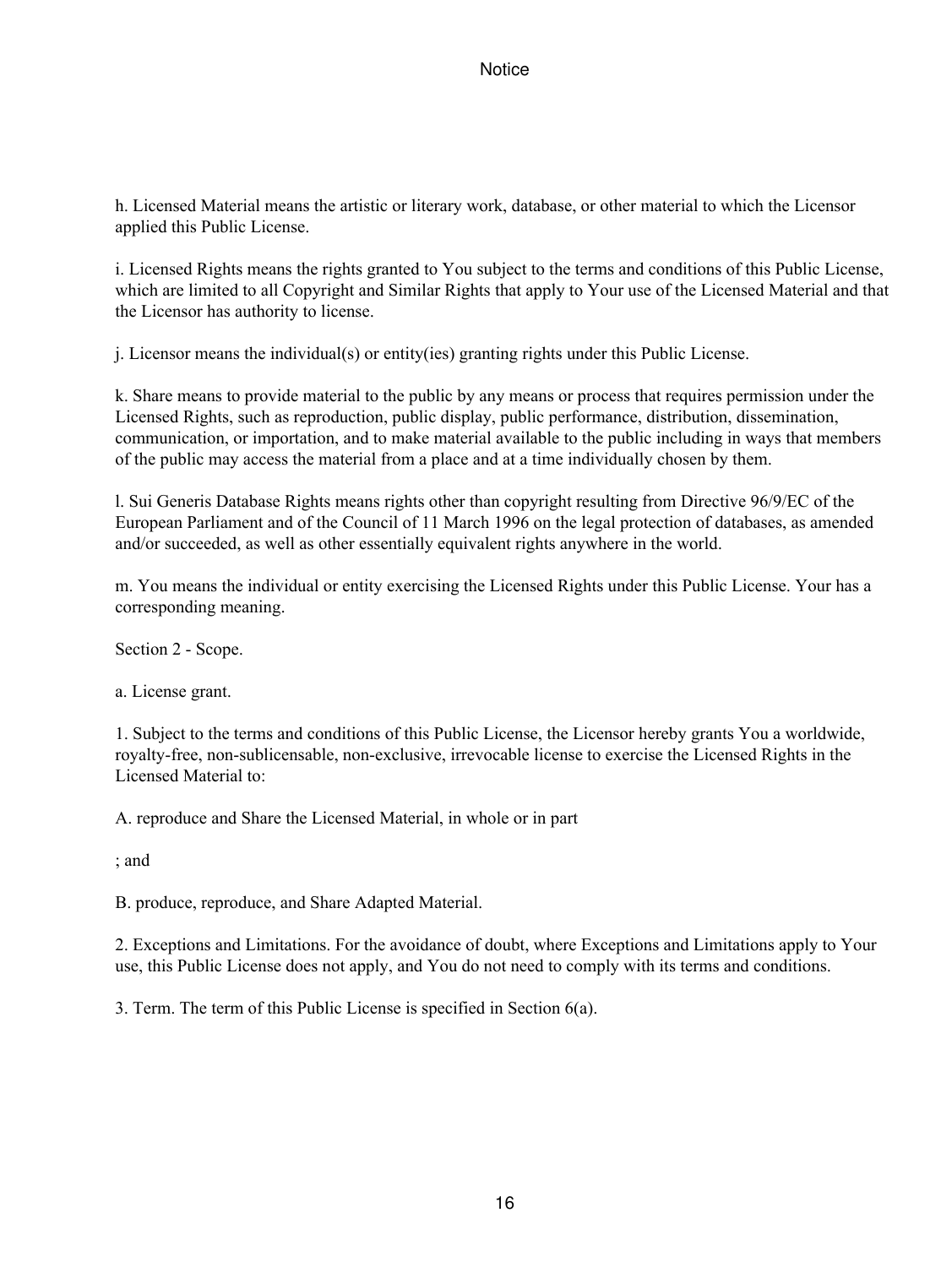4. Media and formats; technical modifications allowed. The Licensor authorizes You to exercise the Licensed Rights in all media and formats whether now known or hereafter created, and to make technical modifications necessary to do so. The Licensor waives and/or agrees not to assert any right or authority to forbid You from making technical modifications necessary to exercise the Licensed Rights, including technical modifications necessary to circumvent Effective Technological Measures. For purposes of this Public License, simply making modifications authorized by this Section 2(a)(4) never produces Adapted Material.

5. Downstream recipients.

A. Offer from the Licensor - Licensed Material. Every recipient of the Licensed Material automatically receives an offer from the Licensor to exercise the Licensed Rights under the terms and conditions of this Public License.

B. Additional offer from the Licensor - Adapted Material. Every recipient of Adapted Material from You automatically receives an offer from the Licensor to exercise the Licensed Rights in the Adapted Material under the conditions of the Adapter‡s License You apply.

C. No downstream restrictions. You may not offer or impose any additional or different terms or conditions on, or apply any Effective Technological Measures to, the Licensed Material if doing so restricts exercise of the Licensed Rights by any recipient of the Licensed Material.

6. No endorsement. Nothing in this Public License constitutes or may be construed as permission to assert or imply that You are, or that Your use of the Licensed Material is, connected with, or sponsored, endorsed, or granted official status by, the Licensor or others designated to receive attribution as provided in Section  $3(a)(1)(A)(i)$ .

b. Other rights.

1. Moral rights, such as the right of integrity, are not licensed under this Public License, nor are publicity, privacy, and/or other similar personality rights; however, to the extent possible, the Licensor waives and/or agrees not to assert any such rights held by the Licensor to the limited extent necessary to allow You to exercise the Licensed Rights, but not otherwise.

2. Patent and trademark rights are not licensed under this Public License.

3. To the extent possible, the Licensor waives any right to collect royalties from You for the exercise of the Licensed Rights, whether directly or through a collecting society under any voluntary or waivable statutory or compulsory licensing scheme. In all other cases the Licensor expressly reserves any right to collect such royalties.

Section 3 - License Conditions.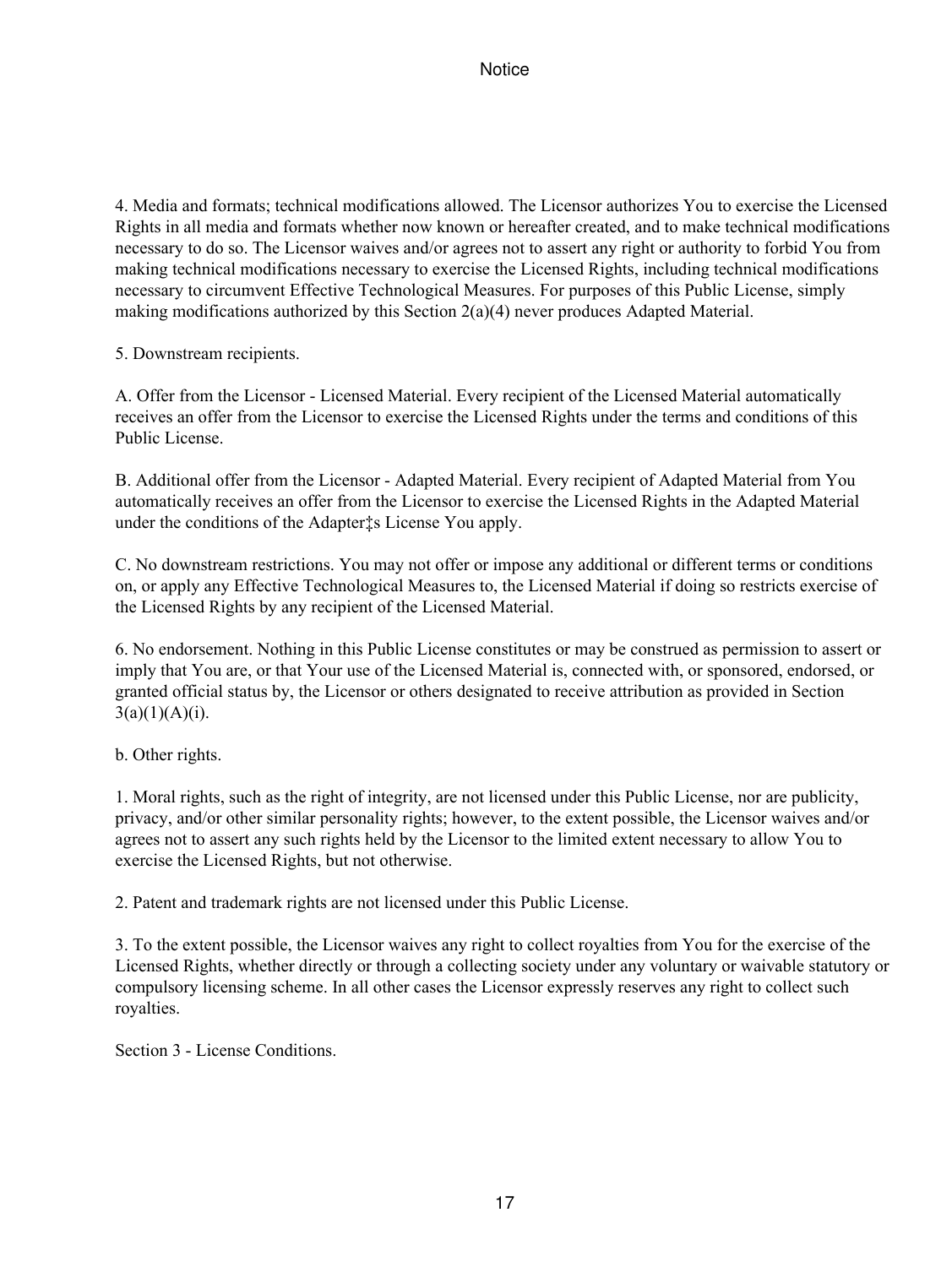Your exercise of the Licensed Rights is expressly made subject to the following conditions.

a. Attribution.

1. If You Share the Licensed Material (including in modified form), You must:

A. retain the following if it is supplied by the Licensor with the Licensed Material:

i. identification of the creator(s) of the Licensed Material and any others designated to receive attribution, in any reasonable manner requested by the Licensor (including by pseudonym if designated);

ii. a copyright notice;

iii. a notice that refers to this Public License;

iv. a notice that refers to the disclaimer of warranties;

v. a URI or hyperlink to the Licensed Material to the extent reasonably practicable;

B. indicate if You modified the Licensed Material and retain an indication of any previous modifications; and

C. indicate the Licensed Material is licensed under this Public License, and include the text of, or the URI or hyperlink to, this Public License.

2. You may satisfy the conditions in Section  $3(a)(1)$  in any reasonable manner based on the medium, means, and context in which You Share the Licensed Material. For example, it may be reasonable to satisfy the conditions by providing a URI or hyperlink to a resource that includes the required information.

3. If requested by the Licensor, You must remove any of the information required by Section 3(a)(1)(A) to the extent reasonably practicable.

b. ShareAlike.

In addition to the conditions in Section 3(a), if You Share Adapted Material You produce, the following conditions also apply.

1. The Adapter‡s License You apply must be a Creative Commons license with the same License Elements, this version or later, or a BY-SA Compatible License.

2. You must include the text of, or the URI or hyperlink to, the Adapter's License You apply. You may satisfy this condition in any reasonable manner based on the medium, means, and context in which You Share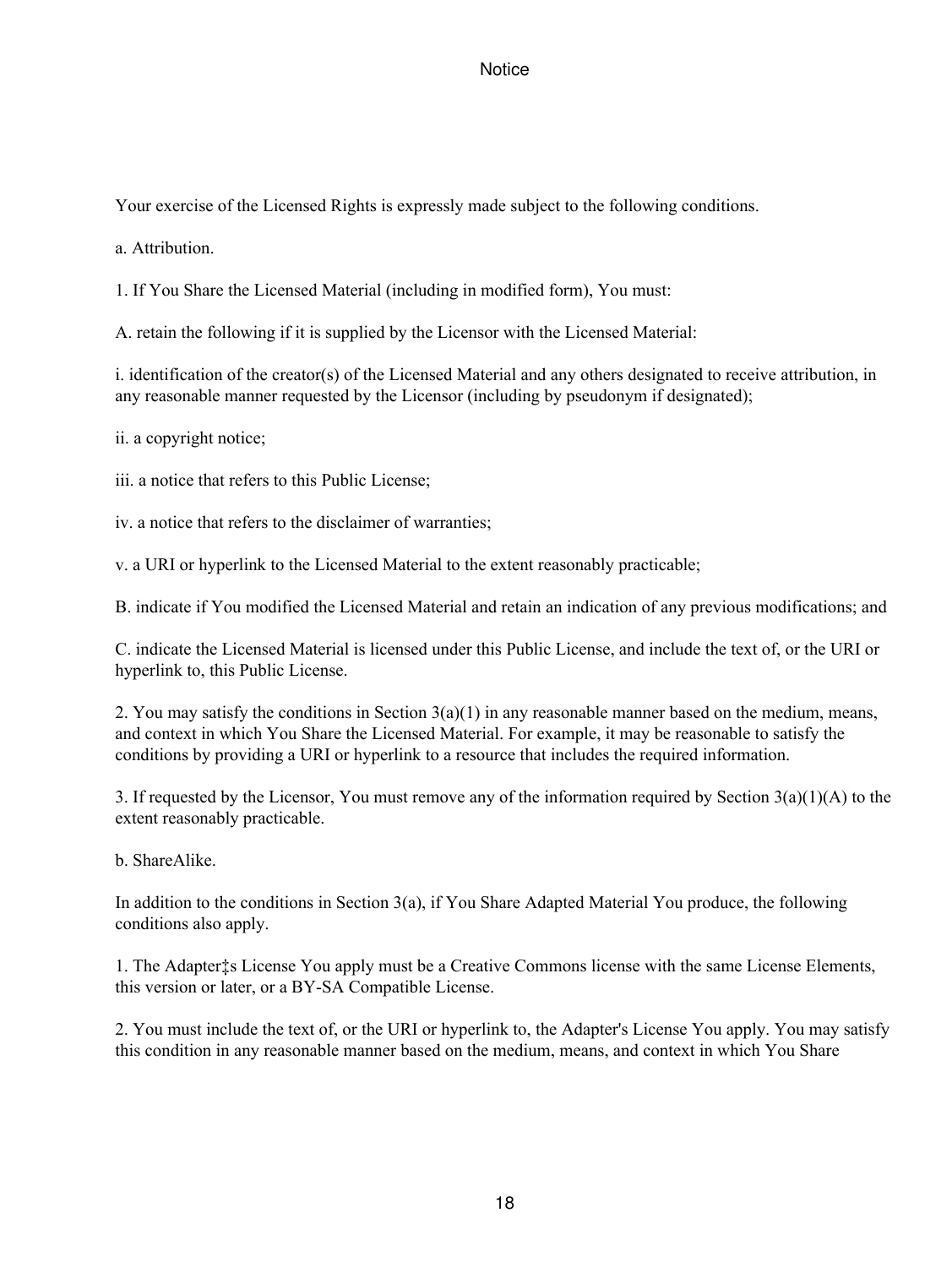#### Adapted Material.

3. You may not offer or impose any additional or different terms or conditions on, or apply any Effective Technological Measures to, Adapted Material that restrict exercise of the rights granted under the Adapter's License You apply.

Section 4 - Sui Generis Database Rights.

Where the Licensed Rights include Sui Generis Database Rights that apply to Your use of the Licensed Material:

a. for the avoidance of doubt, Section 2(a)(1) grants You the right to extract, reuse, reproduce, and Share all or a substantial portion of the contents of the database;

b. if You include all or a substantial portion of the database contents in a database in which You have Sui Generis Database Rights, then the database in which You have Sui Generis Database Rights (but not its individual contents) is Adapted Material, including for purposes of Section 3(b); and

c. You must comply with the conditions in Section 3(a) if You Share all or a substantial portion of the contents of the database.

For the avoidance of doubt, this Section 4 supplements and does not replace Your obligations under this Public License where the Licensed Rights include other Copyright and Similar Rights.

Section 5 - Disclaimer of Warranties and Limitation of Liability.

a. Unless otherwise separately undertaken by the Licensor, to the extent possible, the Licensor offers the Licensed Material as-is and as-available, and makes no representations or warranties of any kind concerning the Licensed Material, whether express, implied, statutory, or other. This includes, without limitation, warranties of title, merchantability, fitness for a particular purpose, non-infringement, absence of latent or other defects, accuracy, or the presence or absence of errors, whether or not known or discoverable. Where disclaimers of warranties are not allowed in full or in part, this disclaimer may not apply to You.

b. To the extent possible, in no event will the Licensor be liable to You on any legal theory (including, without limitation, negligence) or otherwise for any direct, special, indirect, incidental, consequential, punitive, exemplary, or other losses, costs, expenses, or damages arising out of this Public License or use of the Licensed Material, even if the Licensor has been advised of the possibility of such losses, costs, expenses, or damages. Where a limitation of liability is not allowed in full or in part, this limitation may not apply to You.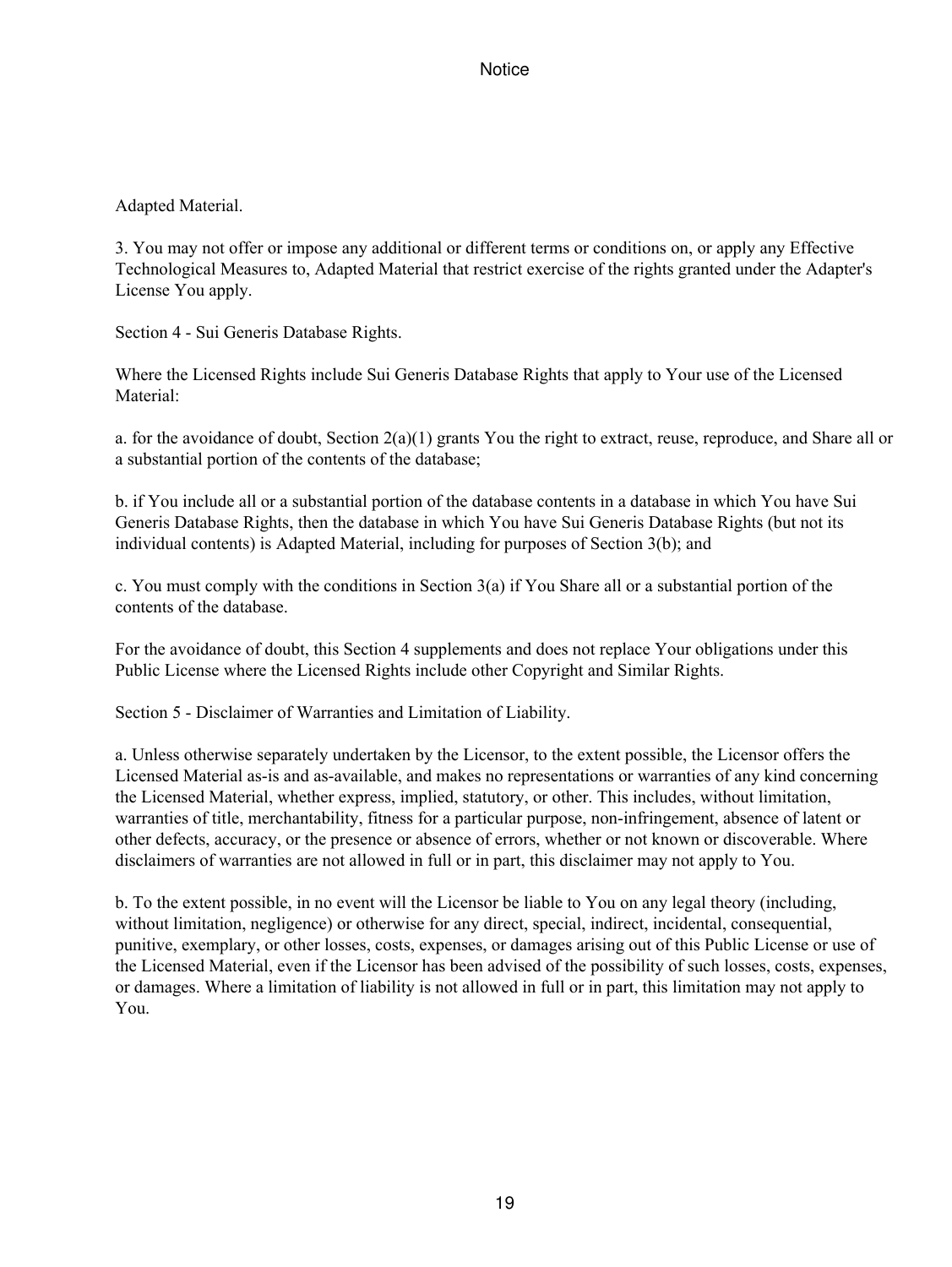c. The disclaimer of warranties and limitation of liability provided above shall be interpreted in a manner that, to the extent possible, most closely approximates an absolute disclaimer and waiver of all liability.

Section 6 - Term and Termination.

a. This Public License applies for the term of the Copyright and Similar Rights licensed here. However, if You fail to comply with this Public License, then Your rights under this Public License terminate automatically.

b. Where Your right to use the Licensed Material has terminated under Section 6(a), it reinstates:

1. automatically as of the date the violation is cured, provided it is cured within 30 days of Your discovery of the violation; or

2. upon express reinstatement by the Licensor.

c. For the avoidance of doubt, this Section 6(b) does not affect any right the Licensor may have to seek remedies for Your violations of this Public License.

d. For the avoidance of doubt, the Licensor may also offer the Licensed Material under separate terms or conditions or stop distributing the Licensed Material at any time; however, doing so will not terminate this Public License.

e. Sections 1, 5, 6, 7, and 8 survive termination of this Public License.

Section 7 - Other Terms and Conditions.

a. The Licensor shall not be bound by any additional or different terms or conditions communicated by You unless expressly agreed.

b. Any arrangements, understandings, or agreements regarding the Licensed Material not stated herein are separate from and independent of the terms and conditions of this Public License.

Section 8 - Interpretation.

a. For the avoidance of doubt, this Public License does not, and shall not be interpreted to, reduce, limit, restrict, or impose conditions on any use of the Licensed Material that could lawfully be made without permission under this Public License.

b. To the extent possible, if any provision of this Public License is deemed unenforceable, it shall be automatically reformed to the minimum extent necessary to make it enforceable. If the provision cannot be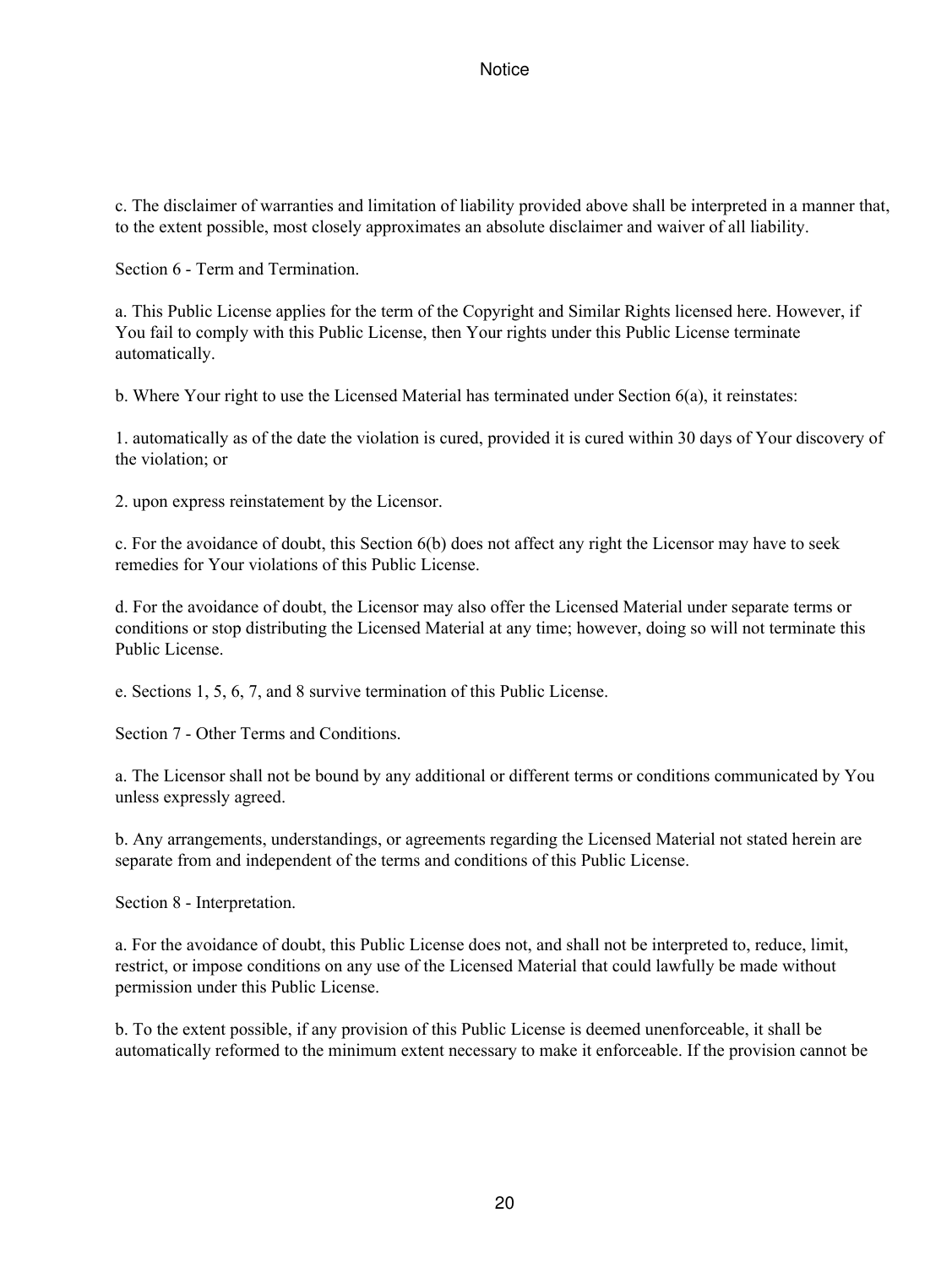reformed, it shall be severed from this Public License without affecting the enforceability of the remaining terms and conditions.

c. No term or condition of this Public License will be waived and no failure to comply consented to unless expressly agreed to by the Licensor.

d. Nothing in this Public License constitutes or may be interpreted as a limitation upon, or waiver of, any privileges and immunities that apply to the Licensor or You, including from the legal processes of any jurisdiction or authority.

Creative Commons is not a party to its public licenses. Notwithstanding, Creative Commons may elect to apply one of its public licenses to material it publishes and in those instances will be considered the •Licensor.† Except for the limited purpose of indicating that material is shared under a Creative Commons public license or as otherwise permitted by the Creative Commons policies published at creativecommons.org/policies, Creative Commons does not authorize the use of the trademark •Creative Commons† or any other trademark or logo of Creative Commons without its prior written consent including, without limitation, in connection with any unauthorized modifications to any of its public licenses or any other arrangements, understandings, or agreements concerning use of licensed material. For the avoidance of doubt, this paragraph does not form part of the public licenses.

Creative Commons may be contacted at creativecommons.org.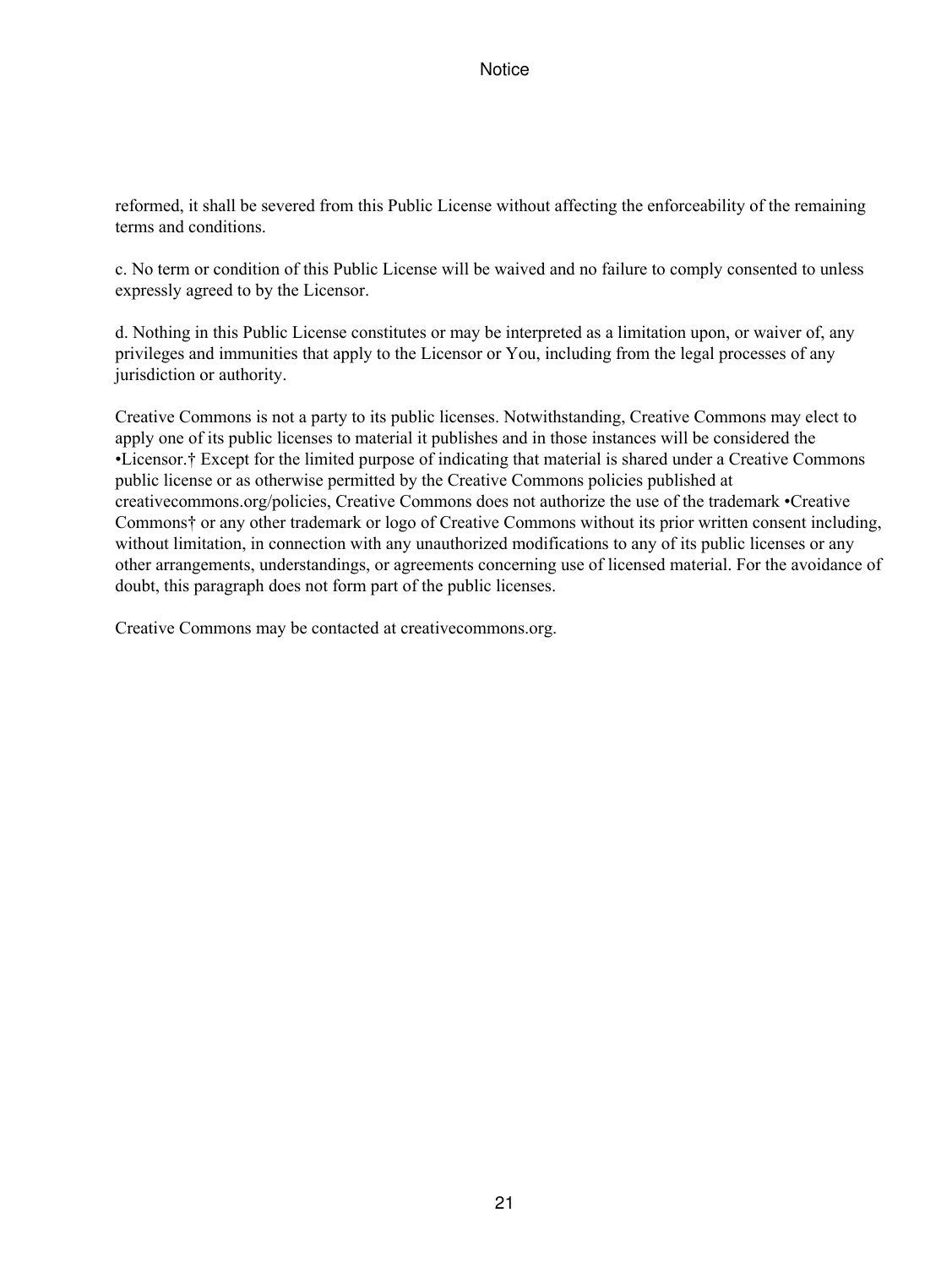## **The following component(s) is(are) subject to the GNU General Public License v2.0 or later**

• Generic SCSI Target Mid-level For Linux - fileio\_tgt - 3.0.1

*Copyright (C) 2004 - 2014 Vladislav Bolkhovitin Copyright (C) 1986 Gary S. Brown*

*Copyright (C) 2007 - 2014 Fusion-io, Inc.*

*Copyright (C) 2004 - 2005 Leonid Stolja*

• Generic SCSI Target Mid-level For Linux - iscsi-scst - 3.0.1

*Copyright (C) 1989, 1991 Free Software Foundation, Inc. Copyright (C) 2007 - 2014 Vladislav Bolkhovitin*

*Copyright (c) Andrew McDonald*

*Copyright (C) 2005-2014 FUJITA Tomonori*

*Copyright (C) 2004 - 2006 Xiranet Communications GmbH*

*Copyright (C) 2002 - 2003 Ardis Technolgies*

*Copyright (c) Alan Smithee*

*Copyright (c) Jean-Francois Dive*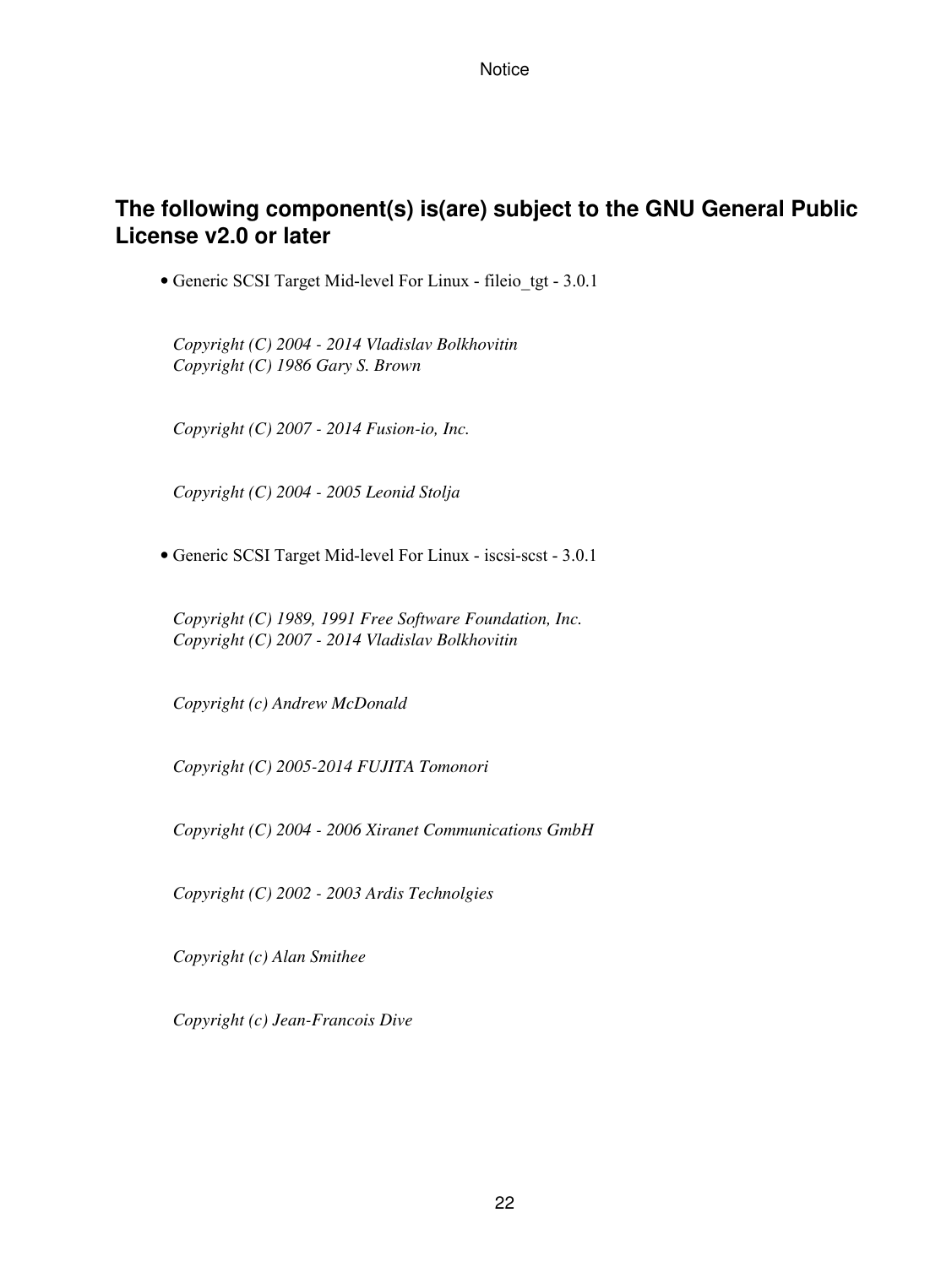*Copyright (C) 2001-2003 InterOperability Lab (IOL)*

*Copyright (c) 2002 James Morris*

• Generic SCSI Target Mid-level For Linux - scst - 3.0.1

*Copyright (C) 2004 - 2014 Vladislav Bolkhovitin Copyright (C) 1989, 1991 Free Software Foundation, Inc*

*Copyright (C) 2008 - 2014 Bart Van Assche*

*Copyright (C) 2009 - 2010 Alexey Obitotskiy*

*Copyright (C) 2009 Daniel Henrique Debonzi*

*Copyright (C) 2007 Ross Walker*

*Copyright (C) 2007 - 2014 Fusion-io, Inc.*

*Copyright (C) 2009 - 2010 Open-E, Inc.*

*Copyright (C) 2004 - 2005 Leonid Stoljar*

• Generic SCSI Target Subsystem For Linux - scstadmin - 2.2.1

*Copyright (C) 1989, 1991 Free Software Foundation, Inc Copyright (C) 2005-2011 Mark Buechler*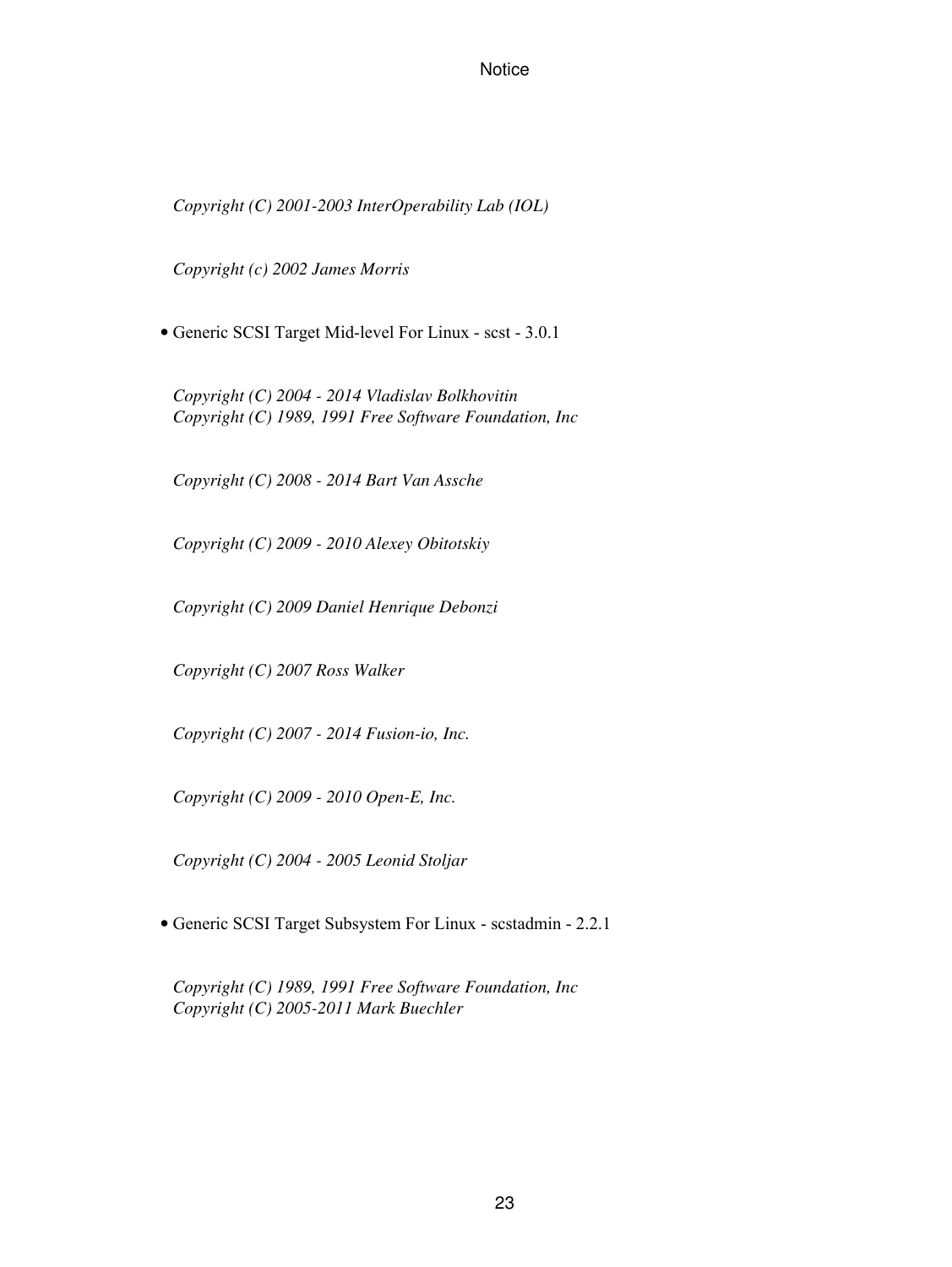*Copyright 2009-2011 Bart Van Assche*

# **The GNU General Public License (GPL)**

# **Version 2, June 1991**

Copyright (C) 1989, 1991 Free Software Foundation, Inc. 59 Temple Place, Suite 330, Boston, MA 02111-1307 USA Everyone is permitted to copy and distribute verbatim copies of this license document, but changing it is not allowed.

#### **Preamble**

The licenses for most software are designed to take away your freedom to share and change it. By contrast, the GNU General Public License is intended to guarantee your freedom to share and change free software--to make sure the software is free for all its users. This General Public License applies to most of the Free Software Foundation's software and to any other program whose authors commit to using it. (Some other Free Software Foundation software is covered by the GNU Library General Public License instead.) You can apply it to your programs, too.

When we speak of free software, we are referring to freedom, not price. Our General Public Licenses are designed to make sure that you have the freedom to distribute copies of free software (and charge for this service if you wish), that you receive source code or can get it if you want it, that you can change the software or use pieces of it in new free programs; and that you know you can do these things.

To protect your rights, we need to make restrictions that forbid anyone to deny you these rights or to ask you to surrender the rights. These restrictions translate to certain responsibilities for you if you distribute copies of the software, or if you modify it.

For example, if you distribute copies of such a program, whether gratis or for a fee, you must give the recipients all the rights that you have. You must make sure that they, too, receive or can get the source code. And you must show them these terms so they know their rights.

We protect your rights with two steps: (1) copyright the software, and (2) offer you this license which gives you legal permission to copy, distribute and/or modify the software.

Also, for each author's protection and ours, we want to make certain that everyone understands that there is no warranty for this free software. If the software is modified by someone else and passed on, we want its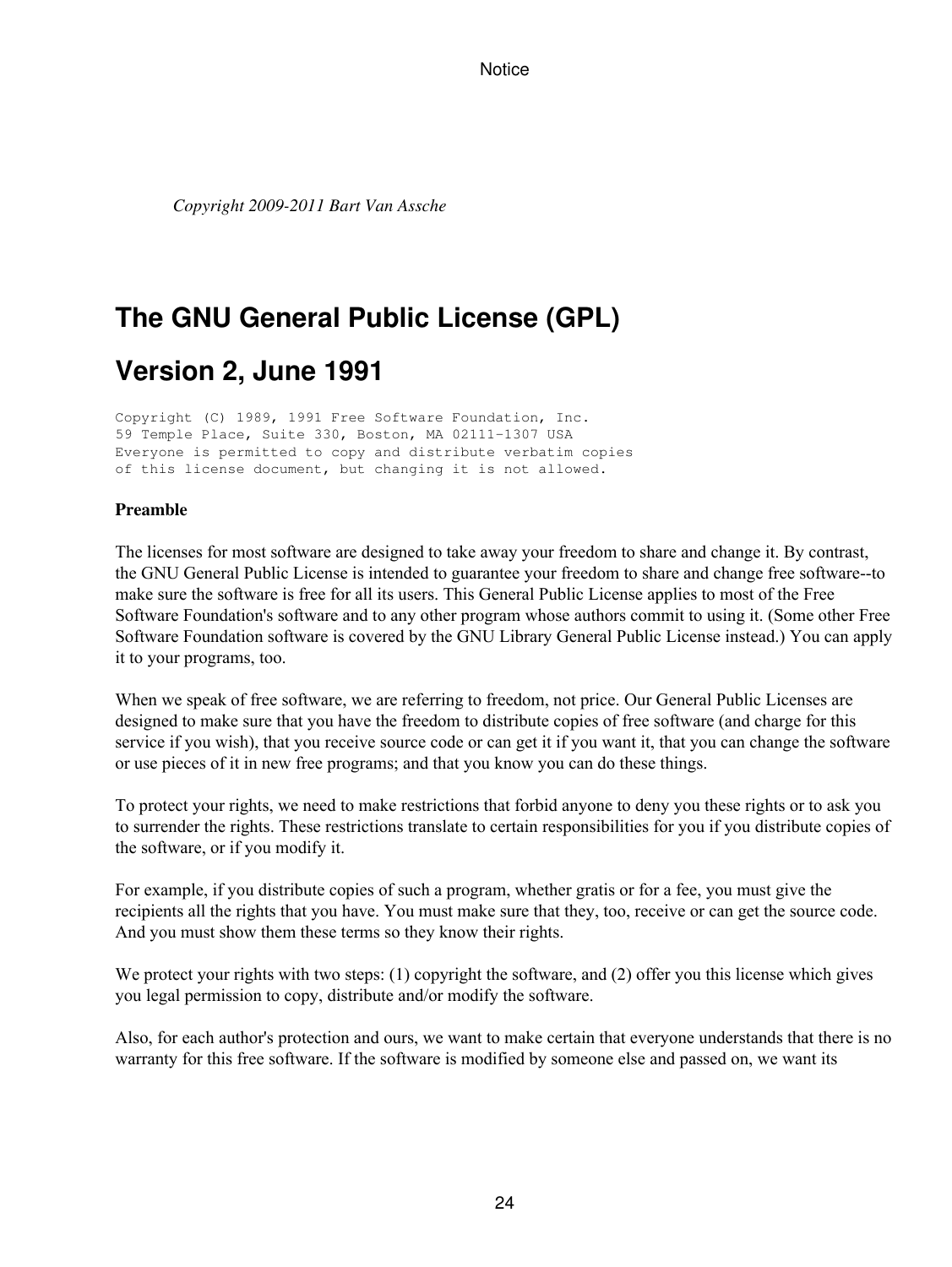recipients to know that what they have is not the original, so that any problems introduced by others will not reflect on the original authors' reputations.

Finally, any free program is threatened constantly by software patents. We wish to avoid the danger that redistributors of a free program will individually obtain patent licenses, in effect making the program proprietary. To prevent this, we have made it clear that any patent must be licensed for everyone's free use or not licensed at all.

The precise terms and conditions for copying, distribution and modification follow.

#### **TERMS AND CONDITIONS FOR COPYING, DISTRIBUTION AND MODIFICATION**

0. This License applies to any program or other work which contains a notice placed by the copyright holder saying it may be distributed under the terms of this General Public License. The "Program", below, refers to any such program or work, and a "work based on the Program" means either the Program or any derivative work under copyright law: that is to say, a work containing the Program or a portion of it, either verbatim or with modifications and/or translated into another language. (Hereinafter, translation is included without limitation in the term "modification".) Each licensee is addressed as "you".

Activities other than copying, distribution and modification are not covered by this License; they are outside its scope. The act of running the Program is not restricted, and the output from the Program is covered only if its contents constitute a work based on the Program (independent of having been made by running the Program). Whether that is true depends on what the Program does.

1. You may copy and distribute verbatim copies of the Program's source code as you receive it, in any medium, provided that you conspicuously and appropriately publish on each copy an appropriate copyright notice and disclaimer of warranty; keep intact all the notices that refer to this License and to the absence of any warranty; and give any other recipients of the Program a copy of this License along with the Program.

You may charge a fee for the physical act of transferring a copy, and you may at your option offer warranty protection in exchange for a fee.

- 2. You may modify your copy or copies of the Program or any portion of it, thus forming a work based on the Program, and copy and distribute such modifications or work under the terms of Section 1 above, provided that you also meet all of these conditions:
	- a. You must cause the modified files to carry prominent notices stating that you changed the files and the date of any change.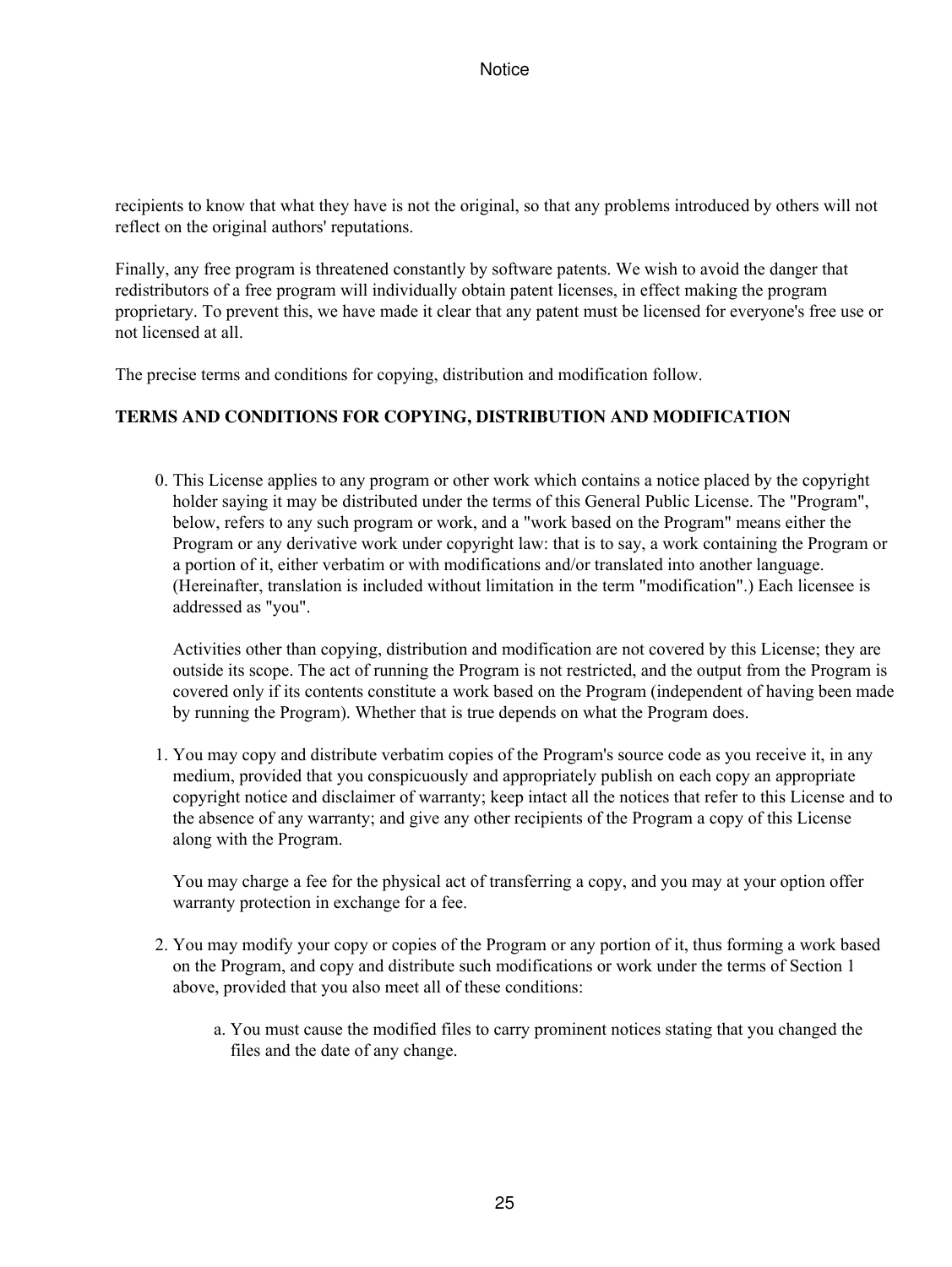- b. You must cause any work that you distribute or publish, that in whole or in part contains or is derived from the Program or any part thereof, to be licensed as a whole at no charge to all third parties under the terms of this License.
- c. If the modified program normally reads commands interactively when run, you must cause it, when started running for such interactive use in the most ordinary way, to print or display an announcement including an appropriate copyright notice and a notice that there is no warranty (or else, saying that you provide a warranty) and that users may redistribute the program under these conditions, and telling the user how to view a copy of this License. (Exception: if the Program itself is interactive but does not normally print such an announcement, your work based on the Program is not required to print an announcement.)

These requirements apply to the modified work as a whole. If identifiable sections of that work are not derived from the Program, and can be reasonably considered independent and separate works in themselves, then this License, and its terms, do not apply to those sections when you distribute them as separate works. But when you distribute the same sections as part of a whole which is a work based on the Program, the distribution of the whole must be on the terms of this License, whose permissions for other licensees extend to the entire whole, and thus to each and every part regardless of who wrote it.

Thus, it is not the intent of this section to claim rights or contest your rights to work written entirely by you; rather, the intent is to exercise the right to control the distribution of derivative or collective works based on the Program.

In addition, mere aggregation of another work not based on the Program with the Program (or with a work based on the Program) on a volume of a storage or distribution medium does not bring the other work under the scope of this License.

- 3. You may copy and distribute the Program (or a work based on it, under Section 2) in object code or executable form under the terms of Sections 1 and 2 above provided that you also do one of the following:
	- a. Accompany it with the complete corresponding machine-readable source code, which must be distributed under the terms of Sections 1 and 2 above on a medium customarily used for software interchange; or,
	- b. Accompany it with a written offer, valid for at least three years, to give any third party, for a charge no more than your cost of physically performing source distribution, a complete machine-readable copy of the corresponding source code, to be distributed under the terms of Sections 1 and 2 above on a medium customarily used for software interchange; or,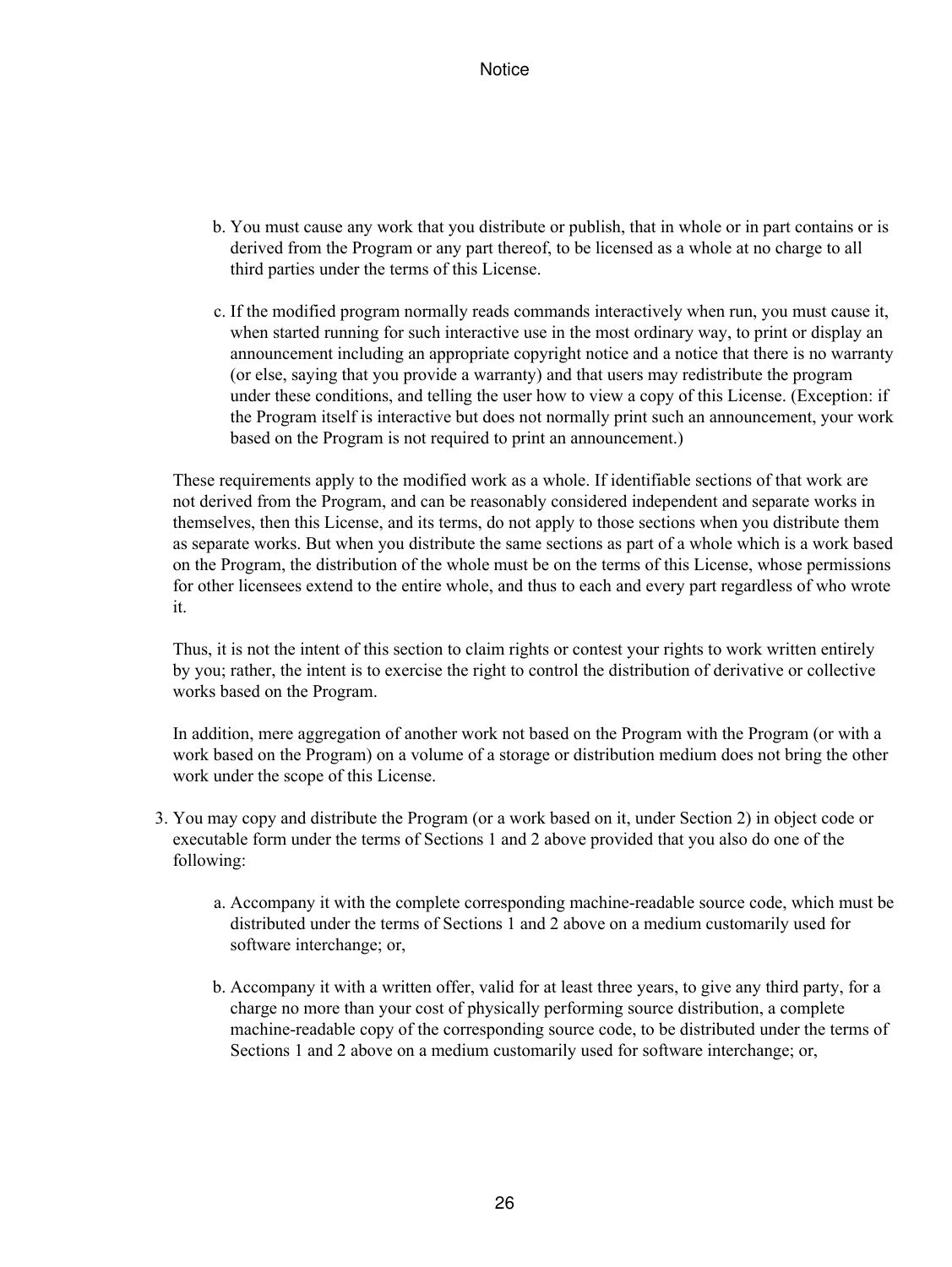c. Accompany it with the information you received as to the offer to distribute corresponding source code. (This alternative is allowed only for noncommercial distribution and only if you received the program in object code or executable form with such an offer, in accord with Subsection b above.)

The source code for a work means the preferred form of the work for making modifications to it. For an executable work, complete source code means all the source code for all modules it contains, plus any associated interface definition files, plus the scripts used to control compilation and installation of the executable. However, as a special exception, the source code distributed need not include anything that is normally distributed (in either source or binary form) with the major components (compiler, kernel, and so on) of the operating system on which the executable runs, unless that component itself accompanies the executable.

If distribution of executable or object code is made by offering access to copy from a designated place, then offering equivalent access to copy the source code from the same place counts as distribution of the source code, even though third parties are not compelled to copy the source along with the object code.

- 4. You may not copy, modify, sublicense, or distribute the Program except as expressly provided under this License. Any attempt otherwise to copy, modify, sublicense or distribute the Program is void, and will automatically terminate your rights under this License. However, parties who have received copies, or rights, from you under this License will not have their licenses terminated so long as such parties remain in full compliance.
- 5. You are not required to accept this License, since you have not signed it. However, nothing else grants you permission to modify or distribute the Program or its derivative works. These actions are prohibited by law if you do not accept this License. Therefore, by modifying or distributing the Program (or any work based on the Program), you indicate your acceptance of this License to do so, and all its terms and conditions for copying, distributing or modifying the Program or works based on it.
- 6. Each time you redistribute the Program (or any work based on the Program), the recipient automatically receives a license from the original licensor to copy, distribute or modify the Program subject to these terms and conditions. You may not impose any further restrictions on the recipients' exercise of the rights granted herein. You are not responsible for enforcing compliance by third parties to this License.
- If, as a consequence of a court judgment or allegation of patent infringement or for any other reason 7. (not limited to patent issues), conditions are imposed on you (whether by court order, agreement or otherwise) that contradict the conditions of this License, they do not excuse you from the conditions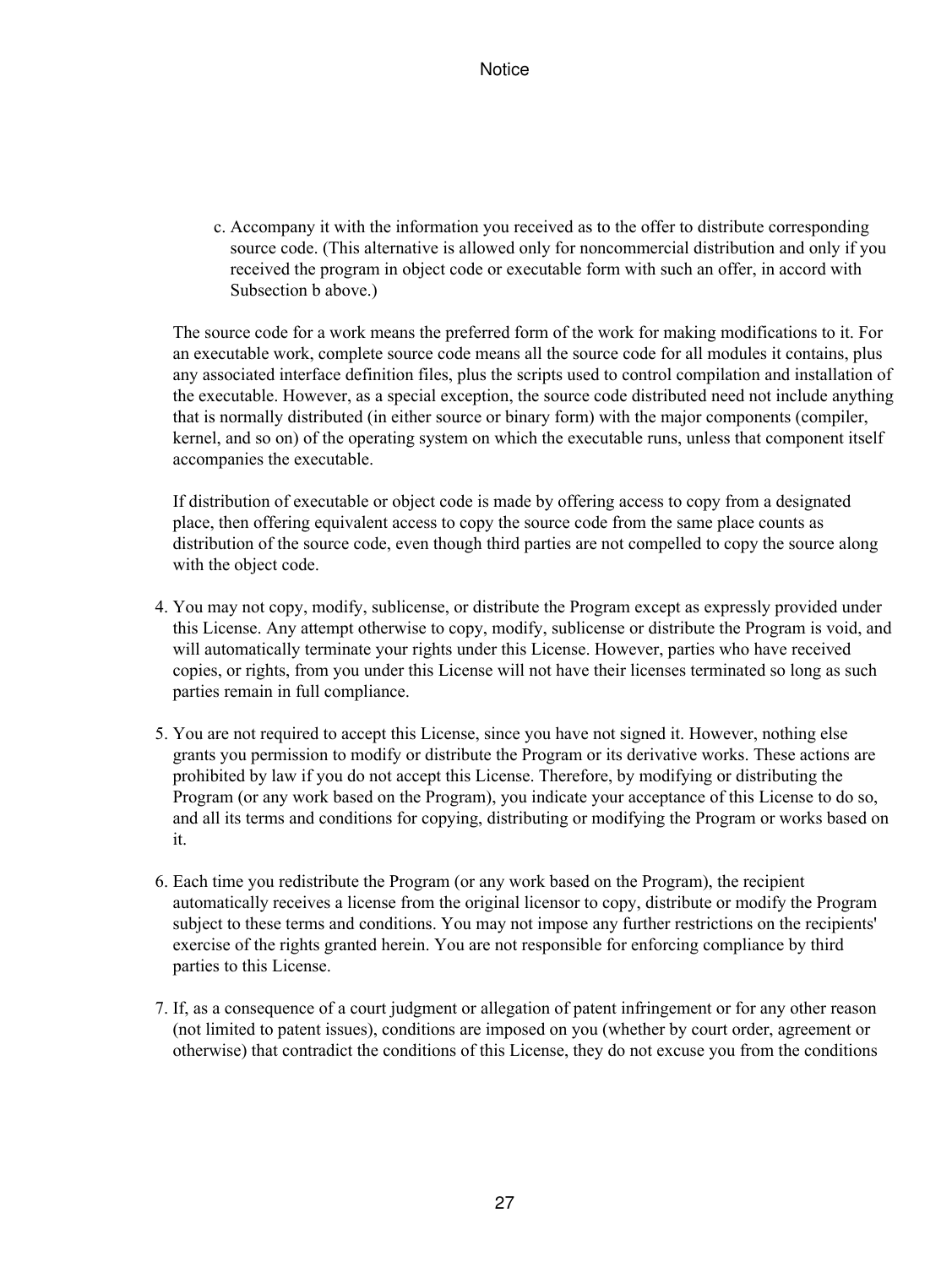of this License. If you cannot distribute so as to satisfy simultaneously your obligations under this License and any other pertinent obligations, then as a consequence you may not distribute the Program at all. For example, if a patent license would not permit royalty-free redistribution of the Program by all those who receive copies directly or indirectly through you, then the only way you could satisfy both it and this License would be to refrain entirely from distribution of the Program.

If any portion of this section is held invalid or unenforceable under any particular circumstance, the balance of the section is intended to apply and the section as a whole is intended to apply in other circumstances.

It is not the purpose of this section to induce you to infringe any patents or other property right claims or to contest validity of any such claims; this section has the sole purpose of protecting the integrity of the free software distribution system, which is implemented by public license practices. Many people have made generous contributions to the wide range of software distributed through that system in reliance on consistent application of that system; it is up to the author/donor to decide if he or she is willing to distribute software through any other system and a licensee cannot impose that choice.

This section is intended to make thoroughly clear what is believed to be a consequence of the rest of this License.

- 8. If the distribution and/or use of the Program is restricted in certain countries either by patents or by copyrighted interfaces, the original copyright holder who places the Program under this License may add an explicit geographical distribution limitation excluding those countries, so that distribution is permitted only in or among countries not thus excluded. In such case, this License incorporates the limitation as if written in the body of this License.
- 9. The Free Software Foundation may publish revised and/or new versions of the General Public License from time to time. Such new versions will be similar in spirit to the present version, but may differ in detail to address new problems or concerns.

Each version is given a distinguishing version number. If the Program specifies a version number of this License which applies to it and "any later version", you have the option of following the terms and conditions either of that version or of any later version published by the Free Software Foundation. If the Program does not specify a version number of this License, you may choose any version ever published by the Free Software Foundation.

10. If you wish to incorporate parts of the Program into other free programs whose distribution conditions are different, write to the author to ask for permission. For software which is copyrighted by the Free Software Foundation, write to the Free Software Foundation; we sometimes make exceptions for this. Our decision will be guided by the two goals of preserving the free status of all derivatives of our free software and of promoting the sharing and reuse of software generally.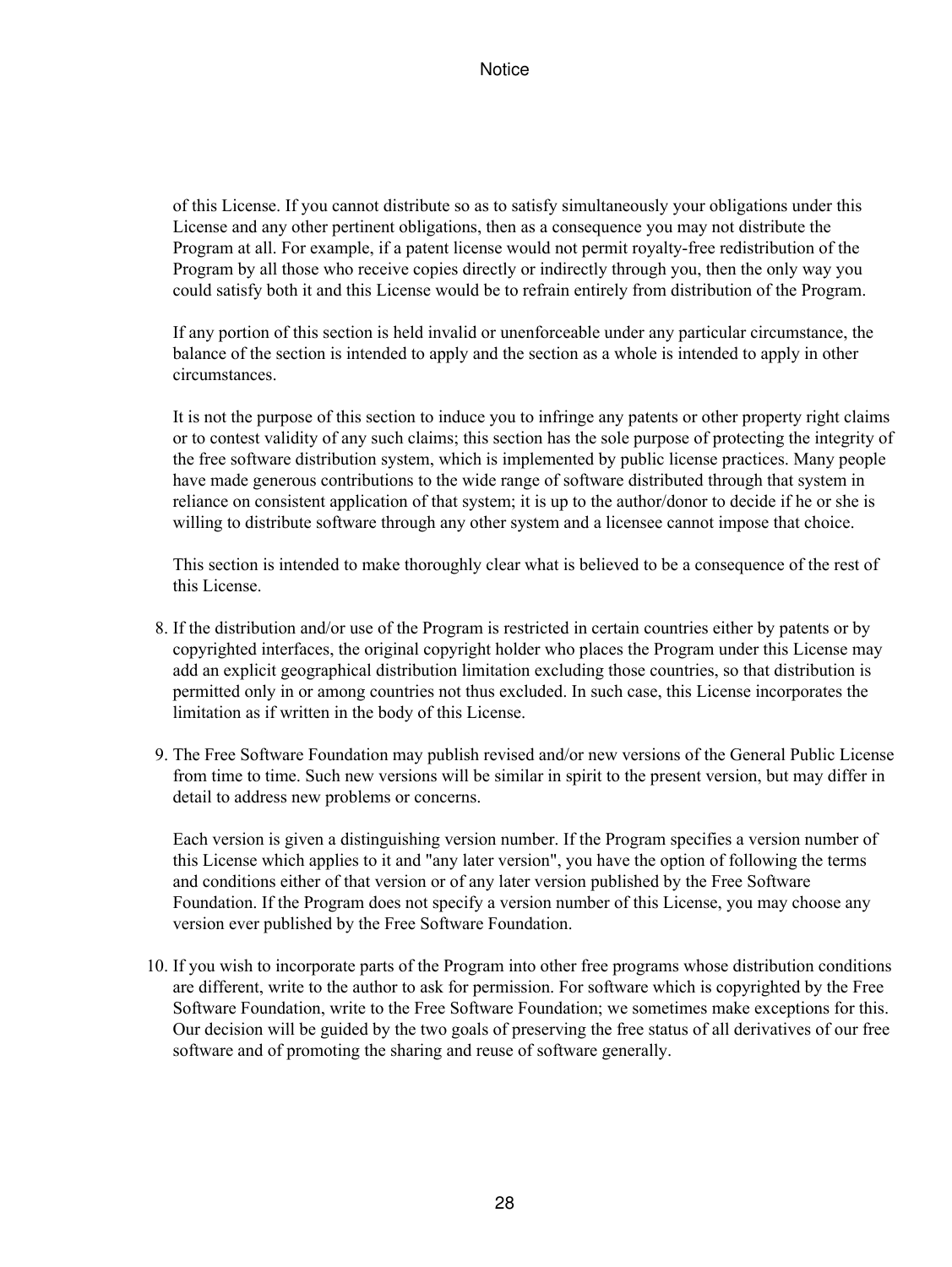#### **NO WARRANTY**

- 11. BECAUSE THE PROGRAM IS LICENSED FREE OF CHARGE, THERE IS NO WARRANTY FOR THE PROGRAM, TO THE EXTENT PERMITTED BY APPLICABLE LAW. EXCEPT WHEN OTHERWISE STATED IN WRITING THE COPYRIGHT HOLDERS AND/OR OTHER PARTIES PROVIDE THE PROGRAM "AS IS" WITHOUT WARRANTY OF ANY KIND, EITHER EXPRESSED OR IMPLIED, INCLUDING, BUT NOT LIMITED TO, THE IMPLIED WARRANTIES OF MERCHANTABILITY AND FITNESS FOR A PARTICULAR PURPOSE. THE ENTIRE RISK AS TO THE QUALITY AND PERFORMANCE OF THE PROGRAM IS WITH YOU. SHOULD THE PROGRAM PROVE DEFECTIVE, YOU ASSUME THE COST OF ALL NECESSARY SERVICING, REPAIR OR CORRECTION.
- 12. IN NO EVENT UNLESS REQUIRED BY APPLICABLE LAW OR AGREED TO IN WRITING WILL ANY COPYRIGHT HOLDER, OR ANY OTHER PARTY WHO MAY MODIFY AND/OR REDISTRIBUTE THE PROGRAM AS PERMITTED ABOVE, BE LIABLE TO YOU FOR DAMAGES, INCLUDING ANY GENERAL, SPECIAL, INCIDENTAL OR CONSEQUENTIAL DAMAGES ARISING OUT OF THE USE OR INABILITY TO USE THE PROGRAM (INCLUDING BUT NOT LIMITED TO LOSS OF DATA OR DATA BEING RENDERED INACCURATE OR LOSSES SUSTAINED BY YOU OR THIRD PARTIES OR A FAILURE OF THE PROGRAM TO OPERATE WITH ANY OTHER PROGRAMS), EVEN IF SUCH HOLDER OR OTHER PARTY HAS BEEN ADVISED OF THE POSSIBILITY OF SUCH DAMAGES.

#### **END OF TERMS AND CONDITIONS**

How to Apply These Terms to Your New Programs

If you develop a new program, and you want it to be of the greatest possible use to the public, the best way to achieve this is to make it free software which everyone can redistribute and change under these terms.

To do so, attach the following notices to the program. It is safest to attach them to the start of each source file to most effectively convey the exclusion of warranty; and each file should have at least the "copyright" line and a pointer to where the full notice is found.

```
one line to give the program's name and a brief idea of what it does.
Copyright (C)
This program is free software; you can redistribute it and/or
modify it under the terms of the GNU General Public License
as published by the Free Software Foundation; either version 2
of the License, or (at your option) any later version.
```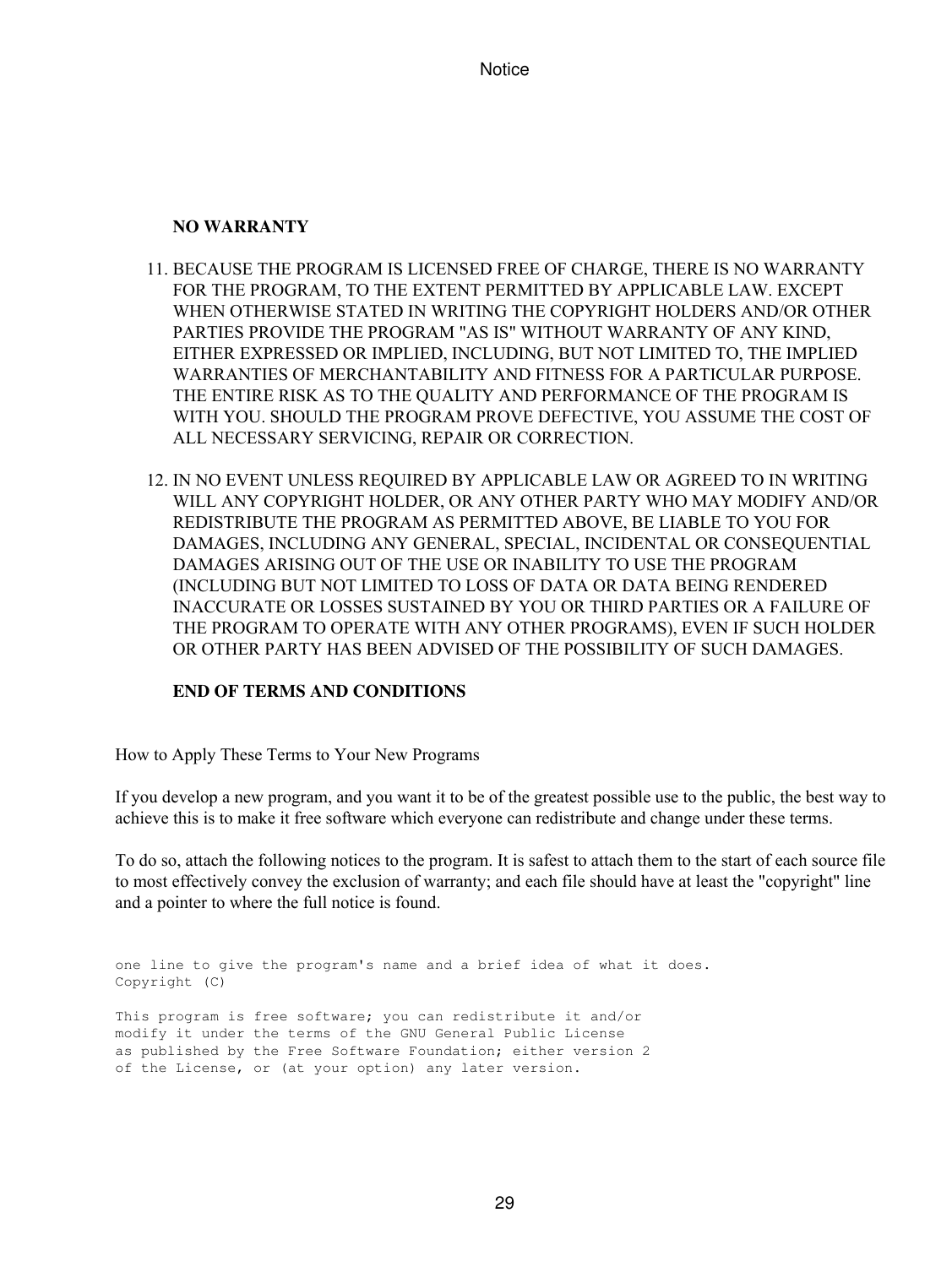This program is distributed in the hope that it will be useful, but WITHOUT ANY WARRANTY; without even the implied warranty of MERCHANTABILITY or FITNESS FOR A PARTICULAR PURPOSE. See the GNU General Public License for more details.

You should have received a copy of the GNU General Public License along with this program; if not, write to the Free Software Foundation, Inc., 59 Temple Place, Suite 330, Boston, MA 02111-1307 USA

Also add information on how to contact you by electronic and paper mail.

If the program is interactive, make it output a short notice like this when it starts in an interactive mode:

Gnomovision version 69, Copyright (C) year name of author Gnomovision comes with ABSOLUTELY NO WARRANTY; for details type `show w'. This is free software, and you are welcome to redistribute it under certain conditions; type `show c' for details.

The hypothetical commands `show w' and `show c' should show the appropriate parts of the General Public License. Of course, the commands you use may be called something other than `show w' and `show c'; they could even be mouse-clicks or menu items--whatever suits your program.

You should also get your employer (if you work as a programmer) or your school, if any, to sign a "copyright disclaimer" for the program, if necessary. Here is a sample; alter the names:

```
Yoyodyne, Inc., hereby disclaims all copyright
interest in the program `Gnomovision'
(which makes passes at compilers) written
by James Hacker.
signature of Ty Coon, 1 April 1989
Ty Coon, President of Vice
```
This General Public License does not permit incorporating your program into proprietary programs. If your program is a subroutine library, you may consider it more useful to permit linking proprietary applications with the library. If this is what you want to do, use the GNU Library General Public License instead of this License.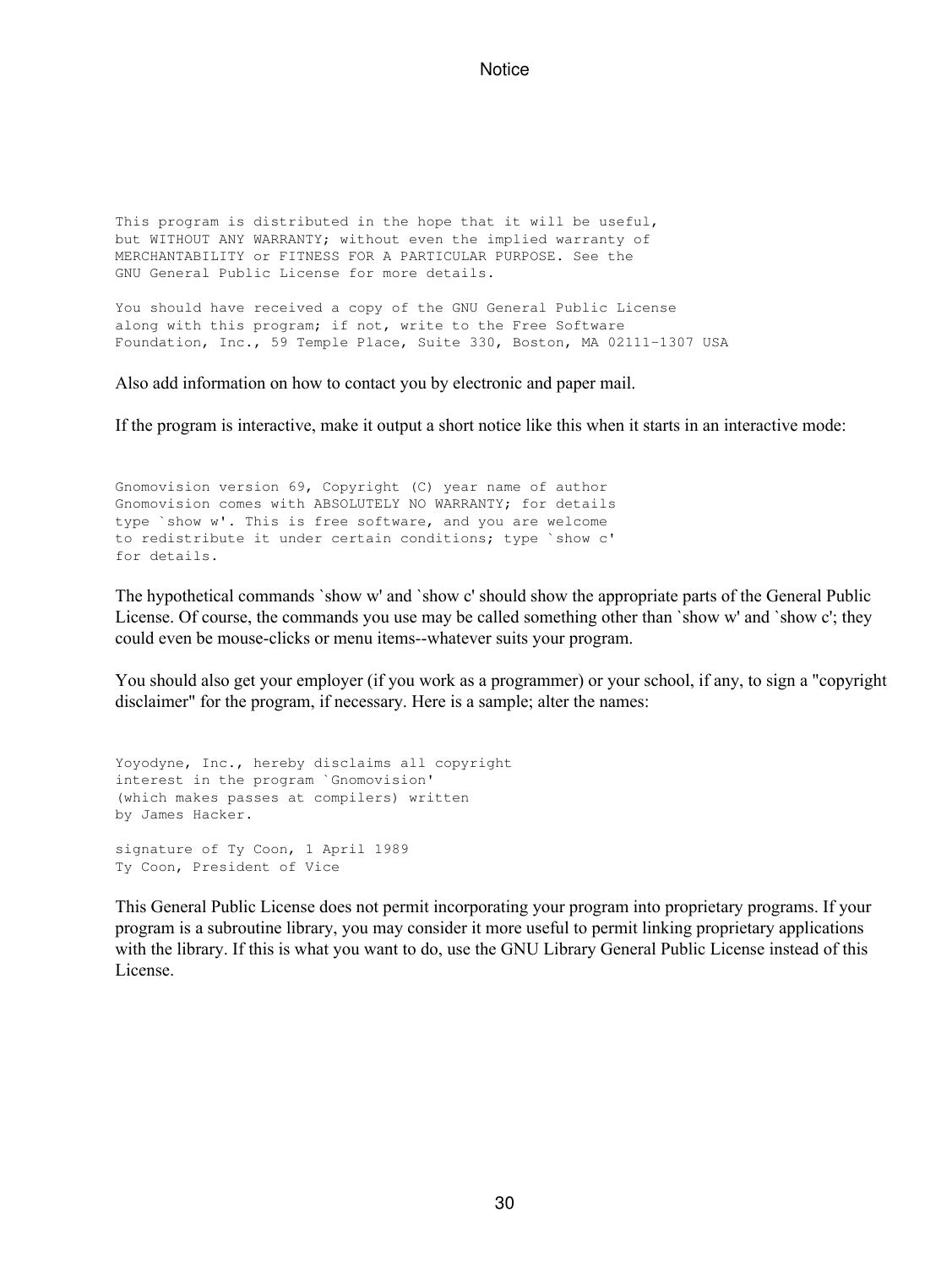### **The following component(s) is(are) subject to the LGPL 2.1**

 $\bullet$  chardet - 2.3.0

*Copyright (C) 1998 the Initial Developer.*

## **GNU Lesser General Public License**

Version 2.1, February 1999

Copyright (C) 1991, 1999 Free Software Foundation, Inc. 59 Temple Place, Suite 330, Boston, MA 02111-1307 USA Everyone is permitted to copy and distribute verbatim copies of this license document, but changing it is not allowed.

[This is the first released version of the Lesser GPL. It also counts as the successor of the GNU Library Public License, version 2, hence the version number 2.1.]

# **Preamble**

The licenses for most software are designed to take away your freedom to share and change it. By contrast, the GNU General Public Licenses are intended to guarantee your freedom to share and change free software--to make sure the software is free for all its users.

This license, the Lesser General Public License, applies to some specially designated software packages--typically libraries--of the Free Software Foundation and other authors who decide to use it. You can use it too, but we suggest you first think carefully about whether this license or the ordinary General Public License is the better strategy to use in any particular case, based on the explanations below.

When we speak of free software, we are referring to freedom of use, not price. Our General Public Licenses are designed to make sure that you have the freedom to distribute copies of free software (and charge for this service if you wish); that you receive source code or can get it if you want it; that you can change the software and use pieces of it in new free programs; and that you are informed that you can do these things.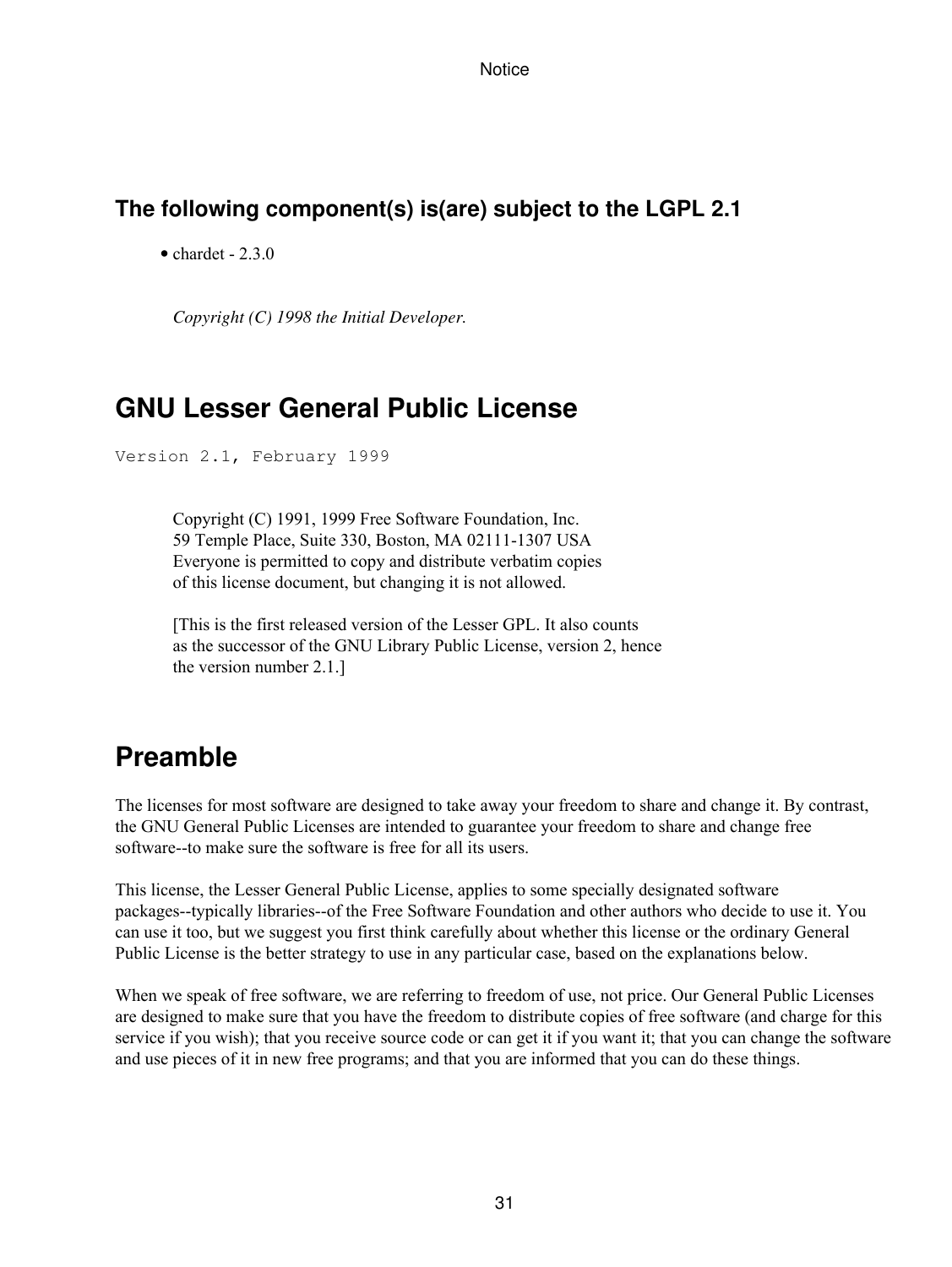To protect your rights, we need to make restrictions that forbid distributors to deny you these rights or to ask you to surrender these rights. These restrictions translate to certain responsibilities for you if you distribute copies of the library or if you modify it.

For example, if you distribute copies of the library, whether gratis or for a fee, you must give the recipients all the rights that we gave you. You must make sure that they, too, receive or can get the source code. If you link other code with the library, you must provide complete object files to the recipients, so that they can relink them with the library after making changes to the library and recompiling it. And you must show them these terms so they know their rights.

We protect your rights with a two-step method: (1) we copyright the library, and (2) we offer you this license, which gives you legal permission to copy, distribute and/or modify the library.

To protect each distributor, we want to make it very clear that there is no warranty for the free library. Also, if the library is modified by someone else and passed on, the recipients should know that what they have is not the original version, so that the original author's reputation will not be affected by problems that might be introduced by others.

Finally, software patents pose a constant threat to the existence of any free program. We wish to make sure that a company cannot effectively restrict the users of a free program by obtaining a restrictive license from a patent holder. Therefore, we insist that any patent license obtained for a version of the library must be consistent with the full freedom of use specified in this license.

Most GNU software, including some libraries, is covered by the ordinary GNU General Public License. This license, the GNU Lesser General Public License, applies to certain designated libraries, and is quite different from the ordinary General Public License. We use this license for certain libraries in order to permit linking those libraries into non-free programs.

When a program is linked with a library, whether statically or using a shared library, the combination of the two is legally speaking a combined work, a derivative of the original library. The ordinary General Public License therefore permits such linking only if the entire combination fits its criteria of freedom. The Lesser General Public License permits more lax criteria for linking other code with the library.

We call this license the "Lesser" General Public License because it does Less to protect the user's freedom than the ordinary General Public License. It also provides other free software developers Less of an advantage over competing non-free programs. These disadvantages are the reason we use the ordinary General Public License for many libraries. However, the Lesser license provides advantages in certain special circumstances.

For example, on rare occasions, there may be a special need to encourage the widest possible use of a certain library, so that it becomes a de-facto standard. To achieve this, non-free programs must be allowed to use the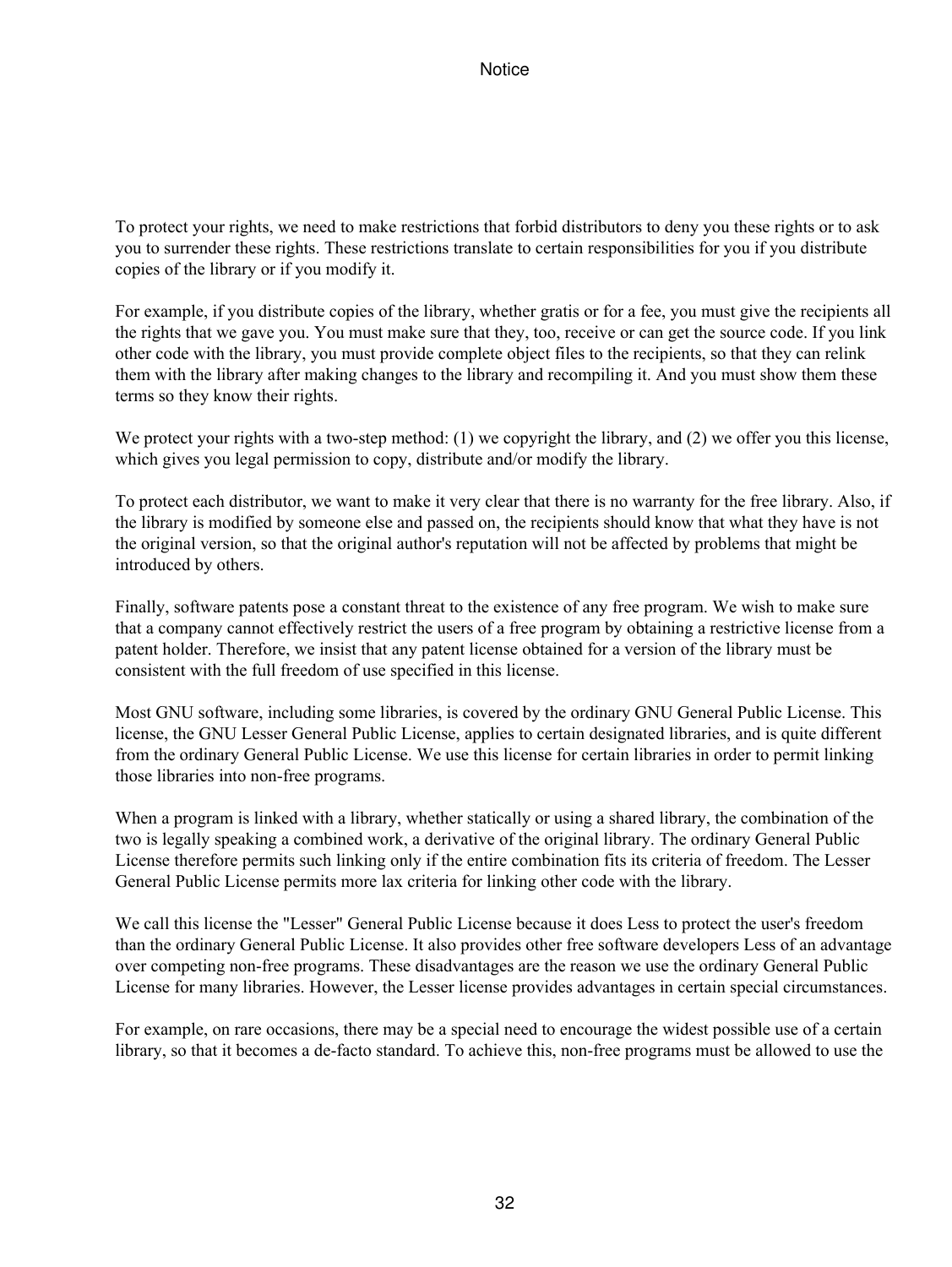library. A more frequent case is that a free library does the same job as widely used non-free libraries. In this case, there is little to gain by limiting the free library to free software only, so we use the Lesser General Public License.

In other cases, permission to use a particular library in non-free programs enables a greater number of people to use a large body of free software. For example, permission to use the GNU C Library in non-free programs enables many more people to use the whole GNU operating system, as well as its variant, the GNU/Linux operating system.

Although the Lesser General Public License is Less protective of the users' freedom, it does ensure that the user of a program that is linked with the Library has the freedom and the wherewithal to run that program using a modified version of the Library.

The precise terms and conditions for copying, distribution and modification follow. Pay close attention to the difference between a "work based on the library" and a "work that uses the library". The former contains code derived from the library, whereas the latter must be combined with the library in order to run.

# **TERMS AND CONDITIONS FOR COPYING, DISTRIBUTION AND MODIFICATION**

**0.** This License Agreement applies to any software library or other program which contains a notice placed by the copyright holder or other authorized party saying it may be distributed under the terms of this Lesser General Public License (also called "this License"). Each licensee is addressed as "you".

A "library" means a collection of software functions and/or data prepared so as to be conveniently linked with application programs (which use some of those functions and data) to form executables.

The "Library", below, refers to any such software library or work which has been distributed under these terms. A "work based on the Library" means either the Library or any derivative work under copyright law: that is to say, a work containing the Library or a portion of it, either verbatim or with modifications and/or translated straightforwardly into another language. (Hereinafter, translation is included without limitation in the term "modification".)

"Source code" for a work means the preferred form of the work for making modifications to it. For a library, complete source code means all the source code for all modules it contains, plus any associated interface definition files, plus the scripts used to control compilation and installation of the library.

Activities other than copying, distribution and modification are not covered by this License; they are outside its scope. The act of running a program using the Library is not restricted, and output from such a program is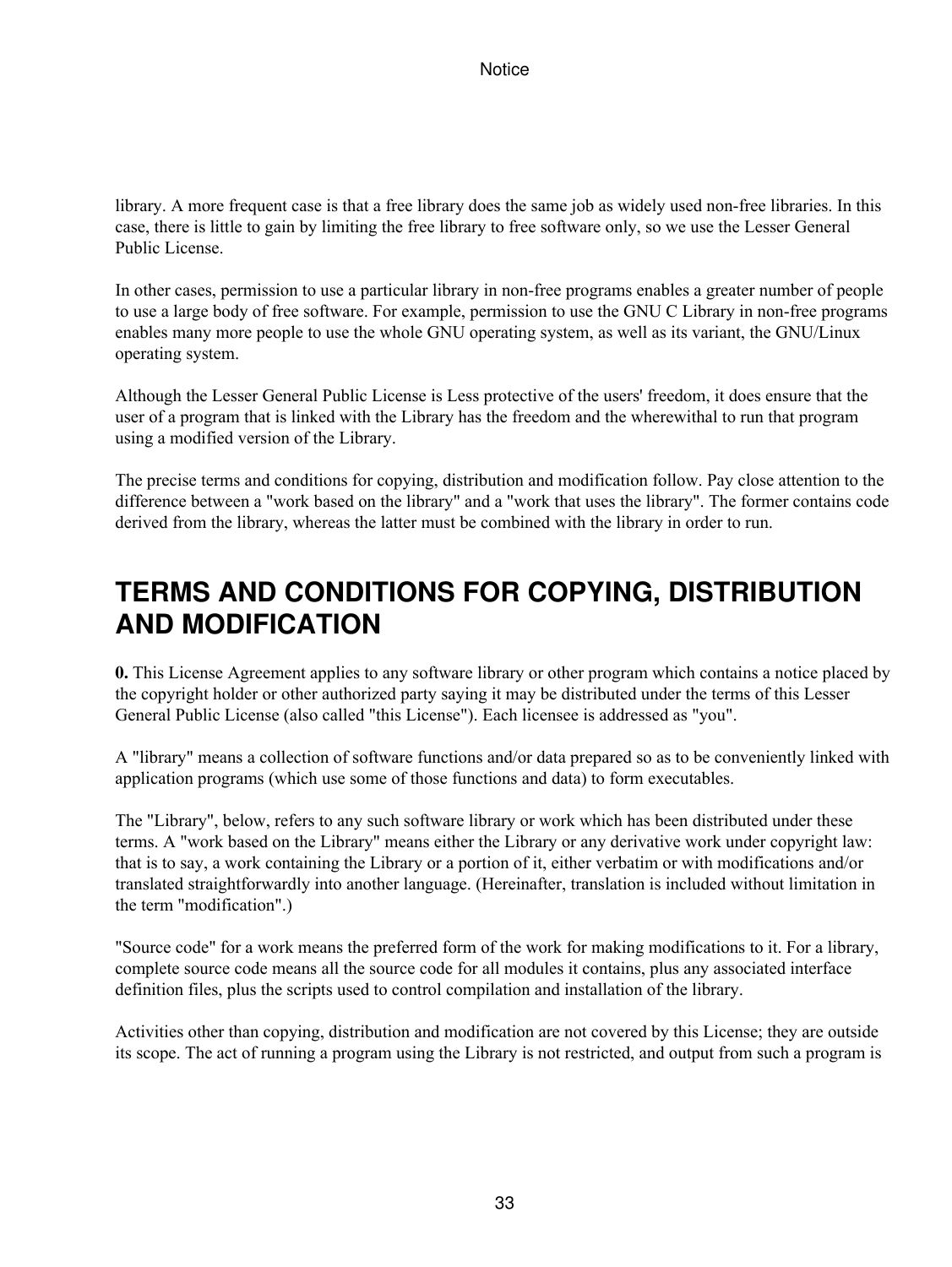covered only if its contents constitute a work based on the Library (independent of the use of the Library in a tool for writing it). Whether that is true depends on what the Library does and what the program that uses the Library does.

**1.** You may copy and distribute verbatim copies of the Library's complete source code as you receive it, in any medium, provided that you conspicuously and appropriately publish on each copy an appropriate copyright notice and disclaimer of warranty; keep intact all the notices that refer to this License and to the absence of any warranty; and distribute a copy of this License along with the Library.

You may charge a fee for the physical act of transferring a copy, and you may at your option offer warranty protection in exchange for a fee.

**2.** You may modify your copy or copies of the Library or any portion of it, thus forming a work based on the Library, and copy and distribute such modifications or work under the terms of Section 1 above, provided that you also meet all of these conditions:

a) The modified work must itself be a software library.

b) You must cause the files modified to carry prominent notices stating that you changed the files and the date of any change.

c) You must cause the whole of the work to be licensed at no charge to all third parties under the terms of this License.

d) If a facility in the modified Library refers to a function or a table of data to be supplied by an application program that uses the facility, other than as an argument passed when the facility is invoked, then you must make a good faith effort to ensure that, in the event an application does not supply such function or table, the facility still operates, and performs whatever part of its purpose remains meaningful.

(For example, a function in a library to compute square roots has a purpose that is entirely well-defined independent of the application. Therefore, Subsection 2d requires that any application-supplied function or table used by this function must be optional: if the application does not supply it, the square root function must still compute square roots.)

These requirements apply to the modified work as a whole. If identifiable sections of that work are not derived from the Library, and can be reasonably considered independent and separate works in themselves, then this License, and its terms, do not apply to those sections when you distribute them as separate works. But when you distribute the same sections as part of a whole which is a work based on the Library, the distribution of the whole must be on the terms of this License, whose permissions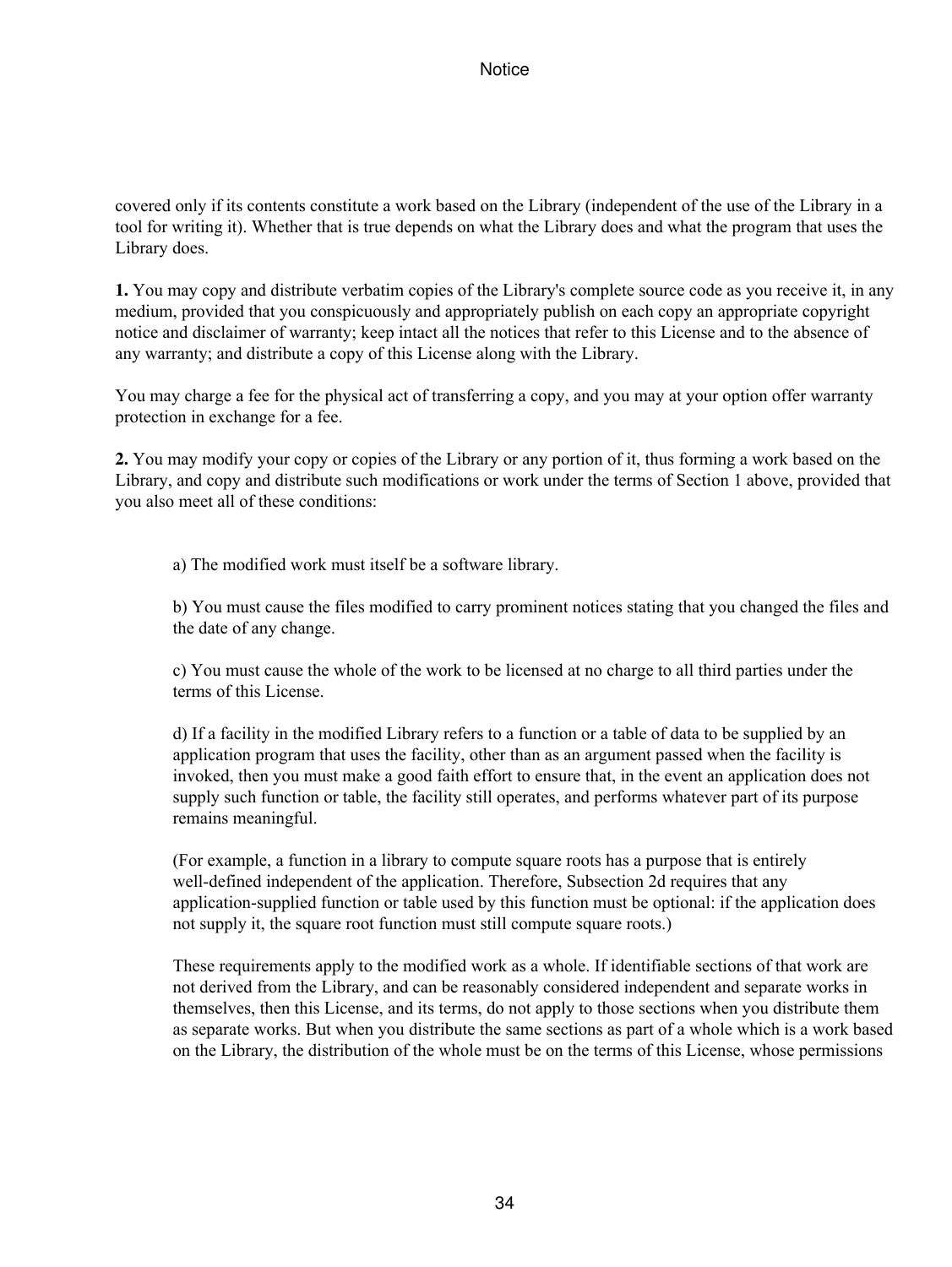for other licensees extend to the entire whole, and thus to each and every part regardless of who wrote it.

Thus, it is not the intent of this section to claim rights or contest your rights to work written entirely by you; rather, the intent is to exercise the right to control the distribution of derivative or collective works based on the Library.

In addition, mere aggregation of another work not based on the Library with the Library (or with a work based on the Library) on a volume of a storage or distribution medium does not bring the other work under the scope of this License.

3. You may opt to apply the terms of the ordinary GNU General Public License instead of this License to a given copy of the Library. To do this, you must alter all the notices that refer to this License, so that they refer to the ordinary GNU General Public License, version 2, instead of to this License. (If a newer version than version 2 of the ordinary GNU General Public License has appeared, then you can specify that version instead if you wish.) Do not make any other change in these notices.

Once this change is made in a given copy, it is irreversible for that copy, so the ordinary GNU General Public License applies to all subsequent copies and derivative works made from that copy.

This option is useful when you wish to copy part of the code of the Library into a program that is not a library.

4. You may copy and distribute the Library (or a portion or derivative of it, under Section 2) in object code or executable form under the terms of Sections 1 and 2 above provided that you accompany it with the complete corresponding machine-readable source code, which must be distributed under the terms of Sections 1 and 2 above on a medium customarily used for software interchange.

If distribution of object code is made by offering access to copy from a designated place, then offering equivalent access to copy the source code from the same place satisfies the requirement to distribute the source code, even though third parties are not compelled to copy the source along with the object code.

5. A program that contains no derivative of any portion of the Library, but is designed to work with the Library by being compiled or linked with it, is called a "work that uses the Library". Such a work, in isolation, is not a derivative work of the Library, and therefore falls outside the scope of this License.

However, linking a "work that uses the Library" with the Library creates an executable that is a derivative of the Library (because it contains portions of the Library), rather than a "work that uses the library". The executable is therefore covered by this License. Section 6 states terms for distribution of such executables.

When a "work that uses the Library" uses material from a header file that is part of the Library, the object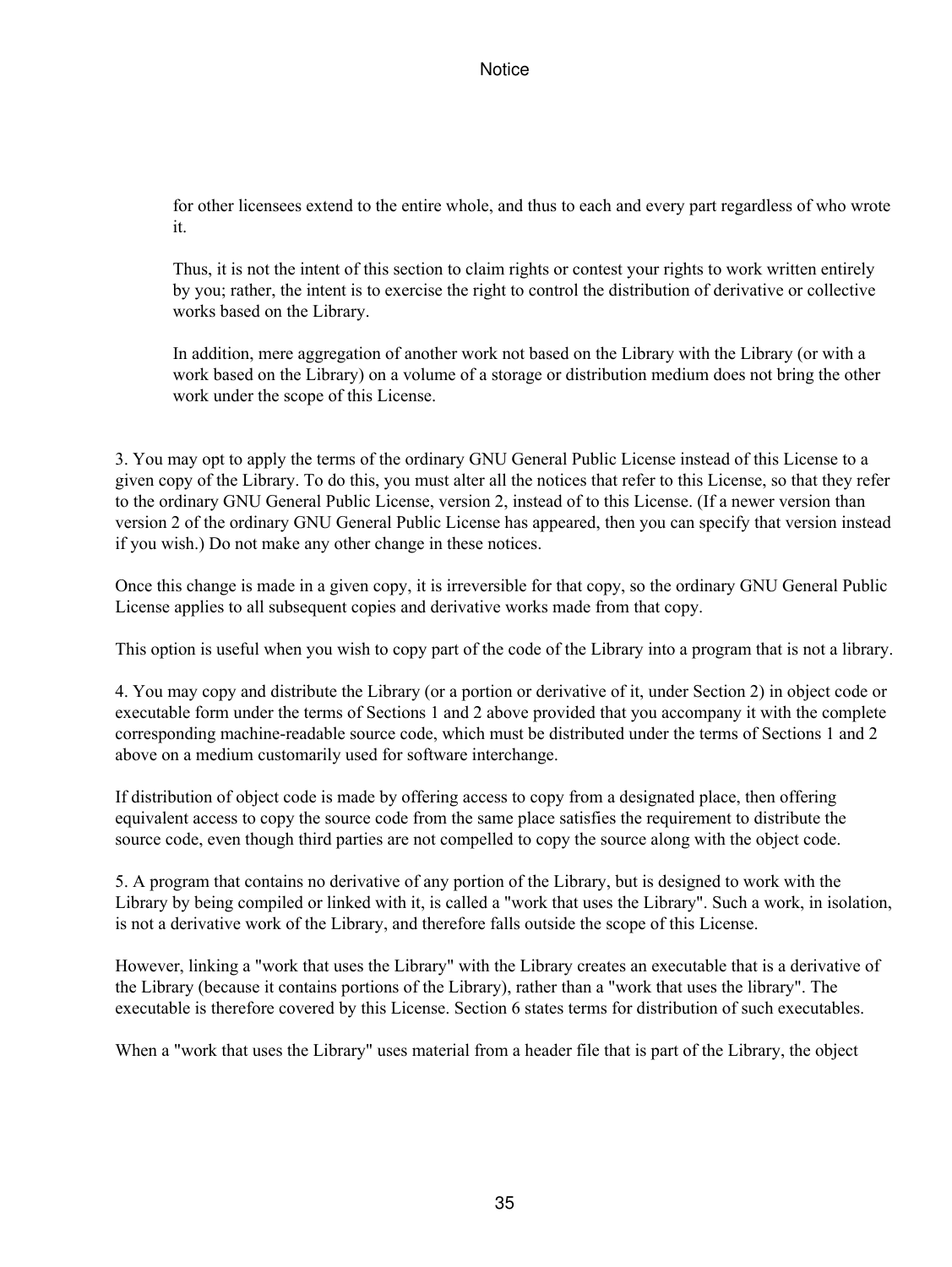code for the work may be a derivative work of the Library even though the source code is not. Whether this is true is especially significant if the work can be linked without the Library, or if the work is itself a library. The threshold for this to be true is not precisely defined by law.

If such an object file uses only numerical parameters, data structure layouts and accessors, and small macros and small inline functions (ten lines or less in length), then the use of the object file is unrestricted, regardless of whether it is legally a derivative work. (Executables containing this object code plus portions of the Library will still fall under Section 6.)

Otherwise, if the work is a derivative of the Library, you may distribute the object code for the work under the terms of Section 6. Any executables containing that work also fall under Section 6, whether or not they are linked directly with the Library itself.

6. As an exception to the Sections above, you may also combine or link a "work that uses the Library" with the Library to produce a work containing portions of the Library, and distribute that work under terms of your choice, provided that the terms permit modification of the work for the customer's own use and reverse engineering for debugging such modifications.

You must give prominent notice with each copy of the work that the Library is used in it and that the Library and its use are covered by this License. You must supply a copy of this License. If the work during execution displays copyright notices, you must include the copyright notice for the Library among them, as well as a reference directing the user to the copy of this License. Also, you must do one of these things:

a) Accompany the work with the complete corresponding machine-readable source code for the Library including whatever changes were used in the work (which must be distributed under Sections 1 and 2 above); and, if the work is an executable linked with the Library, with the complete machine-readable "work that uses the Library", as object code and/or source code, so that the user can modify the Library and then relink to produce a modified executable containing the modified Library. (It is understood that the user who changes the contents of definitions files in the Library will not necessarily be able to recompile the application to use the modified definitions.)

b) Use a suitable shared library mechanism for linking with the Library. A suitable mechanism is one that (1) uses at run time a copy of the library already present on the user's computer system, rather than copying library functions into the executable, and (2) will operate properly with a modified version of the library, if the user installs one, as long as the modified version is interface-compatible with the version that the work was made with.

c) Accompany the work with a written offer, valid for at least three years, to give the same user the materials specified in Subsection 6a, above, for a charge no more than the cost of performing this distribution.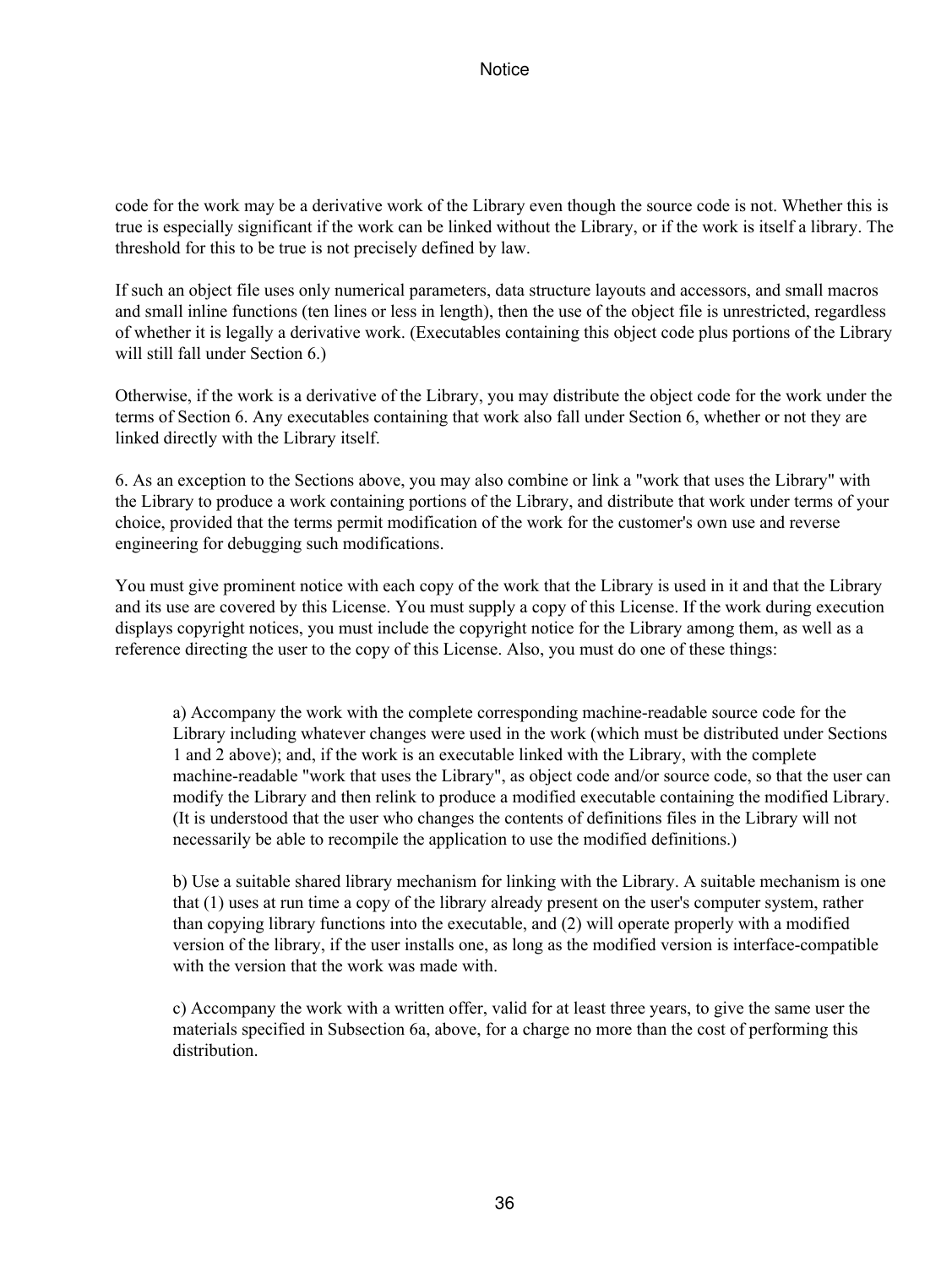d) If distribution of the work is made by offering access to copy from a designated place, offer equivalent access to copy the above specified materials from the same place.

e) Verify that the user has already received a copy of these materials or that you have already sent this user a copy.

For an executable, the required form of the "work that uses the Library" must include any data and utility programs needed for reproducing the executable from it. However, as a special exception, the materials to be distributed need not include anything that is normally distributed (in either source or binary form) with the major components (compiler, kernel, and so on) of the operating system on which the executable runs, unless that component itself accompanies the executable.

It may happen that this requirement contradicts the license restrictions of other proprietary libraries that do not normally accompany the operating system. Such a contradiction means you cannot use both them and the Library together in an executable that you distribute.

7. You may place library facilities that are a work based on the Library side-by-side in a single library together with other library facilities not covered by this License, and distribute such a combined library, provided that the separate distribution of the work based on the Library and of the other library facilities is otherwise permitted, and provided that you do these two things:

a) Accompany the combined library with a copy of the same work based on the Library, uncombined with any other library facilities. This must be distributed under the terms of the Sections above.

b) Give prominent notice with the combined library of the fact that part of it is a work based on the Library, and explaining where to find the accompanying uncombined form of the same work.

8. You may not copy, modify, sublicense, link with, or distribute the Library except as expressly provided under this License. Any attempt otherwise to copy, modify, sublicense, link with, or distribute the Library is void, and will automatically terminate your rights under this License. However, parties who have received copies, or rights, from you under this License will not have their licenses terminated so long as such parties remain in full compliance.

9. You are not required to accept this License, since you have not signed it. However, nothing else grants you permission to modify or distribute the Library or its derivative works. These actions are prohibited by law if you do not accept this License. Therefore, by modifying or distributing the Library (or any work based on the Library), you indicate your acceptance of this License to do so, and all its terms and conditions for copying,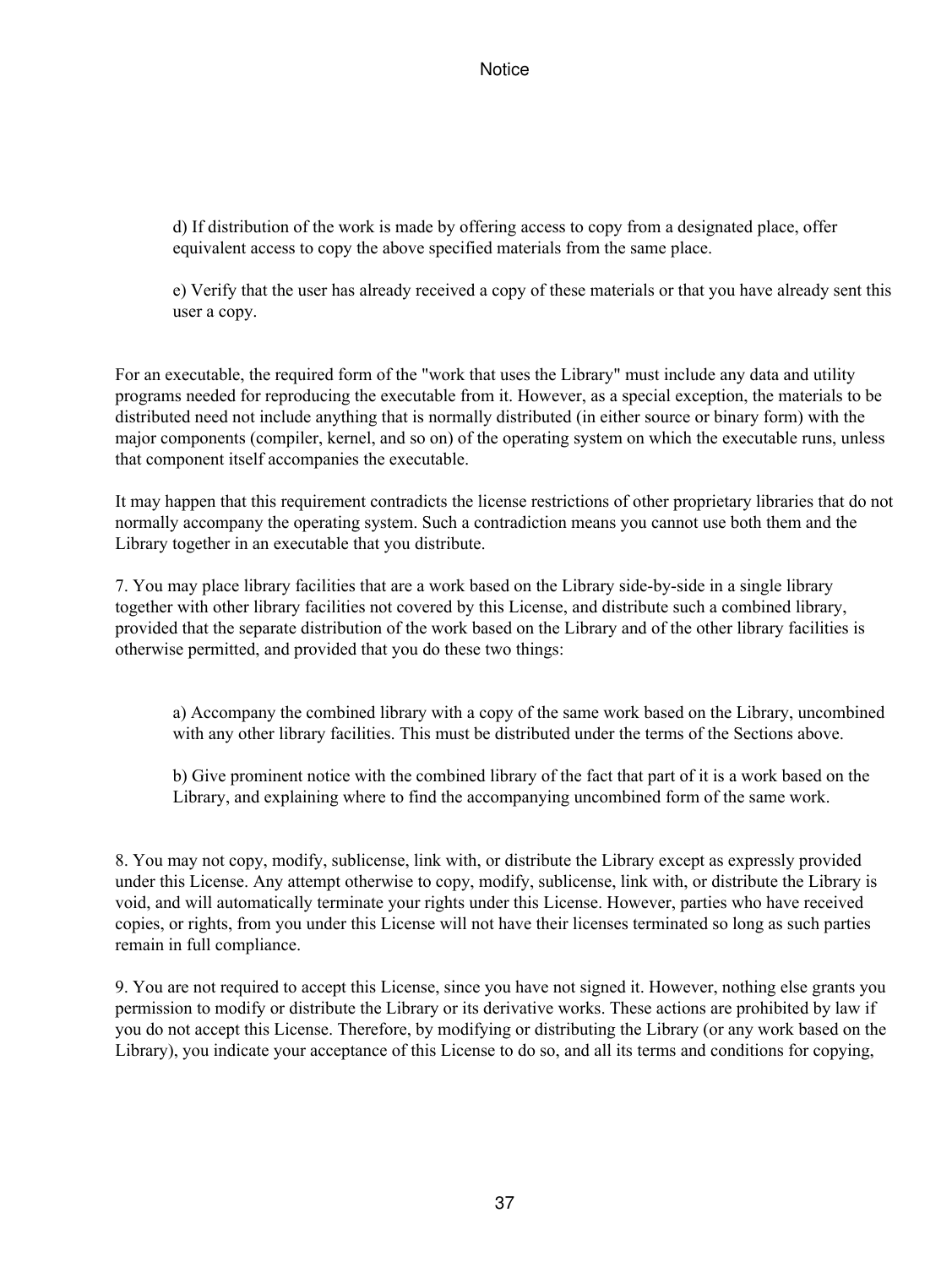distributing or modifying the Library or works based on it.

10. Each time you redistribute the Library (or any work based on the Library), the recipient automatically receives a license from the original licensor to copy, distribute, link with or modify the Library subject to these terms and conditions. You may not impose any further restrictions on the recipients' exercise of the rights granted herein. You are not responsible for enforcing compliance by third parties with this License.

11. If, as a consequence of a court judgment or allegation of patent infringement or for any other reason (not limited to patent issues), conditions are imposed on you (whether by court order, agreement or otherwise) that contradict the conditions of this License, they do not excuse you from the conditions of this License. If you cannot distribute so as to satisfy simultaneously your obligations under this License and any other pertinent obligations, then as a consequence you may not distribute the Library at all. For example, if a patent license would not permit royalty-free redistribution of the Library by all those who receive copies directly or indirectly through you, then the only way you could satisfy both it and this License would be to refrain entirely from distribution of the Library.

If any portion of this section is held invalid or unenforceable under any particular circumstance, the balance of the section is intended to apply, and the section as a whole is intended to apply in other circumstances.

It is not the purpose of this section to induce you to infringe any patents or other property right claims or to contest validity of any such claims; this section has the sole purpose of protecting the integrity of the free software distribution system which is implemented by public license practices. Many people have made generous contributions to the wide range of software distributed through that system in reliance on consistent application of that system; it is up to the author/donor to decide if he or she is willing to distribute software through any other system and a licensee cannot impose that choice.

This section is intended to make thoroughly clear what is believed to be a consequence of the rest of this License.

12. If the distribution and/or use of the Library is restricted in certain countries either by patents or by copyrighted interfaces, the original copyright holder who places the Library under this License may add an explicit geographical distribution limitation excluding those countries, so that distribution is permitted only in or among countries not thus excluded. In such case, this License incorporates the limitation as if written in the body of this License.

13. The Free Software Foundation may publish revised and/or new versions of the Lesser General Public License from time to time. Such new versions will be similar in spirit to the present version, but may differ in detail to address new problems or concerns.

Each version is given a distinguishing version number. If the Library specifies a version number of this License which applies to it and "any later version", you have the option of following the terms and conditions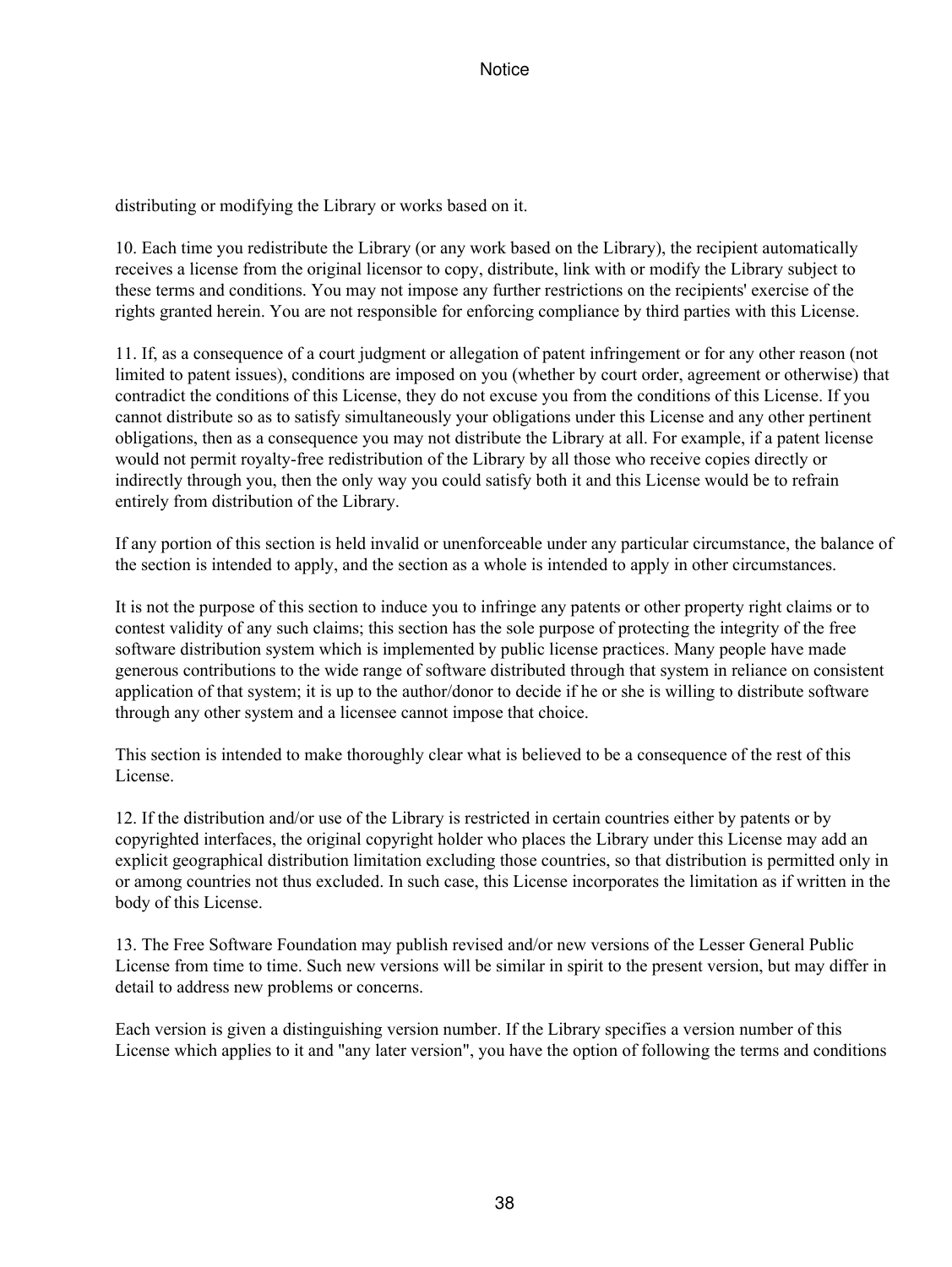either of that version or of any later version published by the Free Software Foundation. If the Library does not specify a license version number, you may choose any version ever published by the Free Software Foundation.

14. If you wish to incorporate parts of the Library into other free programs whose distribution conditions are incompatible with these, write to the author to ask for permission. For software which is copyrighted by the Free Software Foundation, write to the Free Software Foundation; we sometimes make exceptions for this. Our decision will be guided by the two goals of preserving the free status of all derivatives of our free software and of promoting the sharing and reuse of software generally.

NO WARRANTY

15. BECAUSE THE LIBRARY IS LICENSED FREE OF CHARGE, THERE IS NO WARRANTY FOR THE LIBRARY, TO THE EXTENT PERMITTED BY APPLICABLE LAW. EXCEPT WHEN OTHERWISE STATED IN WRITING THE COPYRIGHT HOLDERS AND/OR OTHER PARTIES PROVIDE THE LIBRARY "AS IS" WITHOUT WARRANTY OF ANY KIND, EITHER EXPRESSED OR IMPLIED, INCLUDING, BUT NOT LIMITED TO, THE IMPLIED WARRANTIES OF MERCHANTABILITY AND FITNESS FOR A PARTICULAR PURPOSE. THE ENTIRE RISK AS TO THE QUALITY AND PERFORMANCE OF THE LIBRARY IS WITH YOU. SHOULD THE LIBRARY PROVE DEFECTIVE, YOU ASSUME THE COST OF ALL NECESSARY SERVICING, REPAIR OR CORRECTION.

16. IN NO EVENT UNLESS REQUIRED BY APPLICABLE LAW OR AGREED TO IN WRITING WILL ANY COPYRIGHT HOLDER, OR ANY OTHER PARTY WHO MAY MODIFY AND/OR REDISTRIBUTE THE LIBRARY AS PERMITTED ABOVE, BE LIABLE TO YOU FOR DAMAGES, INCLUDING ANY GENERAL, SPECIAL, INCIDENTAL OR CONSEQUENTIAL DAMAGES ARISING OUT OF THE USE OR INABILITY TO USE THE LIBRARY (INCLUDING BUT NOT LIMITED TO LOSS OF DATA OR DATA BEING RENDERED INACCURATE OR LOSSES SUSTAINED BY YOU OR THIRD PARTIES OR A FAILURE OF THE LIBRARY TO OPERATE WITH ANY OTHER SOFTWARE), EVEN IF SUCH HOLDER OR OTHER PARTY HAS BEEN ADVISED OF THE POSSIBILITY OF SUCH DAMAGES.

# **END OF TERMS AND CONDITIONS**

# **How to Apply These Terms to Your New Libraries**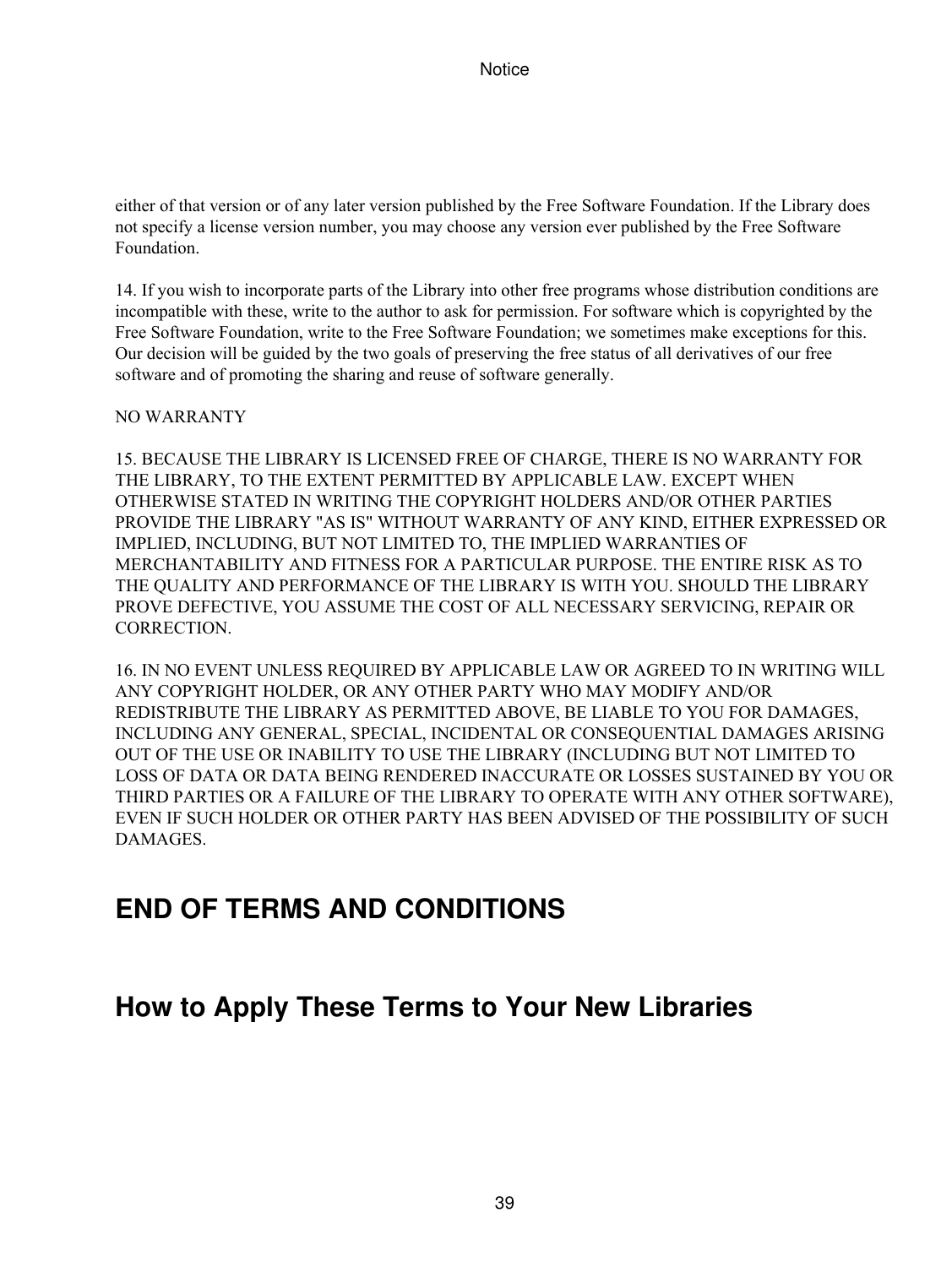If you develop a new library, and you want it to be of the greatest possible use to the public, we recommend making it free software that everyone can redistribute and change. You can do so by permitting redistribution under these terms (or, alternatively, under the terms of the ordinary General Public License).

To apply these terms, attach the following notices to the library. It is safest to attach them to the start of each source file to most effectively convey the exclusion of warranty; and each file should have at least the "copyright" line and a pointer to where the full notice is found.

one line to give the library's name and an idea of what it does. Copyright (C) year name of author

This library is free software; you can redistribute it and/or modify it under the terms of the GNU Lesser General Public License as published by the Free Software Foundation; either version 2.1 of the License, or (at your option) any later version.

This library is distributed in the hope that it will be useful, but WITHOUT ANY WARRANTY; without even the implied warranty of MERCHANTABILITY or FITNESS FOR A PARTICULAR PURPOSE. See the GNU Lesser General Public License for more details.

You should have received a copy of the GNU Lesser General Public License along with this library; if not, write to the Free Software Foundation, Inc., 59 Temple Place, Suite 330, Boston, MA 02111-1307 USA

Also add information on how to contact you by electronic and paper mail.

You should also get your employer (if you work as a programmer) or your school, if any, to sign a "copyright disclaimer" for the library, if necessary. Here is a sample; alter the names:

Yoyodyne, Inc., hereby disclaims all copyright interest in the library `Frob' (a library for tweaking knobs) written by James Random Hacker.

signature of Ty Coon, 1 April 1990 Ty Coon, President of Vice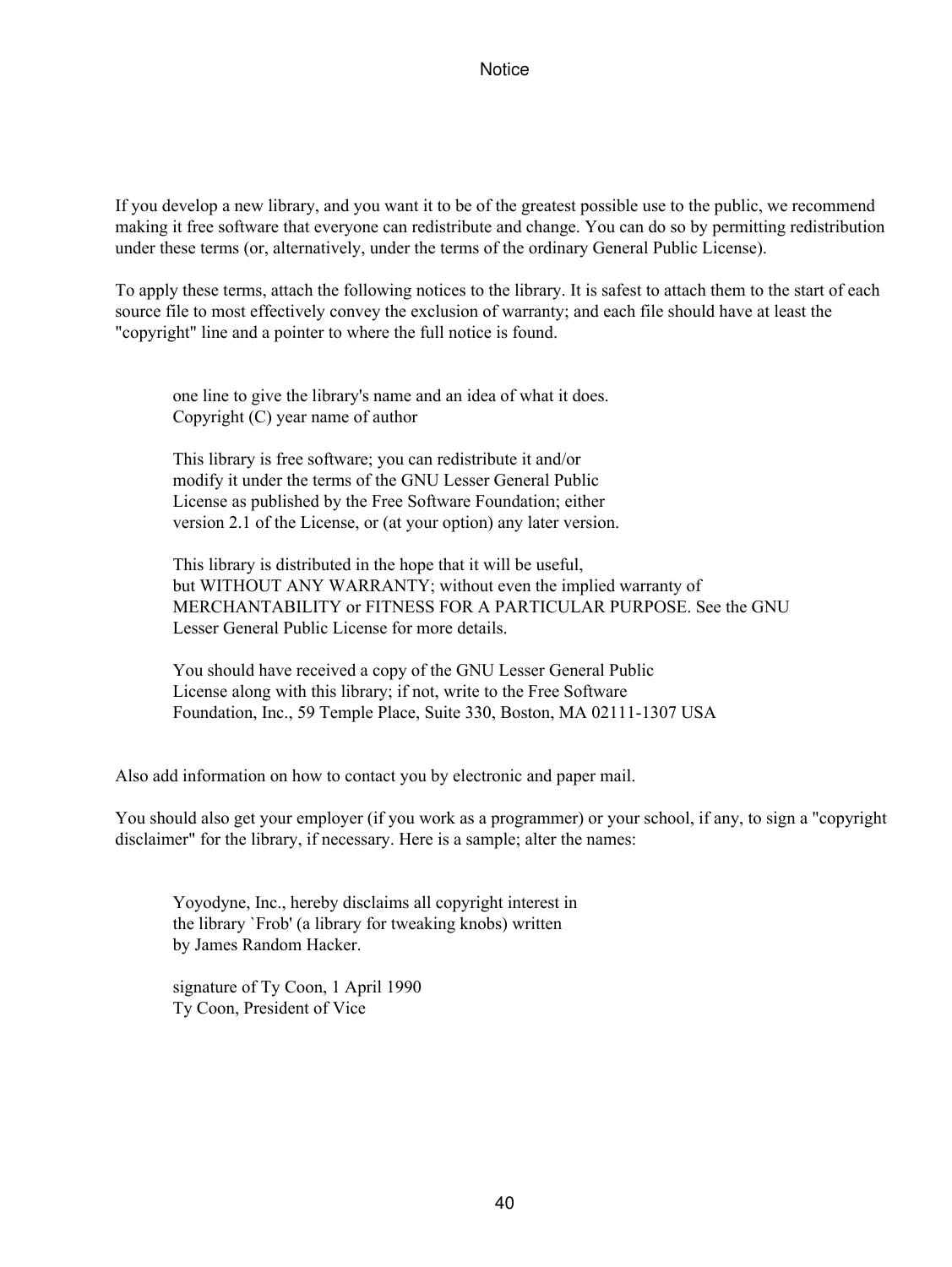That's all there is to it!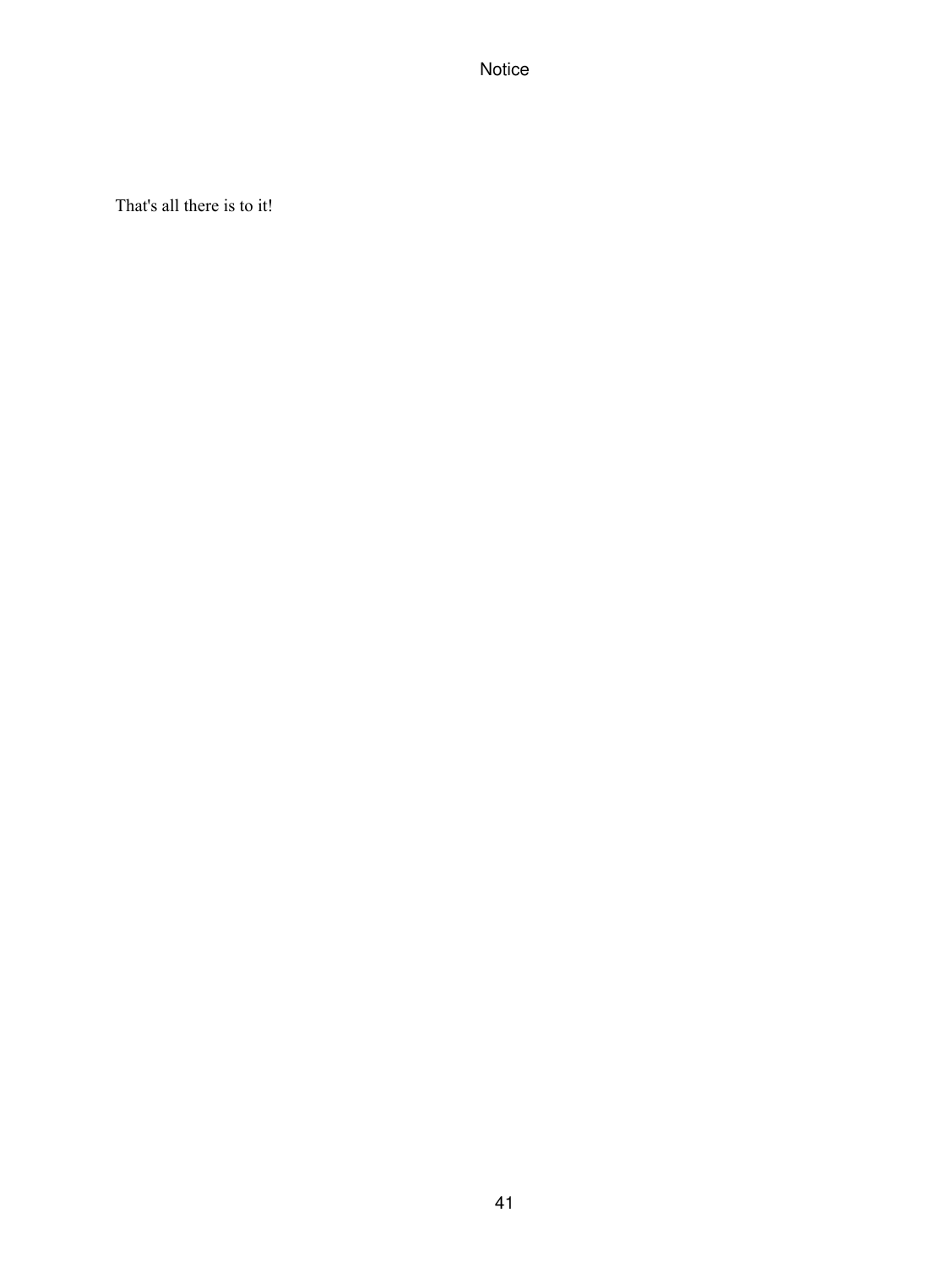## **The following component(s) is(are) subject to the MIT License V2**

 $\bullet$  jQuery - 2.1.4

*Copyright (c) 2005, 2015 jQuery Foundation, Inc.*

• jquery - jquery/jquery - Unspecified

*Copyright (C) 2005, 2014 jQuery Foundation, Inc.*

• ordereddict - 1.1

*Copyright (c) 2009 Raymond Hettinger*

•  $six - 1.2.0$ 

*Copyright (c) 2010-2011 Benjamin Peterson*

•  $six - 1.10.0$ 

*Copyright (c) 2010-2015 Benjamin Peterson*

• urllib3 - 1.22

*Copyright (c) 2010-2015 Benjamin Peterson Copyright 2009 Raymond Hettinger,*

*Copyright (c) 2015-2016 Will Bond*

*Copyright (C) 2012 Senko Rasic*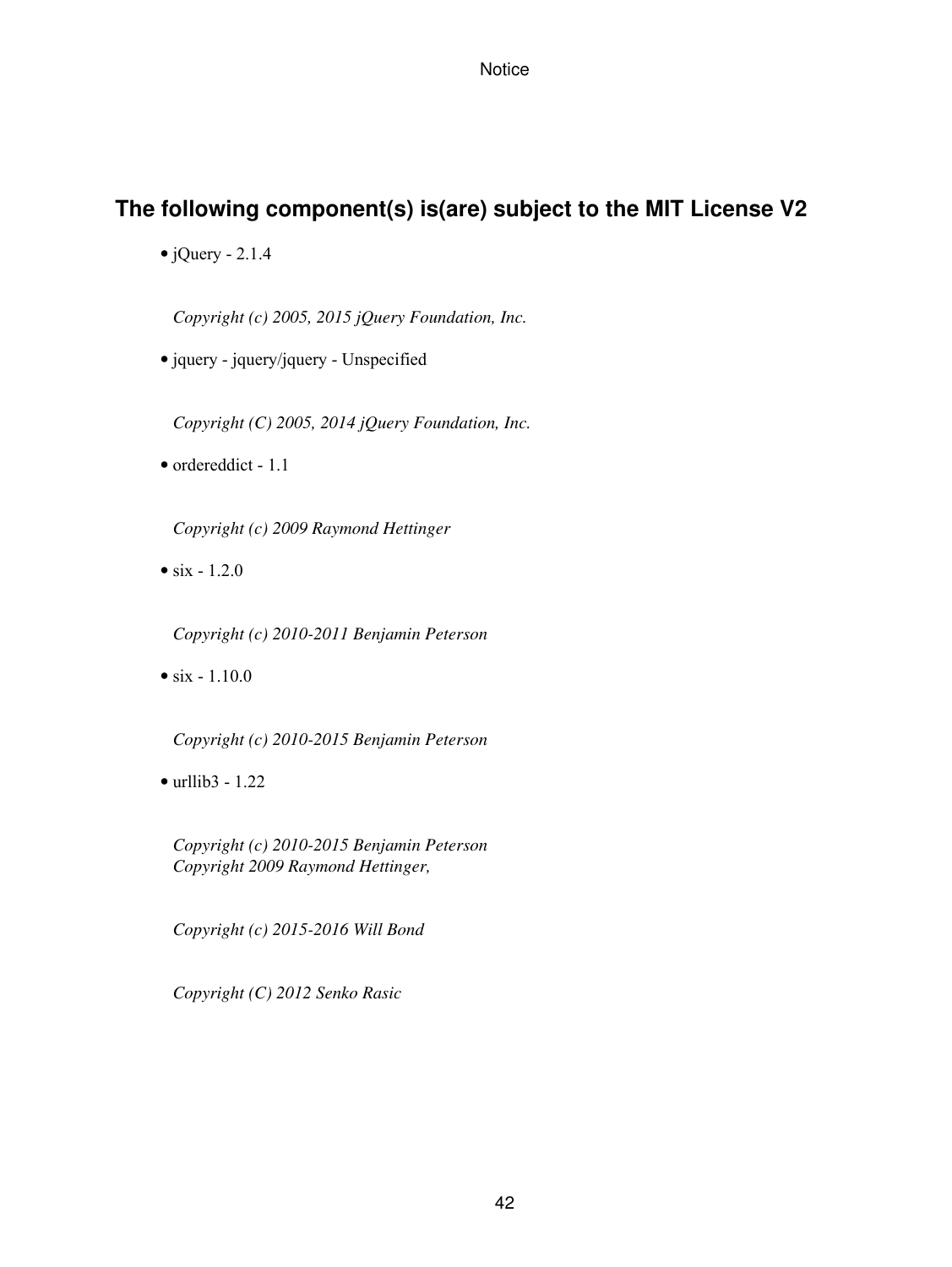# **The MIT License**

Copyright (c) <year> <copyright holders>

Permission is hereby granted, free of charge, to any person obtaining a copy of this software and associated documentation files (the "Software"), to deal in the Software without restriction, including without limitation the rights to use, copy, modify, merge, publish, distribute, sublicense, and/or sell copies of the Software, and to permit persons to whom the Software is furnished to do so, subject to the following conditions:

The above copyright notice and this permission notice shall be included in all copies or substantial portions of the Software.

THE SOFTWARE IS PROVIDED "AS IS", WITHOUT WARRANTY OF ANY KIND, EXPRESS OR IMPLIED, INCLUDING BUT NOT LIMITED TO THE WARRANTIES OF MERCHANTABILITY, FITNESS FOR A PARTICULAR PURPOSE AND NONINFRINGEMENT. IN NO EVENT SHALL THE AUTHORS OR COPYRIGHT HOLDERS BE LIABLE FOR ANY CLAIM, DAMAGES OR OTHER LIABILITY, WHETHER IN AN ACTION OF CONTRACT, TORT OR OTHERWISE, ARISING FROM, OUT OF OR IN CONNECTION WITH THE SOFTWARE OR THE USE OR OTHER DEALINGS IN THE SOFTWARE.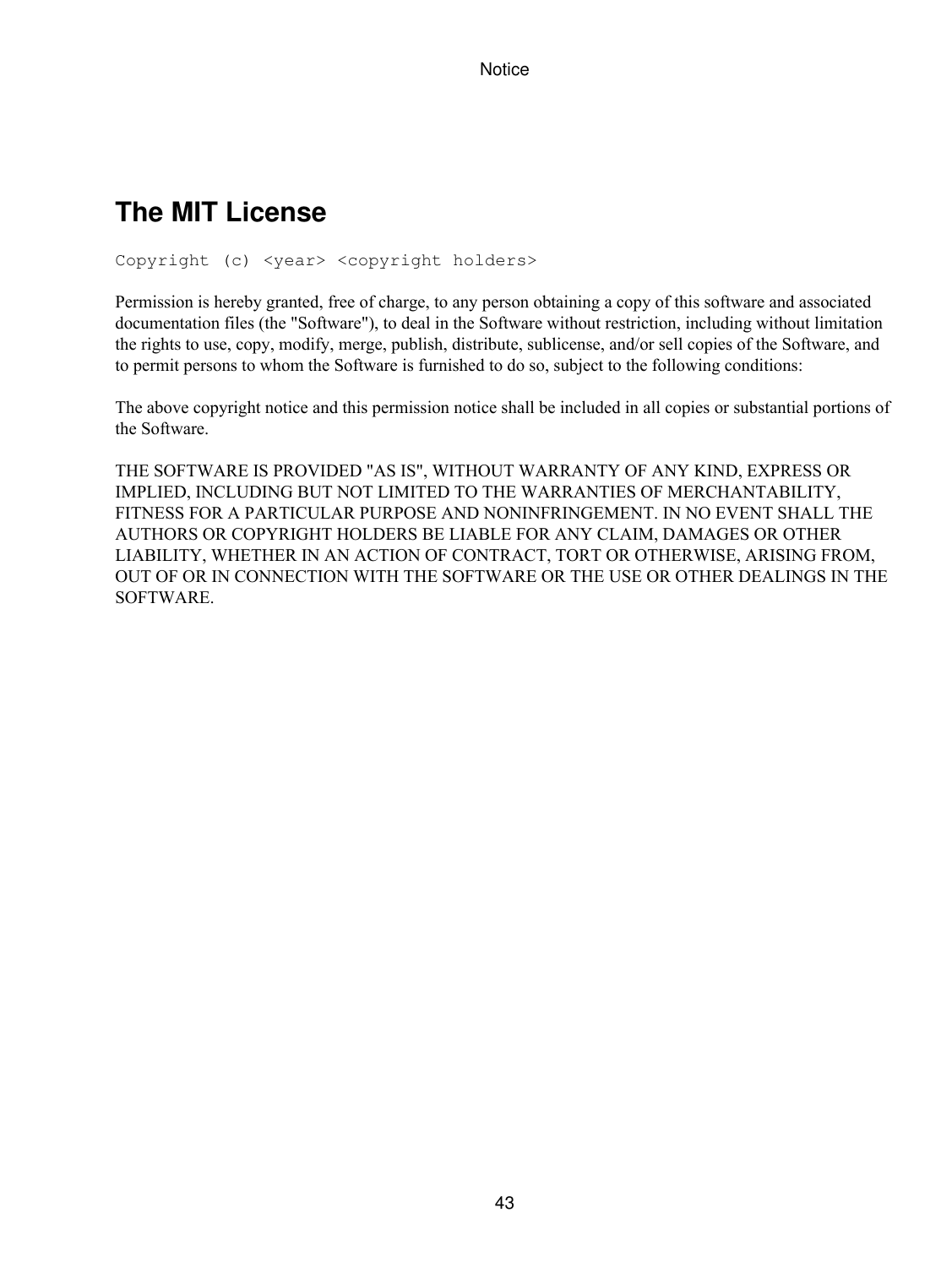## **The following component(s) is(are) subject to the Perl Artistic License**

• IO::Socket::IP - 0.37

*Copyright (C) 1989 Free Software Foundation, Inc.*

• IO::Socket::SSL - 2.022

*Copyright (C) 2002-2005 Peter Behroozi. Copyright (C) 2006-2014 Steffen Ullrich.*

*Copyright (C) 1999-2002 Marko Asplund.*

• Module::Install - 1.06

*Copyright 2008 - 2012 Adam Kennedy*

• Socket - 2.021

*Copyright (C) 1989 Free Software Foundation, Inc*

# **The Artistic License**

Preamble

The intent of this document is to state the conditions under which a Package may be copied, such that the Copyright Holder maintains some semblance of artistic control over the development of the package, while giving the users of the package the right to use and distribute the Package in a more-or-less customary fashion, plus the right to make reasonable modifications.

Definitions: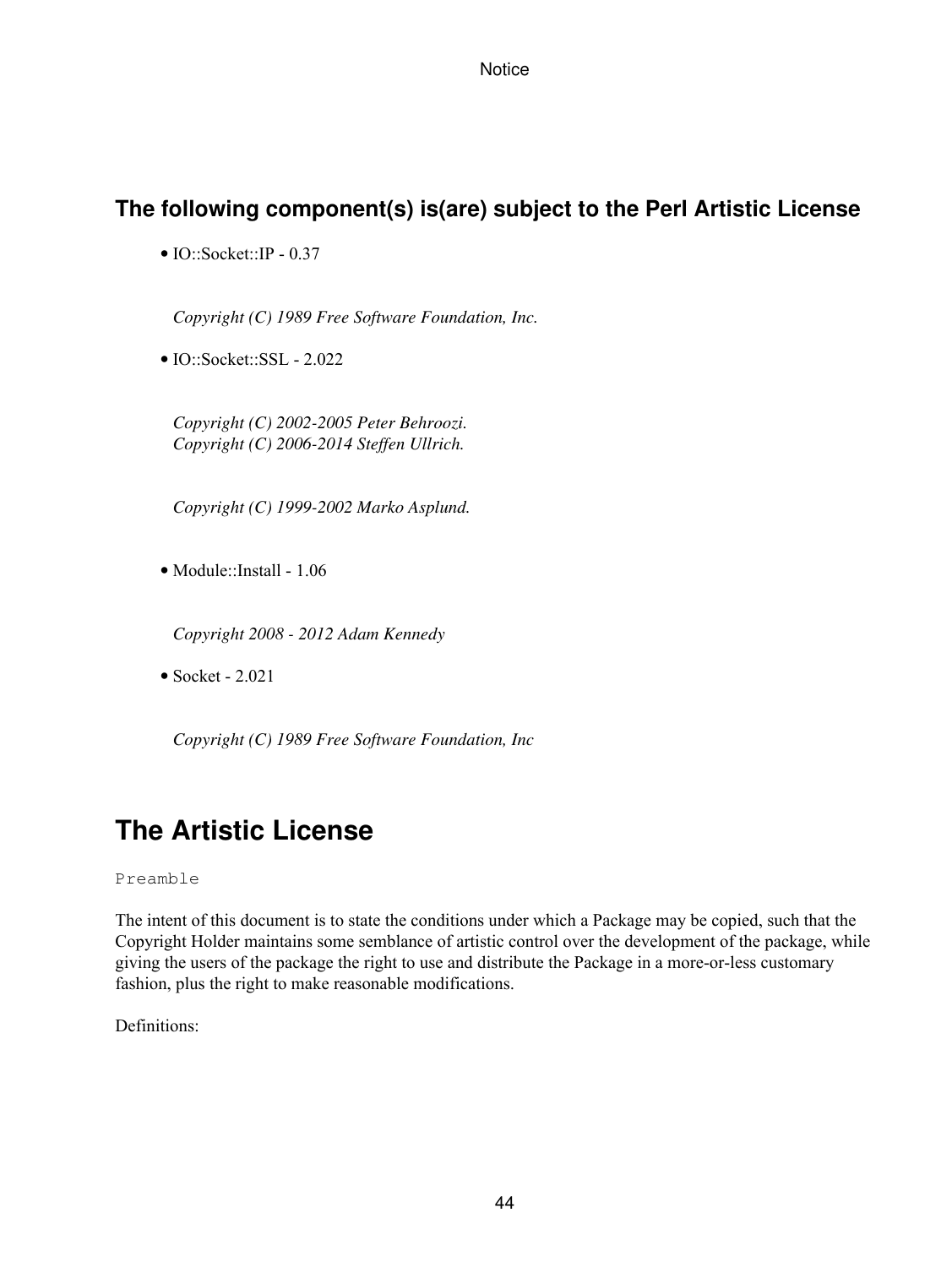- "Package" refers to the collection of files distributed by the Copyright Holder, and derivatives of that collection of files created through textual modification.
- "Standard Version" refers to such a Package if it has not been modified, or has been modified in accordance with the wishes of the Copyright Holder.
- "Copyright Holder" is whoever is named in the copyright or copyrights for the package.
- "You" is you, if you're thinking about copying or distributing this Package.
- "Reasonable copying fee" is whatever you can justify on the basis of media cost, duplication charges, time of people involved, and so on. (You will not be required to justify it to the Copyright Holder, but only to the computing community at large as a market that must bear the fee.)
- "Freely Available" means that no fee is charged for the item itself, though there may be fees involved in handling the item. It also means that recipients of the item may redistribute it under the same conditions they received it.

1. You may make and give away verbatim copies of the source form of the Standard Version of this Package without restriction, provided that you duplicate all of the original copyright notices and associated disclaimers.

2. You may apply bug fixes, portability fixes and other modifications derived from the Public Domain or from the Copyright Holder. A Package modified in such a way shall still be considered the Standard Version.

3. You may otherwise modify your copy of this Package in any way, provided that you insert a prominent notice in each changed file stating how and when you changed that file, and provided that you do at least ONE of the following:

a) place your modifications in the Public Domain or otherwise make them Freely Available, such as by posting said modifications to Usenet or an equivalent medium, or placing the modifications on a major archive site such as <u>ftp.uu.net</u>, or by allowing the Copyright Holder to include your modifications in the Standard Version of the Package.

b) use the modified Package only within your corporation or organization.

c) rename any non-standard executables so the names do not conflict with standard executables, which must also be provided, and provide a separate manual page for each non-standard executable that clearly documents how it differs from the Standard Version.

d) make other distribution arrangements with the Copyright Holder.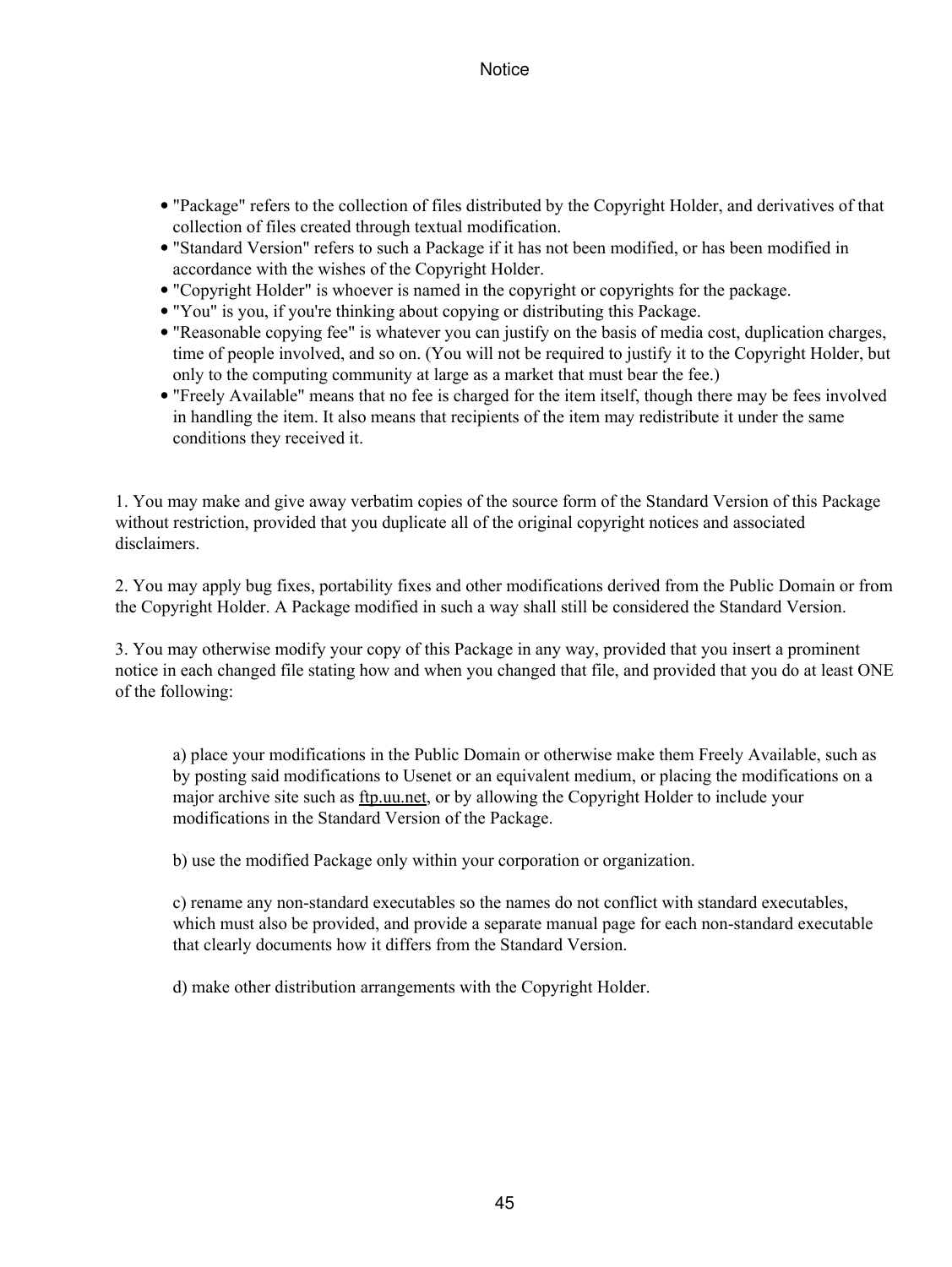4. You may distribute the programs of this Package in object code or executable form, provided that you do at least ONE of the following:

a) distribute a Standard Version of the executables and library files, together with instructions (in the manual page or equivalent) on where to get the Standard Version.

b) accompany the distribution with the machine-readable source of the Package with your modifications.

c) accompany any non-standard executables with their corresponding Standard Version executables, giving the non-standard executables non-standard names, and clearly documenting the differences in manual pages (or equivalent), together with instructions on where to get the Standard Version.

d) make other distribution arrangements with the Copyright Holder.

5. You may charge a reasonable copying fee for any distribution of this Package. You may charge any fee you choose for support of this Package. You may not charge a fee for this Package itself. However, you may distribute this Package in aggregate with other (possibly commercial) programs as part of a larger (possibly commercial) software distribution provided that you do not advertise this Package as a product of your own.

6. The scripts and library files supplied as input to or produced as output from the programs of this Package do not automatically fall under the copyright of this Package, but belong to whomever generated them, and may be sold commercially, and may be aggregated with this Package.

7. C or perl subroutines supplied by you and linked into this Package shall not be considered part of this Package.

8. The name of the Copyright Holder may not be used to endorse or promote products derived from this software without specific prior written permission.

9. THIS PACKAGE IS PROVIDED "AS IS" AND WITHOUT ANY EXPRESS OR IMPLIED WARRANTIES, INCLUDING, WITHOUT LIMITATION, THE IMPLIED WARRANTIES OF MERCHANTABILITY AND FITNESS FOR A PARTICULAR PURPOSE.

The End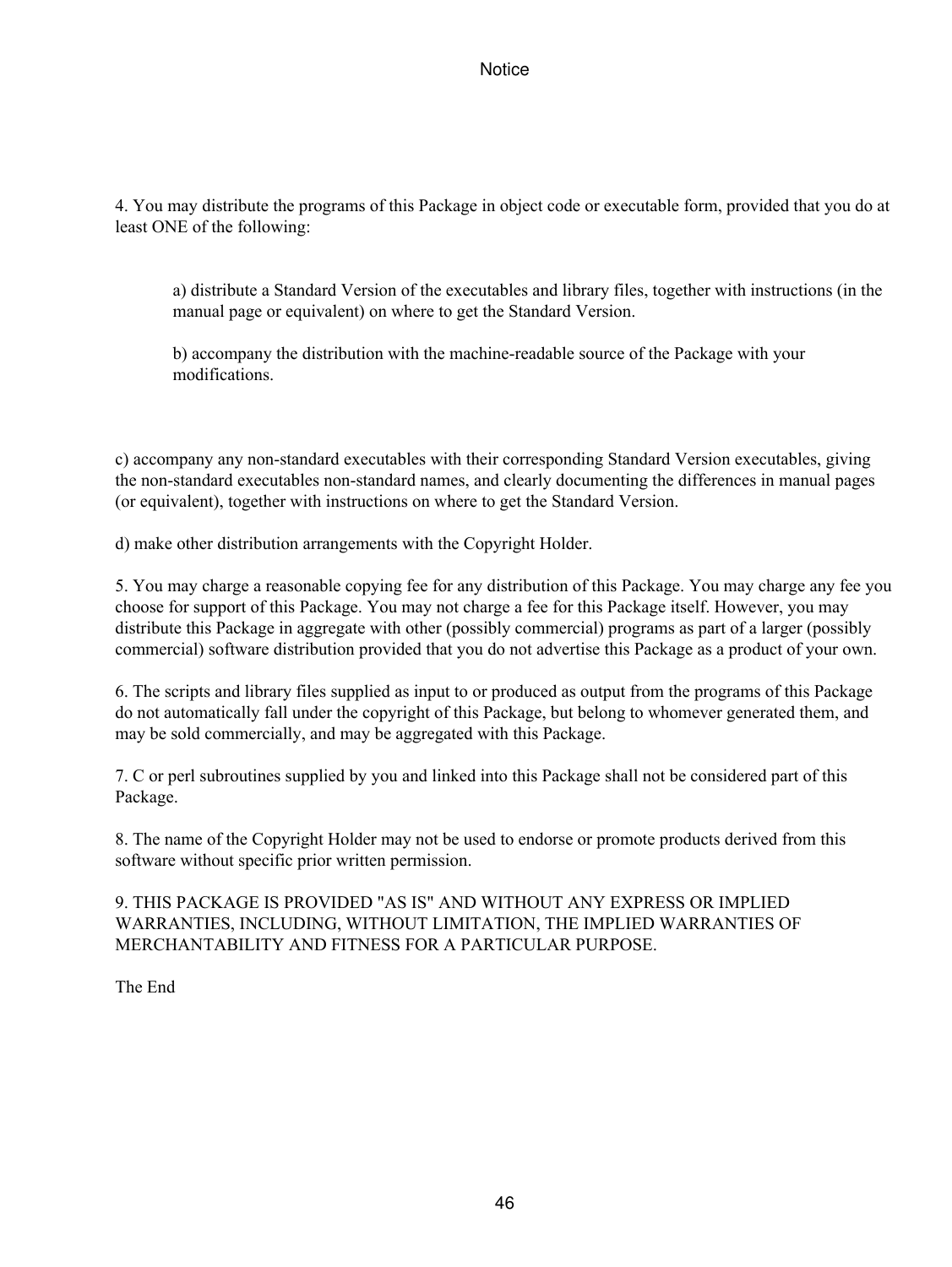## **The following component(s) is(are) subject to the Python License 2.0**

 $\blacklozenge$  pythonfutures - 3.2.0

### *Copyright 2009-2011 Brian Quinlan*

This license was approved as the official PSF License Version 2 on October 22, 2004. The only differences between this and version 1 of the PSF license consist of removing Python version numbers (like 2.1.1 or 2.3).

# **PYTHON SOFTWARE FOUNDATION LICENSE VERSION 2**

--------------------------------------------

- 1. This LICENSE AGREEMENT is between the Python Software Foundation ("PSF"), and the Individual or Organization ("Licensee") accessing and otherwise using this software ("Python") in source or binary form and its associated documentation.
- 2. Subject to the terms and conditions of this License Agreement, PSF hereby grants Licensee a nonexclusive, royalty-free, world-wide license to reproduce, analyze, test, perform and/or display publicly, prepare derivative works, distribute, and otherwise use Python alone or in any derivative version, provided, however, that PSF's License Agreement and PSF's notice of copyright, i.e., "Copyright (c) 2001, 2002, 2003, 2004 Python Software Foundation; All Rights Reserved" are retained in Python alone or in any derivative version prepared by Licensee.
- In the event Licensee prepares a derivative work that is based on or incorporates Python or any part 3. thereof, and wants to make the derivative work available to others as provided herein, then Licensee hereby agrees to include in any such work a brief summary of the changes made to Python.
- PSF is making Python available to Licensee on an "AS IS" basis. PSF MAKES NO 4. REPRESENTATIONS OR WARRANTIES, EXPRESS OR IMPLIED. BY WAY OF EXAMPLE, BUT NOT LIMITATION, PSF MAKES NO AND DISCLAIMS ANY REPRESENTATION OR WARRANTY OF MERCHANTABILITY OR FITNESS FOR ANY PARTICULAR PURPOSE OR THAT THE USE OF PYTHON WILL NOT INFRINGE ANY THIRD PARTY RIGHTS.
- 5. PSF SHALL NOT BE LIABLE TO LICENSEE OR ANY OTHER USERS OF PYTHON FOR ANY INCIDENTAL, SPECIAL, OR CONSEQUENTIAL DAMAGES OR LOSS AS A RESULT OF MODIFYING, DISTRIBUTING, OR OTHERWISE USING PYTHON, OR ANY DERIVATIVE THEREOF, EVEN IF ADVISED OF THE POSSIBILITY THEREOF.
- 6. This License Agreement will automatically terminate upon a material breach of its terms and conditions.
- 7. Nothing in this License Agreement shall be deemed to create any relationship of agency, partnership, or joint venture between PSF and Licensee. This License Agreement does not grant permission to use PSF trademarks or trade name in a trademark sense to endorse or promote products or services of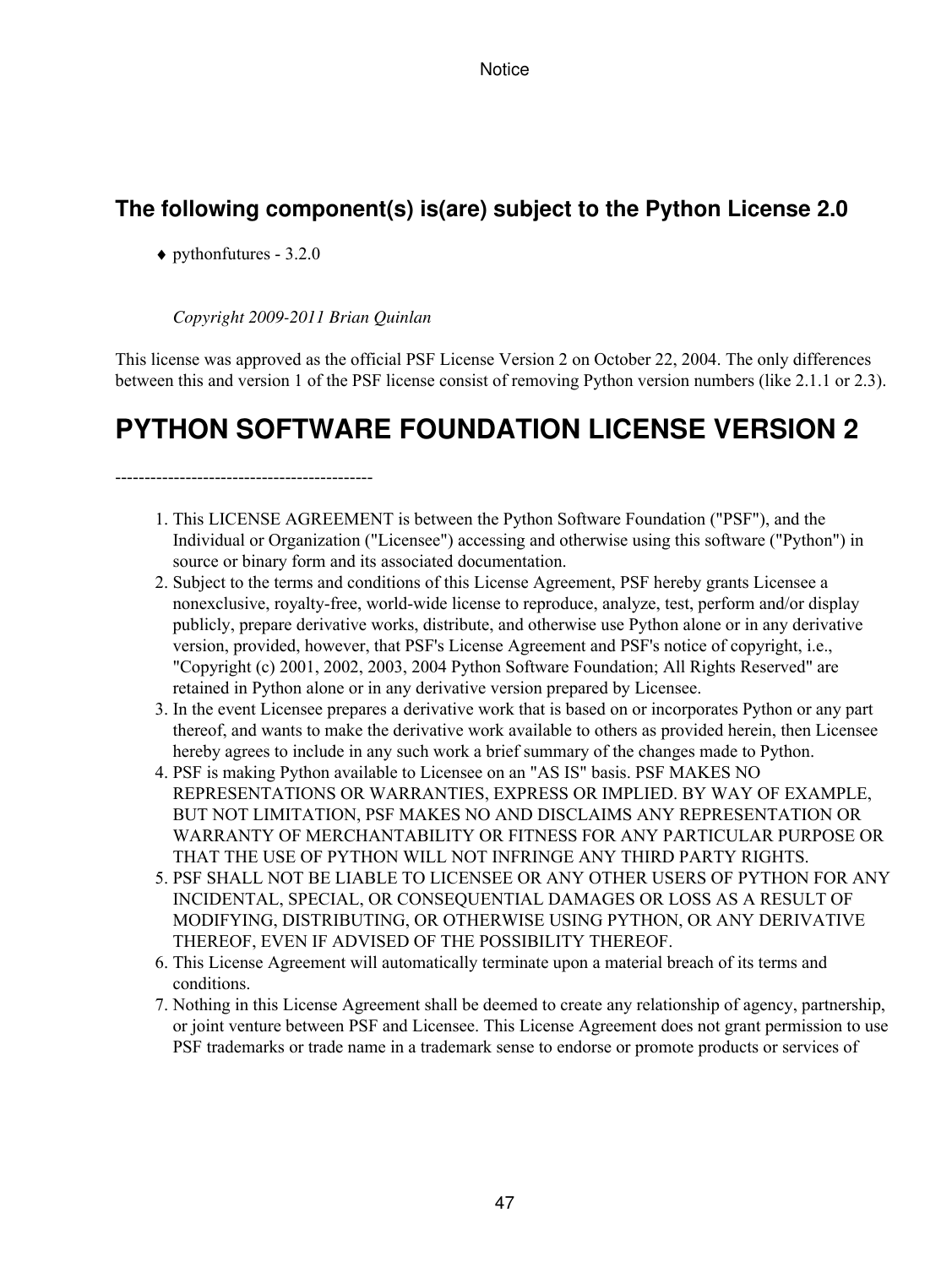Licensee, or any third party.

By copying, installing or otherwise using Python, Licensee agrees to be bound by the terms and 8. conditions of this License Agreement.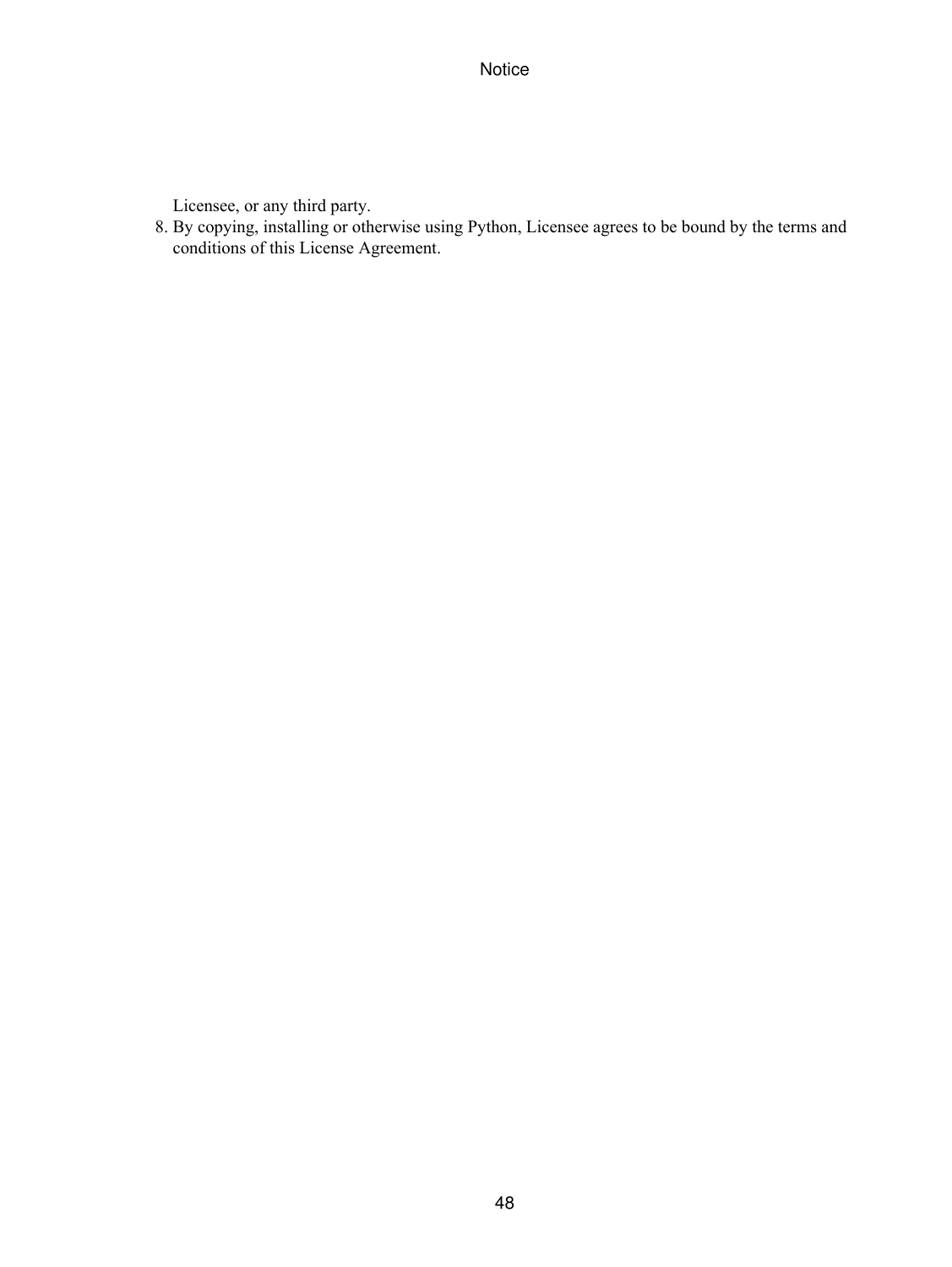## **The following component(s) is(are) subject to the GNU General Public License v2.0 only**

♦ Linux Kernel - 3.16.7-ckt20

 $\bullet$  linux-libc-dev - 3.16.7-ckt20

♦ The USB/IP Project - 3.16

The GNU General Public License (GPL) ====================================

Version 2, June 1991 --------------------

Copyright (C) 1989, 1991 Free Software Foundation, Inc. 59 Temple Place, Suite 330, Boston, MA 02111-1307 USA

Everyone is permitted to copy and distribute verbatim copies of this license document, but changing it is not allowed.

Preamble

The licenses for most software are designed to take away your freedom to share and change it. By contrast, the GNU General Public License is intended to guarantee your freedom to share and change free software--to make sure the software is free for all its users. This General Public License applies to most of the Free Software Foundation's software and to any other program whose authors commit to using it. (Some other Free Software Foundation software is covered by the GNU Library General Public License instead.) You can apply it to your programs, too.

When we speak of free software, we are referring to freedom, not price. Our General Public Licenses are designed to make sure that you have the freedom to distribute copies of free software (and charge for this service if you wish), that you receive source code or can get it if you want it, that you can change the software or use pieces of it in new free programs; and that you know you can do these things.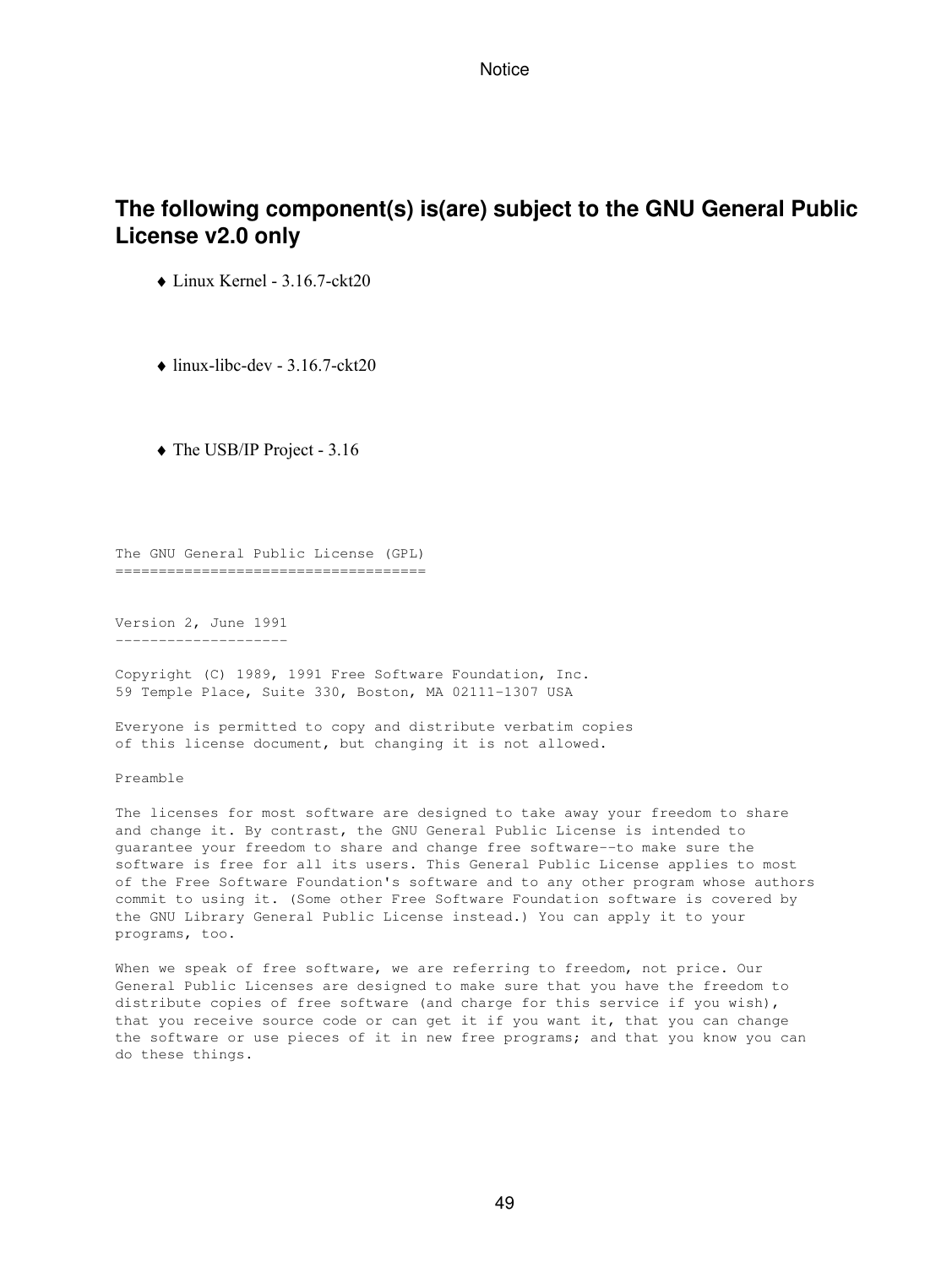To protect your rights, we need to make restrictions that forbid anyone to deny you these rights or to ask you to surrender the rights. These restrictions translate to certain responsibilities for you if you distribute copies of the software, or if you modify it.

For example, if you distribute copies of such a program, whether gratis or for a fee, you must give the recipients all the rights that you have. You must make sure that they, too, receive or can get the source code. And you must show them these terms so they know their rights.

We protect your rights with two steps: (1) copyright the software, and (2) offer you this license which gives you legal permission to copy, distribute and/or modify the software.

Also, for each author's protection and ours, we want to make certain that everyone understands that there is no warranty for this free software. If the software is modified by someone else and passed on, we want its recipients to know that what they have is not the original, so that any problems introduced by others will not reflect on the original authors' reputations.

Finally, any free program is threatened constantly by software patents. We wish to avoid the danger that redistributors of a free program will individually obtain patent licenses, in effect making the program proprietary. To prevent this, we have made it clear that any patent must be licensed for everyone's free use or not licensed at all.

The precise terms and conditions for copying, distribution and modification follow.

TERMS AND CONDITIONS FOR COPYING, DISTRIBUTION AND MODIFICATION

0. This License applies to any program or other work which contains a notice placed by the copyright holder saying it may be distributed under the terms of this General Public License. The "Program", below, refers to any such program or work, and a "work based on the Program" means either the Program or any derivative work under copyright law: that is to say, a work containing the Program or a portion of it, either verbatim or with modifications and/or translated into another language. (Hereinafter, translation is included without limitation in the term "modification".) Each licensee is addressed as "you".

Activities other than copying, distribution and modification are not covered by this License; they are outside its scope. The act of running the Program is not restricted, and the output from the Program is covered only if its contents constitute a work based on the Program (independent of having been made by running the Program). Whether that is true depends on what the Program does.

1. You may copy and distribute verbatim copies of the Program's source code as you receive it, in any medium, provided that you conspicuously and appropriately publish on each copy an appropriate copyright notice and disclaimer of warranty; keep intact all the notices that refer to this License and to the absence of any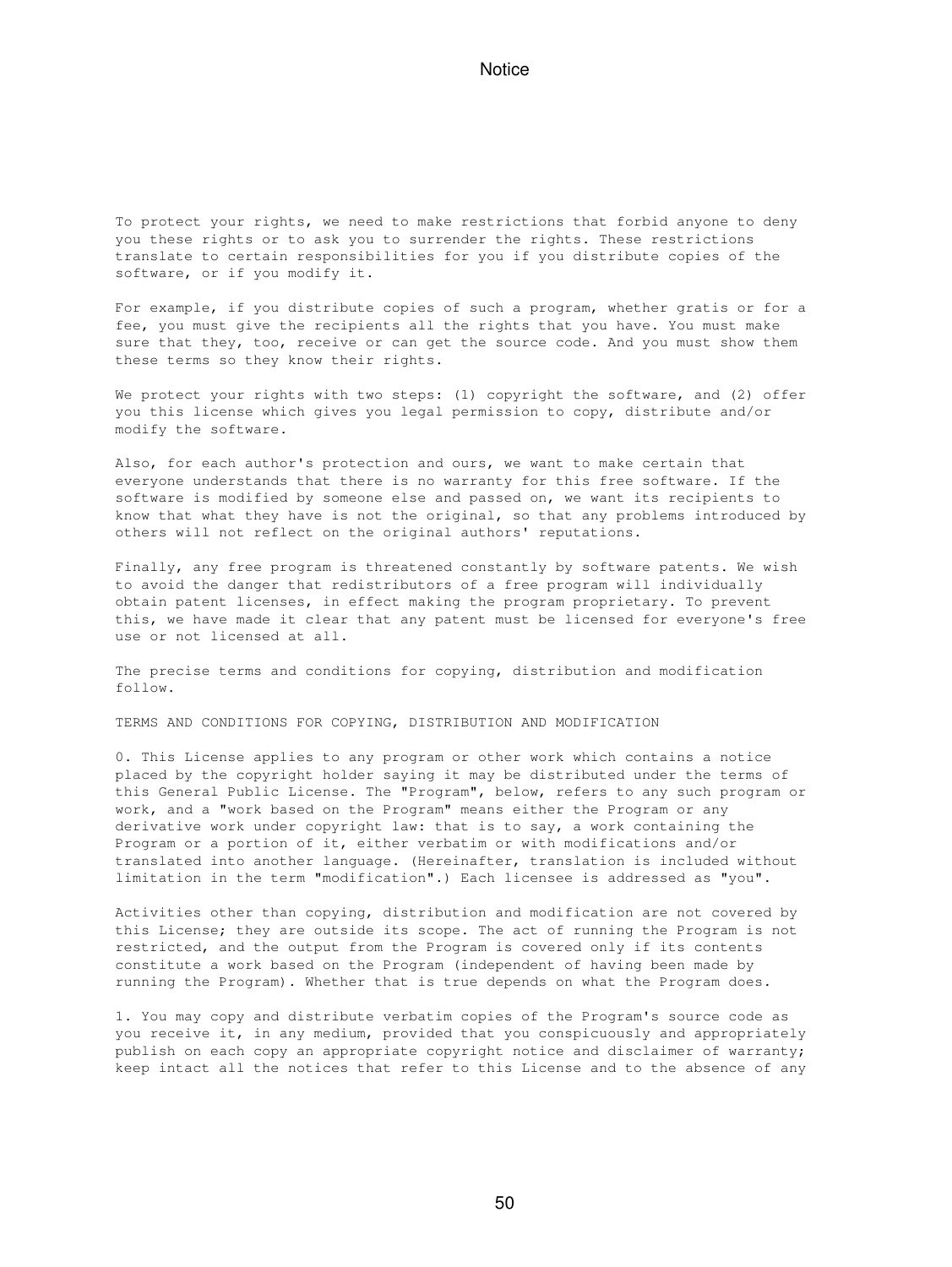warranty; and give any other recipients of the Program a copy of this License along with the Program.

You may charge a fee for the physical act of transferring a copy, and you may at your option offer warranty protection in exchange for a fee.

2. You may modify your copy or copies of the Program or any portion of it, thus forming a work based on the Program, and copy and distribute such modifications or work under the terms of Section 1 above, provided that you also meet all of these conditions:

 a) You must cause the modified files to carry prominent notices stating that you changed the files and the date of any change.

 b) You must cause any work that you distribute or publish, that in whole or in part contains or is derived from the Program or any part thereof, to be licensed as a whole at no charge to all third parties under the terms of this License.

 c) If the modified program normally reads commands interactively when run, you must cause it, when started running for such interactive use in the most ordinary way, to print or display an announcement including an appropriate copyright notice and a notice that there is no warranty (or else, saying that you provide a warranty) and that users may redistribute the program under these conditions, and telling the user how to view a copy of this License. (Exception: if the Program itself is interactive but does not normally print such an announcement, your work based on the Program is not required to print an announcement.)

These requirements apply to the modified work as a whole. If identifiable sections of that work are not derived from the Program, and can be reasonably considered independent and separate works in themselves, then this License, and its terms, do not apply to those sections when you distribute them as separate works. But when you distribute the same sections as part of a whole which is a work based on the Program, the distribution of the whole must be on the terms of this License, whose permissions for other licensees extend to the entire whole, and thus to each and every part regardless of who wrote it.

Thus, it is not the intent of this section to claim rights or contest your rights to work written entirely by you; rather, the intent is to exercise the right to control the distribution of derivative or collective works based on the Program.

In addition, mere aggregation of another work not based on the Program with the Program (or with a work based on the Program) on a volume of a storage or distribution medium does not bring the other work under the scope of this License.

3. You may copy and distribute the Program (or a work based on it, under Section 2) in object code or executable form under the terms of Sections 1 and 2 above provided that you also do one of the following: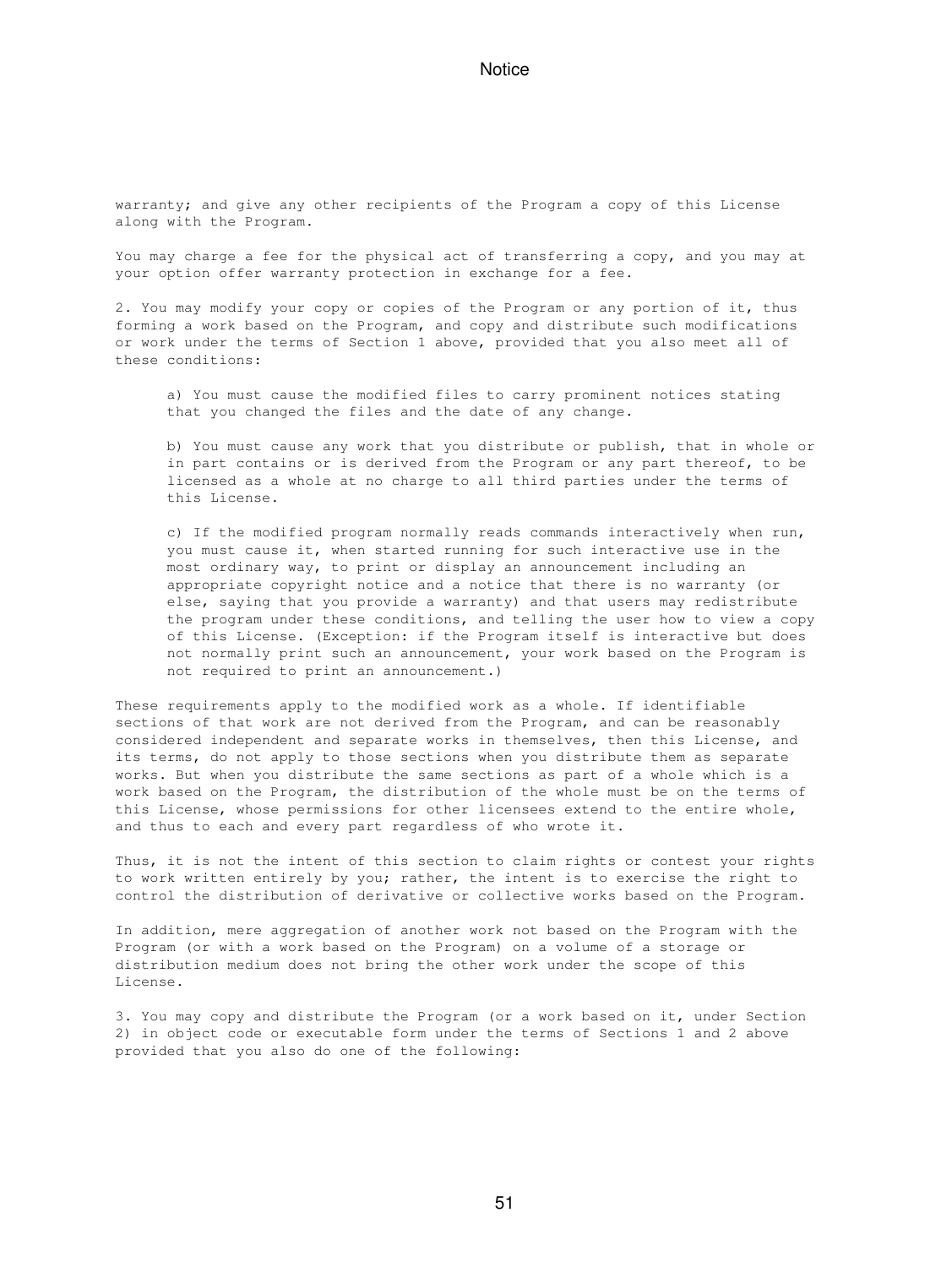a) Accompany it with the complete corresponding machine-readable source code, which must be distributed under the terms of Sections 1 and 2 above on a medium customarily used for software interchange; or,

 b) Accompany it with a written offer, valid for at least three years, to give any third party, for a charge no more than your cost of physically performing source distribution, a complete machine-readable copy of the corresponding source code, to be distributed under the terms of Sections 1 and 2 above on a medium customarily used for software interchange; or,

 c) Accompany it with the information you received as to the offer to distribute corresponding source code. (This alternative is allowed only for noncommercial distribution

and only if you received the program in object code or executable form with such an offer, in accord with Subsection b above.)

The source code for a work means the preferred form of the work for making modifications to it. For an executable work, complete source code means all the source code for all modules it contains, plus any associated interface definition files, plus the scripts used to control compilation and installation of the executable. However, as a special exception, the source code distributed need not include anything that is normally distributed (in either source or binary form) with the major components (compiler, kernel, and so on) of the operating system on which the executable runs, unless that component itself accompanies the executable.

If distribution of executable or object code is made by offering access to copy from a designated place, then offering equivalent access to copy the source code from the same place counts as distribution of the source code, even though third parties are not compelled to copy the source along with the object code.

4. You may not copy, modify, sublicense, or distribute the Program except as expressly provided under this License. Any attempt otherwise to copy, modify, sublicense or distribute the Program is void, and will automatically terminate your rights under this License. However, parties who have received copies, or rights, from you under this License will not have their licenses terminated so long as such parties remain in full compliance.

5. You are not required to accept this License, since you have not signed it. However, nothing else grants you permission to modify or distribute the Program or its derivative works. These actions are prohibited by law if you do not accept this License. Therefore, by modifying or distributing the Program (or any work based on the Program), you indicate your acceptance of this License to do so, and all its terms and conditions for copying, distributing or modifying the Program or works based on it.

6. Each time you redistribute the Program (or any work based on the Program), the recipient automatically receives a license from the original licensor to copy, distribute or modify the Program subject to these terms and conditions. You may not impose any further restrictions on the recipients' exercise of the rights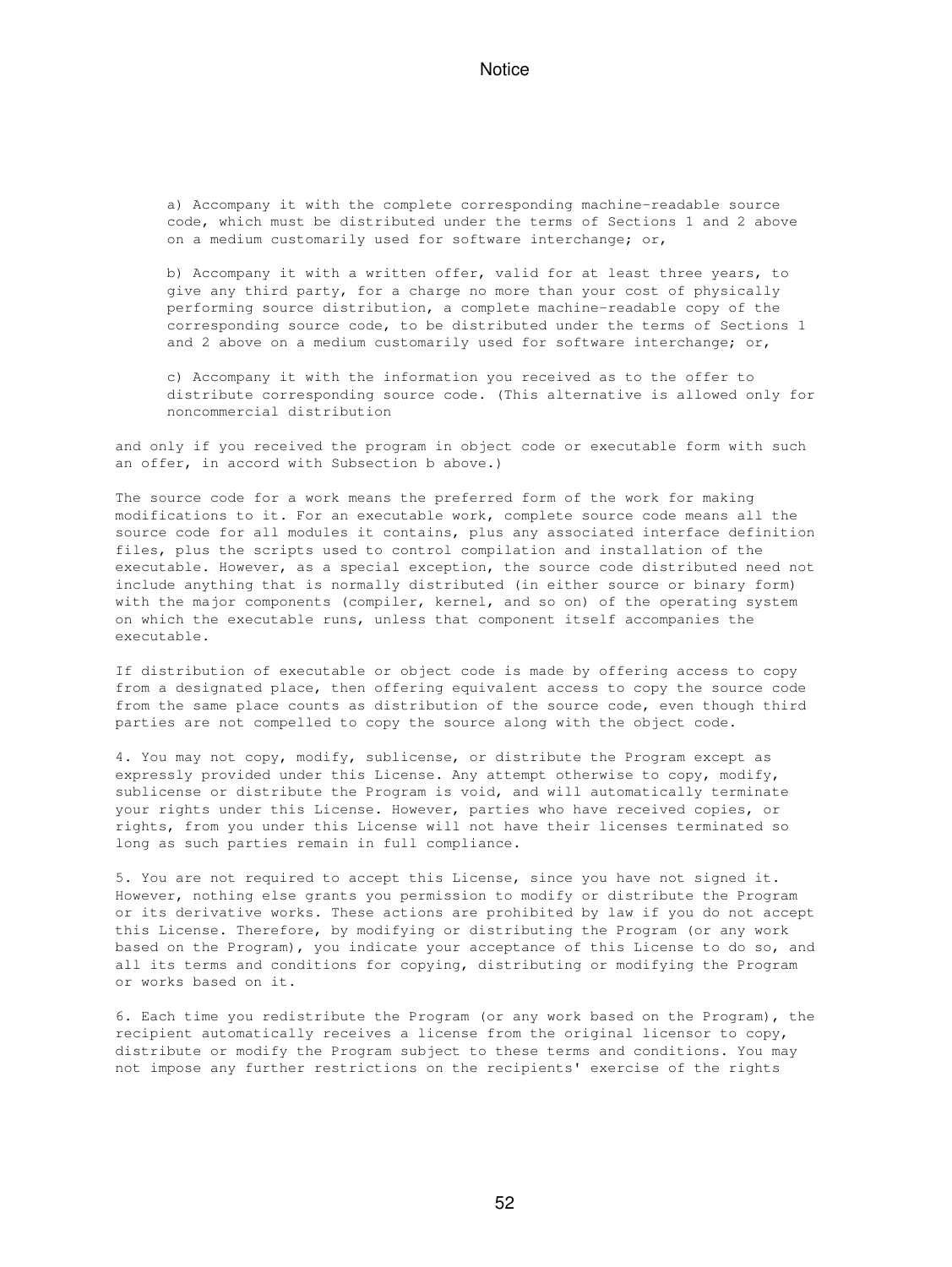granted herein. You are not responsible for enforcing compliance by third parties to this License.

7. If, as a consequence of a court judgment or allegation of patent infringement or for any other reason (not limited to patent issues), conditions are imposed on you (whether by court order, agreement or otherwise) that contradict the conditions of this License, they do not excuse you from the conditions of this License. If you cannot distribute so as to satisfy simultaneously your obligations under this License and any other pertinent obligations, then as a consequence you may not distribute the Program at all. For example, if a patent license would not permit royalty-free redistribution of the Program by all those who receive copies directly or indirectly through you, then the only way you could satisfy both it and this License would be to refrain entirely from distribution of the Program.

If any portion of this section is held invalid or unenforceable under any particular circumstance, the balance of the section is intended to apply and the section as a whole is intended to apply in other circumstances.

It is not the purpose of this section to induce you to infringe any patents or other property right claims or to contest validity of any such claims; this section has the sole purpose of protecting the integrity of the free software distribution system, which is implemented by public license practices. Many people have made generous contributions to the wide range of software distributed through that system in reliance on consistent application of that system; it is up to the author/donor to decide if he or she is willing to distribute software through any other system and a licensee cannot impose that choice.

This section is intended to make thoroughly clear what is believed to be a consequence of the rest of this License.

8. If the distribution and/or use of the Program is restricted in certain countries either by patents or by copyrighted interfaces, the original copyright holder who places the Program under this License may add an explicit geographical distribution limitation excluding those countries, so that distribution is permitted only in or among countries not thus excluded. In such case, this License incorporates the limitation as if written in the body of this License.

9. The Free Software Foundation may publish revised and/or new versions of the General Public License from time to time. Such new versions will be similar in spirit to the present version, but may differ in detail to address new problems or concerns.

Each version is given a distinguishing version number. If the Program specifies a version number of this License which applies to it and "any later version", you have the option of following the terms and conditions either of that version or of any later version published by the Free Software Foundation. If the Program does not specify a version number of this License, you may choose any version ever published by the Free Software Foundation.

10. If you wish to incorporate parts of the Program into other free programs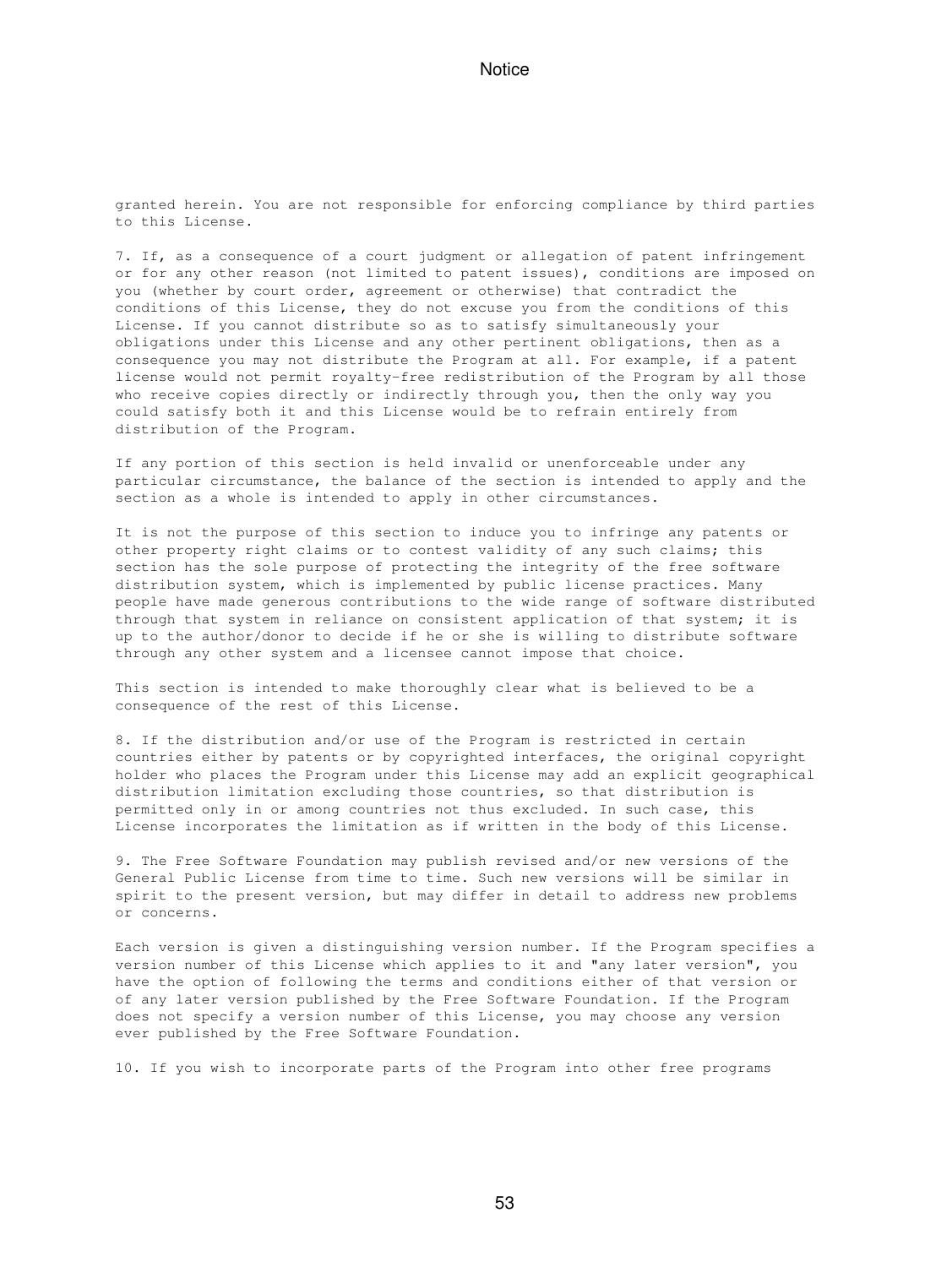whose distribution conditions are different, write to the author to ask for permission. For software which is copyrighted by the Free Software Foundation, write to the Free Software Foundation; we sometimes make exceptions for this. Our decision will be guided by the two goals of preserving the free status of all derivatives of our free software and of promoting the sharing and reuse of software generally.

#### NO WARRANTY

11. BECAUSE THE PROGRAM IS LICENSED FREE OF CHARGE, THERE IS NO WARRANTY FOR THE PROGRAM, TO THE EXTENT PERMITTED BY APPLICABLE LAW. EXCEPT WHEN OTHERWISE STATED IN WRITING THE COPYRIGHT HOLDERS AND/OR OTHER PARTIES PROVIDE THE PROGRAM "AS IS" WITHOUT WARRANTY OF ANY KIND, EITHER EXPRESSED OR IMPLIED, INCLUDING, BUT NOT LIMITED TO, THE IMPLIED WARRANTIES OF MERCHANTABILITY AND FITNESS FOR A PARTICULAR PURPOSE. THE ENTIRE RISK AS TO THE QUALITY AND PERFORMANCE OF THE PROGRAM IS WITH YOU. SHOULD THE PROGRAM PROVE DEFECTIVE, YOU ASSUME THE COST OF ALL NECESSARY SERVICING, REPAIR OR CORRECTION.

12. IN NO EVENT UNLESS REQUIRED BY APPLICABLE LAW OR AGREED TO IN WRITING WILL ANY COPYRIGHT HOLDER, OR ANY OTHER PARTY WHO MAY MODIFY AND/OR REDISTRIBUTE THE PROGRAM AS PERMITTED ABOVE, BE LIABLE TO YOU FOR DAMAGES, INCLUDING ANY GENERAL, SPECIAL, INCIDENTAL OR CONSEQUENTIAL DAMAGES ARISING OUT OF THE USE OR INABILITY TO USE THE PROGRAM (INCLUDING BUT NOT LIMITED TO LOSS OF DATA OR DATA BEING RENDERED INACCURATE OR LOSSES SUSTAINED BY YOU OR THIRD PARTIES OR A FAILURE OF THE PROGRAM TO OPERATE WITH ANY OTHER PROGRAMS), EVEN IF SUCH HOLDER OR OTHER PARTY HAS BEEN ADVISED OF THE POSSIBILITY OF SUCH DAMAGES.

END OF TERMS AND CONDITIONS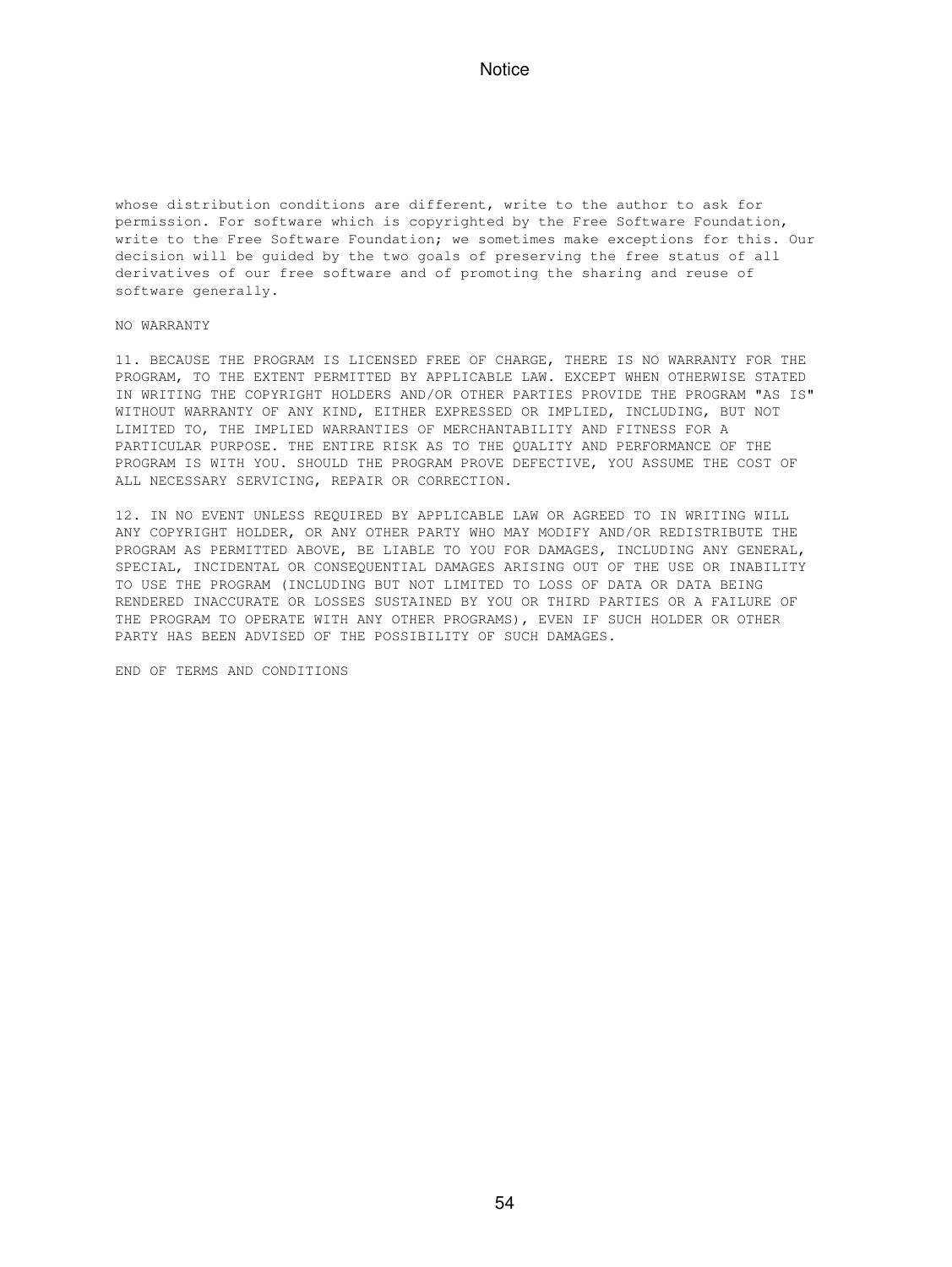## **The following component(s) is(are) subject to the Python Software Foundation License 2.1**

 $\triangleleft$  setuptools - 5.5.1

Python 2.1 license ================== This is the official license for the Python 2.1 release: --------------------------------------------------------------------------------

A. HISTORY OF THE SOFTWARE --------------------------

Python was created in the early 1990s by Guido van Rossum at Stichting Mathematisch Centrum (CWI) in the Netherlands as a successor of a language called ABC. Â Guido is Python's principal author, although it includes many contributions from others. A The last version released from CWI was Python 1.2. A In 1995, Guido continued his work on Python at the Corporation for National Research Initiatives (CNRI) in Reston, Virginia where he released several versions of the software. Python 1.6 was the last of the versions released by CNRI. In 2000, Guido and the Python core development team moved to BeOpen.com to form the BeOpen PythonLabs team. A Python 2.0 was the first and only release from BeOpen.com.

--------------------------------------------------------------------------------

Following the release of Python 1.6, and after Guido van Rossum left CNRI to work with commercial software developers, it became clear that the ability to use Python with software available under the GNU Public License (GPL) was very desirable. A CNRI and the Free Software Foundation (FSF) interacted to develop enabling wording changes to the Python license. $\hat{A}$  Python 1.6.1 is essentially the same as Python 1.6, with a few minor bug fixes, and with a different license that enables later versions to be GPL-compatible. A Python 2.1 is a derivative work of Python 1.6.1, as well as of Python 2.0.

After Python 2.0 was released by BeOpen.com, Guido van Rossum and the other PythonLabs developers joined Digital Creations. All intellectual property added from this point on, starting with Python 2.1 and its alpha and beta releases, is owned by the Python Software Foundation (PSF), a non-profit modeled after the Apache Software Foundation. A See http://www.python.org/psf/ for more information about the PSF.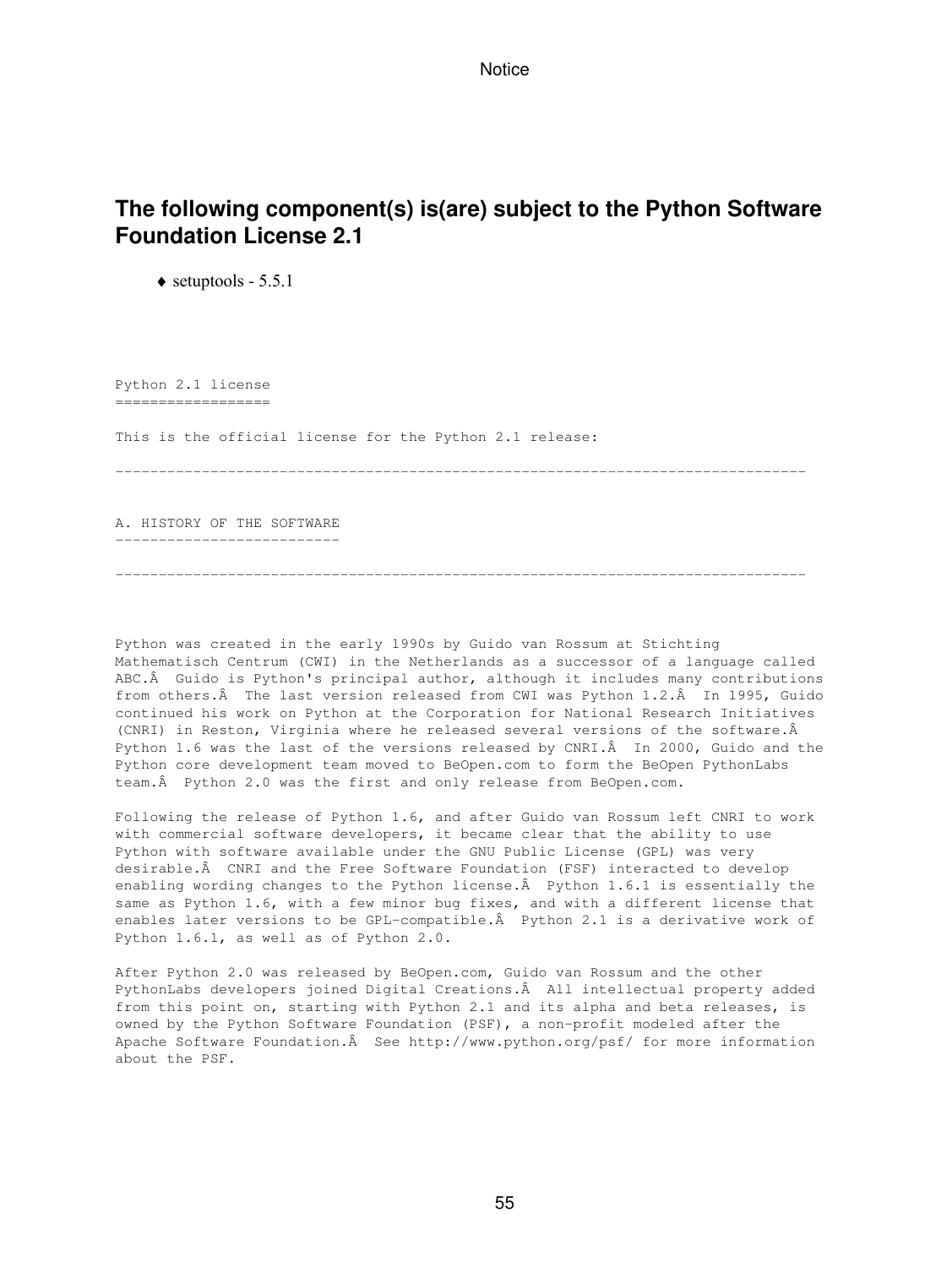Thanks to the many outside volunteers who have worked under Guido's direction to make these releases possible.

--------------------------------------------------------------------------------

B. TERMS AND CONDITIONS FOR ACCESSING OR OTHERWISE USING PYTHON ---------------------------------------------------------------

--------------------------------------------------------------------------------

--------------------------------------------------------------------------------

PSF LICENSE AGREEMENT

--------------------------------------------------------------------------------

1. This LICENSE AGREEMENT is between the Python Software Foundation ("PSF"), and the Individual or Organization ("Licensee") accessing and otherwise using Python 2.1 software in source or binary form and its associated documentation.

2. Subject to the terms and conditions of this License Agreement, PSF hereby grants Licensee a nonexclusive, royalty-free, world-wide license to reproduce, analyze, test, perform and/or display publicly, prepare derivative works, distribute, and otherwise use Python 2.1 alone or in any derivative version, provided, however, that PSF's License Agreement and PSF's notice of copyright, i.e., "Copyright (c) 2001 Python Software Foundation; All Rights Reserved" are retained in Python 2.1 alone or in any derivative version prepared by Licensee.

3. In the event Licensee prepares a derivative work that is based on or incorporates Python 2.1 or any part thereof, and wants to make the derivative work available to others as provided herein, then Licensee hereby agrees to include in any such work a brief summary of the changes made to Python 2.1.

4. PSF is making Python 2.1 available to Licensee on an "AS IS" basis. A PSF MAKES NO REPRESENTATIONS OR WARRANTIES, EXPRESS OR IMPLIED. BY WAY OF EXAMPLE, BUT NOT LIMITATION, PSF MAKES NO AND DISCLAIMS ANY REPRESENTATION OR WARRANTY OF MERCHANTABILITY OR FITNESS FOR ANY PARTICULAR PURPOSE OR THAT THE USE OF PYTHON 2.1 WILL NOT INFRINGE ANY THIRD PARTY RIGHTS.

5. PSF SHALL NOT BE LIABLE TO LICENSEE OR ANY OTHER USERS OF PYTHON 2.1 FOR ANY INCIDENTAL, SPECIAL, OR CONSEQUENTIAL DAMAGES OR LOSS AS A RESULT OF MODIFYING, DISTRIBUTING, OR OTHERWISE USING PYTHON 2.1, OR ANY DERIVATIVE THEREOF, EVEN IF ADVISED OF THE POSSIBILITY THEREOF.

6. This License Agreement will automatically terminate upon a material breach of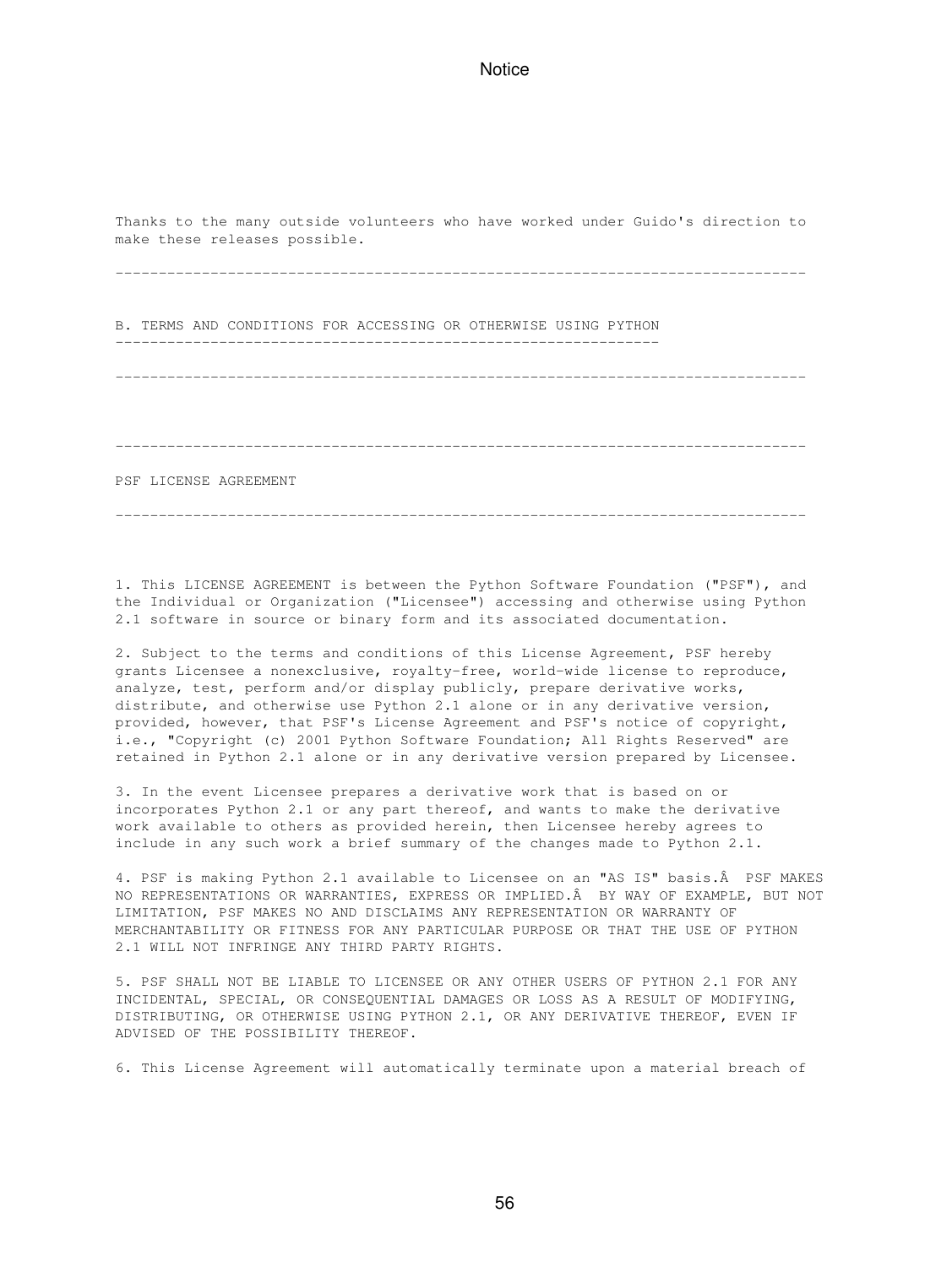its terms and conditions.

7. This License Agreement shall be governed by the federal intellectual property law of the United States, including without limitation the federal copyright law, and, to the extent such U.S. federal law does not apply, by the law of the Commonwealth of Virginia, excluding Virginia's conflict of law provisions. Notwithstanding the foregoing, with regard to derivative works based on Python 2.1 that incorporate non-separable material that was previously distributed under the GNU General Public License (GPL), the law of the Commonwealth of Virginia shall govern this License Agreement only as to issues arising under or with respect to Paragraphs 4, 5, and 7 of this License Agreement.  $\hat{A}$  Nothing in this License Agreement shall be deemed to create any relationship of agency, partnership, or joint venture between PSF and Licensee. A This License Agreement does not grant permission to use PSF trademarks or trade name in a trademark sense to endorse or promote products or services of Licensee, or any third party.

8. By copying, installing or otherwise using Python 2.1, Licensee agrees to be bound by the terms and conditions of this License Agreement.

--------------------------------------------------------------------------------

BEOPEN.COM TERMS AND CONDITIONS FOR PYTHON 2.0

--------------------------------------------------------------------------------

BEOPEN PYTHON OPEN SOURCE LICENSE AGREEMENT VERSION 1

1. This LICENSE AGREEMENT is between BeOpen.com ("BeOpen"), having an office at 160 Saratoga Avenue, Santa Clara, CA 95051, and the Individual or Organization ("Licensee") accessing and otherwise using this software in source or binary form and its associated documentation ("the Software").

2. Subject to the terms and conditions of this BeOpen Python License Agreement, BeOpen hereby grants Licensee a non-exclusive, royalty-free, world-wide license to reproduce, analyze, test, perform and/or display publicly, prepare derivative works, distribute, and otherwise use the Software alone or in any derivative version, provided, however, that the BeOpen Python License is retained in the Software, alone or in any derivative version prepared by Licensee.

3. BeOpen is making the Software available to Licensee on an "AS IS" basis. BEOPEN MAKES NO REPRESENTATIONS OR WARRANTIES, EXPRESS OR IMPLIED. A BY WAY OF EXAMPLE, BUT NOT LIMITATION, BEOPEN MAKES NO AND DISCLAIMS ANY REPRESENTATION OR WARRANTY OF MERCHANTABILITY OR FITNESS FOR ANY PARTICULAR PURPOSE OR THAT THE USE OF THE SOFTWARE WILL NOT INFRINGE ANY THIRD PARTY RIGHTS.

4. BEOPEN SHALL NOT BE LIABLE TO LICENSEE OR ANY OTHER USERS OF THE SOFTWARE FOR ANY INCIDENTAL, SPECIAL, OR CONSEQUENTIAL DAMAGES OR LOSS AS A RESULT OF USING, MODIFYING OR DISTRIBUTING THE SOFTWARE, OR ANY DERIVATIVE THEREOF, EVEN IF ADVISED OF THE POSSIBILITY THEREOF.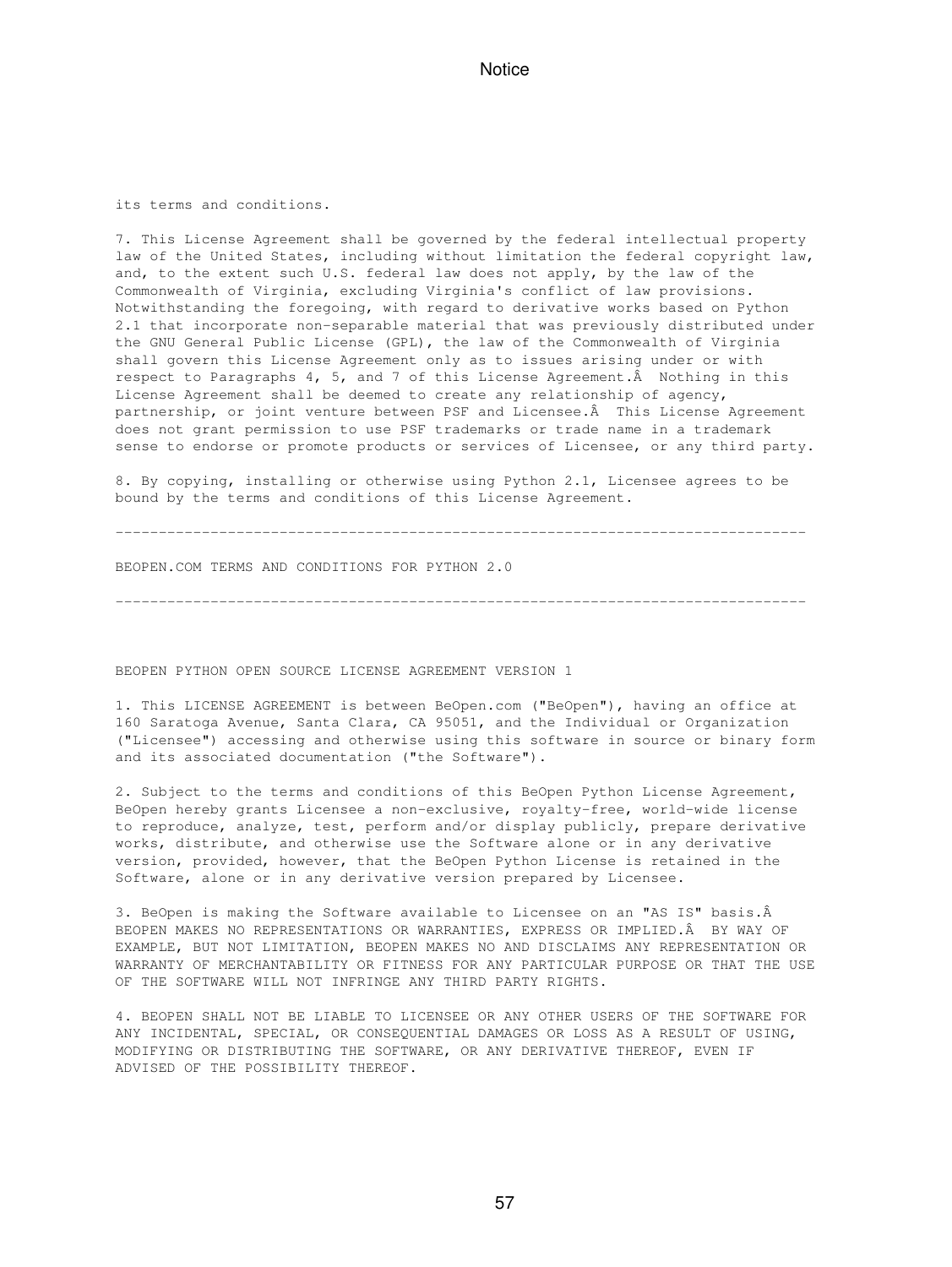5. This License Agreement will automatically terminate upon a material breach of its terms and conditions.

6. This License Agreement shall be governed by and interpreted in all respects by the law of the State of California, excluding conflict of law provisions.  $\hat{A}$ Nothing in this License Agreement shall be deemed to create any relationship of agency, partnership, or joint venture between BeOpen and Licensee. A This License Agreement does not grant permission to use BeOpen trademarks or trade names in a trademark sense to endorse or promote products or services of Licensee, or any third party. A As an exception, the "BeOpen Python" logos available at http://www.pythonlabs.com/logos.html may be used according to the permissions granted on that web page.

7. By copying, installing or otherwise using the software, Licensee agrees to be bound by the terms and conditions of this License Agreement.

--------------------------------------------------------------------------------

--------------------------------------------------------------------------------

CNRI OPEN SOURCE GPL-COMPATIBLE LICENSE AGREEMENT

1. This LICENSE AGREEMENT is between the Corporation for National Research Initiatives, having an office at 1895 Preston White Drive, Reston, VA 20191 ("CNRI"), and the Individual or Organization ("Licensee") accessing and otherwise using Python 1.6.1 software in source or binary form and its associated documentation.

2. Subject to the terms and conditions of this License Agreement, CNRI hereby grants Licensee a nonexclusive, royalty-free, world-wide license to reproduce, analyze, test, perform and/or display publicly, prepare derivative works, distribute, and otherwise use Python 1.6.1 alone or in any derivative version, provided, however, that CNRI's License Agreement and CNRI's notice of copyright, i.e., "Copyright (c) 1995-2001 Corporation for National Research Initiatives; All Rights Reserved" are retained in Python 1.6.1 alone or in any derivative version prepared by Licensee. Alternately, in lieu of CNRI's License Agreement, Licensee may substitute the following text (omitting the quotes): "Python 1.6.1 is made available subject to the terms and conditions in CNRI's License Agreement. A This Agreement together with Python 1.6.1 may be located on the Internet using the following unique, persistent identifier (known as a handle): 1895.22/1013. This Agreement may also be obtained from a proxy server on the Internet using the following URL: http://hdl.handle.net/1895.22/1013".

3. In the event Licensee prepares a derivative work that is based on or incorporates Python 1.6.1 or any part thereof, and wants to make the derivative work available to others as provided herein, then Licensee hereby agrees to include in any such work a brief summary of the changes made to Python 1.6.1.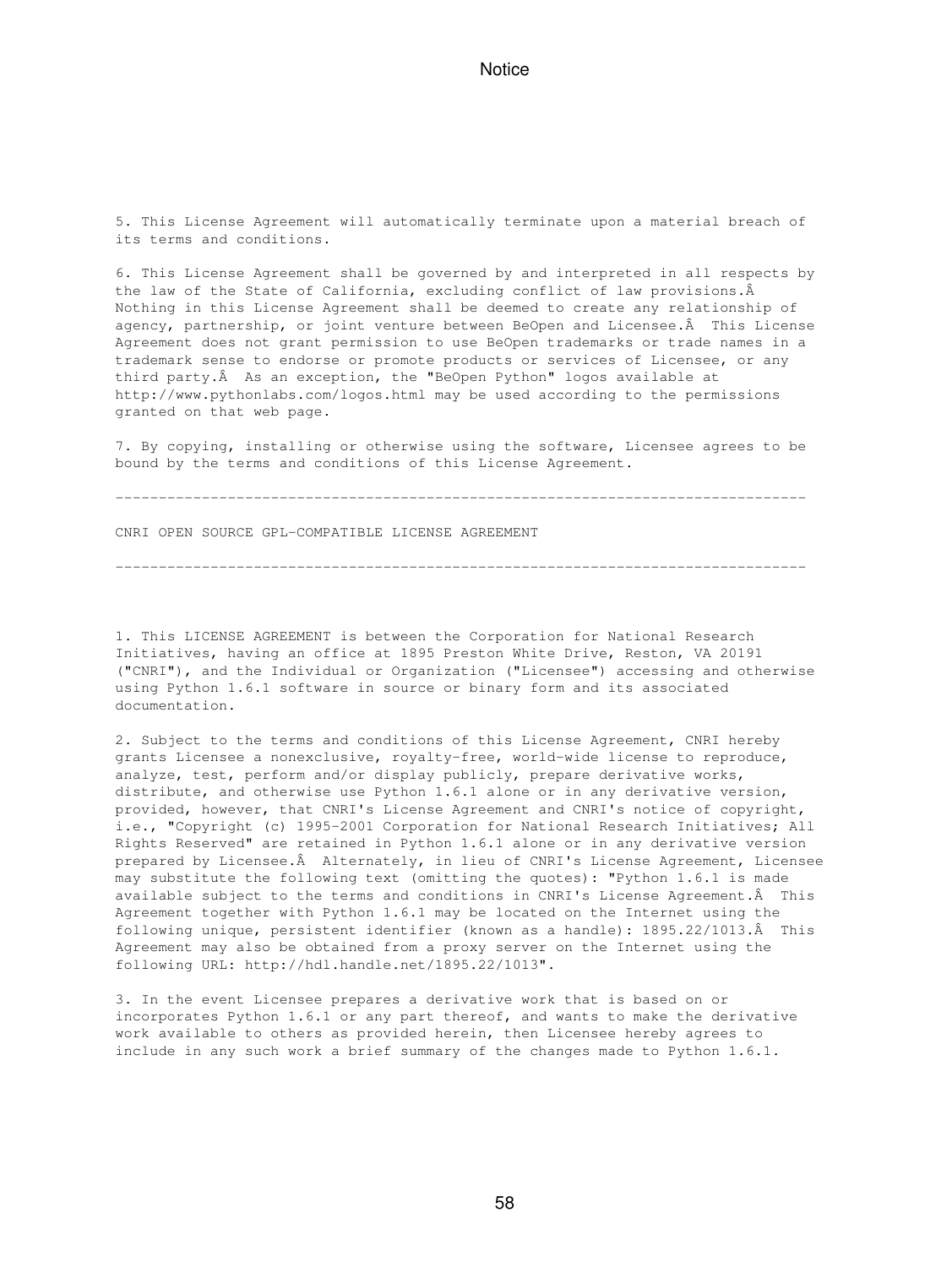4. CNRI is making Python 1.6.1 available to Licensee on an "AS IS" basis. Â CNRI MAKES NO REPRESENTATIONS OR WARRANTIES, EXPRESS OR IMPLIED. BY WAY OF EXAMPLE, BUT NOT LIMITATION, CNRI MAKES NO AND DISCLAIMS ANY REPRESENTATION OR WARRANTY OF MERCHANTABILITY OR FITNESS FOR ANY PARTICULAR PURPOSE OR THAT THE USE OF PYTHON 1.6.1 WILL NOT INFRINGE ANY THIRD PARTY RIGHTS.

5. CNRI SHALL NOT BE LIABLE TO LICENSEE OR ANY OTHER USERS OF PYTHON 1.6.1 FOR ANY INCIDENTAL, SPECIAL, OR CONSEQUENTIAL DAMAGES OR LOSS AS A RESULT OF MODIFYING, DISTRIBUTING, OR OTHERWISE USING PYTHON 1.6.1, OR ANY DERIVATIVE THEREOF, EVEN IF ADVISED OF THE POSSIBILITY THEREOF.

6. This License Agreement will automatically terminate upon a material breach of its terms and conditions.

7. This License Agreement shall be governed by the federal intellectual property law of the United States, including without limitation the federal copyright law, and, to the extent such U.S. federal law does not apply, by the law of the Commonwealth of Virginia, excluding Virginia's conflict of law provisions. Notwithstanding the foregoing, with regard to derivative works based on Python 1.6.1 that incorporate non-separable material that was previously distributed under the GNU General Public License (GPL), the law of the Commonwealth of Virginia shall govern this License Agreement only as to issues arising under or with respect to Paragraphs 4, 5, and 7 of this License Agreement.  $\hat{A}$  Nothing in this License Agreement shall be deemed to create any relationship of agency, partnership, or joint venture between CNRI and Licensee. $\hat{A}$  This License Agreement does not grant permission to use CNRI trademarks or trade name in a trademark sense to endorse or promote products or services of Licensee, or any third party.

8. By clicking on the "ACCEPT" button where indicated, or by copying, installing or otherwise using Python 1.6.1, Licensee agrees to be bound by the terms and conditions of this License Agreement. Â Â Â Â Â Â A ACCEPT

--------------------------------------------------------------------------------

--------------------------------------------------------------------------------

CWI PERMISSIONS STATEMENT AND DISCLAIMER

Copyright (c) 1991 - 1995, Stichting Mathematisch Centrum Amsterdam, The Netherlands. A All rights reserved.

Permission to use, copy, modify, and distribute this software and its documentation for any purpose and without fee is hereby granted, provided that the above copyright notice appear in all copies and that both that copyright notice and this permission notice appear in supporting documentation, and that the name of Stichting Mathematisch Centrum or CWI not be used in advertising or publicity pertaining to distribution of the software without specific, written prior permission.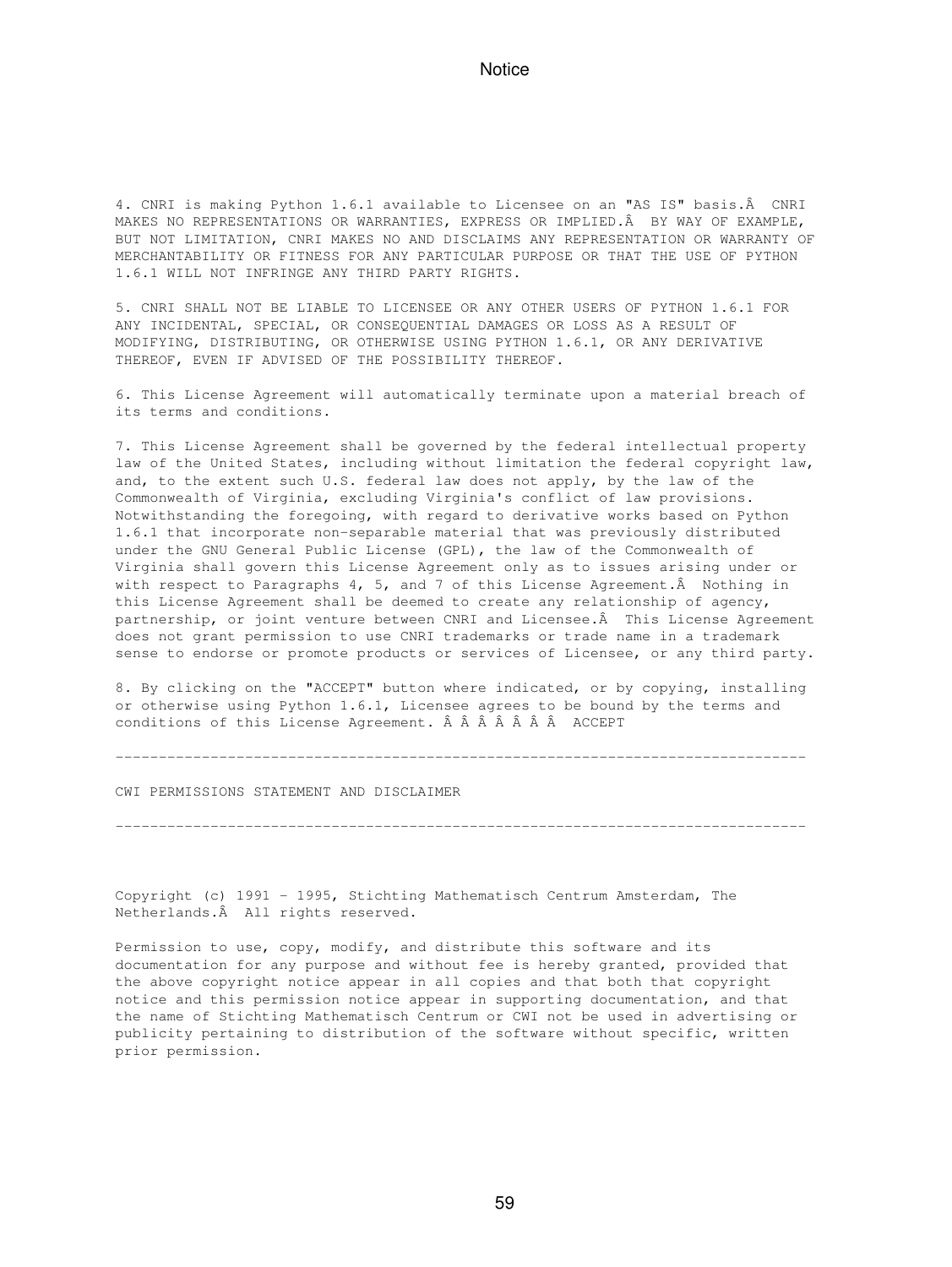STICHTING MATHEMATISCH CENTRUM DISCLAIMS ALL WARRANTIES WITH REGARD TO THIS SOFTWARE, INCLUDING ALL IMPLIED WARRANTIES OF MERCHANTABILITY AND FITNESS, IN NO EVENT SHALL STICHTING MATHEMATISCH CENTRUM BE LIABLE FOR ANY SPECIAL, INDIRECT OR CONSEQUENTIAL DAMAGES OR ANY DAMAGES WHATSOEVER RESULTING FROM LOSS OF USE, DATA OR PROFITS, WHETHER IN AN ACTION OF CONTRACT, NEGLIGENCE OR OTHER TORTIOUS ACTION, ARISING OUT OF OR IN CONNECTION WITH THE USE OR PERFORMANCE OF THIS SOFTWARE.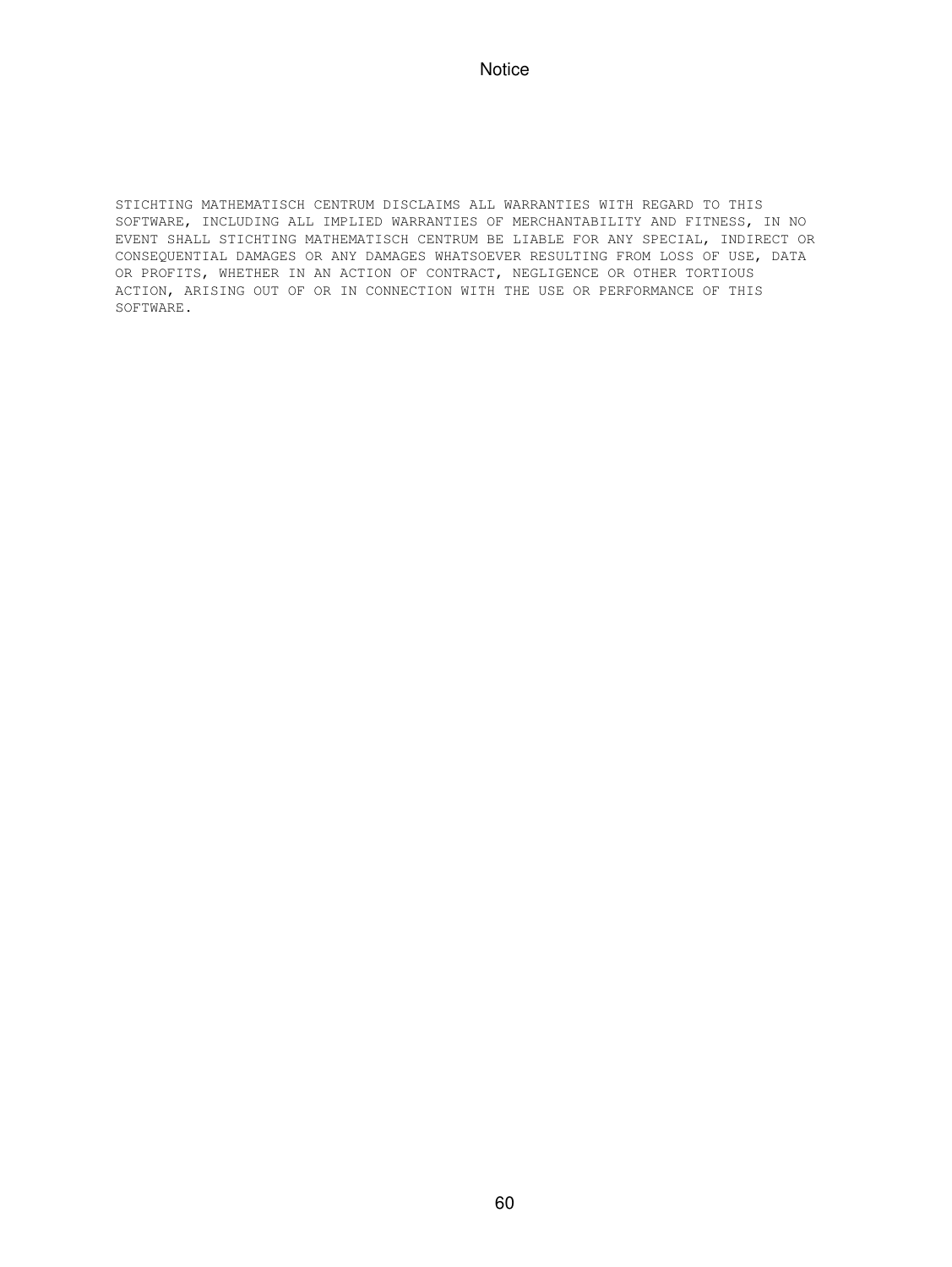## **The following component(s) is(are) subject to the University of Illinois/NCSA Open Source License**

 $\triangle$  libubsan0 - 4.9.2

University of Illinois/NCSA Open Source License ===============================================

Copyright (c) All rights reserved.

Developed by:

Permission is hereby granted, free of charge, to any person obtaining a copy of this software and associated documentation files (the "Software"), to deal with the Software without restriction, including without limitation the rights to use, copy, modify, merge, publish, distribute, sublicense, and/or sell copies of the Software, and to permit persons to whom the Software is furnished to do so, subject to the following conditions:

- \* Redistributions of source code must retain the above copyright notice, this list of conditions and the following disclaimers.
- \* Redistributions in binary form must reproduce the above copyright notice, this list of conditions and the following disclaimers in the documentation and/or other materials provided with the distribution.
- \* Neither the names of , nor the names of its contributors may be used to endorse or promote products derived from this Software without specific prior written permission.

THE SOFTWARE IS PROVIDED "AS IS", WITHOUT WARRANTY OF ANY KIND, EXPRESS OR IMPLIED, INCLUDING BUT NOT LIMITED TO THE WARRANTIES OF MERCHANTABILITY, FITNESS FOR A PARTICULAR PURPOSE AND NONINFRINGEMENT. IN NO EVENT SHALL THE CONTRIBUTORS OR COPYRIGHT HOLDERS BE LIABLE FOR ANY CLAIM, DAMAGES OR OTHER LIABILITY, WHETHER IN AN ACTION OF CONTRACT, TORT OR OTHERWISE, ARISING FROM, OUT OF OR IN CONNECTION WITH THE SOFTWARE OR THE USE OR OTHER DEALINGS WITH THE SOFTWARE.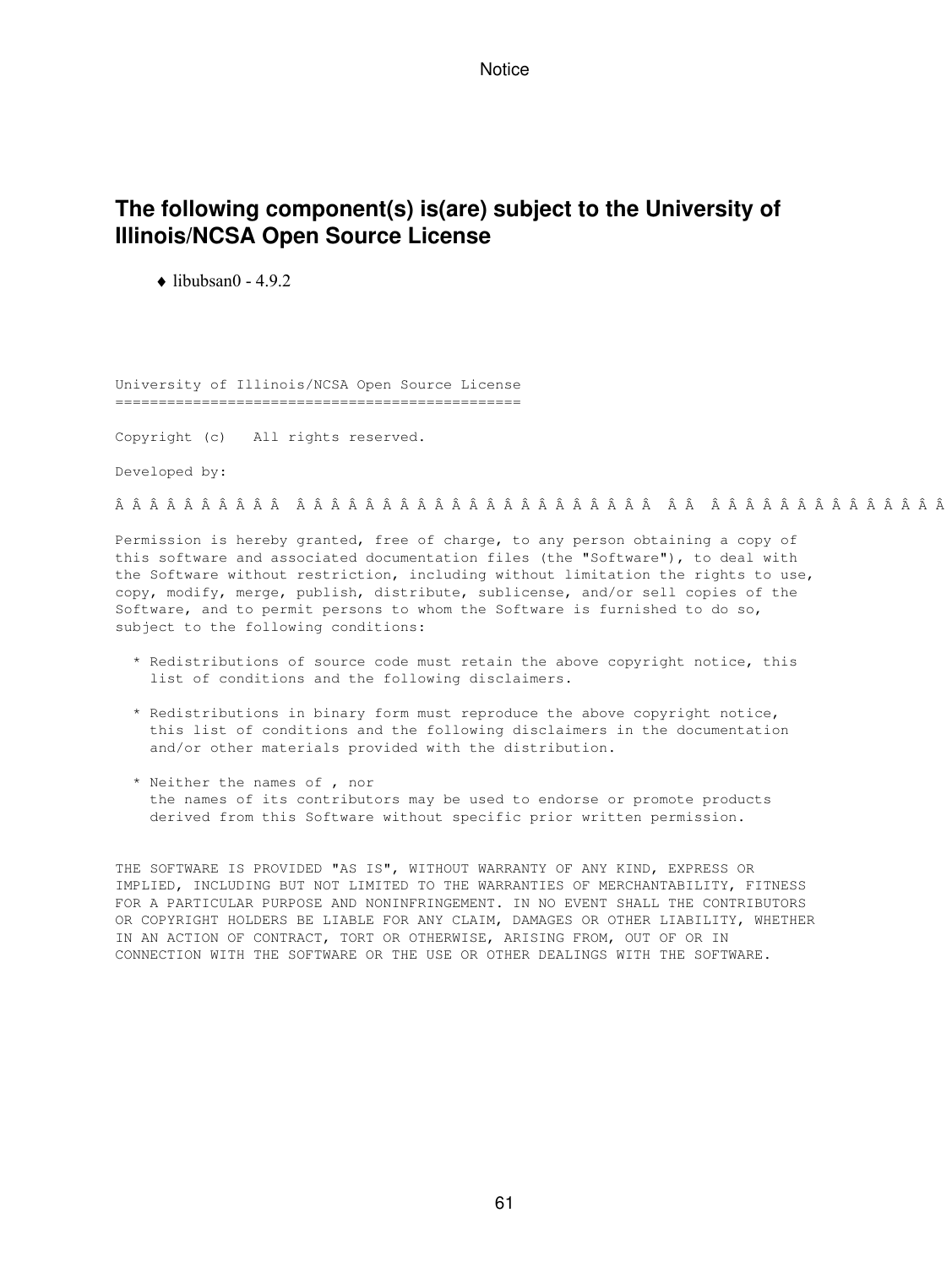## **The following component(s) is(are) subject to the Artistic License 1.0 (Perl)**

♦ libstring-shellquote-perl - 1.03

The "Artistic License" ======================

Preamble

The intent of this document is to state the conditions under which a Package may be copied, such that the Copyright Holder maintains some semblance of artistic control over the development of the package, while giving the users of the package the right to use and distribute the Package in a more-or-less customary fashion, plus the right to make reasonable modifications.

Definitions:

- \* "Package" refers to the collection of files distributed by the Copyright Holder, and derivatives of that collection of files created through textual modification.
- \* "Standard Version" refers to such a Package if it has not been modified, or has been modified in accordance with the wishes of the Copyright Holder as specified below.
- \* "Copyright Holder" is whoever is named in the copyright or copyrights for the package.
- \* "You" is you, if you're thinking about copying or distributing this Package.
- \* "Reasonable copying fee" is whatever you can justify on the basis of media cost, duplication charges, time of people involved, and so on. (You will not be required to justify it to the Copyright Holder, but only to the computing community at large as a market that must bear the fee.)
- \* "Freely Available" means that no fee is charged for the item itself, though there may be fees involved in handling the item. It also means that recipients of the item may redistribute it under the same conditions they received it.
- 1. You may make and give away verbatim copies of the source form of the Standard Version of this Package without restriction, provided that you duplicate all of the original copyright notices and associated disclaimers.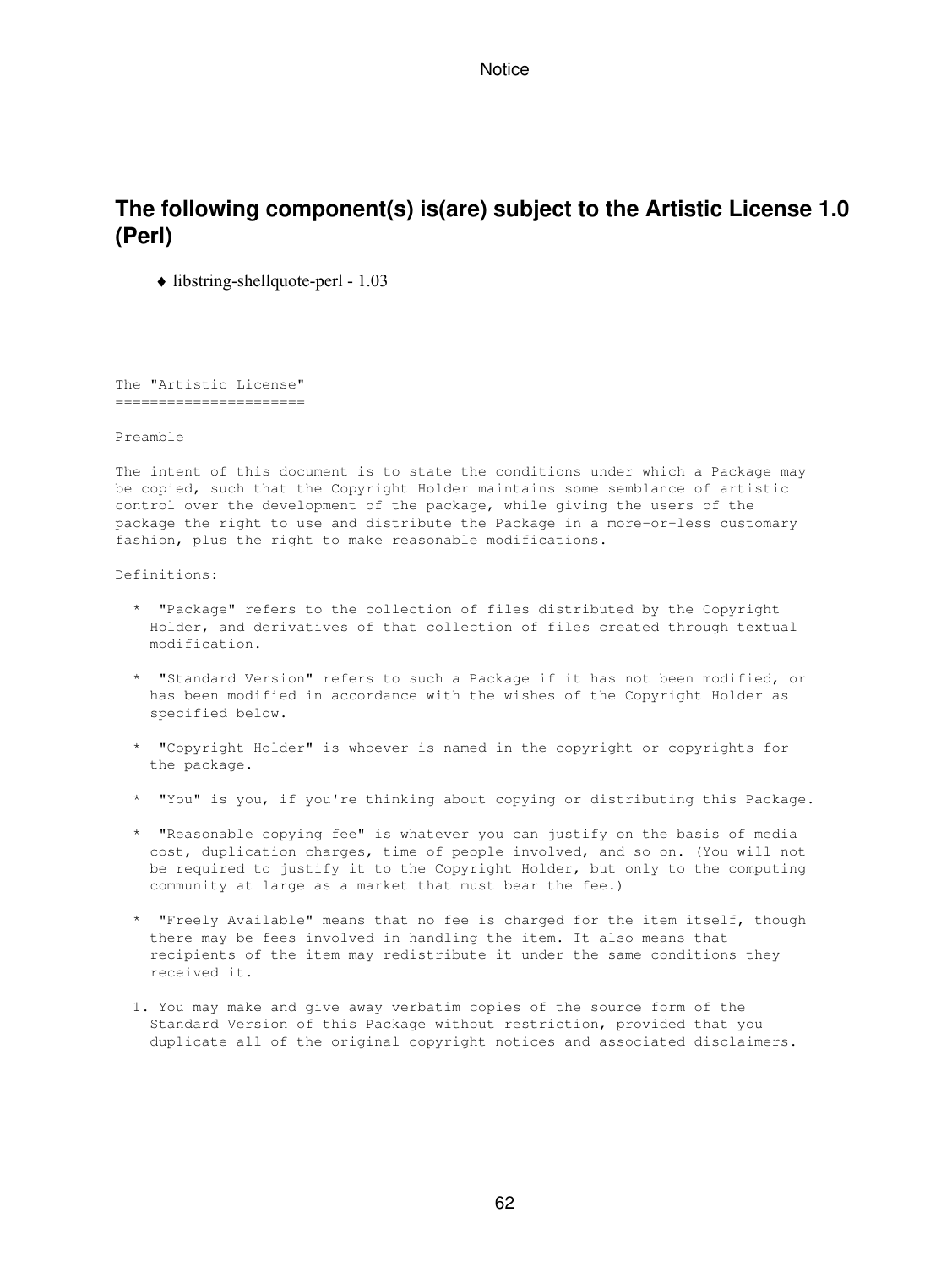- 2. You may apply bug fixes, portability fixes and other modifications derived from the Public Domain or from the Copyright Holder. A Package modified in such a way shall still be considered the Standard Version.
- 3. You may otherwise modify your copy of this Package in any way, provided that you insert a prominent notice in each changed file stating how and when you changed that file, and provided that you do at least ONE of the following:
	- a. place your modifications in the Public Domain or otherwise make them Freely Available, such as by posting said modifications to Usenet or an equivalent medium, or placing the modifications on a major archive site such as uunet.uu.net, or by allowing the Copyright Holder to include your modifications in the Standard Version of the Package.
	- b. use the modified Package only within your corporation or organization.
	- c. rename any non-standard executables so the names do not conflict with standard executables, which must also be provided, and provide a separate manual page for each non-standard executable that clearly documents how it differs from the Standard Version.
	- d. make other distribution arrangements with the Copyright Holder.
- 4. You may distribute the programs of this Package in object code or executable form, provided that you do at least ONE of the following:
	- a. distribute a Standard Version of the executables and library files, together with instructions (in the manual page or equivalent) on where to get the Standard Version.
	- b. accompany the distribution with the machine-readable source of the Package with your modifications.
	- c. give non-standard executables non-standard names, and clearly document the differences in manual pages (or equivalent), together with instructions on where to get the Standard Version.
	- d. make other distribution arrangements with the Copyright Holder.
- 5. You may charge a reasonable copying fee for any distribution of this Package. You may charge any fee you choose for support of this Package. You may not charge a fee for this Package itself. However, you may distribute this Package in aggregate with other (possibly commercial) programs as part of a larger (possibly commercial) software distribution provided that you do not advertise this Package as a product of your own. You may embed this Package's interpreter within an executable of yours (by linking); this shall be construed as a mere form of aggregation, provided that the complete Standard Version of the interpreter is so embedded.
- 6. The scripts and library files supplied as input to or produced as output from the programs of this Package do not automatically fall under the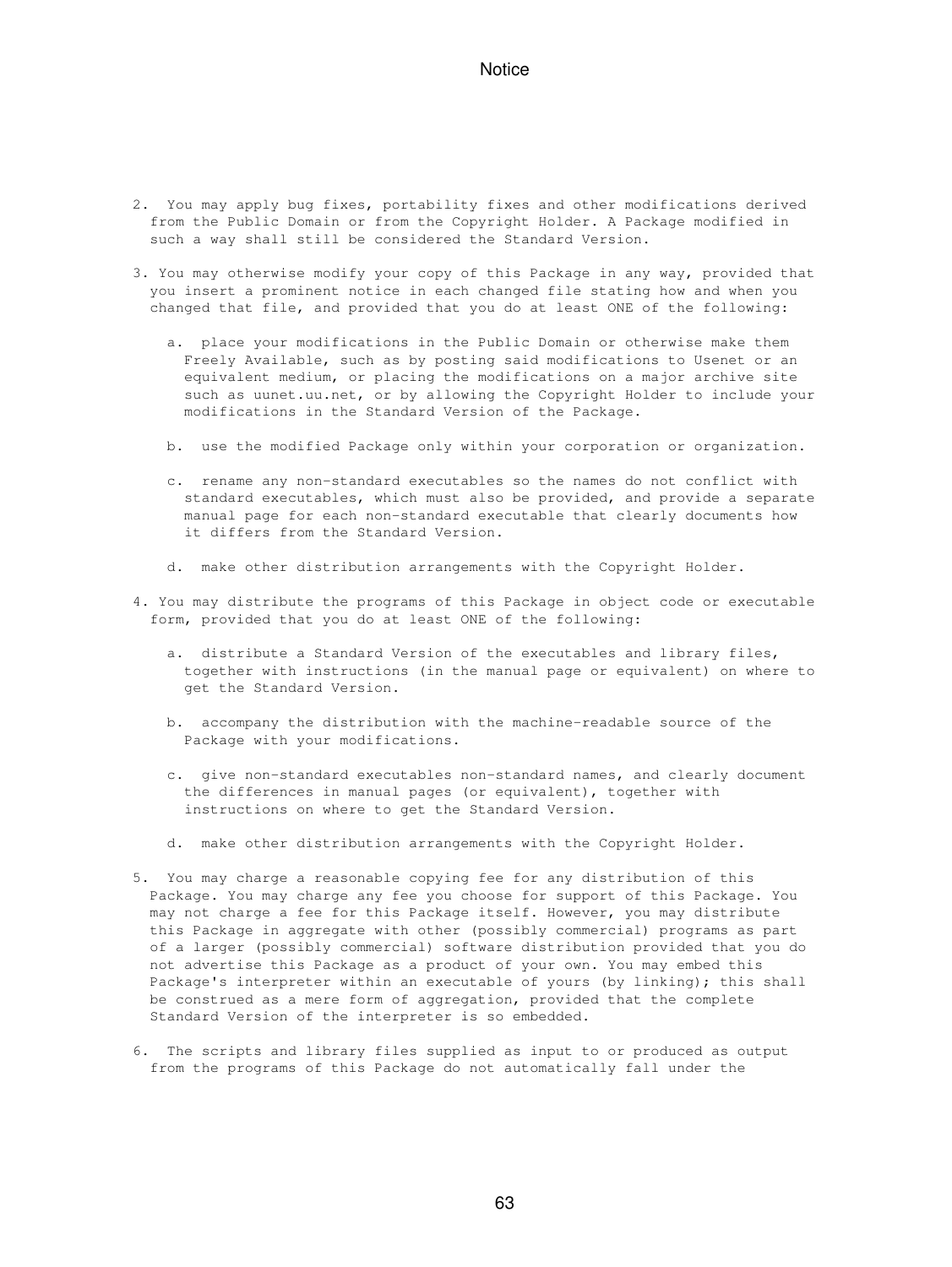copyright of this Package, but belong to whoever generated them, and may be sold commercially, and may be aggregated with this Package. If such scripts or library files are aggregated with this Package via the so-called "undump" or "unexec" methods of producing a binary executable image, then distribution of such an image shall neither be construed as a distribution of this Package nor shall it fall under the restrictions of Paragraphs 3 and 4, provided that you do not represent such an executable image as a Standard Version of this Package.

- 7. C subroutines (or comparably compiled subroutines in other languages) supplied by you and linked into this Package in order to emulate subroutines and variables of the language defined by this Package shall not be considered part of this Package, but are the equivalent of input as in Paragraph 6, provided these subroutines do not change the language in any way that would cause it to fail the regression tests for the language.
- 8. Aggregation of this Package with a commercial distribution is always permitted provided that the use of this Package is embedded; that is, when no overt attempt is made to make this Package's interfaces visible to the end user of the commercial distribution. Such use shall not be construed as a distribution of this Package.
- 9. The name of the Copyright Holder may not be used to endorse or promote products derived from this software without specific prior written permission.
- 10. THIS PACKAGE IS PROVIDED "AS IS" AND WITHOUT ANY EXPRESS OR IMPLIED WARRANTIES, INCLUDING, WITHOUT LIMITATION, THE IMPLIED WARRANTIES OF MERCHANTIBILITY AND FITNESS FOR A PARTICULAR PURPOSE.

The End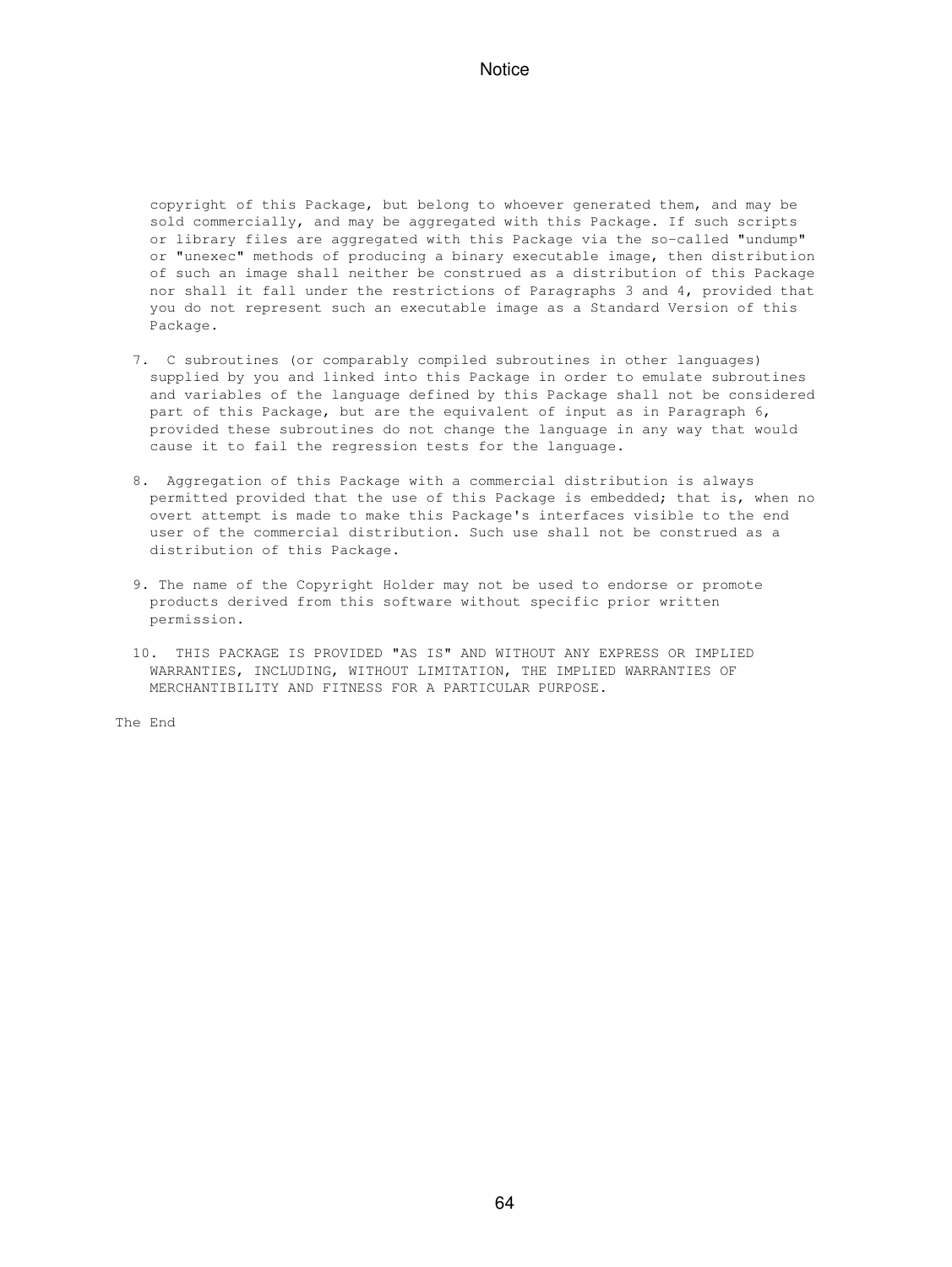### **The following component(s) is(are) subject to the Artistic License 2.0**

- ♦ libnet-ssleay-perl 1.72
- ♦ perl-Mojolicious 6.38
- ♦ perl-Net-SSLeay 1.72

Artistic License 2.0 =====================

Copyright (c) 2000-2006, The Perl Foundation.

Everyone is permitted to copy and distribute verbatim copies of this license document, but changing it is not allowed.

#### Preamble

This license establishes the terms under which a given free software Package may be copied, modified, distributed, and/or redistributed. The intent is that the Copyright Holder maintains some artistic control over the development of that Package while still keeping the Package available as open source and free software.

You are always permitted to make arrangements wholly outside of this license directly with the Copyright Holder of a given Package. If the terms of this license do not permit the full use that you propose to make of the Package, you should contact the Copyright Holder and seek a different licensing arrangement.

#### Definitions

"Copyright Holder" means the individual(s) or organization(s) named in the copyright notice for the entire Package.

"Contributor" means any party that has contributed code or other material to the Package, in accordance with the Copyright Holder's procedures.

"You" and "your" means any person who would like to copy, distribute, or modify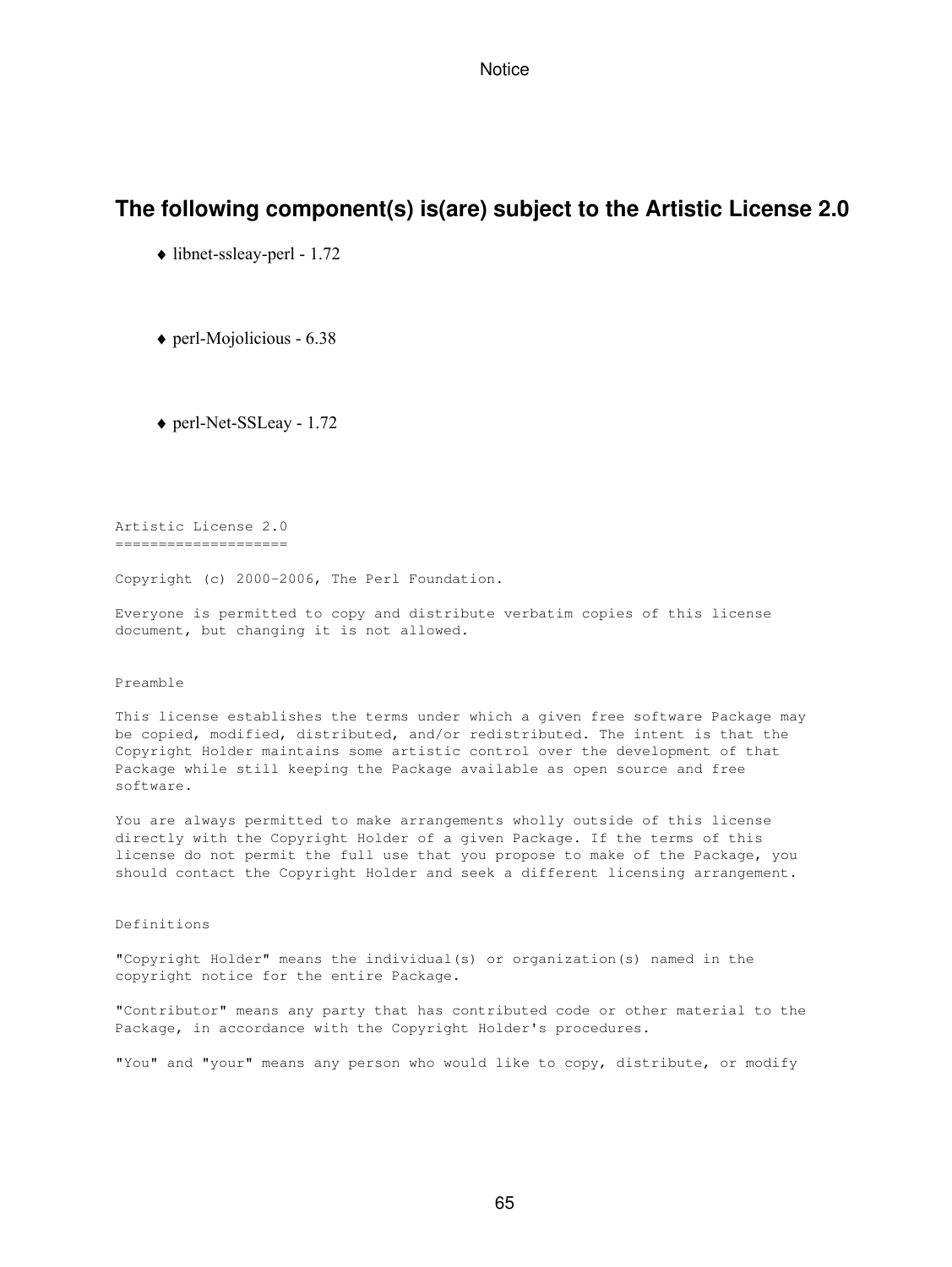#### the Package.

"Package" means the collection of files distributed by the Copyright Holder, and derivatives of that collection and/or of those files. A given Package may consist of either the Standard Version, or a Modified Version.

"Distribute" means providing a copy of the Package or making it accessible to anyone else, or in the case of a company or organization, to others outside of your company or organization.

"Distributor Fee" means any fee that you charge for Distributing this Package or providing support for this Package to another party. It does not mean licensing fees.

"Standard Version" refers to the Package if it has not been modified, or has been modified only in ways explicitly requested by the Copyright Holder.

"Modified Version" means the Package, if it has been changed, and such changes were not explicitly requested by the Copyright Holder.

"Original License" means this Artistic License as Distributed with the Standard Version of the Package, in its current version or as it may be modified by The Perl Foundation in the future.

"Source" form means the source code, documentation source, and configuration files for the Package.

"Compiled" form means the compiled bytecode, object code, binary, or any other form resulting from mechanical transformation or translation of the Source form.

Permission for Use and Modification Without Distribution

(1) You are permitted to use the Standard Version and create and use Modified Versions for any purpose without restriction, provided that you do not Distribute the Modified Version.

Permissions for Redistribution of the Standard Version

(2) You may Distribute verbatim copies of the Source form of the Standard Version of this Package in any medium without restriction, either gratis or for a Distributor Fee, provided that you duplicate all of the original copyright notices and associated disclaimers. At your discretion, such verbatim copies may or may not include a Compiled form of the Package.

(3) You may apply any bug fixes, portability changes, and other modifications made available from the Copyright Holder. The resulting Package will still be considered the Standard Version, and as such will be subject to the Original License.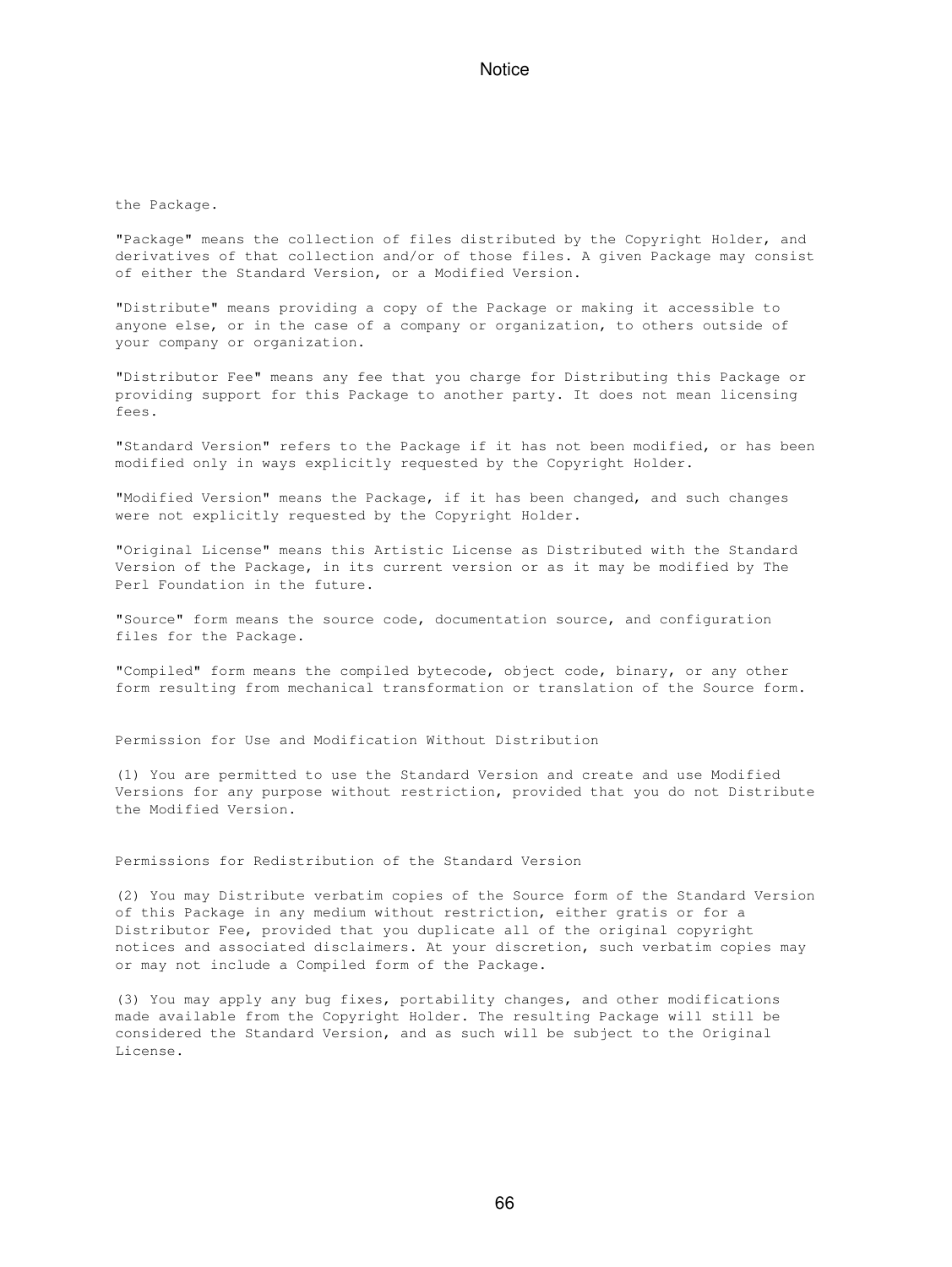Distribution of Modified Versions of the Package as Source

(4) You may Distribute your Modified Version as Source (either gratis or for a Distributor Fee, and with or without a Compiled form of the Modified Version) provided that you clearly document how it differs from the Standard Version, including, but not limited to, documenting any non-standard features, executables, or modules, and provided that you do at least ONE of the following:

(a) make the Modified Version available to the Copyright Holder of the Standard Version, under the Original License, so that the Copyright Holder may include your modifications in the Standard Version.

(b) ensure that installation of your Modified Version does not prevent the user installing or running the Standard Version. In addition, the Modified Version must bear a name that is different from the name of the Standard Version. (c) allow anyone who receives a copy of the Modified Version to make the Source form of the Modified Version available to others under (i) the Original License or (ii) a license that permits the licensee to freely copy, modify and redistribute the Modified Version using the same licensing terms that apply to the copy that the licensee received, and requires that the Source form of the Modified Version,

and of any works derived from it, be made freely available in that license fees are prohibited but Distributor Fees are allowed. Distribution of Compiled Forms of the Standard Version or Modified Versions

without the Source

(5) You may Distribute Compiled forms of the Standard Version without the Source, provided that you include complete instructions on how to get the Source of the Standard Version. Such instructions must be valid at the time of your distribution. If these instructions, at any time while you are carrying out such distribution, become invalid, you must provide new instructions on demand or cease further distribution. If you provide valid instructions or cease distribution within thirty days after you become aware that the instructions are invalid, then you do not forfeit any of your rights under this license.

(6) You may Distribute a Modified Version in Compiled form without the Source, provided that you comply with Section 4 with respect to the Source of the Modified Version.

#### Aggregating or Linking the Package

(7) You may aggregate the Package (either the Standard Version or Modified Version) with other packages and Distribute the resulting aggregation provided that you do not charge a licensing fee for the Package. Distributor Fees are permitted, and licensing fees for other components in the aggregation are permitted. The terms of this license apply to the use and Distribution of the Standard or Modified Versions as included in the aggregation.

(8) You are permitted to link Modified and Standard Versions with other works, to embed the Package in a larger work of your own, or to build stand-alone binary or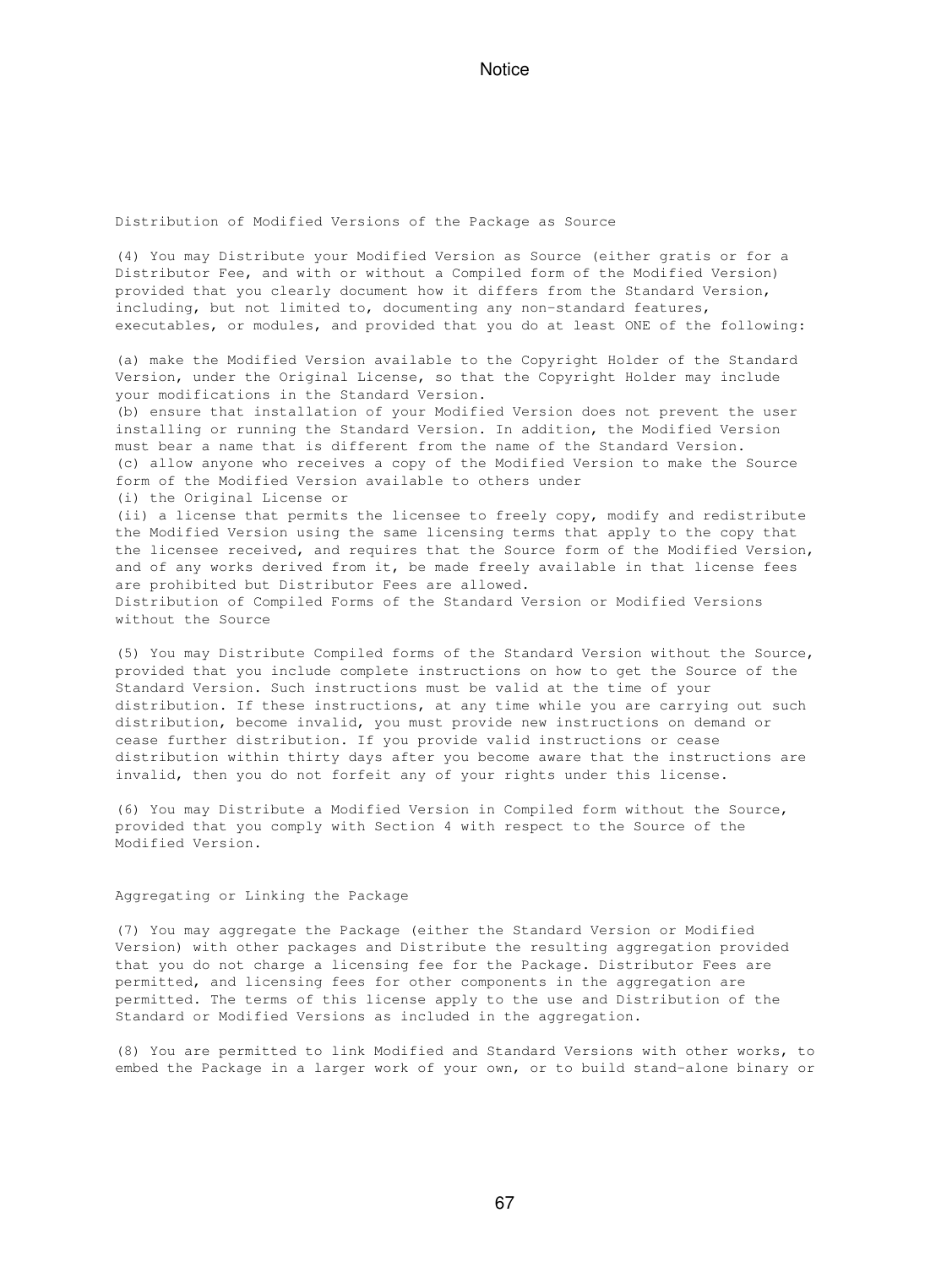bytecode versions of applications that include the Package, and Distribute the result without restriction, provided the result does not expose a direct interface to the Package.

Items That are Not Considered Part of a Modified Version

(9) Works (including, but not limited to, modules and scripts) that merely extend or make use of the Package, do not, by themselves, cause the Package to be a Modified Version. In addition, such works are not considered parts of the Package itself, and are not subject to the terms of this license.

General Provisions

(10) Any use, modification, and distribution of the Standard or Modified Versions is governed by this Artistic License. By using, modifying or distributing the Package, you accept this license. Do not use, modify, or distribute the Package, if you do not accept this license.

(11) If your Modified Version has been derived from a Modified Version made by someone other than you, you are nevertheless required to ensure that your Modified Version complies with the requirements of this license.

(12) This license does not grant you the right to use any trademark, service mark, tradename, or logo of the Copyright Holder.

(13) This license includes the non-exclusive, worldwide, free-of-charge patent license to make, have made, use, offer to sell, sell, import and otherwise transfer the Package with respect to any patent claims licensable by the Copyright Holder that are necessarily infringed by the Package. If you institute patent litigation (including a cross-claim or counterclaim) against any party alleging that the Package constitutes direct or contributory patent infringement, then this Artistic License to you shall terminate on the date that such litigation is filed.

(14) Disclaimer of Warranty: THE PACKAGE IS PROVIDED BY THE COPYRIGHT HOLDER AND CONTRIBUTORS "AS IS' AND WITHOUT ANY EXPRESS OR IMPLIED WARRANTIES. THE IMPLIED WARRANTIES OF MERCHANTABILITY, FITNESS FOR A PARTICULAR PURPOSE, OR NON-INFRINGEMENT ARE DISCLAIMED TO THE EXTENT PERMITTED BY YOUR LOCAL LAW. UNLESS REQUIRED BY LAW, NO COPYRIGHT HOLDER OR CONTRIBUTOR WILL BE LIABLE FOR ANY DIRECT, INDIRECT, INCIDENTAL, OR CONSEQUENTIAL DAMAGES ARISING IN ANY WAY OUT OF THE USE OF THE PACKAGE, EVEN IF ADVISED OF THE POSSIBILITY OF SUCH DAMAGE.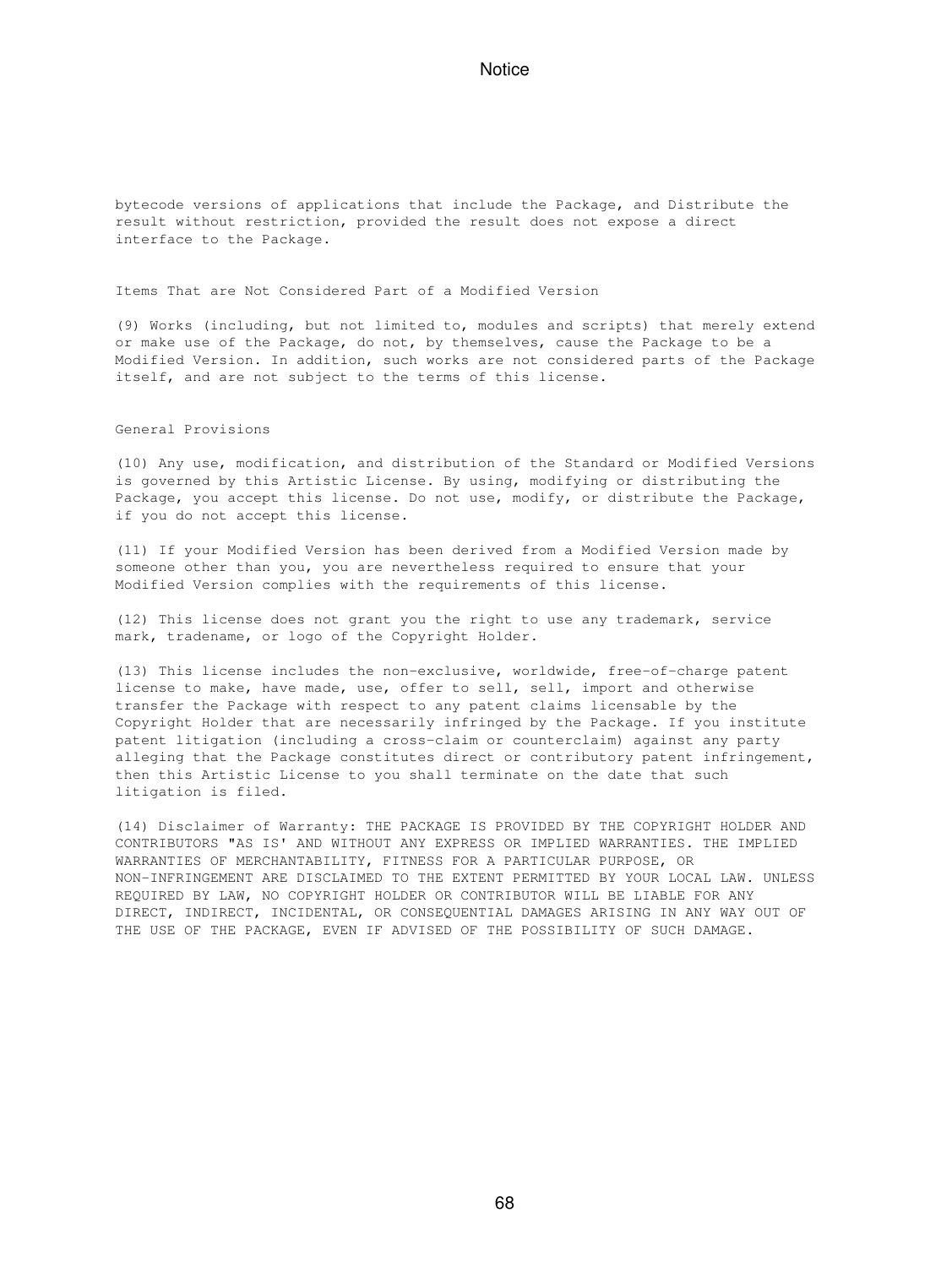## **The following component(s) is(are) subject to the BSD 4-clause "Original" or "Old" License**

 $\bullet$  cpp - 4.9.2

*License details can be found in https://metadata.ftp-master.debian.org/changelogs//main/g/gcc-defaults/gcc-defaults\_1.136\_copyright*

Copyright (c) , All rights reserved.

Redistribution and use in source and binary forms, with or without modification, are permitted provided that the following conditions are met:

1) Redistributions of source code must retain the above copyright notice, this list of conditions and the following disclaimer.

2) Redistributions in binary form must reproduce the above copyright notice, this list of conditions and the following disclaimer in the documentation and/or other materials provided with the distribution.

3) All advertising materials mentioning features or use of this software must display the following acknowledgement: This product includes software developed by the organization.

4) Neither the name of the organization nor the names of its contributors may be used to endorse or promote products derived from this software without specific prior written permission.

THIS SOFTWARE IS PROVIDED BY COPYRIGHT HOLDER ''AS IS'' AND ANY EXPRESS OR IMPLIED WARRANTIES, INCLUDING, BUT NOT LIMITED TO, THE IMPLIED WARRANTIES OF MERCHANTABILITY AND FITNESS FOR A PARTICULAR PURPOSE ARE DISCLAIMED. IN NO EVENT SHALL {{COPYRIGHT HOLDER}} BE LIABLE FOR ANY DIRECT, INDIRECT, INCIDENTAL, SPECIAL, EXEMPLARY, OR CONSEQUENTIAL DAMAGES (INCLUDING, BUT NOT LIMITED TO, PROCUREMENT OF SUBSTITUTE GOODS OR SERVICES; LOSS OF USE, DATA, OR PROFITS; OR BUSINESS INTERRUPTION) HOWEVER CAUSED AND ON ANY THEORY OF LIABILITY, WHETHER IN CONTRACT, STRICT LIABILITY, OR TORT (INCLUDING NEGLIGENCE OR OTHERWISE) ARISING IN ANY WAY OUT OF THE USE OF THIS SOFTWARE, EVEN IF ADVISED OF THE POSSIBILITY OF SUCH DAMAGE.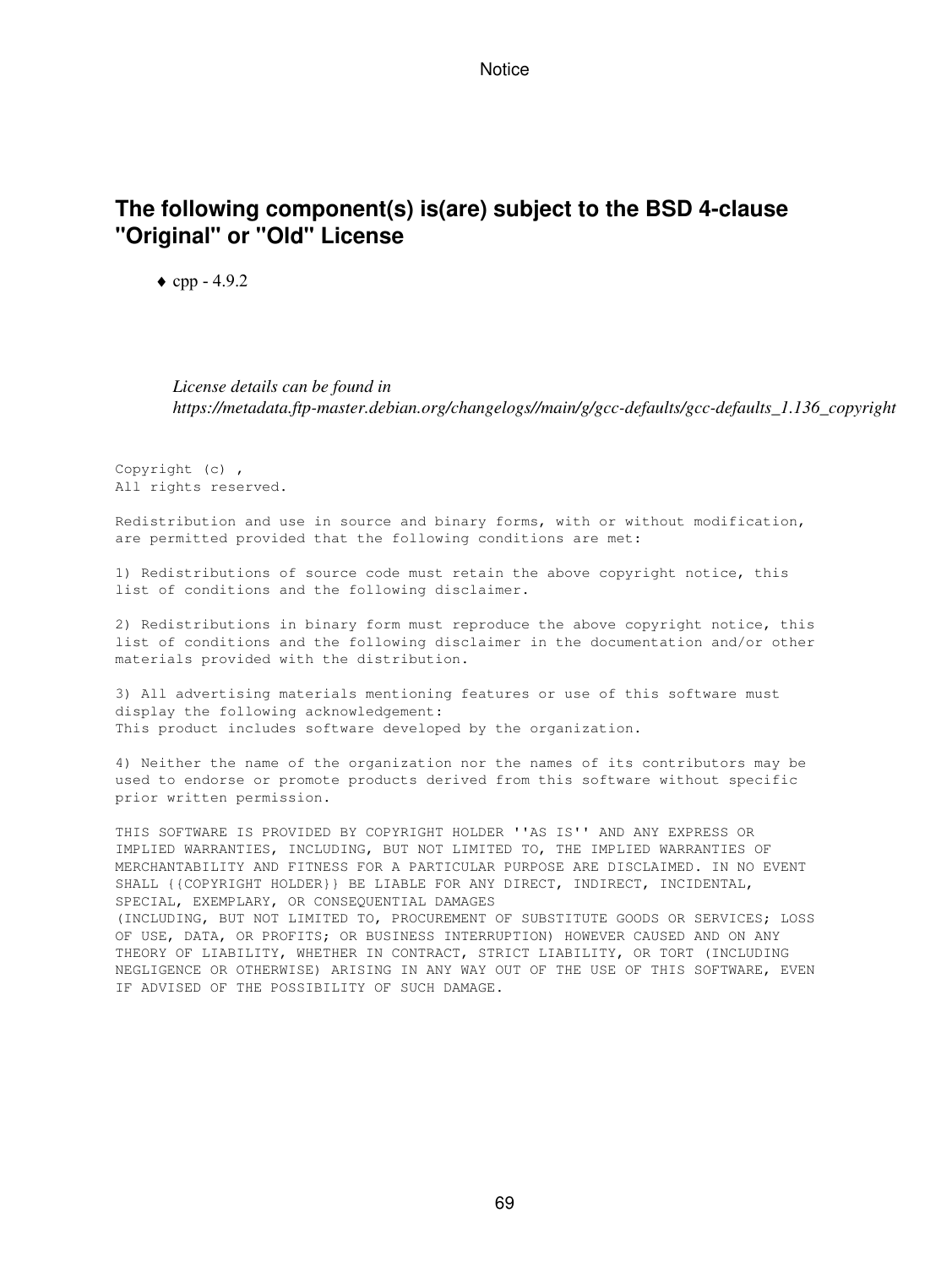## **The following component(s) is(are) subject to the Artistic License 1.0**

- ♦ CPAN::Meta 2.142690
- ♦ CPAN::Meta::Check 0.009
- ♦ CPAN::Meta::Requirements 2.128
- $\bullet$  cpanminus 1.7014
- ♦ IO::Socket::IP 0.37
- $\triangleleft$  JSON 2.61
- ♦ JSON-PP 2.27300
- ♦ libcpan-distnameinfo-perl 0.12
- ♦ libio-socket-ssl-perl 2.022
- ♦ liblocal-lib-perl 2.000014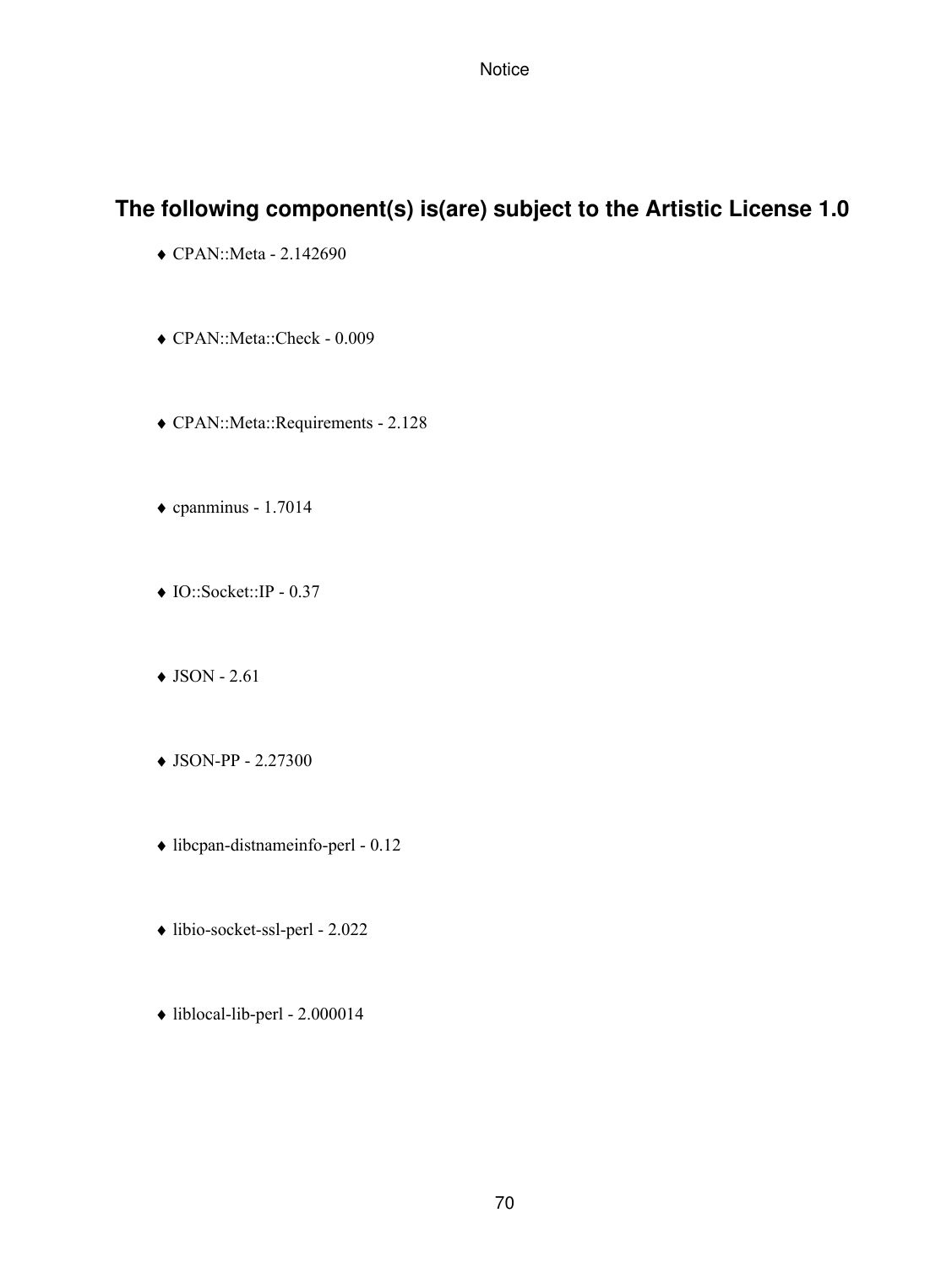- ♦ libmodule-build-perl 0.421000
- ♦ libparse-pmfile-perl 0.29
- ♦ libsocket-perl 2.021
- ♦ libversion-perl 0.9909
- ♦ Module::CPANfile 1.1000
- ♦ Module::Metadata 1.000024
- ♦ perl-IO-Socket-SSL 2.024
- $\triangleleft$  Socket 2.021

The Artistic License ====================

Preamble

The intent of this document is to state the conditions under which a Package may be copied, such that the Copyright Holder maintains some semblance of artistic control over the development of the package, while giving the users of the package the right to use and distribute the Package in a more-or-less customary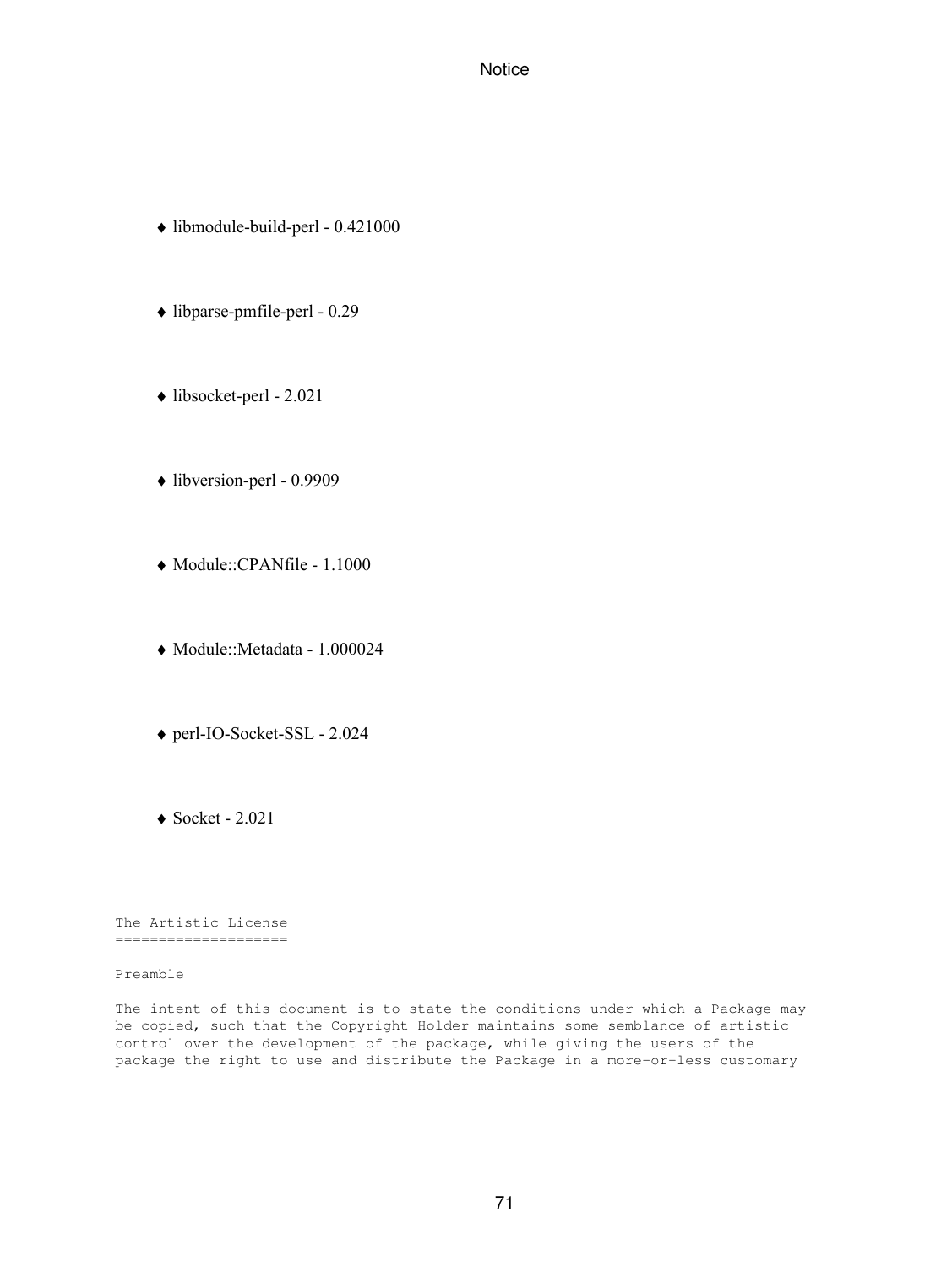fashion, plus the right to make reasonable modifications.

Definitions:

- \* "Package" refers to the collection of files distributed by the Copyright Holder, and derivatives of that collection of files created through textual modification.
- \* "Standard Version" refers to such a Package if it has not been modified, or has been modified in accordance with the wishes of the Copyright Holder.
- \* "Copyright Holder" is whoever is named in the copyright or copyrights for the package.
- \* "You" is you, if you're thinking about copying or distributing this Package.
- \* "Reasonable copying fee" is whatever you can justify on the basis of media cost, duplication charges, time of people involved, and so on. (You will not be required to justify it to the Copyright Holder, but only to the computing community at large as a market that must bear the fee.)
- \* "Freely Available" means that no fee is charged for the item itself, though there may be fees involved in handling the item. It also means that recipients of the item may redistribute it under the same conditions they received it.

1. You may make and give away verbatim copies of the source form of the Standard Version of this Package without restriction, provided that you duplicate all of the original copyright notices and associated disclaimers.

2. You may apply bug fixes, portability fixes and other modifications derived from the Public Domain or from the Copyright Holder. A Package modified in such a way shall still be considered the Standard Version.

3. You may otherwise modify your copy of this Package in any way, provided that you insert a prominent notice in each changed file stating how and when you changed that file, and provided that you do at least ONE of the following:

 a) place your modifications in the Public Domain or otherwise make them Freely Available, such as by posting said modifications to Usenet or an equivalent medium, or placing the modifications on a major archive site such as ftp.uu.net, or by allowing the Copyright Holder to include your modifications in the Standard Version of the Package.

b) use the modified Package only within your corporation or organization.

 c) rename any non-standard executables so the names do not conflict with standard executables, which must also be provided, and provide a separate manual page for each non-standard executable that clearly documents how it differs from the Standard Version.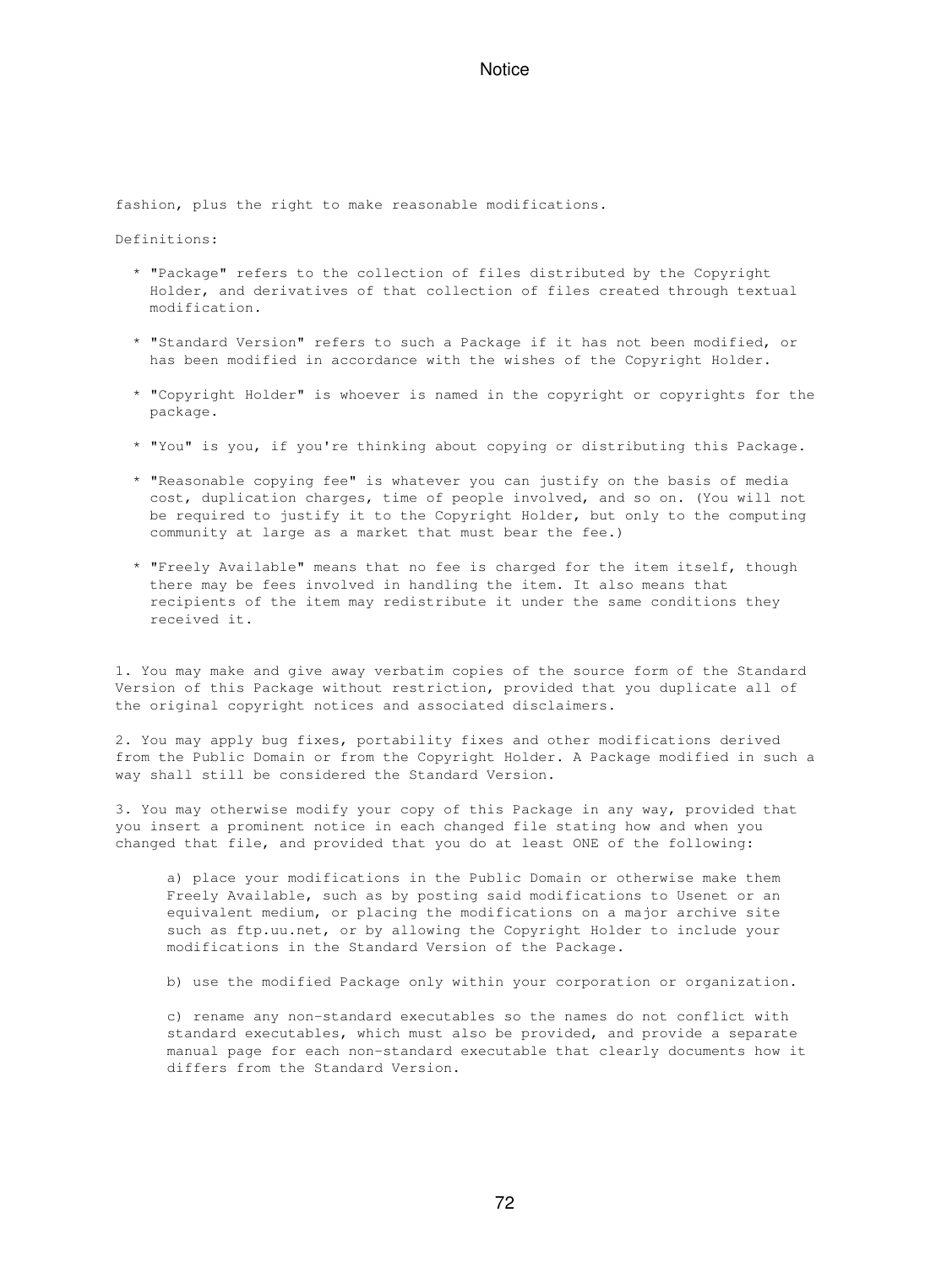d) make other distribution arrangements with the Copyright Holder.

4. You may distribute the programs of this Package in object code or executable form, provided that you do at least ONE of the following:

 a) distribute a Standard Version of the executables and library files, together with instructions (in the manual page or equivalent) on where to get the Standard Version.

 b) accompany the distribution with the machine-readable source of the Package with your modifications.

 c) accompany any non-standard executables with their corresponding Standard Version executables, giving the non-standard executables non-standard names, and clearly documenting the differences in manual pages (or equivalent), together with instructions on where to get the Standard Version.

d) make other distribution arrangements with the Copyright Holder.

5. You may charge a reasonable copying fee for any distribution of this Package. You may charge any fee you choose for support of this Package. You may not charge a fee for this Package itself. However, you may distribute this Package in aggregate with other (possibly commercial) programs as part of a larger (possibly commercial) software distribution provided that you do not advertise this Package as a product of your own.

6. The scripts and library files supplied as input to or produced as output from the programs of this Package do not automatically fall under the copyright of this Package, but belong to whomever generated them, and may be sold commercially, and may be aggregated with this Package.

7. C or perl subroutines supplied by you and linked into this Package shall not be considered part of this Package.

8. The name of the Copyright Holder may not be used to endorse or promote products derived from this software without specific prior written permission.

9. THIS PACKAGE IS PROVIDED "AS IS" AND WITHOUT ANY EXPRESS OR IMPLIED WARRANTIES, INCLUDING, WITHOUT LIMITATION, THE IMPLIED WARRANTIES OF MERCHANTABILITY AND FITNESS FOR A PARTICULAR PURPOSE.

The End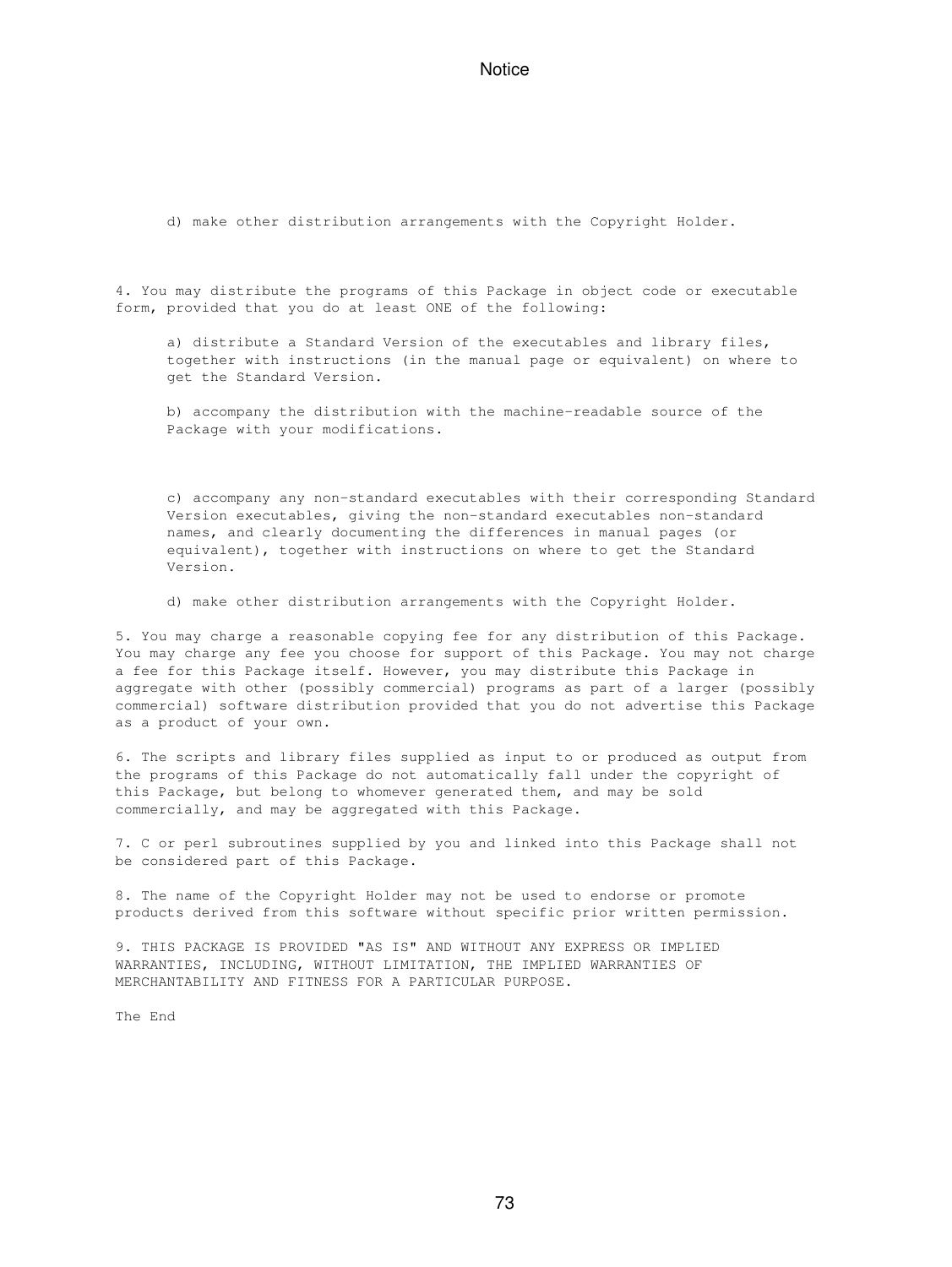# **The following component(s) is(are) subject to the Code2HTML License**

♦ ordereddict - 1.1

Code2HTML License =================

Copyright (c) 1999 - 2002 by Peter Palfrader & others. ------------------------------------------------------

Permission is hereby granted, free of charge, to any person obtaining a copy of this software and associated documentation files (the "Software"), to deal in the Software without restriction, including without limitation the rights to use, copy, modify, merge, publish, distribute, sublicense, and/or sell copies of the Software, and to permit persons to whom the Software is furnished to do so, subject to the following conditions:

The above copyright notice and this permission notice shall be included in all copies or substantial portions of the Software. THE SOFTWARE IS PROVIDED "AS IS", WITHOUT WARRANTY OF ANY KIND, EXPRESS OR IMPLIED, INCLUDING BUT NOT LIMITED TO THE WARRANTIES OF MERCHANTABILITY, FITNESS FOR A PARTICULAR PURPOSE AND NONINFRINGEMENT. IN NO EVENT SHALL THE AUTHORS OR COPYRIGHT HOLDERS BE LIABLE FOR ANY CLAIM, DAMAGES OR OTHER LIABILITY, WHETHER IN AN ACTION OF CONTRACT, TORT OR OTHERWISE, ARISING FROM, OUT OF OR IN CONNECTION WITH THE SOFTWARE OR THE USE OR OTHER DEALINGS IN THE SOFTWARE.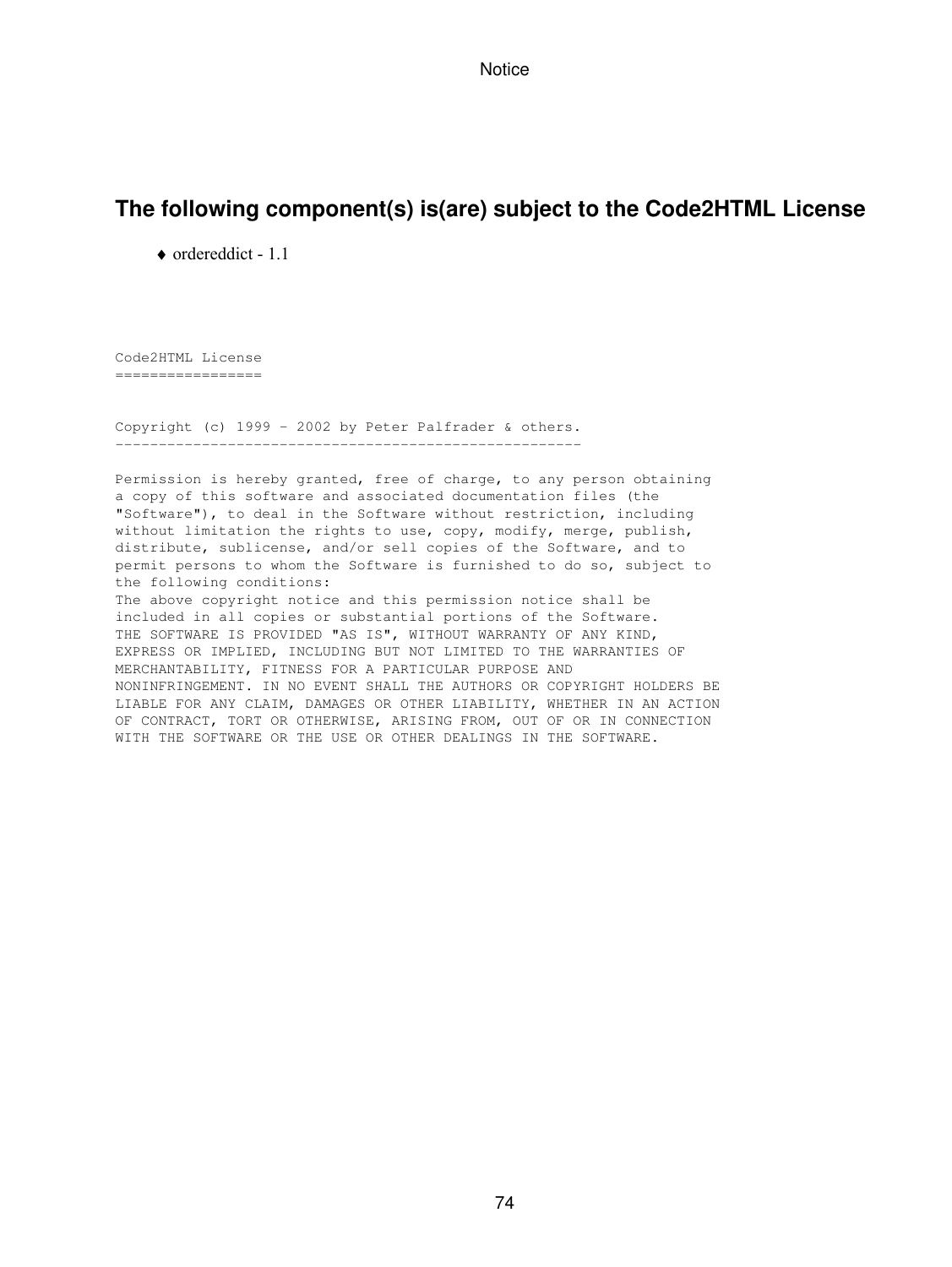# **The following component(s) is(are) subject to the GNU General Public License v3.0 w/GCC Runtime Library exception**

♦ GNU Compiler Collection - 4.9.2

GCC RUNTIME LIBRARY EXCEPTION =============================

Version 3.1, 31 March 2009

Copyright © 2009 Free Software Foundation, Inc. <http://fsf.org/>

Everyone is permitted to copy and distribute verbatim copies of this license document, but changing it is not allowed.

This GCC Runtime Library Exception ("Exception") is an additional permission under section 7 of the GNU General Public License, version 3 ("GPLv3"). It applies to a given file (the "Runtime Library") that bears a notice placed by the copyright holder of the file stating that the file is governed by GPLv3 along with this Exception.

When you use GCC to compile a program, GCC may combine portions of certain GCC header files and runtime libraries with the compiled program. The purpose of this Exception is to allow compilation of non-GPL (including proprietary) programs to use, in this way, the header files and runtime libraries covered by this Exception.

GNU GENERAL PUBLIC LICENSE --------------------------

Version 3, Â Â 29 June 2007

Copyright (C) 2007 Free Software Foundation, Inc. <http://fsf.org/>

Everyone is permitted to copy and distribute verbatim copies of this license document, but changing it is not allowed.

Preamble

The GNU General Public License is a free, copyleft license for software and other kinds of works.

The licenses for most software and other practical works are designed to take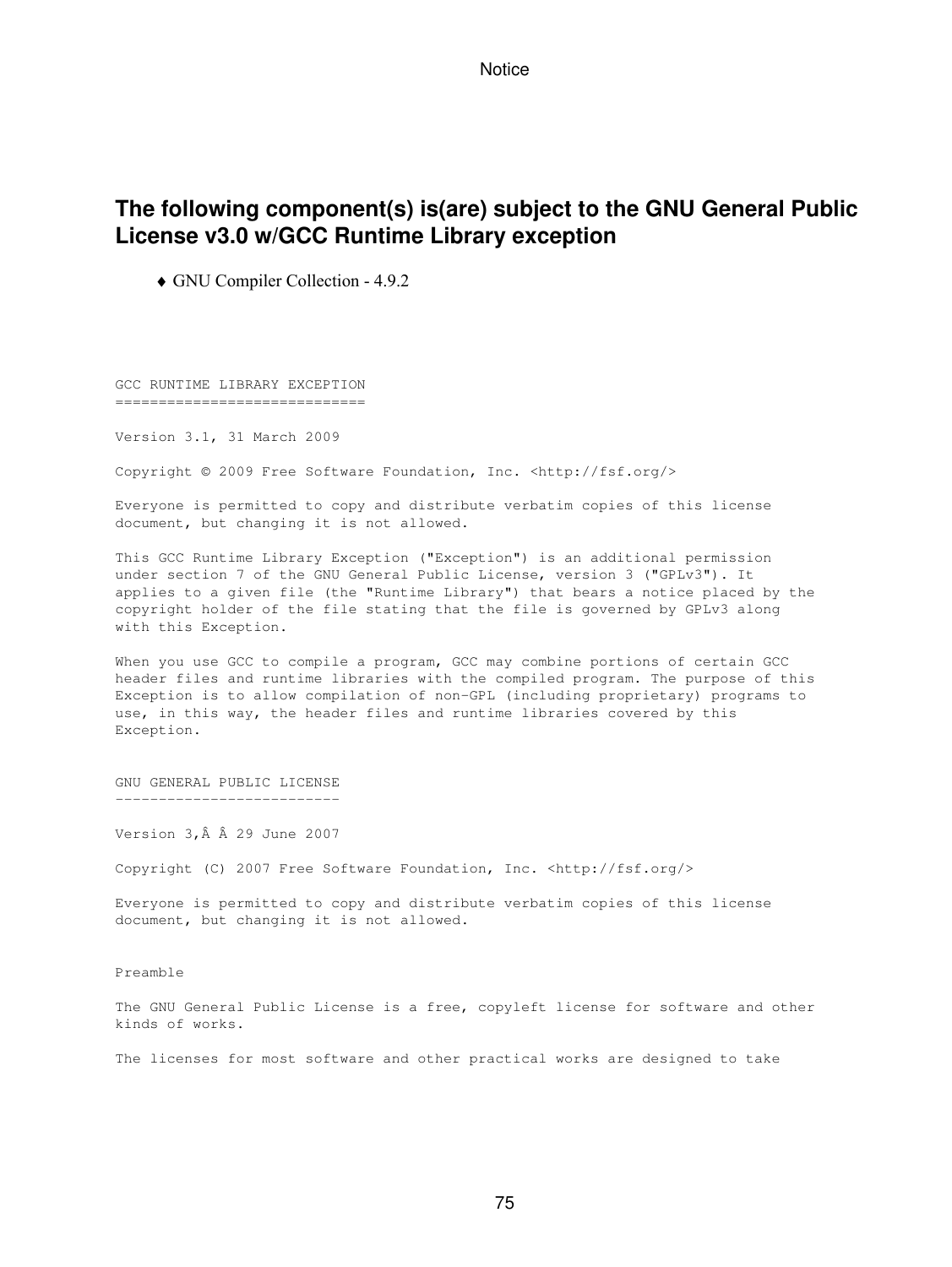away your freedom to share and change the works. By contrast, the GNU General Public License is intended to guarantee your freedom to share and change all versions of a program--to make sure it remains free software for all its users. We, the Free Software Foundation, use the GNU General Public License for most of our software; it applies also to any other work released this way by its authors. You can apply it to your programs, too.

When we speak of free software, we are referring to freedom, not price. Our General Public Licenses are designed to make sure that you have the freedom to distribute copies of free software (and charge for them if you wish), that you receive source code or can get it if you want it, that you can change the software or use pieces of it in new free programs, and that you know you can do these things.

To protect your rights, we need to prevent others from denying you these rights or asking you to surrender the rights. Therefore, you have certain responsibilities if you distribute copies of the software, or if you modify it: responsibilities to respect the freedom of others.

For example, if you distribute copies of such a program, whether gratis or for a fee, you must pass on to the recipients the same freedoms that you received. You must make sure that they, too, receive or can get the source code. And you must show them these terms so they know their rights.

Developers that use the GNU GPL protect your rights with two steps: (1) assert copyright on the software, and (2) offer you this License giving you legal permission to copy, distribute and/or modify it.

For the developers' and authors' protection, the GPL clearly explains that there is no warranty for this free software. For both users' and authors' sake, the GPL requires that modified versions be marked as changed, so that their problems will not be attributed erroneously to authors of previous versions.

Some devices are designed to deny users access to install or run modified versions of the software inside them, although the manufacturer can do so. This is fundamentally incompatible with the aim of protecting users' freedom to change the software. The systematic pattern of such abuse occurs in the area of products for individuals to use, which is precisely where it is most unacceptable. Therefore, we have designed this version of the GPL to prohibit the practice for those products. If such problems arise substantially in other domains, we stand ready to extend this provision to those domains in future versions of the GPL, as needed to protect the freedom of users.

Finally, every program is threatened constantly by software patents. States should not allow patents to restrict development and use of software on general-purpose computers, but in those that do, we wish to avoid the special danger that patents applied to a free program could make it effectively proprietary. To prevent this, the GPL assures that patents cannot be used to render the program non-free.

The precise terms and conditions for copying, distribution and modification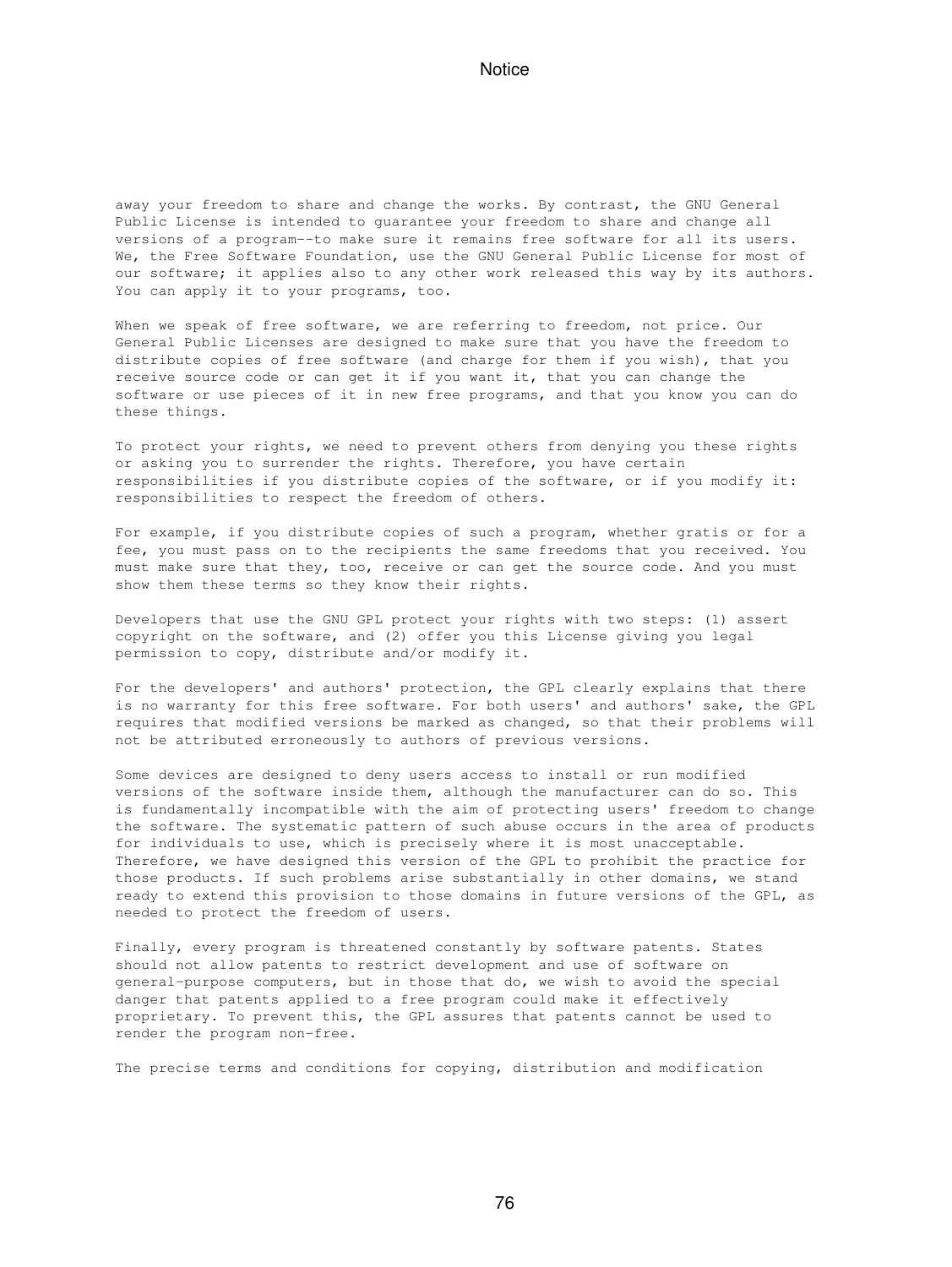follow.

TERMS AND CONDITIONS

0. Definitions.

âThis License refers to version 3 of the GNU General Public License.

â Copyright also means copyright-like laws that apply to other kinds of works, such as semiconductor masks.

âThe Program refers to any copyrightable work licensed under this License. Each licensee is addressed as â you . â Licensees and â recipients may be individuals or organizations.

To â modify a work means to copy from or adapt all or part of the work in a fashion requiring copyright permission, other than the making of an exact copy. The resulting work is called a â modified version of the earlier work or a work âbased on the earlier work.

A âcovered work means either the unmodified Program or a work based on the Program.

To â propagate a work means to do anything with it that, without permission, would make you directly or secondarily liable for infringement under applicable copyright law, except executing it on a computer or modifying a private copy. Propagation includes copying, distribution (with or without modification), making available to the public, and in some countries other activities as well.

To â convey a work means any kind of propagation that enables other parties to make or receive copies. Mere interaction with a user through a computer network, with no transfer of a copy, is not conveying.

An interactive user interface displays â Appropriate Legal Notices to the extent that it includes a convenient and prominently visible feature that (1) displays an appropriate copyright notice, and (2) tells the user that there is no warranty for the work (except to the extent that warranties are provided), that licensees may convey the work under this License, and how to view a copy of this License. If the interface presents a list of user commands or options, such as a menu, a prominent item in the list meets this criterion.

1. Source Code.

The â source code for a work means the preferred form of the work for making modifications to it. â Object code means any non-source form of a work.

A â Standard Interface means an interface that either is an official standard defined by a recognized standards body, or, in the case of interfaces specified for a particular programming language, one that is widely used among developers working in that language.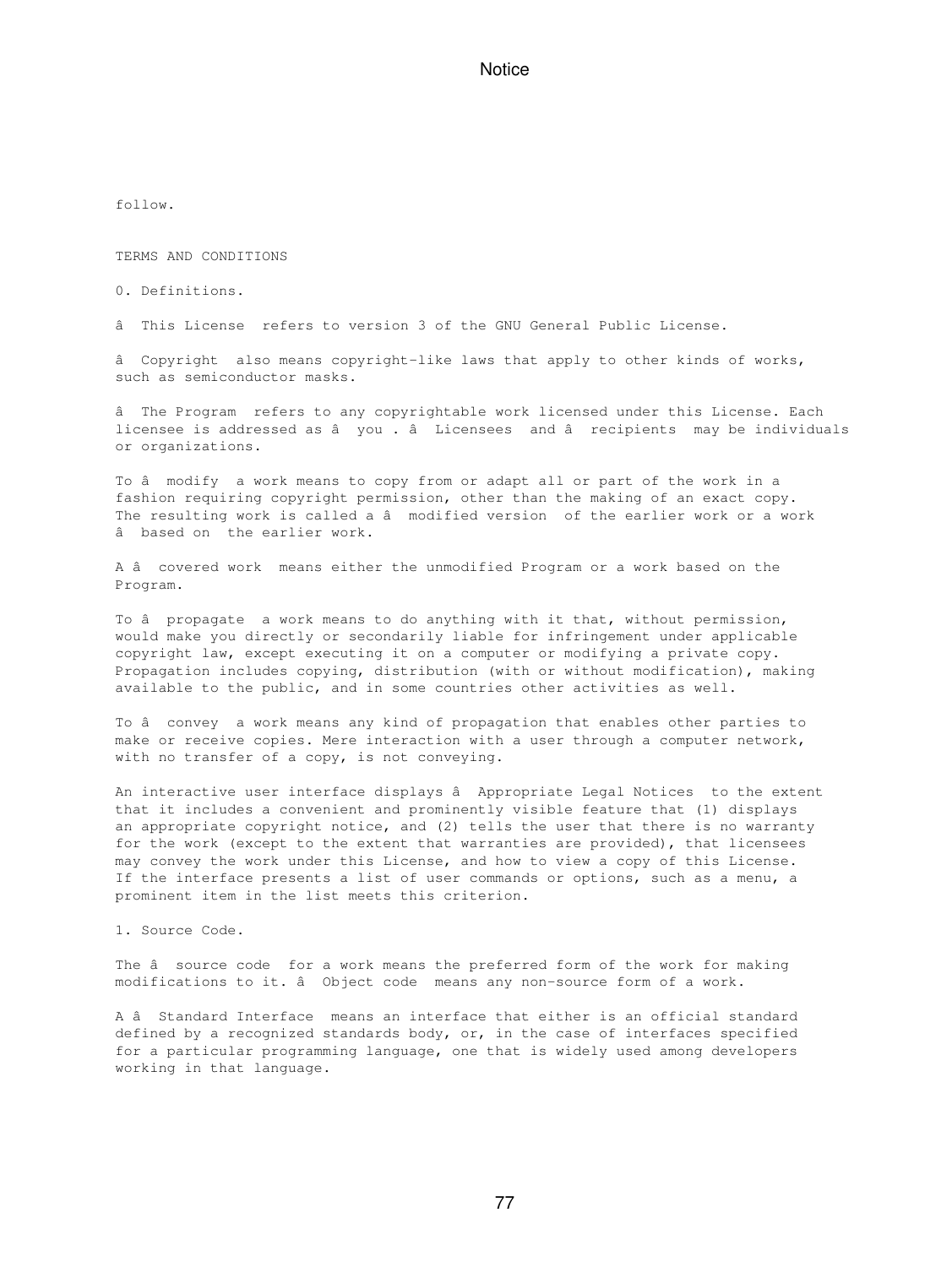The â System Libraries of an executable work include anything, other than the work as a whole, that (a) is included in the normal form of packaging a Major Component, but which is not part of that Major Component, and (b) serves only to enable use of the work with that Major Component, or to implement a Standard Interface for which an implementation is available to the public in source code form. A â Major Component, in this context, means a major essential component (kernel, window system, and so on) of the specific operating system (if any) on which the executable work runs, or a compiler used to produce the work, or an object code interpreter used to run it.

The â Corresponding Source for a work in object code form means all the source code needed to generate, install, and (for an executable work) run the object code and to modify the work, including scripts to control those activities. However, it does not include the work's System Libraries, or general-purpose tools or generally available free programs which are used unmodified in performing those activities but which are not part of the work. For example, Corresponding Source includes interface definition files associated with source files for the work, and the source code for shared libraries and dynamically linked subprograms that the work is specifically designed to require, such as by intimate data communication or control flow between those subprograms and other parts of the work.

The Corresponding Source need not include anything that users can regenerate automatically from other parts of the Corresponding Source.

The Corresponding Source for a work in source code form is that same work.

2. Basic Permissions.

All rights granted under this License are granted for the term of copyright on the Program, and are irrevocable provided the stated conditions are met. This License explicitly affirms your unlimited permission to run the unmodified Program. The output from running a covered work is covered by this License only if the output, given its content, constitutes a covered work. This License acknowledges your rights of fair use or other equivalent, as provided by copyright law.

You may make, run and propagate covered works that you do not convey, without conditions so long as your license otherwise remains in force. You may convey covered works to others for the sole purpose of having them make modifications exclusively for you, or provide you with facilities for running those works, provided that you comply with the terms of this License in conveying all material for which you do not control copyright. Those thus making or running the covered works for you must do so exclusively on your behalf, under your direction and control, on terms that prohibit them from making any copies of your copyrighted material outside their relationship with you.

Conveying under any other circumstances is permitted solely under the conditions stated below. Sublicensing is not allowed; section 10 makes it unnecessary.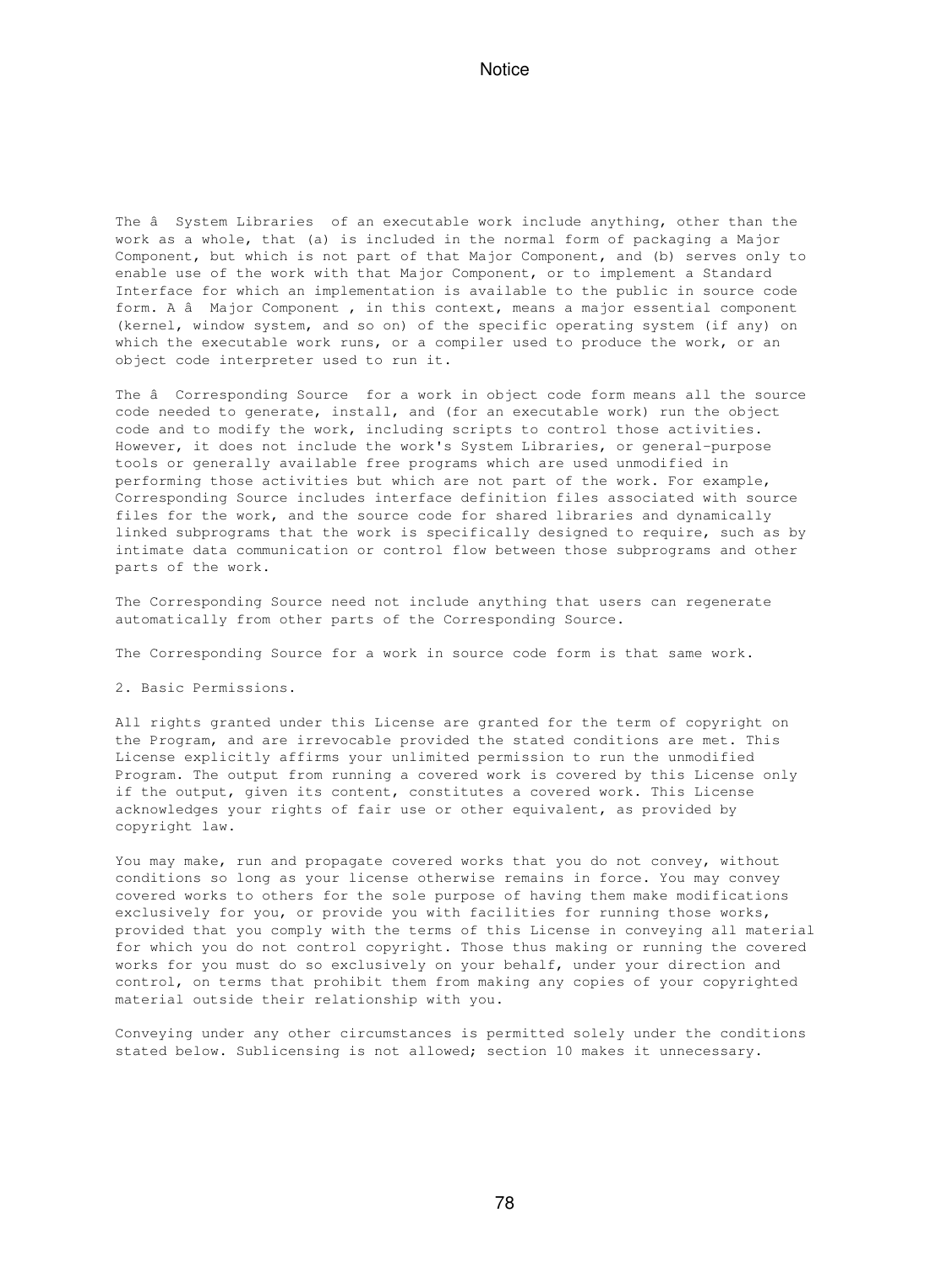3. Protecting Users' Legal Rights From Anti-Circumvention Law.

No covered work shall be deemed part of an effective technological measure under any applicable law fulfilling obligations under article 11 of the WIPO copyright treaty adopted on 20 December 1996, or similar laws prohibiting or restricting circumvention of such measures.

When you convey a covered work, you waive any legal power to forbid circumvention of technological measures to the extent such circumvention is effected by exercising rights under this License with respect to the covered work, and you disclaim any intention to limit operation or modification of the work as a means of enforcing, against the work's users, your or third parties' legal rights to forbid circumvention of technological measures.

4. Conveying Verbatim Copies.

You may convey verbatim copies of the Program's source code as you receive it, in any medium, provided that you conspicuously and appropriately publish on each copy an appropriate copyright notice; keep intact all notices stating that this License and any non-permissive terms added in accord with section 7 apply to the code; keep intact all notices of the absence of any warranty; and give all recipients a copy of this License along with the Program.

You may charge any price or no price for each copy that you convey, and you may offer support or warranty protection for a fee.

5. Conveying Modified Source Versions.

You may convey a work based on the Program, or the modifications to produce it from the Program, in the form of source code under the terms of section 4, provided that you also meet all of these conditions:

- \* a) The work must carry prominent notices stating that you modified it, and giving a relevant date.
- \* b) The work must carry prominent notices stating that it is released under this License and any conditions added under section 7. This requirement modifies the requirement in section 4 to â keep intact all notices.
- \* c) You must license the entire work, as a whole, under this License to anyone who comes into possession of a copy. This License will therefore apply, along with any applicable section 7 additional terms, to the whole of the work, and all its parts, regardless of how they are packaged. This License gives no permission to license the work in any other way, but it does not invalidate such permission if you have separately received it.
- \* d) If the work has interactive user interfaces, each must display Appropriate Legal Notices; however, if the Program has interactive interfaces that do not display Appropriate Legal Notices, your work need not make them do so.

A compilation of a covered work with other separate and independent works, which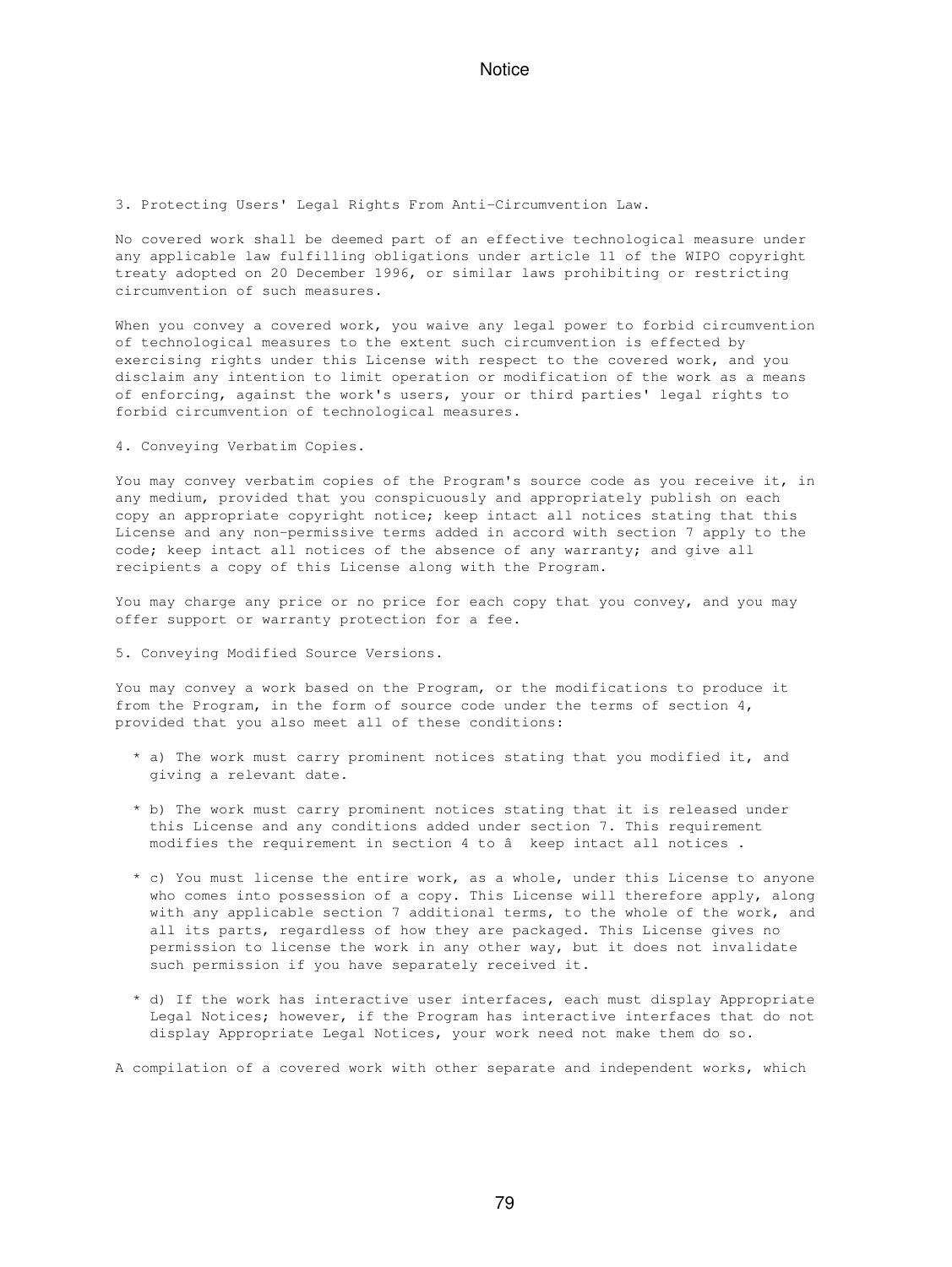are not by their nature extensions of the covered work, and which are not combined with it such as to form a larger program, in or on a volume of a storage or distribution medium, is called an â aggregate if the compilation and its resulting copyright are not used to limit the access or legal rights of the compilation's users beyond what the individual works permit. Inclusion of a covered work in an aggregate does not cause this License to apply to the other parts of the aggregate.

6. Conveying Non-Source Forms.

You may convey a covered work in object code form under the terms of sections 4 and 5, provided that you also convey the machine-readable Corresponding Source under the terms of this License, in one of these ways:

- \* a) Convey the object code in, or embodied in, a physical product (including a physical distribution medium), accompanied by the Corresponding Source fixed on a durable physical medium customarily used for software interchange.
- \* b) Convey the object code in, or embodied in, a physical product (including a physical distribution medium), accompanied by a written offer, valid for at least three years and valid for as long as you offer spare parts or customer support for that product model, to give anyone who possesses the object code either (1) a copy of the Corresponding Source for all the software in the product that is covered by this License, on a durable physical medium customarily used for software interchange, for a price no more than your reasonable cost of physically performing this conveying of source, or (2) access to copy the Corresponding Source from a network server at no charge.
- \* c) Convey individual copies of the object code with a copy of the written offer to provide the Corresponding Source. This alternative is allowed only occasionally and noncommercially, and only if you received the object code with such an offer, in accord with subsection 6b.
- \* d) Convey the object code by offering access from a designated place (gratis or for a charge), and offer equivalent access to the Corresponding Source in the same way through the same place at no further charge. You need not require recipients to copy the Corresponding Source along with the object code. If the place to copy the object code is a network server, the Corresponding Source may be on a different server (operated by you or a third party) that supports equivalent copying facilities, provided you maintain clear directions next to the object code saying where to find the Corresponding Source. Regardless of what server hosts the Corresponding Source, you remain obligated to ensure that it is available for as long as needed to satisfy these requirements.
- \* e) Convey the object code using peer-to-peer transmission, provided you inform other peers where the object code and Corresponding Source of the work are being offered to the general public at no charge under subsection 6d.

A separable portion of the object code, whose source code is excluded from the Corresponding Source as a System Library, need not be included in conveying the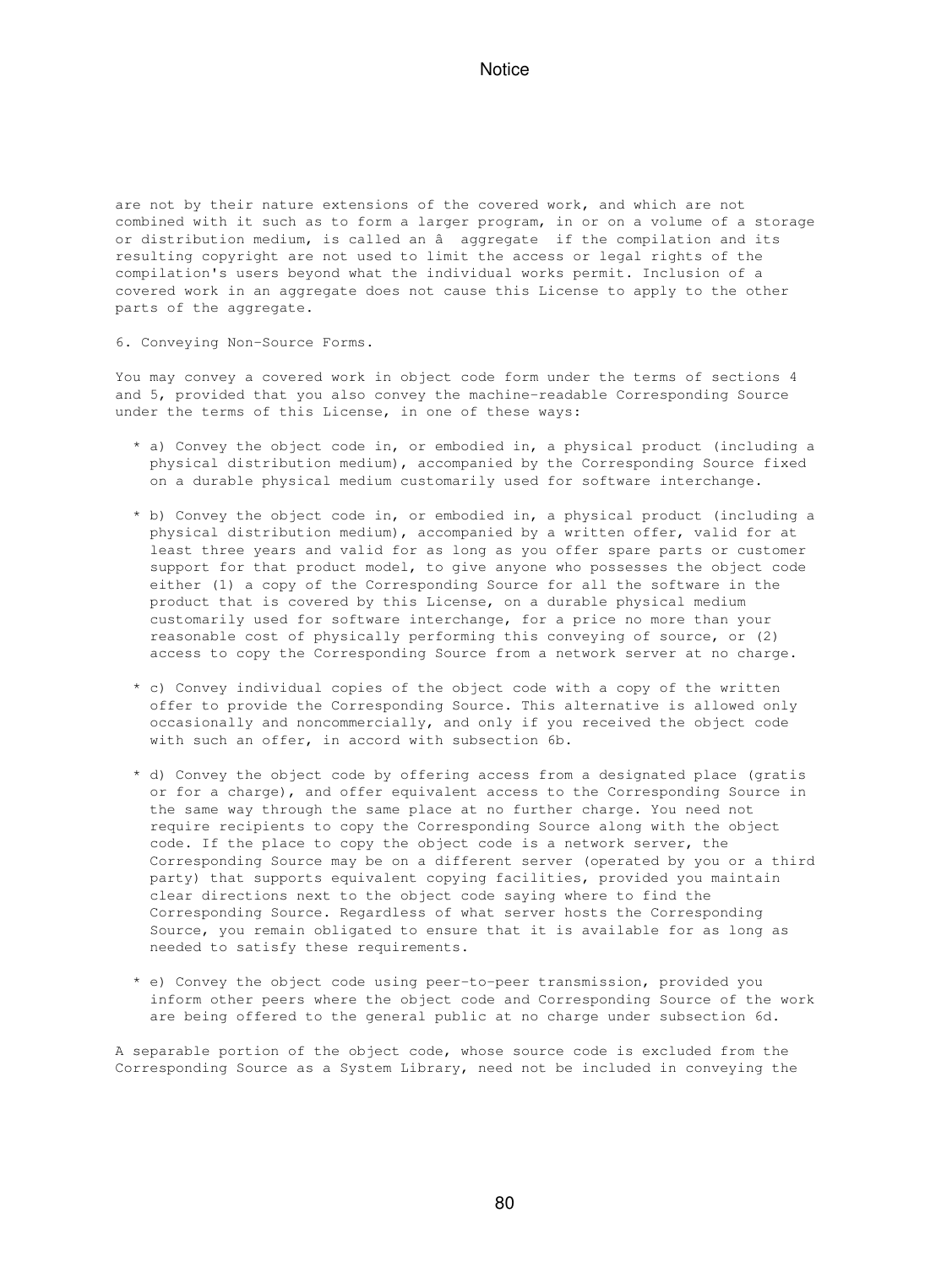object code work.

A â User Product is either (1) a â consumer product, which means any tangible personal property which is normally used for personal, family, or household purposes, or (2) anything designed or sold for incorporation into a dwelling. In determining whether a product is a consumer product, doubtful cases shall be resolved in favor of coverage. For a particular product received by a particular user, â normally used refers to a typical or common use of that class of product, regardless of the status of the particular user or of the way in which the particular user actually uses, or expects or is expected to use, the product. A product is a consumer product regardless of whether the product has substantial commercial, industrial or non-consumer uses, unless such uses represent the only significant mode of use of the product.

â Installation Information for a User Product means any methods, procedures, authorization keys, or other information required to install and execute modified versions of a covered work in that User Product from a modified version of its Corresponding Source. The information must suffice to ensure that the continued functioning of the modified object code is in no case prevented or interfered with solely because modification has been made.

If you convey an object code work under this section in, or with, or specifically for use in, a User Product, and the conveying occurs as part of a transaction in which the right of possession and use of the User Product is transferred to the recipient in perpetuity or for a fixed term (regardless of how the transaction is characterized), the Corresponding Source conveyed under this section must be accompanied by the Installation Information. But this requirement does not apply if neither you nor any third party retains the ability to install modified object code on the User Product (for example, the work has been installed in ROM).

The requirement to provide Installation Information does not include a requirement to continue to provide support service, warranty, or updates for a work that has been modified or installed by the recipient, or for the User Product in which it has been modified or installed. Access to a network may be denied when the modification itself materially and adversely affects the operation of the network or violates the rules and protocols for communication across the network.

Corresponding Source conveyed, and Installation Information provided, in accord with this section must be in a format that is publicly documented (and with an implementation available to the public in source code form), and must require no special password or key for unpacking, reading or copying.

#### 7. Additional Terms.

âAdditional permissions are terms that supplement the terms of this License by making exceptions from one or more of its conditions. Additional permissions that are applicable to the entire Program shall be treated as though they were included in this License, to the extent that they are valid under applicable law. If additional permissions apply only to part of the Program, that part may be used separately under those permissions, but the entire Program remains governed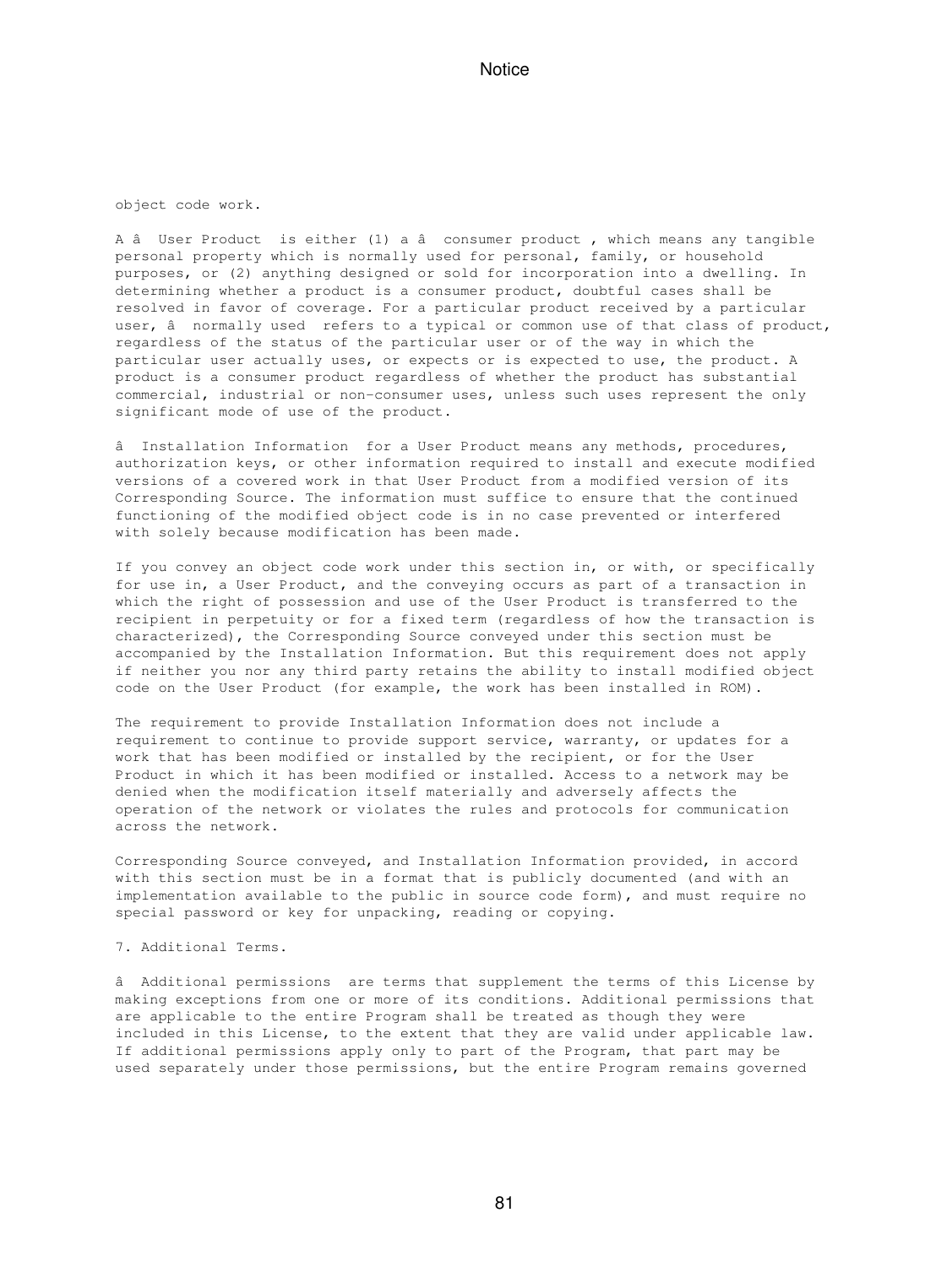by this License without regard to the additional permissions.

When you convey a copy of a covered work, you may at your option remove any additional permissions from that copy, or from any part of it. (Additional permissions may be written to require their own removal in certain cases when you modify the work.) You may place additional permissions on material, added by you to a covered work, for which you have or can give appropriate copyright permission.

Notwithstanding any other provision of this License, for material you add to a covered work, you may (if authorized by the copyright holders of that material) supplement the terms of this License with terms:

- \* a) Disclaiming warranty or limiting liability differently from the terms of sections 15 and 16 of this License; or
- \* b) Requiring preservation of specified reasonable legal notices or author attributions in that material or in the Appropriate Legal Notices displayed by works containing it; or
- \* c) Prohibiting misrepresentation of the origin of that material, or requiring that modified versions of such material be marked in reasonable ways as different from the original version; or
- \* d) Limiting the use for publicity purposes of names of licensors or authors of the material; or
- \* e) Declining to grant rights under trademark law for use of some trade names, trademarks, or service marks; or
- \* f) Requiring indemnification of licensors and authors of that material by anyone who conveys the material (or modified versions of it) with contractual assumptions of liability to the recipient, for any liability that these contractual assumptions directly impose on those licensors and authors.

All other non-permissive additional terms are considered â further restrictions within the meaning of section 10. If the Program as you received it, or any part of it, contains a notice stating that it is governed by this License along with a term that is a further restriction, you may remove that term. If a license document contains a further restriction but permits relicensing or conveying under this License, you may add to a covered work material governed by the terms of that license document, provided that the further restriction does not survive such relicensing or conveying.

If you add terms to a covered work in accord with this section, you must place, in the relevant source files, a statement of the additional terms that apply to those files, or a notice indicating where to find the applicable terms.

Additional terms, permissive or non-permissive, may be stated in the form of a separately written license, or stated as exceptions; the above requirements apply either way.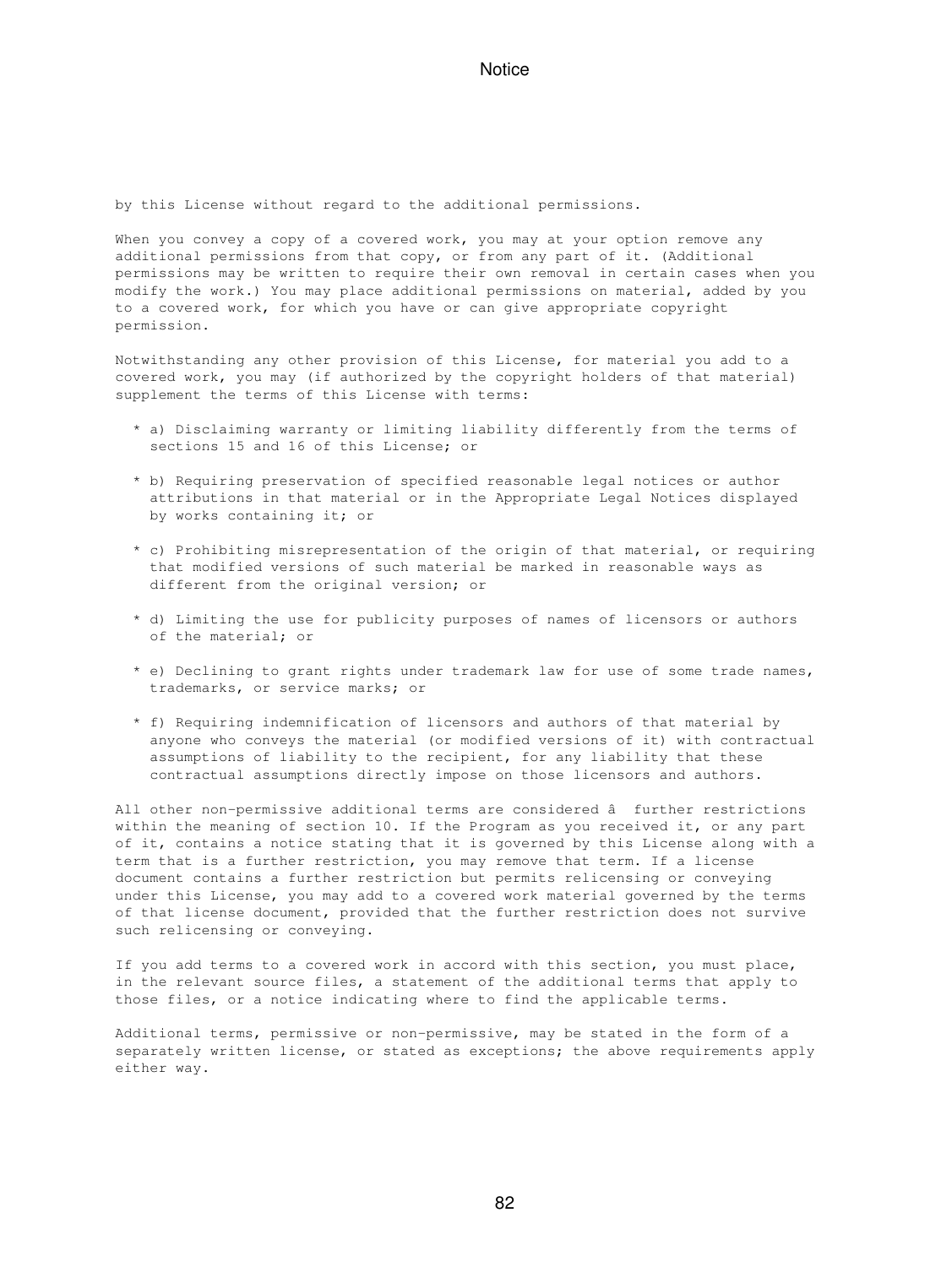#### 8. Termination.

You may not propagate or modify a covered work except as expressly provided under this License. Any attempt otherwise to propagate or modify it is void, and will automatically terminate your rights under this License (including any patent licenses granted under the third paragraph of section 11).

However, if you cease all violation of this License, then your license from a particular copyright holder is reinstated (a) provisionally, unless and until the copyright holder explicitly and finally terminates your license, and (b) permanently, if the copyright holder fails to notify you of the violation by some reasonable means prior to 60 days after the cessation.

Moreover, your license from a particular copyright holder is reinstated permanently if the copyright holder notifies you of the violation by some reasonable means, this is the first time you have received notice of violation of this License (for any work) from that copyright holder, and you cure the violation prior to 30 days after your receipt of the notice.

Termination of your rights under this section does not terminate the licenses of parties who have received copies or rights from you under this License. If your rights have been terminated and not permanently reinstated, you do not qualify to receive new licenses for the same material under section 10.

9. Acceptance Not Required for Having Copies.

You are not required to accept this License in order to receive or run a copy of the Program. Ancillary propagation of a covered work occurring solely as a consequence of using peer-to-peer transmission to receive a copy likewise does not require acceptance. However, nothing other than this License grants you permission to propagate or modify any covered work. These actions infringe copyright if you do not accept this License. Therefore, by modifying or propagating a covered work, you indicate your acceptance of this License to do so.

10. Automatic Licensing of Downstream Recipients.

Each time you convey a covered work, the recipient automatically receives a license from the original licensors, to run, modify and propagate that work, subject to this License. You are not responsible for enforcing compliance by third parties with this License.

An â entity transaction is a transaction transferring control of an organization, or substantially all assets of one, or subdividing an organization, or merging organizations. If propagation of a covered work results from an entity transaction, each party to that transaction who receives a copy of the work also receives whatever licenses to the work the party's predecessor in interest had or could give under the previous paragraph, plus a right to possession of the Corresponding Source of the work from the predecessor in interest, if the predecessor has it or can get it with reasonable efforts.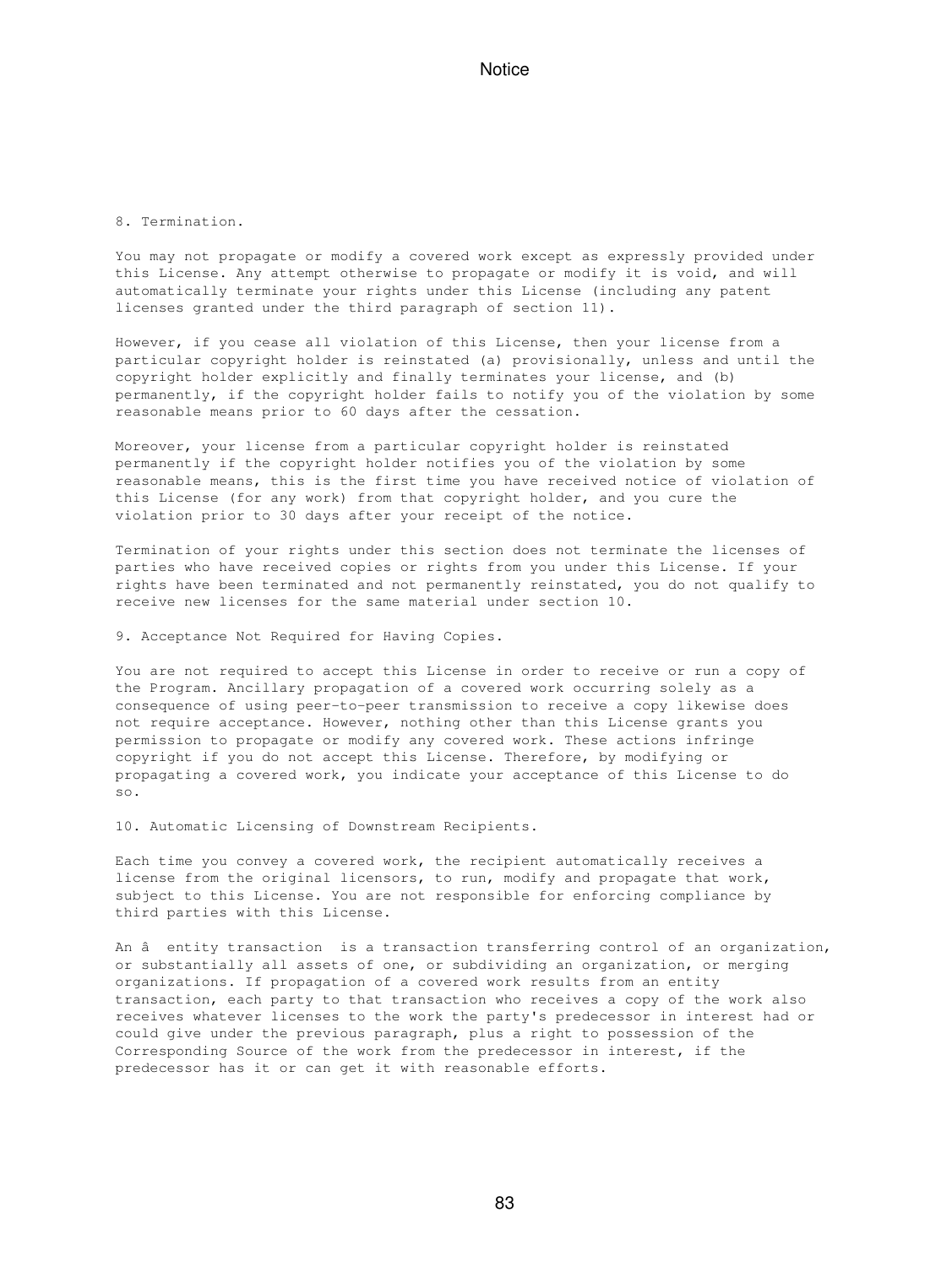You may not impose any further restrictions on the exercise of the rights granted or affirmed under this License. For example, you may not impose a license fee, royalty, or other charge for exercise of rights granted under this License, and you may not initiate litigation (including a cross-claim or counterclaim in a lawsuit) alleging that any patent claim is infringed by making, using, selling, offering for sale, or importing the Program or any portion of it.

11. Patents.

A âcontributor is a copyright holder who authorizes use under this License of the Program or a work on which the Program is based. The work thus licensed is called the contributor's â contributor version.

A contributor's â essential patent claims are all patent claims owned or controlled by the contributor, whether already acquired or hereafter acquired, that would be infringed by some manner, permitted by this License, of making, using, or selling its contributor version, but do not include claims that would be infringed only as a consequence of further modification of the contributor version. For purposes of this definition, â control includes the right to grant patent sublicenses in a manner consistent with the requirements of this License.

Each contributor grants you a non-exclusive, worldwide, royalty-free patent license under the contributor's essential patent claims, to make, use, sell, offer for sale, import and otherwise run, modify and propagate the contents of its contributor version.

In the following three paragraphs, a â patent license is any express agreement or commitment, however denominated, not to enforce a patent (such as an express permission to practice a patent or covenant not to sue for patent infringement). To â grant such a patent license to a party means to make such an agreement or commitment not to enforce a patent against the party.

If you convey a covered work, knowingly relying on a patent license, and the Corresponding Source of the work is not available for anyone to copy, free of charge and under the terms of this License, through a publicly available network server or other readily accessible means, then you must either (1) cause the Corresponding Source to be so available, or (2) arrange to deprive yourself of the benefit of the patent license for this particular work, or (3) arrange, in a manner consistent with the requirements of this License, to extend the patent license to downstream recipients. â Knowingly relying means you have actual knowledge that, but for the patent license, your conveying the covered work in a country, or your recipient's use of the covered work in a country, would infringe one or more identifiable patents in that country that you have reason to believe are valid.

If, pursuant to or in connection with a single transaction or arrangement, you convey, or propagate by procuring conveyance of, a covered work, and grant a patent license to some of the parties receiving the covered work authorizing them to use, propagate, modify or convey a specific copy of the covered work, then the patent license you grant is automatically extended to all recipients of the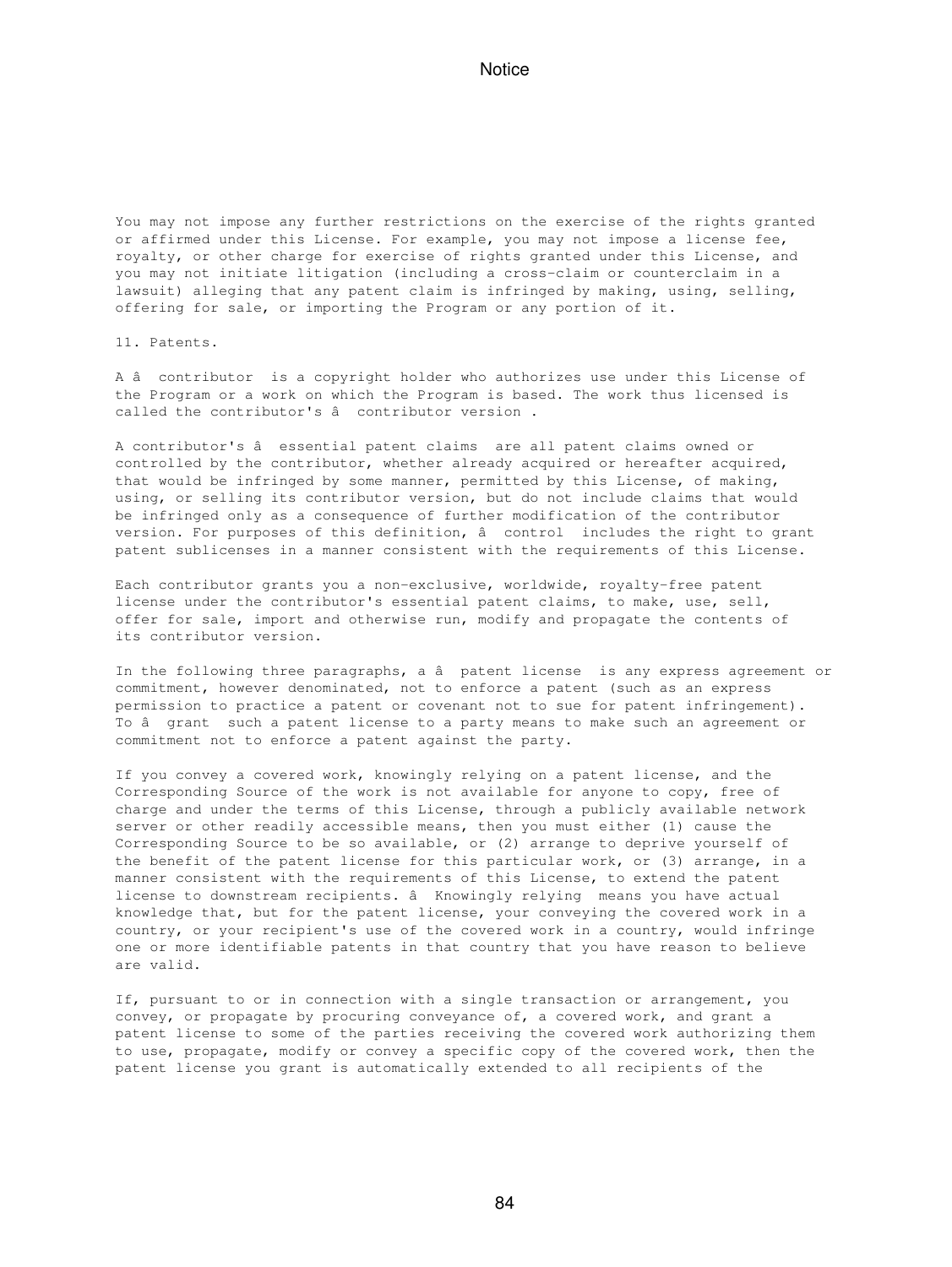covered work and works based on it.

A patent license is â discriminatory if it does not include within the scope of its coverage, prohibits the exercise of, or is conditioned on the non-exercise of one or more of the rights that are specifically granted under this License. You may not convey a covered work if you are a party to an arrangement with a third party that is in the business of distributing software, under which you make payment to the third party based on the extent of your activity of conveying the work, and under which the third party grants, to any of the parties who would receive the covered work from you, a discriminatory patent license (a) in connection with copies of the covered work conveyed by you (or copies made from those copies), or (b) primarily for and in connection with specific products or compilations that contain the covered work, unless you entered into that arrangement, or that patent license was granted, prior to 28 March 2007.

Nothing in this License shall be construed as excluding or limiting any implied license or other defenses to infringement that may otherwise be available to you under applicable patent law.

12. No Surrender of Others' Freedom.

If conditions are imposed on you (whether by court order, agreement or otherwise) that contradict the conditions of this License, they do not excuse you from the conditions of this License. If you cannot convey a covered work so as to satisfy simultaneously your obligations under this License and any other pertinent obligations, then as a consequence you may not convey it at all. For example, if you agree to terms that obligate you to collect a royalty for further conveying from those to whom you convey the Program, the only way you could satisfy both those terms and this License would be to refrain entirely from conveying the Program.

13. Use with the GNU Affero General Public License.

Notwithstanding any other provision of this License, you have permission to link or combine any covered work with a work licensed under version 3 of the GNU Affero General Public License into a single combined work, and to convey the resulting work. The terms of this License will continue to apply to the part which is the covered work, but the special requirements of the GNU Affero General Public License, section 13, concerning interaction through a network will apply to the combination as such.

14. Revised Versions of this License.

The Free Software Foundation may publish revised and/or new versions of the GNU General Public License from time to time. Such new versions will be similar in spirit to the present version, but may differ in detail to address new problems or concerns.

Each version is given a distinguishing version number. If the Program specifies that a certain numbered version of the GNU General Public License â or any later version applies to it, you have the option of following the terms and conditions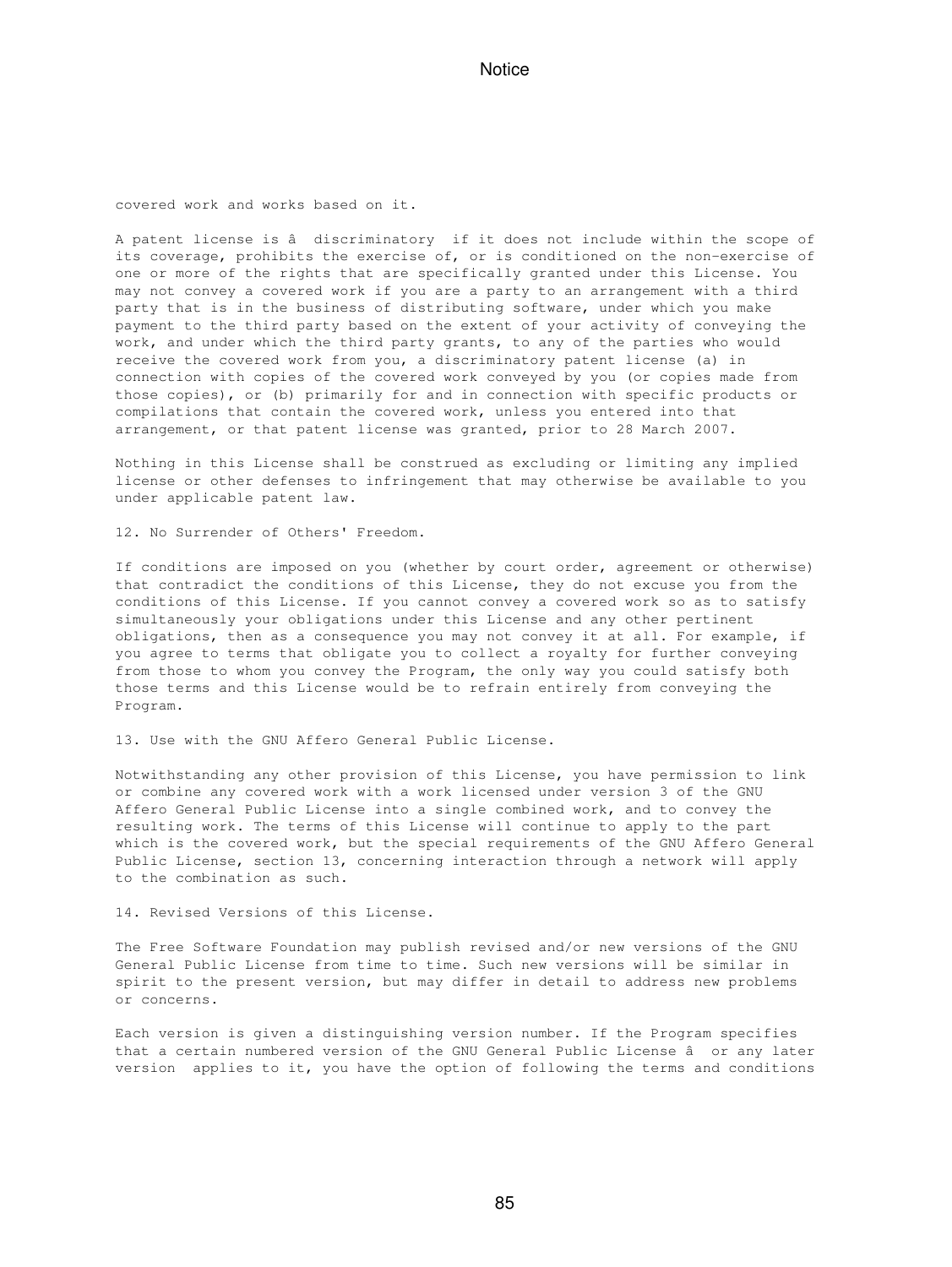either of that numbered version or of any later version published by the Free Software Foundation. If the Program does not specify a version number of the GNU General Public License, you may choose any version ever published by the Free Software Foundation.

If the Program specifies that a proxy can decide which future versions of the GNU General Public License can be used, that proxy's public statement of acceptance of a version permanently authorizes you to choose that version for the Program.

Later license versions may give you additional or different permissions. However, no additional obligations are imposed on any author or copyright holder as a result of your choosing to follow a later version.

15. Disclaimer of Warranty.

THERE IS NO WARRANTY FOR THE PROGRAM, TO THE EXTENT PERMITTED BY APPLICABLE LAW. EXCEPT WHEN OTHERWISE STATED IN WRITING THE COPYRIGHT HOLDERS AND/OR OTHER PARTIES PROVIDE THE PROGRAM â AS IS WITHOUT WARRANTY OF ANY KIND, EITHER EXPRESSED OR IMPLIED, INCLUDING, BUT NOT LIMITED TO, THE IMPLIED WARRANTIES OF MERCHANTABILITY AND FITNESS FOR A PARTICULAR PURPOSE. THE ENTIRE RISK AS TO THE QUALITY AND PERFORMANCE OF THE PROGRAM IS WITH YOU. SHOULD THE PROGRAM PROVE DEFECTIVE, YOU ASSUME THE COST OF ALL NECESSARY SERVICING, REPAIR OR CORRECTION.

16. Limitation of Liability.

IN NO EVENT UNLESS REQUIRED BY APPLICABLE LAW OR AGREED TO IN WRITING WILL ANY COPYRIGHT HOLDER, OR ANY OTHER PARTY WHO MODIFIES AND/OR CONVEYS THE PROGRAM AS PERMITTED ABOVE, BE LIABLE TO YOU FOR DAMAGES, INCLUDING ANY GENERAL, SPECIAL, INCIDENTAL OR CONSEQUENTIAL DAMAGES ARISING OUT OF THE USE OR INABILITY TO USE THE PROGRAM (INCLUDING BUT NOT LIMITED TO LOSS OF DATA OR DATA BEING RENDERED INACCURATE OR LOSSES SUSTAINED BY YOU OR THIRD PARTIES OR A FAILURE OF THE PROGRAM TO OPERATE WITH ANY OTHER PROGRAMS), EVEN IF SUCH HOLDER OR OTHER PARTY HAS BEEN ADVISED OF THE POSSIBILITY OF SUCH DAMAGES.

17. Interpretation of Sections 15 and 16.

If the disclaimer of warranty and limitation of liability provided above cannot be given local legal effect according to their terms, reviewing courts shall apply local law that most closely approximates an absolute waiver of all civil liability in connection with the Program, unless a warranty or assumption of liability accompanies a copy of the Program in return for a fee.

END OF TERMS AND CONDITIONS

How to Apply These Terms to Your New Programs

If you develop a new program, and you want it to be of the greatest possible use to the public, the best way to achieve this is to make it free software which everyone can redistribute and change under these terms.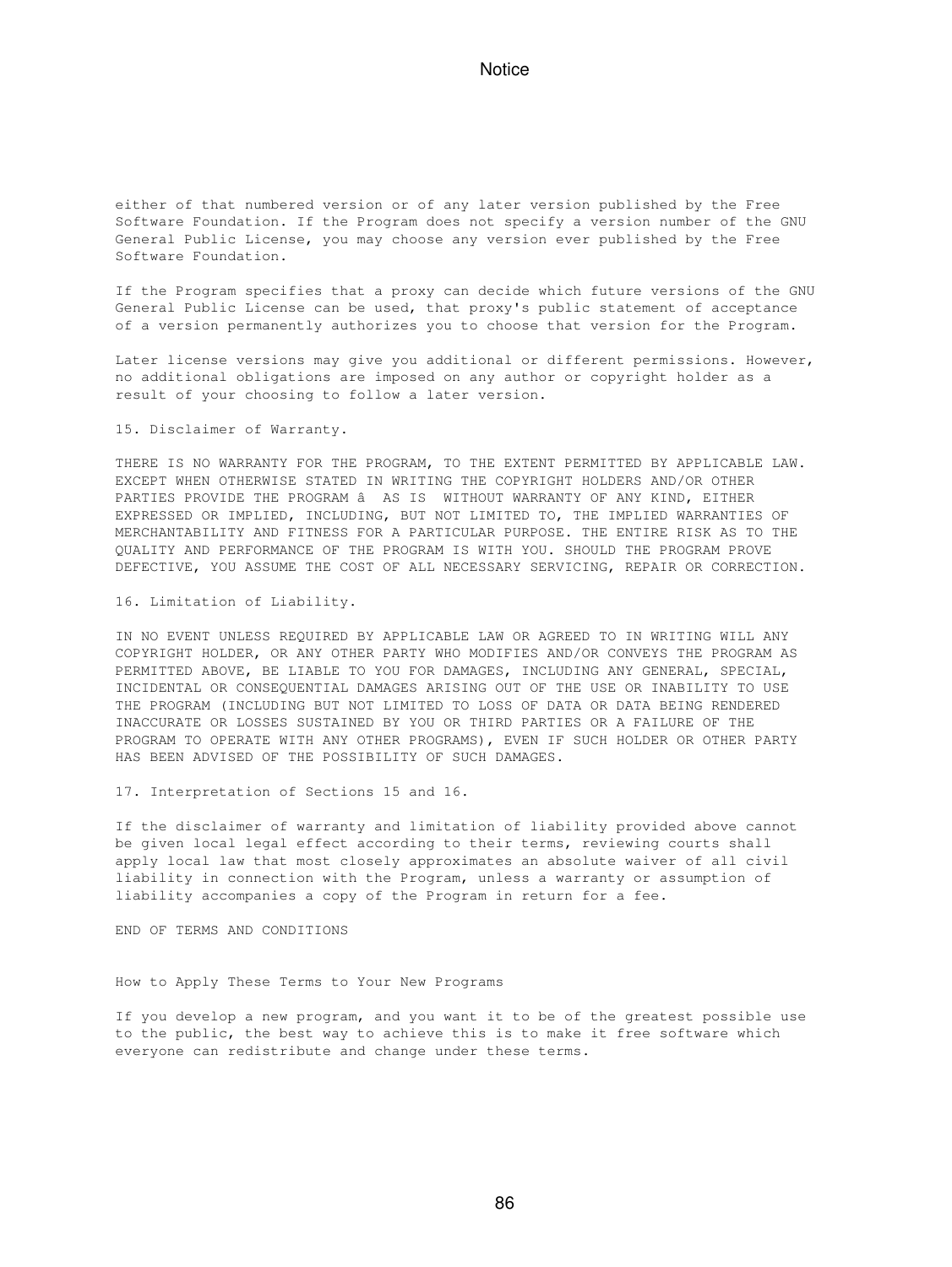To do so, attach the following notices to the program. It is safest to attach them to the start of each source file to most effectively state the exclusion of warranty; and each file should have at least the â copyright line and a pointer to where the full notice is found.

Copyright (C)

This program is free software: you can redistribute it and/or modify it under the terms of the GNU General Public License as published by the Free Software Foundation, either version 3 of the License, or (at your option) any later version.

This program is distributed in the hope that it will be useful, but WITHOUT ANY WARRANTY; without even the implied warranty of MERCHANTABILITY or FITNESS FOR A PARTICULAR PURPOSE. See the GNU General Public License for more details.

You should have received a copy of the GNU General Public License along with this program. If not, see <http://www.gnu.org/licenses/>.

Also add information on how to contact you by electronic and paper mail.

If the program does terminal interaction, make it output a short notice like this when it starts in an interactive mode:

Copyright (C)

This program comes with ABSOLUTELY NO WARRANTY; for details type `show w'. This is free software, and you are welcome to redistribute it under certain conditions; type `show c' for details.

The hypothetical commands `show w' and `show c' should show the appropriate parts of the General Public License. Of course, your program's commands might be different; for a GUI interface, you would use an  $â$  about box.

You should also get your employer (if you work as a programmer) or school, if any, to sign a â copyright disclaimer for the program, if necessary. For more information on this, and how to apply and follow the GNU GPL, see <http://www.gnu.org/licenses/>.

The GNU General Public License does not permit incorporating your program into proprietary programs. If your program is a subroutine library, you may consider it more useful to permit linking proprietary applications with the library. If this is what you want to do, use the GNU Lesser General Public License instead of this License. But first, please read <http://www.gnu.org/philosophy/why-not-lgpl.html>.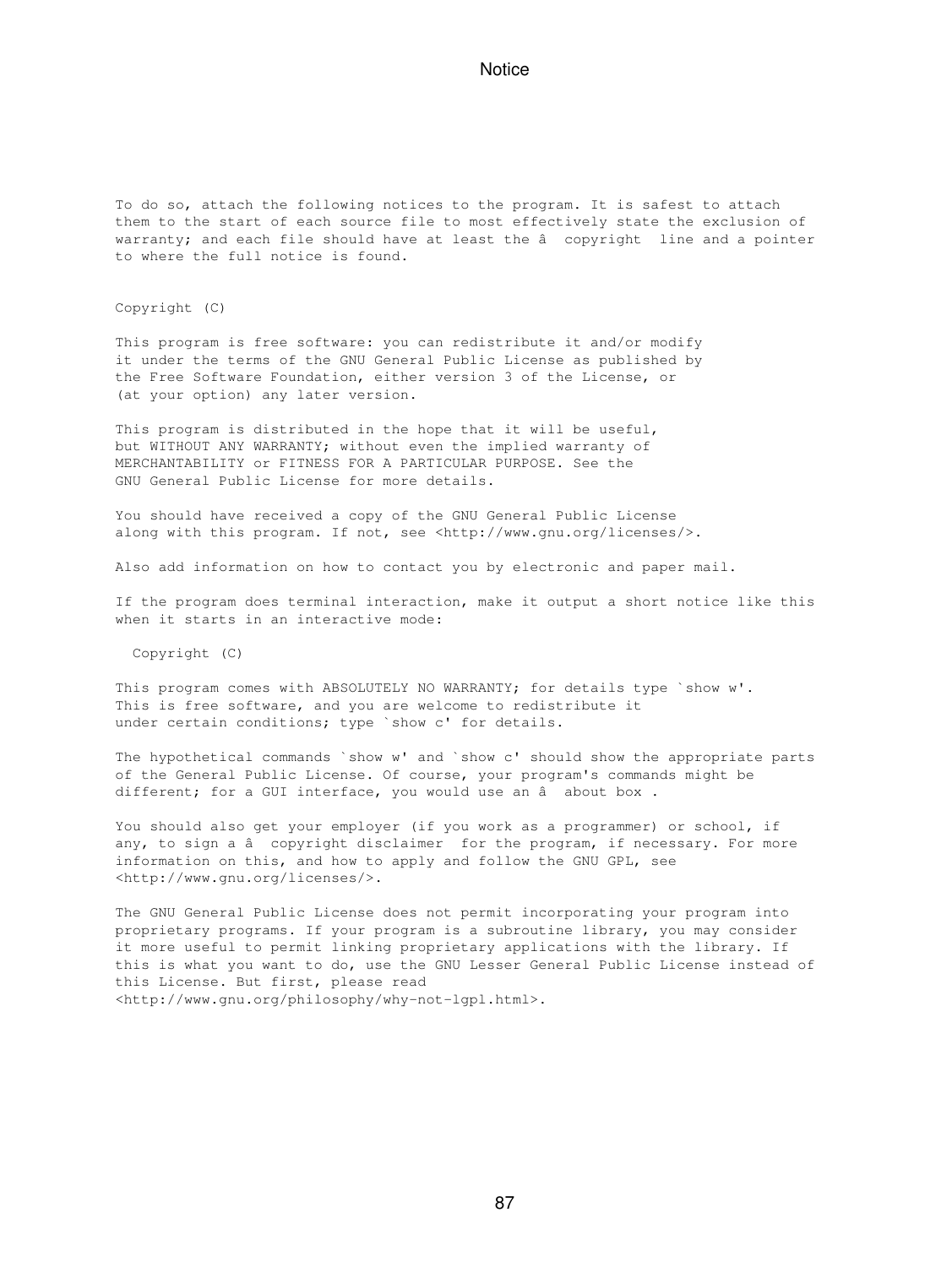# **The following component(s) is(are) subject to the OpenSSL Combined License**

♦ OpenSSL - 1.0.1k

LICENSE ISSUES ==============

The OpenSSL toolkit stays under a dual license, i.e. both the conditions of the OpenSSL License and the original SSLeay license apply to the toolkit. See below for the actual license texts. Actually both licenses are BSD-style Open Source licenses. In case of any license issues related to OpenSSL please contact openssl-core@openssl.org.

OpenSSL License ===============

---------------

==================================================================== Copyright (c) 1998-2008 The OpenSSL Project. All rights reserved.

Redistribution and use in source and binary forms, with or without modification, are permitted provided that the following conditions are met:

- 1. Redistributions of source code must retain the above copyright notice, this list of conditions and the following disclaimer.
- 2. Redistributions in binary form must reproduce the above copyright notice, this list of conditions and the following disclaimer in the documentation and/or other materials provided with the distribution.
- 3. All advertising materials mentioning features or use of this software must display the following acknowledgment:

 "This product includes software developed by the OpenSSL Project for use in the OpenSSL Toolkit. (http://www.openssl.org/)"

- 4. The names "OpenSSL Toolkit" and "OpenSSL Project" must not be used to endorse or promote products derived from this software without prior written permission. For written permission, please contact openssl-core@openssl.org.
- 5. Products derived from this software may not be called "OpenSSL" nor may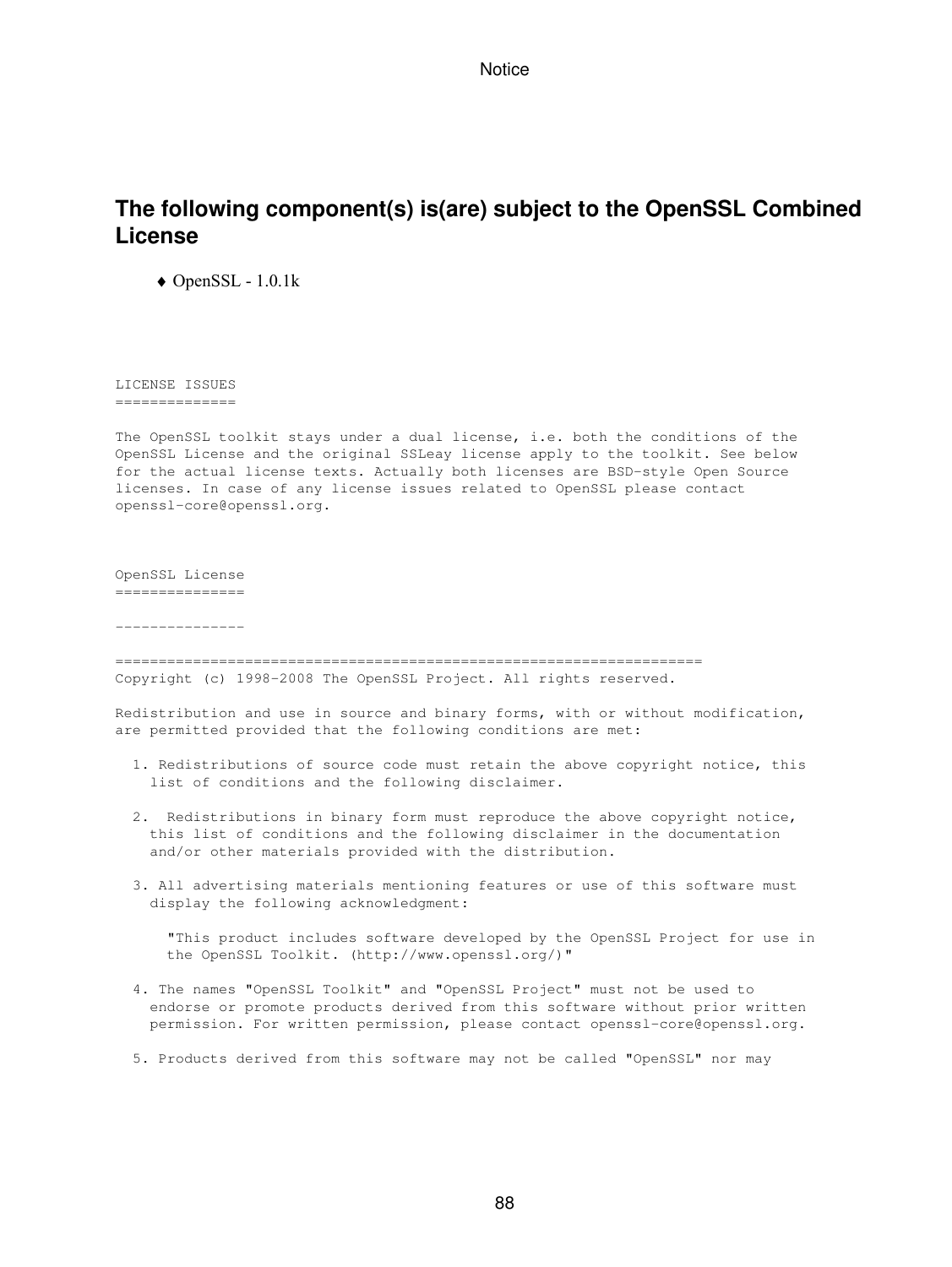"OpenSSL" appear in their names without prior written permission of the OpenSSL Project.

 6. Redistributions of any form whatsoever must retain the following acknowledgment:

 "This product includes software developed by the OpenSSL Project for use in the OpenSSL Toolkit (http://www.openssl.org/)"

THIS SOFTWARE IS PROVIDED BY THE OpenSSL PROJECT "AS IS" AND ANY EXPRESSED OR IMPLIED WARRANTIES, INCLUDING, BUT NOT LIMITED TO, THE IMPLIED WARRANTIES OF MERCHANTABILITY AND FITNESS FOR A PARTICULAR PURPOSE ARE DISCLAIMED. IN NO EVENT SHALL THE OpenSSL PROJECT OR ITS CONTRIBUTORS BE LIABLE FOR ANY DIRECT, INDIRECT, INCIDENTAL, SPECIAL, EXEMPLARY, OR CONSEQUENTIAL DAMAGES (INCLUDING, BUT NOT LIMITED TO, PROCUREMENT OF SUBSTITUTE GOODS OR SERVICES; LOSS OF USE, DATA, OR PROFITS; OR BUSINESS INTERRUPTION) HOWEVER CAUSED AND ON ANY THEORY OF LIABILITY, WHETHER IN CONTRACT, STRICT LIABILITY, OR TORT (INCLUDING NEGLIGENCE OR OTHERWISE) ARISING IN ANY WAY OUT OF THE USE OF THIS SOFTWARE, EVEN IF ADVISED OF THE POSSIBILITY OF SUCH DAMAGE.

====================================================================

This product includes cryptographic software written by Eric Young (eay@cryptsoft.com). This product includes software written by Tim Hudson (tjh@cryptsoft.com).

Â

Original SSLeay License =======================

-----------------------

Copyright (C) 1995-1998 Eric Young (eay@cryptsoft.com) All rights reserved.

This package is an SSL implementation written by Eric Young (eay@cryptsoft.com). The implementation was written so as to conform with Netscapes SSL.

This library is free for commercial and non-commercial use as long as the following conditions are aheared to. The following conditions apply to all code found in this distribution, be it the RC4, RSA, lhash, DES, etc., code; not just the SSL code. The SSL documentation included with this distribution is covered by the same copyright terms except that the holder is Tim Hudson (tjh@cryptsoft.com). Copyright remains Eric Young's, and as such any Copyright notices in the code are not to be removed. If this package is used in a product, Eric Young should be given attribution as the author of the parts of the library used. This can be in the form of a textual message at program startup or in documentation (online or textual) provided with the package.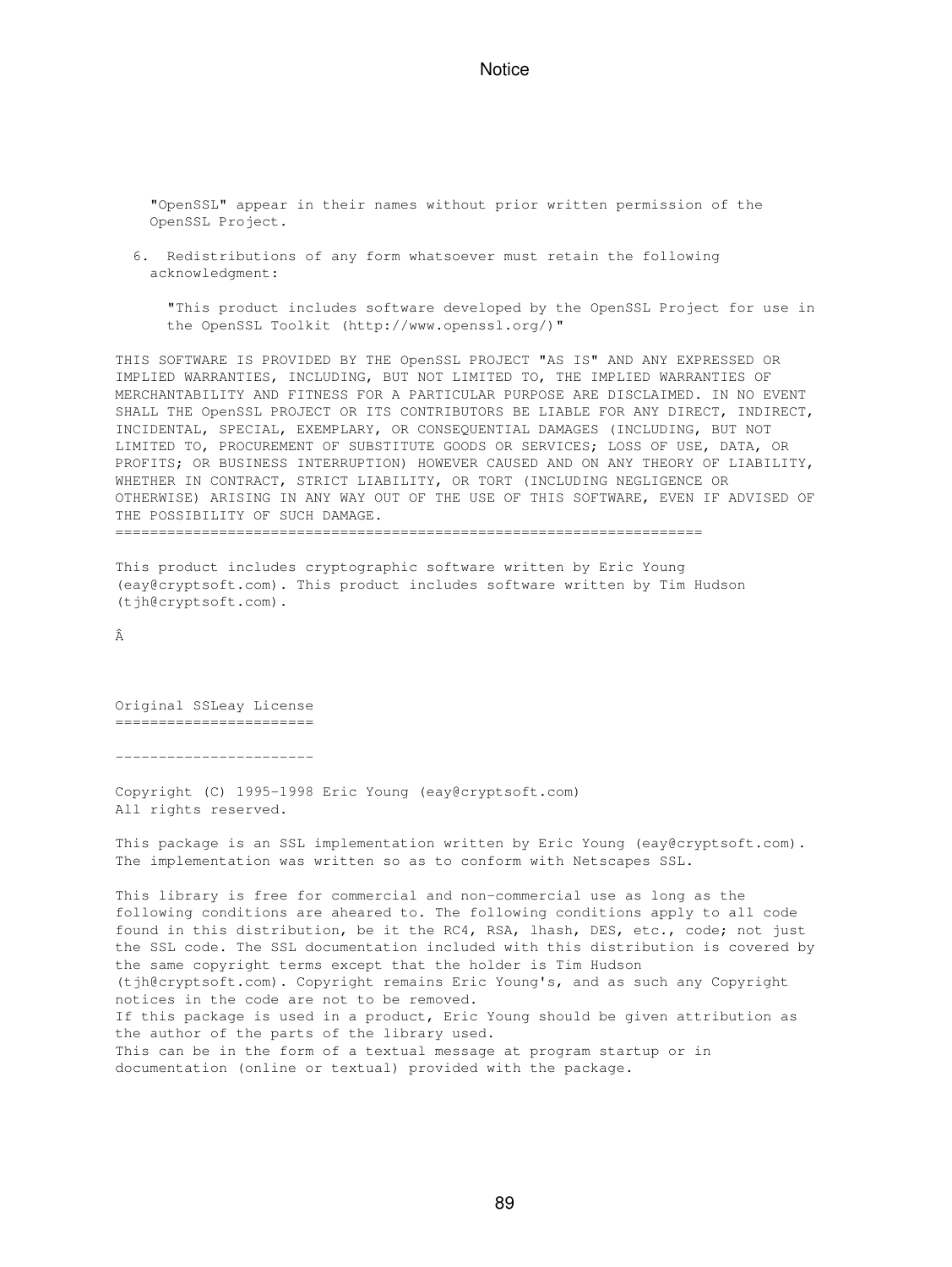Redistribution and use in source and binary forms, with or without modification, are permitted provided that the following conditions are met:

- 1. Redistributions of source code must retain the copyright notice, this list of conditions and the following disclaimer.
- 2. Redistributions in binary form must reproduce the above copyright notice, this list of conditions and the following disclaimer in the documentation and/or other materials provided with the distribution.
- 3. All advertising materials mentioning features or use of this software must display the following acknowledgement:
	- "This product includes cryptographic software written by Eric Young (eay@cryptsoft.com)"

 The word 'cryptographic' can be left out if the rouines from the library being used are not cryptographic related :-).

 4. If you include any Windows specific code (or a derivative thereof) from the apps directory (application code) you must include an acknowledgement: "This product includes software written by Tim Hudson (tjh@cryptsoft.com)"

THIS SOFTWARE IS PROVIDED BY ERIC YOUNG "AS IS" AND ANY EXPRESS OR IMPLIED WARRANTIES, INCLUDING, BUT NOT LIMITED TO, THE IMPLIED WARRANTIES OF MERCHANTABILITY AND FITNESS FOR A PARTICULAR PURPOSE ARE DISCLAIMED. IN NO EVENT SHALL THE AUTHOR OR CONTRIBUTORS BE LIABLE FOR ANY DIRECT, INDIRECT, INCIDENTAL, SPECIAL, EXEMPLARY, OR CONSEQUENTIAL DAMAGES (INCLUDING, BUT NOT LIMITED TO, PROCUREMENT OF SUBSTITUTE GOODS OR SERVICES; LOSS OF USE, DATA, OR PROFITS; OR BUSINESS INTERRUPTION) HOWEVER CAUSED AND ON ANY THEORY OF LIABILITY, WHETHER IN CONTRACT, STRICT LIABILITY, OR TORT (INCLUDING NEGLIGENCE OR OTHERWISE) ARISING IN ANY WAY OUT OF THE USE OF THIS SOFTWARE, EVEN IF ADVISED OF THE POSSIBILITY OF SUCH DAMAGE.

The licence and distribution terms for any publically available version or derivative of this code cannot be changed. i.e. this code cannot simply be copied and put under another distribution licence [including the GNU Public Licence.]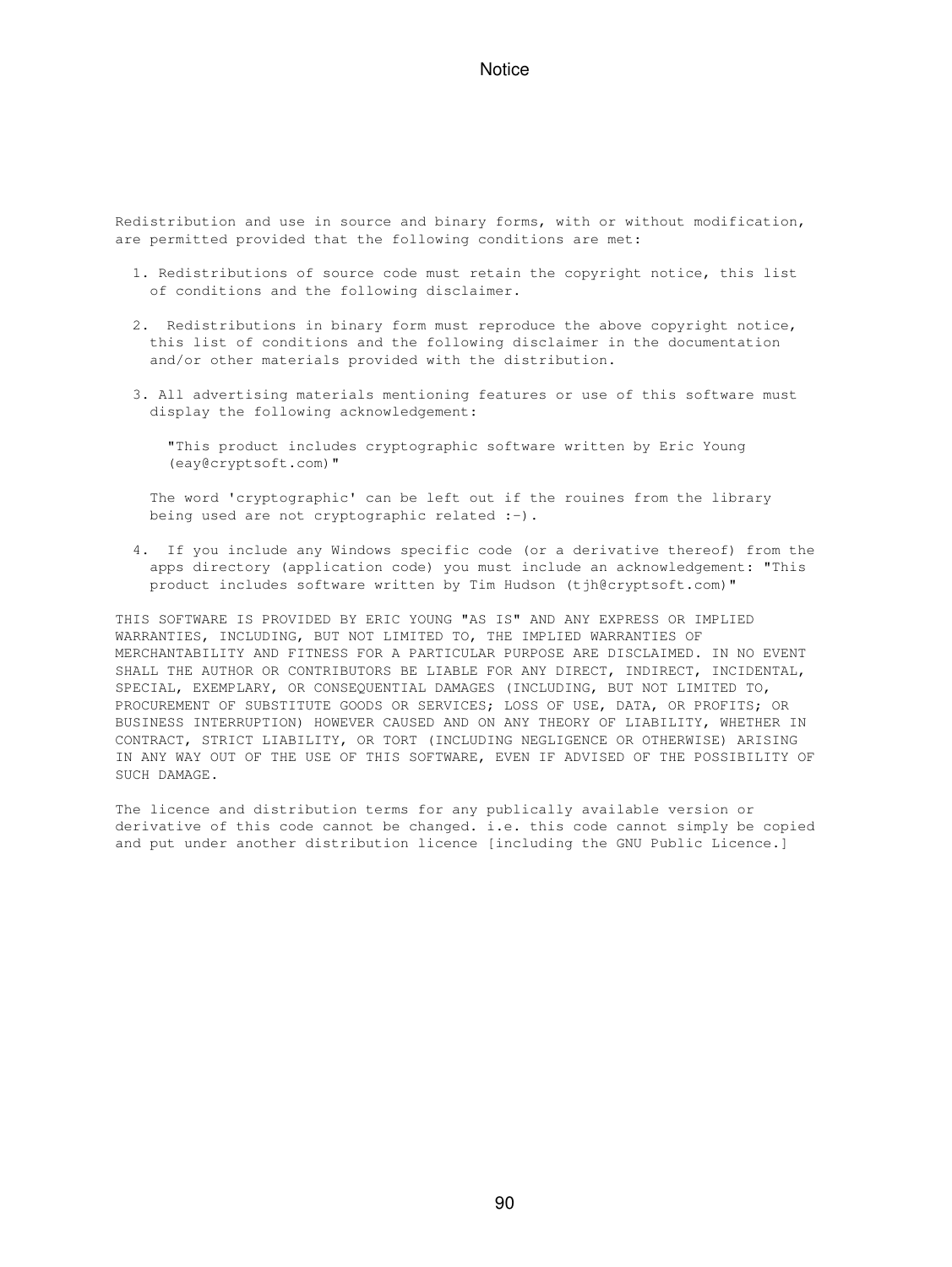## **The following component(s) is(are) subject to the GNU General Public License v3.0 or later**

♦ GNU Binutils - 2.25

 $\bullet$  M Tools - 4.0.18

GNU GENERAL PUBLIC LICENSE ==========================

Version 3, Â Â 29 June 2007

Copyright (C) 2007 Free Software Foundation, Inc. <http://fsf.org/>

Everyone is permitted to copy and distribute verbatim copies of this license document, but changing it is not allowed.

Preamble

The GNU General Public License is a free, copyleft license for software and other kinds of works.

The licenses for most software and other practical works are designed to take away your freedom to share and change the works. By contrast, the GNU General Public License is intended to guarantee your freedom to share and change all versions of a program--to make sure it remains free software for all its users. We, the Free Software Foundation, use the GNU General Public License for most of our software; it applies also to any other work released this way by its authors. You can apply it to your programs, too.

When we speak of free software, we are referring to freedom, not price. Our General Public Licenses are designed to make sure that you have the freedom to distribute copies of free software (and charge for them if you wish), that you receive source code or can get it if you want it, that you can change the software or use pieces of it in new free programs, and that you know you can do these things.

To protect your rights, we need to prevent others from denying you these rights or asking you to surrender the rights. Therefore, you have certain responsibilities if you distribute copies of the software, or if you modify it: responsibilities to respect the freedom of others.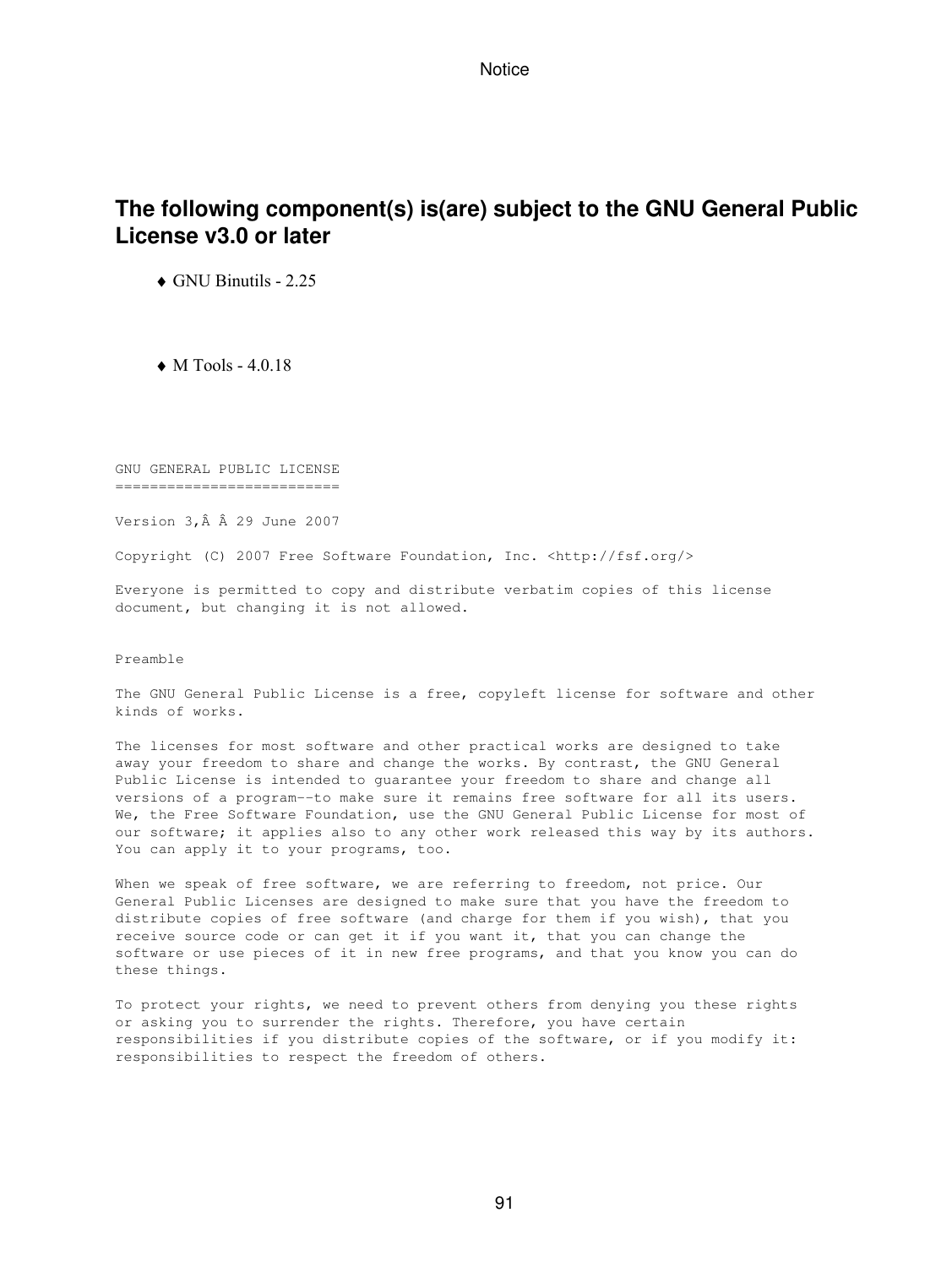For example, if you distribute copies of such a program, whether gratis or for a fee, you must pass on to the recipients the same freedoms that you received. You must make sure that they, too, receive or can get the source code. And you must show them these terms so they know their rights.

Developers that use the GNU GPL protect your rights with two steps: (1) assert copyright on the software, and (2) offer you this License giving you legal permission to copy, distribute and/or modify it.

For the developers' and authors' protection, the GPL clearly explains that there is no warranty for this free software. For both users' and authors' sake, the GPL requires that modified versions be marked as changed, so that their problems will not be attributed erroneously to authors of previous versions.

Some devices are designed to deny users access to install or run modified versions of the software inside them, although the manufacturer can do so. This is fundamentally incompatible with the aim of protecting users' freedom to change the software. The systematic pattern of such abuse occurs in the area of products for individuals to use, which is precisely where it is most unacceptable. Therefore, we have designed this version of the GPL to prohibit the practice for those products. If such problems arise substantially in other domains, we stand ready to extend this provision to those domains in future versions of the GPL, as needed to protect the freedom of users.

Finally, every program is threatened constantly by software patents. States should not allow patents to restrict development and use of software on general-purpose computers, but in those that do, we wish to avoid the special danger that patents applied to a free program could make it effectively proprietary. To prevent this, the GPL assures that patents cannot be used to render the program non-free.

The precise terms and conditions for copying, distribution and modification follow.

TERMS AND CONDITIONS

0. Definitions.

âThis License refers to version 3 of the GNU General Public License.

â Copyright also means copyright-like laws that apply to other kinds of works, such as semiconductor masks.

âThe Program refers to any copyrightable work licensed under this License. Each licensee is addressed as â you . â Licensees and â recipients may be individuals or organizations.

To â modify a work means to copy from or adapt all or part of the work in a fashion requiring copyright permission, other than the making of an exact copy.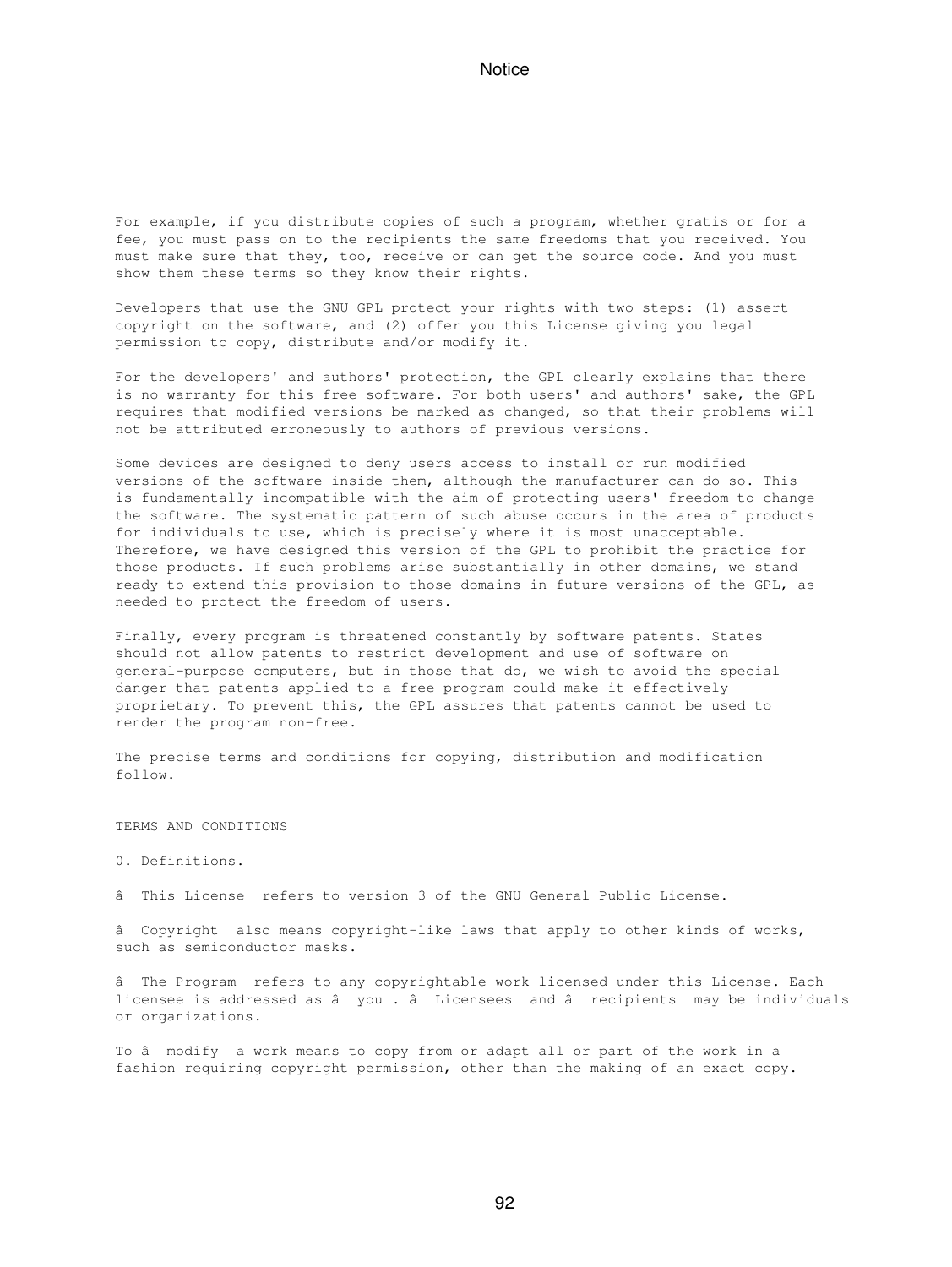The resulting work is called a â modified version of the earlier work or a work âbased on the earlier work.

A âcovered work means either the unmodified Program or a work based on the Program.

To â propagate a work means to do anything with it that, without permission, would make you directly or secondarily liable for infringement under applicable copyright law, except executing it on a computer or modifying a private copy. Propagation includes copying, distribution (with or without modification), making available to the public, and in some countries other activities as well.

To â convey a work means any kind of propagation that enables other parties to make or receive copies. Mere interaction with a user through a computer network, with no transfer of a copy, is not conveying.

An interactive user interface displays â Appropriate Legal Notices to the extent that it includes a convenient and prominently visible feature that (1) displays an appropriate copyright notice, and (2) tells the user that there is no warranty for the work (except to the extent that warranties are provided), that licensees may convey the work under this License, and how to view a copy of this License. If the interface presents a list of user commands or options, such as a menu, a prominent item in the list meets this criterion.

1. Source Code.

The â source code for a work means the preferred form of the work for making modifications to it. â Object code means any non-source form of a work.

A â Standard Interface means an interface that either is an official standard defined by a recognized standards body, or, in the case of interfaces specified for a particular programming language, one that is widely used among developers working in that language.

The â System Libraries of an executable work include anything, other than the work as a whole, that (a) is included in the normal form of packaging a Major Component, but which is not part of that Major Component, and (b) serves only to enable use of the work with that Major Component, or to implement a Standard Interface for which an implementation is available to the public in source code form. A â Major Component, in this context, means a major essential component (kernel, window system, and so on) of the specific operating system (if any) on which the executable work runs, or a compiler used to produce the work, or an object code interpreter used to run it.

The â Corresponding Source for a work in object code form means all the source code needed to generate, install, and (for an executable work) run the object code and to modify the work, including scripts to control those activities. However, it does not include the work's System Libraries, or general-purpose tools or generally available free programs which are used unmodified in performing those activities but which are not part of the work. For example, Corresponding Source includes interface definition files associated with source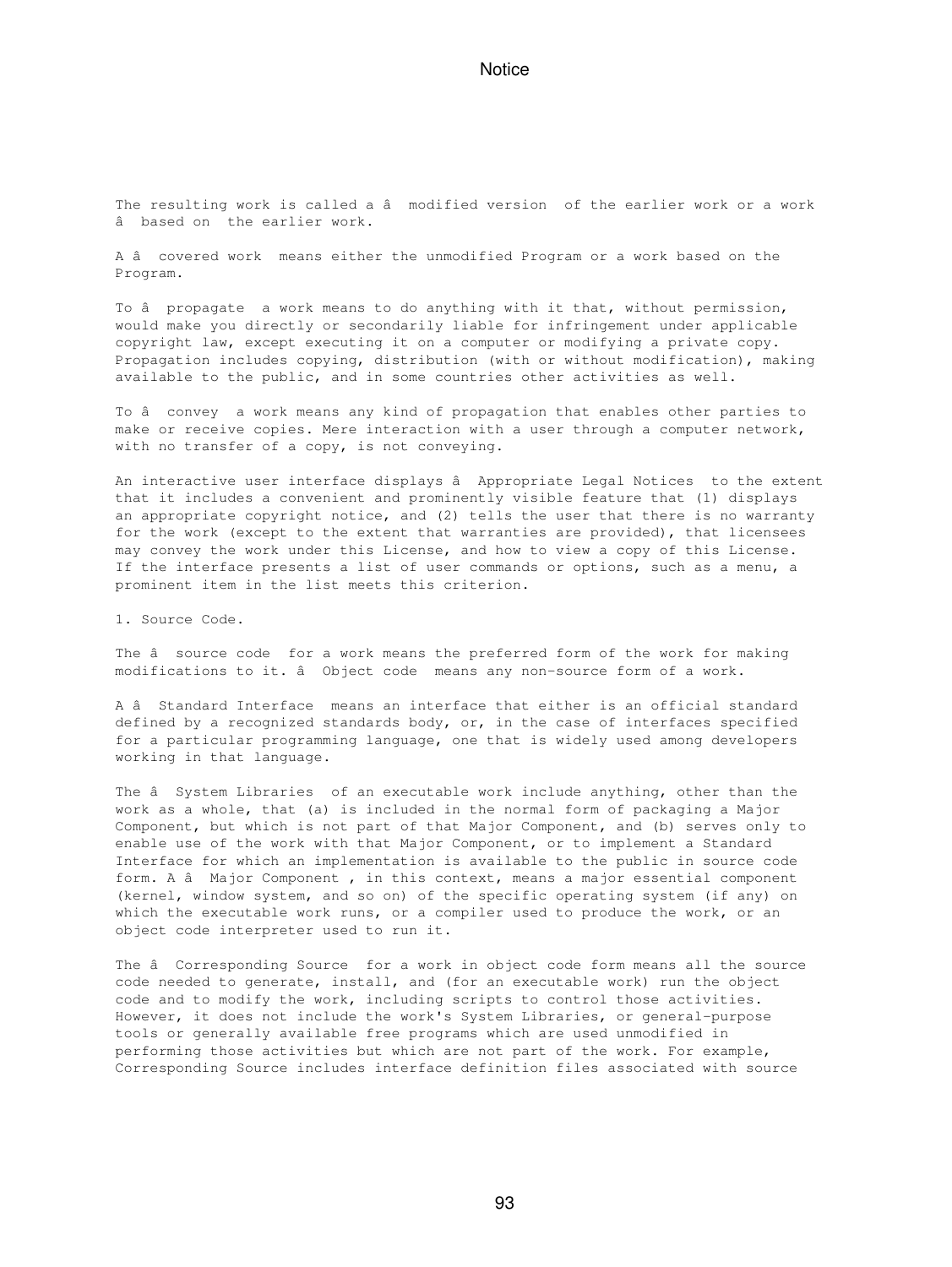files for the work, and the source code for shared libraries and dynamically linked subprograms that the work is specifically designed to require, such as by intimate data communication or control flow between those subprograms and other parts of the work.

The Corresponding Source need not include anything that users can regenerate automatically from other parts of the Corresponding Source.

The Corresponding Source for a work in source code form is that same work.

2. Basic Permissions.

All rights granted under this License are granted for the term of copyright on the Program, and are irrevocable provided the stated conditions are met. This License explicitly affirms your unlimited permission to run the unmodified Program. The output from running a covered work is covered by this License only if the output, given its content, constitutes a covered work. This License acknowledges your rights of fair use or other equivalent, as provided by copyright law.

You may make, run and propagate covered works that you do not convey, without conditions so long as your license otherwise remains in force. You may convey covered works to others for the sole purpose of having them make modifications exclusively for you, or provide you with facilities for running those works, provided that you comply with the terms of this License in conveying all material for which you do not control copyright. Those thus making or running the covered works for you must do so exclusively on your behalf, under your direction and control, on terms that prohibit them from making any copies of your copyrighted material outside their relationship with you.

Conveying under any other circumstances is permitted solely under the conditions stated below. Sublicensing is not allowed; section 10 makes it unnecessary.

3. Protecting Users' Legal Rights From Anti-Circumvention Law.

No covered work shall be deemed part of an effective technological measure under any applicable law fulfilling obligations under article 11 of the WIPO copyright treaty adopted on 20 December 1996, or similar laws prohibiting or restricting circumvention of such measures.

When you convey a covered work, you waive any legal power to forbid circumvention of technological measures to the extent such circumvention is effected by exercising rights under this License with respect to the covered work, and you disclaim any intention to limit operation or modification of the work as a means of enforcing, against the work's users, your or third parties' legal rights to forbid circumvention of technological measures.

4. Conveying Verbatim Copies.

You may convey verbatim copies of the Program's source code as you receive it, in any medium, provided that you conspicuously and appropriately publish on each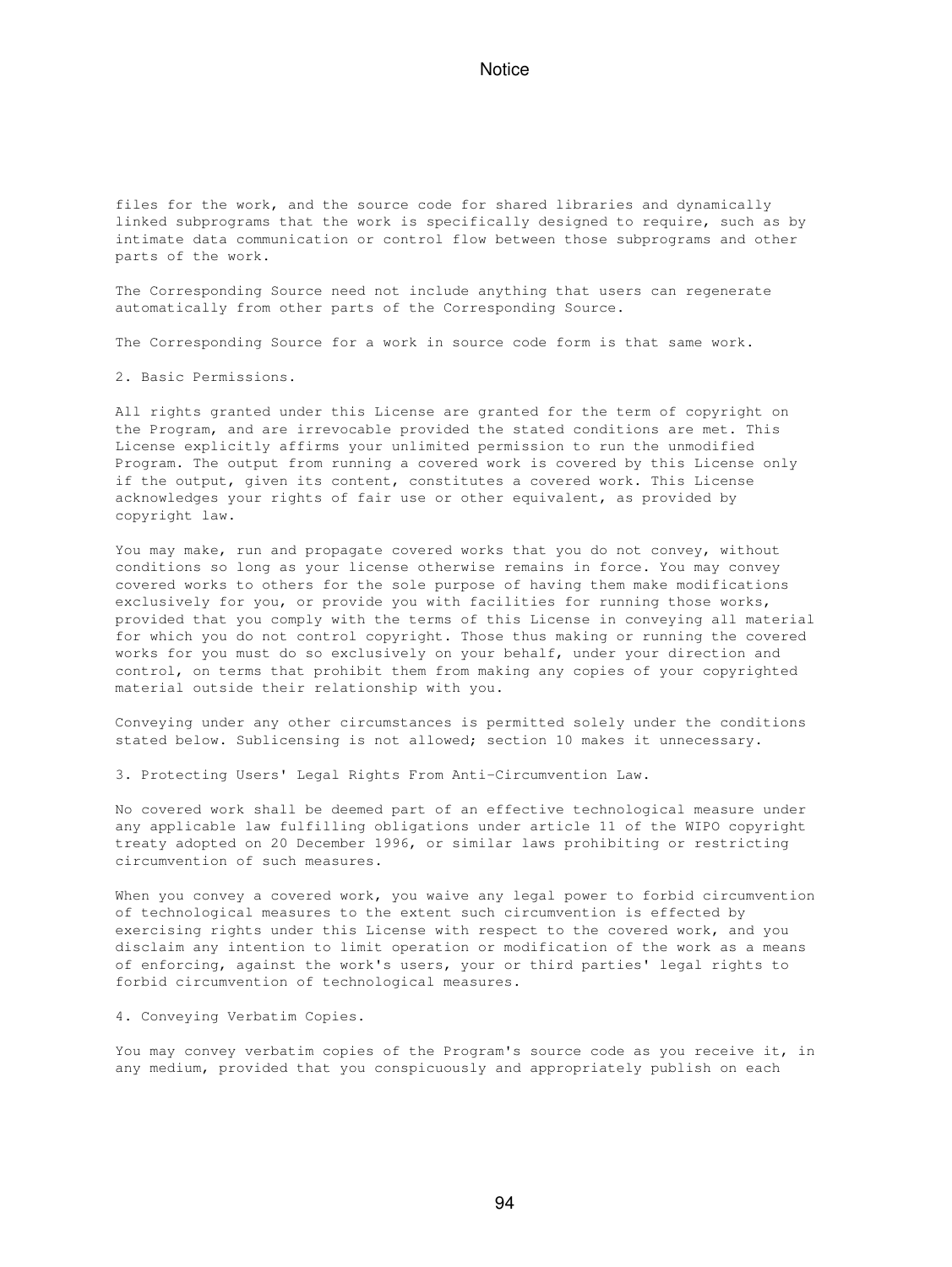copy an appropriate copyright notice; keep intact all notices stating that this License and any non-permissive terms added in accord with section 7 apply to the code; keep intact all notices of the absence of any warranty; and give all recipients a copy of this License along with the Program.

You may charge any price or no price for each copy that you convey, and you may offer support or warranty protection for a fee.

5. Conveying Modified Source Versions.

You may convey a work based on the Program, or the modifications to produce it from the Program, in the form of source code under the terms of section 4, provided that you also meet all of these conditions:

- \* a) The work must carry prominent notices stating that you modified it, and giving a relevant date.
- \* b) The work must carry prominent notices stating that it is released under this License and any conditions added under section 7. This requirement modifies the requirement in section 4 to  $\hat{a}$  keep intact all notices.
- \* c) You must license the entire work, as a whole, under this License to anyone who comes into possession of a copy. This License will therefore apply, along with any applicable section 7 additional terms, to the whole of the work, and all its parts, regardless of how they are packaged. This License gives no permission to license the work in any other way, but it does not invalidate such permission if you have separately received it.
- \* d) If the work has interactive user interfaces, each must display Appropriate Legal Notices; however, if the Program has interactive interfaces that do not display Appropriate Legal Notices, your work need not make them do so.

A compilation of a covered work with other separate and independent works, which are not by their nature extensions of the covered work, and which are not combined with it such as to form a larger program, in or on a volume of a storage or distribution medium, is called an â aggregate if the compilation and its resulting copyright are not used to limit the access or legal rights of the compilation's users beyond what the individual works permit. Inclusion of a covered work in an aggregate does not cause this License to apply to the other parts of the aggregate.

6. Conveying Non-Source Forms.

You may convey a covered work in object code form under the terms of sections 4 and 5, provided that you also convey the machine-readable Corresponding Source under the terms of this License, in one of these ways:

 \* a) Convey the object code in, or embodied in, a physical product (including a physical distribution medium), accompanied by the Corresponding Source fixed on a durable physical medium customarily used for software interchange.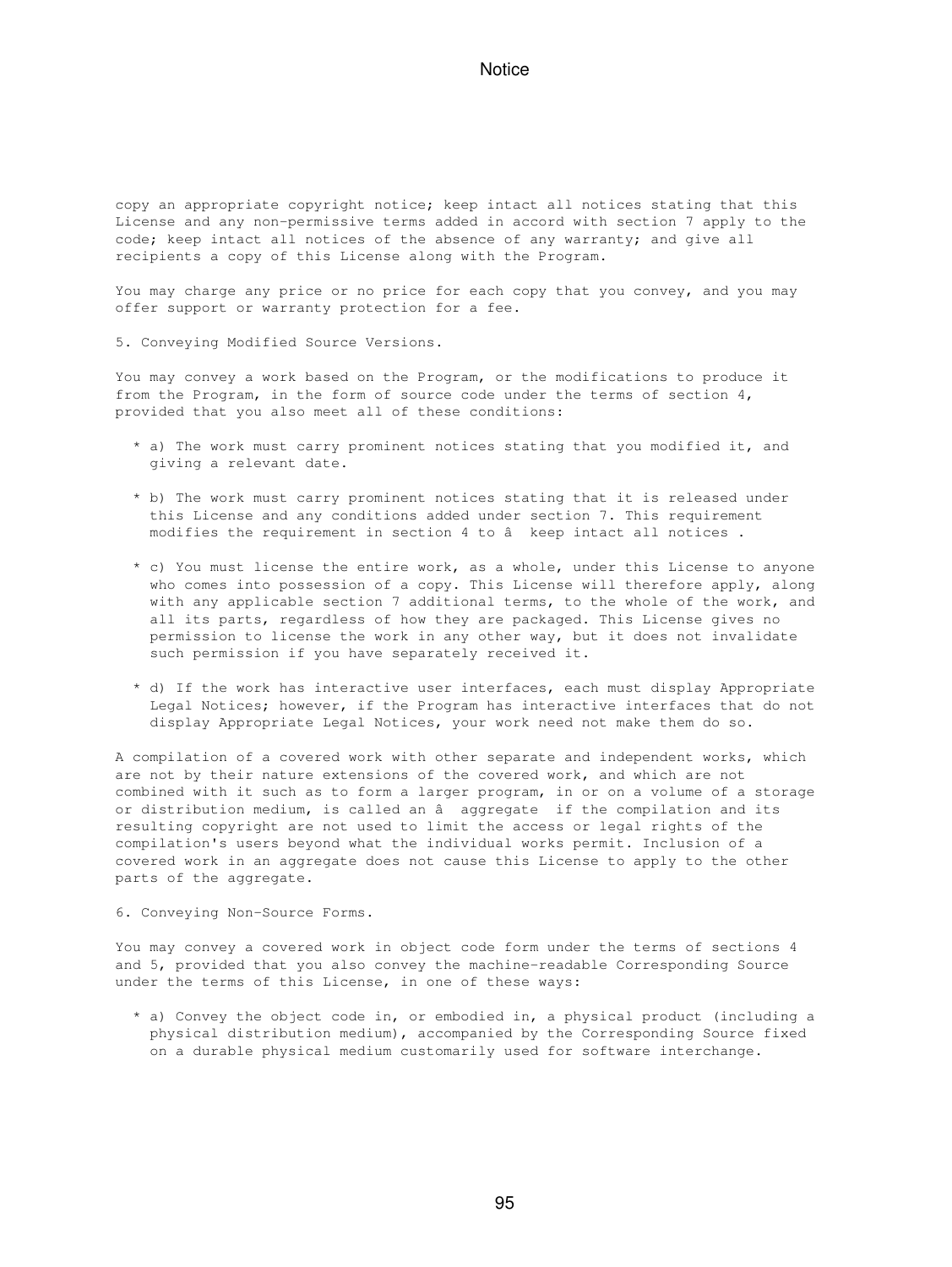- \* b) Convey the object code in, or embodied in, a physical product (including a physical distribution medium), accompanied by a written offer, valid for at least three years and valid for as long as you offer spare parts or customer support for that product model, to give anyone who possesses the object code either (1) a copy of the Corresponding Source for all the software in the product that is covered by this License, on a durable physical medium customarily used for software interchange, for a price no more than your reasonable cost of physically performing this conveying of source, or (2) access to copy the Corresponding Source from a network server at no charge.
- \* c) Convey individual copies of the object code with a copy of the written offer to provide the Corresponding Source. This alternative is allowed only occasionally and noncommercially, and only if you received the object code with such an offer, in accord with subsection 6b.
- \* d) Convey the object code by offering access from a designated place (gratis or for a charge), and offer equivalent access to the Corresponding Source in the same way through the same place at no further charge. You need not require recipients to copy the Corresponding Source along with the object code. If the place to copy the object code is a network server, the Corresponding Source may be on a different server (operated by you or a third party) that supports equivalent copying facilities, provided you maintain clear directions next to the object code saying where to find the Corresponding Source. Regardless of what server hosts the Corresponding Source, you remain obligated to ensure that it is available for as long as needed to satisfy these requirements.
- \* e) Convey the object code using peer-to-peer transmission, provided you inform other peers where the object code and Corresponding Source of the work are being offered to the general public at no charge under subsection 6d.

A separable portion of the object code, whose source code is excluded from the Corresponding Source as a System Library, need not be included in conveying the object code work.

A â User Product is either (1) a â consumer product, which means any tangible personal property which is normally used for personal, family, or household purposes, or (2) anything designed or sold for incorporation into a dwelling. In determining whether a product is a consumer product, doubtful cases shall be resolved in favor of coverage. For a particular product received by a particular user, â normally used refers to a typical or common use of that class of product, regardless of the status of the particular user or of the way in which the particular user actually uses, or expects or is expected to use, the product. A product is a consumer product regardless of whether the product has substantial commercial, industrial or non-consumer uses, unless such uses represent the only significant mode of use of the product.

â Installation Information for a User Product means any methods, procedures, authorization keys, or other information required to install and execute modified versions of a covered work in that User Product from a modified version of its Corresponding Source. The information must suffice to ensure that the continued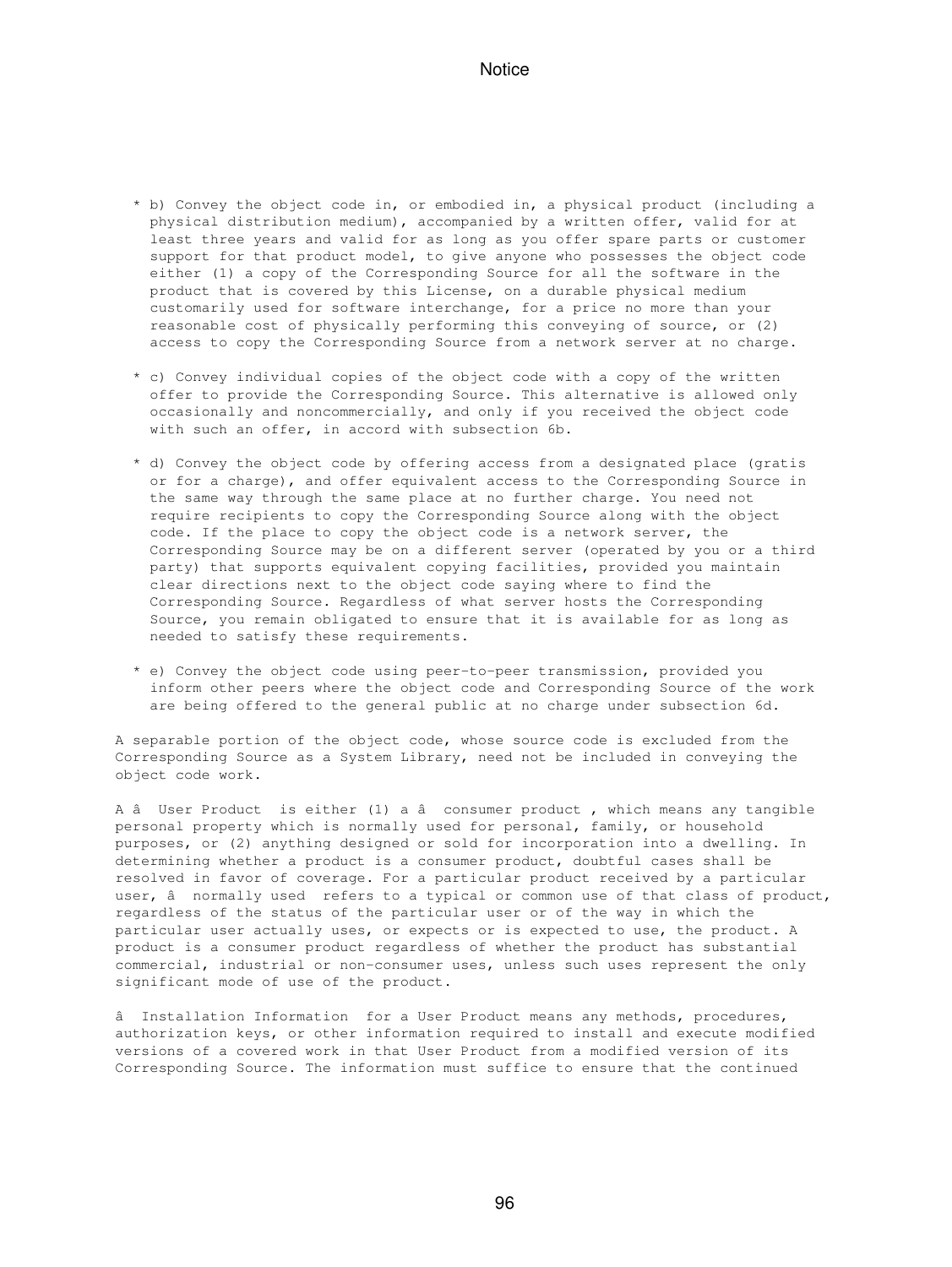functioning of the modified object code is in no case prevented or interfered with solely because modification has been made.

If you convey an object code work under this section in, or with, or specifically for use in, a User Product, and the conveying occurs as part of a transaction in which the right of possession and use of the User Product is transferred to the recipient in perpetuity or for a fixed term (regardless of how the transaction is characterized), the Corresponding Source conveyed under this section must be accompanied by the Installation Information. But this requirement does not apply if neither you nor any third party retains the ability to install modified object code on the User Product (for example, the work has been installed in ROM).

The requirement to provide Installation Information does not include a requirement to continue to provide support service, warranty, or updates for a work that has been modified or installed by the recipient, or for the User Product in which it has been modified or installed. Access to a network may be denied when the modification itself materially and adversely affects the operation of the network or violates the rules and protocols for communication across the network.

Corresponding Source conveyed, and Installation Information provided, in accord with this section must be in a format that is publicly documented (and with an implementation available to the public in source code form), and must require no special password or key for unpacking, reading or copying.

7. Additional Terms.

âAdditional permissions are terms that supplement the terms of this License by making exceptions from one or more of its conditions. Additional permissions that are applicable to the entire Program shall be treated as though they were included in this License, to the extent that they are valid under applicable law. If additional permissions apply only to part of the Program, that part may be used separately under those permissions, but the entire Program remains governed by this License without regard to the additional permissions.

When you convey a copy of a covered work, you may at your option remove any additional permissions from that copy, or from any part of it. (Additional permissions may be written to require their own removal in certain cases when you modify the work.) You may place additional permissions on material, added by you to a covered work, for which you have or can give appropriate copyright permission.

Notwithstanding any other provision of this License, for material you add to a covered work, you may (if authorized by the copyright holders of that material) supplement the terms of this License with terms:

- \* a) Disclaiming warranty or limiting liability differently from the terms of sections 15 and 16 of this License; or
- \* b) Requiring preservation of specified reasonable legal notices or author attributions in that material or in the Appropriate Legal Notices displayed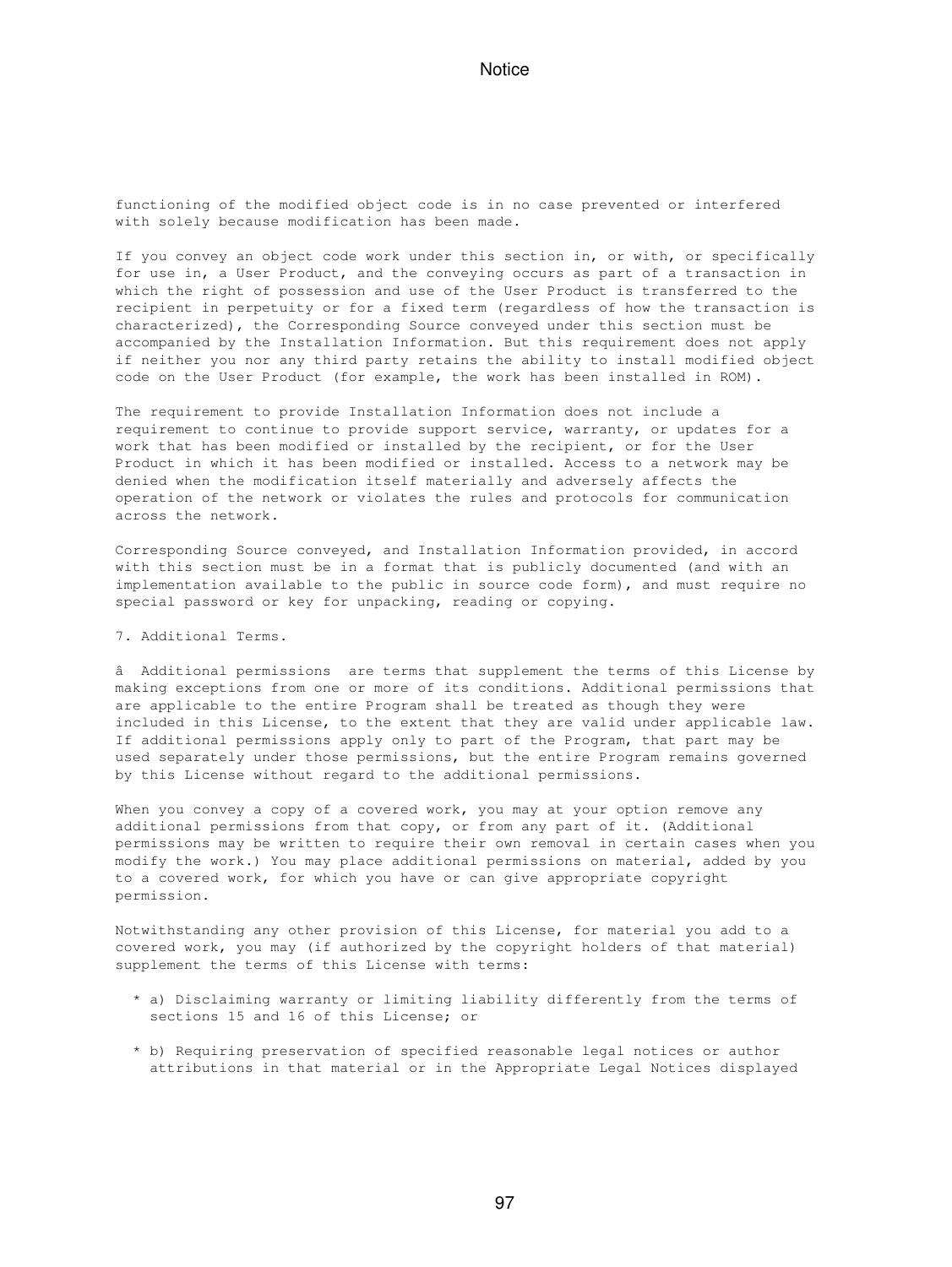by works containing it; or

- \* c) Prohibiting misrepresentation of the origin of that material, or requiring that modified versions of such material be marked in reasonable ways as different from the original version; or
- \* d) Limiting the use for publicity purposes of names of licensors or authors of the material; or
- \* e) Declining to grant rights under trademark law for use of some trade names, trademarks, or service marks; or
- \* f) Requiring indemnification of licensors and authors of that material by anyone who conveys the material (or modified versions of it) with contractual assumptions of liability to the recipient, for any liability that these contractual assumptions directly impose on those licensors and authors.

All other non-permissive additional terms are considered â further restrictions within the meaning of section 10. If the Program as you received it, or any part of it, contains a notice stating that it is governed by this License along with a term that is a further restriction, you may remove that term. If a license document contains a further restriction but permits relicensing or conveying under this License, you may add to a covered work material governed by the terms of that license document, provided that the further restriction does not survive such relicensing or conveying.

If you add terms to a covered work in accord with this section, you must place, in the relevant source files, a statement of the additional terms that apply to those files, or a notice indicating where to find the applicable terms.

Additional terms, permissive or non-permissive, may be stated in the form of a separately written license, or stated as exceptions; the above requirements apply either way.

8. Termination.

You may not propagate or modify a covered work except as expressly provided under this License. Any attempt otherwise to propagate or modify it is void, and will automatically terminate your rights under this License (including any patent licenses granted under the third paragraph of section 11).

However, if you cease all violation of this License, then your license from a particular copyright holder is reinstated (a) provisionally, unless and until the copyright holder explicitly and finally terminates your license, and (b) permanently, if the copyright holder fails to notify you of the violation by some reasonable means prior to 60 days after the cessation.

Moreover, your license from a particular copyright holder is reinstated permanently if the copyright holder notifies you of the violation by some reasonable means, this is the first time you have received notice of violation of this License (for any work) from that copyright holder, and you cure the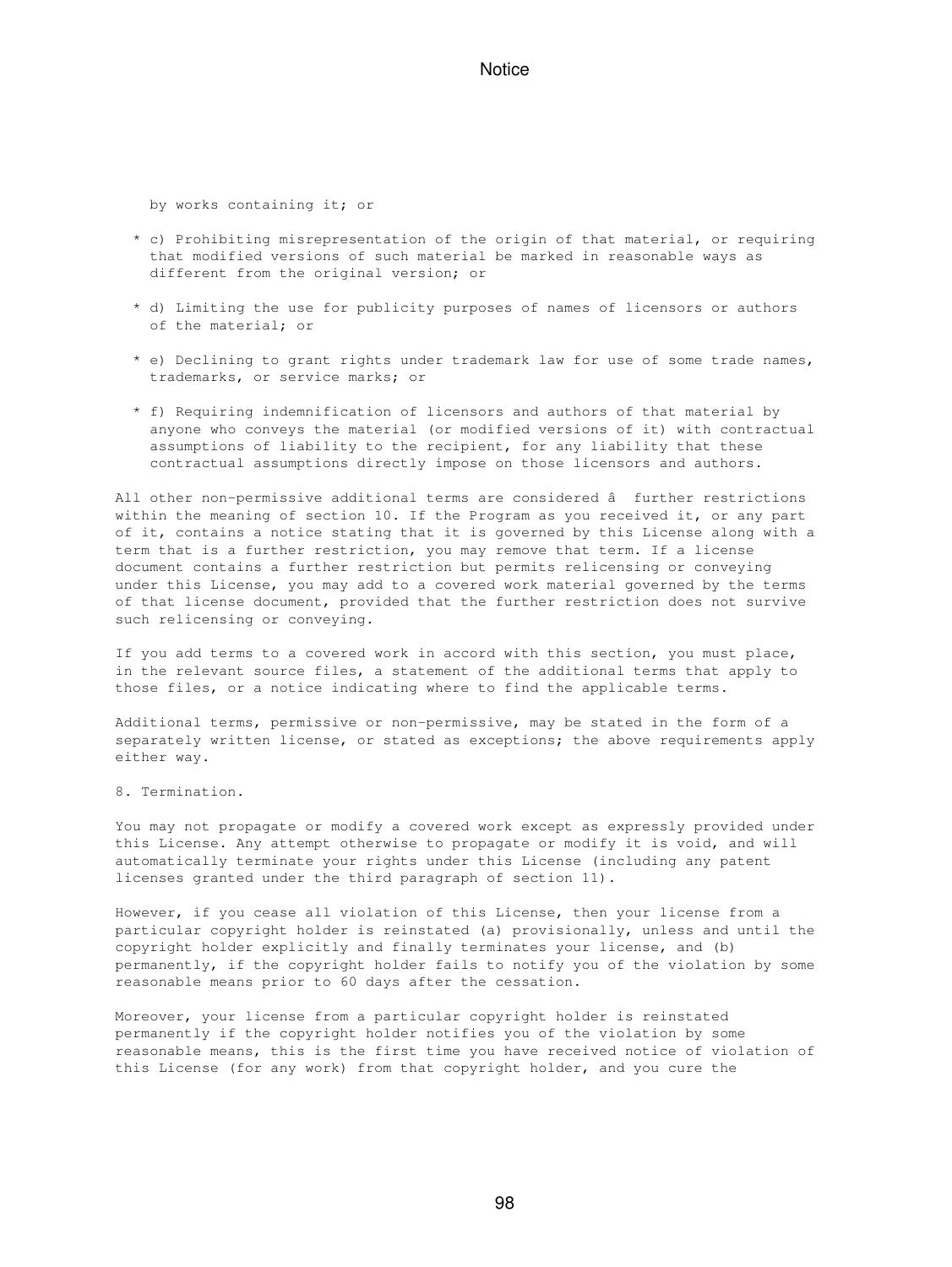violation prior to 30 days after your receipt of the notice.

Termination of your rights under this section does not terminate the licenses of parties who have received copies or rights from you under this License. If your rights have been terminated and not permanently reinstated, you do not qualify to receive new licenses for the same material under section 10.

9. Acceptance Not Required for Having Copies.

You are not required to accept this License in order to receive or run a copy of the Program. Ancillary propagation of a covered work occurring solely as a consequence of using peer-to-peer transmission to receive a copy likewise does not require acceptance. However, nothing other than this License grants you permission to propagate or modify any covered work. These actions infringe copyright if you do not accept this License. Therefore, by modifying or propagating a covered work, you indicate your acceptance of this License to do so.

10. Automatic Licensing of Downstream Recipients.

Each time you convey a covered work, the recipient automatically receives a license from the original licensors, to run, modify and propagate that work, subject to this License. You are not responsible for enforcing compliance by third parties with this License.

An â entity transaction is a transaction transferring control of an organization, or substantially all assets of one, or subdividing an organization, or merging organizations. If propagation of a covered work results from an entity transaction, each party to that transaction who receives a copy of the work also receives whatever licenses to the work the party's predecessor in interest had or could give under the previous paragraph, plus a right to possession of the Corresponding Source of the work from the predecessor in interest, if the predecessor has it or can get it with reasonable efforts.

You may not impose any further restrictions on the exercise of the rights granted or affirmed under this License. For example, you may not impose a license fee, royalty, or other charge for exercise of rights granted under this License, and you may not initiate litigation (including a cross-claim or counterclaim in a lawsuit) alleging that any patent claim is infringed by making, using, selling, offering for sale, or importing the Program or any portion of it.

11. Patents.

A âcontributor is a copyright holder who authorizes use under this License of the Program or a work on which the Program is based. The work thus licensed is called the contributor's  $\hat{a}$  contributor version.

A contributor's â essential patent claims are all patent claims owned or controlled by the contributor, whether already acquired or hereafter acquired, that would be infringed by some manner, permitted by this License, of making, using, or selling its contributor version, but do not include claims that would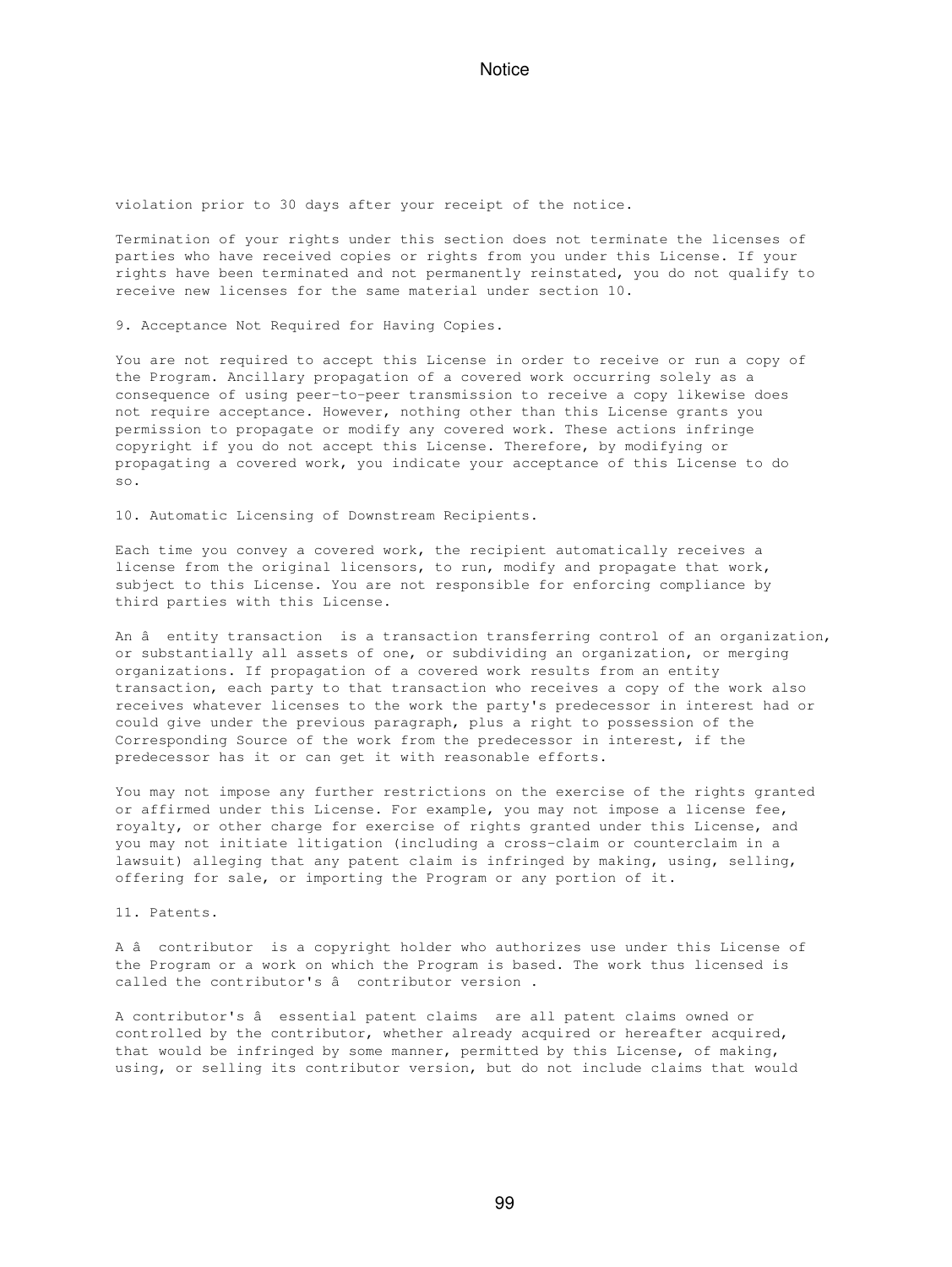be infringed only as a consequence of further modification of the contributor version. For purposes of this definition, â control includes the right to grant patent sublicenses in a manner consistent with the requirements of this License.

Each contributor grants you a non-exclusive, worldwide, royalty-free patent license under the contributor's essential patent claims, to make, use, sell, offer for sale, import and otherwise run, modify and propagate the contents of its contributor version.

In the following three paragraphs, a â patent license is any express agreement or commitment, however denominated, not to enforce a patent (such as an express permission to practice a patent or covenant not to sue for patent infringement). To â grant such a patent license to a party means to make such an agreement or commitment not to enforce a patent against the party.

If you convey a covered work, knowingly relying on a patent license, and the Corresponding Source of the work is not available for anyone to copy, free of charge and under the terms of this License, through a publicly available network server or other readily accessible means, then you must either (1) cause the Corresponding Source to be so available, or (2) arrange to deprive yourself of the benefit of the patent license for this particular work, or (3) arrange, in a manner consistent with the requirements of this License, to extend the patent license to downstream recipients. â Knowingly relying means you have actual knowledge that, but for the patent license, your conveying the covered work in a country, or your recipient's use of the covered work in a country, would infringe one or more identifiable patents in that country that you have reason to believe are valid.

If, pursuant to or in connection with a single transaction or arrangement, you convey, or propagate by procuring conveyance of, a covered work, and grant a patent license to some of the parties receiving the covered work authorizing them to use, propagate, modify or convey a specific copy of the covered work, then the patent license you grant is automatically extended to all recipients of the covered work and works based on it.

A patent license is â discriminatory if it does not include within the scope of its coverage, prohibits the exercise of, or is conditioned on the non-exercise of one or more of the rights that are specifically granted under this License. You may not convey a covered work if you are a party to an arrangement with a third party that is in the business of distributing software, under which you make payment to the third party based on the extent of your activity of conveying the work, and under which the third party grants, to any of the parties who would receive the covered work from you, a discriminatory patent license (a) in connection with copies of the covered work conveyed by you (or copies made from those copies), or (b) primarily for and in connection with specific products or compilations that contain the covered work, unless you entered into that arrangement, or that patent license was granted, prior to 28 March 2007.

Nothing in this License shall be construed as excluding or limiting any implied license or other defenses to infringement that may otherwise be available to you under applicable patent law.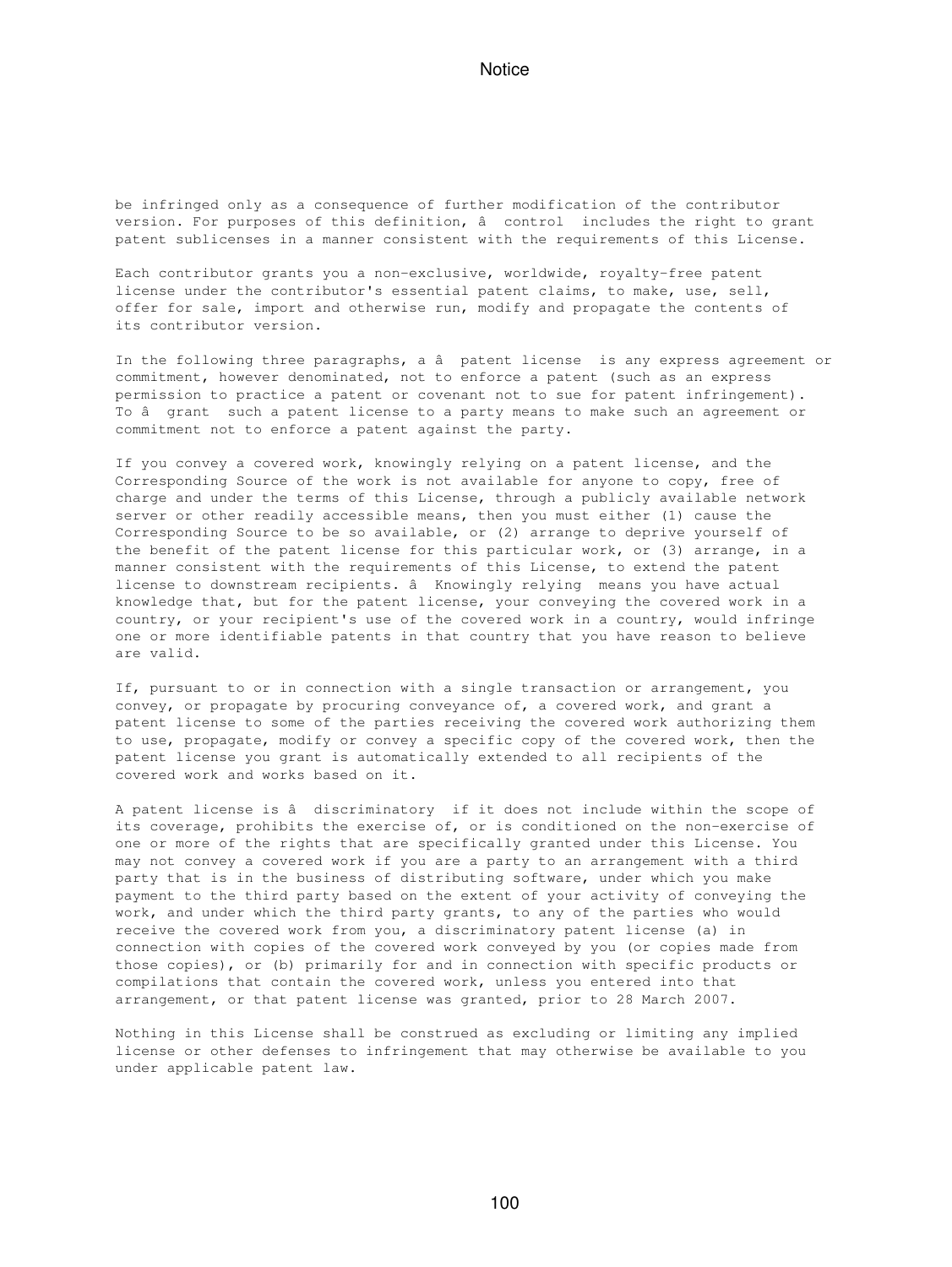12. No Surrender of Others' Freedom.

If conditions are imposed on you (whether by court order, agreement or otherwise) that contradict the conditions of this License, they do not excuse you from the conditions of this License. If you cannot convey a covered work so as to satisfy simultaneously your obligations under this License and any other pertinent obligations, then as a consequence you may not convey it at all. For example, if you agree to terms that obligate you to collect a royalty for further conveying from those to whom you convey the Program, the only way you could satisfy both those terms and this License would be to refrain entirely from conveying the Program.

13. Use with the GNU Affero General Public License.

Notwithstanding any other provision of this License, you have permission to link or combine any covered work with a work licensed under version 3 of the GNU Affero General Public License into a single combined work, and to convey the resulting work. The terms of this License will continue to apply to the part which is the covered work, but the special requirements of the GNU Affero General Public License, section 13, concerning interaction through a network will apply to the combination as such.

14. Revised Versions of this License.

The Free Software Foundation may publish revised and/or new versions of the GNU General Public License from time to time. Such new versions will be similar in spirit to the present version, but may differ in detail to address new problems or concerns.

Each version is given a distinguishing version number. If the Program specifies that a certain numbered version of the GNU General Public License â or any later version applies to it, you have the option of following the terms and conditions either of that numbered version or of any later version published by the Free Software Foundation. If the Program does not specify a version number of the GNU General Public License, you may choose any version ever published by the Free Software Foundation.

If the Program specifies that a proxy can decide which future versions of the GNU General Public License can be used, that proxy's public statement of acceptance of a version permanently authorizes you to choose that version for the Program.

Later license versions may give you additional or different permissions. However, no additional obligations are imposed on any author or copyright holder as a result of your choosing to follow a later version.

15. Disclaimer of Warranty.

THERE IS NO WARRANTY FOR THE PROGRAM, TO THE EXTENT PERMITTED BY APPLICABLE LAW. EXCEPT WHEN OTHERWISE STATED IN WRITING THE COPYRIGHT HOLDERS AND/OR OTHER PARTIES PROVIDE THE PROGRAM â AS IS WITHOUT WARRANTY OF ANY KIND, EITHER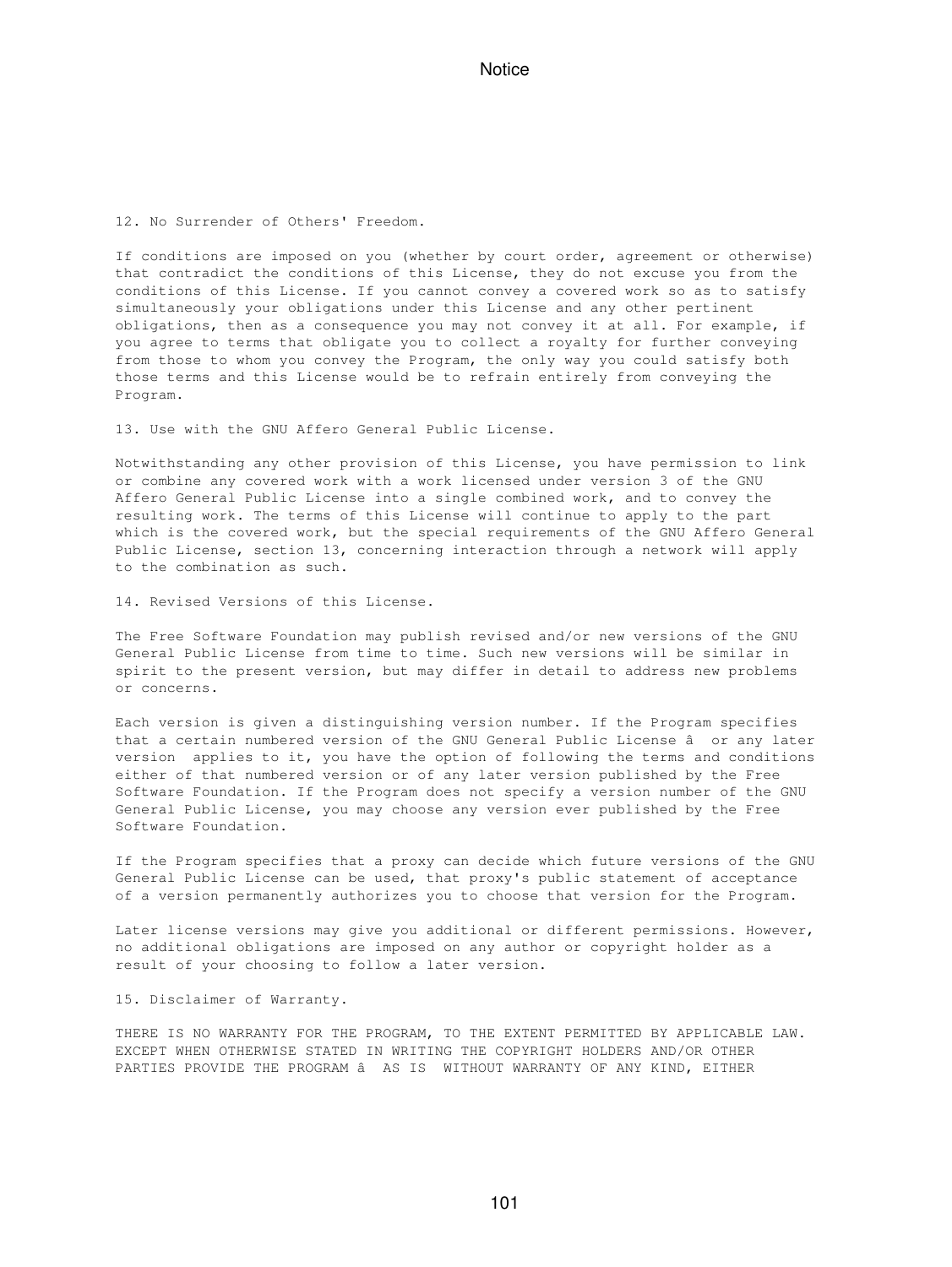EXPRESSED OR IMPLIED, INCLUDING, BUT NOT LIMITED TO, THE IMPLIED WARRANTIES OF MERCHANTABILITY AND FITNESS FOR A PARTICULAR PURPOSE. THE ENTIRE RISK AS TO THE QUALITY AND PERFORMANCE OF THE PROGRAM IS WITH YOU. SHOULD THE PROGRAM PROVE DEFECTIVE, YOU ASSUME THE COST OF ALL NECESSARY SERVICING, REPAIR OR CORRECTION.

16. Limitation of Liability.

IN NO EVENT UNLESS REQUIRED BY APPLICABLE LAW OR AGREED TO IN WRITING WILL ANY COPYRIGHT HOLDER, OR ANY OTHER PARTY WHO MODIFIES AND/OR CONVEYS THE PROGRAM AS PERMITTED ABOVE, BE LIABLE TO YOU FOR DAMAGES, INCLUDING ANY GENERAL, SPECIAL, INCIDENTAL OR CONSEQUENTIAL DAMAGES ARISING OUT OF THE USE OR INABILITY TO USE THE PROGRAM (INCLUDING BUT NOT LIMITED TO LOSS OF DATA OR DATA BEING RENDERED INACCURATE OR LOSSES SUSTAINED BY YOU OR THIRD PARTIES OR A FAILURE OF THE PROGRAM TO OPERATE WITH ANY OTHER PROGRAMS), EVEN IF SUCH HOLDER OR OTHER PARTY HAS BEEN ADVISED OF THE POSSIBILITY OF SUCH DAMAGES.

17. Interpretation of Sections 15 and 16.

If the disclaimer of warranty and limitation of liability provided above cannot be given local legal effect according to their terms, reviewing courts shall apply local law that most closely approximates an absolute waiver of all civil liability in connection with the Program, unless a warranty or assumption of liability accompanies a copy of the Program in return for a fee.

END OF TERMS AND CONDITIONS

How to Apply These Terms to Your New Programs

If you develop a new program, and you want it to be of the greatest possible use to the public, the best way to achieve this is to make it free software which everyone can redistribute and change under these terms.

To do so, attach the following notices to the program. It is safest to attach them to the start of each source file to most effectively state the exclusion of warranty; and each file should have at least the â copyright line and a pointer to where the full notice is found.

Copyright (C)

 This program is free software: you can redistribute it and/or modify it under the terms of the GNU General Public License as published by the Free Software Foundation, either version 3 of the License, or (at your option) any later version.

 This program is distributed in the hope that it will be useful, but WITHOUT ANY WARRANTY; without even the implied warranty of MERCHANTABILITY or FITNESS FOR A PARTICULAR PURPOSE. See the GNU General Public License for more details.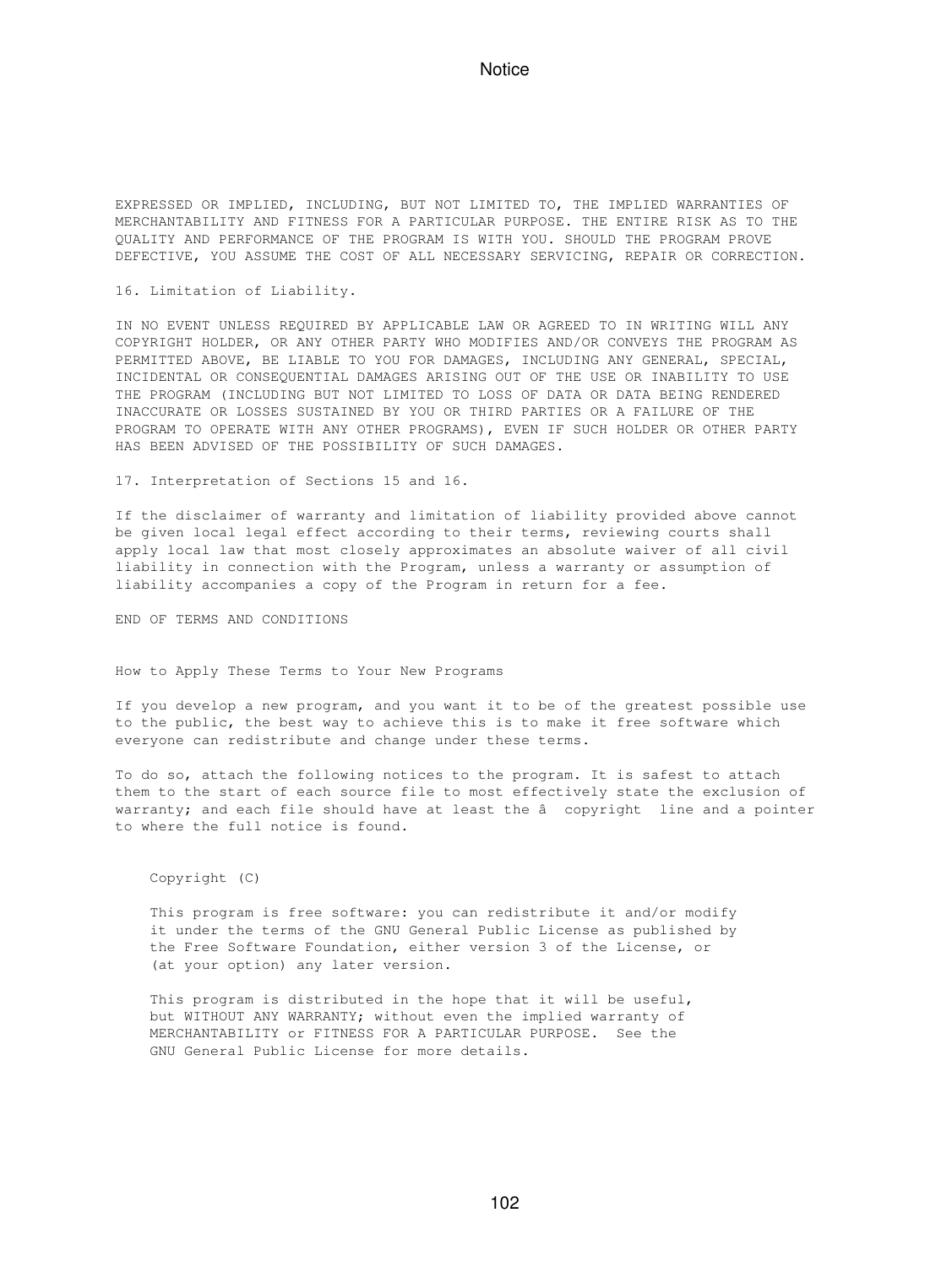You should have received a copy of the GNU General Public License along with this program. If not, see <http://www.gnu.org/licenses/>.

Also add information on how to contact you by electronic and paper mail.

If the program does terminal interaction, make it output a short notice like this when it starts in an interactive mode:

Copyright (C)

This program comes with ABSOLUTELY NO WARRANTY; for details type `show w'. This is free software, and you are welcome to redistribute it under certain conditions; type `show c' for details.

The hypothetical commands `show w' and `show c' should show the appropriate parts of the General Public License. Of course, your program's commands might be different; for a GUI interface, you would use an â about box.

You should also get your employer (if you work as a programmer) or school, if any, to sign a â copyright disclaimer for the program, if necessary. For more information on this, and how to apply and follow the GNU GPL, see <http://www.gnu.org/licenses/>.

The GNU General Public License does not permit incorporating your program into proprietary programs. If your program is a subroutine library, you may consider it more useful to permit linking proprietary applications with the library. If this is what you want to do, use the GNU Lesser General Public License instead of this License. But first, please read <http://www.gnu.org/philosophy/why-not-lgpl.html>.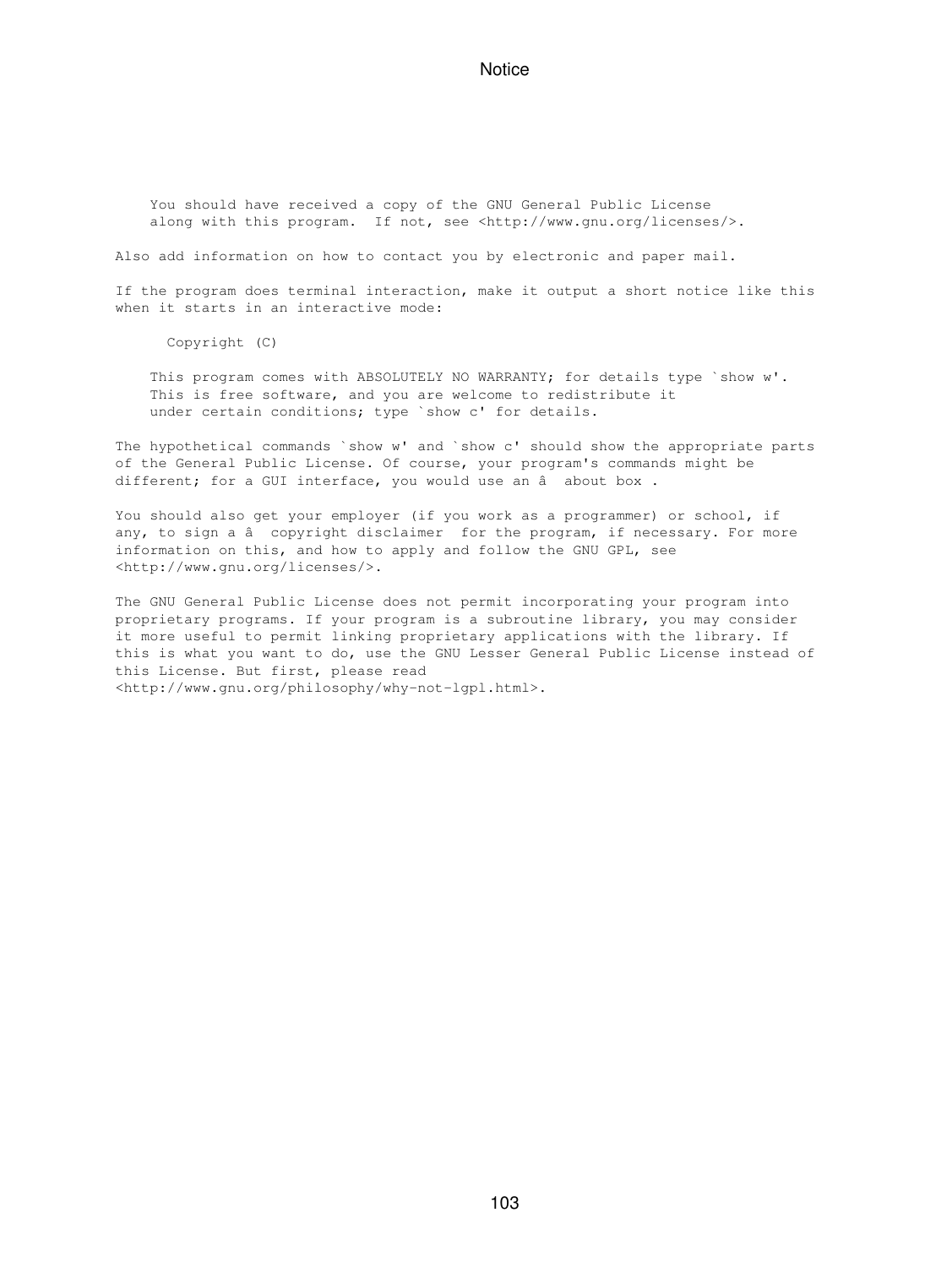## **The following component(s) is(are) subject to the GNU Lesser General Public License v3.0 or later**

 $\blacklozenge$  libmpfr4 - 3.1.2

GNU LESSER GENERAL PUBLIC LICENSE =================================

Version  $3, \hat{A}$   $\hat{A}$  29 June 2007

Copyright (C) 2007 Free Software Foundation, Inc. <http://fsf.org/>

Everyone is permitted to copy and distribute verbatim copies of this license document, but changing it is not allowed.

This version of the GNU Lesser General Public License incorporates the terms and conditions of version 3 of the GNU General Public License, supplemented by the additional permissions listed below.

0. Additional Definitions.

As used herein, â this License refers to version 3 of the GNU Lesser General Public License, and the â GNU GPL refers to version 3 of the GNU General Public License.

âThe Library refers to a covered work governed by this License, other than an Application or a Combined Work as defined below.

An â Application is any work that makes use of an interface provided by the Library, but which is not otherwise based on the Library. Defining a subclass of a class defined by the Library is deemed a mode of using an interface provided by the Library.

A â Combined Work is a work produced by combining or linking an Application with the Library. The particular version of the Library with which the Combined Work was made is also called the â Linked Version.

The â Minimal Corresponding Source for a Combined Work means the Corresponding Source for the Combined Work, excluding any source code for portions of the Combined Work that, considered in isolation, are based on the Application, and not on the Linked Version.

The â Corresponding Application Code for a Combined Work means the object code and/or source code for the Application, including any data and utility programs needed for reproducing the Combined Work from the Application, but excluding the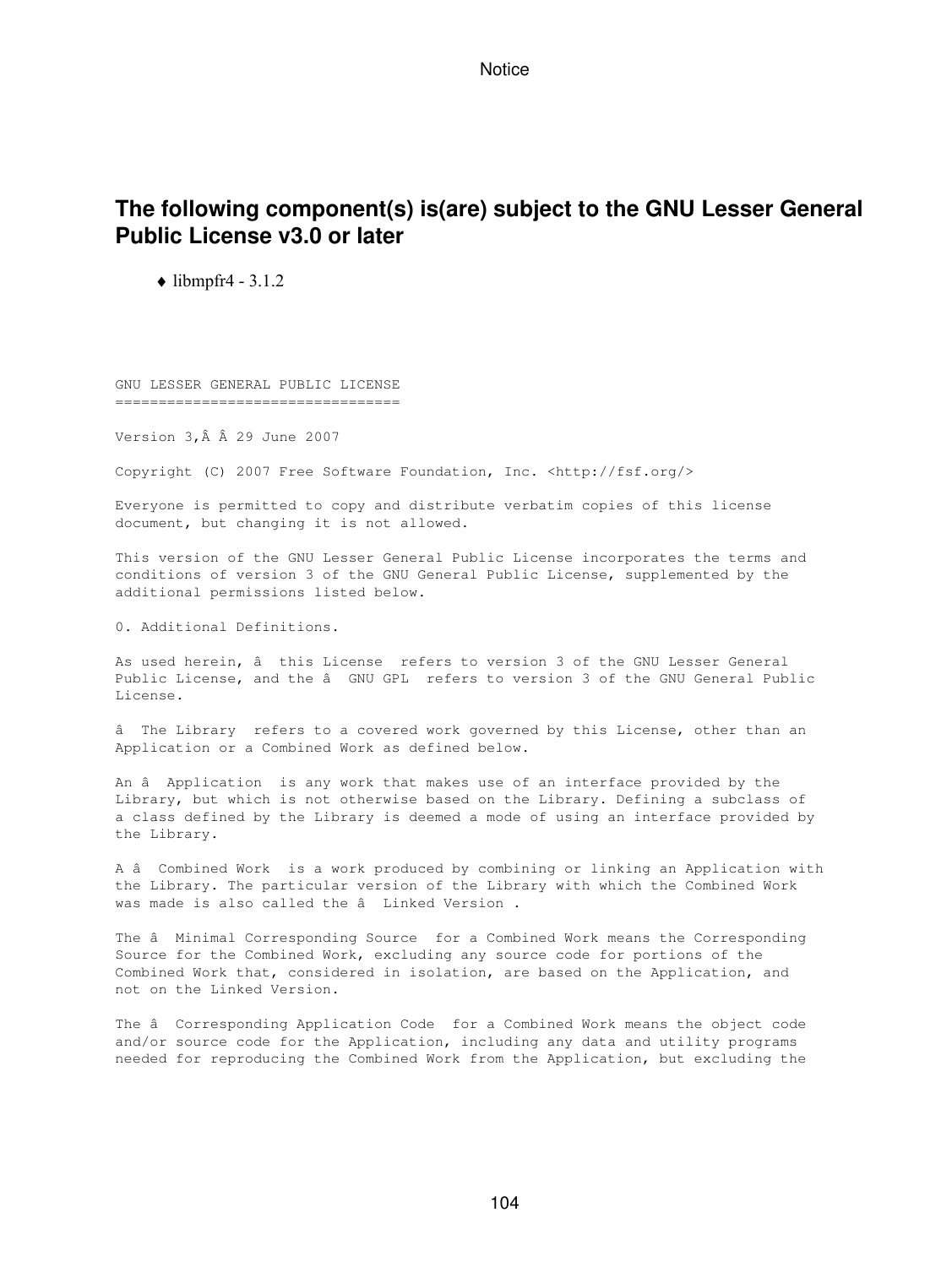System Libraries of the Combined Work.

1. Exception to Section 3 of the GNU GPL.

You may convey a covered work under sections 3 and 4 of this License without being bound by section 3 of the GNU GPL.

2. Conveying Modified Versions.

If you modify a copy of the Library, and, in your modifications, a facility refers to a function or data to be supplied by an Application that uses the facility (other than as an argument passed when the facility is invoked), then you may convey a copy of the modified version:

- \* a) under this License, provided that you make a good faith effort to ensure that, in the event an Application does not supply the function or data, the facility still operates, and performs whatever part of its purpose remains meaningful, or
- \* b) under the GNU GPL, with none of the additional permissions of this License applicable to that copy.

3. Object Code Incorporating Material from Library Header Files.

The object code form of an Application may incorporate material from a header file that is part of the Library. You may convey such object code under terms of your choice, provided that, if the incorporated material is not limited to numerical parameters, data structure layouts and accessors, or small macros, inline functions and templates (ten or fewer lines in length), you do both of the following:

- \* a) Give prominent notice with each copy of the object code that the Library is used in it and that the Library and its use are covered by this License.
- \* b) Accompany the object code with a copy of the GNU GPL and this license document.
- 4. Combined Works.

You may convey a Combined Work under terms of your choice that, taken together, effectively do not restrict modification of the portions of the Library contained in the Combined Work and reverse engineering for debugging such modifications, if you also do each of the following:

- \* a) Give prominent notice with each copy of the Combined Work that the Library is used in it and that the Library and its use are covered by this License.
- \* b) Accompany the Combined Work with a copy of the GNU GPL and this license document.
- \* c) For a Combined Work that displays copyright notices during execution,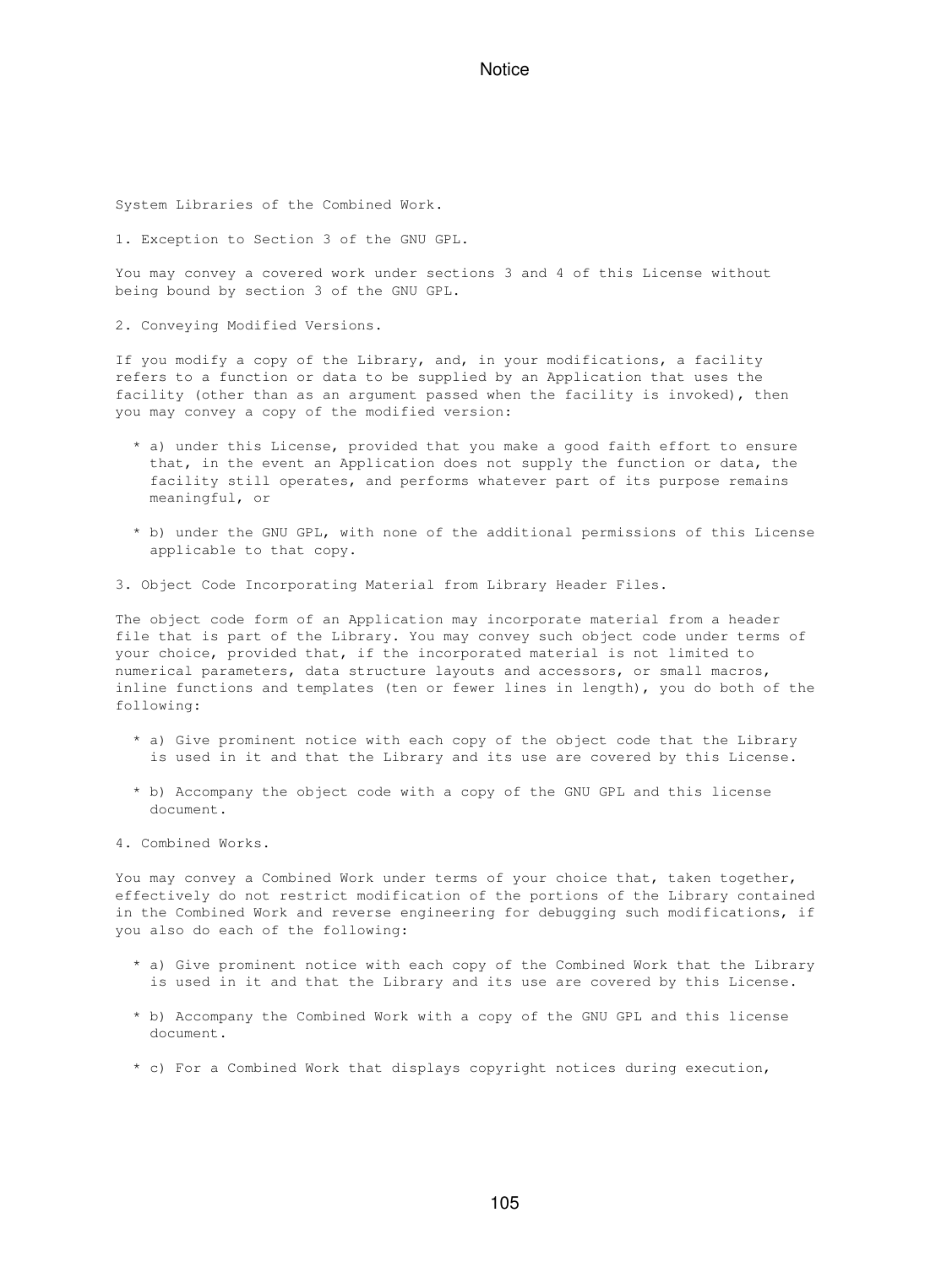include the copyright notice for the Library among these notices, as well as a reference directing the user to the copies of the GNU GPL and this license document.

- \* d) Do one of the following:
	- \* 0) Convey the Minimal Corresponding Source under the terms of this License, and the Corresponding Application Code in a form suitable for, and under terms that permit, the user to recombine or relink the Application with a modified version of the Linked Version to produce a modified Combined Work, in the manner specified by section 6 of the GNU GPL for conveying Corresponding Source.
	- \* 1) Use a suitable shared library mechanism for linking with the Library. A suitable mechanism is one that (a) uses at run time a copy of the Library already present on the user's computer system, and (b) will operate properly with a modified version of the Library that is interface-compatible with the Linked Version.
- \* e) Provide Installation Information, but only if you would otherwise be required to provide such information under section 6 of the GNU GPL, and only to the extent that such information is necessary to install and execute a modified version of the Combined Work produced by recombining or relinking the Application with a modified version of the Linked Version. (If you use option 4d0, the Installation Information must accompany the Minimal Corresponding Source and Corresponding Application Code. If you use option 4d1, you must provide the Installation Information in the manner specified by section 6 of the GNU GPL for conveying Corresponding Source.)
- 5. Combined Libraries.

You may place library facilities that are a work based on the Library side by side in a single library together with other library facilities that are not Applications and are not covered by this License, and convey such a combined library under terms of your choice, if you do both of the following:

- \* a) Accompany the combined library with a copy of the same work based on the Library, uncombined with any other library facilities, conveyed under the terms of this License.
- \* b) Give prominent notice with the combined library that part of it is a work based on the Library, and explaining where to find the accompanying uncombined form of the same work.
- 6. Revised Versions of the GNU Lesser General Public License.

The Free Software Foundation may publish revised and/or new versions of the GNU Lesser General Public License from time to time. Such new versions will be similar in spirit to the present version, but may differ in detail to address new problems or concerns.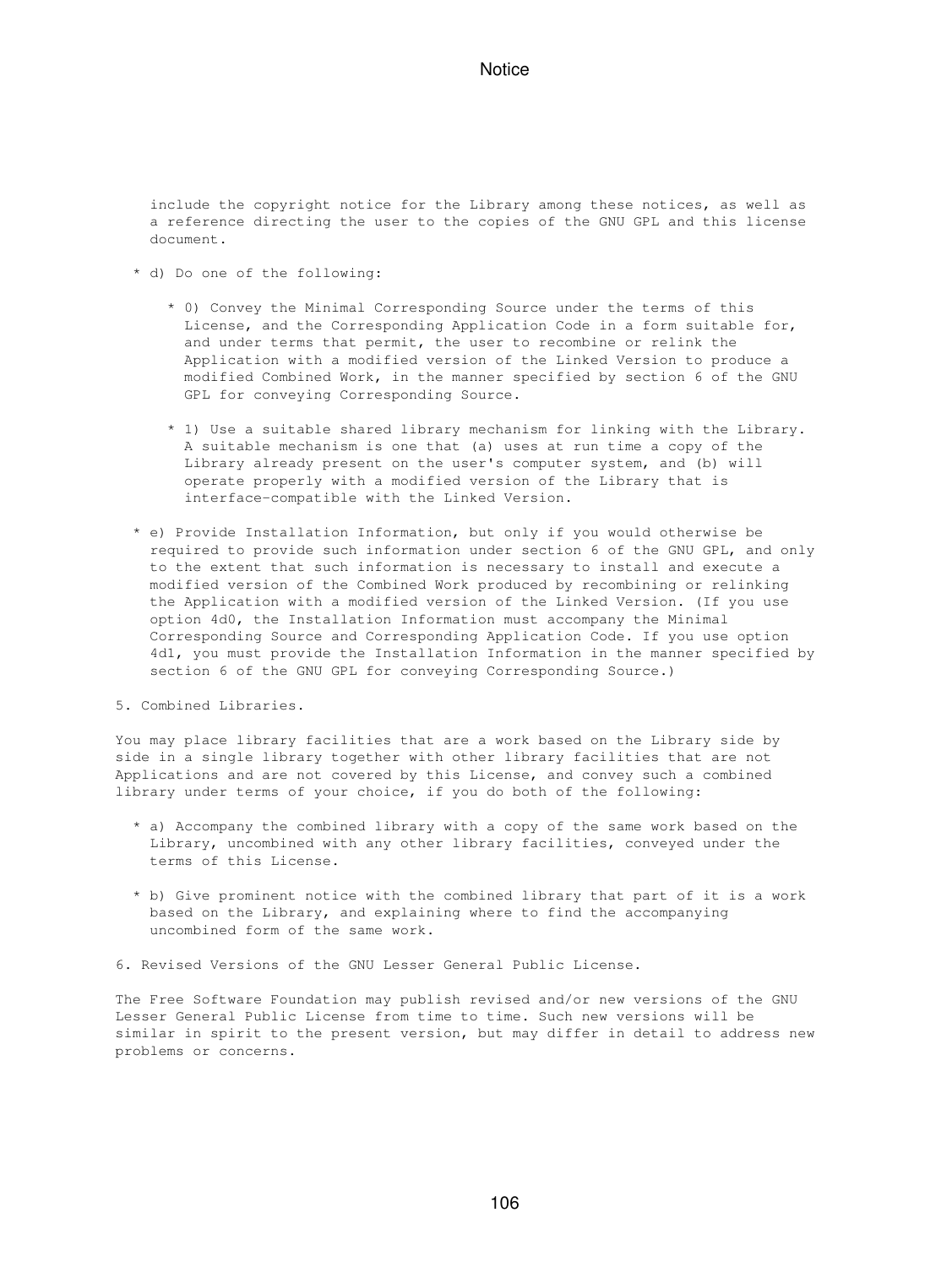Each version is given a distinguishing version number. If the Library as you received it specifies that a certain numbered version of the GNU Lesser General Public License â or any later version applies to it, you have the option of following the terms and conditions either of that published version or of any later version published by the Free Software Foundation. If the Library as you received it does not specify a version number of the GNU Lesser General Public License, you may choose any version of the GNU Lesser General Public License ever published by the Free Software Foundation.

If the Library as you received it specifies that a proxy can decide whether future versions of the GNU Lesser General Public License shall apply, that proxy's public statement of acceptance of any version is permanent authorization for you to choose that version for the Library.

--------------------------------------------------------------------------------

GNU GENERAL PUBLIC LICENSE ==========================

Version  $3, \hat{A}$   $\hat{A}$  29 June 2007

Copyright (C) 2007 Free Software Foundation, Inc. <http://fsf.org/>

Everyone is permitted to copy and distribute verbatim copies of this license document, but changing it is not allowed.

Preamble

The GNU General Public License is a free, copyleft license for software and other kinds of works.

The licenses for most software and other practical works are designed to take away your freedom to share and change the works. By contrast, the GNU General Public License is intended to guarantee your freedom to share and change all versions of a program--to make sure it remains free software for all its users. We, the Free Software Foundation, use the GNU General Public License for most of our software; it applies also to any other work released this way by its authors. You can apply it to your programs, too.

When we speak of free software, we are referring to freedom, not price. Our General Public Licenses are designed to make sure that you have the freedom to distribute copies of free software (and charge for them if you wish), that you receive source code or can get it if you want it, that you can change the software or use pieces of it in new free programs, and that you know you can do these things.

To protect your rights, we need to prevent others from denying you these rights or asking you to surrender the rights. Therefore, you have certain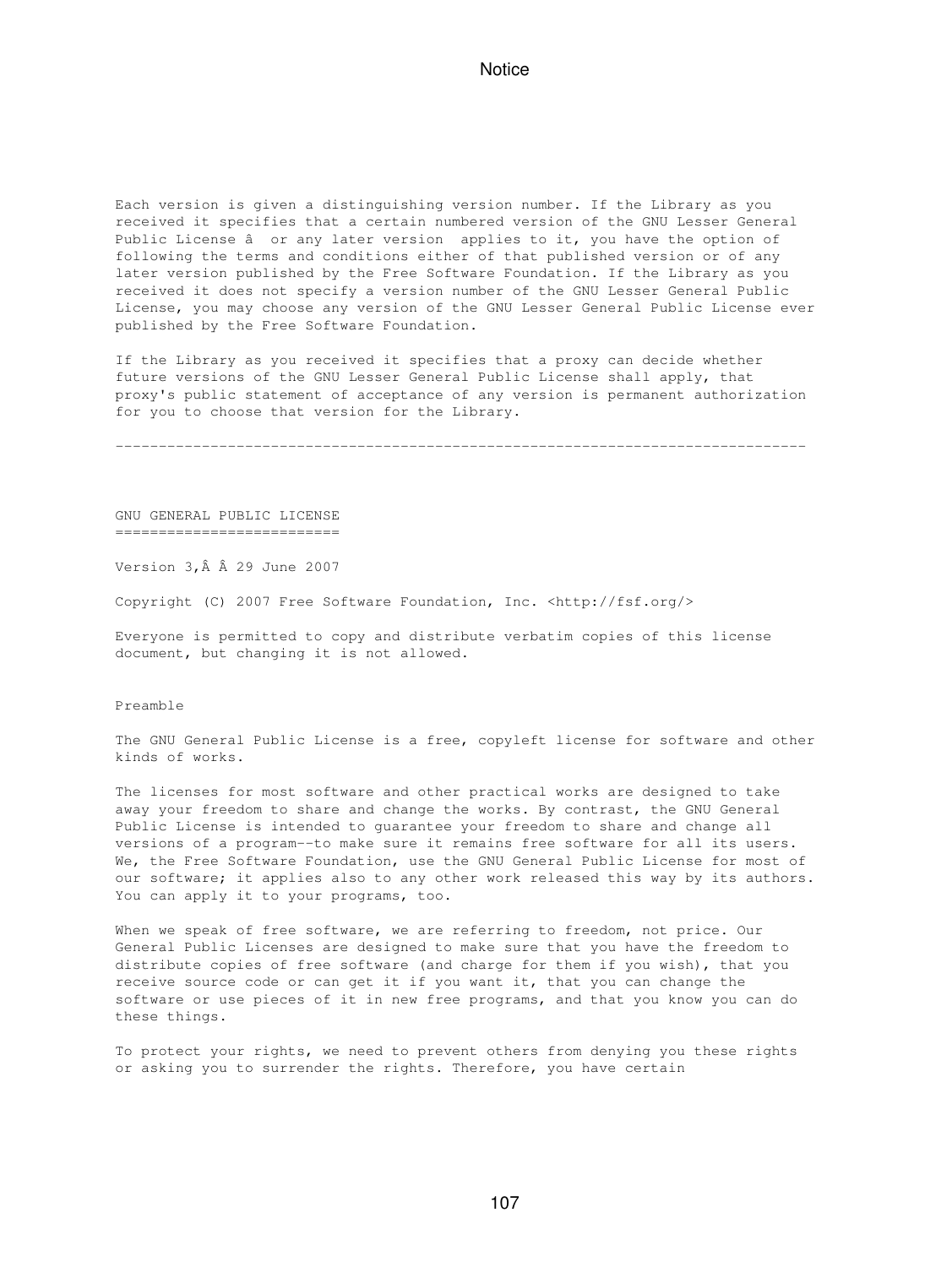responsibilities if you distribute copies of the software, or if you modify it: responsibilities to respect the freedom of others.

For example, if you distribute copies of such a program, whether gratis or for a fee, you must pass on to the recipients the same freedoms that you received. You must make sure that they, too, receive or can get the source code. And you must show them these terms so they know their rights.

Developers that use the GNU GPL protect your rights with two steps: (1) assert copyright on the software, and (2) offer you this License giving you legal permission to copy, distribute and/or modify it.

For the developers' and authors' protection, the GPL clearly explains that there is no warranty for this free software. For both users' and authors' sake, the GPL requires that modified versions be marked as changed, so that their problems will not be attributed erroneously to authors of previous versions.

Some devices are designed to deny users access to install or run modified versions of the software inside them, although the manufacturer can do so. This is fundamentally incompatible with the aim of protecting users' freedom to change the software. The systematic pattern of such abuse occurs in the area of products for individuals to use, which is precisely where it is most unacceptable. Therefore, we have designed this version of the GPL to prohibit the practice for those products. If such problems arise substantially in other domains, we stand ready to extend this provision to those domains in future versions of the GPL, as needed to protect the freedom of users.

Finally, every program is threatened constantly by software patents. States should not allow patents to restrict development and use of software on general-purpose computers, but in those that do, we wish to avoid the special danger that patents applied to a free program could make it effectively proprietary. To prevent this, the GPL assures that patents cannot be used to render the program non-free.

The precise terms and conditions for copying, distribution and modification follow.

TERMS AND CONDITIONS

0. Definitions.

âThis License refers to version 3 of the GNU General Public License.

â Copyright also means copyright-like laws that apply to other kinds of works, such as semiconductor masks.

âThe Program refers to any copyrightable work licensed under this License. Each licensee is addressed as â you . â Licensees and â recipients may be individuals or organizations.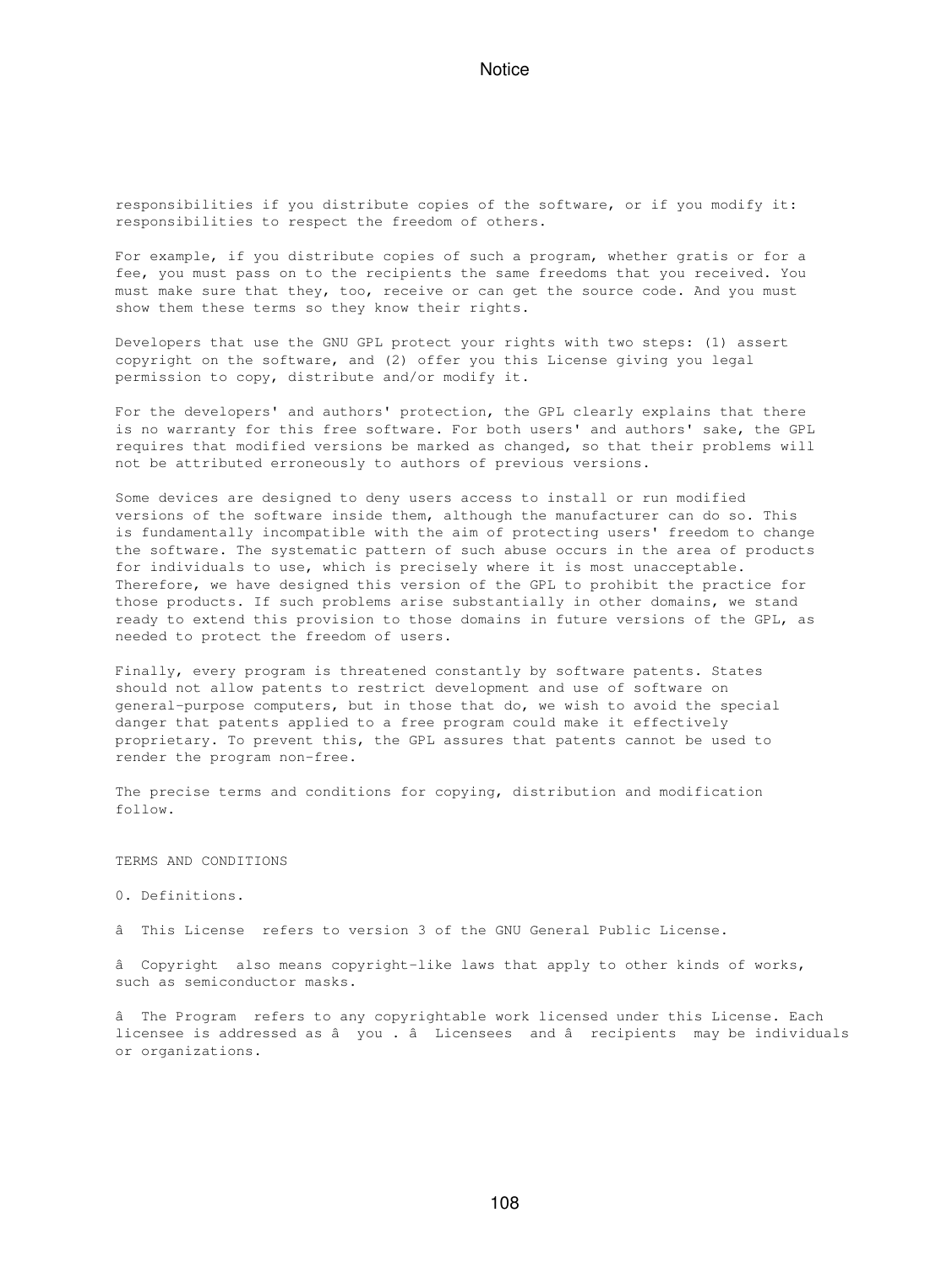To âmodify a work means to copy from or adapt all or part of the work in a fashion requiring copyright permission, other than the making of an exact copy. The resulting work is called a â modified version of the earlier work or a work âbased on the earlier work.

A âcovered work means either the unmodified Program or a work based on the Program.

To â propagate a work means to do anything with it that, without permission, would make you directly or secondarily liable for infringement under applicable copyright law, except executing it on a computer or modifying a private copy. Propagation includes copying, distribution (with or without modification), making available to the public, and in some countries other activities as well.

To â convey a work means any kind of propagation that enables other parties to make or receive copies. Mere interaction with a user through a computer network, with no transfer of a copy, is not conveying.

An interactive user interface displays â Appropriate Legal Notices to the extent that it includes a convenient and prominently visible feature that (1) displays an appropriate copyright notice, and (2) tells the user that there is no warranty for the work (except to the extent that warranties are provided), that licensees may convey the work under this License, and how to view a copy of this License. If the interface presents a list of user commands or options, such as a menu, a prominent item in the list meets this criterion.

1. Source Code.

The â source code for a work means the preferred form of the work for making modifications to it. â Object code means any non-source form of a work.

A â Standard Interface means an interface that either is an official standard defined by a recognized standards body, or, in the case of interfaces specified for a particular programming language, one that is widely used among developers working in that language.

The â System Libraries of an executable work include anything, other than the work as a whole, that (a) is included in the normal form of packaging a Major Component, but which is not part of that Major Component, and (b) serves only to enable use of the work with that Major Component, or to implement a Standard Interface for which an implementation is available to the public in source code form. A â Major Component, in this context, means a major essential component (kernel, window system, and so on) of the specific operating system (if any) on which the executable work runs, or a compiler used to produce the work, or an object code interpreter used to run it.

The â Corresponding Source for a work in object code form means all the source code needed to generate, install, and (for an executable work) run the object code and to modify the work, including scripts to control those activities. However, it does not include the work's System Libraries, or general-purpose tools or generally available free programs which are used unmodified in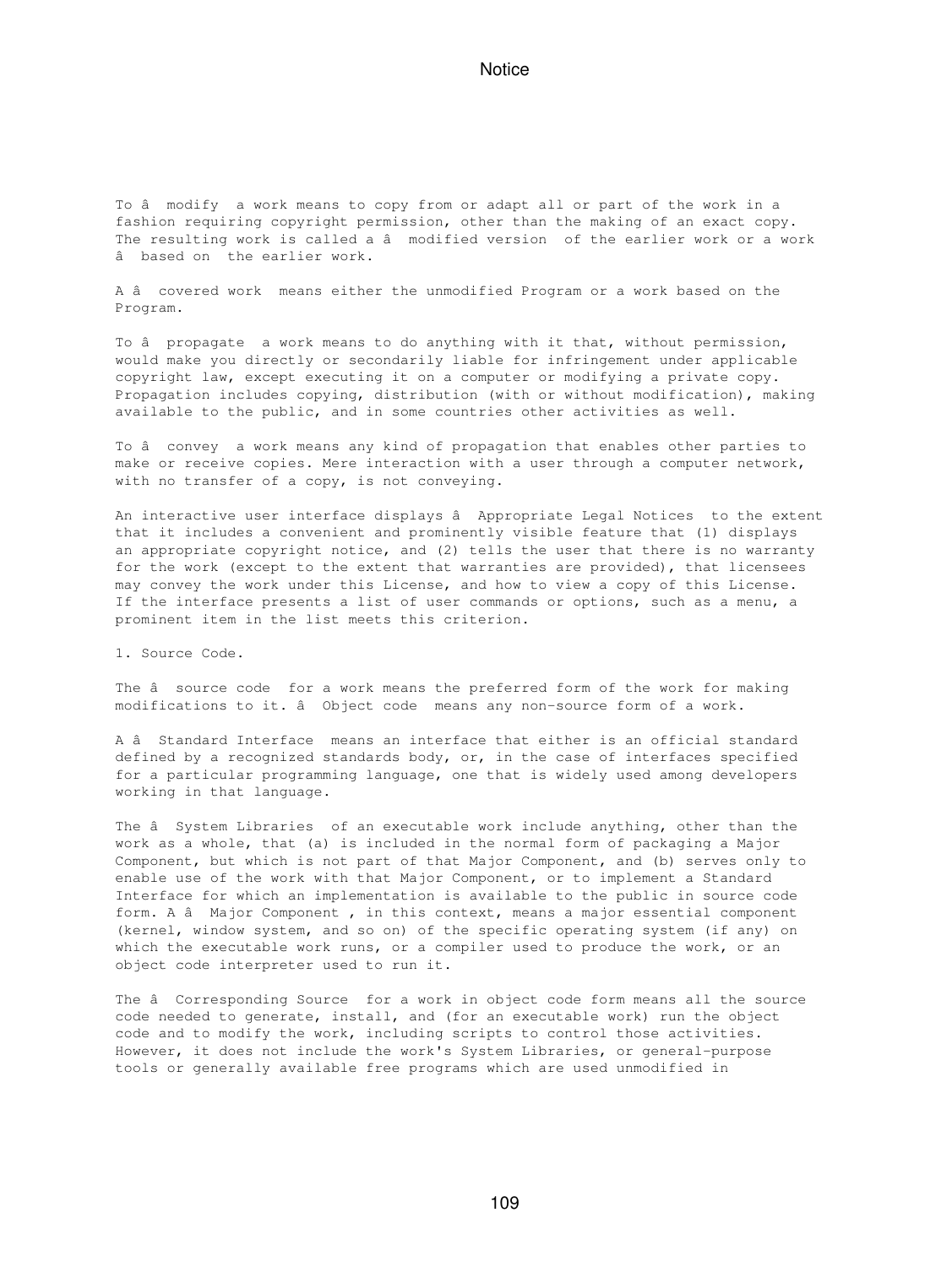performing those activities but which are not part of the work. For example, Corresponding Source includes interface definition files associated with source files for the work, and the source code for shared libraries and dynamically linked subprograms that the work is specifically designed to require, such as by intimate data communication or control flow between those subprograms and other parts of the work.

The Corresponding Source need not include anything that users can regenerate automatically from other parts of the Corresponding Source.

The Corresponding Source for a work in source code form is that same work.

2. Basic Permissions.

All rights granted under this License are granted for the term of copyright on the Program, and are irrevocable provided the stated conditions are met. This License explicitly affirms your unlimited permission to run the unmodified Program. The output from running a covered work is covered by this License only if the output, given its content, constitutes a covered work. This License acknowledges your rights of fair use or other equivalent, as provided by copyright law.

You may make, run and propagate covered works that you do not convey, without conditions so long as your license otherwise remains in force. You may convey covered works to others for the sole purpose of having them make modifications exclusively for you, or provide you with facilities for running those works, provided that you comply with the terms of this License in conveying all material for which you do not control copyright. Those thus making or running the covered works for you must do so exclusively on your behalf, under your direction and control, on terms that prohibit them from making any copies of your copyrighted material outside their relationship with you.

Conveying under any other circumstances is permitted solely under the conditions stated below. Sublicensing is not allowed; section 10 makes it unnecessary.

3. Protecting Users' Legal Rights From Anti-Circumvention Law.

No covered work shall be deemed part of an effective technological measure under any applicable law fulfilling obligations under article 11 of the WIPO copyright treaty adopted on 20 December 1996, or similar laws prohibiting or restricting circumvention of such measures.

When you convey a covered work, you waive any legal power to forbid circumvention of technological measures to the extent such circumvention is effected by exercising rights under this License with respect to the covered work, and you disclaim any intention to limit operation or modification of the work as a means of enforcing, against the work's users, your or third parties' legal rights to forbid circumvention of technological measures.

4. Conveying Verbatim Copies.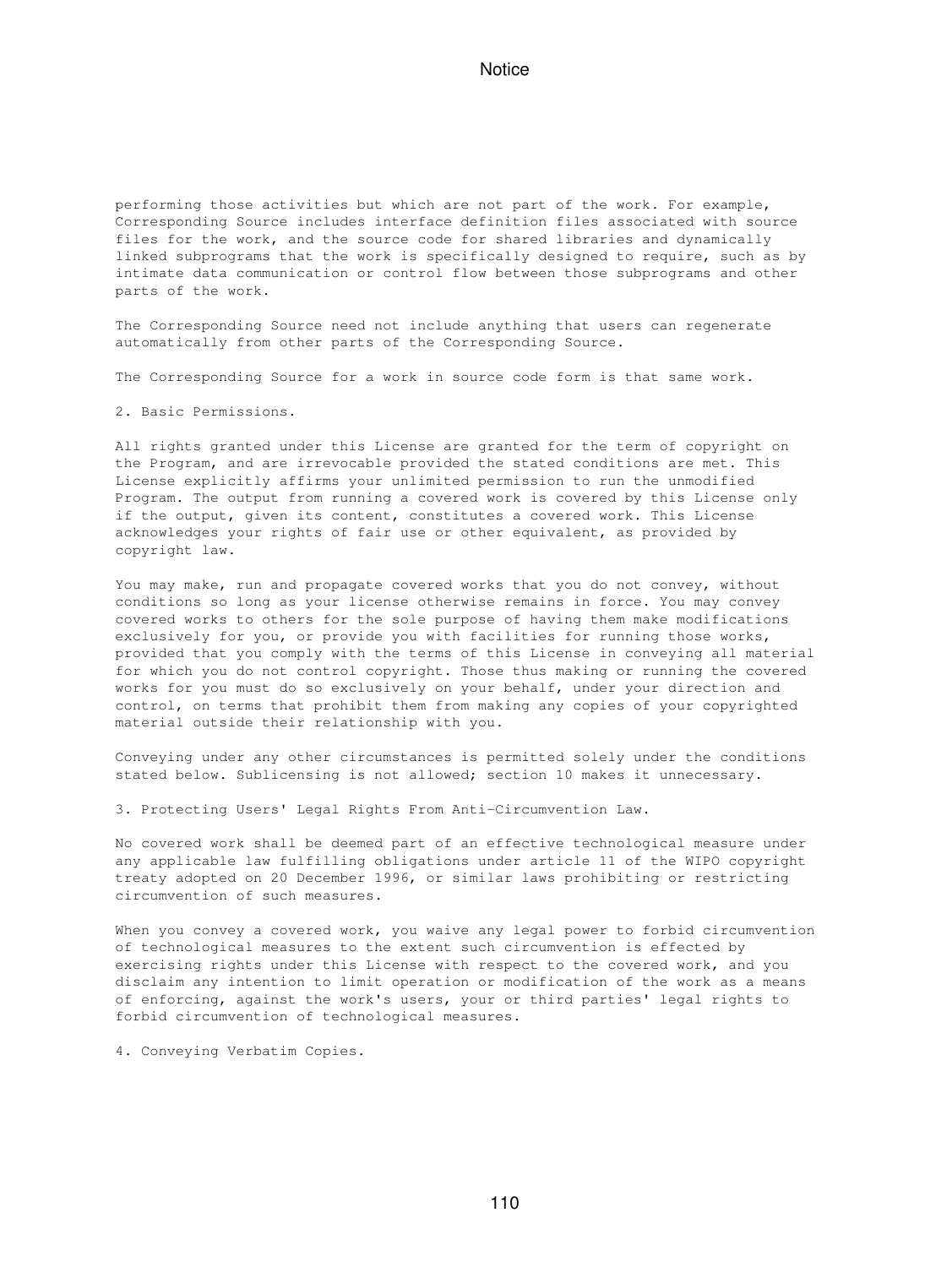You may convey verbatim copies of the Program's source code as you receive it, in any medium, provided that you conspicuously and appropriately publish on each copy an appropriate copyright notice; keep intact all notices stating that this License and any non-permissive terms added in accord with section 7 apply to the code; keep intact all notices of the absence of any warranty; and give all recipients a copy of this License along with the Program.

You may charge any price or no price for each copy that you convey, and you may offer support or warranty protection for a fee.

5. Conveying Modified Source Versions.

You may convey a work based on the Program, or the modifications to produce it from the Program, in the form of source code under the terms of section 4, provided that you also meet all of these conditions:

- \* a) The work must carry prominent notices stating that you modified it, and giving a relevant date.
- \* b) The work must carry prominent notices stating that it is released under this License and any conditions added under section 7. This requirement modifies the requirement in section  $4$  to  $\hat{a}$  keep intact all notices.
- \* c) You must license the entire work, as a whole, under this License to anyone who comes into possession of a copy. This License will therefore apply, along with any applicable section 7 additional terms, to the whole of the work, and all its parts, regardless of how they are packaged. This License gives no permission to license the work in any other way, but it does not invalidate such permission if you have separately received it.
- \* d) If the work has interactive user interfaces, each must display Appropriate Legal Notices; however, if the Program has interactive interfaces that do not display Appropriate Legal Notices, your work need not make them do so.

A compilation of a covered work with other separate and independent works, which are not by their nature extensions of the covered work, and which are not combined with it such as to form a larger program, in or on a volume of a storage or distribution medium, is called an â aggregate if the compilation and its resulting copyright are not used to limit the access or legal rights of the compilation's users beyond what the individual works permit. Inclusion of a covered work in an aggregate does not cause this License to apply to the other parts of the aggregate.

6. Conveying Non-Source Forms.

You may convey a covered work in object code form under the terms of sections 4 and 5, provided that you also convey the machine-readable Corresponding Source under the terms of this License, in one of these ways:

 \* a) Convey the object code in, or embodied in, a physical product (including a physical distribution medium), accompanied by the Corresponding Source fixed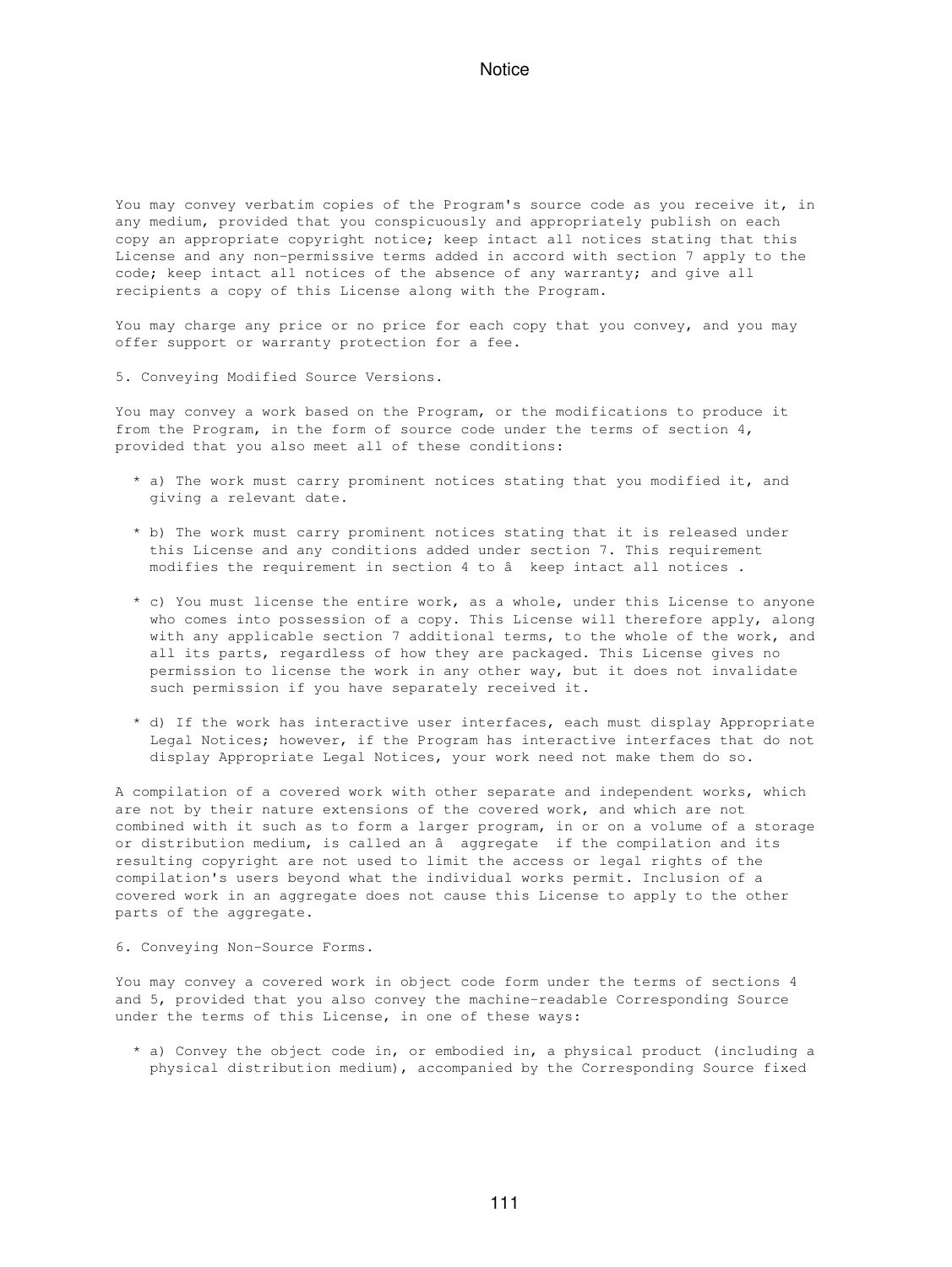on a durable physical medium customarily used for software interchange.

- \* b) Convey the object code in, or embodied in, a physical product (including a physical distribution medium), accompanied by a written offer, valid for at least three years and valid for as long as you offer spare parts or customer support for that product model, to give anyone who possesses the object code either (1) a copy of the Corresponding Source for all the software in the product that is covered by this License, on a durable physical medium customarily used for software interchange, for a price no more than your reasonable cost of physically performing this conveying of source, or (2) access to copy the Corresponding Source from a network server at no charge.
- \* c) Convey individual copies of the object code with a copy of the written offer to provide the Corresponding Source. This alternative is allowed only occasionally and noncommercially, and only if you received the object code with such an offer, in accord with subsection 6b.
- \* d) Convey the object code by offering access from a designated place (gratis or for a charge), and offer equivalent access to the Corresponding Source in the same way through the same place at no further charge. You need not require recipients to copy the Corresponding Source along with the object code. If the place to copy the object code is a network server, the Corresponding Source may be on a different server (operated by you or a third party) that supports equivalent copying facilities, provided you maintain clear directions next to the object code saying where to find the Corresponding Source. Regardless of what server hosts the Corresponding Source, you remain obligated to ensure that it is available for as long as needed to satisfy these requirements.
- \* e) Convey the object code using peer-to-peer transmission, provided you inform other peers where the object code and Corresponding Source of the work are being offered to the general public at no charge under subsection 6d.

A separable portion of the object code, whose source code is excluded from the Corresponding Source as a System Library, need not be included in conveying the object code work.

A â User Product is either (1) a â consumer product, which means any tangible personal property which is normally used for personal, family, or household purposes, or (2) anything designed or sold for incorporation into a dwelling. In determining whether a product is a consumer product, doubtful cases shall be resolved in favor of coverage. For a particular product received by a particular user, â normally used refers to a typical or common use of that class of product, regardless of the status of the particular user or of the way in which the particular user actually uses, or expects or is expected to use, the product. A product is a consumer product regardless of whether the product has substantial commercial, industrial or non-consumer uses, unless such uses represent the only significant mode of use of the product.

â Installation Information for a User Product means any methods, procedures, authorization keys, or other information required to install and execute modified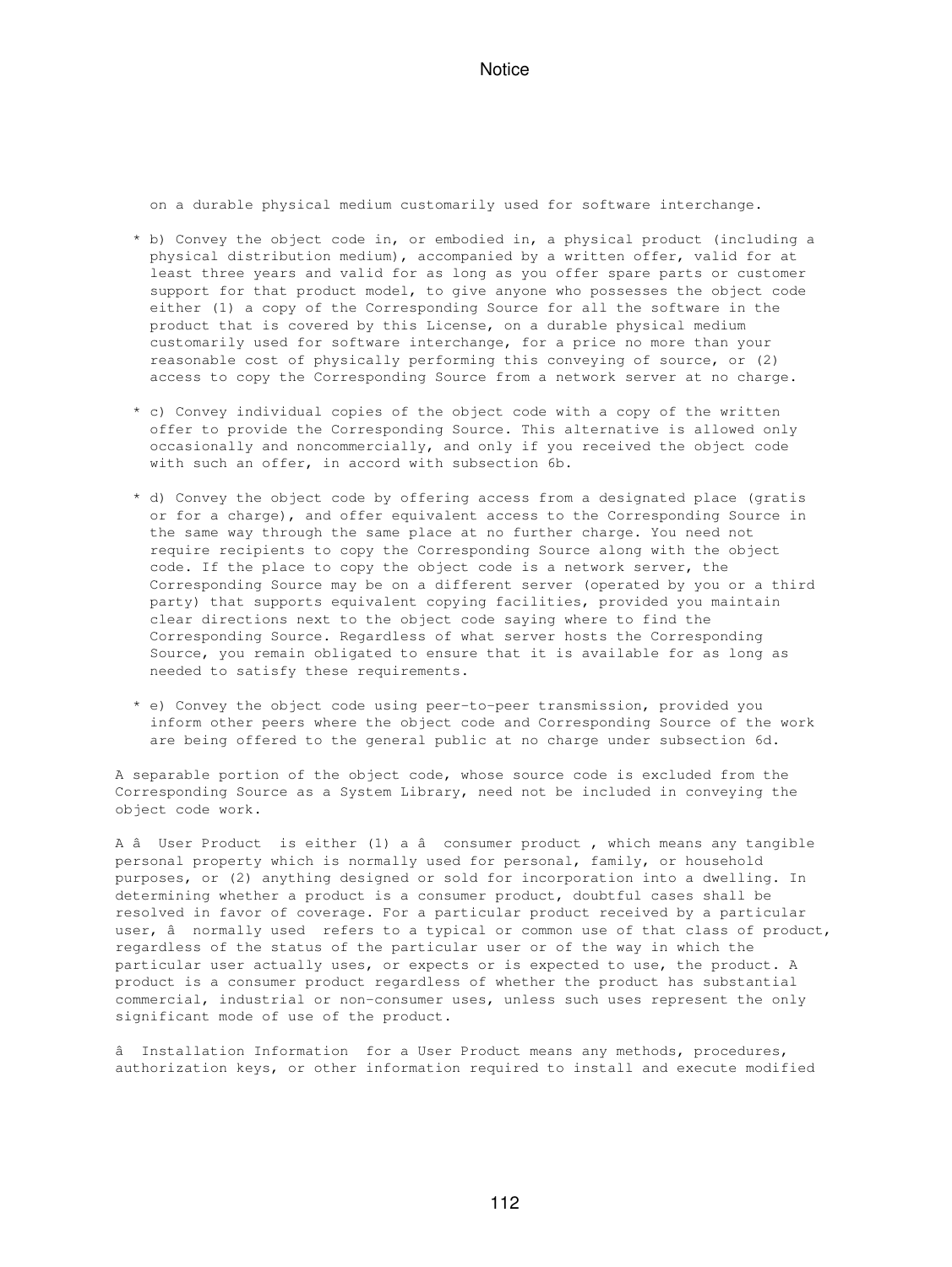versions of a covered work in that User Product from a modified version of its Corresponding Source. The information must suffice to ensure that the continued functioning of the modified object code is in no case prevented or interfered with solely because modification has been made.

If you convey an object code work under this section in, or with, or specifically for use in, a User Product, and the conveying occurs as part of a transaction in which the right of possession and use of the User Product is transferred to the recipient in perpetuity or for a fixed term (regardless of how the transaction is characterized), the Corresponding Source conveyed under this section must be accompanied by the Installation Information. But this requirement does not apply if neither you nor any third party retains the ability to install modified object code on the User Product (for example, the work has been installed in ROM).

The requirement to provide Installation Information does not include a requirement to continue to provide support service, warranty, or updates for a work that has been modified or installed by the recipient, or for the User Product in which it has been modified or installed. Access to a network may be denied when the modification itself materially and adversely affects the operation of the network or violates the rules and protocols for communication across the network.

Corresponding Source conveyed, and Installation Information provided, in accord with this section must be in a format that is publicly documented (and with an implementation available to the public in source code form), and must require no special password or key for unpacking, reading or copying.

7. Additional Terms.

âAdditional permissions are terms that supplement the terms of this License by making exceptions from one or more of its conditions. Additional permissions that are applicable to the entire Program shall be treated as though they were included in this License, to the extent that they are valid under applicable law. If additional permissions apply only to part of the Program, that part may be used separately under those permissions, but the entire Program remains governed by this License without regard to the additional permissions.

When you convey a copy of a covered work, you may at your option remove any additional permissions from that copy, or from any part of it. (Additional permissions may be written to require their own removal in certain cases when you modify the work.) You may place additional permissions on material, added by you to a covered work, for which you have or can give appropriate copyright permission.

Notwithstanding any other provision of this License, for material you add to a covered work, you may (if authorized by the copyright holders of that material) supplement the terms of this License with terms:

 \* a) Disclaiming warranty or limiting liability differently from the terms of sections 15 and 16 of this License; or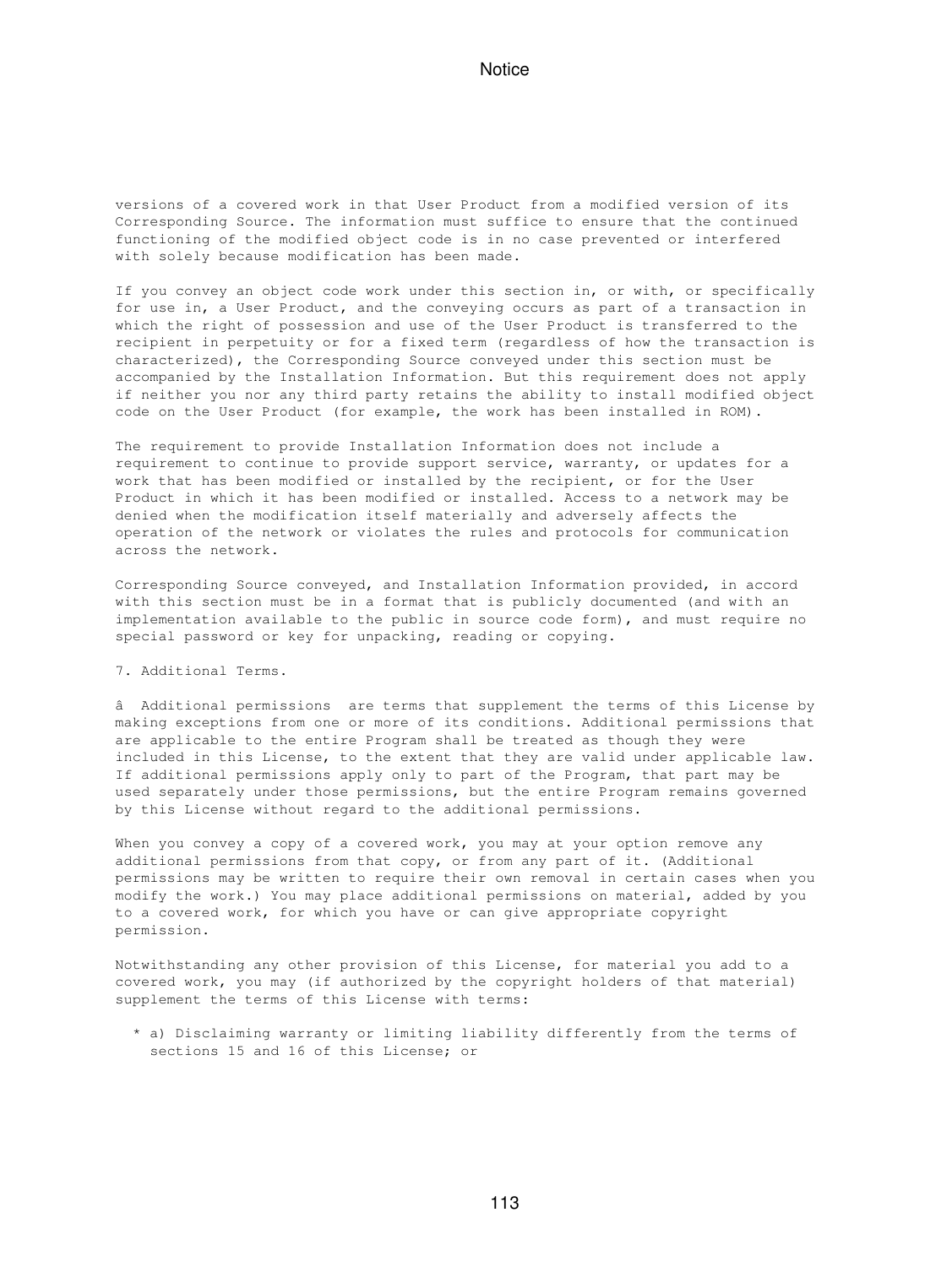- \* b) Requiring preservation of specified reasonable legal notices or author attributions in that material or in the Appropriate Legal Notices displayed by works containing it; or
- \* c) Prohibiting misrepresentation of the origin of that material, or requiring that modified versions of such material be marked in reasonable ways as different from the original version; or
- \* d) Limiting the use for publicity purposes of names of licensors or authors of the material; or
- \* e) Declining to grant rights under trademark law for use of some trade names, trademarks, or service marks; or
- \* f) Requiring indemnification of licensors and authors of that material by anyone who conveys the material (or modified versions of it) with contractual assumptions of liability to the recipient, for any liability that these contractual assumptions directly impose on those licensors and authors.

All other non-permissive additional terms are considered â further restrictions within the meaning of section 10. If the Program as you received it, or any part of it, contains a notice stating that it is governed by this License along with a term that is a further restriction, you may remove that term. If a license document contains a further restriction but permits relicensing or conveying under this License, you may add to a covered work material governed by the terms of that license document, provided that the further restriction does not survive such relicensing or conveying.

If you add terms to a covered work in accord with this section, you must place, in the relevant source files, a statement of the additional terms that apply to those files, or a notice indicating where to find the applicable terms.

Additional terms, permissive or non-permissive, may be stated in the form of a separately written license, or stated as exceptions; the above requirements apply either way.

8. Termination.

You may not propagate or modify a covered work except as expressly provided under this License. Any attempt otherwise to propagate or modify it is void, and will automatically terminate your rights under this License (including any patent licenses granted under the third paragraph of section 11).

However, if you cease all violation of this License, then your license from a particular copyright holder is reinstated (a) provisionally, unless and until the copyright holder explicitly and finally terminates your license, and (b) permanently, if the copyright holder fails to notify you of the violation by some reasonable means prior to 60 days after the cessation.

Moreover, your license from a particular copyright holder is reinstated permanently if the copyright holder notifies you of the violation by some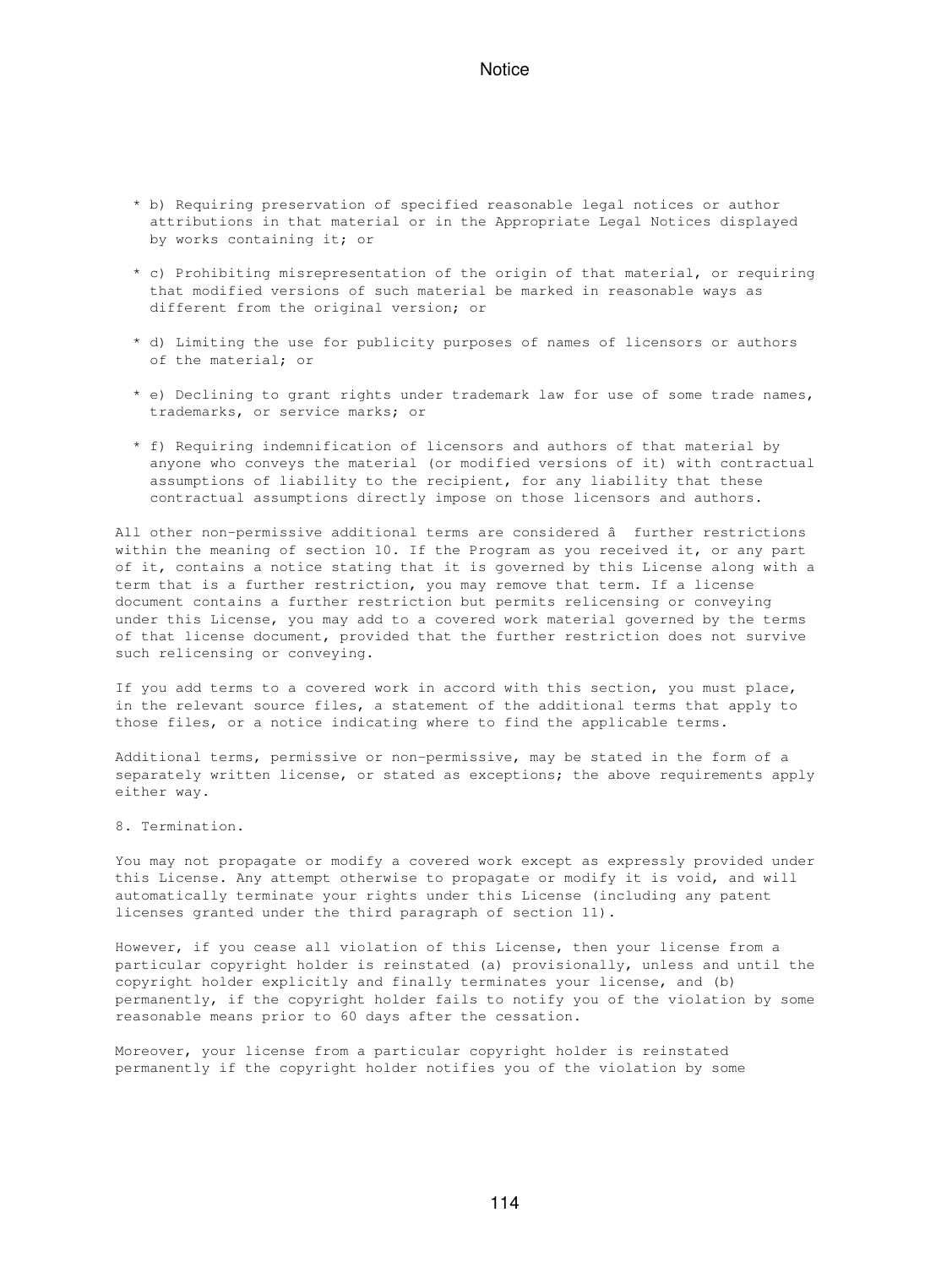reasonable means, this is the first time you have received notice of violation of this License (for any work) from that copyright holder, and you cure the violation prior to 30 days after your receipt of the notice.

Termination of your rights under this section does not terminate the licenses of parties who have received copies or rights from you under this License. If your rights have been terminated and not permanently reinstated, you do not qualify to receive new licenses for the same material under section 10.

9. Acceptance Not Required for Having Copies.

You are not required to accept this License in order to receive or run a copy of the Program. Ancillary propagation of a covered work occurring solely as a consequence of using peer-to-peer transmission to receive a copy likewise does not require acceptance. However, nothing other than this License grants you permission to propagate or modify any covered work. These actions infringe copyright if you do not accept this License. Therefore, by modifying or propagating a covered work, you indicate your acceptance of this License to do so.

10. Automatic Licensing of Downstream Recipients.

Each time you convey a covered work, the recipient automatically receives a license from the original licensors, to run, modify and propagate that work, subject to this License. You are not responsible for enforcing compliance by third parties with this License.

An â entity transaction is a transaction transferring control of an organization, or substantially all assets of one, or subdividing an organization, or merging organizations. If propagation of a covered work results from an entity transaction, each party to that transaction who receives a copy of the work also receives whatever licenses to the work the party's predecessor in interest had or could give under the previous paragraph, plus a right to possession of the Corresponding Source of the work from the predecessor in interest, if the predecessor has it or can get it with reasonable efforts.

You may not impose any further restrictions on the exercise of the rights granted or affirmed under this License. For example, you may not impose a license fee, royalty, or other charge for exercise of rights granted under this License, and you may not initiate litigation (including a cross-claim or counterclaim in a lawsuit) alleging that any patent claim is infringed by making, using, selling, offering for sale, or importing the Program or any portion of it.

11. Patents.

A âcontributor is a copyright holder who authorizes use under this License of the Program or a work on which the Program is based. The work thus licensed is called the contributor's â contributor version.

A contributor's â essential patent claims are all patent claims owned or controlled by the contributor, whether already acquired or hereafter acquired,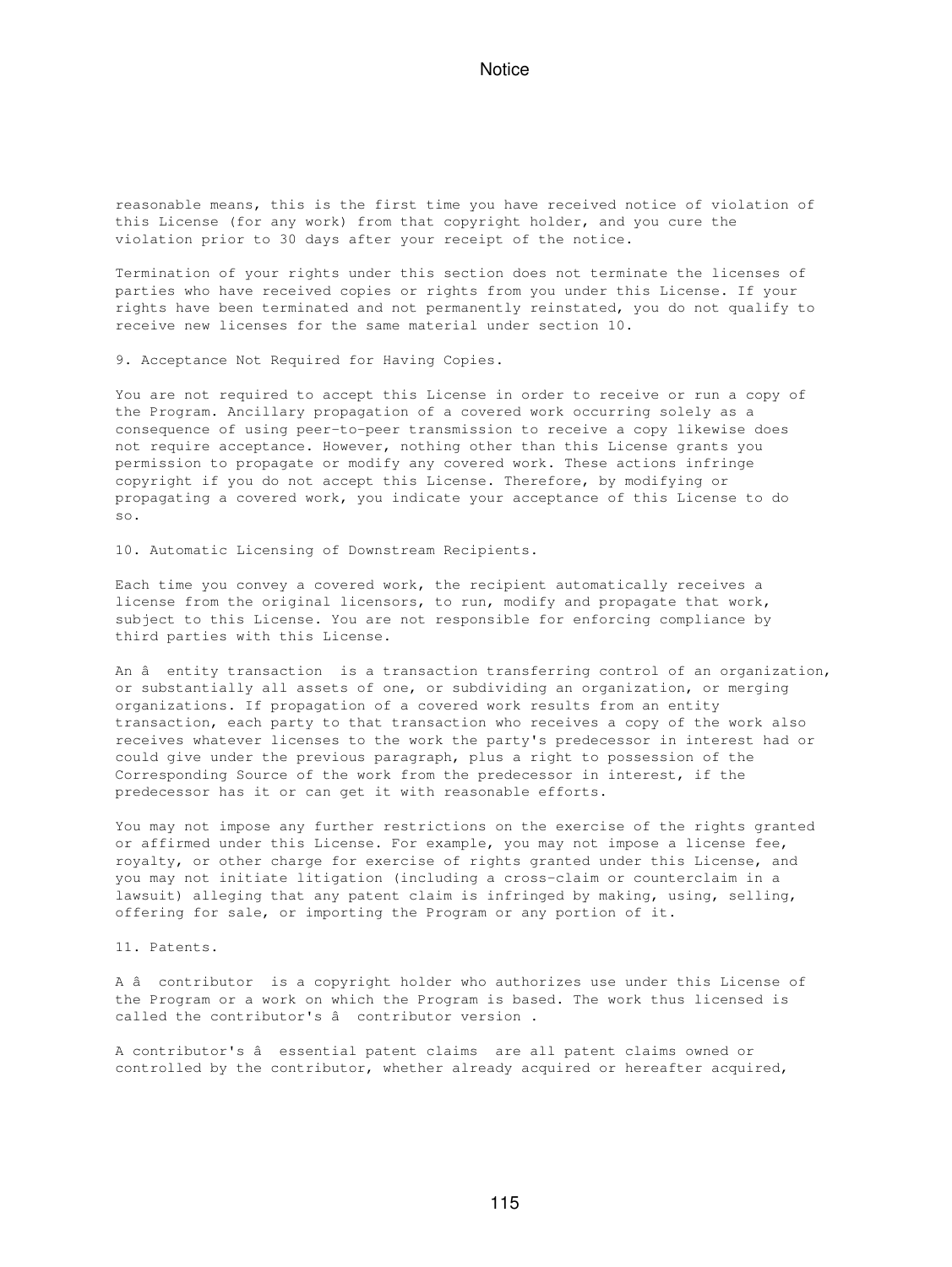that would be infringed by some manner, permitted by this License, of making, using, or selling its contributor version, but do not include claims that would be infringed only as a consequence of further modification of the contributor version. For purposes of this definition, â control includes the right to grant patent sublicenses in a manner consistent with the requirements of this License.

Each contributor grants you a non-exclusive, worldwide, royalty-free patent license under the contributor's essential patent claims, to make, use, sell, offer for sale, import and otherwise run, modify and propagate the contents of its contributor version.

In the following three paragraphs, a â patent license is any express agreement or commitment, however denominated, not to enforce a patent (such as an express permission to practice a patent or covenant not to sue for patent infringement). To â grant such a patent license to a party means to make such an agreement or commitment not to enforce a patent against the party.

If you convey a covered work, knowingly relying on a patent license, and the Corresponding Source of the work is not available for anyone to copy, free of charge and under the terms of this License, through a publicly available network server or other readily accessible means, then you must either (1) cause the Corresponding Source to be so available, or (2) arrange to deprive yourself of the benefit of the patent license for this particular work, or (3) arrange, in a manner consistent with the requirements of this License, to extend the patent license to downstream recipients. â Knowingly relying means you have actual knowledge that, but for the patent license, your conveying the covered work in a country, or your recipient's use of the covered work in a country, would infringe one or more identifiable patents in that country that you have reason to believe are valid.

If, pursuant to or in connection with a single transaction or arrangement, you convey, or propagate by procuring conveyance of, a covered work, and grant a patent license to some of the parties receiving the covered work authorizing them to use, propagate, modify or convey a specific copy of the covered work, then the patent license you grant is automatically extended to all recipients of the covered work and works based on it.

A patent license is â discriminatory if it does not include within the scope of its coverage, prohibits the exercise of, or is conditioned on the non-exercise of one or more of the rights that are specifically granted under this License. You may not convey a covered work if you are a party to an arrangement with a third party that is in the business of distributing software, under which you make payment to the third party based on the extent of your activity of conveying the work, and under which the third party grants, to any of the parties who would receive the covered work from you, a discriminatory patent license (a) in connection with copies of the covered work conveyed by you (or copies made from those copies), or (b) primarily for and in connection with specific products or compilations that contain the covered work, unless you entered into that arrangement, or that patent license was granted, prior to 28 March 2007.

Nothing in this License shall be construed as excluding or limiting any implied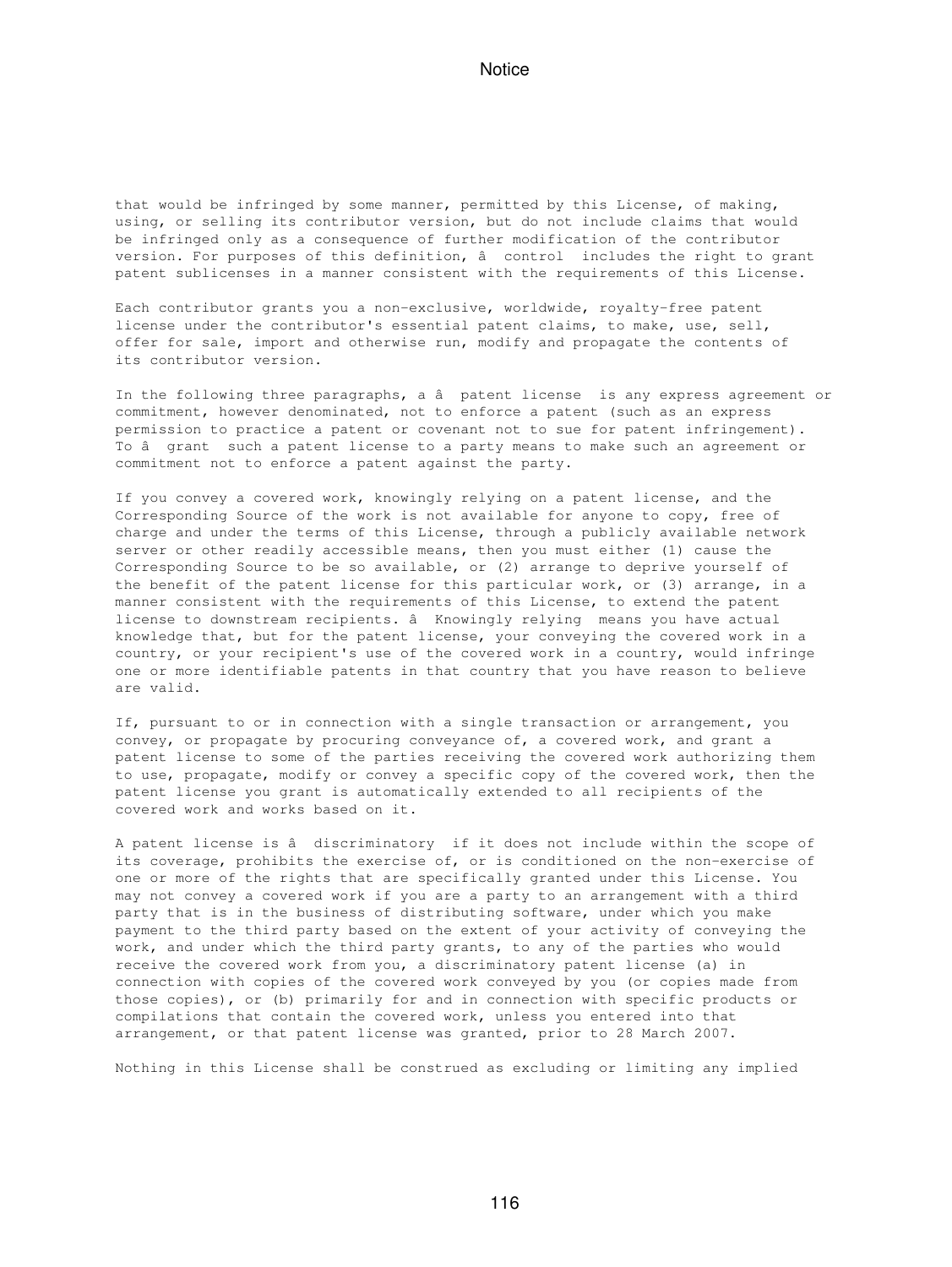license or other defenses to infringement that may otherwise be available to you under applicable patent law.

12. No Surrender of Others' Freedom.

If conditions are imposed on you (whether by court order, agreement or otherwise) that contradict the conditions of this License, they do not excuse you from the conditions of this License. If you cannot convey a covered work so as to satisfy simultaneously your obligations under this License and any other pertinent obligations, then as a consequence you may not convey it at all. For example, if you agree to terms that obligate you to collect a royalty for further conveying from those to whom you convey the Program, the only way you could satisfy both those terms and this License would be to refrain entirely from conveying the Program.

13. Use with the GNU Affero General Public License.

Notwithstanding any other provision of this License, you have permission to link or combine any covered work with a work licensed under version 3 of the GNU Affero General Public License into a single combined work, and to convey the resulting work. The terms of this License will continue to apply to the part which is the covered work, but the special requirements of the GNU Affero General Public License, section 13, concerning interaction through a network will apply to the combination as such.

14. Revised Versions of this License.

The Free Software Foundation may publish revised and/or new versions of the GNU General Public License from time to time. Such new versions will be similar in spirit to the present version, but may differ in detail to address new problems or concerns.

Each version is given a distinguishing version number. If the Program specifies that a certain numbered version of the GNU General Public License â or any later version applies to it, you have the option of following the terms and conditions either of that numbered version or of any later version published by the Free Software Foundation. If the Program does not specify a version number of the GNU General Public License, you may choose any version ever published by the Free Software Foundation.

If the Program specifies that a proxy can decide which future versions of the GNU General Public License can be used, that proxy's public statement of acceptance of a version permanently authorizes you to choose that version for the Program.

Later license versions may give you additional or different permissions. However, no additional obligations are imposed on any author or copyright holder as a result of your choosing to follow a later version.

15. Disclaimer of Warranty.

THERE IS NO WARRANTY FOR THE PROGRAM, TO THE EXTENT PERMITTED BY APPLICABLE LAW.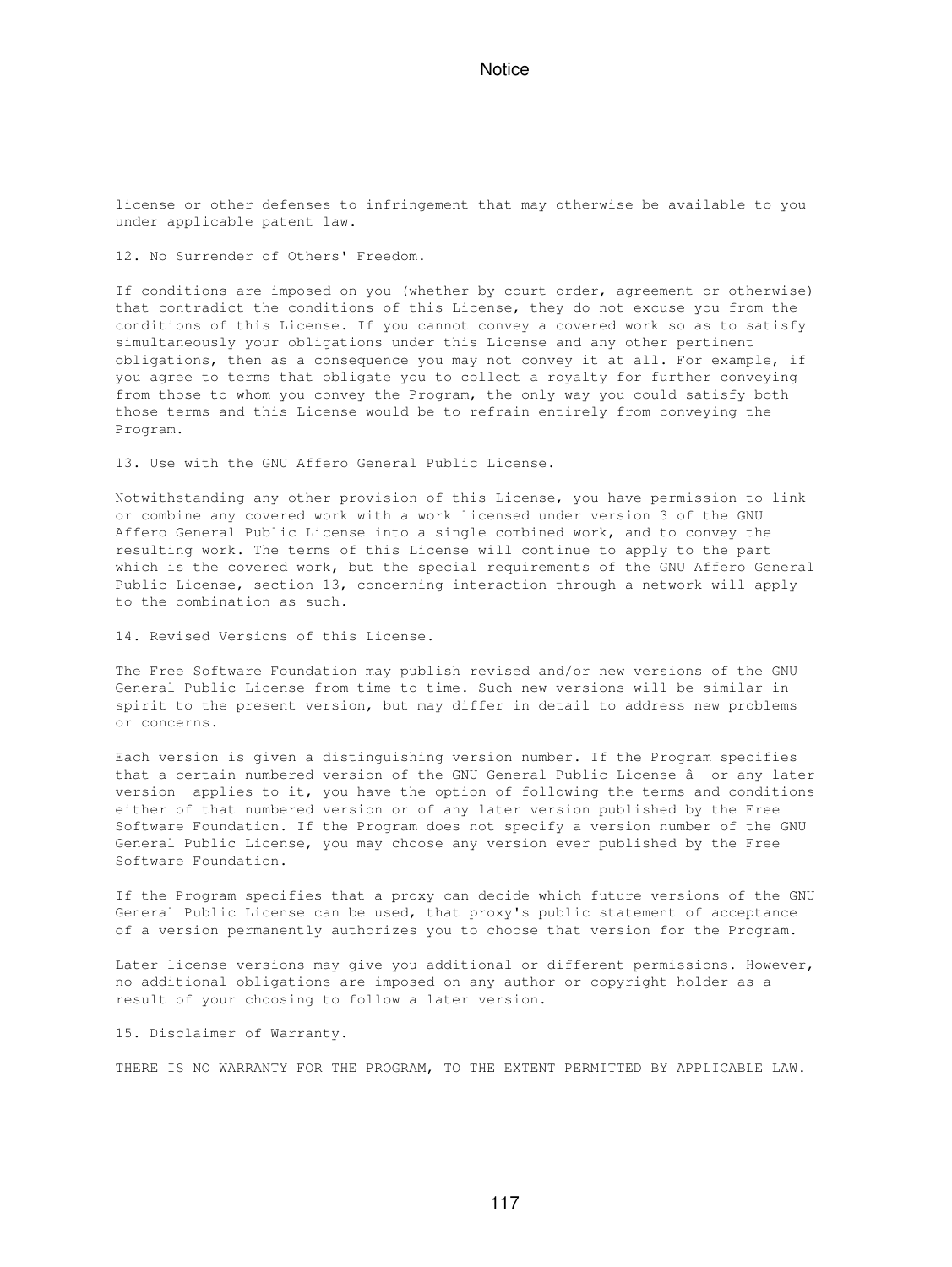EXCEPT WHEN OTHERWISE STATED IN WRITING THE COPYRIGHT HOLDERS AND/OR OTHER PARTIES PROVIDE THE PROGRAM â AS IS WITHOUT WARRANTY OF ANY KIND, EITHER EXPRESSED OR IMPLIED, INCLUDING, BUT NOT LIMITED TO, THE IMPLIED WARRANTIES OF MERCHANTABILITY AND FITNESS FOR A PARTICULAR PURPOSE. THE ENTIRE RISK AS TO THE QUALITY AND PERFORMANCE OF THE PROGRAM IS WITH YOU. SHOULD THE PROGRAM PROVE DEFECTIVE, YOU ASSUME THE COST OF ALL NECESSARY SERVICING, REPAIR OR CORRECTION.

16. Limitation of Liability.

IN NO EVENT UNLESS REQUIRED BY APPLICABLE LAW OR AGREED TO IN WRITING WILL ANY COPYRIGHT HOLDER, OR ANY OTHER PARTY WHO MODIFIES AND/OR CONVEYS THE PROGRAM AS PERMITTED ABOVE, BE LIABLE TO YOU FOR DAMAGES, INCLUDING ANY GENERAL, SPECIAL, INCIDENTAL OR CONSEQUENTIAL DAMAGES ARISING OUT OF THE USE OR INABILITY TO USE THE PROGRAM (INCLUDING BUT NOT LIMITED TO LOSS OF DATA OR DATA BEING RENDERED INACCURATE OR LOSSES SUSTAINED BY YOU OR THIRD PARTIES OR A FAILURE OF THE PROGRAM TO OPERATE WITH ANY OTHER PROGRAMS), EVEN IF SUCH HOLDER OR OTHER PARTY HAS BEEN ADVISED OF THE POSSIBILITY OF SUCH DAMAGES.

17. Interpretation of Sections 15 and 16.

If the disclaimer of warranty and limitation of liability provided above cannot be given local legal effect according to their terms, reviewing courts shall apply local law that most closely approximates an absolute waiver of all civil liability in connection with the Program, unless a warranty or assumption of liability accompanies a copy of the Program in return for a fee.

END OF TERMS AND CONDITIONS

How to Apply These Terms to Your New Programs

If you develop a new program, and you want it to be of the greatest possible use to the public, the best way to achieve this is to make it free software which everyone can redistribute and change under these terms.

To do so, attach the following notices to the program. It is safest to attach them to the start of each source file to most effectively state the exclusion of warranty; and each file should have at least the â copyright line and a pointer to where the full notice is found.

Copyright (C)

 This program is free software: you can redistribute it and/or modify it under the terms of the GNU General Public License as published by the Free Software Foundation, either version 3 of the License, or (at your option) any later version.

 This program is distributed in the hope that it will be useful, but WITHOUT ANY WARRANTY; without even the implied warranty of MERCHANTABILITY or FITNESS FOR A PARTICULAR PURPOSE. See the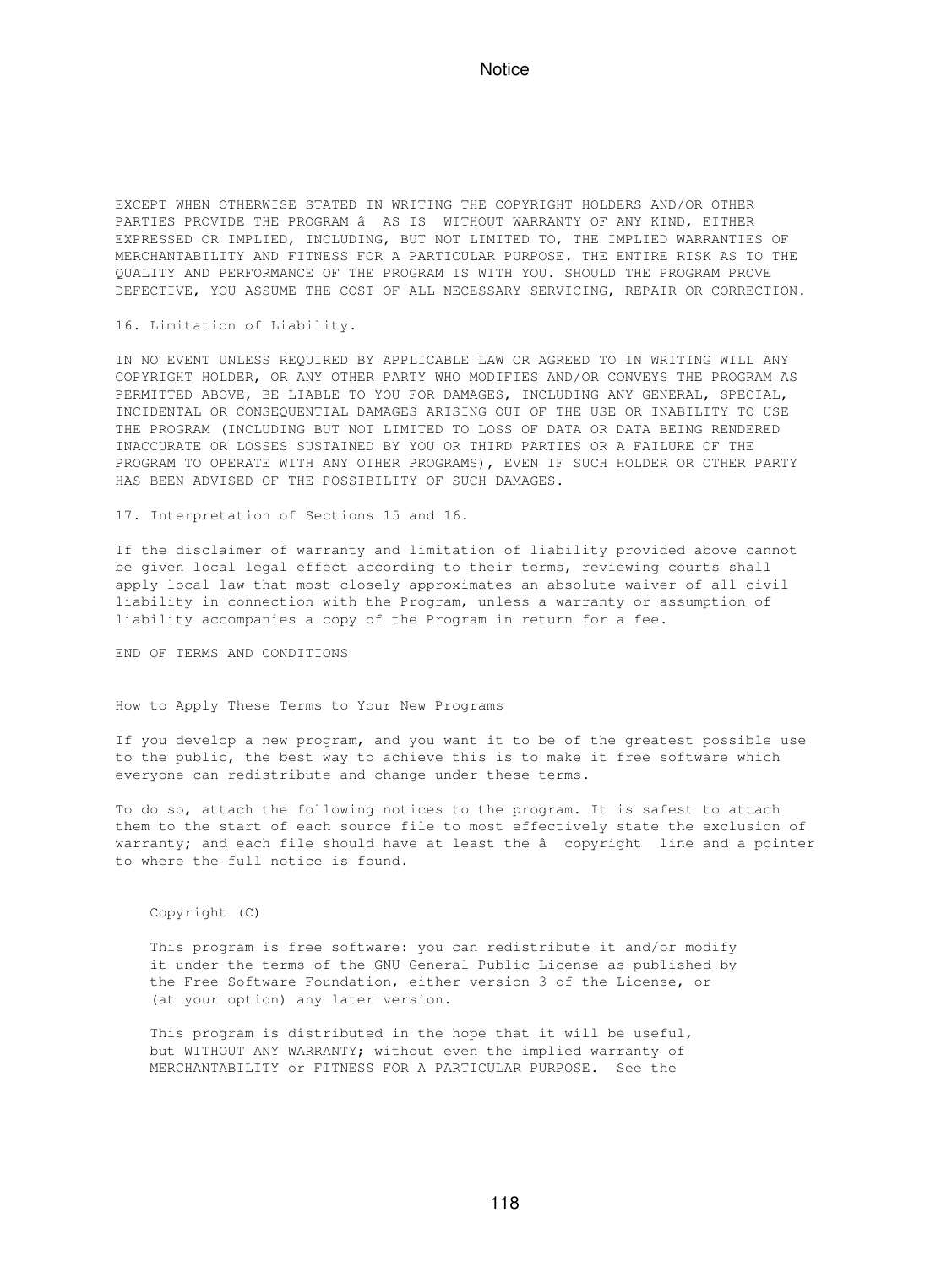GNU General Public License for more details.

 You should have received a copy of the GNU General Public License along with this program. If not, see <http://www.gnu.org/licenses/>.

Also add information on how to contact you by electronic and paper mail.

If the program does terminal interaction, make it output a short notice like this when it starts in an interactive mode:

Copyright (C)

This program comes with ABSOLUTELY NO WARRANTY; for details type `show w'. This is free software, and you are welcome to redistribute it under certain conditions; type `show c' for details.

The hypothetical commands `show w' and `show c' should show the appropriate parts of the General Public License. Of course, your program's commands might be different; for a GUI interface, you would use an â about box.

You should also get your employer (if you work as a programmer) or school, if any, to sign a â copyright disclaimer for the program, if necessary. For more information on this, and how to apply and follow the GNU GPL, see <http://www.gnu.org/licenses/>.

The GNU General Public License does not permit incorporating your program into proprietary programs. If your program is a subroutine library, you may consider it more useful to permit linking proprietary applications with the library. If this is what you want to do, use the GNU Lesser General Public License instead of this License. But first, please read <http://www.gnu.org/philosophy/why-not-lgpl.html>.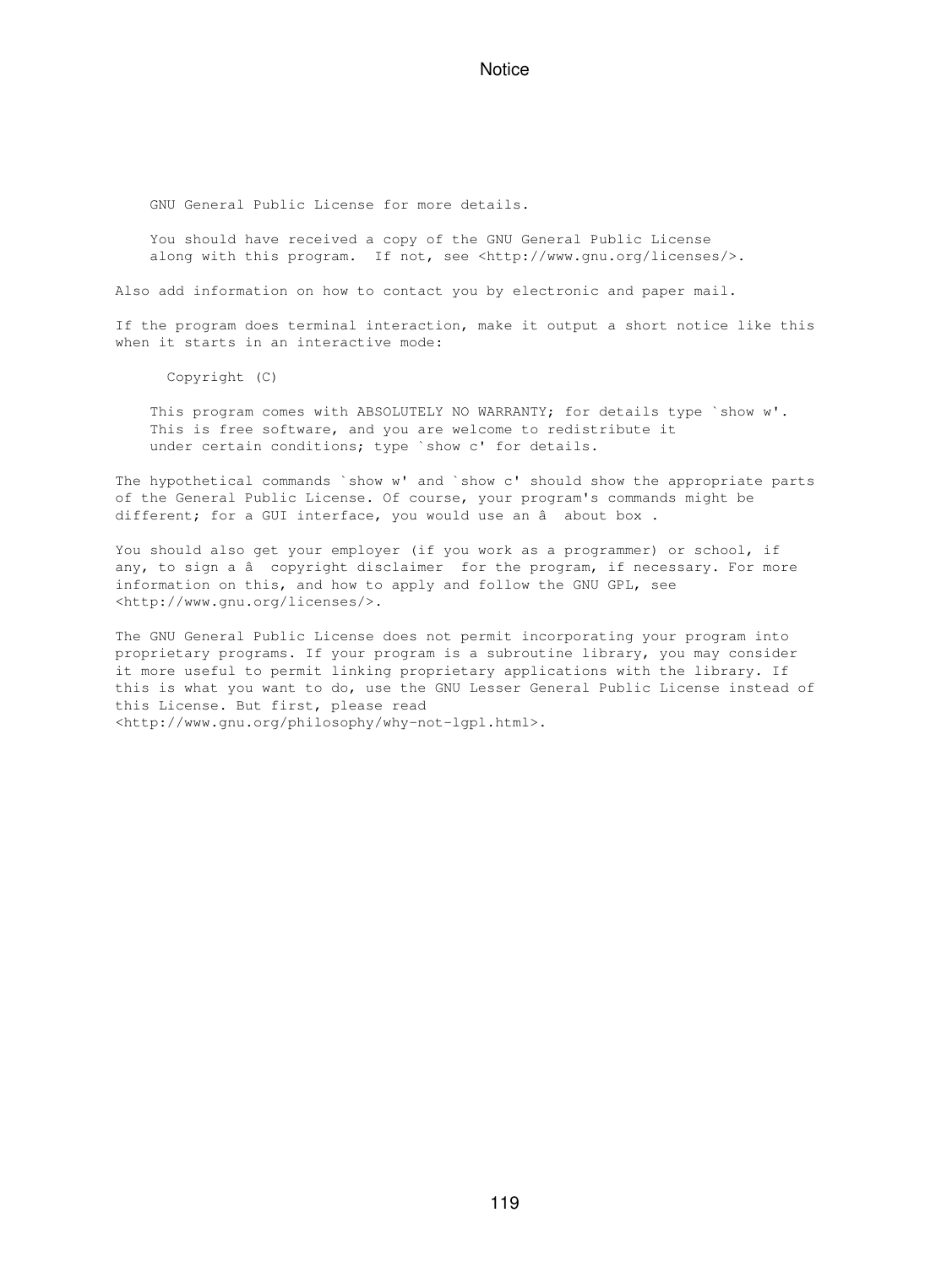# **The following component(s) is(are) subject to the Bzip2 License**

 $\blacklozenge$  bzip2 - 1.0.6

bzip2 License =============

This program, "bzip2", the associated library "libbzip2", and all documentation, are copyright (C) 1996-2005 Julian R Seward. All rights reserved.

Redistribution and use in source and binary forms, with or without modification, are permitted provided that the following conditions are met:

- 1. Redistributions of source code must retain the above copyright notice, this list of conditions and the following disclaimer.
- 2. The origin of this software must not be misrepresented; you must not claim that you wrote the original software. If you use this software in a product, an acknowledgment in the product documentation would be appreciated but is not required.
- 3. Altered source versions must be plainly marked as such, and must not be misrepresented as being the original software.
- 4. The name of the author may not be used to endorse or promote products derived from this software without specific prior written permission.

THIS SOFTWARE IS PROVIDED BY THE AUTHOR "AS IS" AND ANY EXPRESS OR IMPLIED WARRANTIES, INCLUDING, BUT NOT LIMITED TO, THE IMPLIED WARRANTIES OF MERCHANTABILITY AND FITNESS FOR A PARTICULAR PURPOSE ARE DISCLAIMED. IN NO EVENT SHALL THE AUTHOR BE LIABLE FOR ANY DIRECT, INDIRECT, INCIDENTAL, SPECIAL, EXEMPLARY, OR CONSEQUENTIAL DAMAGES (INCLUDING, BUT NOT LIMITED TO, PROCUREMENT OF SUBSTITUTE GOODS OR SERVICES; LOSS OF USE, DATA, OR PROFITS; OR BUSINESS INTERRUPTION) HOWEVER CAUSED AND ON ANY THEORY OF LIABILITY, WHETHER IN CONTRACT, STRICT LIABILITY, OR TORT (INCLUDING NEGLIGENCE OR OTHERWISE) ARISING IN ANY WAY OUT OF THE USE OF THIS SOFTWARE, EVEN IF ADVISED OF THE POSSIBILITY OF SUCH DAMAGE.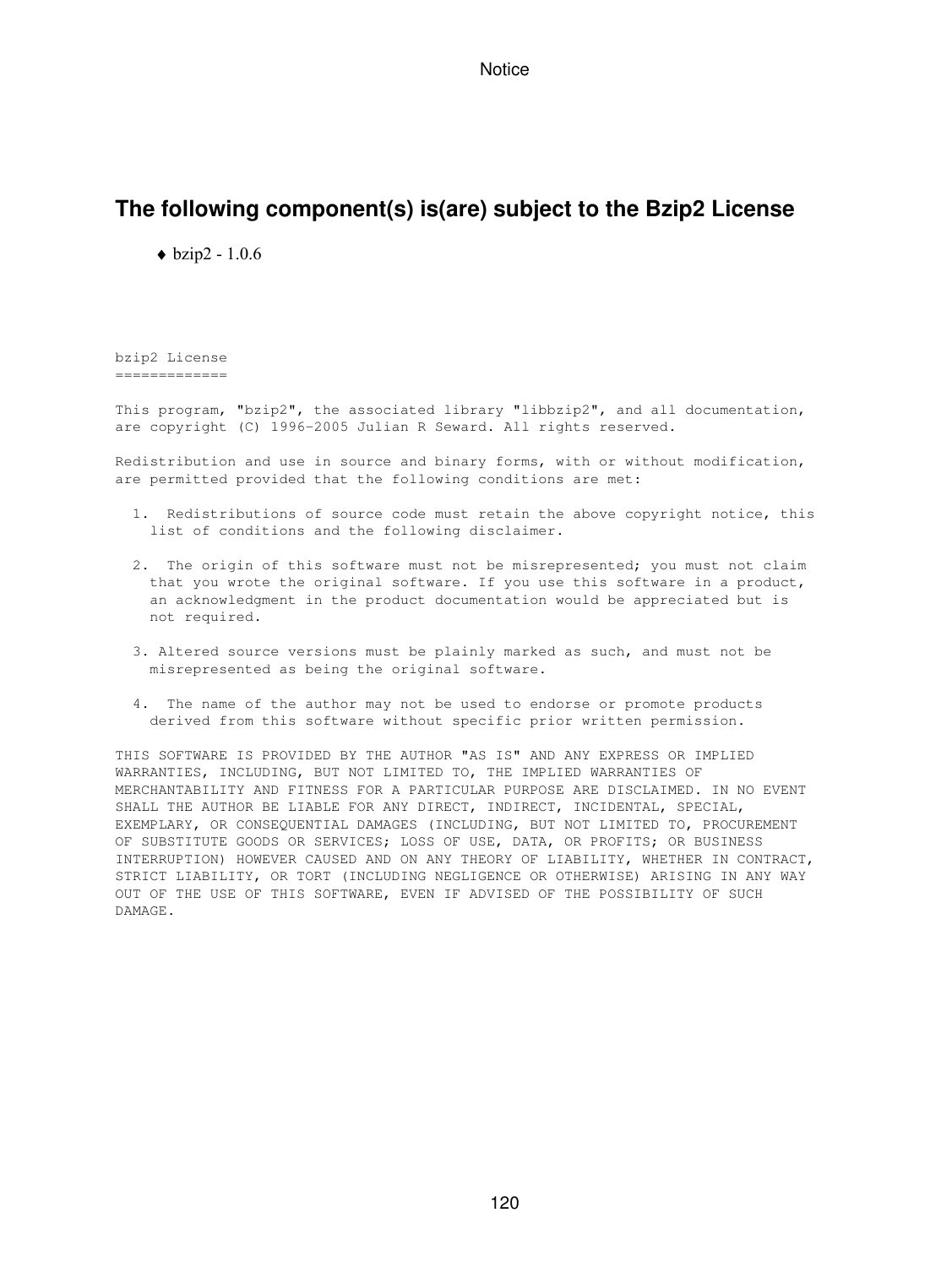# **The following component(s) is(are) subject to the zlib License**

 $\triangle$  zlib - 1.2.8

The zlib/libpng License =======================

Copyright (c)

This software is provided 'as-is', without any express or implied warranty. In no event will the authors be held liable for any damages arising from the use of this software.

Permission is granted to anyone to use this software for any purpose, including commercial applications, and to alter it and redistribute it freely, subject to the following restrictions:

 1. The origin of this software must not be misrepresented; you must not claim that you wrote the original software. If you use this software in a product, an acknowledgment in the product documentation would be appreciated but is not required.

 2. Altered source versions must be plainly marked as such, and must not be misrepresented as being the original software.

3. This notice may not be removed or altered from any source distribution.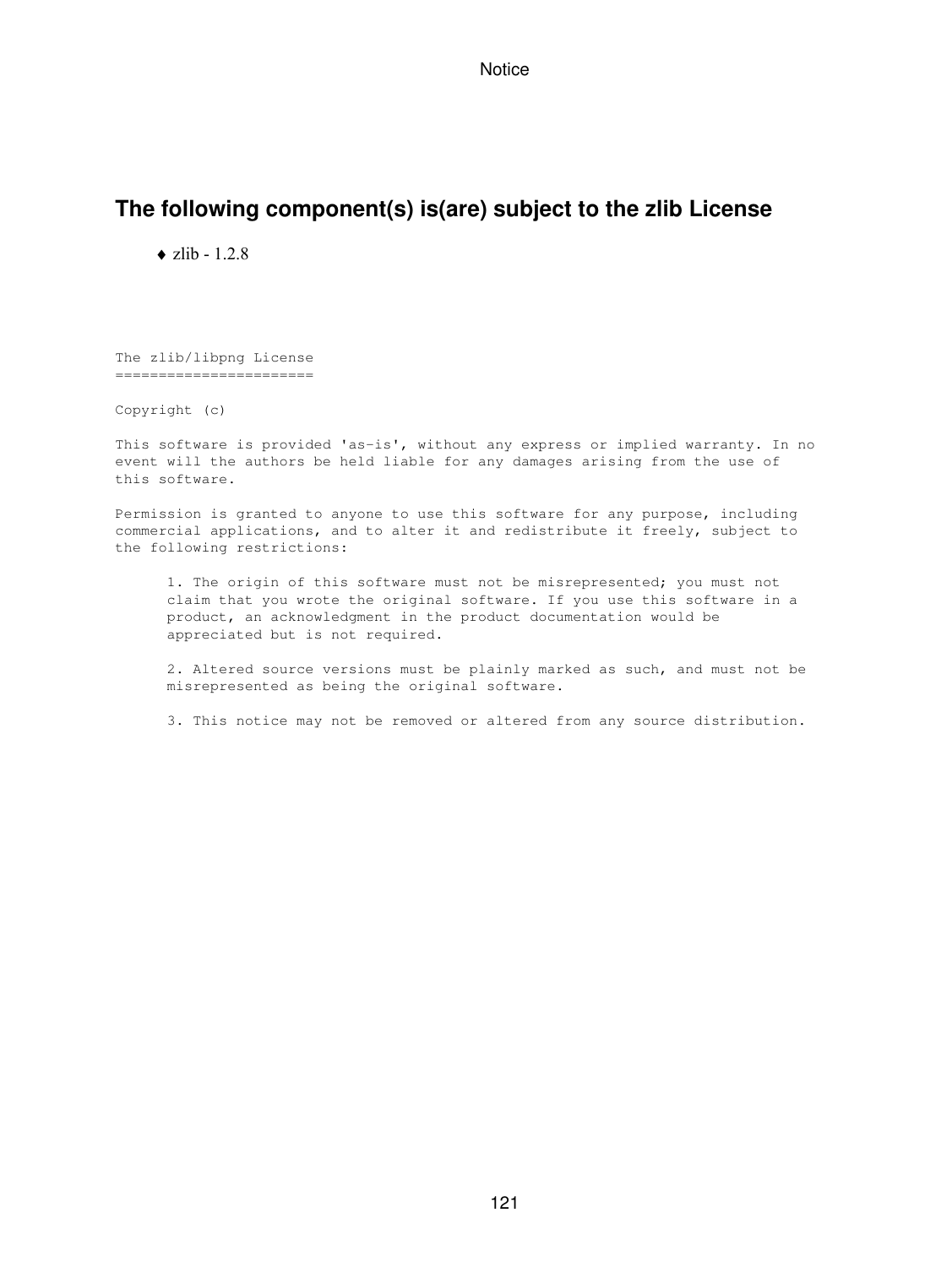# **The following component(s) is(are) subject to the curl License**

 $\triangle$  cURL - 7.38.0

Curl License ============

Copyright (c) 1996 - 2015, Daniel Stenberg, .

All rights reserved.

Permission to use, copy, modify, and distribute this software for any purpose with or without fee is hereby granted, provided that the above copyright notice and this permission notice appear in all copies.

THE SOFTWARE IS PROVIDED "AS IS", WITHOUT WARRANTY OF ANY KIND, EXPRESS OR IMPLIED, INCLUDING BUT NOT LIMITED TO THE WARRANTIES OF MERCHANTABILITY, FITNESS FOR A PARTICULAR PURPOSE AND NONINFRINGEMENT OF THIRD PARTY RIGHTS. IN NO EVENT SHALL THE AUTHORS OR COPYRIGHT HOLDERS BE LIABLE FOR ANY CLAIM, DAMAGES OR OTHER LIABILITY, WHETHER IN AN ACTION OF CONTRACT, TORT OR OTHERWISE, ARISING FROM, OUT OF OR IN CONNECTION WITH THE SOFTWARE OR THE USE OR OTHER DEALINGS IN THE SOFTWARE.

Except as contained in this notice, the name of a copyright holder shall not be used in advertising or otherwise to promote the sale, use or other dealings in this Software without prior written authorization of the copyright holder.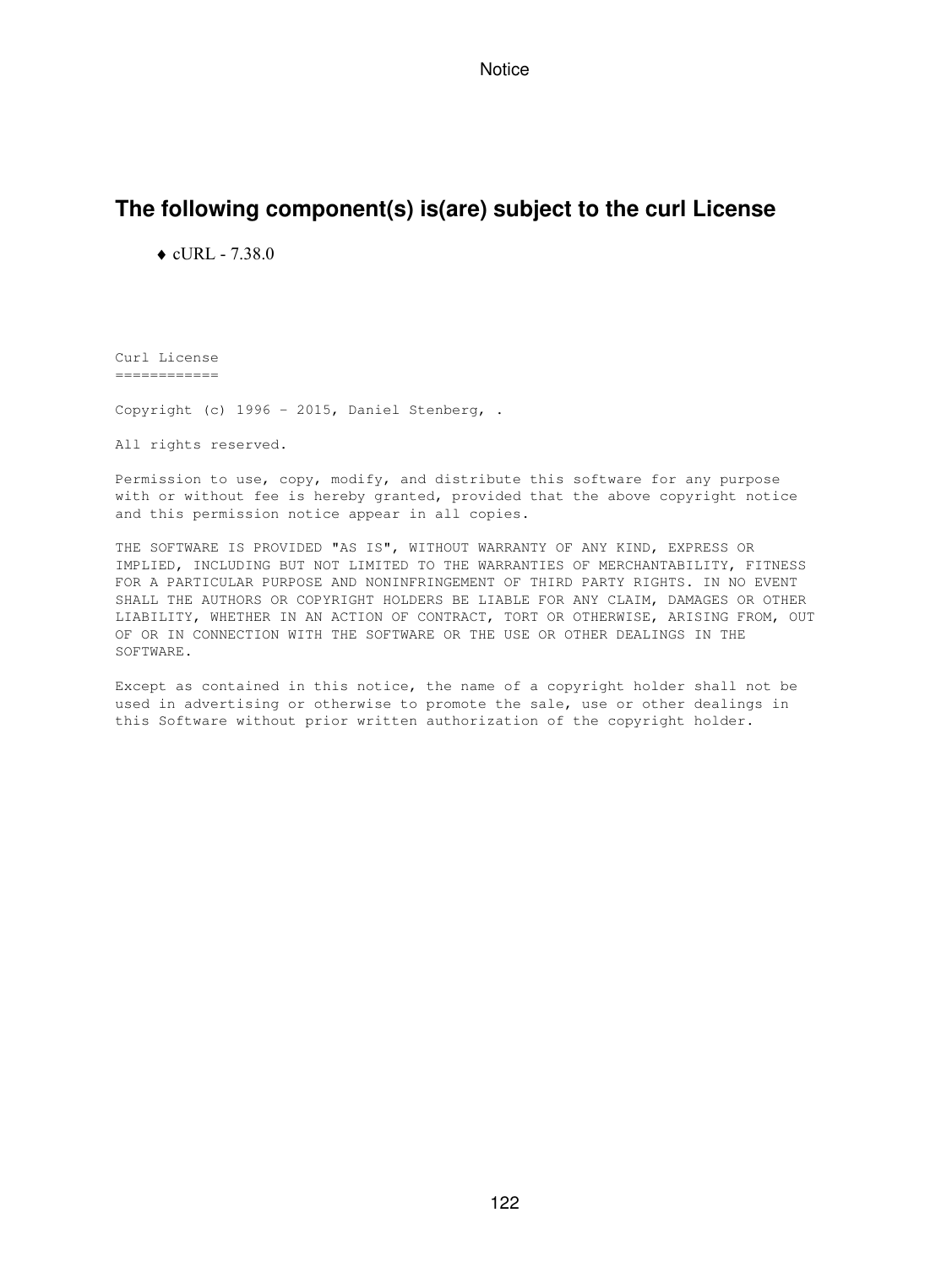# **The following component(s) is(are) subject to the GNU General Public License v2.0 or later**

♦ GNU C Library - 2.19

♦ GNU Compiler Collection - 4.8.4

 $\bullet$  make - 4.0

The GNU General Public License (GPL) ====================================

Version 2, June 1991 --------------------

Copyright (C) 1989, 1991 Free Software Foundation, Inc. 59 Temple Place, Suite 330, Boston, MA 02111-1307 USAEveryone is permitted to copy and distribute of this license document, but changing it is not allowed.

Preamble

The licenses for most software are designed to take away your freedom to share and change it. By contrast, the GNU General Public License is intended to guarantee your freedom to share and change free software--to make sure the software is free for all its users. This General Public License applies to most of the Free Software Foundation's software and to any other program whose authors commit to using it. (Some other Free Software Foundation software is covered by the GNU Library General Public License instead.) You can apply it to your programs, too.

When we speak of free software, we are referring to freedom, not price. Our General Public Licenses are designed to make sure that you have the freedom to distribute copies of free software (and charge for this service if you wish), that you receive source code or can get it if you want it, that you can change the software or use pieces of it in new free programs; and that you know you can do these things.

To protect your rights, we need to make restrictions that forbid anyone to deny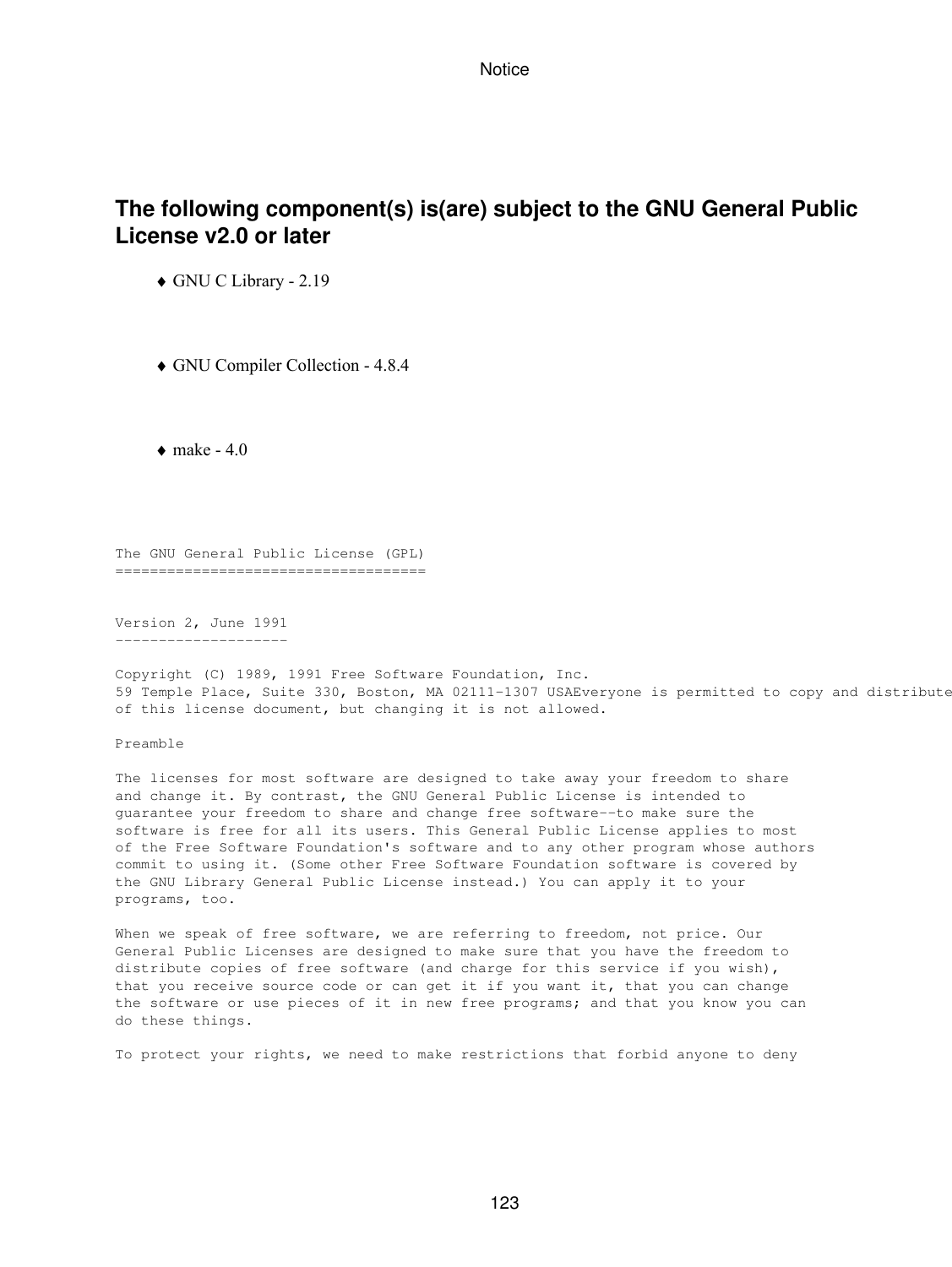you these rights or to ask you to surrender the rights. These restrictions translate to certain responsibilities for you if you distribute copies of the software, or if you modify it.

For example, if you distribute copies of such a program, whether gratis or for a fee, you must give the recipients all the rights that you have. You must make sure that they, too, receive or can get the source code. And you must show them these terms so they know their rights.

We protect your rights with two steps: (1) copyright the software, and (2) offer you this license which gives you legal permission to copy, distribute and/or modify the software.

Also, for each author's protection and ours, we want to make certain that everyone understands that there is no warranty for this free software. If the software is modified by someone else and passed on, we want its recipients to know that what they have is not the original, so that any problems introduced by others will not reflect on the original authors' reputations.

Finally, any free program is threatened constantly by software patents. We wish to avoid the danger that redistributors of a free program will individually obtain patent licenses, in effect making the program proprietary. To prevent this, we have made it clear that any patent must be licensed for everyone's free use or not licensed at all.

The precise terms and conditions for copying, distribution and modification follow.

TERMS AND CONDITIONS FOR COPYING, DISTRIBUTION AND MODIFICATION

 1. This License applies to any program or other work which contains a notice placed by the copyright holder saying it may be distributed under the terms of this General Public License. The "Program", below, refers to any such program or work, and a "work based on the Program" means either the Program or any derivative work under copyright law: that is to say, a work containing the Program or a portion of it, either verbatim or with modifications and/or translated into another language. (Hereinafter, translation is included without limitation in the term "modification".) Each licensee is addressed as "you".

 Activities other than copying, distribution and modification are not covered by this License; they are outside its scope. The act of running the Program is not restricted, and the output from the Program is covered only if its contents constitute a work based on the Program (independent of having been made by running the Program). Whether that is true depends on what the Program does.

 2. You may copy and distribute verbatim copies of the Program's source code as you receive it, in any medium, provided that you conspicuously and appropriately publish on each copy an appropriate copyright notice and disclaimer of warranty; keep intact all the notices that refer to this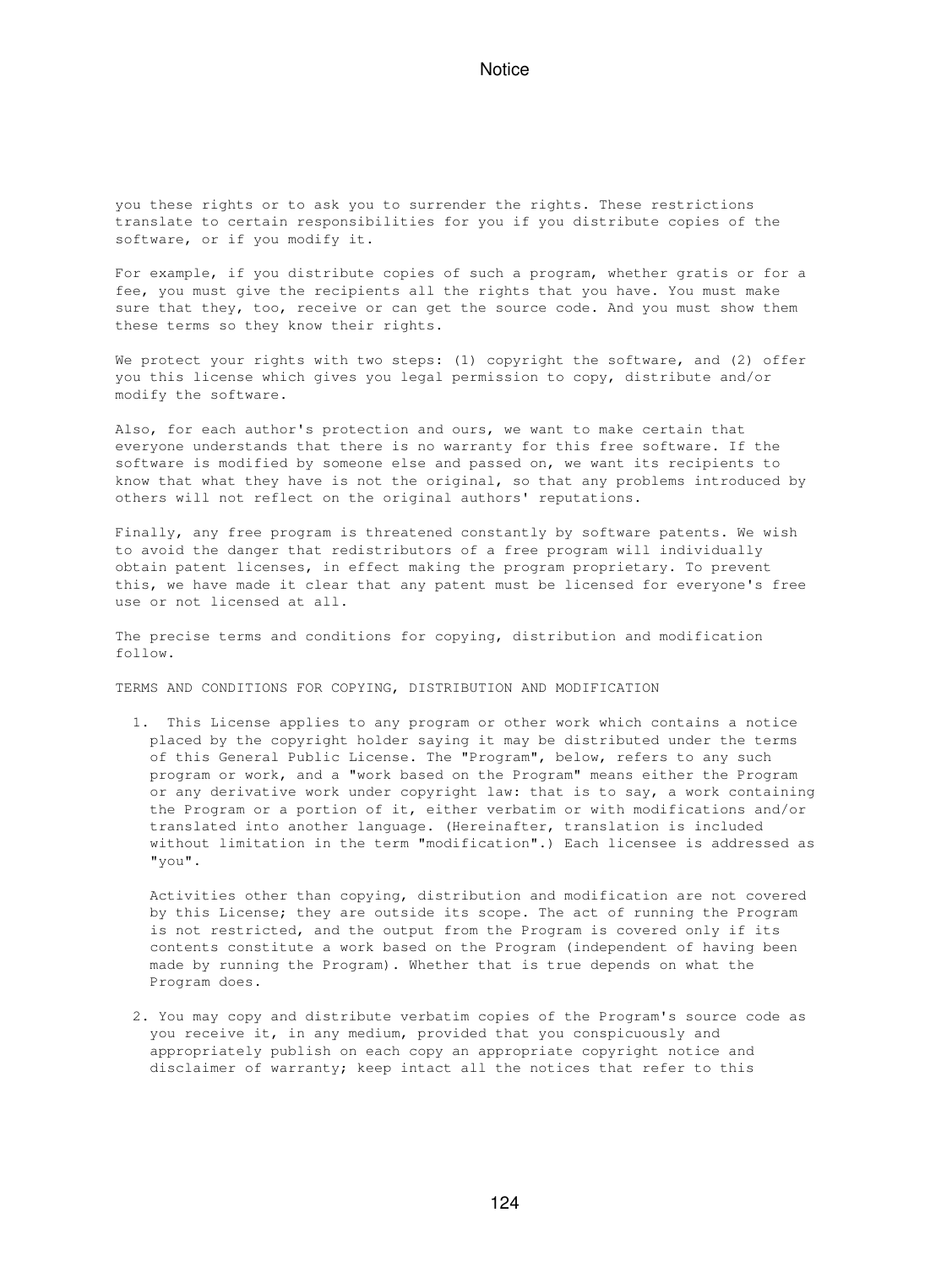License and to the absence of any warranty; and give any other recipients of the Program a copy of this License along with the Program.

You may charge a fee for the physical act of transferring a copy, and you may at your option offer warranty protection in exchange for a fee.

- 3. You may modify your copy or copies of the Program or any portion of it, thus forming a work based on the Program, and copy and distribute such modifications or work under the terms of Section 1 above, provided that you also meet all of these conditions:
	- a. You must cause the modified files to carry prominent notices stating that you changed the files and the date of any change.
	- b. You must cause any work that you distribute or publish, that in whole or in part contains or is derived from the Program or any part thereof, to be licensed as a whole at no charge to all third parties under the terms of this License.
	- c. If the modified program normally reads commands interactively when run, you must cause it, when started running for such interactive use in the most ordinary way, to print or display an announcement including an appropriate copyright notice and a notice that there is no warranty (or else, saying that you provide a warranty) and that users may redistribute the program under these conditions, and telling the user how to view a copy of this License. (Exception: if the Program itself is interactive but does not normally print such an announcement, your work based on the Program is not required to print an announcement.)

 These requirements apply to the modified work as a whole. If identifiable sections of that work are not derived from the Program, and can be reasonably considered independent and separate works in themselves, then this License, and its terms, do not apply to those sections when you distribute them as separate works. But when you distribute the same sections as part of a whole which is a work based on the Program, the distribution of the whole must be on the terms of this License, whose permissions for other licensees extend to the entire whole, and thus to each and every part regardless of who wrote it.

 Thus, it is not the intent of this section to claim rights or contest your rights to work written entirely by you; rather, the intent is to exercise the right to control the distribution of derivative or collective works based on the Program.

 In addition, mere aggregation of another work not based on the Program with the Program (or with a work based on the Program) on a volume of a storage or distribution medium does not bring the other work under the scope of this License.

 4. You may copy and distribute the Program (or a work based on it, under Section 2) in object code or executable form under the terms of Sections 1 and 2 above provided that you also do one of the following: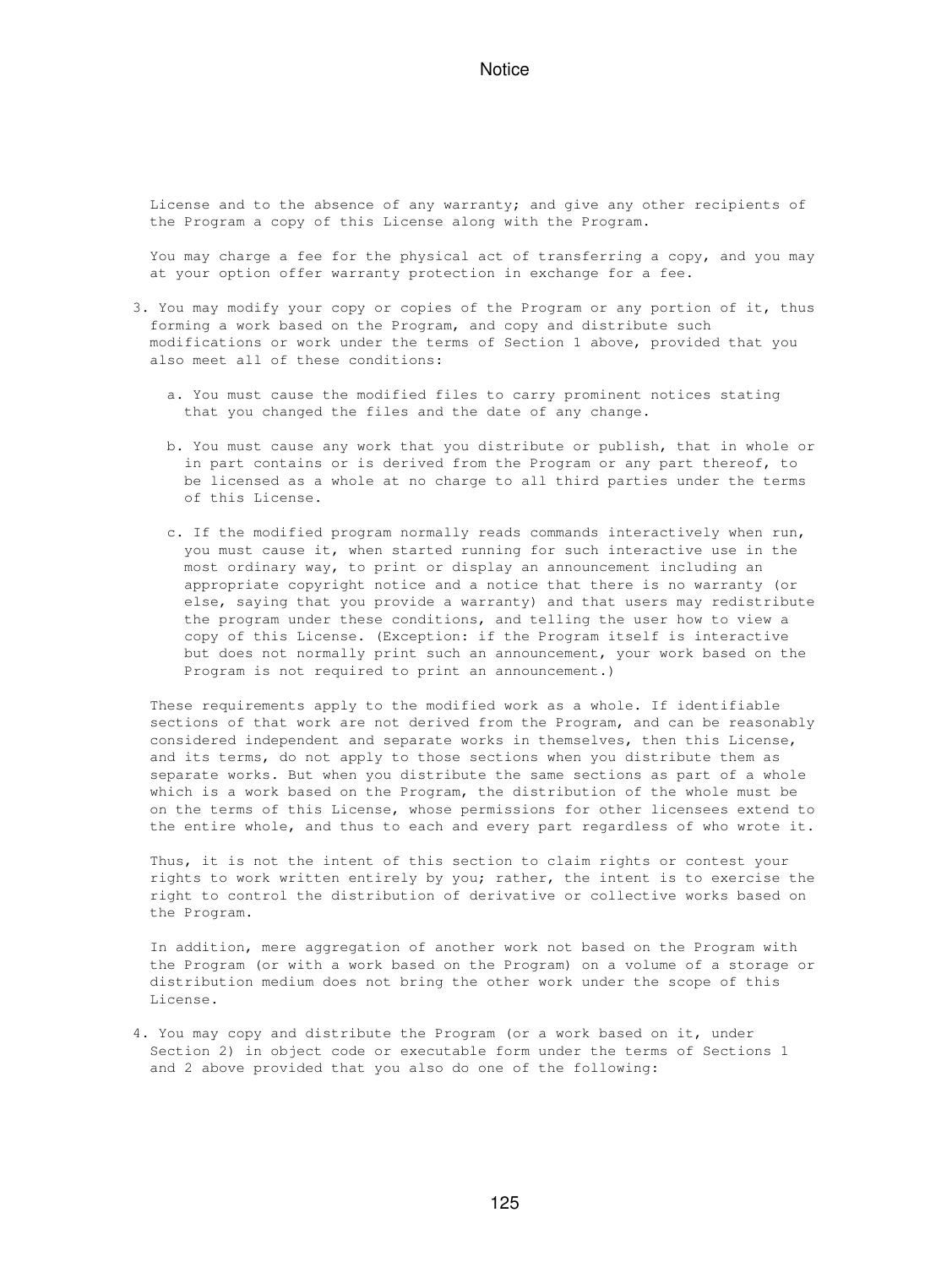- a. Accompany it with the complete corresponding machine-readable source code, which must be distributed under the terms of Sections 1 and 2 above on a medium customarily used for software interchange; or,
- b. Accompany it with a written offer, valid for at least three years, to give any third party, for a charge no more than your cost of physically performing source distribution, a complete machine-readable copy of the corresponding source code, to be distributed under the terms of Sections 1 and 2 above on a medium customarily used for software interchange; or,
- c. Accompany it with the information you received as to the offer to distribute corresponding source code. (This alternative is allowed only for noncommercial distribution and only if you received the program in object code or executable form with such an offer, in accord with Subsection b above.)

 The source code for a work means the preferred form of the work for making modifications to it. For an executable work, complete source code means all the source code for all modules it contains, plus any associated interface definition files, plus the scripts used to control compilation and installation of the executable. However, as a special exception, the source code distributed need not include anything that is normally distributed (in either source or binary form) with the major components (compiler, kernel, and so on) of the operating system on which the executable runs, unless that component itself accompanies the executable.

 If distribution of executable or object code is made by offering access to copy from a designated place, then offering equivalent access to copy the source code from the same place counts as distribution of the source code, even though third parties are not compelled to copy the source along with the object code.

- 5. You may not copy, modify, sublicense, or distribute the Program except as expressly provided under this License. Any attempt otherwise to copy, modify, sublicense or distribute the Program is void, and will automatically terminate your rights under this License. However, parties who have received copies, or rights, from you under this License will not have their licenses terminated so long as such parties remain in full compliance.
- 6. You are not required to accept this License, since you have not signed it. However, nothing else grants you permission to modify or distribute the Program or its derivative works. These actions are prohibited by law if you do not accept this License. Therefore, by modifying or distributing the Program (or any work based on the Program), you indicate your acceptance of this License to do so, and all its terms and conditions for copying, distributing or modifying the Program or works based on it.
- 7. Each time you redistribute the Program (or any work based on the Program), the recipient automatically receives a license from the original licensor to copy, distribute or modify the Program subject to these terms and conditions.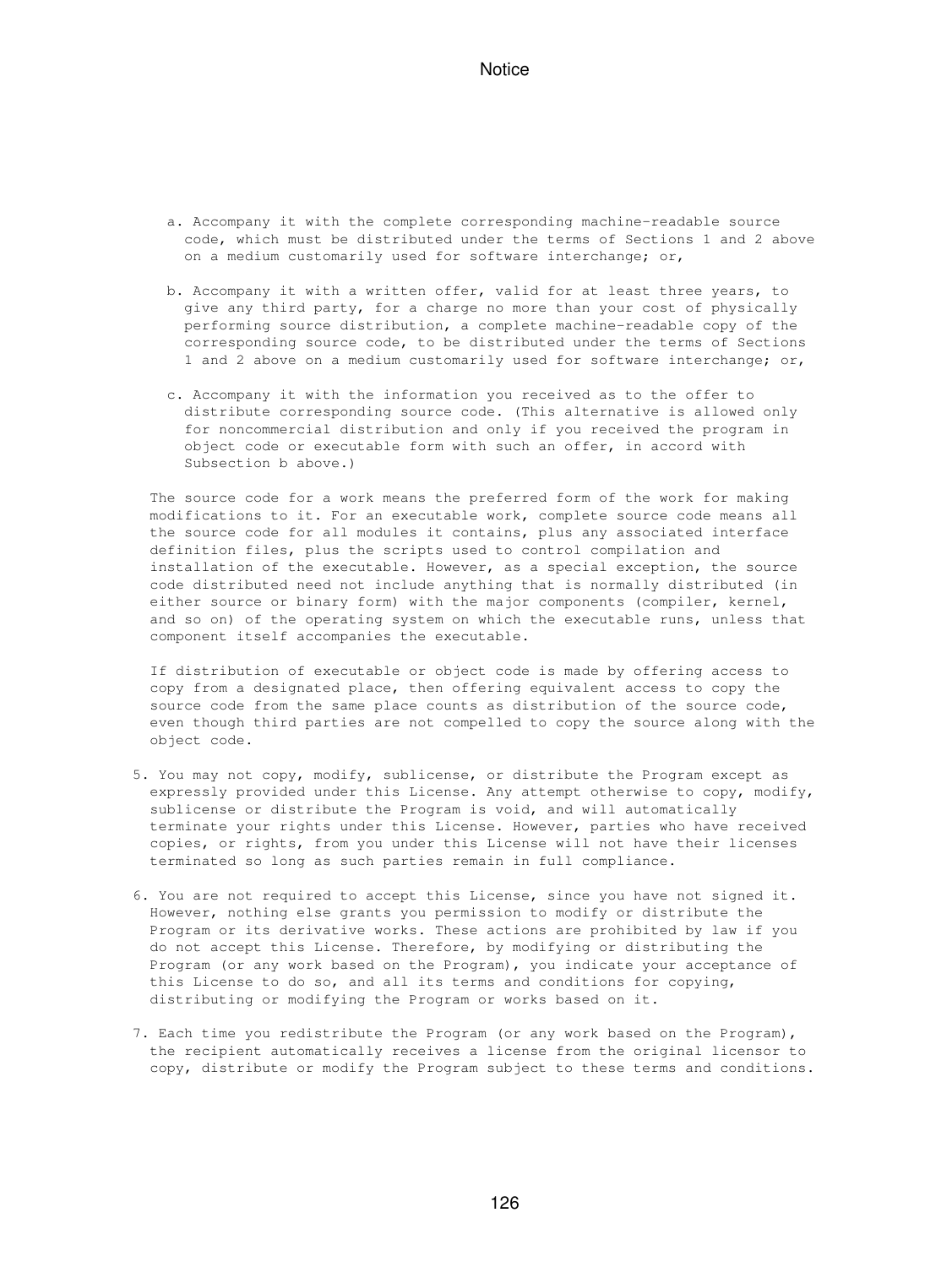You may not impose any further restrictions on the recipients' exercise of the rights granted herein. You are not responsible for enforcing compliance by third parties to this License.

 8. If, as a consequence of a court judgment or allegation of patent infringement or for any other reason (not limited to patent issues), conditions are imposed on you (whether by court order, agreement or otherwise) that contradict the conditions of this License, they do not excuse you from the conditions of this License. If you cannot distribute so as to satisfy simultaneously your obligations under this License and any other pertinent obligations, then as a consequence you may not distribute the Program at all. For example, if a patent license would not permit royalty-free redistribution of the Program by all those who receive copies directly or indirectly through you, then the only way you could satisfy both it and this License would be to refrain entirely from distribution of the Program.

 If any portion of this section is held invalid or unenforceable under any particular circumstance, the balance of the section is intended to apply and the section as a whole is intended to apply in other circumstances.

 It is not the purpose of this section to induce you to infringe any patents or other property right claims or to contest validity of any such claims; this section has the sole purpose of protecting the integrity of the free software distribution system, which is implemented by public license practices. Many people have made generous contributions to the wide range of software distributed through that system in reliance on consistent application of that system; it is up to the author/donor to decide if he or she is willing to distribute software through any other system and a licensee cannot impose that choice.

 This section is intended to make thoroughly clear what is believed to be a consequence of the rest of this License.

- 9. If the distribution and/or use of the Program is restricted in certain countries either by patents or by copyrighted interfaces, the original copyright holder who places the Program under this License may add an explicit geographical distribution limitation excluding those countries, so that distribution is permitted only in or among countries not thus excluded. In such case, this License incorporates the limitation as if written in the body of this License.
- 10. The Free Software Foundation may publish revised and/or new versions of the General Public License from time to time. Such new versions will be similar in spirit to the present version, but may differ in detail to address new problems or concerns.

 Each version is given a distinguishing version number. If the Program specifies a version number of this License which applies to it and "any later version", you have the option of following the terms and conditions either of that version or of any later version published by the Free Software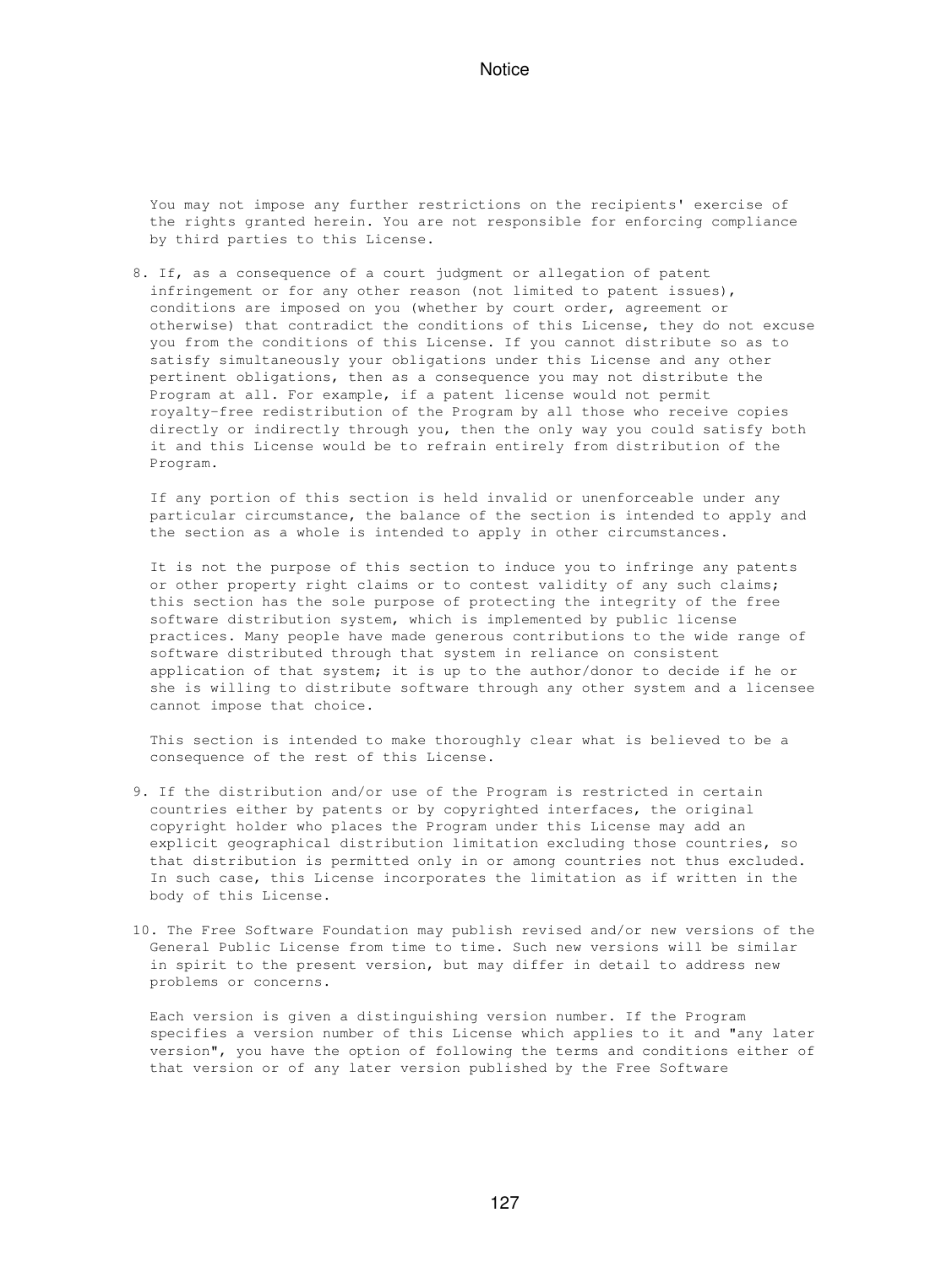Foundation. If the Program does not specify a version number of this License, you may choose any version ever published by the Free Software Foundation.

 11. If you wish to incorporate parts of the Program into other free programs whose distribution conditions are different, write to the author to ask for permission. For software which is copyrighted by the Free Software Foundation, write to the Free Software Foundation; we sometimes make exceptions for this. Our decision will be guided by the two goals of preserving the free status of all derivatives of our free software and of promoting the sharing and reuse of software generally.

NO WARRANTY

- 12. BECAUSE THE PROGRAM IS LICENSED FREE OF CHARGE, THERE IS NO WARRANTY FOR THE PROGRAM, TO THE EXTENT PERMITTED BY APPLICABLE LAW. EXCEPT WHEN OTHERWISE STATED IN WRITING THE COPYRIGHT HOLDERS AND/OR OTHER PARTIES PROVIDE THE PROGRAM "AS IS" WITHOUT WARRANTY OF ANY KIND, EITHER EXPRESSED OR IMPLIED, INCLUDING, BUT NOT LIMITED TO, THE IMPLIED WARRANTIES OF MERCHANTABILITY AND FITNESS FOR A PARTICULAR PURPOSE. THE ENTIRE RISK AS TO THE QUALITY AND PERFORMANCE OF THE PROGRAM IS WITH YOU. SHOULD THE PROGRAM PROVE DEFECTIVE, YOU ASSUME THE COST OF ALL NECESSARY SERVICING, REPAIR OR CORRECTION.
- 13. IN NO EVENT UNLESS REQUIRED BY APPLICABLE LAW OR AGREED TO IN WRITING WILL ANY COPYRIGHT HOLDER, OR ANY OTHER PARTY WHO MAY MODIFY AND/OR REDISTRIBUTE THE PROGRAM AS PERMITTED ABOVE, BE LIABLE TO YOU FOR DAMAGES, INCLUDING ANY GENERAL, SPECIAL, INCIDENTAL OR CONSEQUENTIAL DAMAGES ARISING OUT OF THE USE OR INABILITY TO USE THE PROGRAM (INCLUDING BUT NOT LIMITED TO LOSS OF DATA OR DATA BEING RENDERED INACCURATE OR LOSSES SUSTAINED BY YOU OR THIRD PARTIES OR A FAILURE OF THE PROGRAM TO OPERATE WITH ANY OTHER PROGRAMS), EVEN IF SUCH HOLDER OR OTHER PARTY HAS BEEN ADVISED OF THE POSSIBILITY OF SUCH DAMAGES.

END OF TERMS AND CONDITIONS

How to Apply These Terms to Your New Programs

If you develop a new program, and you want it to be of the greatest possible use to the public, the best way to achieve this is to make it free software which everyone can redistribute and change under these terms.

To do so, attach the following notices to the program. It is safest to attach them to the start of each source file to most effectively convey the exclusion of warranty; and each file should have at least the "copyright" line and a pointer to where the full notice is found.

one line to give the program's name and a brief idea of what it does.Copyright (C)

This program is free software; you can redistribute it and/or modify it under the terms of the GNU General Public License as published by the Free Software Foundation; either version 2 of the License, or (at your option) any later version.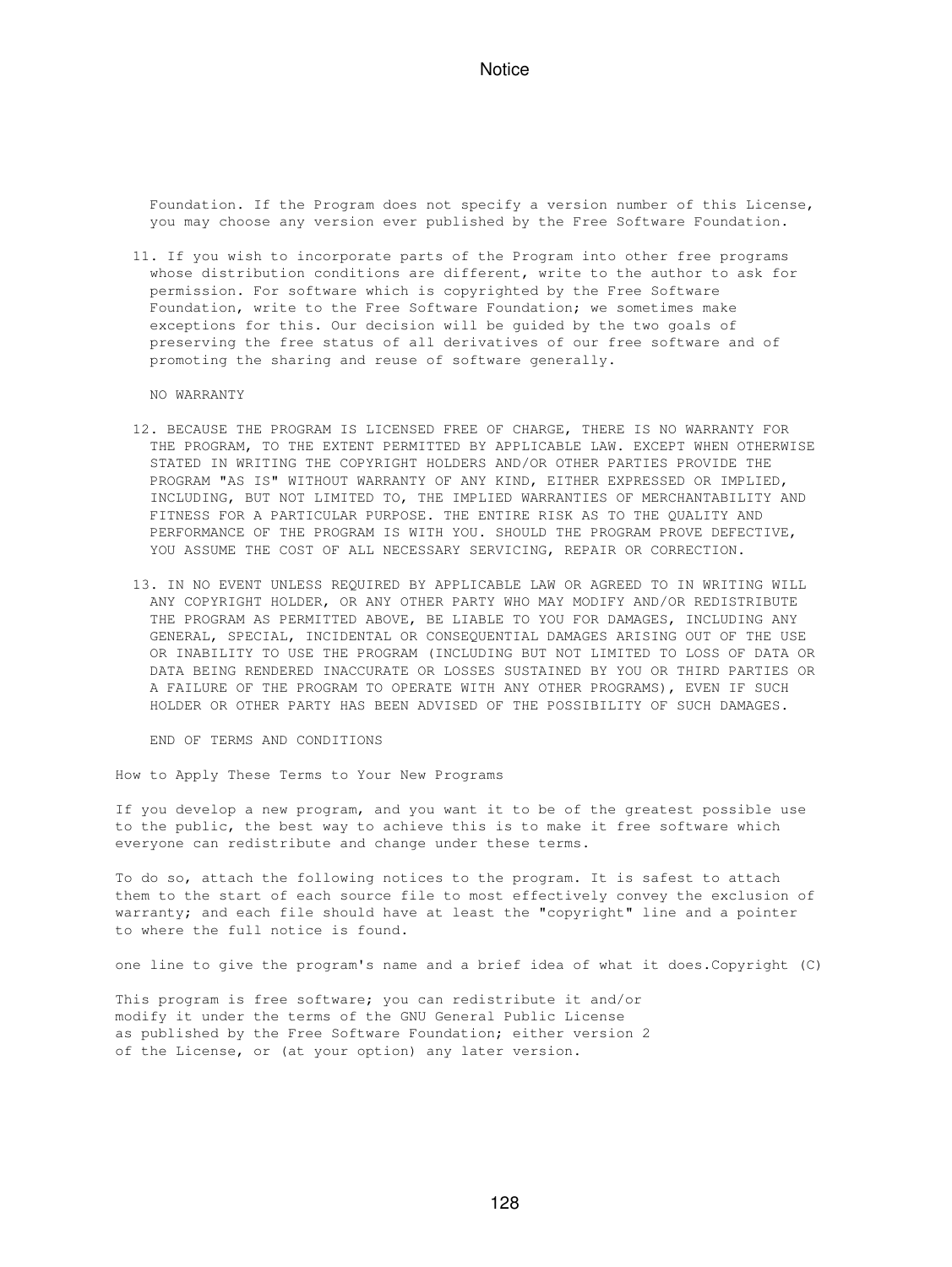This program is distributed in the hope that it will be useful, but WITHOUT ANY WARRANTY; without even the implied warranty of MERCHANTABILITY or FITNESS FOR A PARTICULAR PURPOSE. See the GNU General Public License for more details.

You should have received a copy of the GNU General Public License along with this program; if not, write to the Free Software Foundation, Inc., 59 Temple Place, Suite 330, Boston, MA 02111-1307 USA

Also add information on how to contact you by electronic and paper mail.

If the program is interactive, make it output a short notice like this when it starts in an interactive mode:

Gnomovision version 69, Copyright (C) year name of author Gnomovision comes with ABSOLUTELY NO WARRANTY; for details type `show w'. This is free software, and you are welcome to redistribute it under certain conditions; type `show c' for details.

The hypothetical commands `show w' and `show c' should show the appropriate parts of the General Public License. Of course, the commands you use may be called something other than `show w' and `show c'; they could even be mouse-clicks or menu items--whatever suits your program.

You should also get your employer (if you work as a programmer) or your school, if any, to sign a "copyright disclaimer" for the program, if necessary. Here is a sample; alter the names:

Yoyodyne, Inc., hereby disclaims all copyright interest in the program `Gnomovision' (which makes passes at compilers) written by James Hacker.

signature of Ty Coon, 1 April 1989 Ty Coon, President of Vice

This General Public License does not permit incorporating your program into proprietary programs. If your program is a subroutine library, you may consider it more useful to permit linking proprietary applications with the library. If this is what you want to do, use the GNU Library General Public License instead of this License.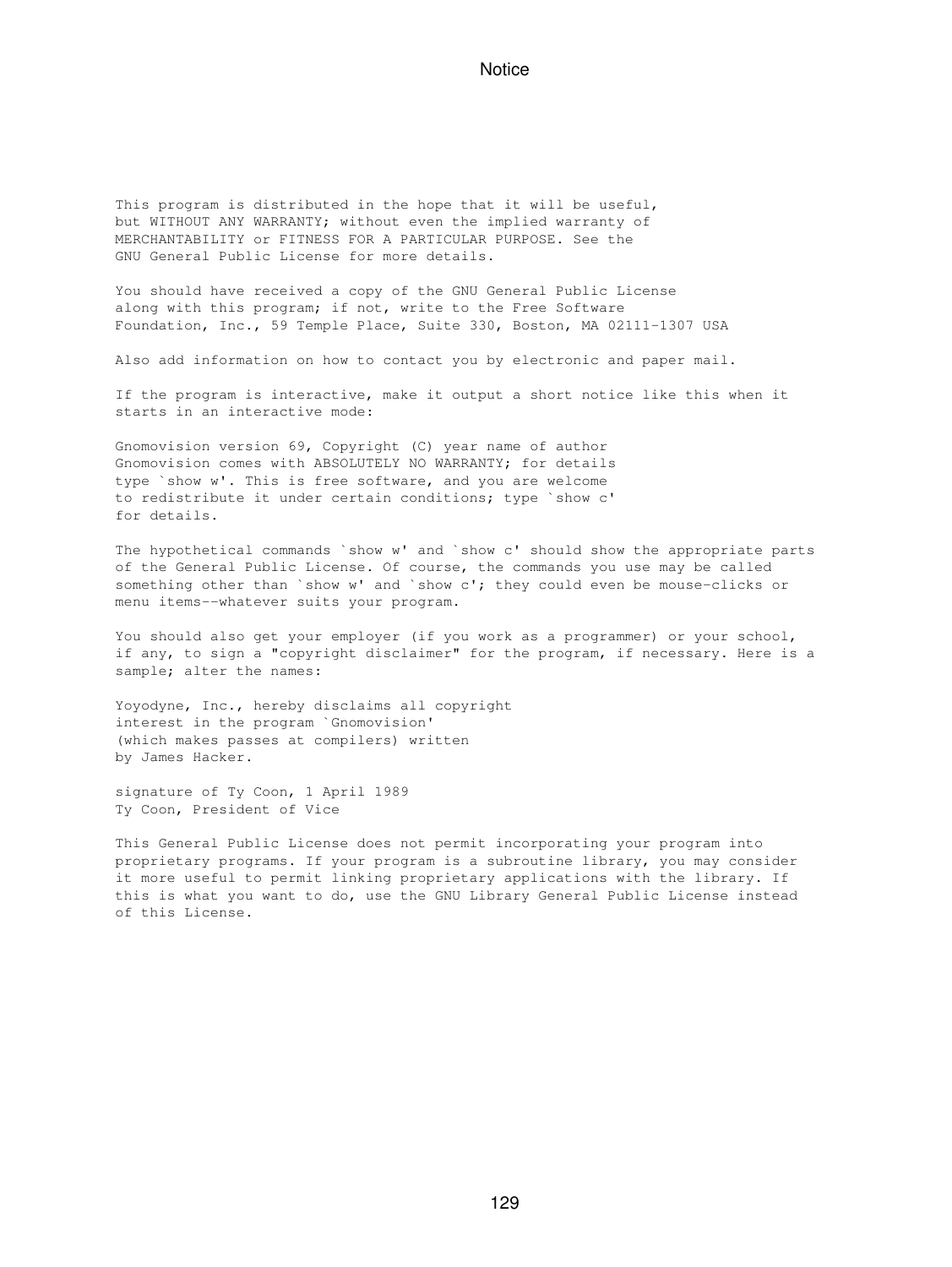# **The following component(s) is(are) subject to the BSD 3-clause "New" or "Revised" License**

 $\blacklozenge$  PySocks - 1.6.8

 $\blacklozenge$  python-dateutil - 2.5.0

 $\blacklozenge$  pythonfutures - 3.2.0

Copyright (c) , All rights reserved.

Redistribution and use in source and binary forms, with or without modification, are permitted provided that the following conditions are met:

- \* Redistributions of source code must retain the above copyright notice, this list of conditions and the following disclaimer.
- \* Redistributions in binary form must reproduce the above copyright notice, this list of conditions and the following disclaimer in the documentation and/or other materials provided with the distribution.
- \* Neither the name of the nor the names of its contributors may be used to endorse or promote products derived from this software without specific prior written permission.

THIS SOFTWARE IS PROVIDED BY THE COPYRIGHT HOLDERS AND CONTRIBUTORS "AS IS" AND ANY EXPRESS OR IMPLIED WARRANTIES, INCLUDING, BUT NOT LIMITED TO, THE IMPLIED WARRANTIES OF MERCHANTABILITY AND FITNESS FOR A PARTICULAR PURPOSE ARE DISCLAIMED. IN NO EVENT SHALL THE COPYRIGHT OWNER OR CONTRIBUTORS BE LIABLE FOR ANY DIRECT, INDIRECT, INCIDENTAL, SPECIAL, EXEMPLARY, OR CONSEQUENTIAL DAMAGES (INCLUDING, BUT NOT LIMITED TO, PROCUREMENT OF SUBSTITUTE GOODS OR SERVICES; LOSS OF USE, DATA, OR PROFITS; OR BUSINESS INTERRUPTION) HOWEVER CAUSED AND ON ANY THEORY OF LIABILITY, WHETHER IN CONTRACT, STRICT LIABILITY, OR TORT (INCLUDING NEGLIGENCE OR OTHERWISE) ARISING IN ANY WAY OUT OF THE USE OF THIS SOFTWARE, EVEN IF ADVISED OF THE POSSIBILITY OF SUCH DAMAGE.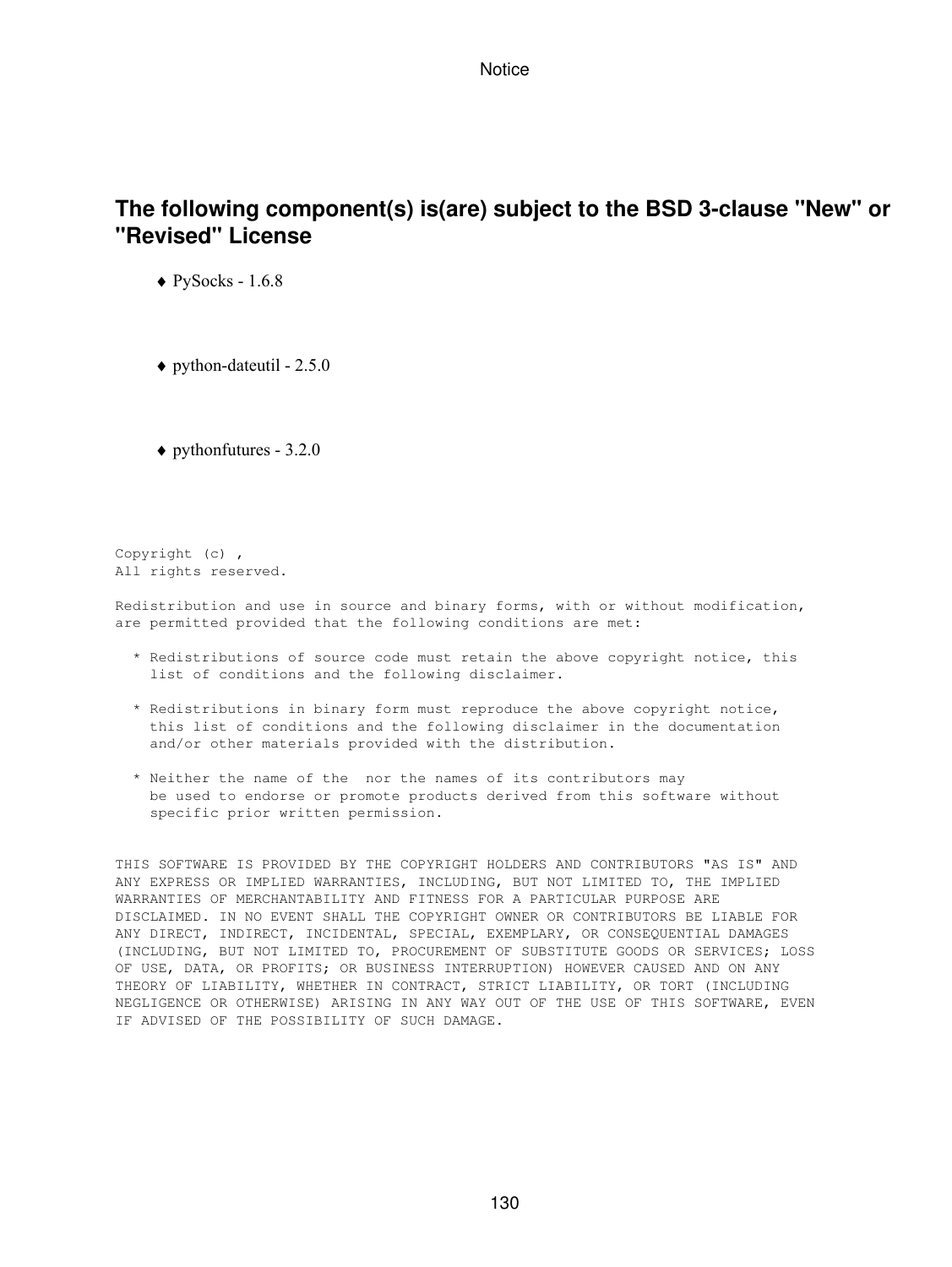# **The following component(s) is(are) subject to the Apache License 2.0**

- $\triangleleft$  awscli 1.9.17
- $\triangleleft$  awscli 1.15.83
- ♦ File::pushd 1.009
- ♦ grr-client-templates 3.1.0.2
- ♦ python-s3transfer 0.1.13
- ♦ software.amazon.awscdk:s3-deployment 0.15.2

Apache License Version 2.0, January 2004 =========================

http://www.apache.org/licenses/

TERMS AND CONDITIONS FOR USE, REPRODUCTION, AND DISTRIBUTION

1. Definitions.

"License" shall mean the terms and conditions for use, reproduction, and distribution as defined by Sections 1 through 9 of this document.

"Licensor" shall mean the copyright owner or entity authorized by the copyright owner that is granting the License.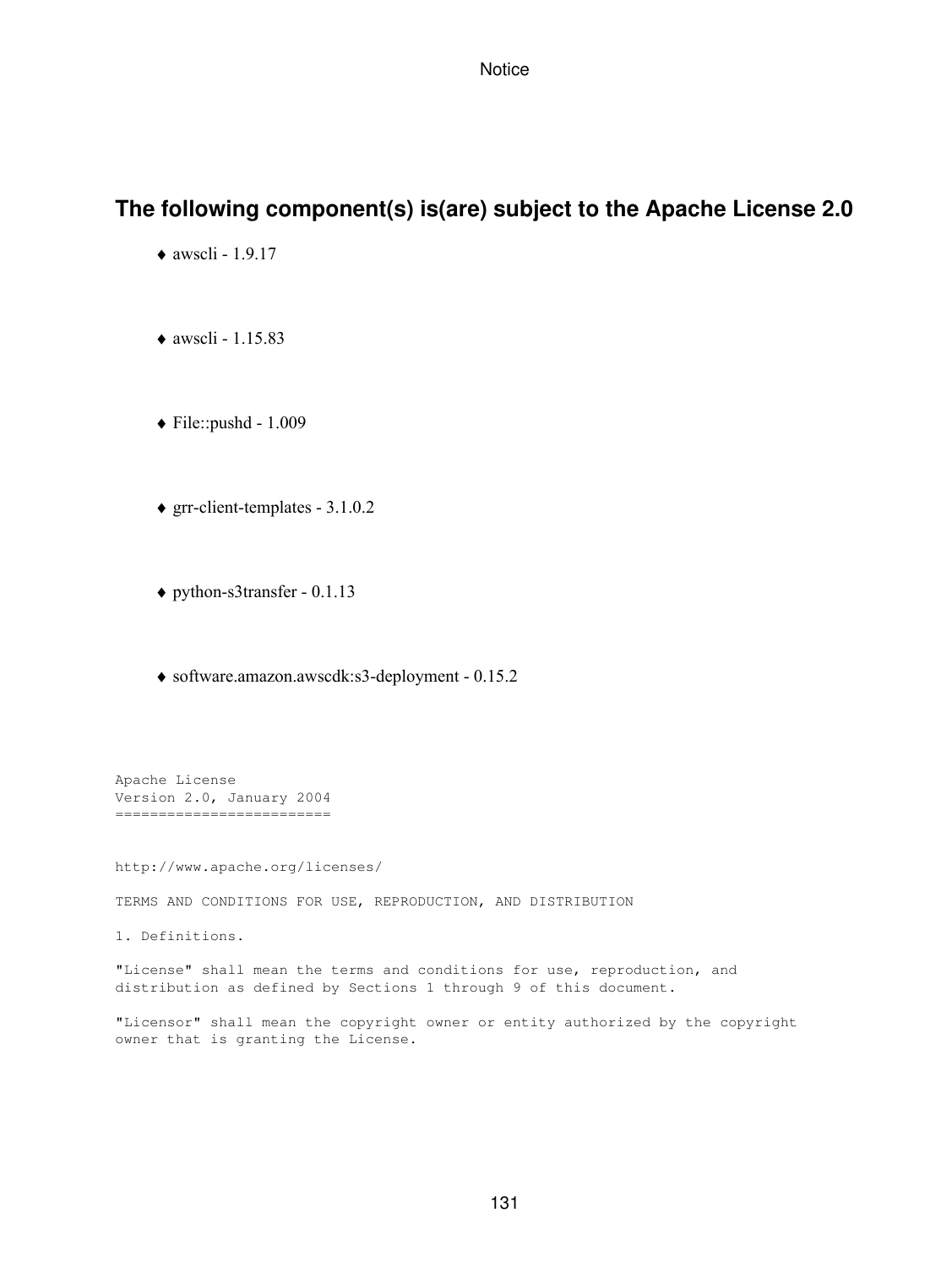"Legal Entity" shall mean the union of the acting entity and all other entities that control, are controlled by, or are under common control with that entity. For the purposes of this definition, "control" means (i) the power, direct or indirect, to cause the direction or management of such entity, whether by contract or otherwise, or (ii) ownership of fifty percent (50%) or more of the outstanding shares, or (iii) beneficial ownership of such entity.

"You" (or "Your") shall mean an individual or Legal Entity exercising permissions granted by this License.

"Source" form shall mean the preferred form for making modifications, including but not limited to software source code, documentation source, and configuration files.

"Object" form shall mean any form resulting from mechanical transformation or translation of a Source form, including but not limited to compiled object code, generated documentation, and conversions to other media types.

"Work" shall mean the work of authorship, whether in Source or Object form, made available under the License, as indicated by a copyright notice that is included in or attached to the work (an example is provided in the Appendix below).

"Derivative Works" shall mean any work, whether in Source or Object form, that is based on (or derived from) the Work and for which the editorial revisions, annotations, elaborations, or other modifications represent, as a whole, an original work of authorship. For the purposes of this License, Derivative Works shall not include works that remain separable from, or merely link (or bind by name) to the interfaces of, the Work and Derivative Works thereof.

"Contribution" shall mean any work of authorship, including the original version of the Work and any modifications or additions to that Work or Derivative Works thereof, that is intentionally submitted to Licensor for inclusion in the Work by the copyright owner or by an individual or Legal Entity authorized to submit on behalf of the copyright owner. For the purposes of this definition, "submitted" means any form of electronic, verbal, or written communication sent to the Licensor or its representatives, including but not limited to communication on electronic mailing lists, source code control systems, and issue tracking systems that are managed by, or on behalf of, the Licensor for the purpose of discussing and improving the Work, but excluding communication that is conspicuously marked or otherwise designated in writing by the copyright owner as "Not a Contribution."

"Contributor" shall mean Licensor and any individual or Legal Entity on behalf of whom a Contribution has been received by Licensor and subsequently incorporated within the Work.

2. Grant of Copyright License. Subject to the terms and conditions of this License, each Contributor hereby grants to You a perpetual, worldwide, non-exclusive, no-charge, royalty-free, irrevocable copyright license to reproduce, prepare Derivative Works of, publicly display, publicly perform, sublicense, and distribute the Work and such Derivative Works in Source or Object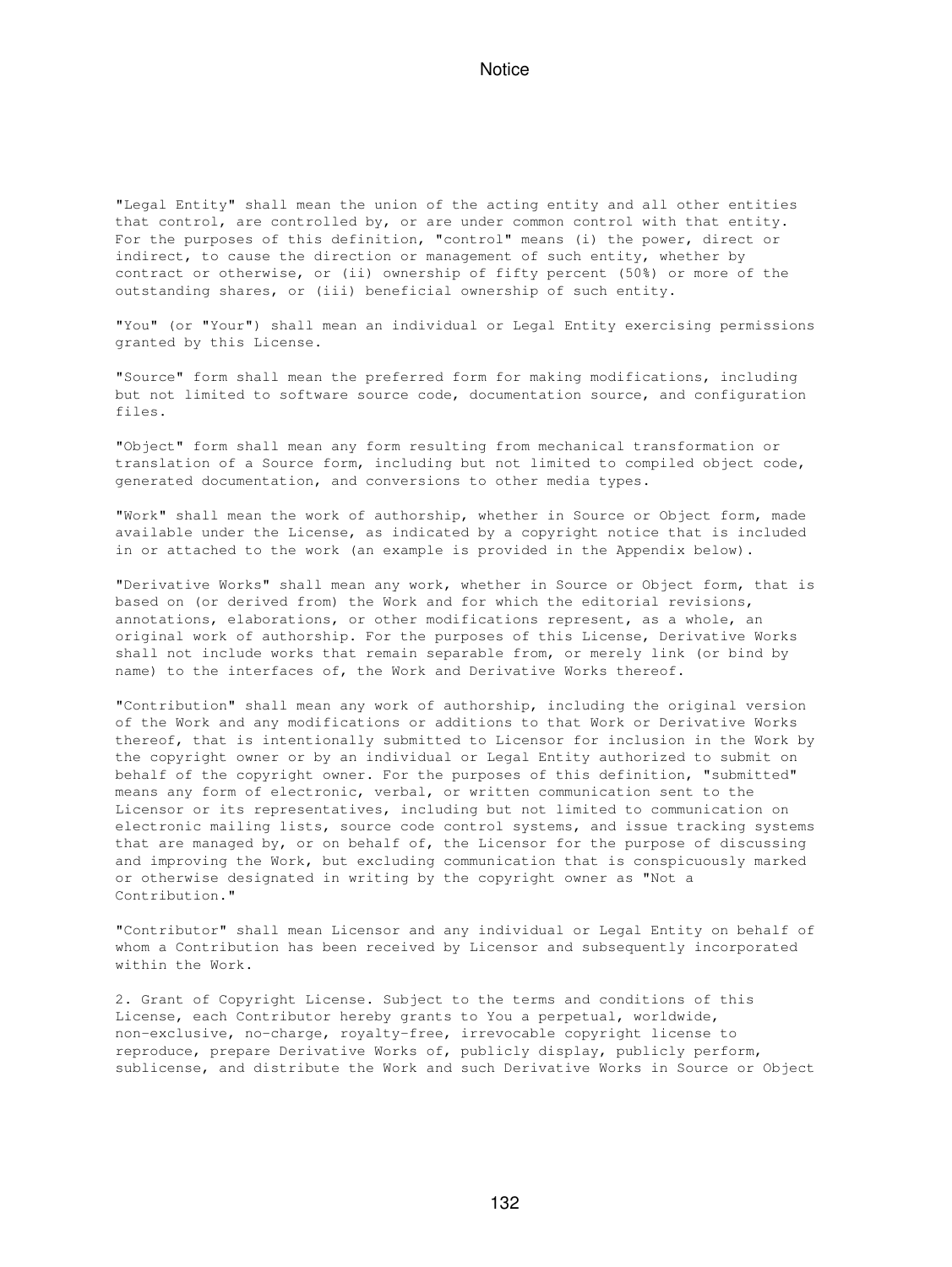form.

3. Grant of Patent License. Subject to the terms and conditions of this License, each Contributor hereby grants to You a perpetual, worldwide, non-exclusive, no-charge, royalty-free, irrevocable (except as stated in this section) patent license to make, have made, use, offer to sell, sell, import, and otherwise transfer the Work, where such license applies only to those patent claims licensable by such Contributor that are necessarily infringed by their Contribution(s) alone or by combination of their Contribution(s) with the Work to which such Contribution(s) was submitted. If You institute patent litigation against any entity (including a cross-claim or counterclaim in a lawsuit) alleging that the Work or a Contribution incorporated within the Work constitutes direct or contributory patent infringement, then any patent licenses granted to You under this License for that Work shall terminate as of the date such litigation is filed.

4. Redistribution. You may reproduce and distribute copies of the Work or Derivative Works thereof in any medium, with or without modifications, and in Source or Object form, provided that You meet the following conditions:

- a. You must give any other recipients of the Work or Derivative Works a copy of this License; and
- b. You must cause any modified files to carry prominent notices stating that You changed the files; and
- c. You must retain, in the Source form of any Derivative Works that You distribute, all copyright, patent, trademark, and attribution notices from the Source form of the Work, excluding those notices that do not pertain to any part of the Derivative Works; and
- d. If the Work includes a "NOTICE" text file as part of its distribution, then any Derivative Works that You distribute must include a readable copy of the attribution notices contained within such NOTICE file, excluding those notices that do not pertain to any part of the Derivative Works, in at least one of the following places: within a NOTICE text file distributed as part of the Derivative Works; within the Source form or documentation, if provided along with the Derivative Works; or, within a display generated by the Derivative Works, if and wherever such third-party notices normally appear. The contents of the NOTICE file are for informational purposes only and do not modify the License. You may add Your own attribution notices within Derivative Works that You distribute, alongside or as an addendum to the NOTICE text from the Work, provided that such additional attribution notices cannot be construed as modifying the License.

You may add Your own copyright statement to Your modifications and may provide additional or different license terms and conditions for use, reproduction, or distribution of Your modifications, or for any such Derivative Works as a whole, provided Your use, reproduction, and distribution of the Work otherwise complies with the conditions stated in this License.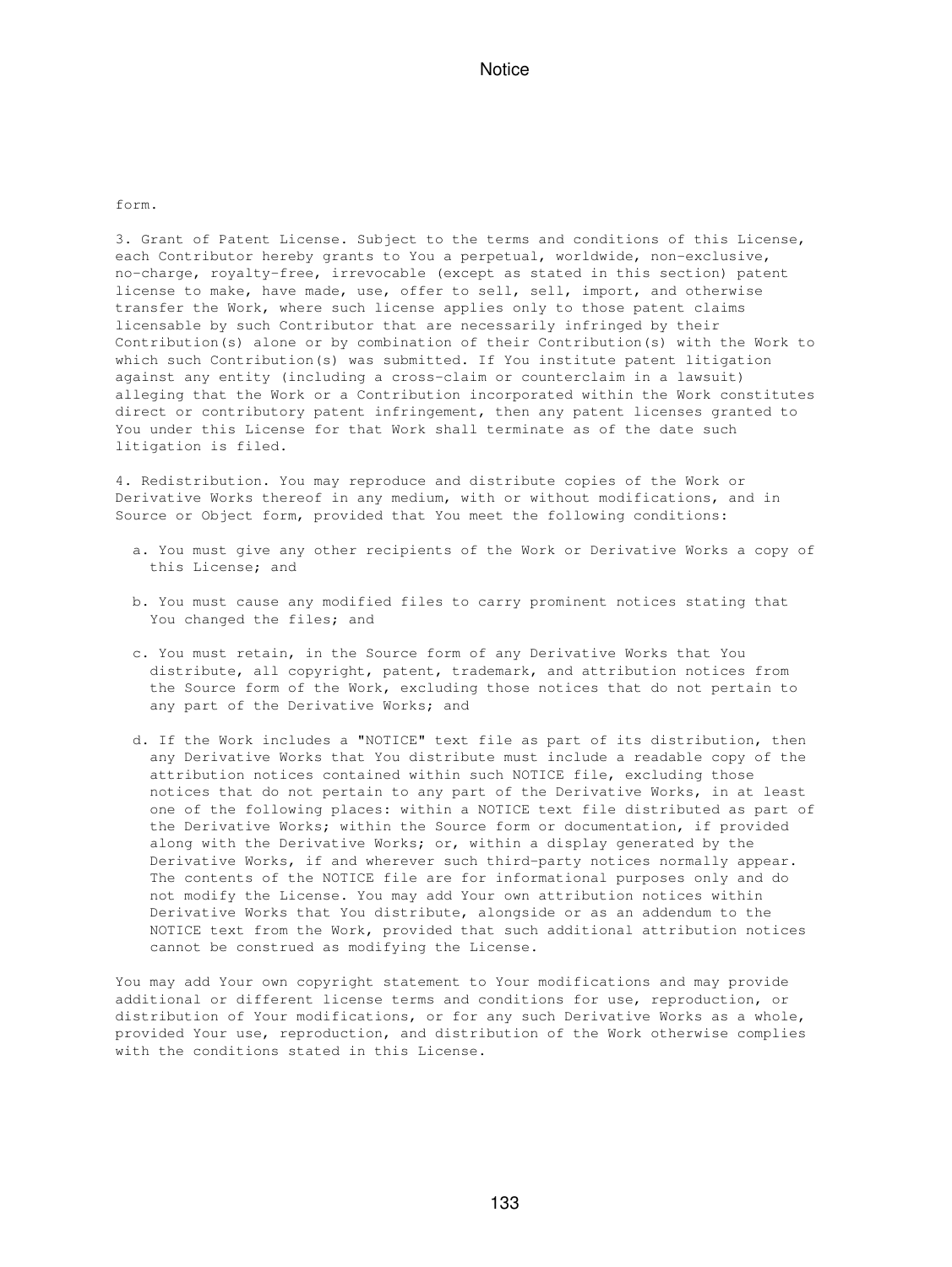5. Submission of Contributions. Unless You explicitly state otherwise, any Contribution intentionally submitted for inclusion in the Work by You to the Licensor shall be under the terms and conditions of this License, without any additional terms or conditions. Notwithstanding the above, nothing herein shall supersede or modify the terms of any separate license agreement you may have executed with Licensor regarding such Contributions.

6. Trademarks. This License does not grant permission to use the trade names, trademarks, service marks, or product names of the Licensor, except as required for reasonable and customary use in describing the origin of the Work and reproducing the content of the NOTICE file.

7. Disclaimer of Warranty. Unless required by applicable law or agreed to in writing, Licensor provides the Work (and each Contributor provides its Contributions) on an "AS IS" BASIS, WITHOUT WARRANTIES OR CONDITIONS OF ANY KIND, either express or implied, including, without limitation, any warranties or conditions of TITLE, NON-INFRINGEMENT, MERCHANTABILITY, or FITNESS FOR A PARTICULAR PURPOSE. You are solely responsible for determining the appropriateness of using or redistributing the Work and assume any risks associated with Your exercise of permissions under this License.

8. Limitation of Liability. In no event and under no legal theory, whether in tort (including negligence), contract, or otherwise, unless required by applicable law (such as deliberate and grossly negligent acts) or agreed to in writing, shall any Contributor be liable to You for damages, including any direct, indirect, special, incidental, or consequential damages of any character arising as a result of this License or out of the use or inability to use the Work (including but not limited to damages for loss of goodwill, work stoppage, computer failure or malfunction, or any and all other commercial damages or losses), even if such Contributor has been advised of the possibility of such damages.

9. Accepting Warranty or Additional Liability. While redistributing the Work or Derivative Works thereof, You may choose to offer, and charge a fee for, acceptance of support, warranty, indemnity, or other liability obligations and/or rights consistent with this License. However, in accepting such obligations, You may act only on Your own behalf and on Your sole responsibility, not on behalf of any other Contributor, and only if You agree to indemnify, defend, and hold each Contributor harmless for any liability incurred by, or claims asserted against, such Contributor by reason of your accepting any such warranty or additional liability.

END OF TERMS AND CONDITIONS

APPENDIX: How to apply the Apache License to your work

To apply the Apache License to your work, attach the following boilerplate notice, with the fields enclosed by brackets "[]" replaced with your own identifying information. (Don't include the brackets!) The text should be enclosed in the appropriate comment syntax for the file format. We also recommend that a file or class name and description of purpose be included on the same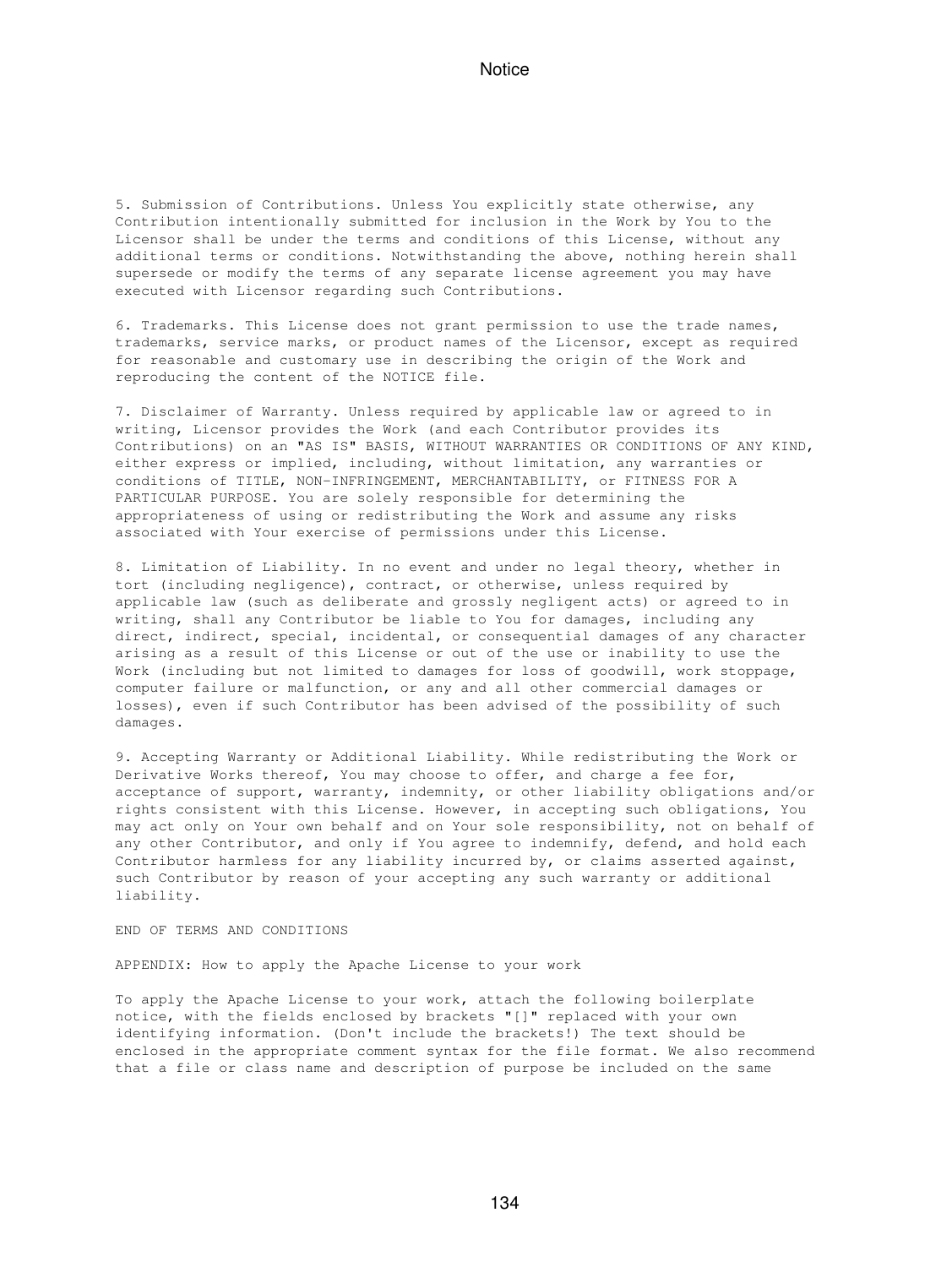"printed page" as the copyright notice for easier identification within third-party archives.

 Copyright [yyyy] [name of copyright owner] Licensed under the Apache License, Version 2.0 (the "License"); you may not use this file except in compliance with the License. You may obtain a copy of the License at http://www.apache.org/licenses/LICENSE-2.0 Unless required by applicable law or agreed to in writing, software distributed under the License is distributed on an "AS IS" BASIS, WITHOUT WARRANTIES OR CONDITIONS OF ANY KIND, either express or implied. See the License for the specific language governing permissions and limitations under the License.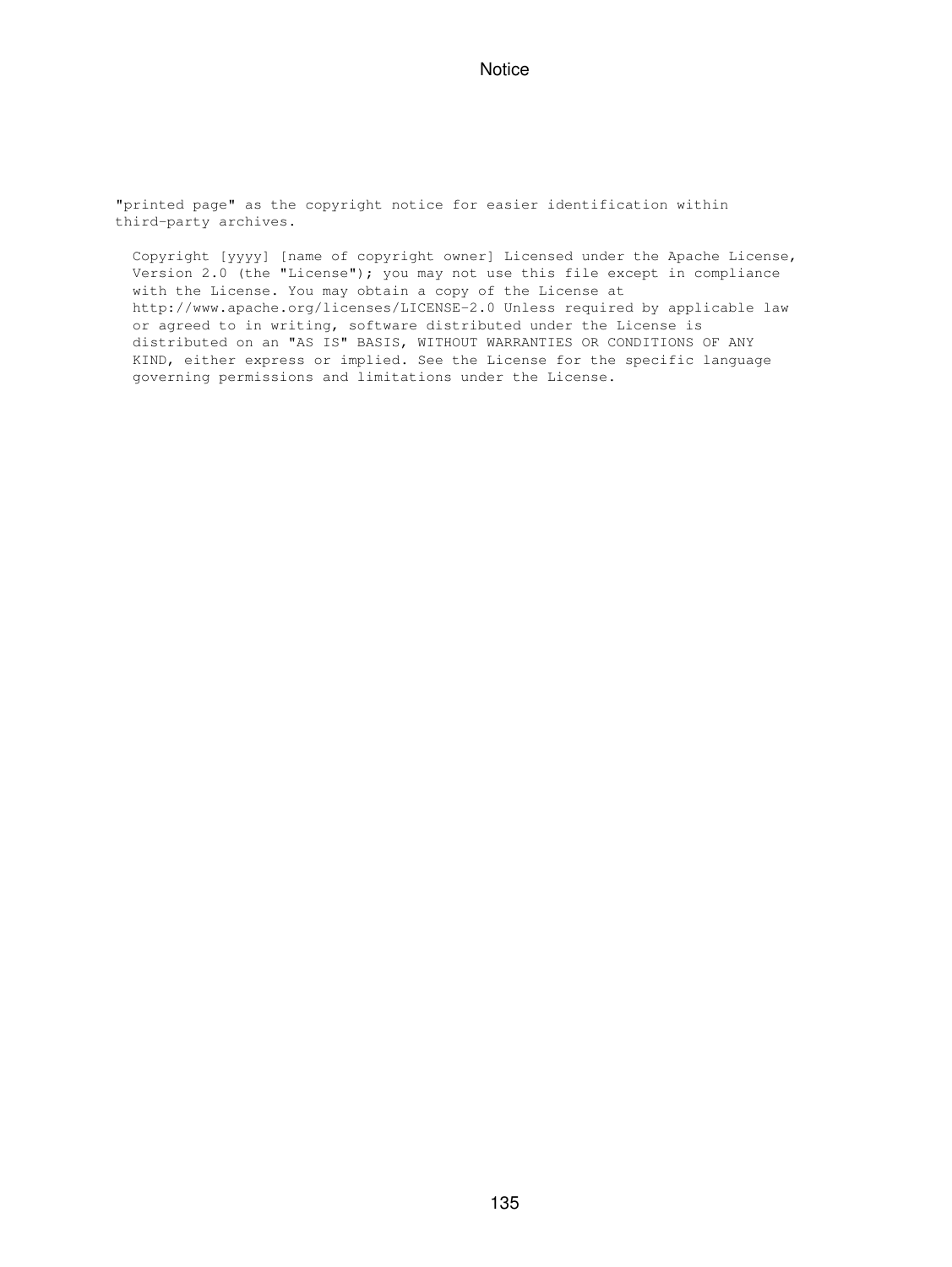# **The following component(s) is(are) subject to the GCC Runtime Library Exception 3.1 to GPL 3.0**

 $\triangle$  libatomic1 - 4.9.2

 $\bullet$  libitm1 - 4.9.2

GCC Runtime Library Exception 3.1 to GPL 3.0 ============================================

Version 3.1, 31 March 2009 --------------------------

Copyright (c) 2009 Free Software Foundation, Inc. <http://fsf.org/>

Everyone is permitted to copy and distribute verbatim copies of this license document, but changing it is not allowed.

This GCC Runtime Library Exception ("Exception") is an additional permission under section 7 of the GNU General Public License, version 3 ("GPLv3"). It applies to a given file (the "Runtime Library") that bears a notice placed by the copyright holder of the file stating that the file is governed by GPLv3 along with this Exception.

When you use GCC to compile a program, GCC may combine portions of certain GCC header files and runtime libraries with the compiled program. The purpose of this Exception is to allow compilation of non-GPL (including proprietary) programs to use, in this way, the header files and runtime libraries covered by this Exception.

1. Definitions.

 A file is an "Independent Module" if it either requires the Runtime Library for execution after a Compilation Process, or makes use of an interface provided by the Runtime Library, but is not otherwise based on the Runtime Library.

 "GCC" means a version of the GNU Compiler Collection, with or without modifications, governed by version 3 (or a specified later version) of the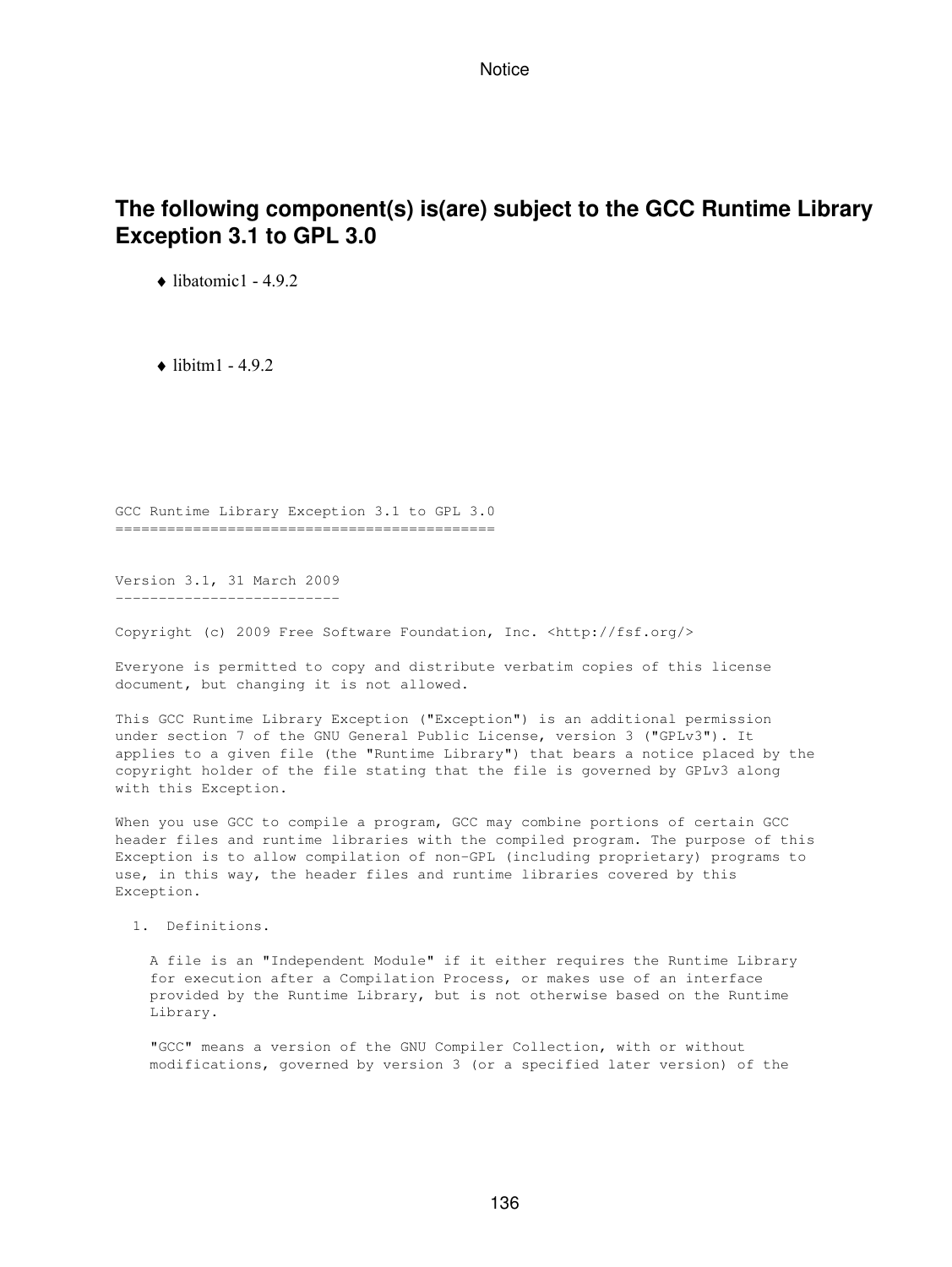GNU General Public License (GPL) with the option of using any subsequent versions published by the FSF.

 "GPL-compatible Software" is software whose conditions of propagation, modification and use would permit combination with GCC in accord with the license of GCC.

 "Target Code" refers to output from any compiler for a real or virtual target processor architecture, in executable form or suitable for input to an assembler, loader, linker and/or execution phase. Notwithstanding that, Target Code does not include data in any format that is used as a compiler intermediate representation, or used for producing a compiler intermediate representation.

 The "Compilation Process" transforms code entirely represented in non-intermediate languages designed for human-written code, and/or in Java Virtual Machine byte code, into Target Code. Thus, for example, use of source code generators and preprocessors need not be considered part of the Compilation Process, since the Compilation Process can be understood as starting with the output of the generators or preprocessors.

 A Compilation Process is "Eligible" if it is done using GCC, alone or with other GPL-compatible software, or if it is done without using any work based on GCC. For example, using non-GPL-compatible Software to optimize any GCC intermediate representations would not qualify as an Eligible Compilation Process.

2. Grant of Additional Permission.

 You have permission to propagate a work of Target Code formed by combining the Runtime Library with Independent Modules, even if such propagation would otherwise violate the terms of GPLv3, provided that all Target Code was generated by Eligible Compilation Processes. You may then convey such a combination under terms of your choice, consistent with the licensing of the Independent Modules.

3. No Weakening of GCC Copyleft.

 The availability of this Exception does not imply any general presumption that third-party software is unaffected by the copyleft requirements of the license of GCC.

â

GNU GENERAL PUBLIC LICENSE --------------------------

Version  $3, \hat{A}$   $\hat{A}$  29 June 2007

Copyright (C) 2007 Free Software Foundation, Inc. <http://fsf.org/>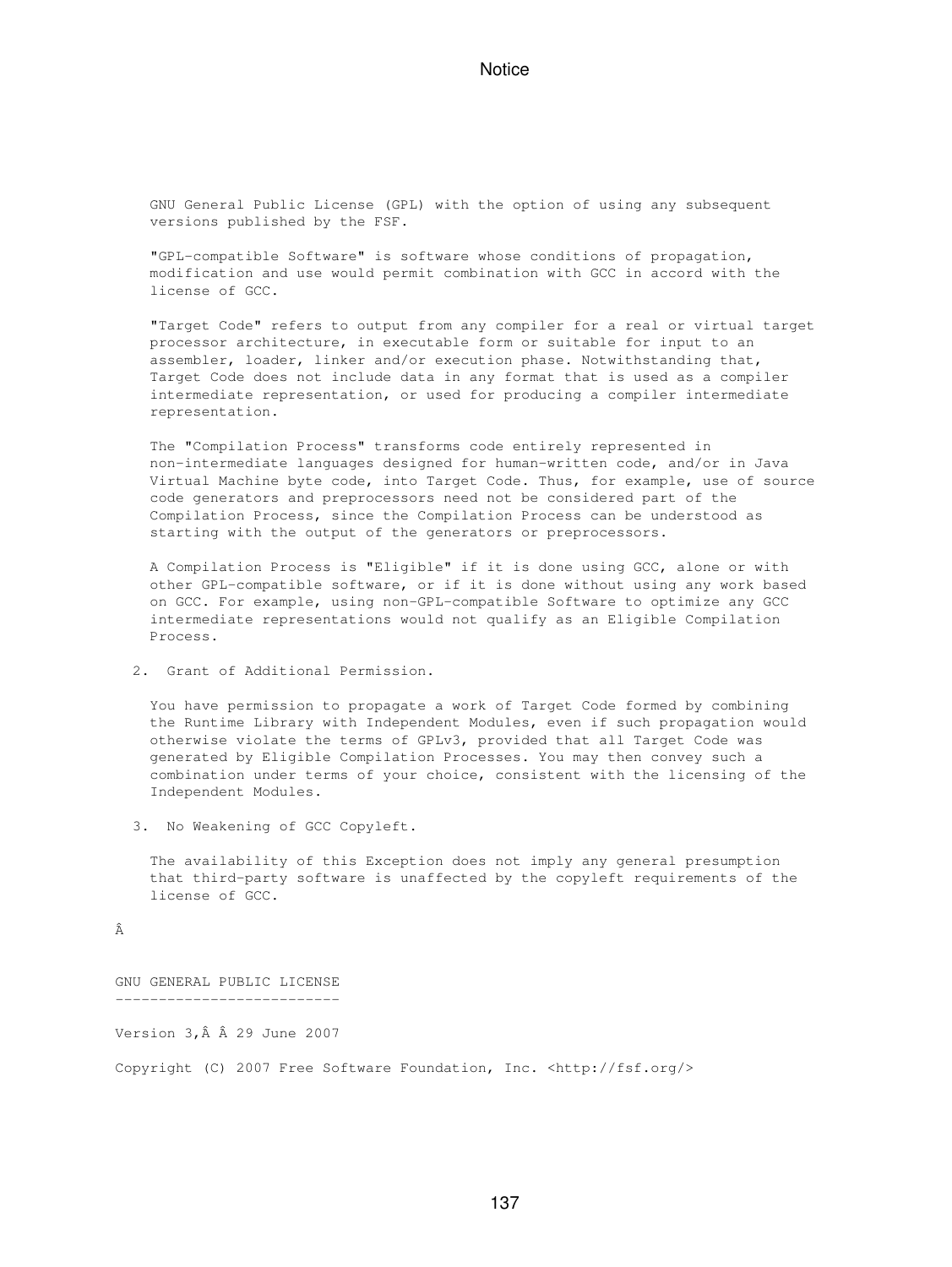Everyone is permitted to copy and distribute verbatim copies of this license document, but changing it is not allowed.

#### Preamble

The GNU General Public License is a free, copyleft license for software and other kinds of works.

The licenses for most software and other practical works are designed to take away your freedom to share and change the works. By contrast, the GNU General Public License is intended to guarantee your freedom to share and change all versions of a program--to make sure it remains free software for all its users. We, the Free Software Foundation, use the GNU General Public License for most of our software; it applies also to any other work released this way by its authors. You can apply it to your programs, too.

When we speak of free software, we are referring to freedom, not price. Our General Public Licenses are designed to make sure that you have the freedom to distribute copies of free software (and charge for them if you wish), that you receive source code or can get it if you want it, that you can change the software or use pieces of it in new free programs, and that you know you can do these things.

To protect your rights, we need to prevent others from denying you these rights or asking you to surrender the rights. Therefore, you have certain responsibilities if you distribute copies of the software, or if you modify it: responsibilities to respect the freedom of others.

For example, if you distribute copies of such a program, whether gratis or for a fee, you must pass on to the recipients the same freedoms that you received. You must make sure that they, too, receive or can get the source code. And you must show them these terms so they know their rights.

Developers that use the GNU GPL protect your rights with two steps: (1) assert copyright on the software, and (2) offer you this License giving you legal permission to copy, distribute and/or modify it.

For the developers' and authors' protection, the GPL clearly explains that there is no warranty for this free software. For both users' and authors' sake, the GPL requires that modified versions be marked as changed, so that their problems will not be attributed erroneously to authors of previous versions.

Some devices are designed to deny users access to install or run modified versions of the software inside them, although the manufacturer can do so. This is fundamentally incompatible with the aim of protecting users' freedom to change the software. The systematic pattern of such abuse occurs in the area of products for individuals to use, which is precisely where it is most unacceptable. Therefore, we have designed this version of the GPL to prohibit the practice for those products. If such problems arise substantially in other domains, we stand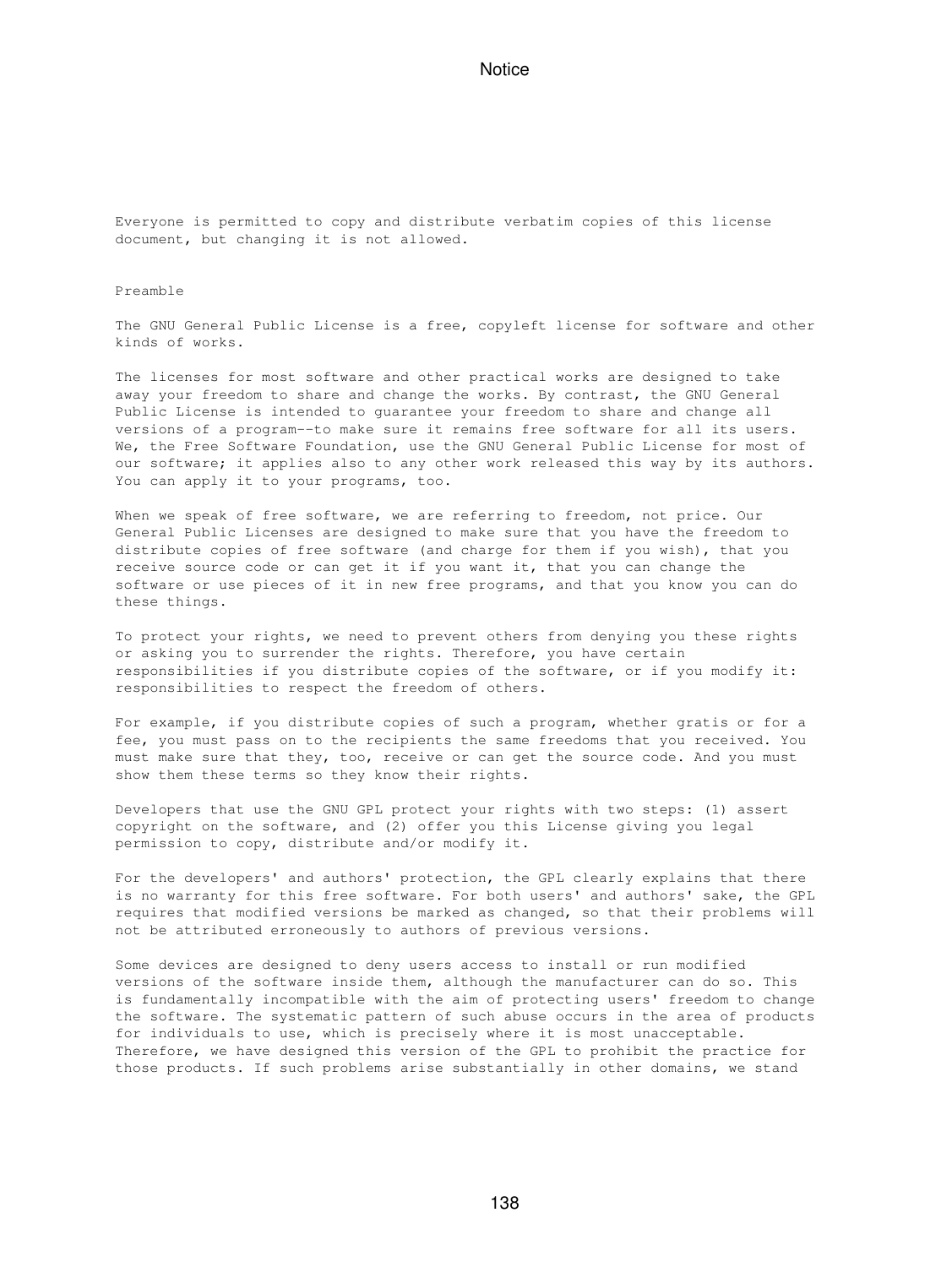ready to extend this provision to those domains in future versions of the GPL, as needed to protect the freedom of users.

Finally, every program is threatened constantly by software patents. States should not allow patents to restrict development and use of software on general-purpose computers, but in those that do, we wish to avoid the special danger that patents applied to a free program could make it effectively proprietary. To prevent this, the GPL assures that patents cannot be used to render the program non-free.

The precise terms and conditions for copying, distribution and modification follow.

#### TERMS AND CONDITIONS

0. Definitions.

âThis License refers to version 3 of the GNU General Public License.

â Copyright also means copyright-like laws that apply to other kinds of works, such as semiconductor masks.

âThe Program refers to any copyrightable work licensed under this License. Each licensee is addressed as â you . â Licensees and â recipients may be individuals or organizations.

To â modify a work means to copy from or adapt all or part of the work in a fashion requiring copyright permission, other than the making of an exact copy. The resulting work is called a â modified version of the earlier work or a work âbased on the earlier work.

A â covered work means either the unmodified Program or a work based on the Program.

To â propagate a work means to do anything with it that, without permission, would make you directly or secondarily liable for infringement under applicable copyright law, except executing it on a computer or modifying a private copy. Propagation includes copying, distribution (with or without modification), making available to the public, and in some countries other activities as well.

To â convey a work means any kind of propagation that enables other parties to make or receive copies. Mere interaction with a user through a computer network, with no transfer of a copy, is not conveying.

An interactive user interface displays â Appropriate Legal Notices to the extent that it includes a convenient and prominently visible feature that (1) displays an appropriate copyright notice, and (2) tells the user that there is no warranty for the work (except to the extent that warranties are provided), that licensees may convey the work under this License, and how to view a copy of this License. If the interface presents a list of user commands or options, such as a menu, a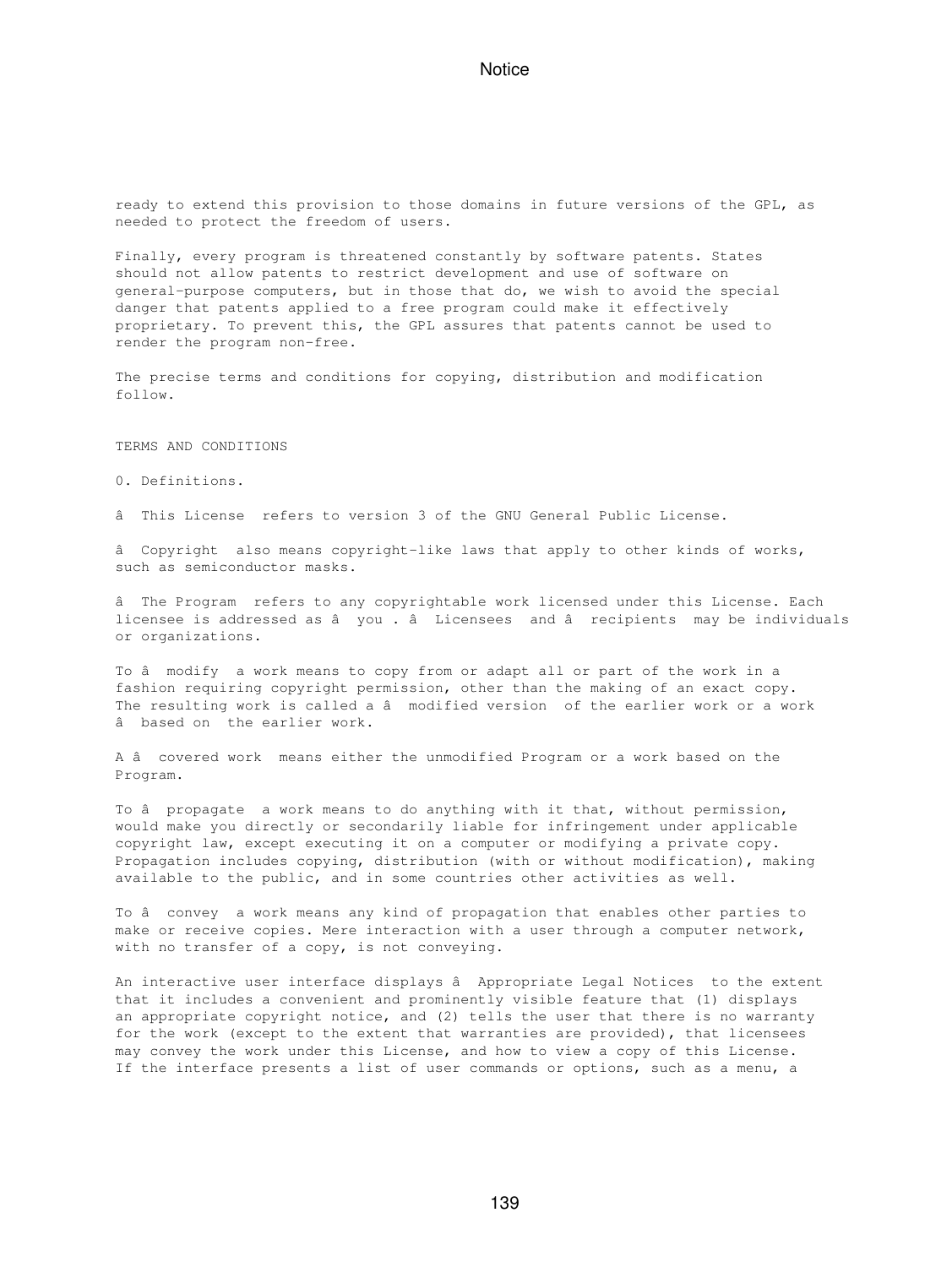prominent item in the list meets this criterion.

1. Source Code.

The â source code for a work means the preferred form of the work for making modifications to it. â Object code means any non-source form of a work.

A â Standard Interface means an interface that either is an official standard defined by a recognized standards body, or, in the case of interfaces specified for a particular programming language, one that is widely used among developers working in that language.

The â System Libraries of an executable work include anything, other than the work as a whole, that (a) is included in the normal form of packaging a Major Component, but which is not part of that Major Component, and (b) serves only to enable use of the work with that Major Component, or to implement a Standard Interface for which an implementation is available to the public in source code form. A â Major Component, in this context, means a major essential component (kernel, window system, and so on) of the specific operating system (if any) on which the executable work runs, or a compiler used to produce the work, or an object code interpreter used to run it.

The â Corresponding Source for a work in object code form means all the source code needed to generate, install, and (for an executable work) run the object code and to modify the work, including scripts to control those activities. However, it does not include the work's System Libraries, or general-purpose tools or generally available free programs which are used unmodified in performing those activities but which are not part of the work. For example, Corresponding Source includes interface definition files associated with source files for the work, and the source code for shared libraries and dynamically linked subprograms that the work is specifically designed to require, such as by intimate data communication or control flow between those subprograms and other parts of the work.

The Corresponding Source need not include anything that users can regenerate automatically from other parts of the Corresponding Source.

The Corresponding Source for a work in source code form is that same work.

2. Basic Permissions.

All rights granted under this License are granted for the term of copyright on the Program, and are irrevocable provided the stated conditions are met. This License explicitly affirms your unlimited permission to run the unmodified Program. The output from running a covered work is covered by this License only if the output, given its content, constitutes a covered work. This License acknowledges your rights of fair use or other equivalent, as provided by copyright law.

You may make, run and propagate covered works that you do not convey, without conditions so long as your license otherwise remains in force. You may convey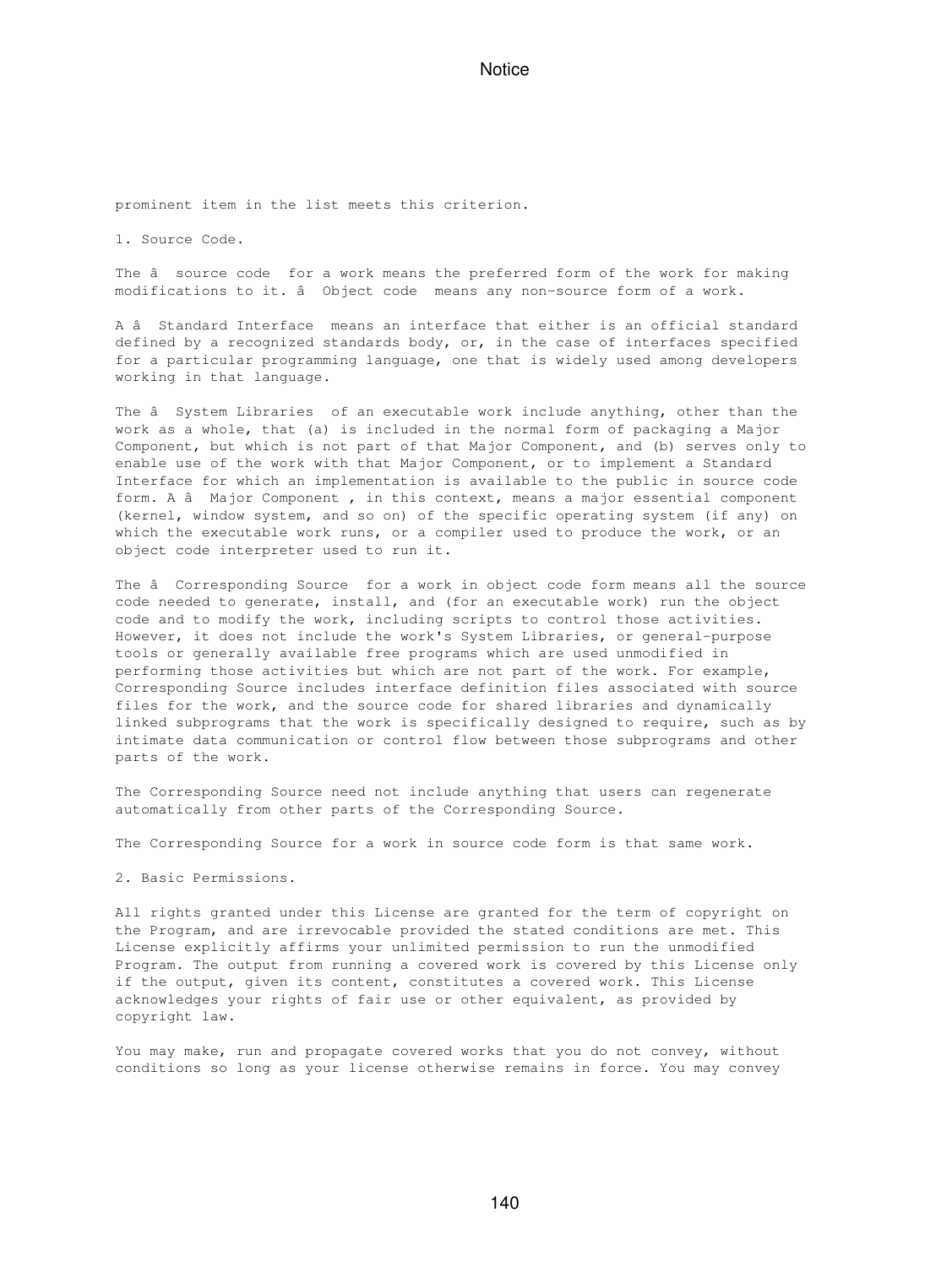covered works to others for the sole purpose of having them make modifications exclusively for you, or provide you with facilities for running those works, provided that you comply with the terms of this License in conveying all material for which you do not control copyright. Those thus making or running the covered works for you must do so exclusively on your behalf, under your direction and control, on terms that prohibit them from making any copies of your copyrighted material outside their relationship with you.

Conveying under any other circumstances is permitted solely under the conditions stated below. Sublicensing is not allowed; section 10 makes it unnecessary.

3. Protecting Users' Legal Rights From Anti-Circumvention Law.

No covered work shall be deemed part of an effective technological measure under any applicable law fulfilling obligations under article 11 of the WIPO copyright treaty adopted on 20 December 1996, or similar laws prohibiting or restricting circumvention of such measures.

When you convey a covered work, you waive any legal power to forbid circumvention of technological measures to the extent such circumvention is effected by exercising rights under this License with respect to the covered work, and you disclaim any intention to limit operation or modification of the work as a means of enforcing, against the work's users, your or third parties' legal rights to forbid circumvention of technological measures.

4. Conveying Verbatim Copies.

You may convey verbatim copies of the Program's source code as you receive it, in any medium, provided that you conspicuously and appropriately publish on each copy an appropriate copyright notice; keep intact all notices stating that this License and any non-permissive terms added in accord with section 7 apply to the code; keep intact all notices of the absence of any warranty; and give all recipients a copy of this License along with the Program.

You may charge any price or no price for each copy that you convey, and you may offer support or warranty protection for a fee.

5. Conveying Modified Source Versions.

You may convey a work based on the Program, or the modifications to produce it from the Program, in the form of source code under the terms of section 4, provided that you also meet all of these conditions:

- \* a) The work must carry prominent notices stating that you modified it, and giving a relevant date.
- \* b) The work must carry prominent notices stating that it is released under this License and any conditions added under section 7. This requirement modifies the requirement in section 4 to â keep intact all notices.
- \* c) You must license the entire work, as a whole, under this License to anyone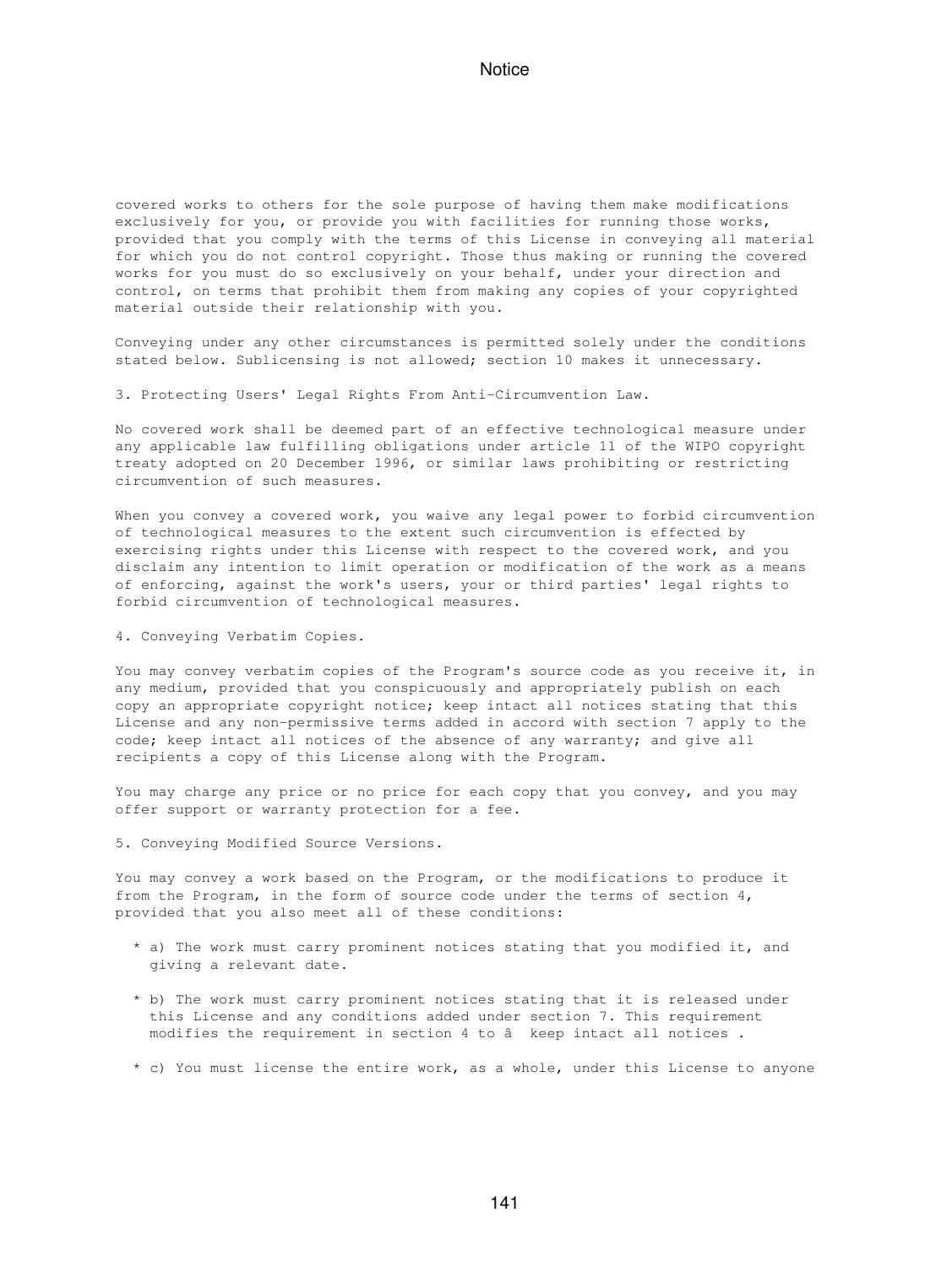who comes into possession of a copy. This License will therefore apply, along with any applicable section 7 additional terms, to the whole of the work, and all its parts, regardless of how they are packaged. This License gives no permission to license the work in any other way, but it does not invalidate such permission if you have separately received it.

 \* d) If the work has interactive user interfaces, each must display Appropriate Legal Notices; however, if the Program has interactive interfaces that do not display Appropriate Legal Notices, your work need not make them do so.

A compilation of a covered work with other separate and independent works, which are not by their nature extensions of the covered work, and which are not combined with it such as to form a larger program, in or on a volume of a storage or distribution medium, is called an â aggregate if the compilation and its resulting copyright are not used to limit the access or legal rights of the compilation's users beyond what the individual works permit. Inclusion of a covered work in an aggregate does not cause this License to apply to the other parts of the aggregate.

6. Conveying Non-Source Forms.

You may convey a covered work in object code form under the terms of sections 4 and 5, provided that you also convey the machine-readable Corresponding Source under the terms of this License, in one of these ways:

- \* a) Convey the object code in, or embodied in, a physical product (including a physical distribution medium), accompanied by the Corresponding Source fixed on a durable physical medium customarily used for software interchange.
- \* b) Convey the object code in, or embodied in, a physical product (including a physical distribution medium), accompanied by a written offer, valid for at least three years and valid for as long as you offer spare parts or customer support for that product model, to give anyone who possesses the object code either (1) a copy of the Corresponding Source for all the software in the product that is covered by this License, on a durable physical medium customarily used for software interchange, for a price no more than your reasonable cost of physically performing this conveying of source, or (2) access to copy the Corresponding Source from a network server at no charge.
- \* c) Convey individual copies of the object code with a copy of the written offer to provide the Corresponding Source. This alternative is allowed only occasionally and noncommercially, and only if you received the object code with such an offer, in accord with subsection 6b.
- \* d) Convey the object code by offering access from a designated place (gratis or for a charge), and offer equivalent access to the Corresponding Source in the same way through the same place at no further charge. You need not require recipients to copy the Corresponding Source along with the object code. If the place to copy the object code is a network server, the Corresponding Source may be on a different server (operated by you or a third party) that supports equivalent copying facilities, provided you maintain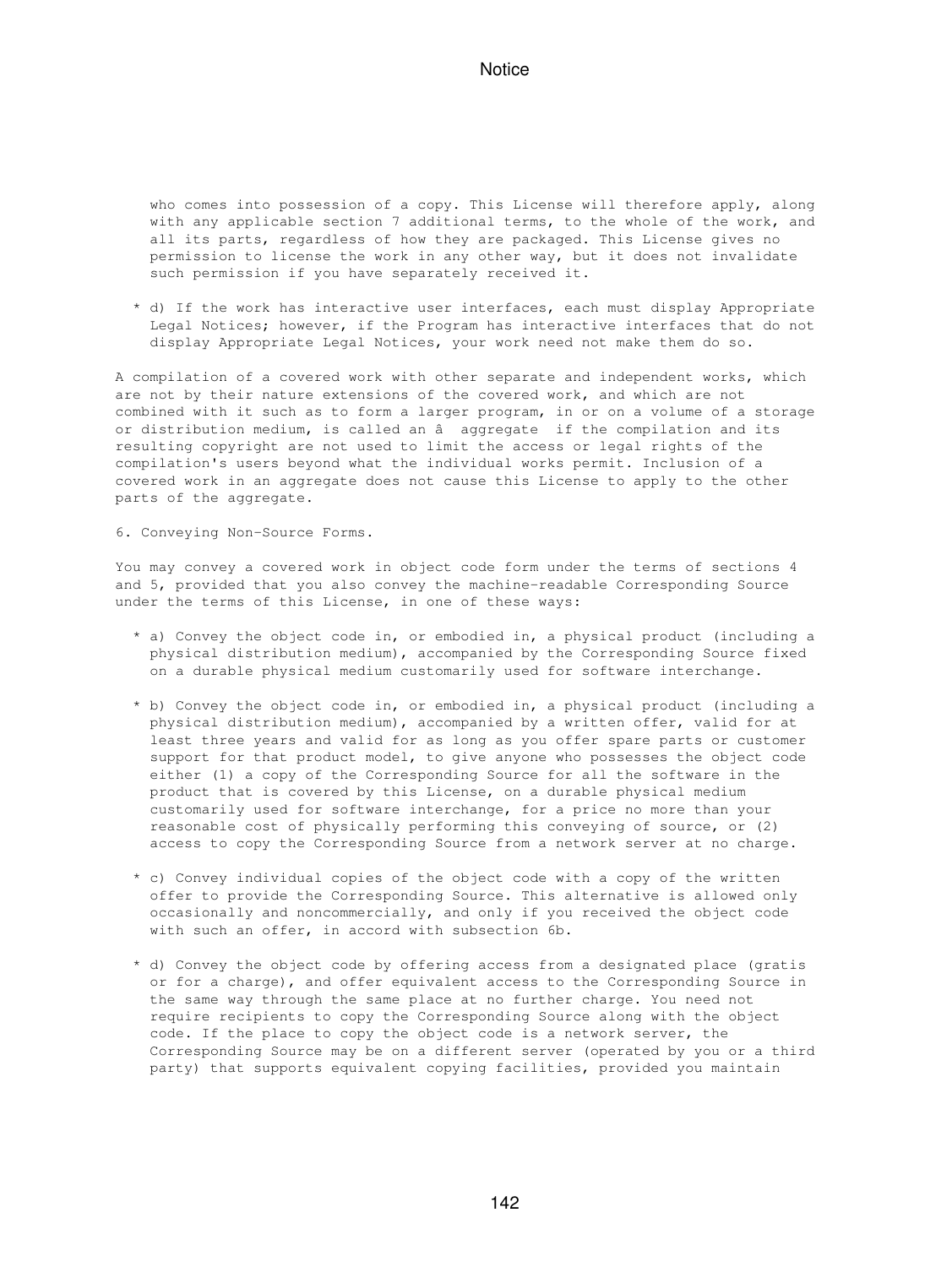clear directions next to the object code saying where to find the Corresponding Source. Regardless of what server hosts the Corresponding Source, you remain obligated to ensure that it is available for as long as needed to satisfy these requirements.

 \* e) Convey the object code using peer-to-peer transmission, provided you inform other peers where the object code and Corresponding Source of the work are being offered to the general public at no charge under subsection 6d.

A separable portion of the object code, whose source code is excluded from the Corresponding Source as a System Library, need not be included in conveying the object code work.

A â User Product is either (1) a â consumer product, which means any tangible personal property which is normally used for personal, family, or household purposes, or (2) anything designed or sold for incorporation into a dwelling. In determining whether a product is a consumer product, doubtful cases shall be resolved in favor of coverage. For a particular product received by a particular user, â normally used refers to a typical or common use of that class of product, regardless of the status of the particular user or of the way in which the particular user actually uses, or expects or is expected to use, the product. A product is a consumer product regardless of whether the product has substantial commercial, industrial or non-consumer uses, unless such uses represent the only significant mode of use of the product.

â Installation Information for a User Product means any methods, procedures, authorization keys, or other information required to install and execute modified versions of a covered work in that User Product from a modified version of its Corresponding Source. The information must suffice to ensure that the continued functioning of the modified object code is in no case prevented or interfered with solely because modification has been made.

If you convey an object code work under this section in, or with, or specifically for use in, a User Product, and the conveying occurs as part of a transaction in which the right of possession and use of the User Product is transferred to the recipient in perpetuity or for a fixed term (regardless of how the transaction is characterized), the Corresponding Source conveyed under this section must be accompanied by the Installation Information. But this requirement does not apply if neither you nor any third party retains the ability to install modified object code on the User Product (for example, the work has been installed in ROM).

The requirement to provide Installation Information does not include a requirement to continue to provide support service, warranty, or updates for a work that has been modified or installed by the recipient, or for the User Product in which it has been modified or installed. Access to a network may be denied when the modification itself materially and adversely affects the operation of the network or violates the rules and protocols for communication across the network.

Corresponding Source conveyed, and Installation Information provided, in accord with this section must be in a format that is publicly documented (and with an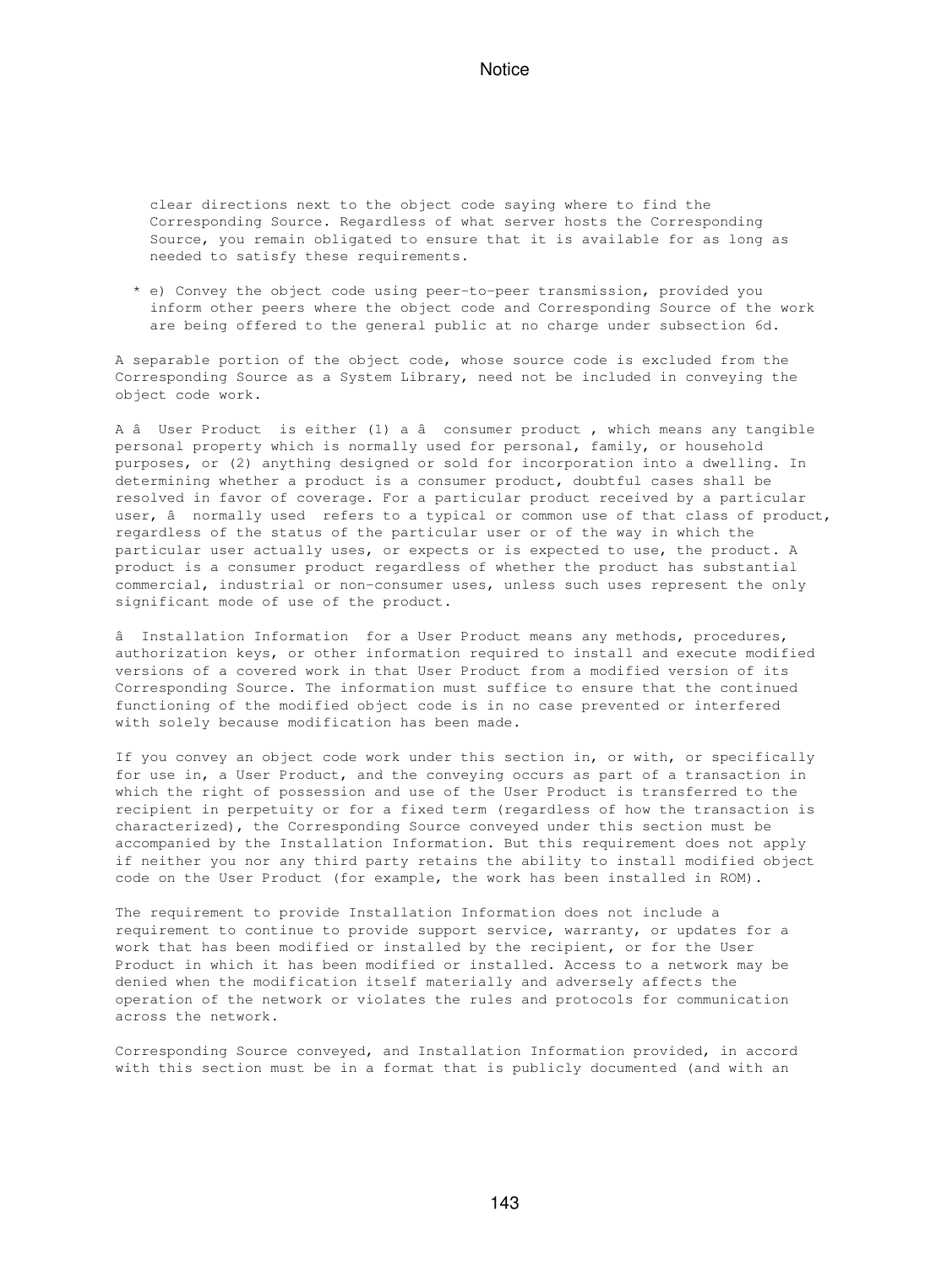implementation available to the public in source code form), and must require no special password or key for unpacking, reading or copying.

7. Additional Terms.

âAdditional permissions are terms that supplement the terms of this License by making exceptions from one or more of its conditions. Additional permissions that are applicable to the entire Program shall be treated as though they were included in this License, to the extent that they are valid under applicable law. If additional permissions apply only to part of the Program, that part may be used separately under those permissions, but the entire Program remains governed by this License without regard to the additional permissions.

When you convey a copy of a covered work, you may at your option remove any additional permissions from that copy, or from any part of it. (Additional permissions may be written to require their own removal in certain cases when you modify the work.) You may place additional permissions on material, added by you to a covered work, for which you have or can give appropriate copyright permission.

Notwithstanding any other provision of this License, for material you add to a covered work, you may (if authorized by the copyright holders of that material) supplement the terms of this License with terms:

- \* a) Disclaiming warranty or limiting liability differently from the terms of sections 15 and 16 of this License; or
- \* b) Requiring preservation of specified reasonable legal notices or author attributions in that material or in the Appropriate Legal Notices displayed by works containing it; or
- \* c) Prohibiting misrepresentation of the origin of that material, or requiring that modified versions of such material be marked in reasonable ways as different from the original version; or
- \* d) Limiting the use for publicity purposes of names of licensors or authors of the material; or
- \* e) Declining to grant rights under trademark law for use of some trade names, trademarks, or service marks; or
- \* f) Requiring indemnification of licensors and authors of that material by anyone who conveys the material (or modified versions of it) with contractual assumptions of liability to the recipient, for any liability that these contractual assumptions directly impose on those licensors and authors.

All other non-permissive additional terms are considered â further restrictions within the meaning of section 10. If the Program as you received it, or any part of it, contains a notice stating that it is governed by this License along with a term that is a further restriction, you may remove that term. If a license document contains a further restriction but permits relicensing or conveying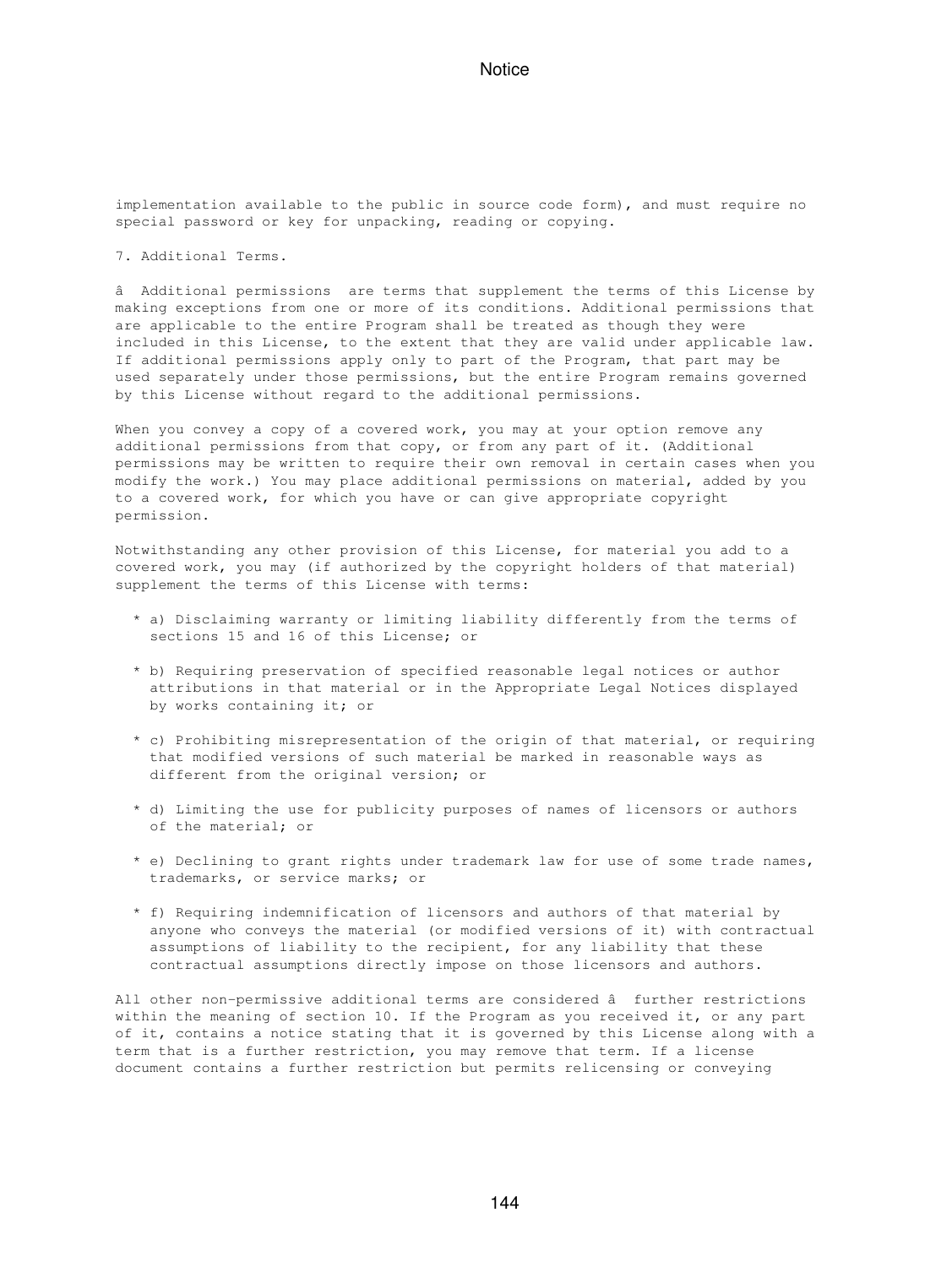under this License, you may add to a covered work material governed by the terms of that license document, provided that the further restriction does not survive such relicensing or conveying.

If you add terms to a covered work in accord with this section, you must place, in the relevant source files, a statement of the additional terms that apply to those files, or a notice indicating where to find the applicable terms.

Additional terms, permissive or non-permissive, may be stated in the form of a separately written license, or stated as exceptions; the above requirements apply either way.

8. Termination.

You may not propagate or modify a covered work except as expressly provided under this License. Any attempt otherwise to propagate or modify it is void, and will automatically terminate your rights under this License (including any patent licenses granted under the third paragraph of section 11).

However, if you cease all violation of this License, then your license from a particular copyright holder is reinstated (a) provisionally, unless and until the copyright holder explicitly and finally terminates your license, and (b) permanently, if the copyright holder fails to notify you of the violation by some reasonable means prior to 60 days after the cessation.

Moreover, your license from a particular copyright holder is reinstated permanently if the copyright holder notifies you of the violation by some reasonable means, this is the first time you have received notice of violation of this License (for any work) from that copyright holder, and you cure the violation prior to 30 days after your receipt of the notice.

Termination of your rights under this section does not terminate the licenses of parties who have received copies or rights from you under this License. If your rights have been terminated and not permanently reinstated, you do not qualify to receive new licenses for the same material under section 10.

9. Acceptance Not Required for Having Copies.

You are not required to accept this License in order to receive or run a copy of the Program. Ancillary propagation of a covered work occurring solely as a consequence of using peer-to-peer transmission to receive a copy likewise does not require acceptance. However, nothing other than this License grants you permission to propagate or modify any covered work. These actions infringe copyright if you do not accept this License. Therefore, by modifying or propagating a covered work, you indicate your acceptance of this License to do so.

10. Automatic Licensing of Downstream Recipients.

Each time you convey a covered work, the recipient automatically receives a license from the original licensors, to run, modify and propagate that work,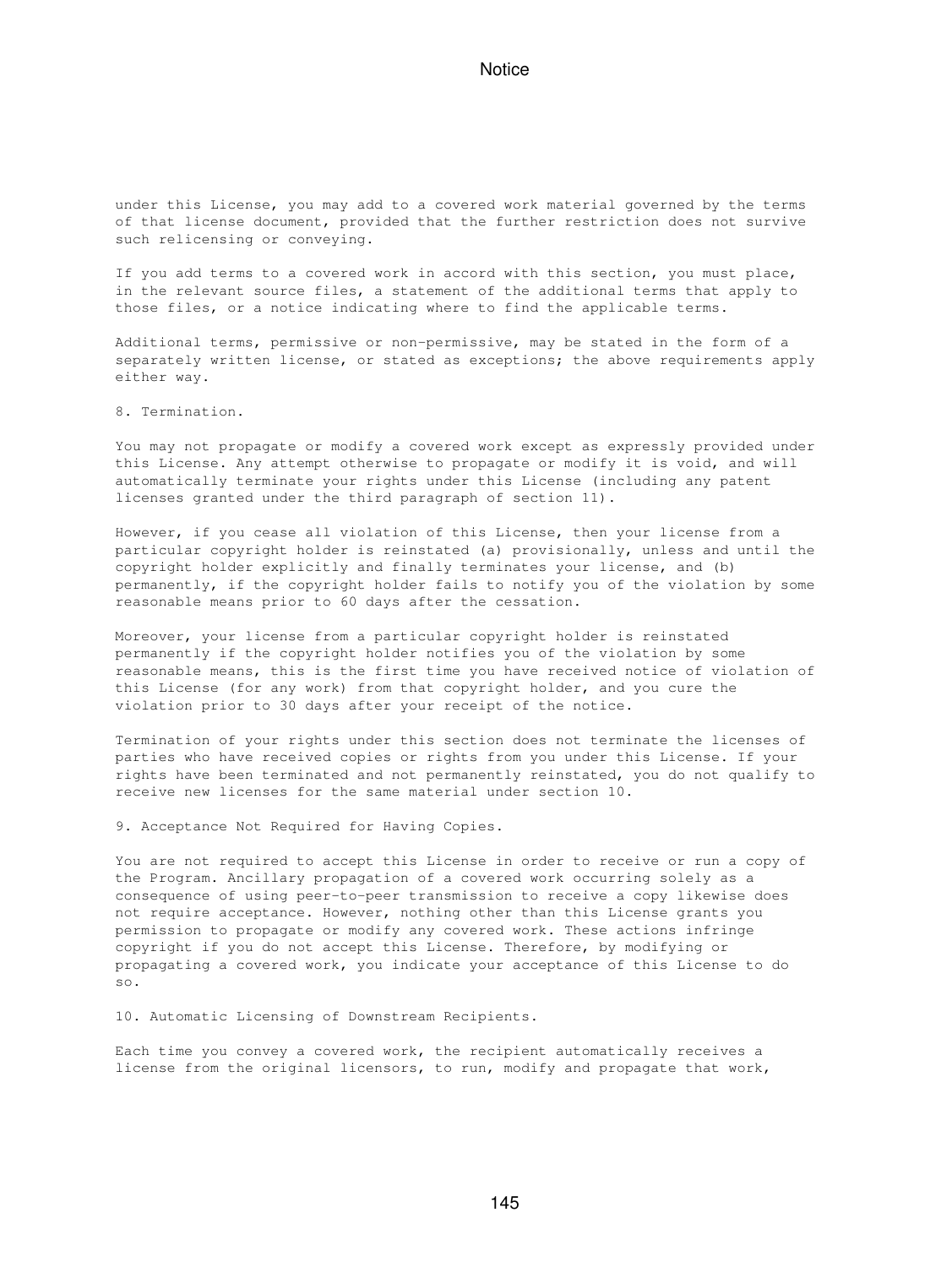subject to this License. You are not responsible for enforcing compliance by third parties with this License.

An â entity transaction is a transaction transferring control of an organization, or substantially all assets of one, or subdividing an organization, or merging organizations. If propagation of a covered work results from an entity transaction, each party to that transaction who receives a copy of the work also receives whatever licenses to the work the party's predecessor in interest had or could give under the previous paragraph, plus a right to possession of the Corresponding Source of the work from the predecessor in interest, if the predecessor has it or can get it with reasonable efforts.

You may not impose any further restrictions on the exercise of the rights granted or affirmed under this License. For example, you may not impose a license fee, royalty, or other charge for exercise of rights granted under this License, and you may not initiate litigation (including a cross-claim or counterclaim in a lawsuit) alleging that any patent claim is infringed by making, using, selling, offering for sale, or importing the Program or any portion of it.

11. Patents.

A âcontributor is a copyright holder who authorizes use under this License of the Program or a work on which the Program is based. The work thus licensed is called the contributor's â contributor version.

A contributor's â essential patent claims are all patent claims owned or controlled by the contributor, whether already acquired or hereafter acquired, that would be infringed by some manner, permitted by this License, of making, using, or selling its contributor version, but do not include claims that would be infringed only as a consequence of further modification of the contributor version. For purposes of this definition, â control includes the right to grant patent sublicenses in a manner consistent with the requirements of this License.

Each contributor grants you a non-exclusive, worldwide, royalty-free patent license under the contributor's essential patent claims, to make, use, sell, offer for sale, import and otherwise run, modify and propagate the contents of its contributor version.

In the following three paragraphs, a â patent license is any express agreement or commitment, however denominated, not to enforce a patent (such as an express permission to practice a patent or covenant not to sue for patent infringement). To â grant such a patent license to a party means to make such an agreement or commitment not to enforce a patent against the party.

If you convey a covered work, knowingly relying on a patent license, and the Corresponding Source of the work is not available for anyone to copy, free of charge and under the terms of this License, through a publicly available network server or other readily accessible means, then you must either (1) cause the Corresponding Source to be so available, or (2) arrange to deprive yourself of the benefit of the patent license for this particular work, or (3) arrange, in a manner consistent with the requirements of this License, to extend the patent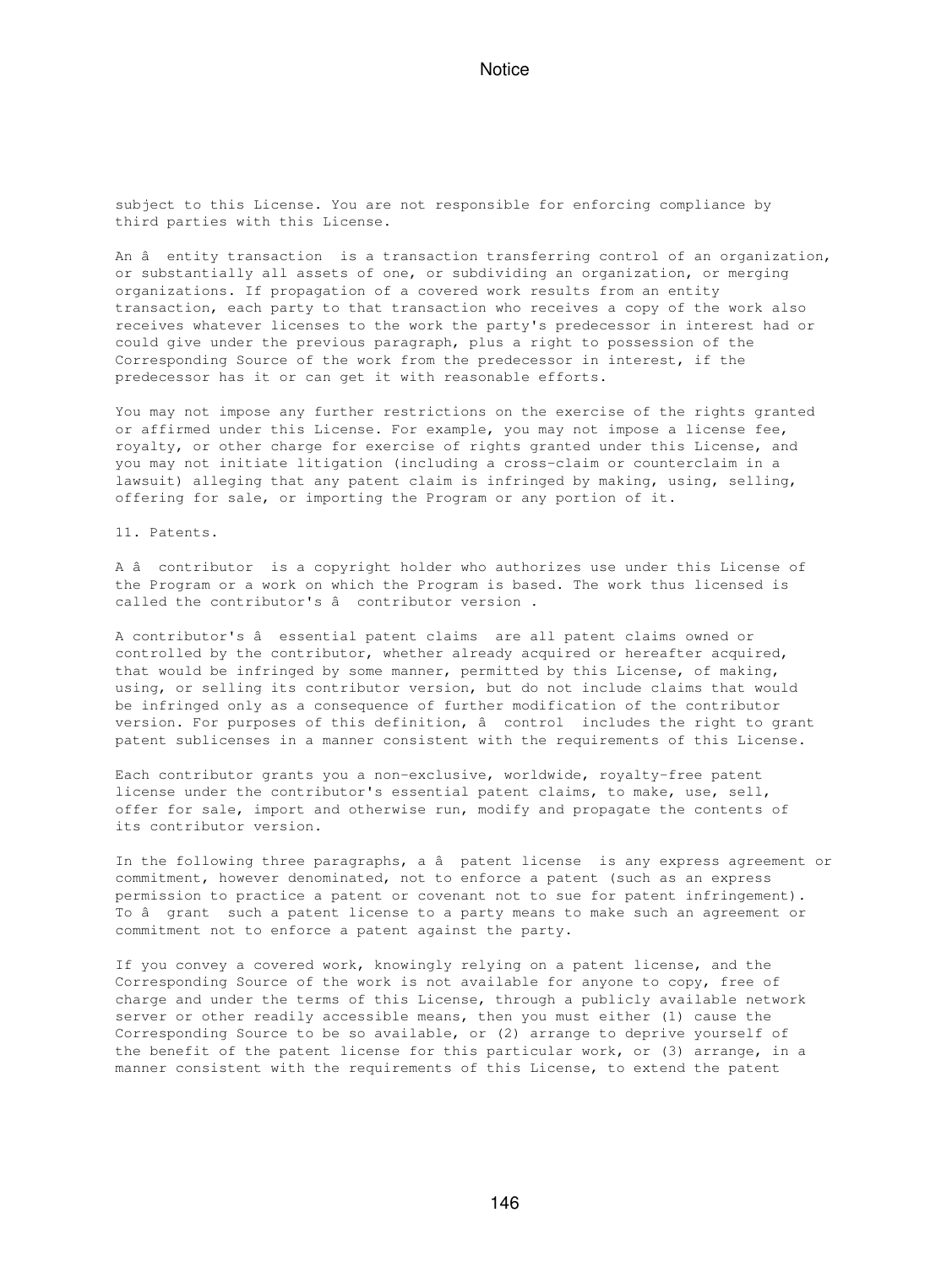license to downstream recipients. â Knowingly relying means you have actual knowledge that, but for the patent license, your conveying the covered work in a country, or your recipient's use of the covered work in a country, would infringe one or more identifiable patents in that country that you have reason to believe are valid.

If, pursuant to or in connection with a single transaction or arrangement, you convey, or propagate by procuring conveyance of, a covered work, and grant a patent license to some of the parties receiving the covered work authorizing them to use, propagate, modify or convey a specific copy of the covered work, then the patent license you grant is automatically extended to all recipients of the covered work and works based on it.

A patent license is â discriminatory if it does not include within the scope of its coverage, prohibits the exercise of, or is conditioned on the non-exercise of one or more of the rights that are specifically granted under this License. You may not convey a covered work if you are a party to an arrangement with a third party that is in the business of distributing software, under which you make payment to the third party based on the extent of your activity of conveying the work, and under which the third party grants, to any of the parties who would receive the covered work from you, a discriminatory patent license (a) in connection with copies of the covered work conveyed by you (or copies made from those copies), or (b) primarily for and in connection with specific products or compilations that contain the covered work, unless you entered into that arrangement, or that patent license was granted, prior to 28 March 2007.

Nothing in this License shall be construed as excluding or limiting any implied license or other defenses to infringement that may otherwise be available to you under applicable patent law.

12. No Surrender of Others' Freedom.

If conditions are imposed on you (whether by court order, agreement or otherwise) that contradict the conditions of this License, they do not excuse you from the conditions of this License. If you cannot convey a covered work so as to satisfy simultaneously your obligations under this License and any other pertinent obligations, then as a consequence you may not convey it at all. For example, if you agree to terms that obligate you to collect a royalty for further conveying from those to whom you convey the Program, the only way you could satisfy both those terms and this License would be to refrain entirely from conveying the Program.

13. Use with the GNU Affero General Public License.

Notwithstanding any other provision of this License, you have permission to link or combine any covered work with a work licensed under version 3 of the GNU Affero General Public License into a single combined work, and to convey the resulting work. The terms of this License will continue to apply to the part which is the covered work, but the special requirements of the GNU Affero General Public License, section 13, concerning interaction through a network will apply to the combination as such.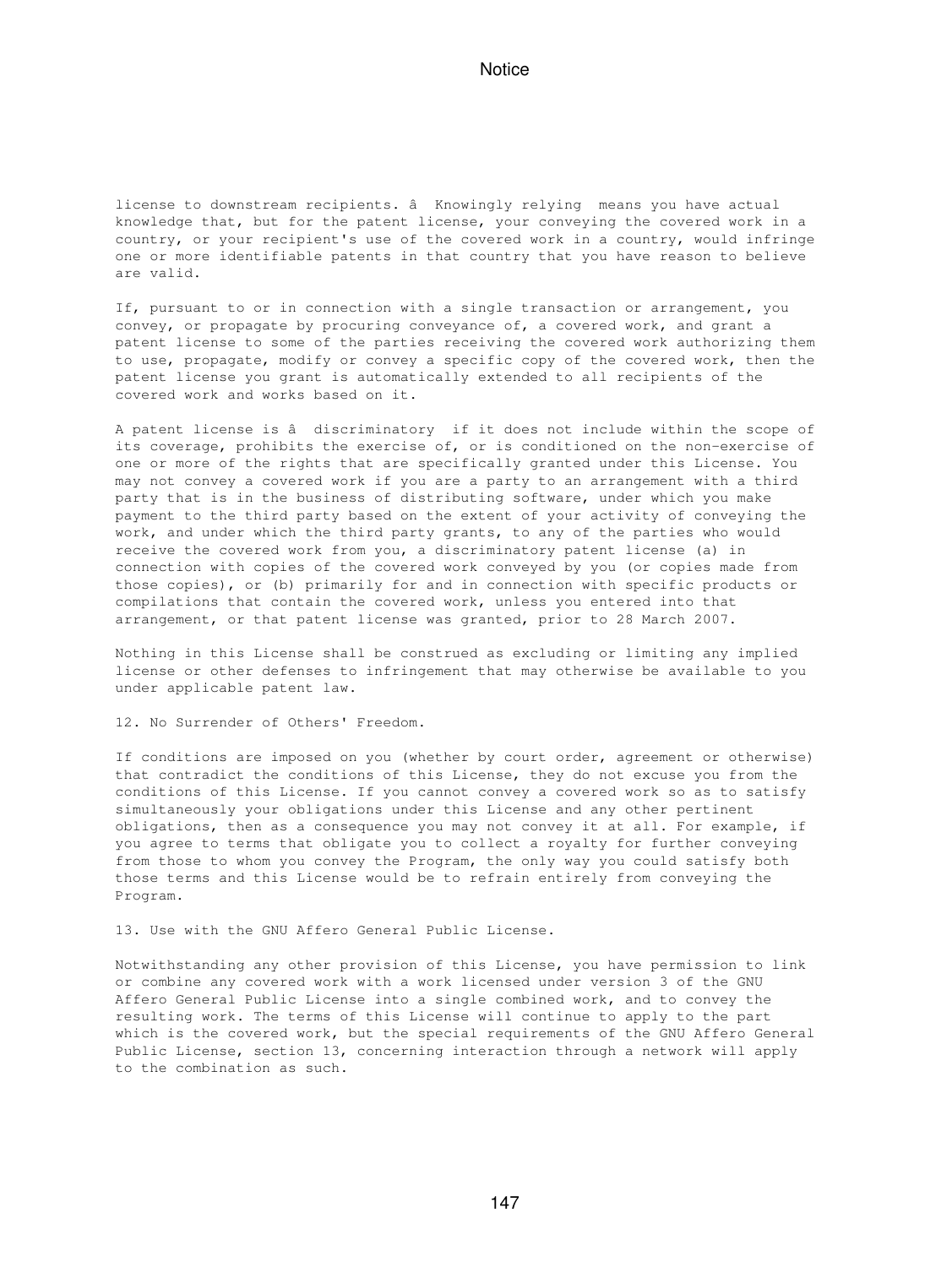14. Revised Versions of this License.

The Free Software Foundation may publish revised and/or new versions of the GNU General Public License from time to time. Such new versions will be similar in spirit to the present version, but may differ in detail to address new problems or concerns.

Each version is given a distinguishing version number. If the Program specifies that a certain numbered version of the GNU General Public License â or any later version applies to it, you have the option of following the terms and conditions either of that numbered version or of any later version published by the Free Software Foundation. If the Program does not specify a version number of the GNU General Public License, you may choose any version ever published by the Free Software Foundation.

If the Program specifies that a proxy can decide which future versions of the GNU General Public License can be used, that proxy's public statement of acceptance of a version permanently authorizes you to choose that version for the Program.

Later license versions may give you additional or different permissions. However, no additional obligations are imposed on any author or copyright holder as a result of your choosing to follow a later version.

15. Disclaimer of Warranty.

THERE IS NO WARRANTY FOR THE PROGRAM, TO THE EXTENT PERMITTED BY APPLICABLE LAW. EXCEPT WHEN OTHERWISE STATED IN WRITING THE COPYRIGHT HOLDERS AND/OR OTHER PARTIES PROVIDE THE PROGRAM â AS IS WITHOUT WARRANTY OF ANY KIND, EITHER EXPRESSED OR IMPLIED, INCLUDING, BUT NOT LIMITED TO, THE IMPLIED WARRANTIES OF MERCHANTABILITY AND FITNESS FOR A PARTICULAR PURPOSE. THE ENTIRE RISK AS TO THE QUALITY AND PERFORMANCE OF THE PROGRAM IS WITH YOU. SHOULD THE PROGRAM PROVE DEFECTIVE, YOU ASSUME THE COST OF ALL NECESSARY SERVICING, REPAIR OR CORRECTION.

16. Limitation of Liability.

IN NO EVENT UNLESS REQUIRED BY APPLICABLE LAW OR AGREED TO IN WRITING WILL ANY COPYRIGHT HOLDER, OR ANY OTHER PARTY WHO MODIFIES AND/OR CONVEYS THE PROGRAM AS PERMITTED ABOVE, BE LIABLE TO YOU FOR DAMAGES, INCLUDING ANY GENERAL, SPECIAL, INCIDENTAL OR CONSEQUENTIAL DAMAGES ARISING OUT OF THE USE OR INABILITY TO USE THE PROGRAM (INCLUDING BUT NOT LIMITED TO LOSS OF DATA OR DATA BEING RENDERED INACCURATE OR LOSSES SUSTAINED BY YOU OR THIRD PARTIES OR A FAILURE OF THE PROGRAM TO OPERATE WITH ANY OTHER PROGRAMS), EVEN IF SUCH HOLDER OR OTHER PARTY HAS BEEN ADVISED OF THE POSSIBILITY OF SUCH DAMAGES.

17. Interpretation of Sections 15 and 16.

If the disclaimer of warranty and limitation of liability provided above cannot be given local legal effect according to their terms, reviewing courts shall apply local law that most closely approximates an absolute waiver of all civil liability in connection with the Program, unless a warranty or assumption of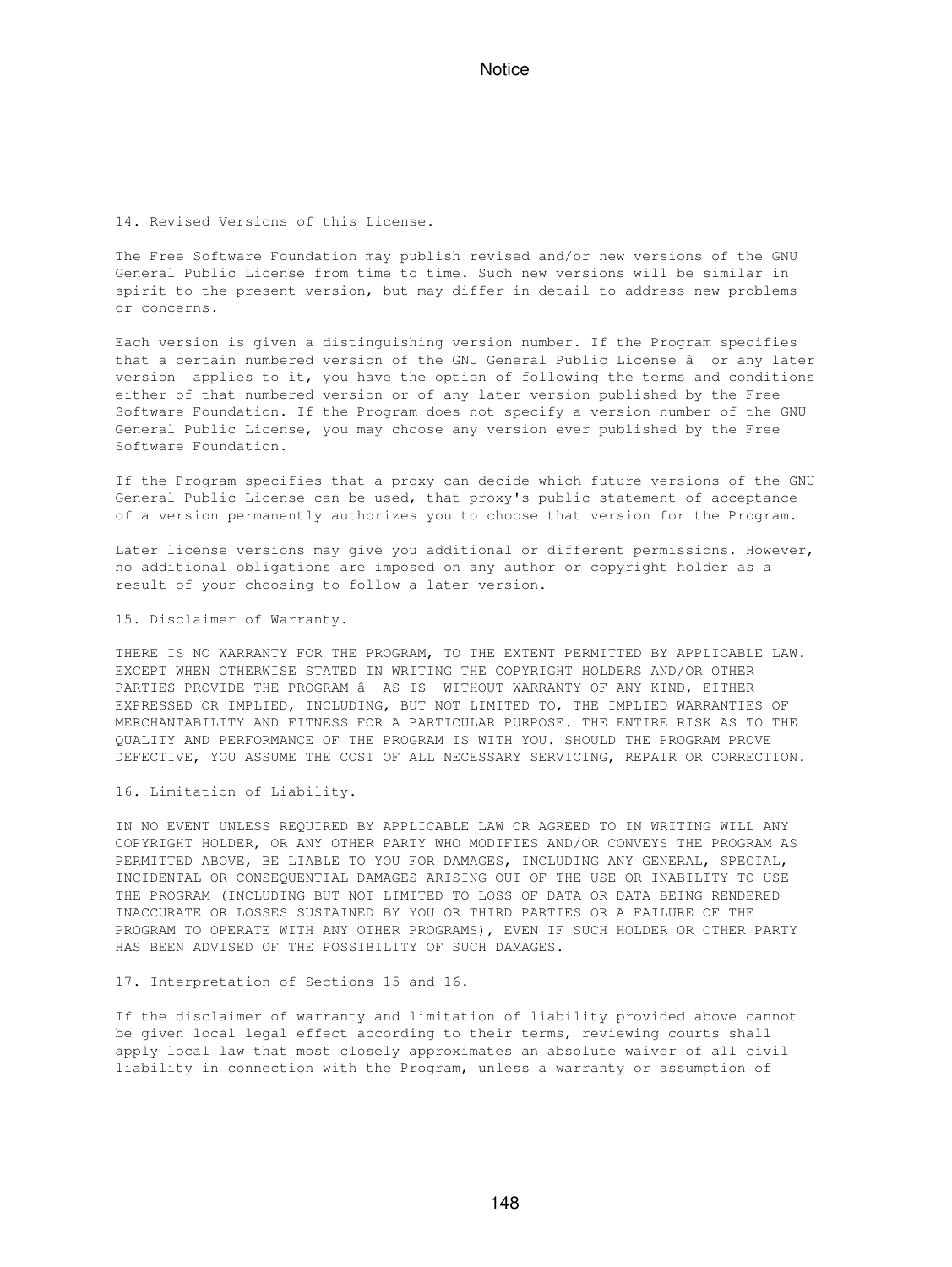liability accompanies a copy of the Program in return for a fee.

END OF TERMS AND CONDITIONS

How to Apply These Terms to Your New Programs

If you develop a new program, and you want it to be of the greatest possible use to the public, the best way to achieve this is to make it free software which everyone can redistribute and change under these terms.

To do so, attach the following notices to the program. It is safest to attach them to the start of each source file to most effectively state the exclusion of warranty; and each file should have at least the â copyright line and a pointer to where the full notice is found.

Copyright (C)

This program is free software: you can redistribute it and/or modify it under the terms of the GNU General Public License as published by the Free Software Foundation, either version 3 of the License, or (at your option) any later version.

This program is distributed in the hope that it will be useful, but WITHOUT ANY WARRANTY; without even the implied warranty of MERCHANTABILITY or FITNESS FOR A PARTICULAR PURPOSE. See the GNU General Public License for more details.

You should have received a copy of the GNU General Public License along with this program. If not, see <http://www.gnu.org/licenses/>.

Also add information on how to contact you by electronic and paper mail.

If the program does terminal interaction, make it output a short notice like this when it starts in an interactive mode:

Copyright (C)

This program comes with ABSOLUTELY NO WARRANTY; for details type `show w'. This is free software, and you are welcome to redistribute it under certain conditions; type `show c' for details.

The hypothetical commands `show w' and `show c' should show the appropriate parts of the General Public License. Of course, your program's commands might be different; for a GUI interface, you would use an â about box.

You should also get your employer (if you work as a programmer) or school, if any, to sign a â copyright disclaimer for the program, if necessary. For more information on this, and how to apply and follow the GNU GPL, see <http://www.gnu.org/licenses/>.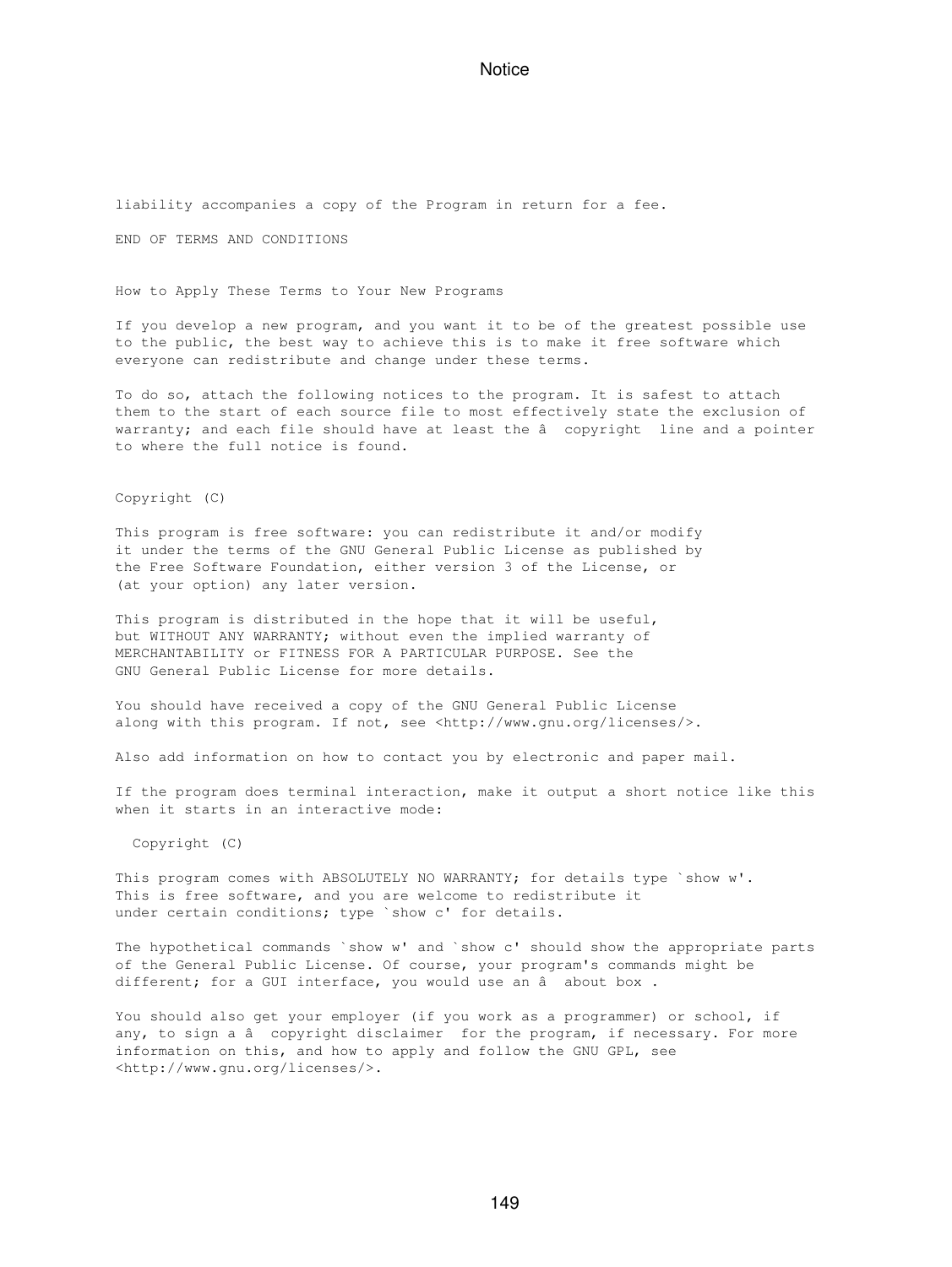The GNU General Public License does not permit incorporating your program into proprietary programs. If your program is a subroutine library, you may consider it more useful to permit linking proprietary applications with the library. If this is what you want to do, use the GNU Lesser General Public License instead of this License. But first, please read <http://www.gnu.org/philosophy/why-not-lgpl.html>.

150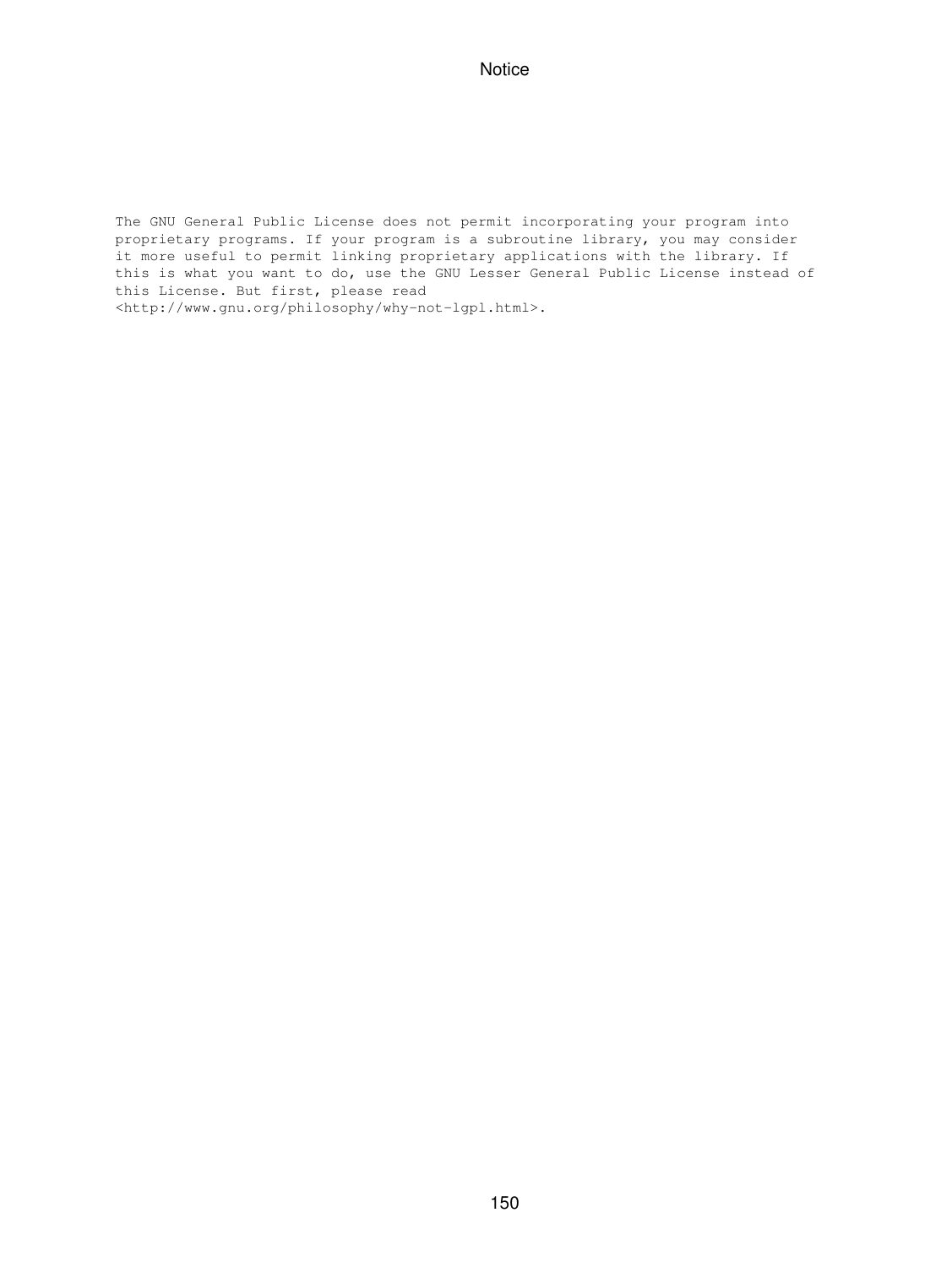## **The following component(s) is(are) subject to the MIT License**

- $\blacklozenge$  botocore 1.10.82
- $\triangle$  isl 0.12.2
- $\triangle$  jQuery 2.1.4
- ♦ python-ordereddict 1.1
- $\triangle$  try-tiny 0.22
- $\bullet$  ub-jsdoc 1.7.2
- $\triangleleft$  urllib3 1.22

The MIT License ===============

Copyright (c)

Permission is hereby granted, free of charge, to any person obtaining a copy of this software and associated documentation files (the "Software"), to deal in the Software without restriction, including without limitation the rights to use, copy, modify, merge, publish, distribute, sublicense, and/or sell copies of the Software, and to permit persons to whom the Software is furnished to do so, subject to the following conditions: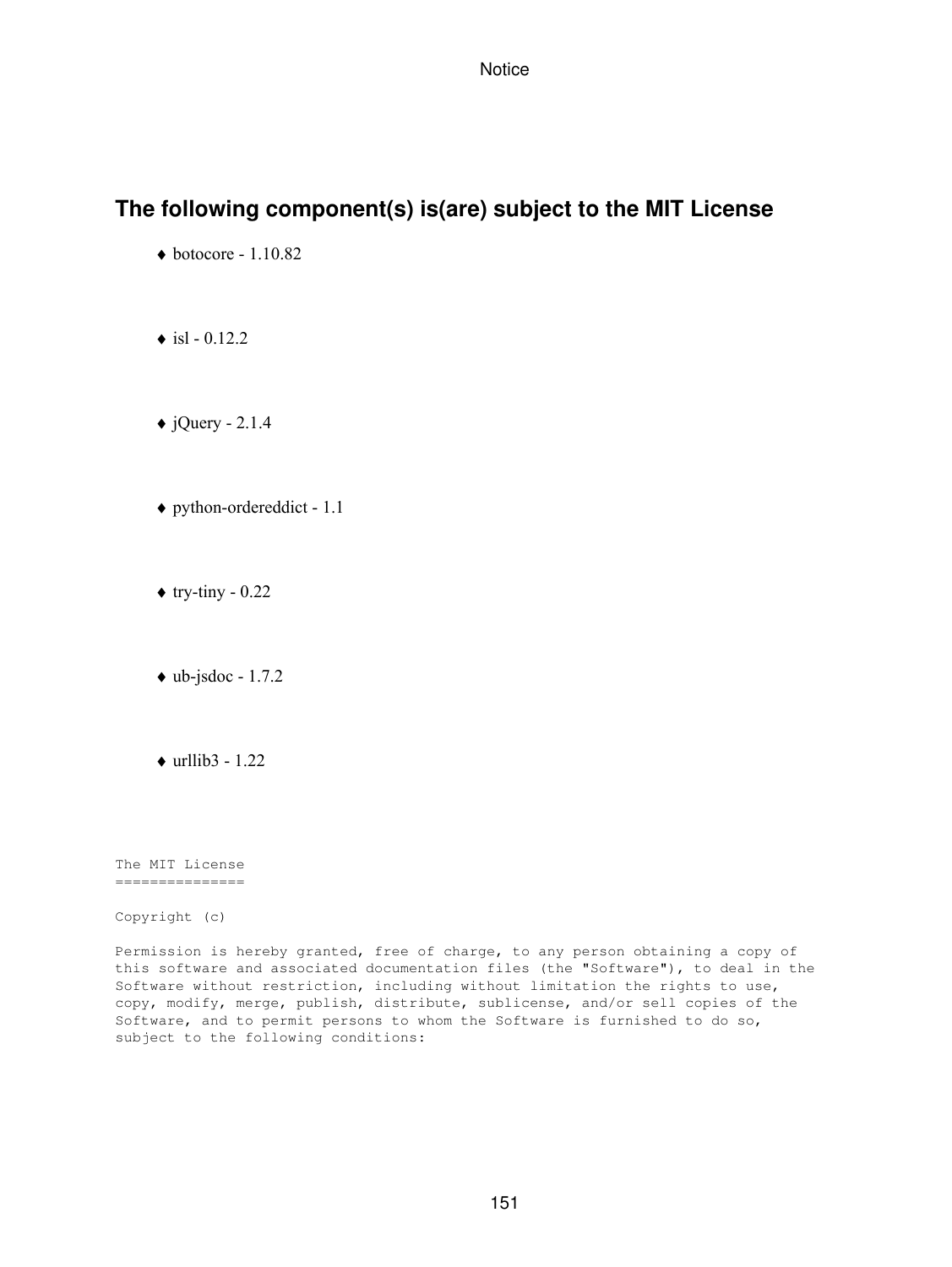The above copyright notice and this permission notice shall be included in all copies or substantial portions of the Software.

THE SOFTWARE IS PROVIDED "AS IS", WITHOUT WARRANTY OF ANY KIND, EXPRESS OR IMPLIED, INCLUDING BUT NOT LIMITED TO THE WARRANTIES OF MERCHANTABILITY, FITNESS FOR A PARTICULAR PURPOSE AND NONINFRINGEMENT. IN NO EVENT SHALL THE AUTHORS OR COPYRIGHT HOLDERS BE LIABLE FOR ANY CLAIM, DAMAGES OR OTHER LIABILITY, WHETHER IN AN ACTION OF CONTRACT, TORT OR OTHERWISE, ARISING FROM, OUT OF OR IN CONNECTION WITH THE SOFTWARE OR THE USE OR OTHER DEALINGS IN THE SOFTWARE.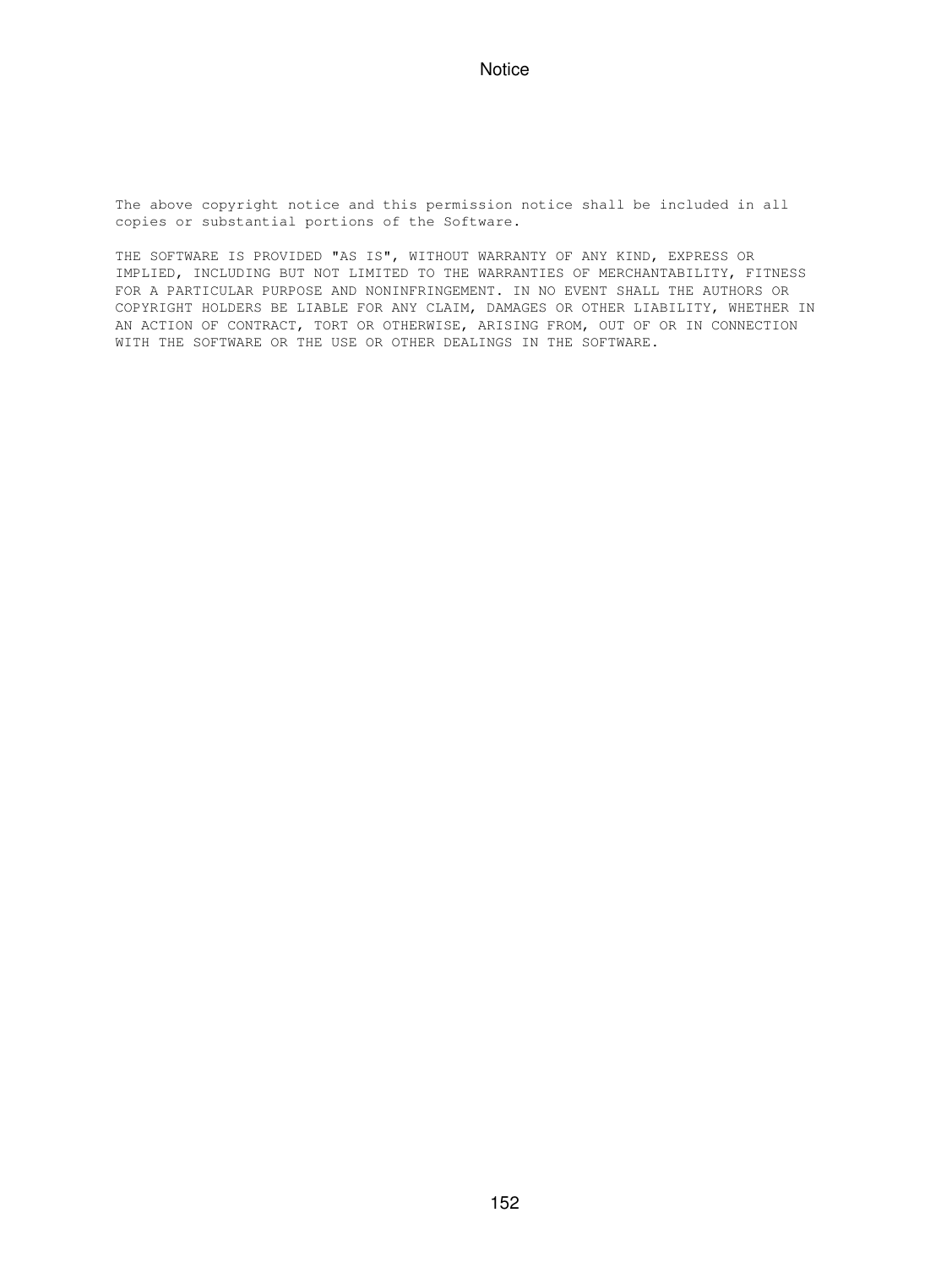# **The following component(s) is(are) subject to the GNU Lesser General Public License v2.1 or later**

♦ CLooG - 0.18.2

 $\bullet$  mpc - 1.0.2

GNU Lesser General Public License =================================

Version 2.1, February 1999

 Copyright (C) 1991, 1999 Free Software Foundation, Inc. 59 Temple Place, Suite 330, Boston, MA 02111-1307 USA Everyone is permitted to copy and distribute verbatim copies of this license document, but changing it is not allowed. [This is the first released version of the Lesser GPL. It also counts as the successor of the GNU Library Public License, version 2, hence the version number 2.1.]

#### Preamble

--------

The licenses for most software are designed to take away your freedom to share and change it. By contrast, the GNU General Public Licenses are intended to guarantee your freedom to share and change free software--to make sure the software is free for all its users.

This license, the Lesser General Public License, applies to some specially designated software packages--typically libraries--of the Free Software Foundation and other authors who decide to use it. You can use it too, but we suggest you first think carefully about whether this license or the ordinary General Public License is the better strategy to use in any particular case, based on the explanations below.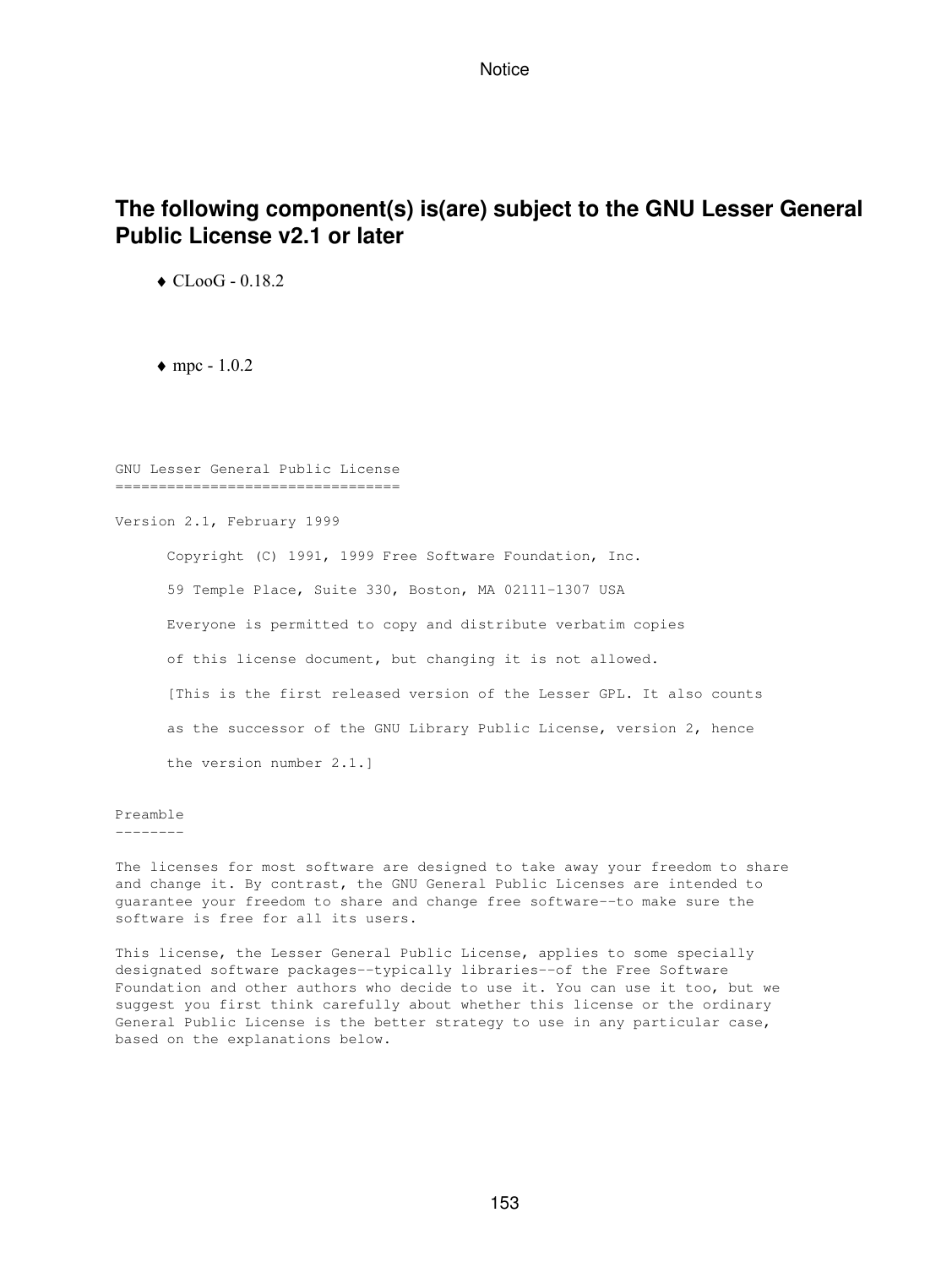When we speak of free software, we are referring to freedom of use, not price. Our General Public Licenses are designed to make sure that you have the freedom to distribute copies of free software (and charge for this service if you wish); that you receive source code or can get it if you want it; that you can change the software and use pieces of it in new free programs; and that you are informed that you can do these things.

To protect your rights, we need to make restrictions that forbid distributors to deny you these rights or to ask you to surrender these rights. These restrictions translate to certain responsibilities for you if you distribute copies of the library or if you modify it.

For example, if you distribute copies of the library, whether gratis or for a fee, you must give the recipients all the rights that we gave you. You must make sure that they, too, receive or can get the source code. If you link other code with the library, you must provide complete object files to the recipients, so that they can relink them with the library after making changes to the library and recompiling it. And you must show them these terms so they know their rights.

We protect your rights with a two-step method: (1) we copyright the library, and (2) we offer you this license, which gives you legal permission to copy, distribute and/or modify the library.

To protect each distributor, we want to make it very clear that there is no warranty for the free library. Also, if the library is modified by someone else and passed on, the recipients should know that what they have is not the original version, so that the original author's reputation will not be affected by problems that might be introduced by others.

Finally, software patents pose a constant threat to the existence of any free program. We wish to make sure that a company cannot effectively restrict the users of a free program by obtaining a restrictive license from a patent holder. Therefore, we insist that any patent license obtained for a version of the library must be consistent with the full freedom of use specified in this license.

Most GNU software, including some libraries, is covered by the ordinary GNU General Public License. This license, the GNU Lesser General Public License, applies to certain designated libraries, and is quite different from the ordinary General Public License. We use this license for certain libraries in order to permit linking those libraries into non-free programs.

When a program is linked with a library, whether statically or using a shared library, the combination of the two is legally speaking a combined work, a derivative of the original library. The ordinary General Public License therefore permits such linking only if the entire combination fits its criteria of freedom. The Lesser General Public License permits more lax criteria for linking other code with the library.

We call this license the "Lesser" General Public License because it does Less to protect the user's freedom than the ordinary General Public License. It also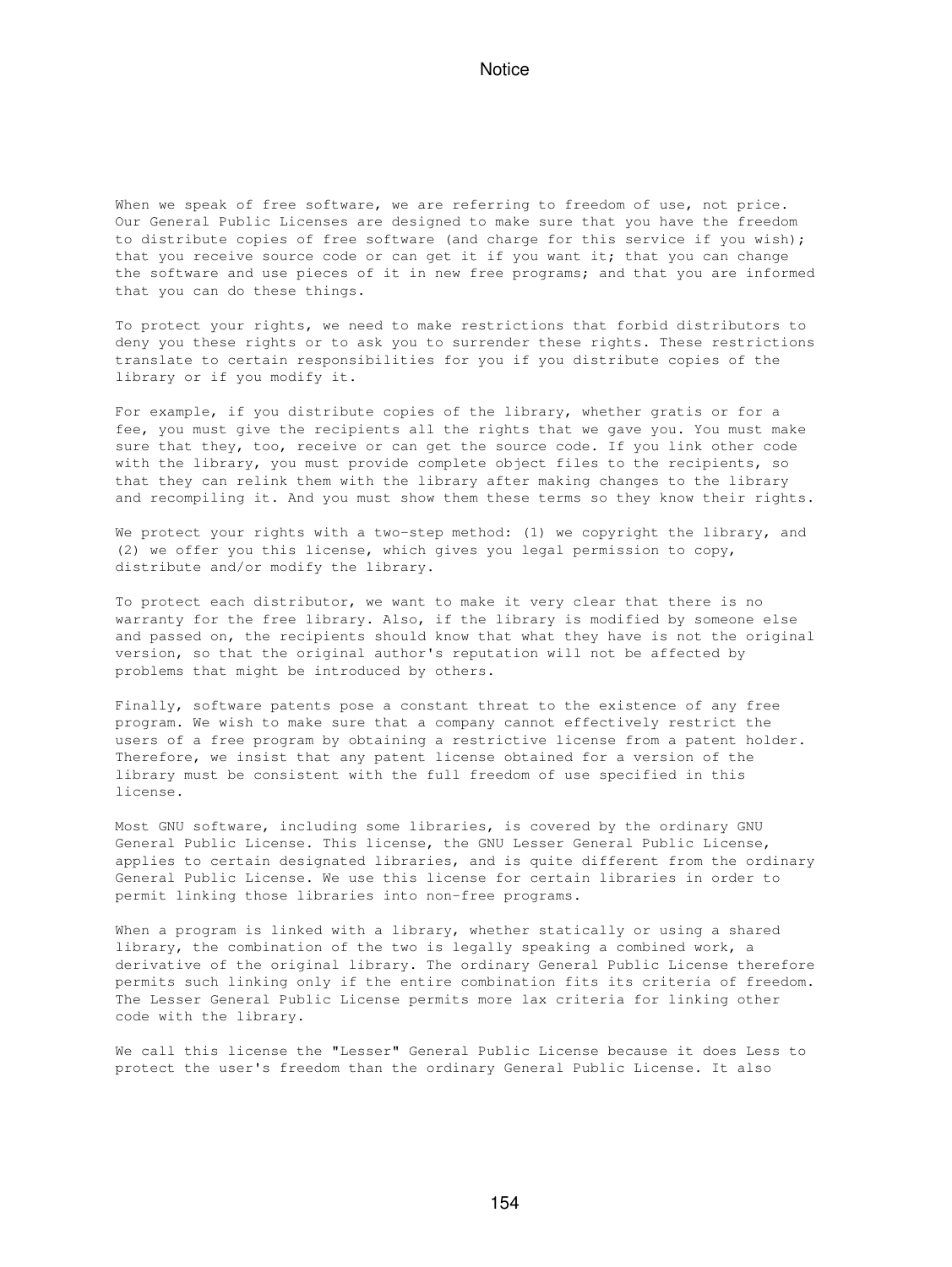provides other free software developers Less of an advantage over competing non-free programs. These disadvantages are the reason we use the ordinary General Public License for many libraries. However, the Lesser license provides advantages in certain special circumstances.

For example, on rare occasions, there may be a special need to encourage the widest possible use of a certain library, so that it becomes a de-facto standard. To achieve this, non-free programs must be allowed to use the library. A more frequent case is that a free library does the same job as widely used non-free libraries. In this case, there is little to gain by limiting the free library to free software only, so we use the Lesser General Public License.

In other cases, permission to use a particular library in non-free programs enables a greater number of people to use a large body of free software. For example, permission to use the GNU C Library in non-free programs enables many more people to use the whole GNU operating system, as well as its variant, the GNU/Linux operating system.

Although the Lesser General Public License is Less protective of the users' freedom, it does ensure that the user of a program that is linked with the Library has the freedom and the wherewithal to run that program using a modified version of the Library.

The precise terms and conditions for copying, distribution and modification follow. Pay close attention to the difference between a "work based on the library" and a "work that uses the library". The former contains code derived from the library, whereas the latter must be combined with the library in order to run.

TERMS AND CONDITIONS FOR COPYING, DISTRIBUTION AND MODIFICATION ---------------------------------------------------------------

0. This License Agreement applies to any software library or other program which contains a notice placed by the copyright holder or other authorized party saying it may be distributed under the terms of this Lesser General Public License (also called "this License"). Each licensee is addressed as "you".

A "library" means a collection of software functions and/or data prepared so as to be conveniently linked with application programs (which use some of those functions and data) to form executables.

The "Library", below, refers to any such software library or work which has been distributed under these terms. A "work based on the Library" means either the Library or any derivative work under copyright law: that is to say, a work containing the Library or a portion of it, either verbatim or with modifications and/or translated straightforwardly into another language. (Hereinafter, translation is included without limitation in the term "modification".)

"Source code" for a work means the preferred form of the work for making modifications to it. For a library, complete source code means all the source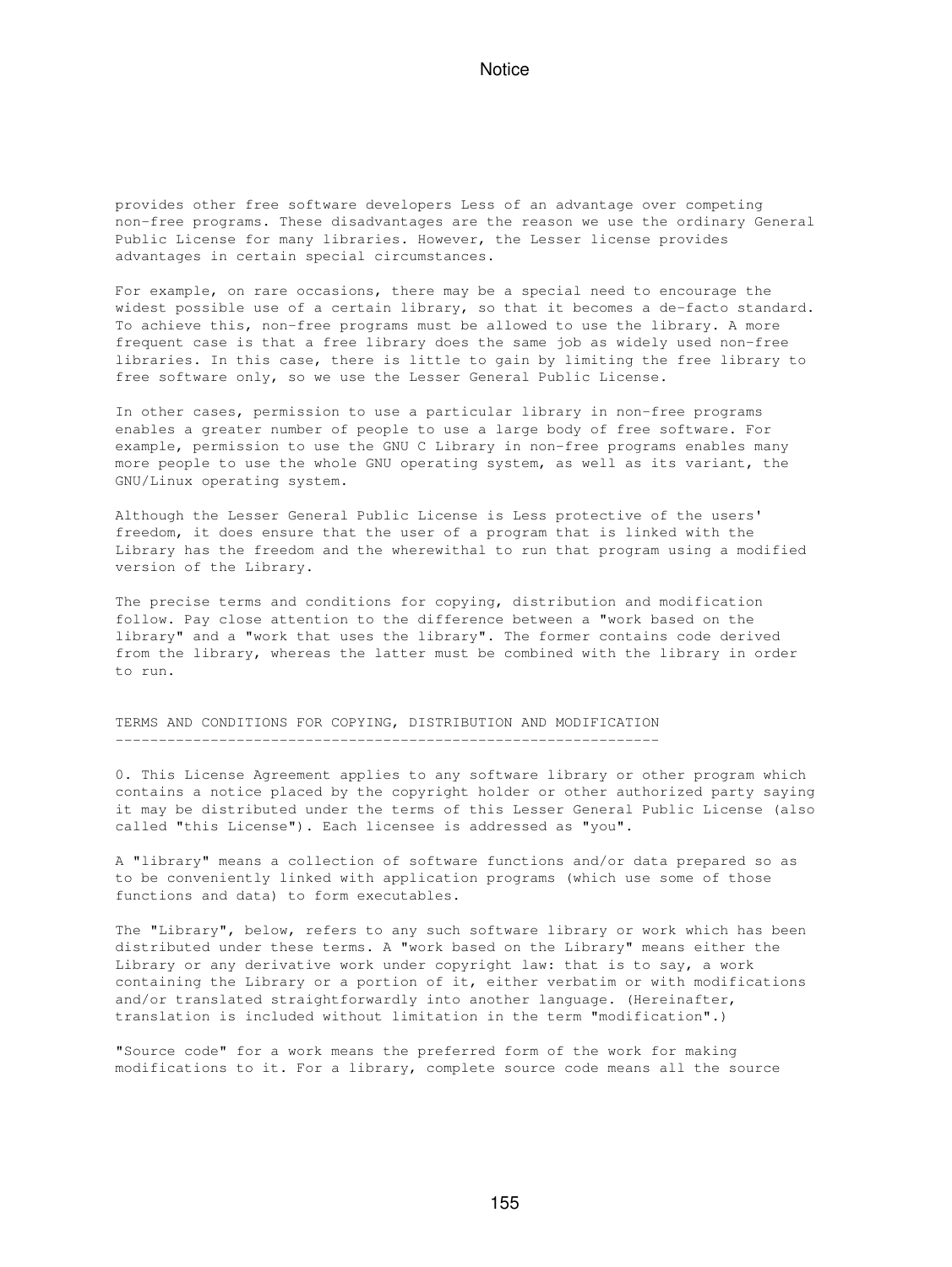code for all modules it contains, plus any associated interface definition files, plus the scripts used to control compilation and installation of the library.

Activities other than copying, distribution and modification are not covered by this License; they are outside its scope. The act of running a program using the Library is not restricted, and output from such a program is covered only if its contents constitute a work based on the Library (independent of the use of the Library in a tool for writing it). Whether that is true depends on what the Library does and what the program that uses the Library does.

1. You may copy and distribute verbatim copies of the Library's complete source code as you receive it, in any medium, provided that you conspicuously and appropriately publish on each copy an appropriate copyright notice and disclaimer of warranty; keep intact all the notices that refer to this License and to the absence of any warranty; and distribute a copy of this License along with the Library.

You may charge a fee for the physical act of transferring a copy, and you may at your option offer warranty protection in exchange for a fee.

2. You may modify your copy or copies of the Library or any portion of it, thus forming a work based on the Library, and copy and distribute such modifications or work under the terms of Section 1 above, provided that you also meet all of these conditions:

a) The modified work must itself be a software library.

 b) You must cause the files modified to carry prominent notices stating that you changed the files and the date of any change.

 c) You must cause the whole of the work to be licensed at no charge to all third parties under the terms of this License.

 d) If a facility in the modified Library refers to a function or a table of data to be supplied by an application program that uses the facility, other than as an argument passed when the facility is invoked, then you must make a good faith effort to ensure that, in the event an application does not supply such function or table, the facility still operates, and performs whatever part of its purpose remains meaningful.

 (For example, a function in a library to compute square roots has a purpose that is entirely well-defined independent of the application. Therefore, Subsection 2d requires that any application-supplied function or table used by this function must be optional: if the application does not supply it, the square root function must still compute square roots.)

 These requirements apply to the modified work as a whole. If identifiable sections of that work are not derived from the Library, and can be reasonably considered independent and separate works in themselves, then this License, and its terms, do not apply to those sections when you distribute them as separate works. But when you distribute the same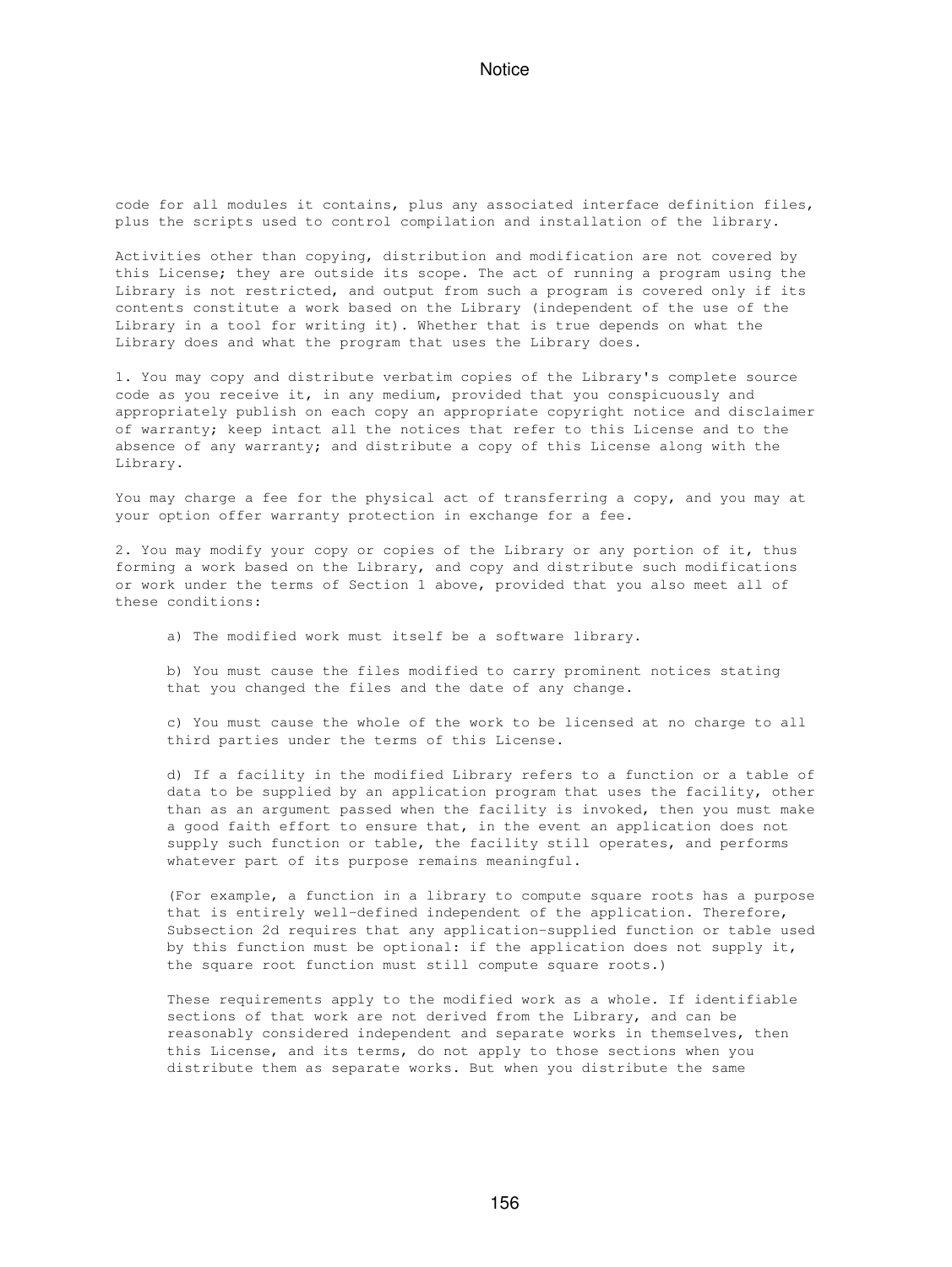sections as part of a whole which is a work based on the Library, the distribution of the whole must be on the terms of this License, whose permissions for other licensees extend to the entire whole, and thus to each and every part regardless of who wrote it.

 Thus, it is not the intent of this section to claim rights or contest your rights to work written entirely by you; rather, the intent is to exercise the right to control the distribution of derivative or collective works based on the Library.

 In addition, mere aggregation of another work not based on the Library with the Library (or with a work based on the Library) on a volume of a storage or distribution medium does not bring the other work under the scope of this License.

3. You may opt to apply the terms of the ordinary GNU General Public License instead of this License to a given copy of the Library. To do this, you must alter all the notices that refer to this License, so that they refer to the ordinary GNU General Public License, version 2, instead of to this License. (If a newer version than version 2 of the ordinary GNU General Public License has appeared, then you can specify that version instead if you wish.) Do not make any other change in these notices.

Once this change is made in a given copy, it is irreversible for that copy, so the ordinary GNU General Public License applies to all subsequent copies and derivative works made from that copy.

This option is useful when you wish to copy part of the code of the Library into a program that is not a library.

4. You may copy and distribute the Library (or a portion or derivative of it, under Section 2) in object code or executable form under the terms of Sections 1 and 2 above provided that you accompany it with the complete corresponding machine-readable source code, which must be distributed under the terms of Sections 1 and 2 above on a medium customarily used for software interchange.

If distribution of object code is made by offering access to copy from a designated place, then offering equivalent access to copy the source code from the same place satisfies the requirement to distribute the source code, even though third parties are not compelled to copy the source along with the object code.

5. A program that contains no derivative of any portion of the Library, but is designed to work with the Library by being compiled or linked with it, is called a "work that uses the Library". Such a work, in isolation, is not a derivative work of the Library, and therefore falls outside the scope of this License.

However, linking a "work that uses the Library" with the Library creates an executable that is a derivative of the Library (because it contains portions of the Library), rather than a "work that uses the library". The executable is therefore covered by this License. Section 6 states terms for distribution of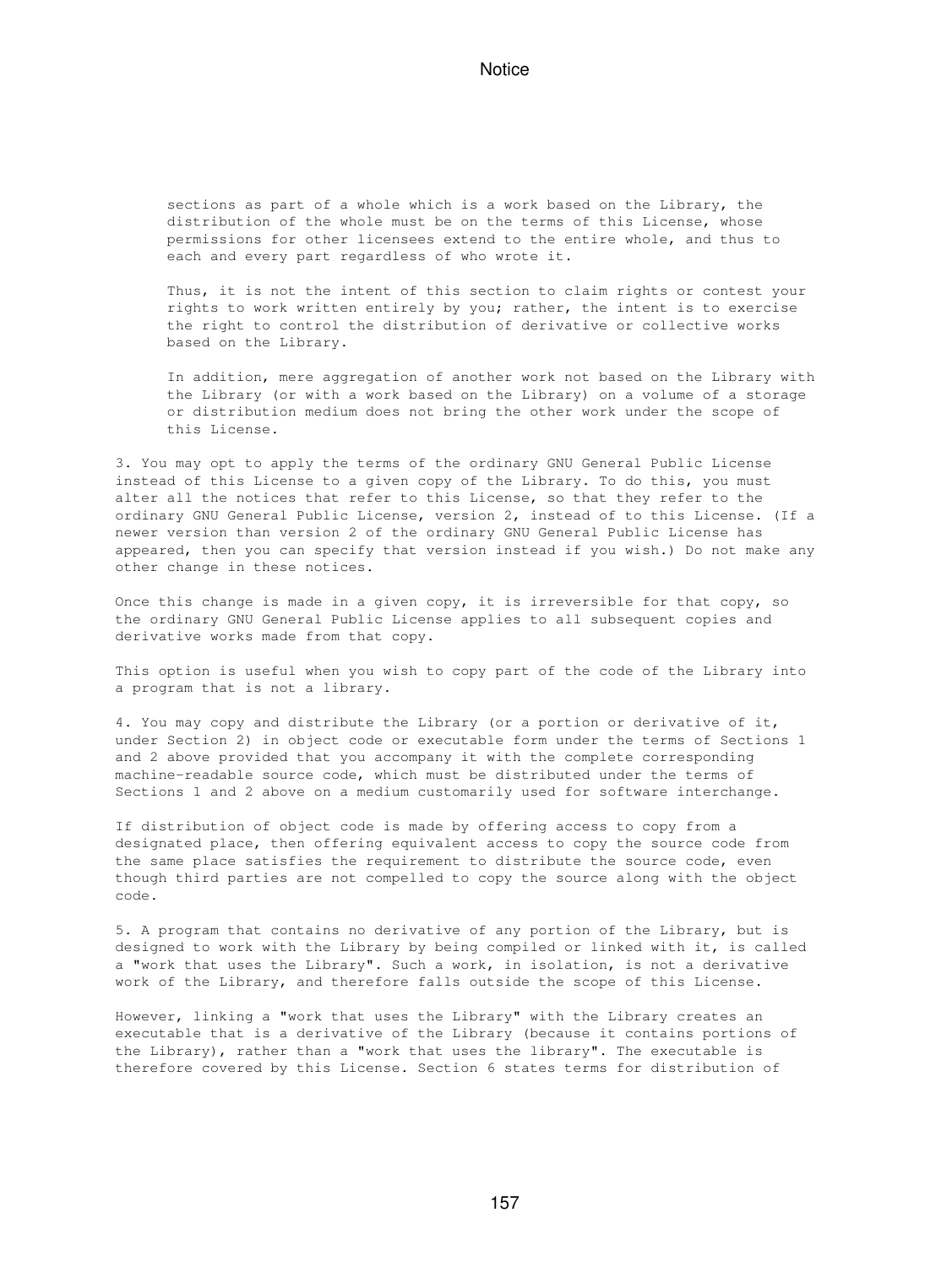such executables.

When a "work that uses the Library" uses material from a header file that is part of the Library, the object code for the work may be a derivative work of the Library even though the source code is not. Whether this is true is especially significant if the work can be linked without the Library, or if the work is itself a library. The threshold for this to be true is not precisely defined by law.

If such an object file uses only numerical parameters, data structure layouts and accessors, and small macros and small inline functions (ten lines or less in length), then the use of the object file is unrestricted, regardless of whether it is legally a derivative work. (Executables containing this object code plus portions of the Library will still fall under Section 6.)

Otherwise, if the work is a derivative of the Library, you may distribute the object code for the work under the terms of Section 6. Any executables containing that work also fall under Section 6, whether or not they are linked directly with the Library itself.

6. As an exception to the Sections above, you may also combine or link a "work that uses the Library" with the Library to produce a work containing portions of the Library, and distribute that work under terms of your choice, provided that the terms permit modification of the work for the customer's own use and reverse engineering for debugging such modifications.

You must give prominent notice with each copy of the work that the Library is used in it and that the Library and its use are covered by this License. You must supply a copy of this License. If the work during execution displays copyright notices, you must include the copyright notice for the Library among them, as well as a reference directing the user to the copy of this License. Also, you must do one of these things:

 a) Accompany the work with the complete corresponding machine-readable source code for the Library including whatever changes were used in the work (which must be distributed under Sections 1 and 2 above); and, if the work is an executable linked with the Library, with the complete machine-readable "work that uses the Library", as object code and/or source code, so that the user can modify the Library and then relink to produce a modified executable containing the modified Library. (It is understood that the user who changes the contents of definitions files in the Library will not necessarily be able to recompile the application to use the modified definitions.)

 b) Use a suitable shared library mechanism for linking with the Library. A suitable mechanism is one that (1) uses at run time a copy of the library already present on the user's computer system, rather than copying library functions into the executable, and (2) will operate properly with a modified version of the library, if the user installs one, as long as the modified version is interface-compatible with the version that the work was made with.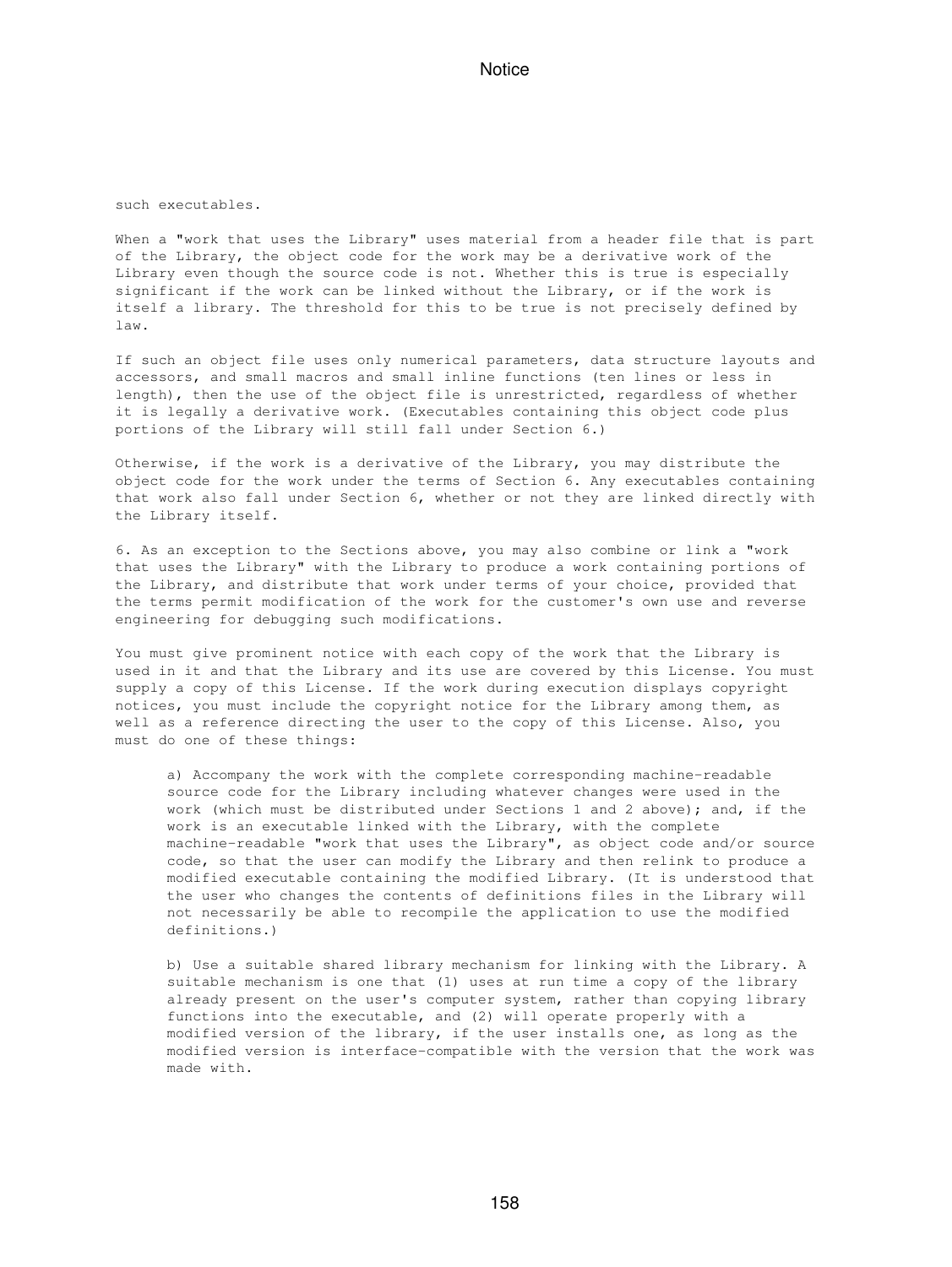c) Accompany the work with a written offer, valid for at least three years, to give the same user the materials specified in Subsection 6a, above, for a charge no more than the cost of performing this distribution.

 d) If distribution of the work is made by offering access to copy from a designated place, offer equivalent access to copy the above specified materials from the same place.

 e) Verify that the user has already received a copy of these materials or that you have already sent this user a copy.

For an executable, the required form of the "work that uses the Library" must include any data and utility programs needed for reproducing the executable from it. However, as a special exception, the materials to be distributed need not include anything that is normally distributed (in either source or binary form) with the major components (compiler, kernel, and so on) of the operating system on which the executable runs, unless that component itself accompanies the executable.

It may happen that this requirement contradicts the license restrictions of other proprietary libraries that do not normally accompany the operating system. Such a contradiction means you cannot use both them and the Library together in an executable that you distribute.

7. You may place library facilities that are a work based on the Library side-by-side in a single library together with other library facilities not covered by this License, and distribute such a combined library, provided that the separate distribution of the work based on the Library and of the other library facilities is otherwise permitted, and provided that you do these two things:

 a) Accompany the combined library with a copy of the same work based on the Library, uncombined with any other library facilities. This must be distributed under the terms of the Sections above.

 b) Give prominent notice with the combined library of the fact that part of it is a work based on the Library, and explaining where to find the accompanying uncombined form of the same work.

8. You may not copy, modify, sublicense, link with, or distribute the Library except as expressly provided under this License. Any attempt otherwise to copy, modify, sublicense, link with, or distribute the Library is void, and will automatically terminate your rights under this License. However, parties who have received copies, or rights, from you under this License will not have their licenses terminated so long as such parties remain in full compliance.

9. You are not required to accept this License, since you have not signed it. However, nothing else grants you permission to modify or distribute the Library or its derivative works. These actions are prohibited by law if you do not accept this License. Therefore, by modifying or distributing the Library (or any work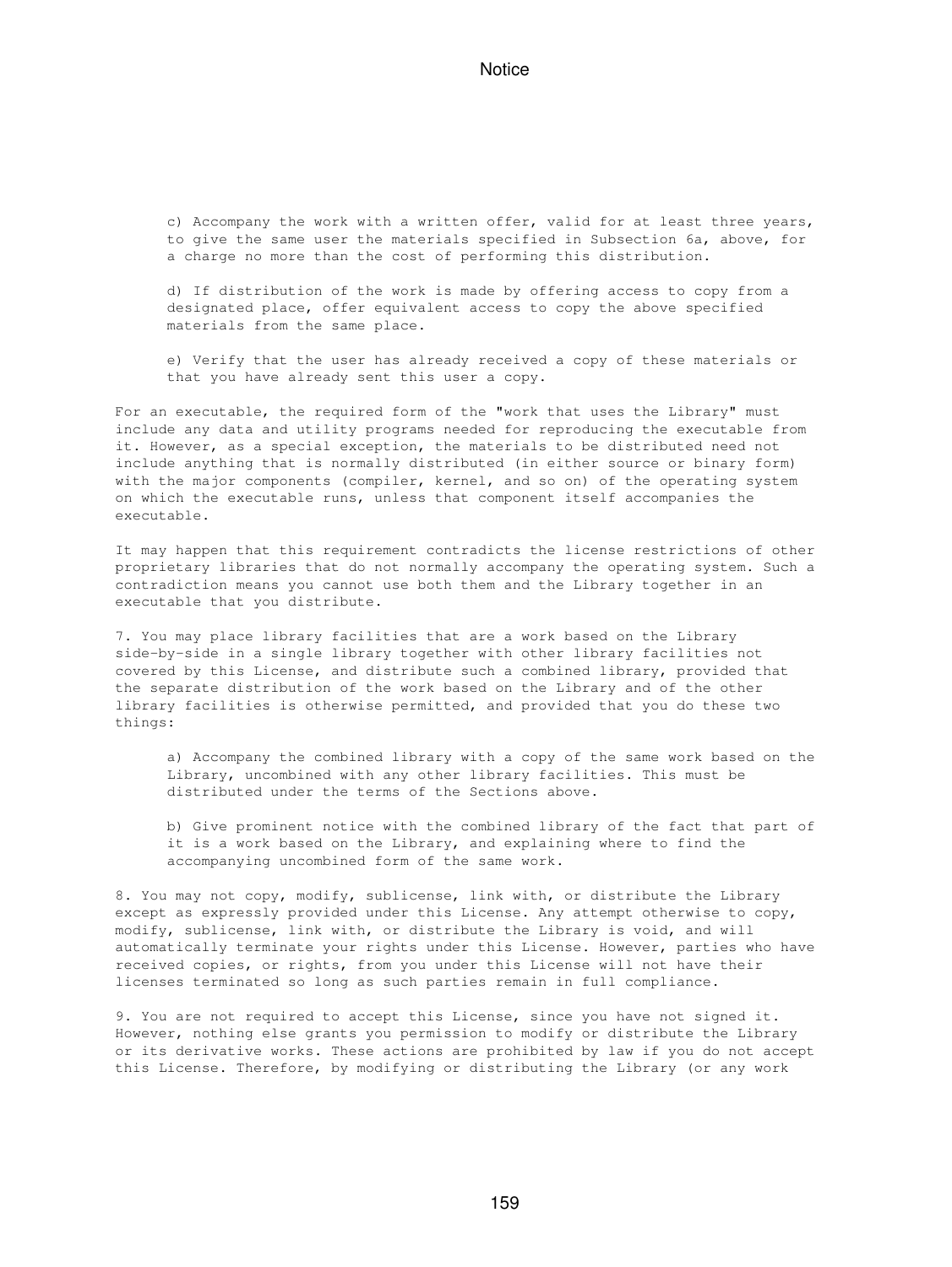based on the Library), you indicate your acceptance of this License to do so, and all its terms and conditions for copying, distributing or modifying the Library or works based on it.

10. Each time you redistribute the Library (or any work based on the Library), the recipient automatically receives a license from the original licensor to copy, distribute, link with or modify the Library subject to these terms and conditions. You may not impose any further restrictions on the recipients' exercise of the rights granted herein. You are not responsible for enforcing compliance by third parties with this License.

11. If, as a consequence of a court judgment or allegation of patent infringement or for any other reason (not limited to patent issues), conditions are imposed on you (whether by court order, agreement or otherwise) that contradict the conditions of this License, they do not excuse you from the conditions of this License. If you cannot distribute so as to satisfy simultaneously your obligations under this License and any other pertinent obligations, then as a consequence you may not distribute the Library at all. For example, if a patent license would not permit royalty-free redistribution of the Library by all those who receive copies directly or indirectly through you, then the only way you could satisfy both it and this License would be to refrain entirely from distribution of the Library.

If any portion of this section is held invalid or unenforceable under any particular circumstance, the balance of the section is intended to apply, and the section as a whole is intended to apply in other circumstances.

It is not the purpose of this section to induce you to infringe any patents or other property right claims or to contest validity of any such claims; this section has the sole purpose of protecting the integrity of the free software distribution system which is implemented by public license practices. Many people have made generous contributions to the wide range of software distributed through that system in reliance on consistent application of that system; it is up to the author/donor to decide if he or she is willing to distribute software through any other system and a licensee cannot impose that choice.

This section is intended to make thoroughly clear what is believed to be a consequence of the rest of this License.

12. If the distribution and/or use of the Library is restricted in certain countries either by patents or by copyrighted interfaces, the original copyright holder who places the Library under this License may add an explicit geographical distribution limitation excluding those countries, so that distribution is permitted only in or among countries not thus excluded. In such case, this License incorporates the limitation as if written in the body of this License.

13. The Free Software Foundation may publish revised and/or new versions of the Lesser General Public License from time to time. Such new versions will be similar in spirit to the present version, but may differ in detail to address new problems or concerns.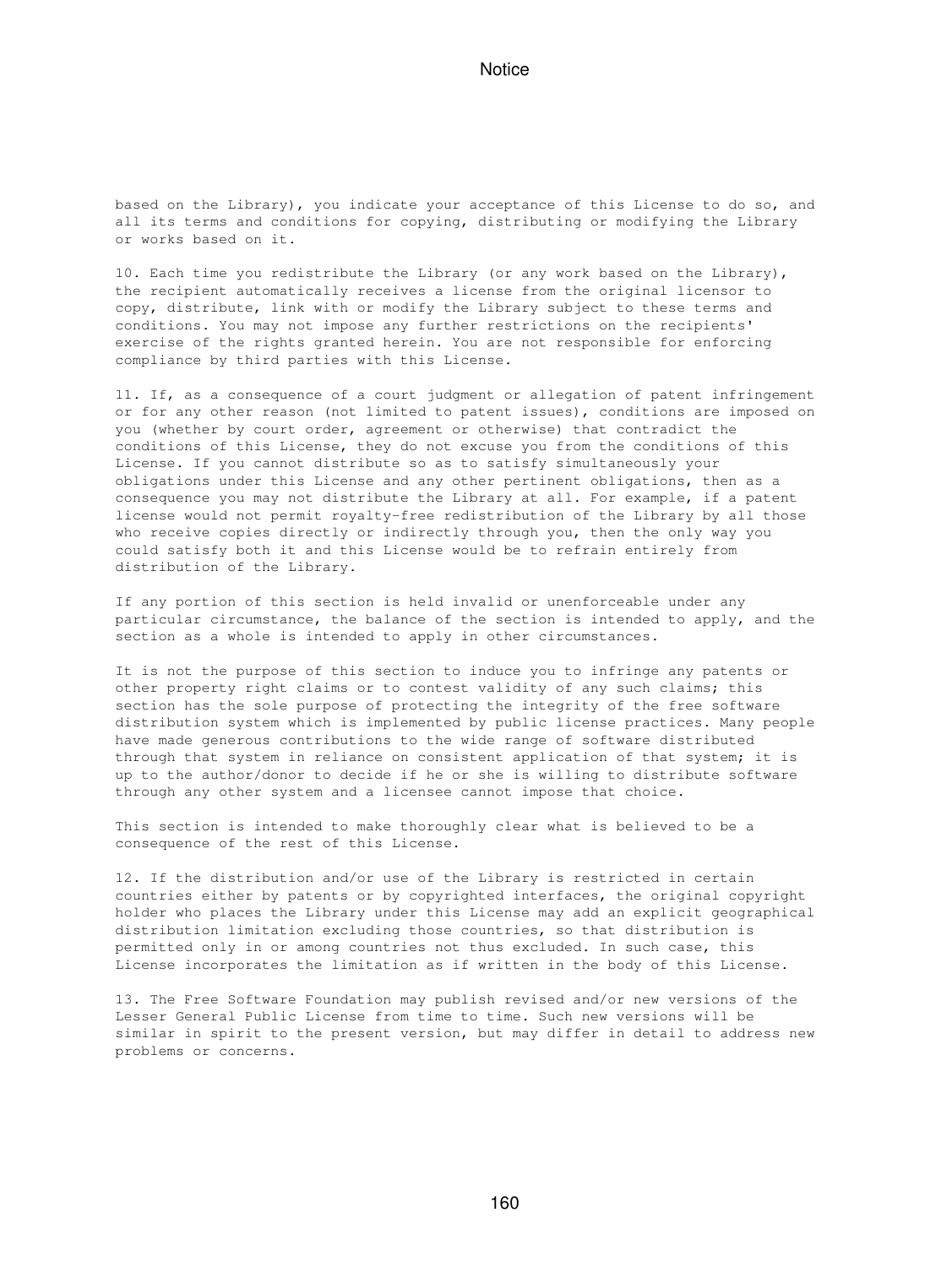Each version is given a distinguishing version number. If the Library specifies a version number of this License which applies to it and "any later version", you have the option of following the terms and conditions either of that version or of any later version published by the Free Software Foundation. If the Library does not specify a license version number, you may choose any version ever published by the Free Software Foundation.

14. If you wish to incorporate parts of the Library into other free programs whose distribution conditions are incompatible with these, write to the author to ask for permission. For software which is copyrighted by the Free Software Foundation, write to the Free Software Foundation; we sometimes make exceptions for this. Our decision will be guided by the two goals of preserving the free status of all derivatives of our free software and of promoting the sharing and reuse of software generally.

#### NO WARRANTY

15. BECAUSE THE LIBRARY IS LICENSED FREE OF CHARGE, THERE IS NO WARRANTY FOR THE LIBRARY, TO THE EXTENT PERMITTED BY APPLICABLE LAW. EXCEPT WHEN OTHERWISE STATED IN WRITING THE COPYRIGHT HOLDERS AND/OR OTHER PARTIES PROVIDE THE LIBRARY "AS IS" WITHOUT WARRANTY OF ANY KIND, EITHER EXPRESSED OR IMPLIED, INCLUDING, BUT NOT LIMITED TO, THE IMPLIED WARRANTIES OF MERCHANTABILITY AND FITNESS FOR A PARTICULAR PURPOSE. THE ENTIRE RISK AS TO THE QUALITY AND PERFORMANCE OF THE LIBRARY IS WITH YOU. SHOULD THE LIBRARY PROVE DEFECTIVE, YOU ASSUME THE COST OF ALL NECESSARY SERVICING, REPAIR OR CORRECTION.

16. IN NO EVENT UNLESS REQUIRED BY APPLICABLE LAW OR AGREED TO IN WRITING WILL ANY COPYRIGHT HOLDER, OR ANY OTHER PARTY WHO MAY MODIFY AND/OR REDISTRIBUTE THE LIBRARY AS PERMITTED ABOVE, BE LIABLE TO YOU FOR DAMAGES, INCLUDING ANY GENERAL, SPECIAL, INCIDENTAL OR CONSEQUENTIAL DAMAGES ARISING OUT OF THE USE OR INABILITY TO USE THE LIBRARY (INCLUDING BUT NOT LIMITED TO LOSS OF DATA OR DATA BEING RENDERED INACCURATE OR LOSSES SUSTAINED BY YOU OR THIRD PARTIES OR A FAILURE OF THE LIBRARY TO OPERATE WITH ANY OTHER SOFTWARE), EVEN IF SUCH HOLDER OR OTHER PARTY HAS BEEN ADVISED OF THE POSSIBILITY OF SUCH DAMAGES.

END OF TERMS AND CONDITIONS

How to Apply These Terms to Your New Libraries ----------------------------------------------

If you develop a new library, and you want it to be of the greatest possible use to the public, we recommend making it free software that everyone can redistribute and change. You can do so by permitting redistribution under these terms (or, alternatively, under the terms of the ordinary General Public License).

To apply these terms, attach the following notices to the library. It is safest to attach them to the start of each source file to most effectively convey the exclusion of warranty; and each file should have at least the "copyright" line